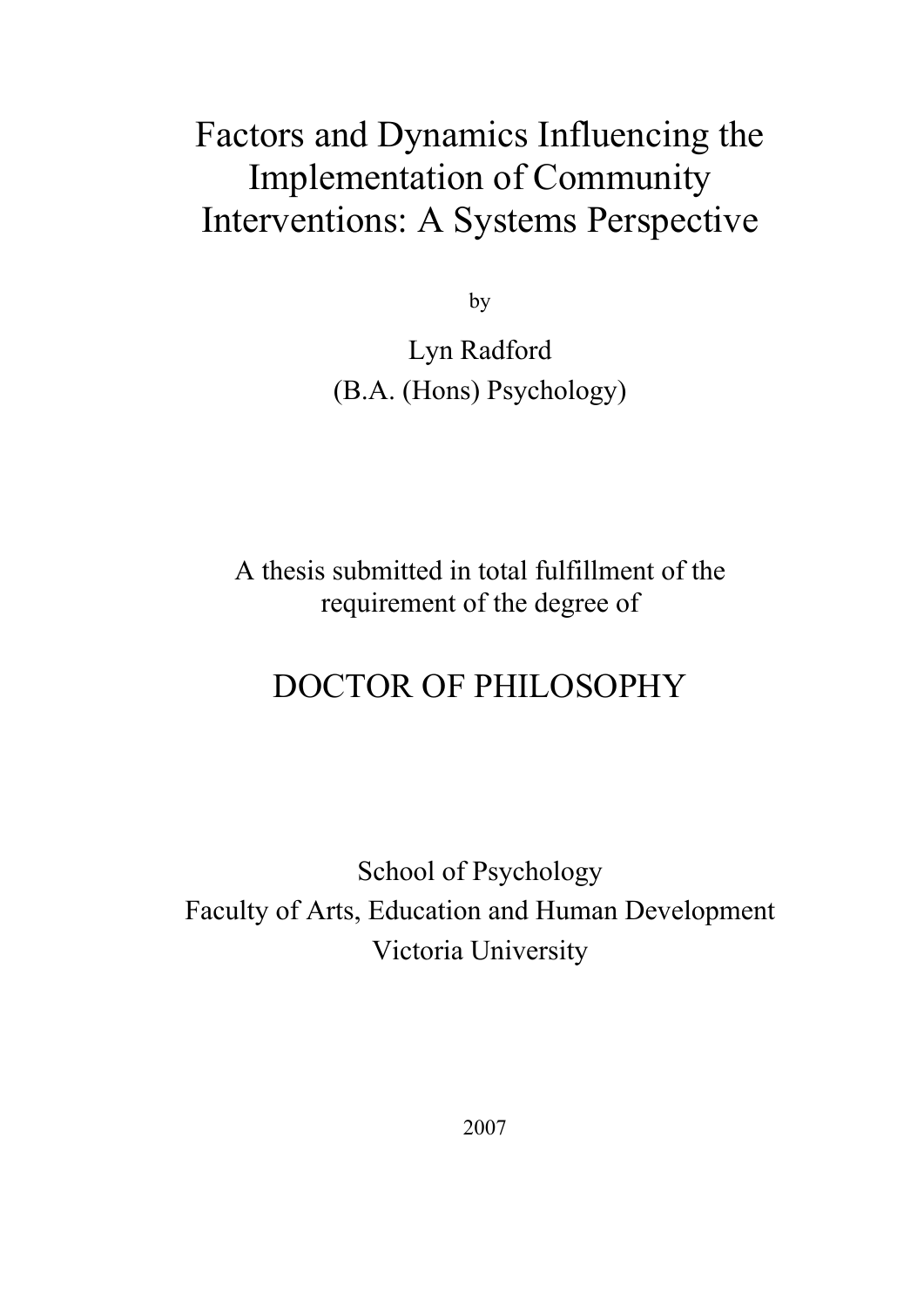## **Declaration**

"I, Lyn Radford, declare that the PhD thesis entitled Factors and Dynamics Influencing the Implementation of Community Interventions: A Systems Perspective, is no more than 100,000 words in length including quotes and exclusive of tables, figures, appendices, bibliography, references and footnotes. This thesis contains no material that has been submitted previously, in whole or in part, for the award of any other academic degree or diploma. Except where otherwise indicated, this thesis is my own work".

Signature Date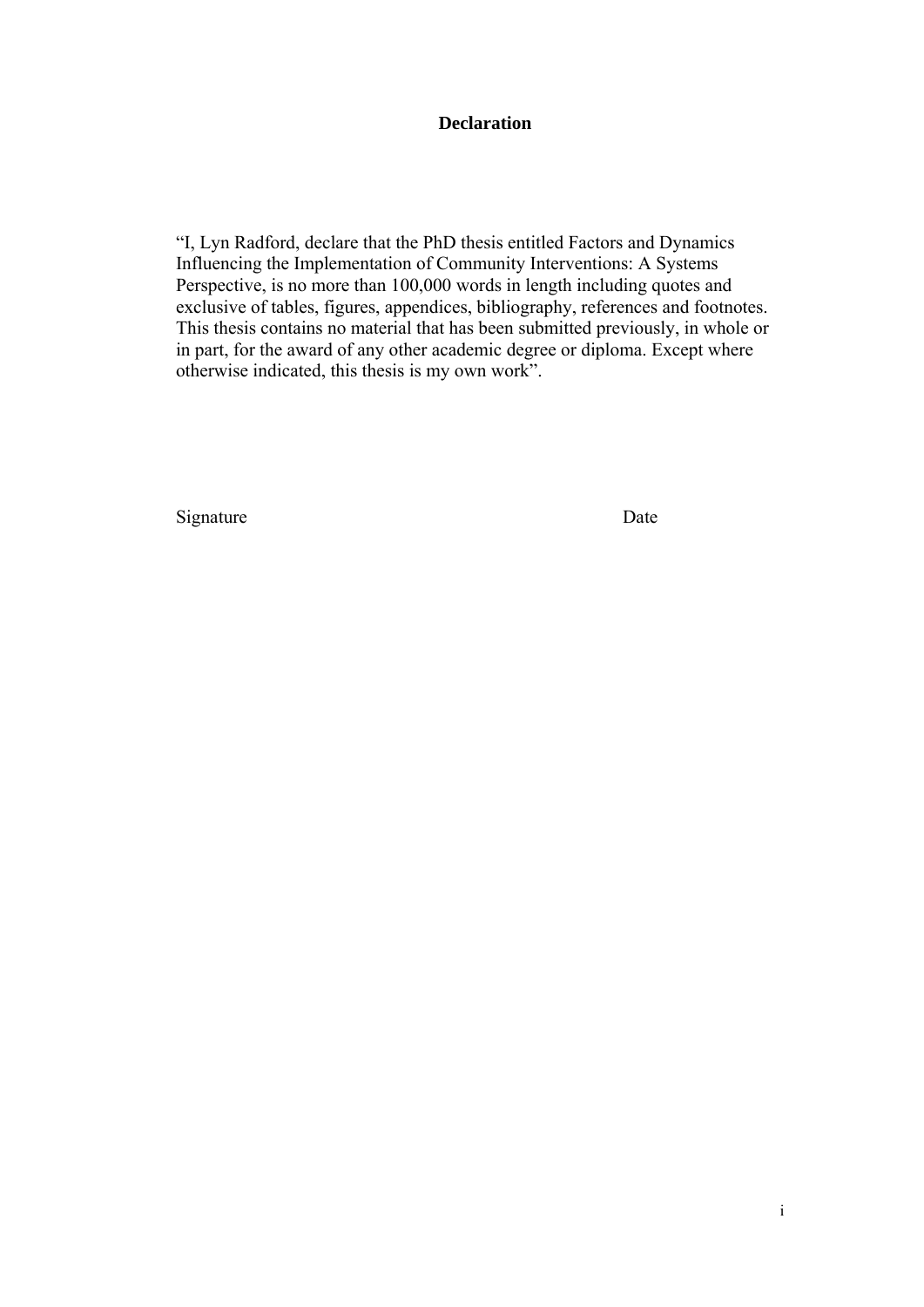#### **Acknowledgements**

There are several people who have made it possible for me to complete this work and I would like to take this opportunity to express my appreciation.

First and foremost the participants of this study who welcomed me into their team and engaged in the spirit of the research.

My many supervisors: Professor Jill Astbury, whose support, encouragement and wisdom, brought this thesis to its completion. Dr Wally Karnilowicz and Dr Delwyn Goodrick whose enthusiasm and expertise helped to develop my research skills. Finally, Professor Isaac Prilleltensky for his knowledge and support, without which this research would never have begun.

My husband, Haydn, my children, Jordan and Alice, and my parents, Jan and Norm, who have loved and supported me throughout this long process and have tolerated the demands it has placed on all of us.

My friend and colleague, Claudia Edwards who was kind enough to read drafts and my friends Amanda Murfett and Michelle Ball who shared the PhD experience with me.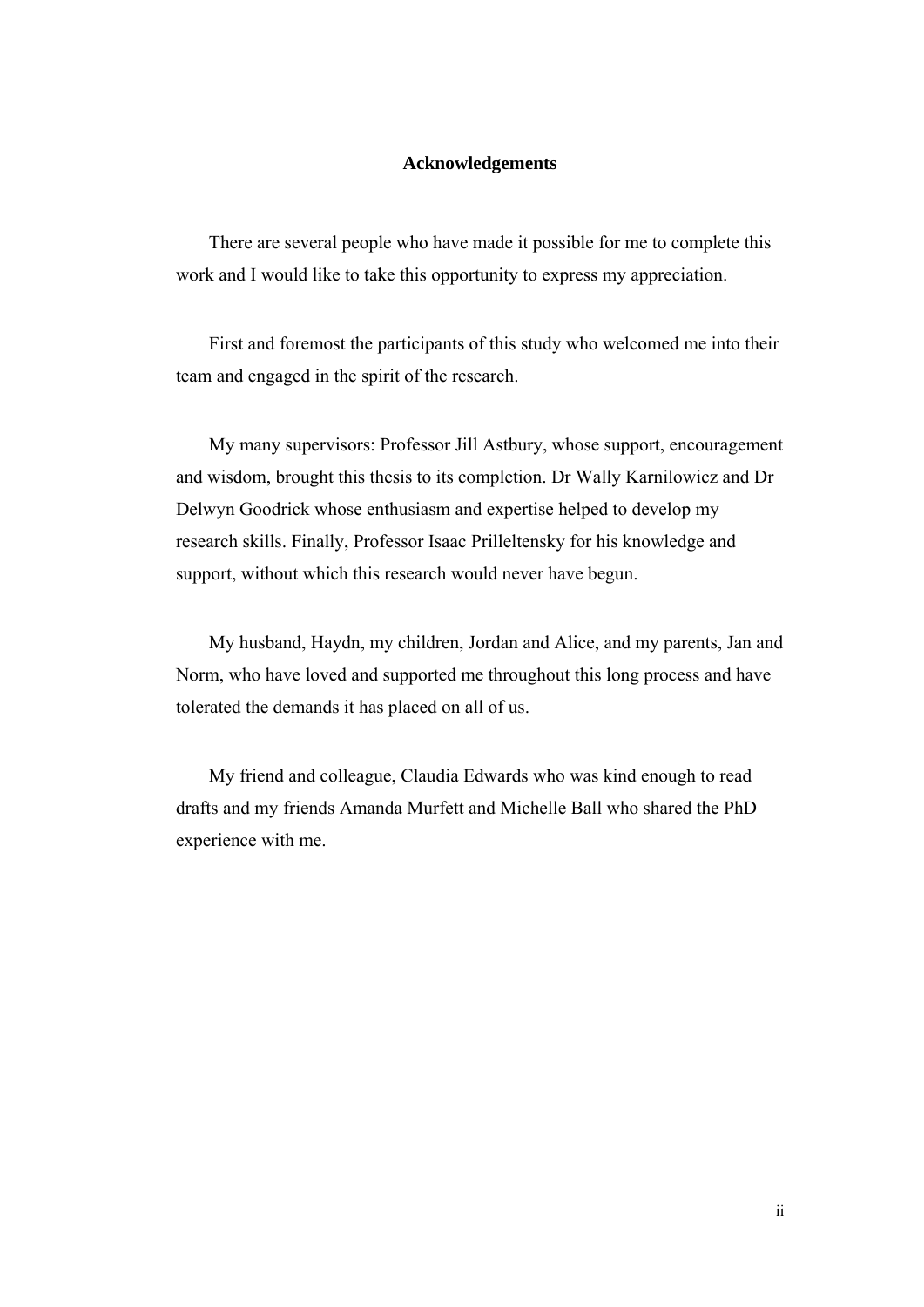# **TABLE OF CONTENTS**

| 2.1     |                                                                       |  |
|---------|-----------------------------------------------------------------------|--|
| 2.1.1   |                                                                       |  |
| 2.1.2   |                                                                       |  |
| 2.1.3   |                                                                       |  |
| 2.1.4   |                                                                       |  |
| 2.1.5   |                                                                       |  |
| 2.1.6   | Social Epidemiology: Social Capital and Community Development 12      |  |
| 2.2     | Community Prevention and Promotion Interventions  14                  |  |
| 2.2.1   | Community as a Setting for Prevention and Promotion Interventions. 14 |  |
| 2.2.2   |                                                                       |  |
| 2.2.3   | Community Interventions: An Australian Perspective  17                |  |
| 2.2.4   | Attributes of Successful Community Interventions 18                   |  |
| 2.2.4.1 |                                                                       |  |
| 2.2.4.2 |                                                                       |  |
| 2.2.5   |                                                                       |  |
| 2.3     |                                                                       |  |
| 2.3.1   |                                                                       |  |
| 2.3.1.1 |                                                                       |  |
| 2.3.1.2 |                                                                       |  |
| 2.3.1.3 |                                                                       |  |
| 2.3.1.4 |                                                                       |  |
| 2.3.1.5 |                                                                       |  |
| 2.3.1.6 |                                                                       |  |
| 2.3.1.7 |                                                                       |  |
| 2.3.2   |                                                                       |  |
| 2.3.3   |                                                                       |  |
| 2.4     |                                                                       |  |
| 2.5     |                                                                       |  |
| 2.5.1   |                                                                       |  |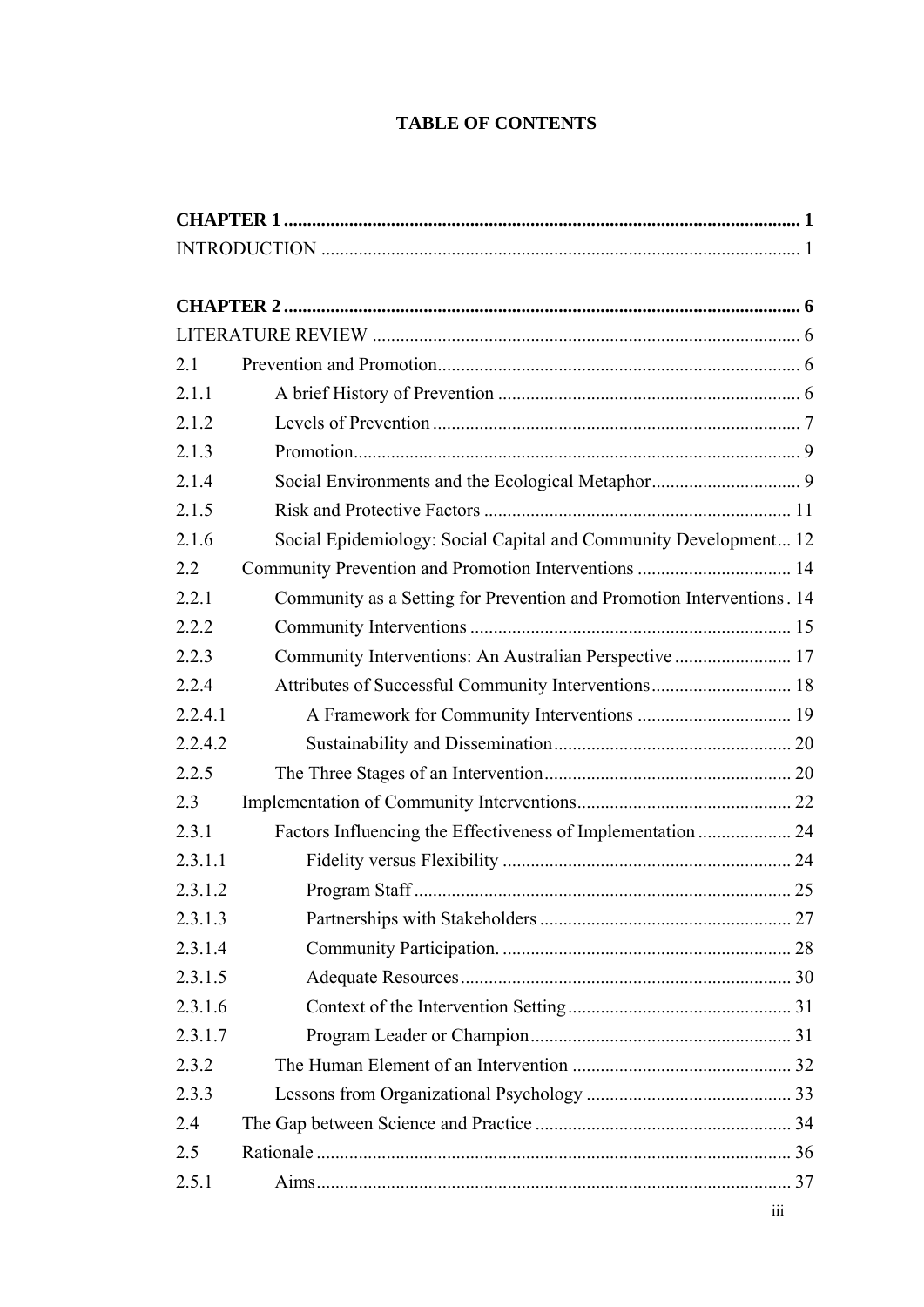| 3.1     |                                                 |  |
|---------|-------------------------------------------------|--|
| 3.1.1   |                                                 |  |
| 3.1.2   |                                                 |  |
| 3.2     |                                                 |  |
| 3.2.1   |                                                 |  |
| 3.2.2   |                                                 |  |
| 3.2.3   |                                                 |  |
| 3.2.4   |                                                 |  |
| 3.2.5   |                                                 |  |
| 3.2.5.1 |                                                 |  |
| 3.2.5.2 |                                                 |  |
| 3.2.5.3 |                                                 |  |
| 3.2.5.4 |                                                 |  |
| 3.2.5.5 |                                                 |  |
| 3.3     |                                                 |  |
| 3.4     |                                                 |  |
| 3.4.1   |                                                 |  |
| 3.4.2   |                                                 |  |
| 3.4.2.1 | Development of a Framework of Best Practice for |  |
| 3.4.3   |                                                 |  |
| 3.5     |                                                 |  |
| 3.5.1   |                                                 |  |
| 3.5.2   |                                                 |  |
|         |                                                 |  |
|         |                                                 |  |
| 4.1     |                                                 |  |
| 4.2     |                                                 |  |
| 4.3     |                                                 |  |
| 4.3.1   |                                                 |  |
| 4.3.2   |                                                 |  |
| 4.3.3   |                                                 |  |
| 4.3.4   |                                                 |  |
| 4.3.5   |                                                 |  |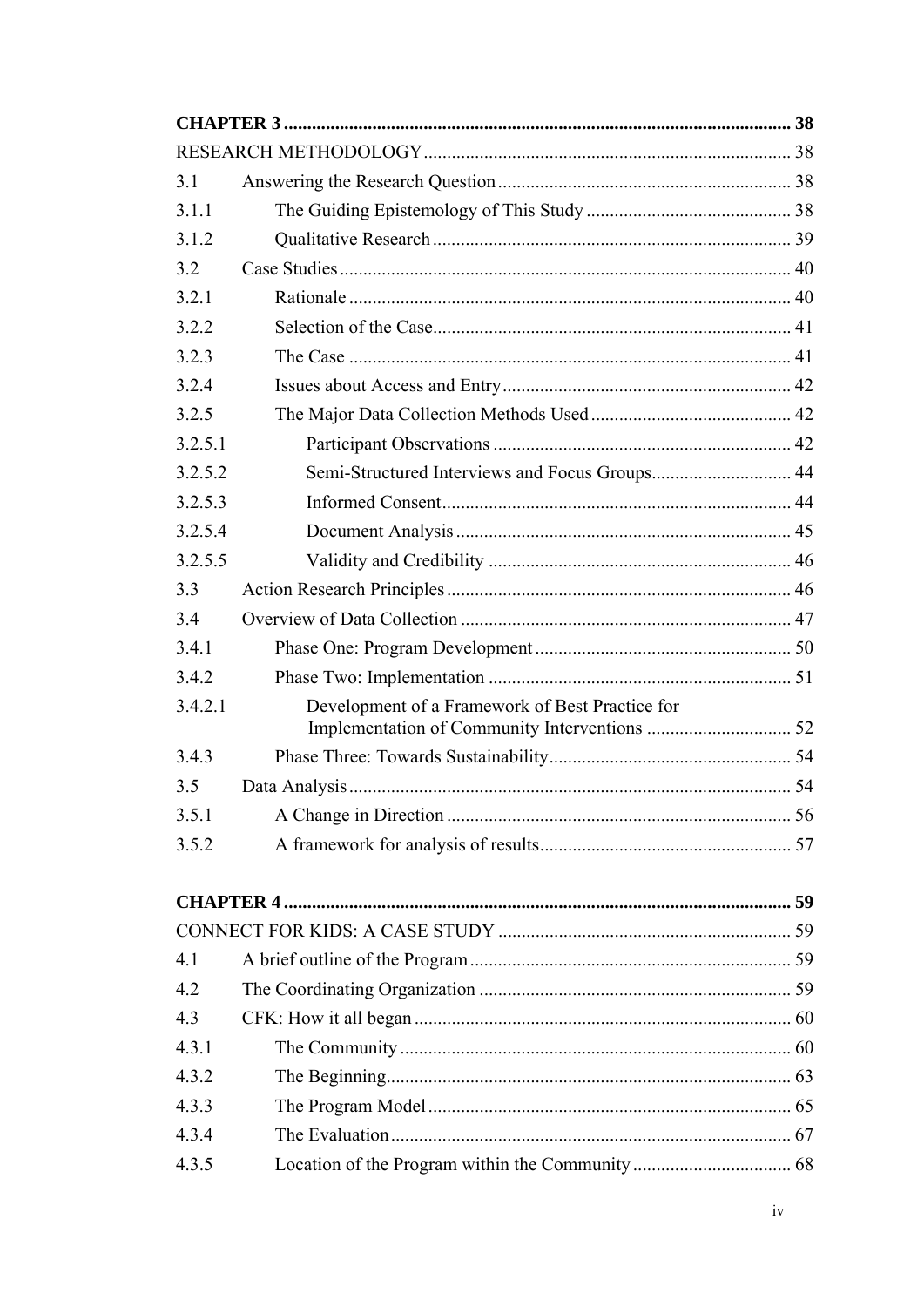| 4.4     |                                                                    |  |
|---------|--------------------------------------------------------------------|--|
| 4.4.1   |                                                                    |  |
| 4.4.2   |                                                                    |  |
| 4.4.3   |                                                                    |  |
| 4.4.4   |                                                                    |  |
| 4.4.5   |                                                                    |  |
| 4.4.6   |                                                                    |  |
| 4.5     |                                                                    |  |
| 4.5.1   |                                                                    |  |
| 4.5.2   |                                                                    |  |
| 4.5.3   |                                                                    |  |
| 4.6     |                                                                    |  |
| 4.6.1   | Phase One: Program Development (March 2001 – September 2001) 78    |  |
| 4.6.2   | Phase Two: Program Implementation (October 2001 – September        |  |
| 4.6.3   | Phase Three: Toward Sustainability (October 2003 - April 2004)  84 |  |
|         |                                                                    |  |
|         |                                                                    |  |
| 5.1     |                                                                    |  |
| 5.1.1   |                                                                    |  |
| 5.2     |                                                                    |  |
| 5.2.1   |                                                                    |  |
| 5.2.1.1 |                                                                    |  |
| 5.2.1.2 |                                                                    |  |
| 5.2.1.3 |                                                                    |  |
| 5.2.1.4 |                                                                    |  |
| 5.2.1.5 |                                                                    |  |
| 5.2.1.6 |                                                                    |  |
| 5.2.1.7 |                                                                    |  |
| 5.2.2   |                                                                    |  |
| 5.2.2.1 |                                                                    |  |
| 5.2.2.2 | Stakeholder Involvement and Collaboration with the "Right"         |  |
| 5.2.2.3 |                                                                    |  |
| 5.2.2.4 |                                                                    |  |
| 5.2.3   |                                                                    |  |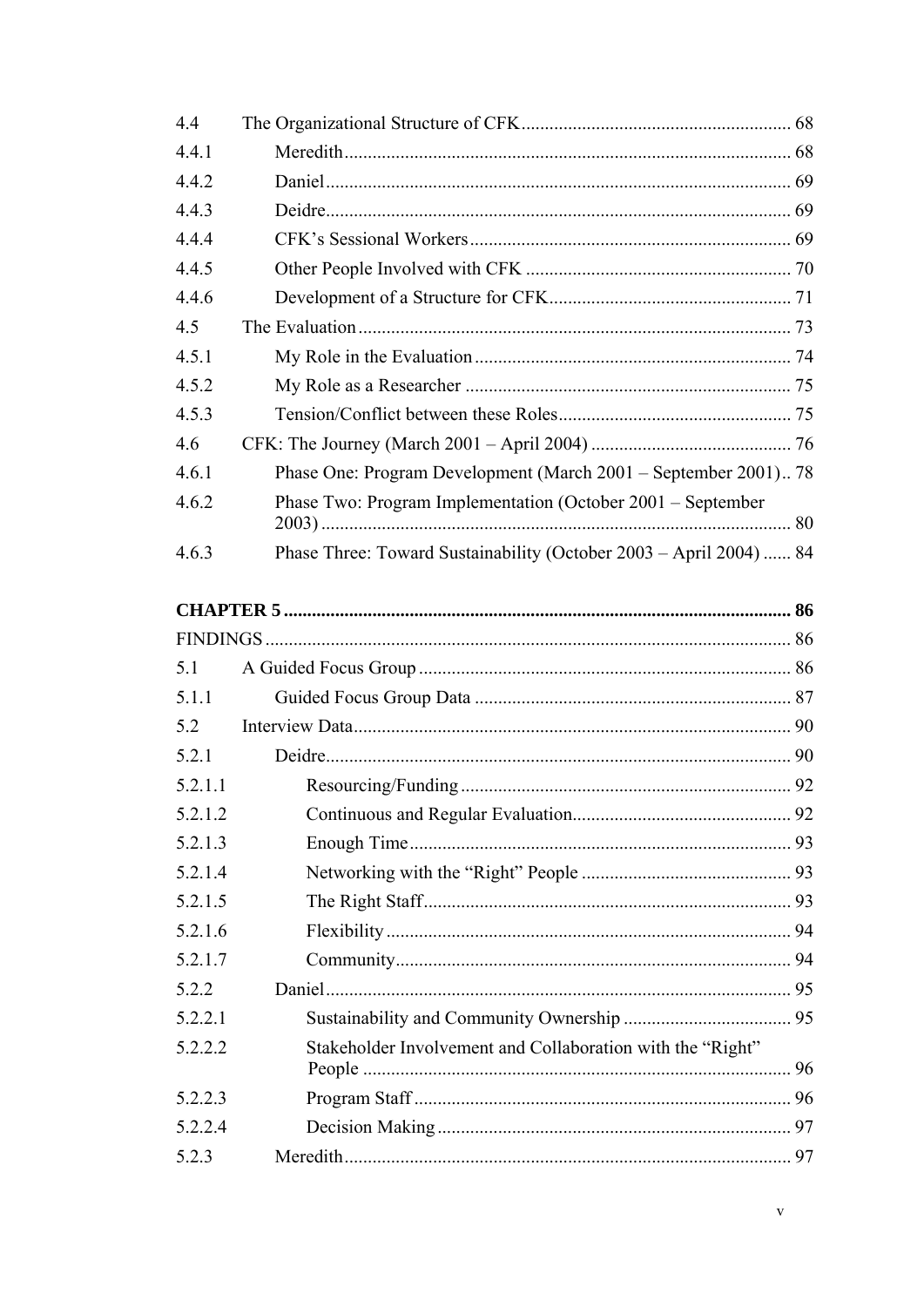| 5.2.3.1 |                                                                      |  |
|---------|----------------------------------------------------------------------|--|
| 5.2.3.2 | Flexibility to Meet the Community's Changing Needs  98               |  |
| 5.2.3.3 |                                                                      |  |
| 5.2.3.4 |                                                                      |  |
| 5.2.3.5 |                                                                      |  |
| 5.2.3.6 |                                                                      |  |
| 5.2.3.7 |                                                                      |  |
| 5.2.4   |                                                                      |  |
| 5.2.4.1 |                                                                      |  |
| 5.2.4.2 |                                                                      |  |
| 5.2.4.3 |                                                                      |  |
| 5.2.4.4 |                                                                      |  |
| 5.2.4.5 |                                                                      |  |
| 5.2.4   |                                                                      |  |
| 5.2.4.1 |                                                                      |  |
| 5.2.4.2 |                                                                      |  |
| 5.2.4.3 |                                                                      |  |
| 5.2.4.4 |                                                                      |  |
| 5.2.4.5 |                                                                      |  |
| 5.2.4.6 |                                                                      |  |
| 5.2.4.7 |                                                                      |  |
| 5.3     |                                                                      |  |
|         |                                                                      |  |
|         | A SYSTEMS VIEW OF THE IMPLEMENTATION OF CFK 117                      |  |
| 6.1     |                                                                      |  |
| 6.2     |                                                                      |  |
| 6.2.1   |                                                                      |  |
| 6.2.2   | An Open Systems Approach to Community Interventions  121             |  |
| 6.2.3   |                                                                      |  |
| 6.3     | An Open Systems Examination of CFK: The Elements of CFK 125          |  |
| 6.3.1   |                                                                      |  |
| 6.3.2   |                                                                      |  |
| 6.3.3   |                                                                      |  |
| 6.3.4   |                                                                      |  |
| 6.3.5   | CFK's Throughput, Technology, Culture, Structures and Processes. 131 |  |
| 6.3.6   |                                                                      |  |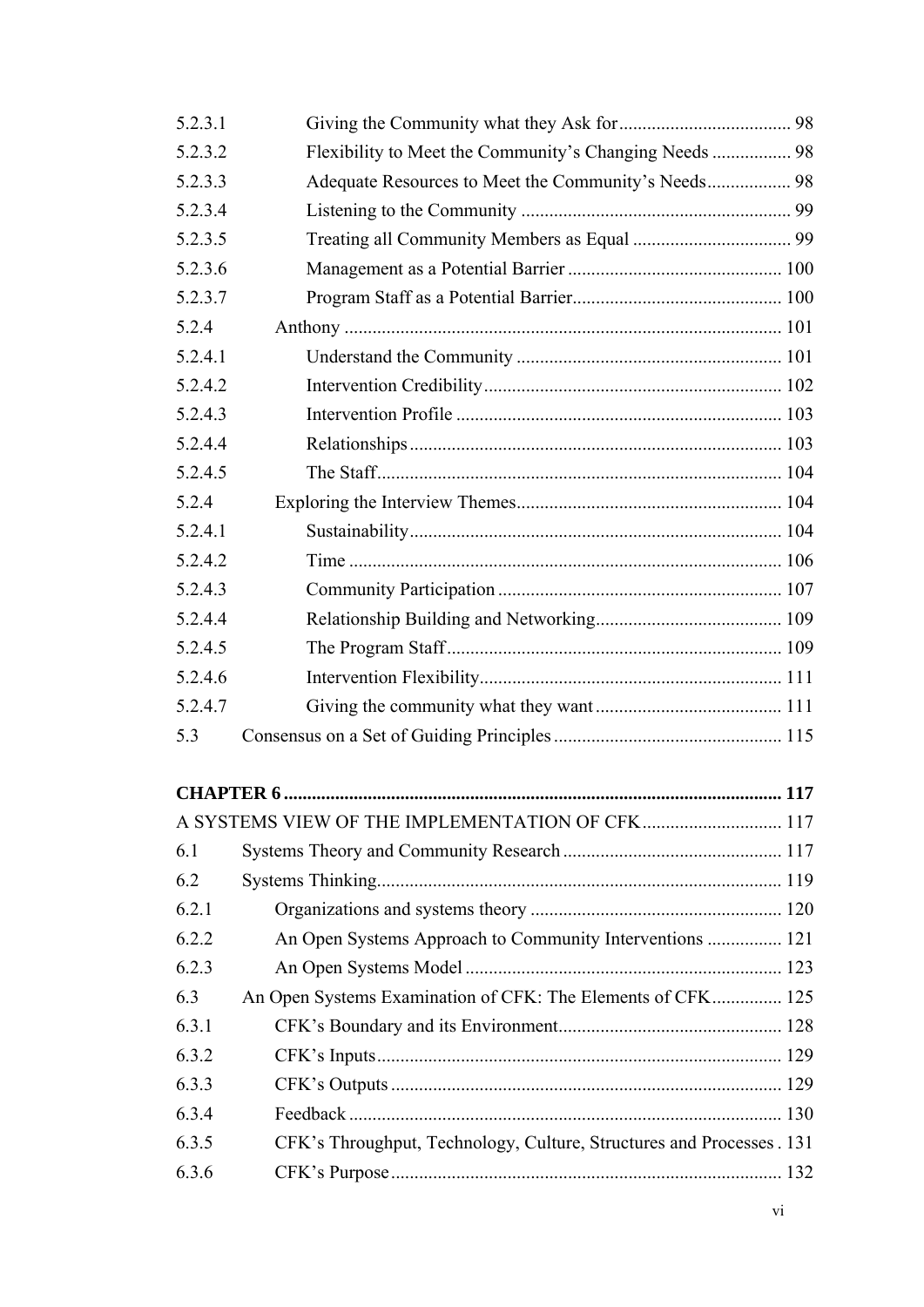| 6.4       | An Open Systems View of Implementation of Community Interventions 134 |  |
|-----------|-----------------------------------------------------------------------|--|
| 6.5       | A More Dynamic View of the CFK Journey: CFK Moving Towards            |  |
| 6.5.1     |                                                                       |  |
| 6.5.1.1   |                                                                       |  |
| 6.5.1.2   | Program Components that Meet the Community's Needs 143                |  |
| 6.5.1.3   | Establishment of the Advisory Group and Working Groups 144            |  |
| 6.5.1.4   |                                                                       |  |
| 6.6       |                                                                       |  |
|           |                                                                       |  |
|           |                                                                       |  |
|           | A SYSTEMS VIEW OF THE IMPLEMENTATION OF CFK - PART II  151            |  |
| 7.1       |                                                                       |  |
| 7.2       | Subsystem Interactions within CFK and Between CFK and its             |  |
|           |                                                                       |  |
| 7.2.1     |                                                                       |  |
| 7.2.1.1   |                                                                       |  |
| 7.2.2     | Interactions and Relationships between CFK and its Environment  161   |  |
| 7.2.2.1   |                                                                       |  |
| 7.2.2.2   | Relationships between CFK Subsystems and the Community                |  |
| 7.2.2.2.1 |                                                                       |  |
| 7.2.2.2.2 | Local Primary Schools, Kindergartens and Play Groups  169             |  |
| 7.2.2.2.3 |                                                                       |  |
| 7.2.2.2.4 |                                                                       |  |
| 7.3       |                                                                       |  |

| 8.1     |                                                                |  |
|---------|----------------------------------------------------------------|--|
| 8.1.1   | The Multiple Ecological Levels of a Community Intervention 177 |  |
| 8.1.2   |                                                                |  |
| 8.2     |                                                                |  |
| 8.2.1   |                                                                |  |
| 8.2.1.1 |                                                                |  |
| 8.2.1.2 |                                                                |  |
| 8.2.1.3 | The Relationship between Structures and Processes  183         |  |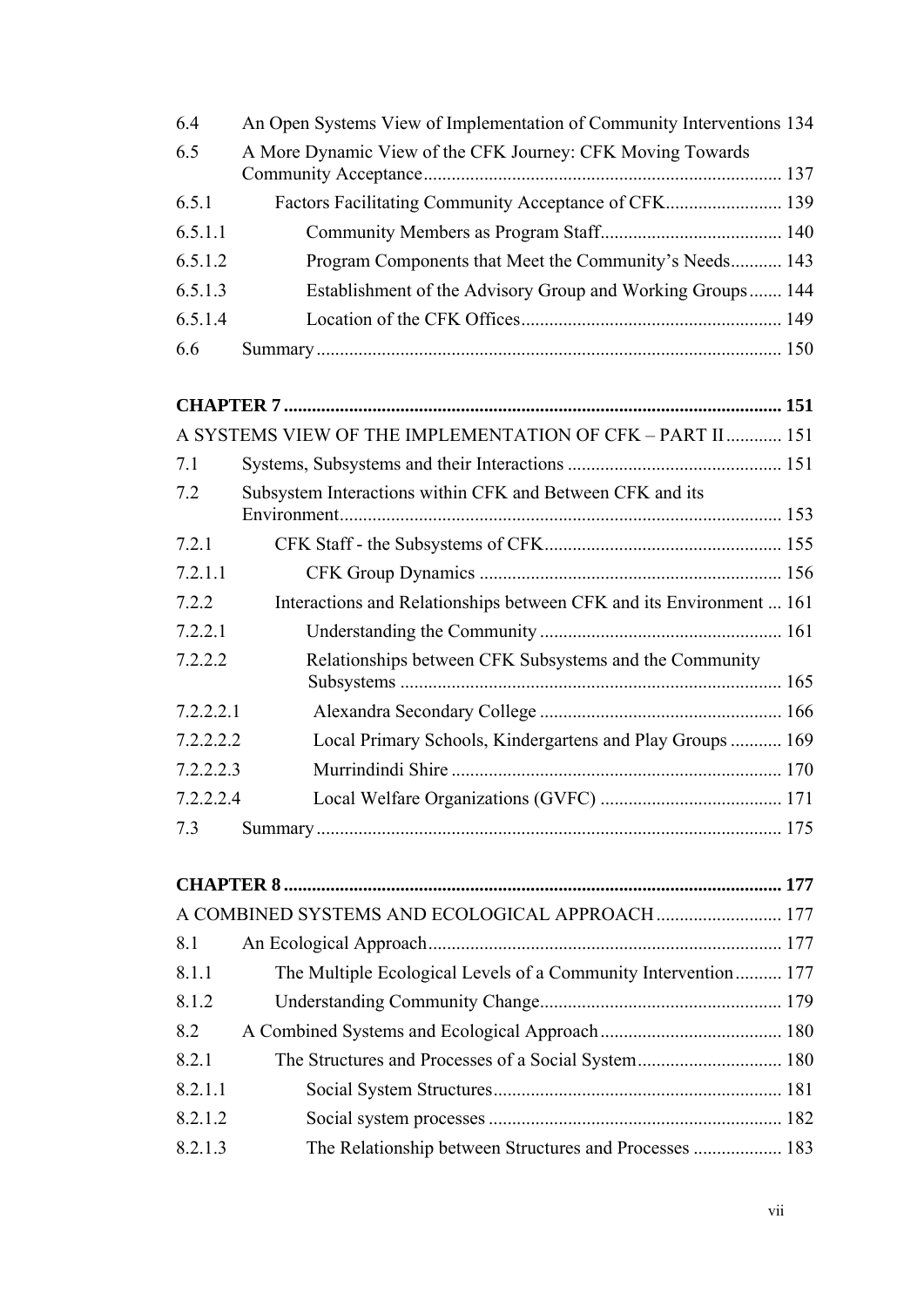| 8.2.2   | The Role of Structures and Processes in Understanding the          |  |
|---------|--------------------------------------------------------------------|--|
| 8.2.2.1 |                                                                    |  |
| 8.2.2.2 |                                                                    |  |
| 8.2.2.3 |                                                                    |  |
| 8.3     |                                                                    |  |
| 8.4     | CFK System Structures and Processes between the System and its     |  |
| 8.5     |                                                                    |  |
| 8.6     |                                                                    |  |
| 8.7     |                                                                    |  |
|         |                                                                    |  |
|         |                                                                    |  |
|         |                                                                    |  |
| 9.1     | A Brief Overview of the Case and some Post Implementation Outcome  |  |
| 9.2     | Re-examining the Factors of Effective Implementation: Bridging the |  |
| 9.2.1   |                                                                    |  |
| 9.2.2   |                                                                    |  |
| 9.2.3   |                                                                    |  |
| 9.2.4   |                                                                    |  |
| 9.2.5   |                                                                    |  |
| 9.2.6   |                                                                    |  |
| 9.2.7   |                                                                    |  |
| 9.2.8   |                                                                    |  |
| 9.3     |                                                                    |  |
| 9.3.1   |                                                                    |  |
| 9.3.2   |                                                                    |  |
| 9.4     |                                                                    |  |
| 9.5     |                                                                    |  |
| 9.5.1   |                                                                    |  |
| 9.5.2   |                                                                    |  |
| 9.5.3   |                                                                    |  |
| 9.5.5   |                                                                    |  |
| 9.5.6   |                                                                    |  |
|         |                                                                    |  |
|         |                                                                    |  |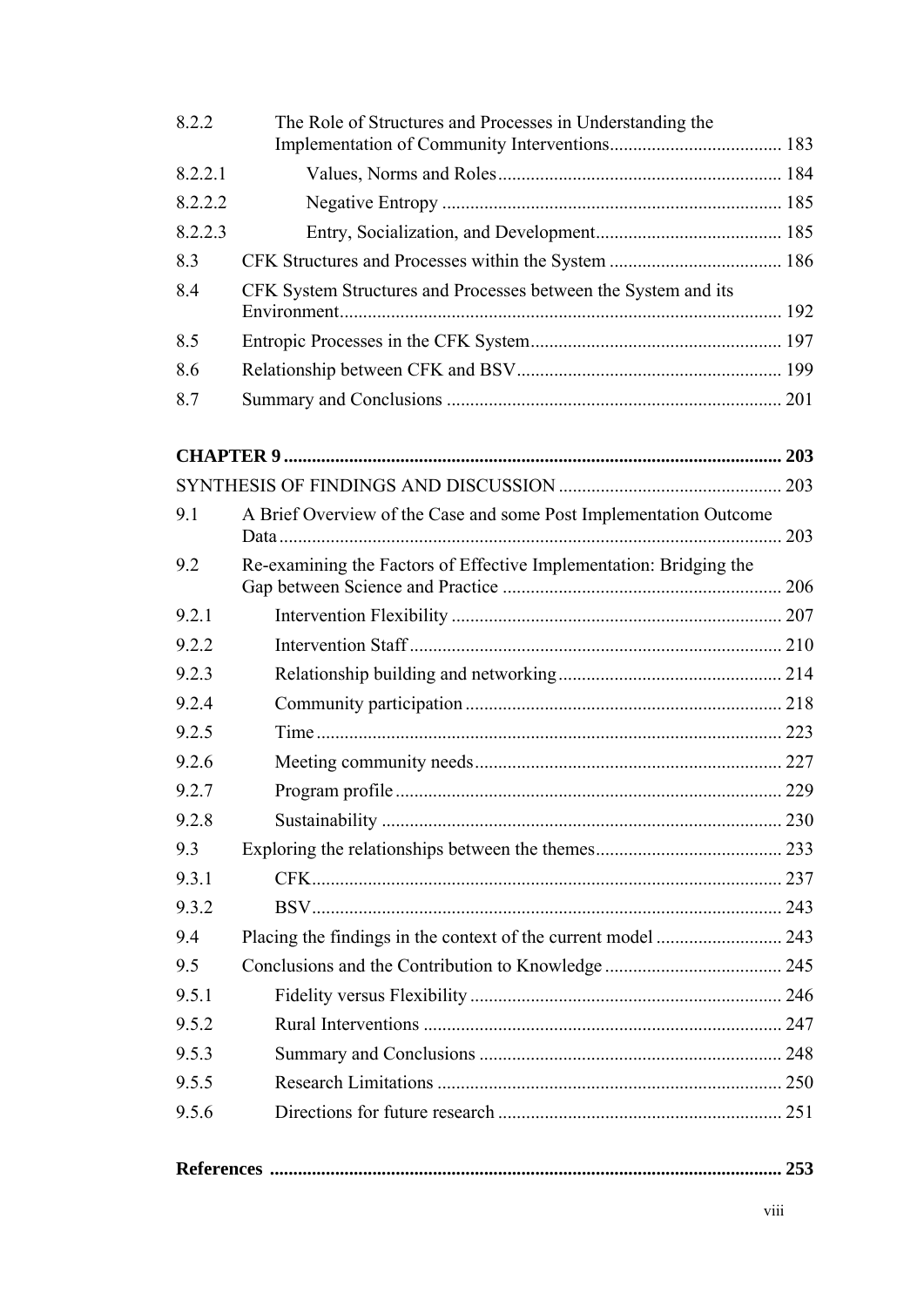# **LIST OF TABLES**

|           | Table 5.1 CFK Program components and how they fit within the Prevention- |  |
|-----------|--------------------------------------------------------------------------|--|
| Table 5.2 | Summary of Participant's Perspectives on the Main Themes 113             |  |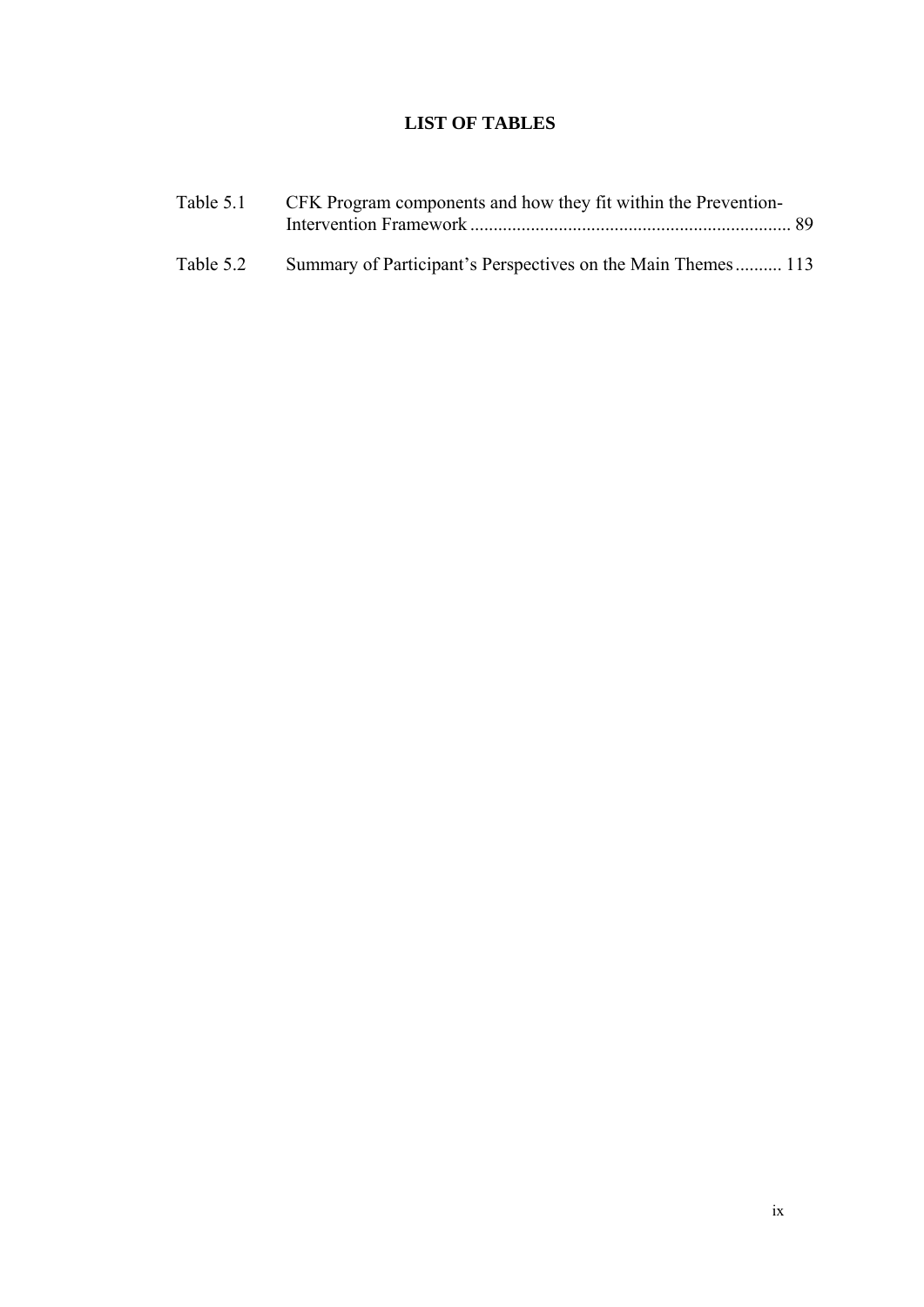# **LIST OF FIGURES**

| Figure 2.1 |                                                                    |  |
|------------|--------------------------------------------------------------------|--|
| Figure 2.2 |                                                                    |  |
| Figure 3.1 | Timeline for Data Collection and Program Phases 49                 |  |
| Figure 4.1 |                                                                    |  |
| Figure 4.2 |                                                                    |  |
| Figure 4.3 |                                                                    |  |
| Figure 4.4 |                                                                    |  |
| Figure 5.1 |                                                                    |  |
| Figure 5.2 | Daniel's View of Program Implementation and Sustainability 95      |  |
| Figure 5.3 |                                                                    |  |
| Figure 5.4 | Anthony's perception of the Implementation of Community            |  |
| Figure 6.1 |                                                                    |  |
| Figure 6.2 | A Systems View of CFK During the Implementation Stage 127          |  |
| Figure 6.3 | The Community Intervention During the Development Stage and        |  |
| Figure 6.4 | The Three Phases of CFK and its Movement towards Community         |  |
| Figure 7.1 | The Interactions within a Social System and Between the System     |  |
| Figure 7.2 | Subsystem Interactions within CFK and Between CFK and its          |  |
| Figure 9.1 |                                                                    |  |
| Figure 9.2 |                                                                    |  |
| Figure 9.3 |                                                                    |  |
| Figure 9.4 | Themes within the Context of the Two Levels of Sustainability  236 |  |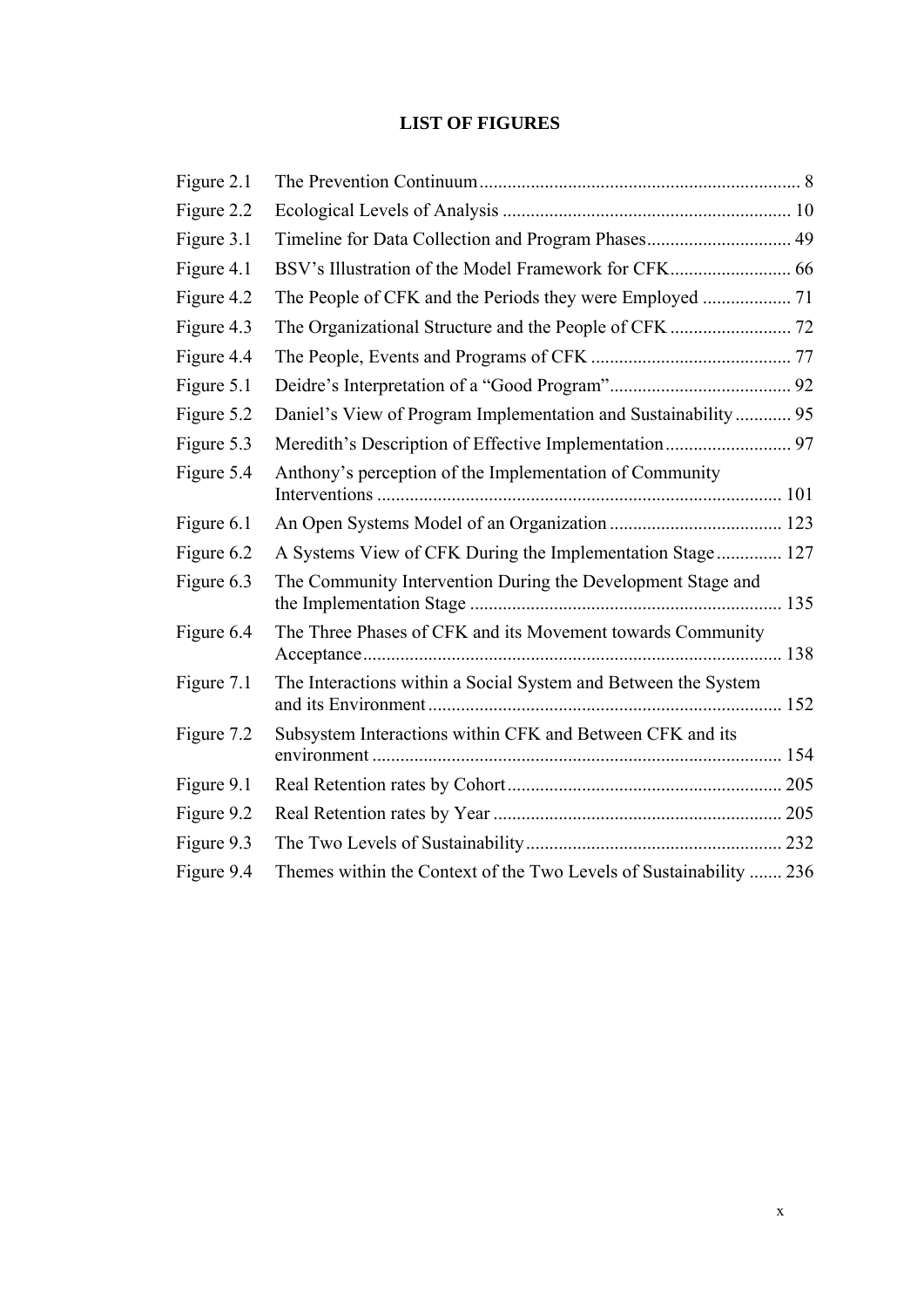# **APPENDICIES**

| Appendix A |  |
|------------|--|
| Appendix B |  |
| Appendix C |  |
| Appendix D |  |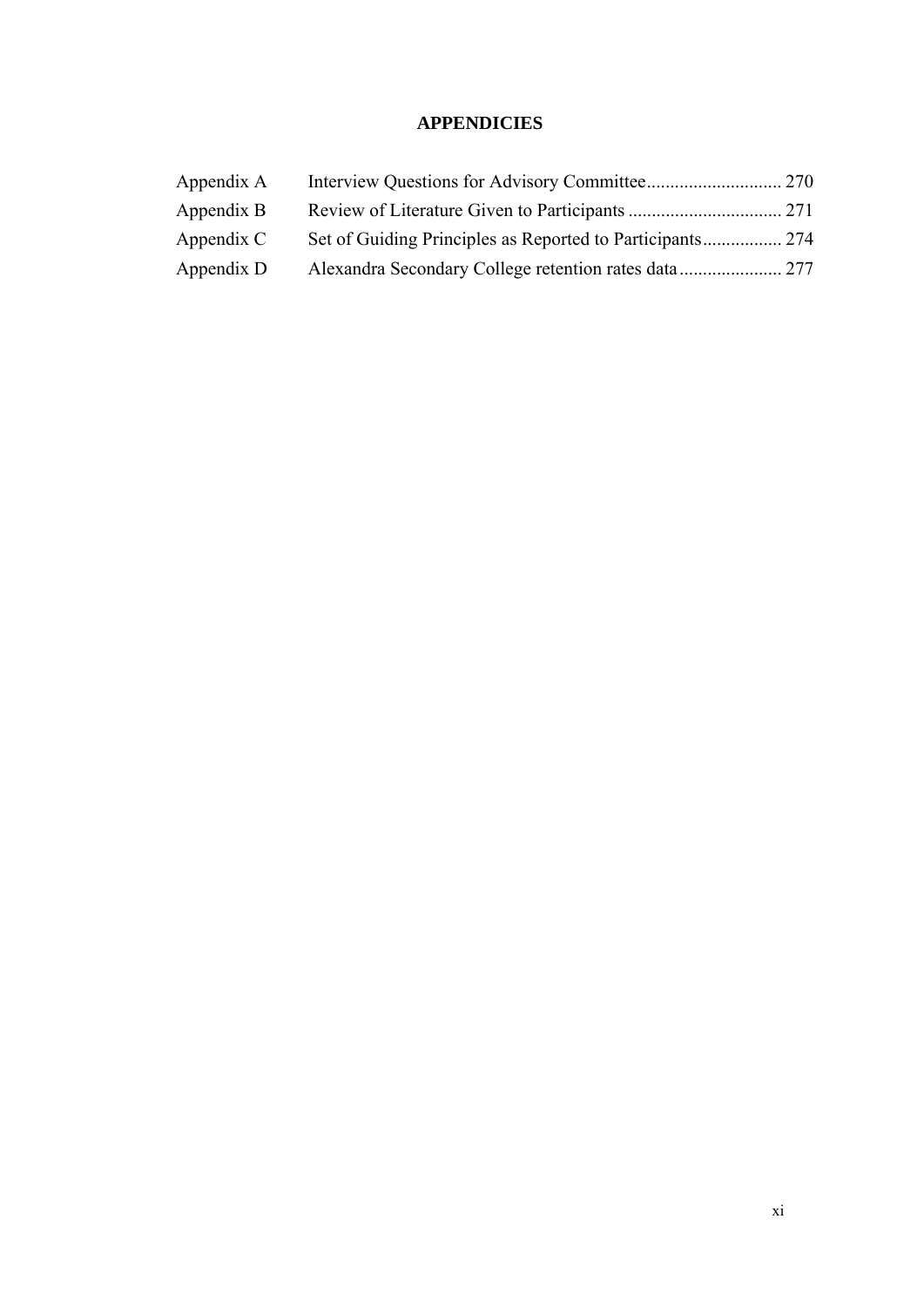#### **Abstract**

Community interventions are a recent development in the field of prevention. This study sought to address the current gap in this area, between scientific knowledge and community practice, through an understanding of practitioners' experiences of implementation.

A case study was undertaken to explore the context and complexity of implementation processes. Data was collected concurrently with the implementation of a community intervention located in rural Victoria, Australia, which aimed to reduce early school leaving. Implementers' perspectives on a guide to best practice, developed from the academic literature, were sought. Concepts from systems theory and ecological approaches were combined to create a framework suitable for the analysis of the data.

The intervention was viewed as an open system. Its progression from being a subsystem of the funded organization to a subsystem of both the funded organization and the community was examined. Factors such as meeting community needs and community members as program staff were found to facilitate community acceptance. The interactions within and between the subsystems of the intervention and the community were also explored.

School retention rates were suggestive of some level of impact on school leaving. Additional positive outcomes were the facilitation and/or strengthening of links between community subsystems, and a perceived change within the funded organization.

This thesis goes some way towards bridging the gap between science and practice in this field. Findings contribute to the debate regarding flexibility versus fidelity and a greater understanding of the unique challenges faced by rural interventions.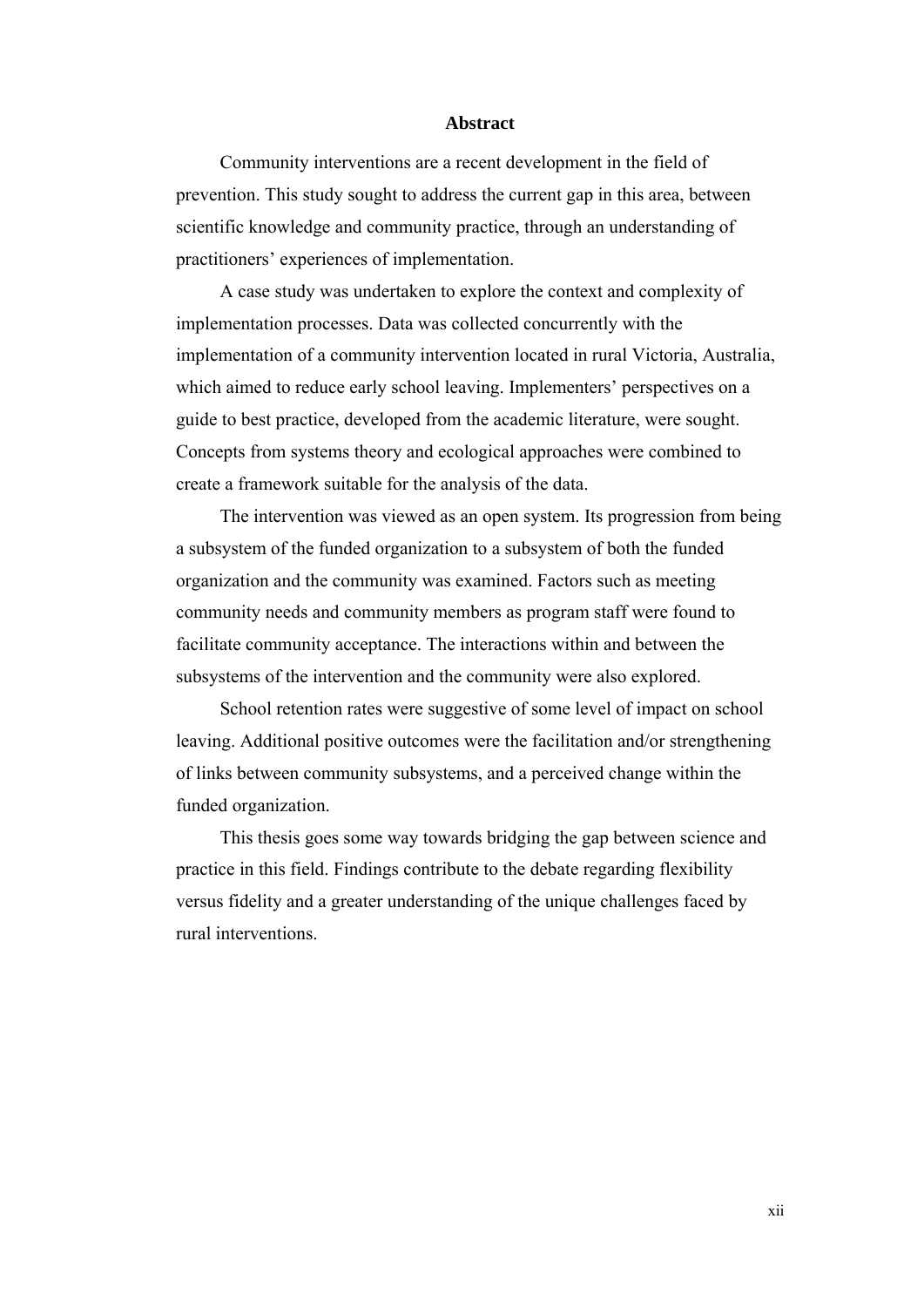#### **CHAPTER 1**

#### **INTRODUCTION**

The importance of a focus on prevention, rather than treatment or cure, of psychological or social problems is widely recognized in the academic literature (Durlak, 1997; Felner, Felner, & Silverman, 2000; Greenberg, Domitrovich, & Bumbarger, 2001; Prilleltensky & Nelson, 2000; Rae-Grant, 1994). While there will always be a need for individual treatment, there will never be enough resources available to treat the number of cases that would arise if there was a sole reliance on this method (Felner, Felner, & Silverman, 2000; Rae-Grant, 1994). Research has also shown that prevention interventions are more cost effective than interventions that aim to reverse existing problems (Felner, Felner, & Silverman, 2000), a particularly important consideration in funding environments characterized by economic rationalism that occurs in Australia and across the globe.

Traditionally it has been in the field of public health where the benefits of prevention have been best documented and where prevention has been associated with significant reductions in morbidity and mortality from a number of diseases (Berkman & Kawachi, 2000). Prevention in the area of health now takes the form of theory-driven programs which provide health education, promote healthy behaviors, and seek to reduce identified behavioral and other risk factors for disease (Clark, 2002). Programs have also extended beyond medical problems and aim to reduce social problems. Settings for the implementation of these programs include schools, hospitals, work places, and more recently communities (Goodman, Wandersman, Chinman, Imm, & Morrissey, 1996).

Currently a gap exists between science and practice in the field of prevention (Morrissey et al., 1997; Wandersman & Florin, 2003). There have been many successful prevention programs in schools and communities but effective programs are rarely sustained or expanded (Durlak, 1997; Schorr, 1997). When they are continued or disseminated it is often in a very different form from the original model (Schorr, 1997). This movement away from the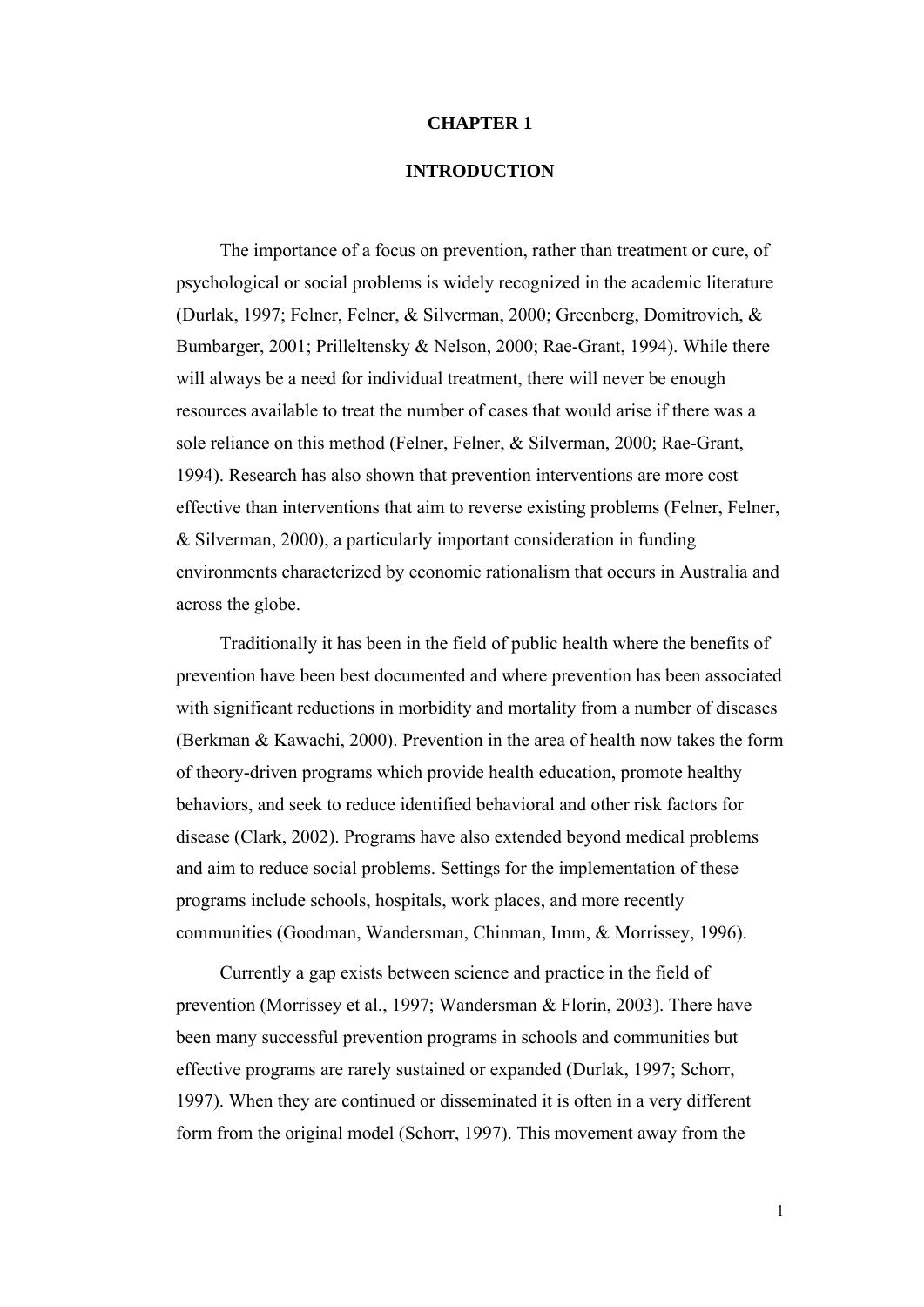initial program design is so common that it has been given the name 'program drift' (Cameron, Karabanow, Laurendau, & Chamberland, 2001).

 A number of authors attribute the scarcity of dissemination of successful programs and the drift away from the original program plan, to a lack of understanding of program implementation. It has been widely accepted that research has focused on program development while program implementation has been neglected (Goodman, 2000; Roberts-Gray & Gray, 1983).

Program implementation is the phase where the planning is put into practice. Previous research has largely concentrated on program planning and outcomes (Goodman, 2000), however, without an understanding of program implementation it is impossible to clearly identify any connections between what was planned and the outcomes of the program. Lack of attention to implementation mechanisms has been described as a Type III error, which is defined as making an assumption that the intervention caused the outcomes when implementation processes remain unknown (Durlak, 1998b). Interventions implemented in community settings are particularly vulnerable to Type III errors, due to their complexity and multiple components (Goodman, 2000).

A tension exists amongst prevention theorists about the degree of implementation flexibility that should be permitted (Cameron, Karabanow, Laurendau, & Chamberland, 2001). There is a strong argument that program implementation be consistent with planning so as to ascertain the program's effectiveness, ensure accurate program evaluation, and minimize the effects of program drift (Durlak, 1997; Kramer, Laumann, & Brunson, 2000). However, it has also been argued that there needs to be some degree of flexibility in the implementation to allow for differences between contexts (Schorr, 1997).

The decision about maintaining program integrity or allowing some measure of adaptability is particularly relevant to programs implemented in community settings, as there is high variability amongst community contexts (Serrano-Garcia, 1990). Communities differ in the resources they have available; their attitudes to perceived problems; and political climate. This can lead to difficulties in replicating successes seen in one community to another community. In addition to this, communities are fluid and can change during the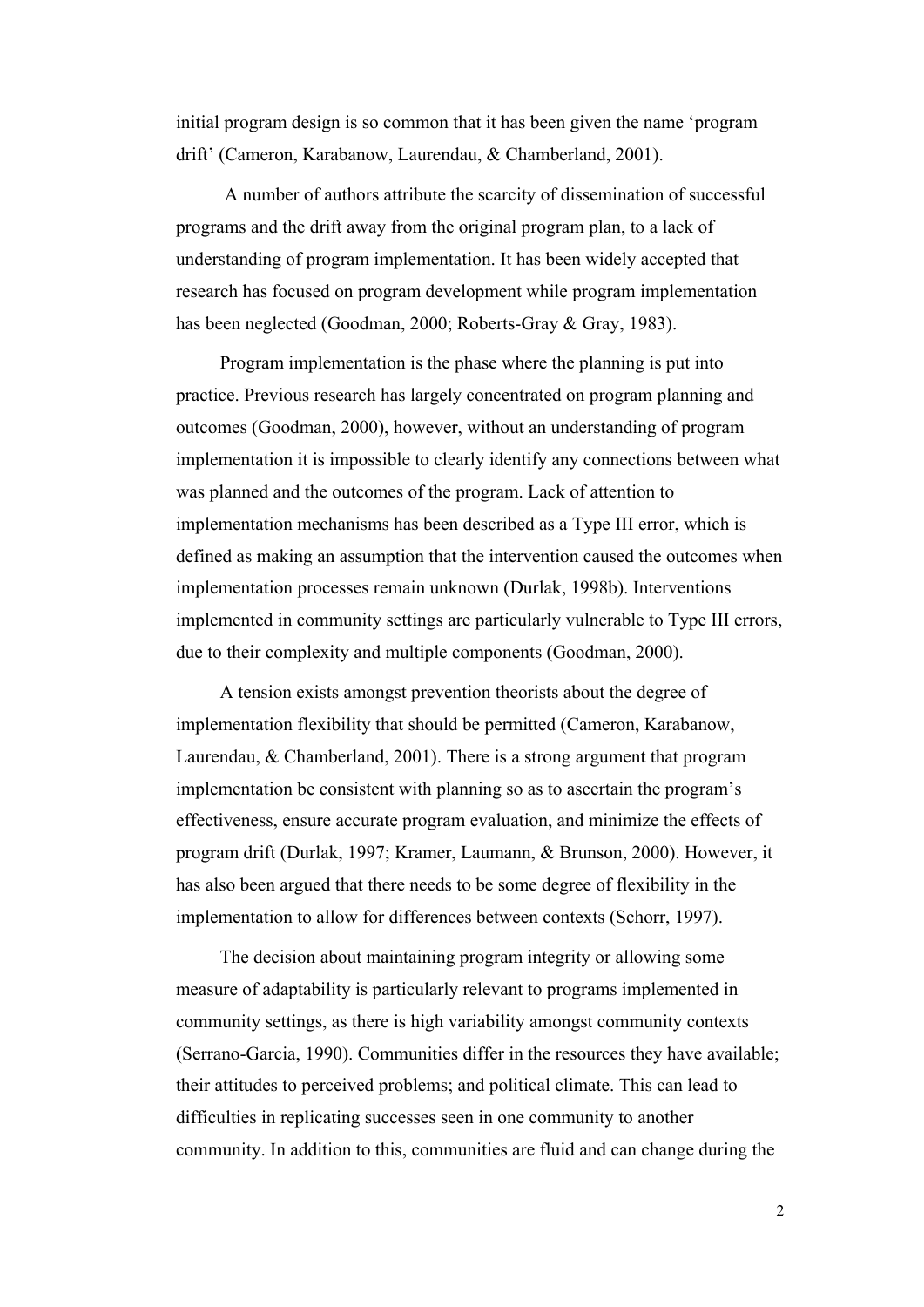implementation process (Edwards, Jumper-Thurman, Plested, Oetting, & Swanson, 2000).

There is a compelling argument for the tailoring of programs to meet the specific needs of the local participants, thereby reducing cultural mismatch and insensitivity (Castro, Barrera, & Martinez, 2004). Collins Murphy and Bierman (2004) assert that adaptive interventions are capable of reducing waste, minimizing negative effects, increasing compliance and enhancing the intervention's potency. Certainly, some degree of responsiveness to the given context could be seen as facilitative.

As community interventions have become more widespread, implementation practice has shifted from a focus on the organization to a focus on the community. Prior to the development of community interventions, prevention interventions for health promotion were frequently implemented within organizations. Implementation models reflected this and organizational factors were emphasized. Strategies recommended for effective implementation included effective management, supervision, skills, and incentives, and were focused on the individuals and the organizations involved in implementation. The move to interventions implemented in communities, rather than organizations, necessitated a change in implementation strategies that acknowledged the unique challenges of a community setting (Goodman, 2000).

Community interventions are vastly more complex than interventions implemented within organizational settings. Working across multiple ecological levels they seek broad change in a large number of people (Kubisch et al., 1997). Individual behavior change is deemphasized as social change within the community becomes the focal point (Goodman, Wandersman, Chinman, Imm, & Morrissey, 1996). It is the actual setting of the intervention which creates the greatest difficulties. Interventions implemented within organizations are contained within the organization and do not need to consider their external environment. Conversely, interventions implemented in community settings are unable to function in this closed fashion as the environment external to the organization is the actual setting for the intervention.

Acknowledgement of the challenges and complexities of community settings has been an important development in the design and implementation of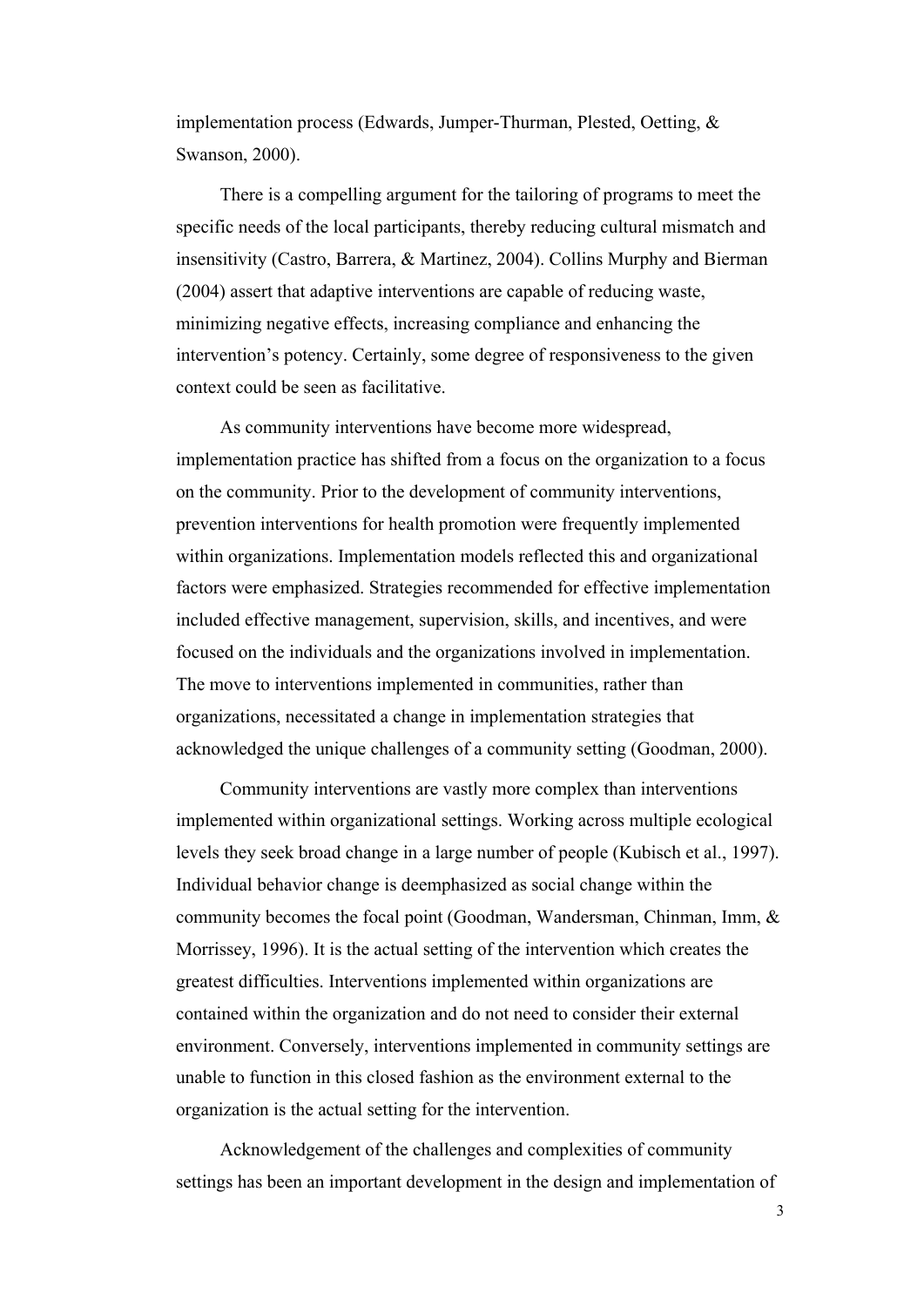community interventions, as it is vital to the intervention's success that there is a comprehensive understanding of the community in which the intervention is to be implemented (Edwards, Jumper-Thurman, Plested, Oetting, & Swanson, 2000). The result of this change in focus, from the implementing organization to the community, has been a loss of interest in the implementing organization. This is unfortunate, since a proficient organization is vital to the success of the intervention. Effective implementation of a community intervention would not be possible without a functioning, implementing organization. The establishment and maintenance of an organization capable of effective implementation is as important to implementation as the content of the intervention itself (Scheirer, 1996).

The shift in emphasis from the organization to the community has seen the development of program logic templates as the accepted framework for effective implementation and evaluation (Goodman, 2000; Goodman, Wandersman, Chinman, Imm, & Morrissey, 1996). This model is a useful way to show the theoretical frame by which the intervention intends to achieve its aims, thereby increasing the efficacy of the intervention's evaluation (Savaya & Waysman, 2005). However, it does not take into account the fact that each program logic box represents a person or people and that each strategy relies upon the skills of people and their interactions with each other. Interventions change over time, the people within the implementing organization come and go, and each person brings their own skills, knowledge, passions and beliefs to the intervention.

In summary, a deeper understanding of implementation processes and how prevention programs actually work is needed if programs are to be sustained and disseminated. Research into the implementation of community interventions is of particular importance as they are highly complex and are at greater risk of implementation problems such as Type III errors. Moreover, the question of fidelity versus flexibility is most prominent for community interventions. Advances in the design and implementation of community interventions have promoted an emphasis on the community rather than the organization and a greater awareness of important aspects of the community and its members. Whilst this has been an important step it runs the risk of 'the baby being thrown

4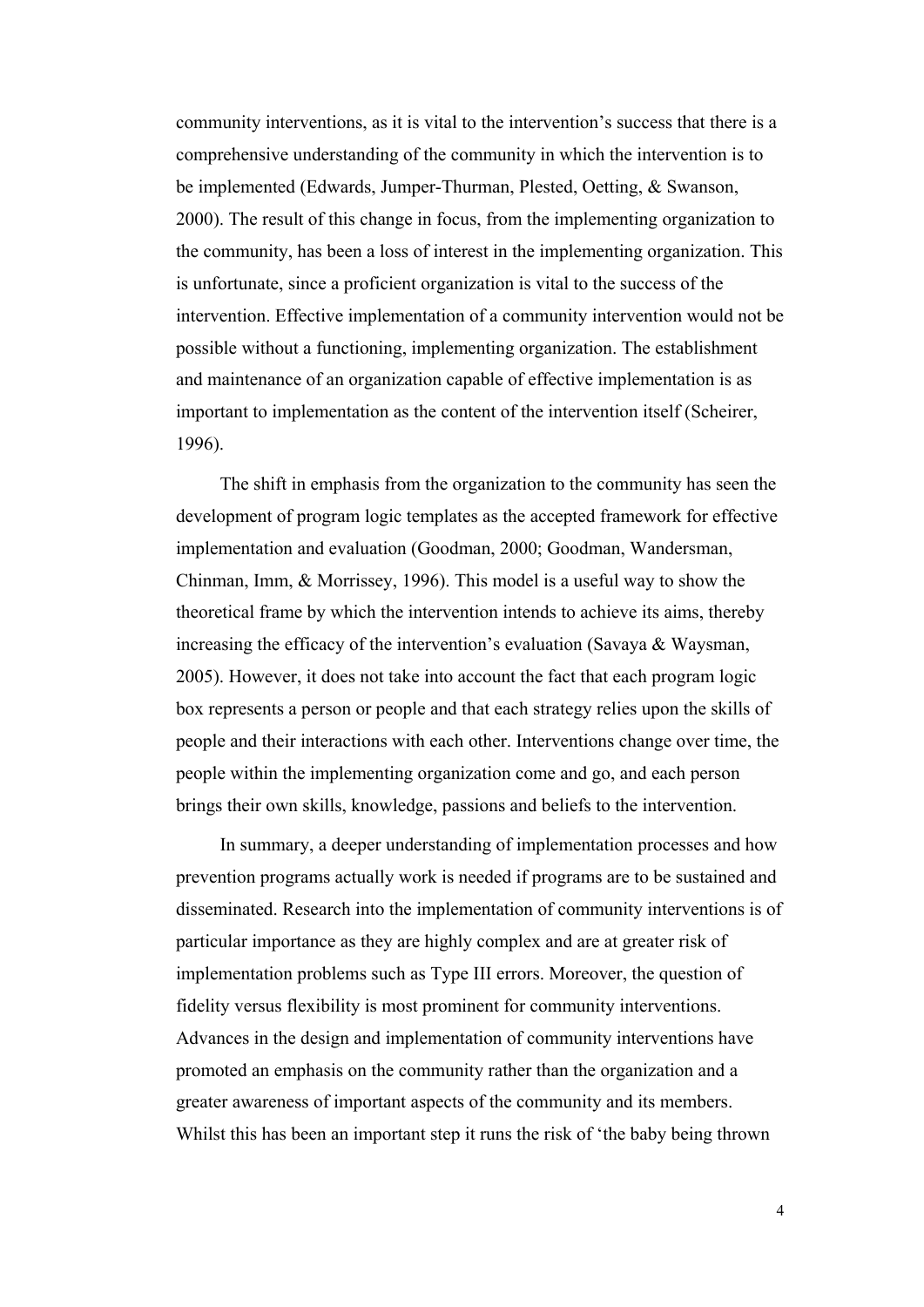out with that bath water' as the organization and the people implementing the program are as vital to its success as the content itself.

The importance of the people implementing a community intervention and the organizational climate in which they work has been widely recognized (Butterfoss, Goodman, & Wandersman, 1996; Lynch, Geller, Hunt, Galano, & Dubas, 1998; St Pierre & Kaltreider, 2001). Teachers as the implementers of school-based prevention programs have been examined and found to be critical to the facilitation of change (Kallestad & Olweus, 2003; Visser & Schoeman, 2004). Previous research (Kubisch et al., 2002) has utilized interviews to explore the experiences of directors and high level practitioners of comprehensive community interventions, and found that staff were crucial to program success. However, there is a paucity of research examining ground-level workers in community interventions and their implementation experiences. In this study I consider this gap in the literature and attempt to address this omission.

An enhanced understanding of the dynamics and factors occurring within the implementation of a community intervention was the aim of this study. A case study of a community intervention during the implementation phase was employed to observe the implementation as it unfolded, with particular attention given to the perspectives of those implementing the program. This community intervention was implemented in rural Victoria, Australia, and aimed to reduce early school leaving.

The layout of this thesis is slightly unusual in that it reviews new literature in chapters following the methodology chapter. The rationale for this approach was that it represented the intellectual journey undertaken in the analysis of the data. Chapter 2 is a review of the literature related to prevention, community interventions and their implementation. Chapter 3 describes the methodology and chapter 4 describes the actual case.

The data collection was guided by a desire to articulate a set of principles for exemplary implementation and the findings are explored in chapter 5. The next three chapters are a reflection of the need for a theoretical framework to better understand the dynamics of the case. The final chapter synthesizes the findings and discusses them in relation to the literature.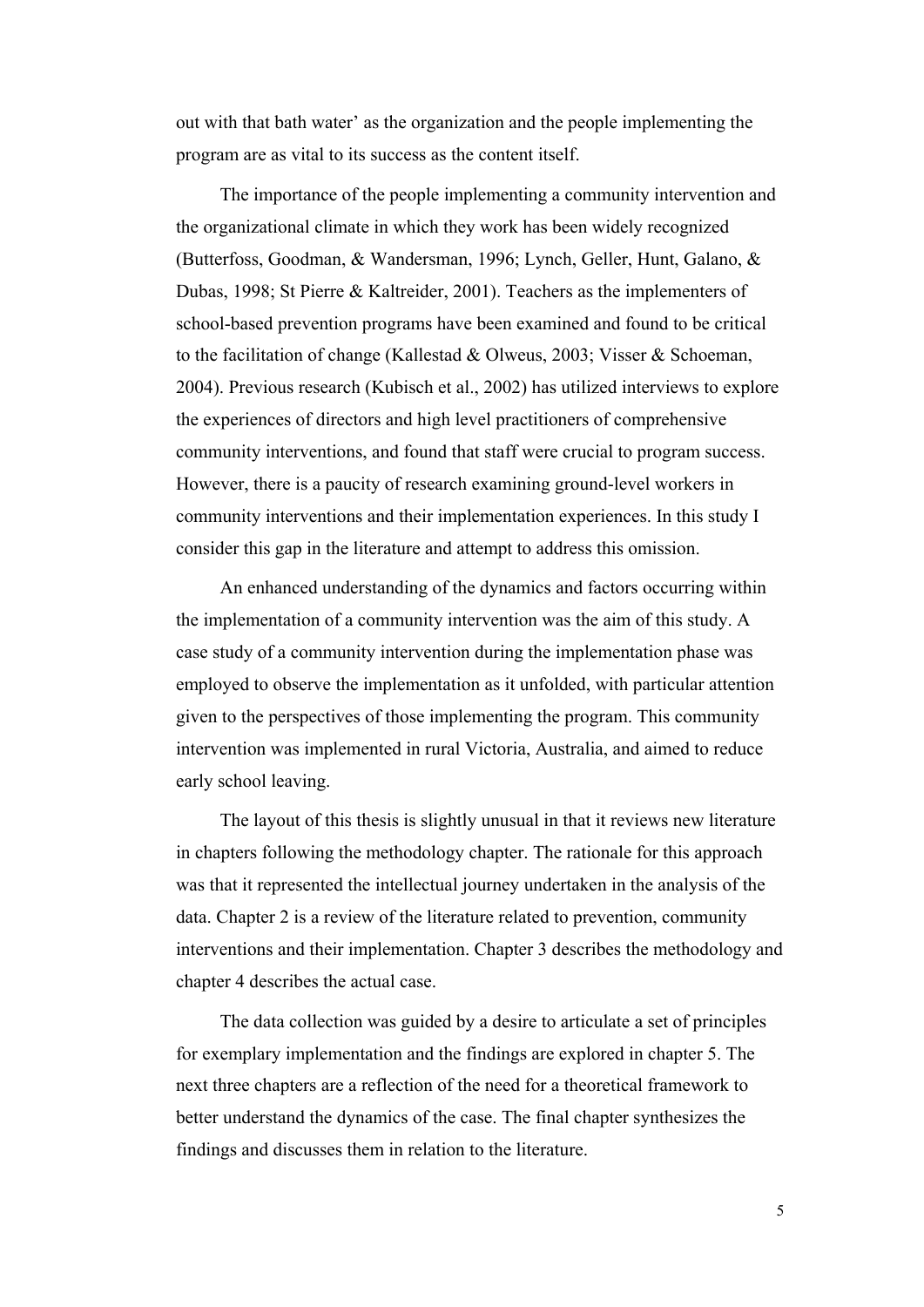#### **CHAPTER 2**

#### **LITERATURE REVIEW**

## **2.1 Prevention and Promotion**

#### *2.1.1 A brief History of Prevention*

Lay people's recognition of the importance of prevention is found in proverbs such as 'a stitch in time saves nine' and 'an ounce of prevention is worth a pound of cure' (Nelson & Prilleltensky, 2005). Health professionals' awareness of the importance of prevention has been largely informed by the field of public health. Great gains in health have been achieved through preventive measures such as sanitation, water purification and immunization, which have significantly reduced or eliminated diseases such as typhoid, cholera, and small pox (Albee & Ryan, 1998; Berkman & Kawachi, 2000).

Twentieth century public health prevention strategies have included identifying the agent causing the health problem and removing or neutralizing it; increasing resistance to the agent; and preventing its transmission (Albee  $\&$ Ryan, 1998). More recently, public health prevention has focused on risk factor reduction and behavioral change. Reduced smoking, obesity, drug and alcohol use, are promoted as preventative behaviors for diseases such as lung cancer and heart disease. Similarly the use of condoms and clean hypodermic needles are encouraged to reduce the spread of infectious diseases such as Human Immunodeficiency Syndrome/Acquired Immunodeficiency Syndrome (HIV/AIDS) and hepatitis (Albee, 1986).

In recognition of the successes that had been achieved in the prevention of organic disease, public health experts began to consider the possibility of preventing mental disorders (Albee & Ryan, 1998). Understanding of the links between early experiences and adult personality became more sophisticated and the prevention of mental disorders seemed possible (Albee & Ryan, 1998). However, the early public health approach to prevention of disease reflected a linear model, which was successful when there was a single and identifiable cause, but was ill suited to responding to multi-factorial health conditions (Felner, Felner, & Silverman, 2000; Levine, 1998; Nelson & Prilleltensky, 2005).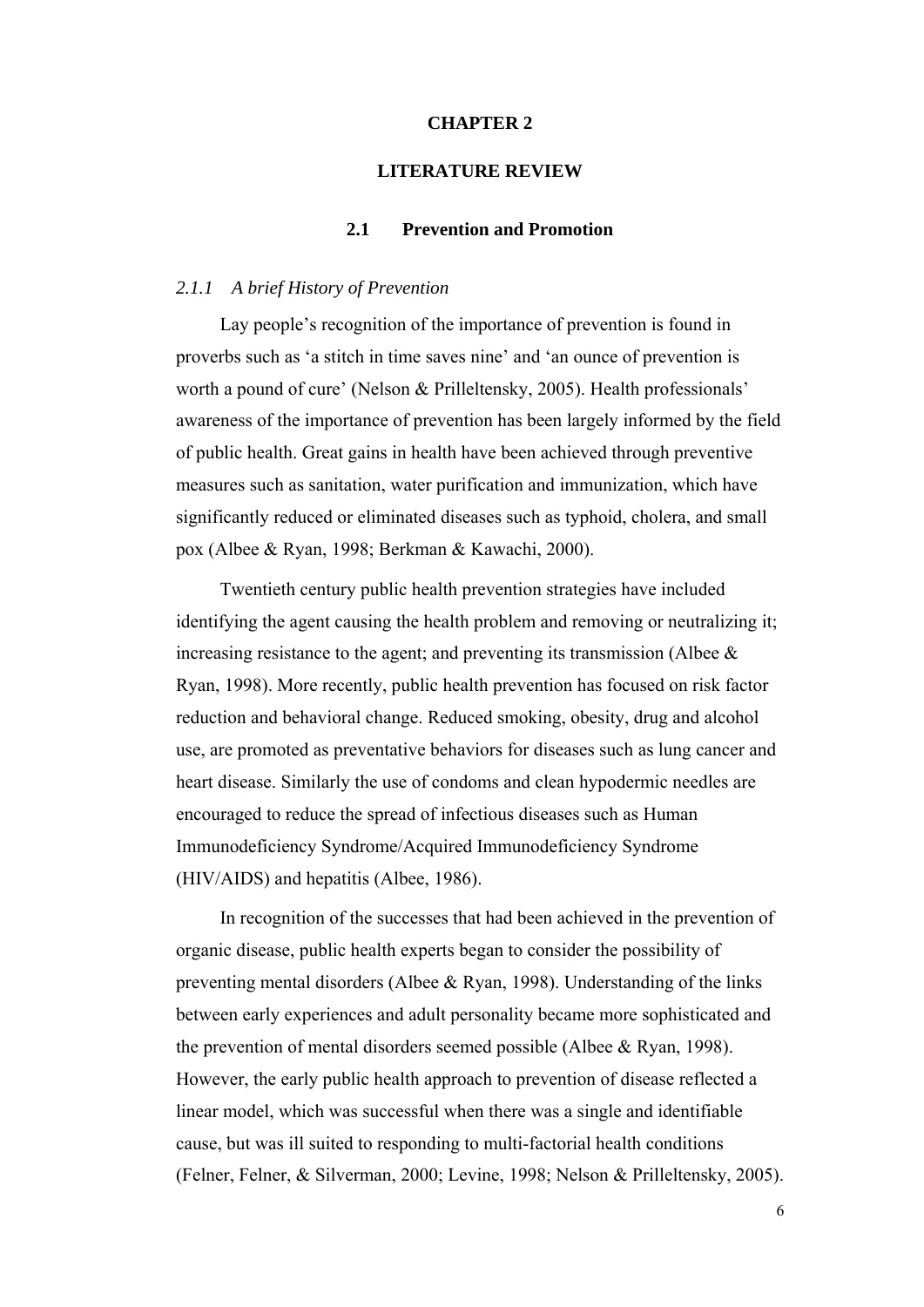Although there are clear correlations between certain social environments (such as poverty, isolation, social marginalization, and damaging infant/childhood experiences) and psychopathology (Albee & Ryan, 1998), most psychosocial problems have multiple causes making this linear approach to prevention unlikely to succeed (Nelson & Prilleltensky, 2005).

More recently, public health has recognized the multiple determinants of health outcomes, and a more ecological approach to prevention has been employed. This has necessitated an understanding of the relevant factors within the individual, their social systems, and their environment, and their interrelationships (Higginbotham, Albrecht, & Connor, 2001). This approach has been relatively successful with preventive interventions in public and mental health being found to be more cost efficient and effective than attempts to treat or cure existing problems (Albee & Gullotta, 1997; Cowen, 1996; Felner, Felner, & Silverman, 2000).

## *2.1.2 Levels of Prevention*

The application of prevention theory to mental health problems, in the 1960s, saw the introduction of three levels of prevention (primary, secondary, and tertiary) which were based on the timing of the intervention and the targeted audience (Nelson & Prilleltensky, 2005). Primary prevention has been defined as an intervention which is designed to reduce the incidence of a condition or disorder. Secondary prevention interventions seek to detect early signs of a problem and prevent further problems. Finally, prevention interventions at the tertiary level aim to treat problems and rehabilitate so as to reduce the duration and possible consequences of the problem (Durlak, 1997).

More recently these levels have been viewed as a continuum where interventions that promote wellness are at one end and interventions that treat established problems are at the other end. Universal interventions, that target the entire population, are at the wellness promotion end of the continuum, selective interventions, which focus on high-risk groups, are in the middle, and indicated interventions, whose participants are those who have already experienced the problem, are at the treatment of established problems end of the continuum.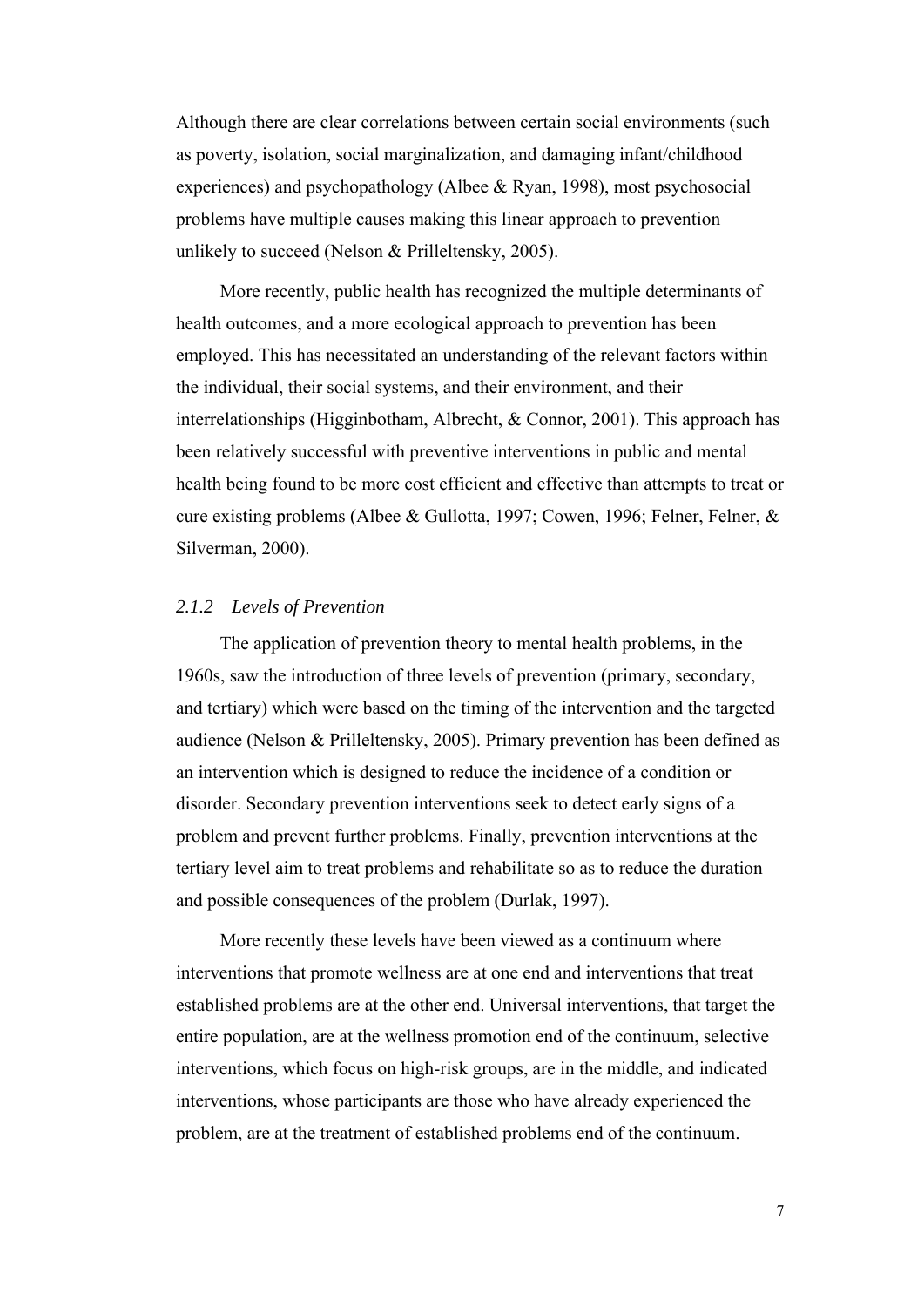Prilleltensky, Peirson and Nelson (2001) have further adapted the continuum by naming universal and selective interventions as proactive, and indicated interventions as reactive. Durlak (1997) stated that he no longer considered interventions at the tertiary level to be preventative as they had become confused with therapy. In their review of programs that promoted family wellness and prevented the maltreatment of children, Nelson, Laurendau and Chamberland (2001) focused on primary and secondary interventions.

As can be seen in Figure 2.1 (Prilleltensky, Peirson, & Nelson, 2001) the closer an intervention is, on the continuum, to indicated, the smaller the number of people receiving the intervention (Prilleltensky & Nelson, 2000). The current situation in western societies is that most child welfare and mental health prevention programs are at the selective to indicated end of the preventionintervention continuum (Prilleltensky, Peirson, & Nelson, 2001). Research (Galano et al., 2001) has found that providing programs for 'at risk' populations from traditional service providers tended to stigmatize the program and those participating in it. However, broad community support for program initiatives was increased when programs were intended for the entire population.



*Figure 2.1: The Prevention Continuum (Prilleltensky, Peirson, & Nelson, 2001)* 

Rose (1981) first identified the 'prevention paradox' in his research on cardiovascular disease. Its proposition is that a universal approach is likely to benefit the community as a whole; however it offers little benefit to the individual. This is because an intervention with a universal focus attempts to lower the incidence of the negative outcome over the entire population, but as most individuals are at low risk of developing the outcome they do not directly experience any benefit from the intervention (Hunt & Emslie, 2001; Stockwell et al., 2004).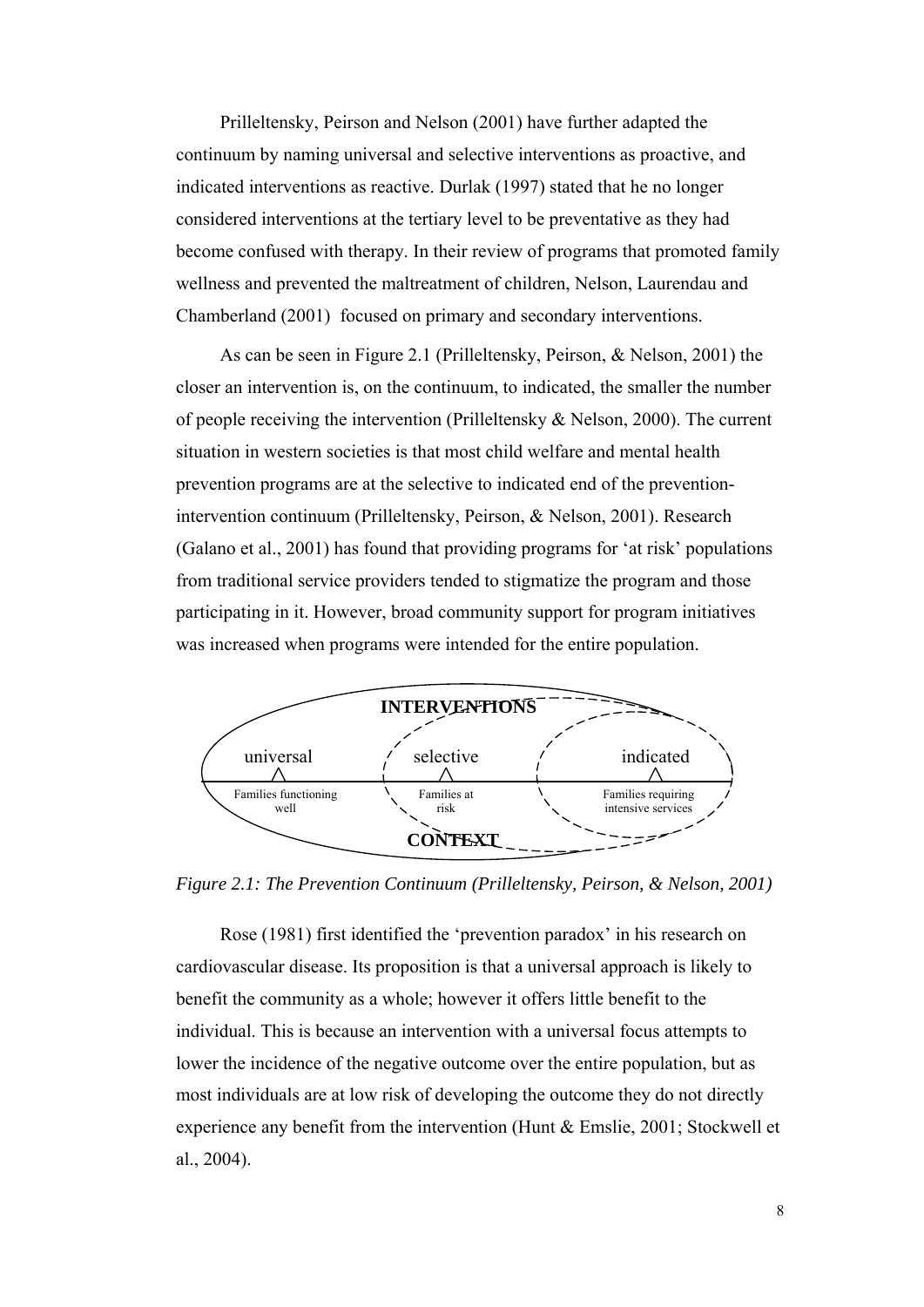Although universal programs have been admired for their intention to reach the entire population, there has also been some argument for the inclusion, within a universal program, of program components that target high risk groups. This approach recognizes that populations are complex and diverse and identifies the need to account for individual differences as well as the developmental needs of the group as a whole (Johnson et al., 1990).

## *2.1.3 Promotion*

Prevention seeks to stop problems from developing and this is complemented by promotion which seeks to enhance functioning (Nelson, Prilleltensky, & Peters, 1999). Promotion of positive behaviors and capacities are also preventative as they have been shown to reduce problems such as child maltreatment (MacLeod & Nelson, 2000), cardiovascular disease (Solomon, Scarpone, Loew, & Gross, 1992), and substance abuse (Nelson & Prilleltensky, 2005). Health promotion focuses on the positive aspects of health and aims to increase the abilities, strengths, or skills of the target population (Durlak, 1997). For example, prevention interventions can focus on the prevention of mental health problems by seeking to create conditions and practices that reduce risk factors, such as ensuring positive school experiences, while at the same time promoting protective factors such as coping skills (Bogenschneider, 1996; Reiss & Price, 1996).

Cowen (1996) described four essential characteristics of interventions for mental health promotion through wellness enhancement. Such interventions are proactive rather than reactive, population oriented rather than focused on the individual, multi-dimensional rather than uni-focused, and ongoing rather than time limited. Other authors (Bogenschneider, 1996; Greenberg, Domitrovich, & Bumbarger, 2001) believe that both the resilience-promotion and the riskreductive models are valid in the prevention of mental health problems.

## *2.1.4 Social Environments and the Ecological Metaphor*

The field of prevention has been influenced by a better understanding of the development of mental health problems. Specifically, that they are multiply determined, and are affected by the individual's social environment including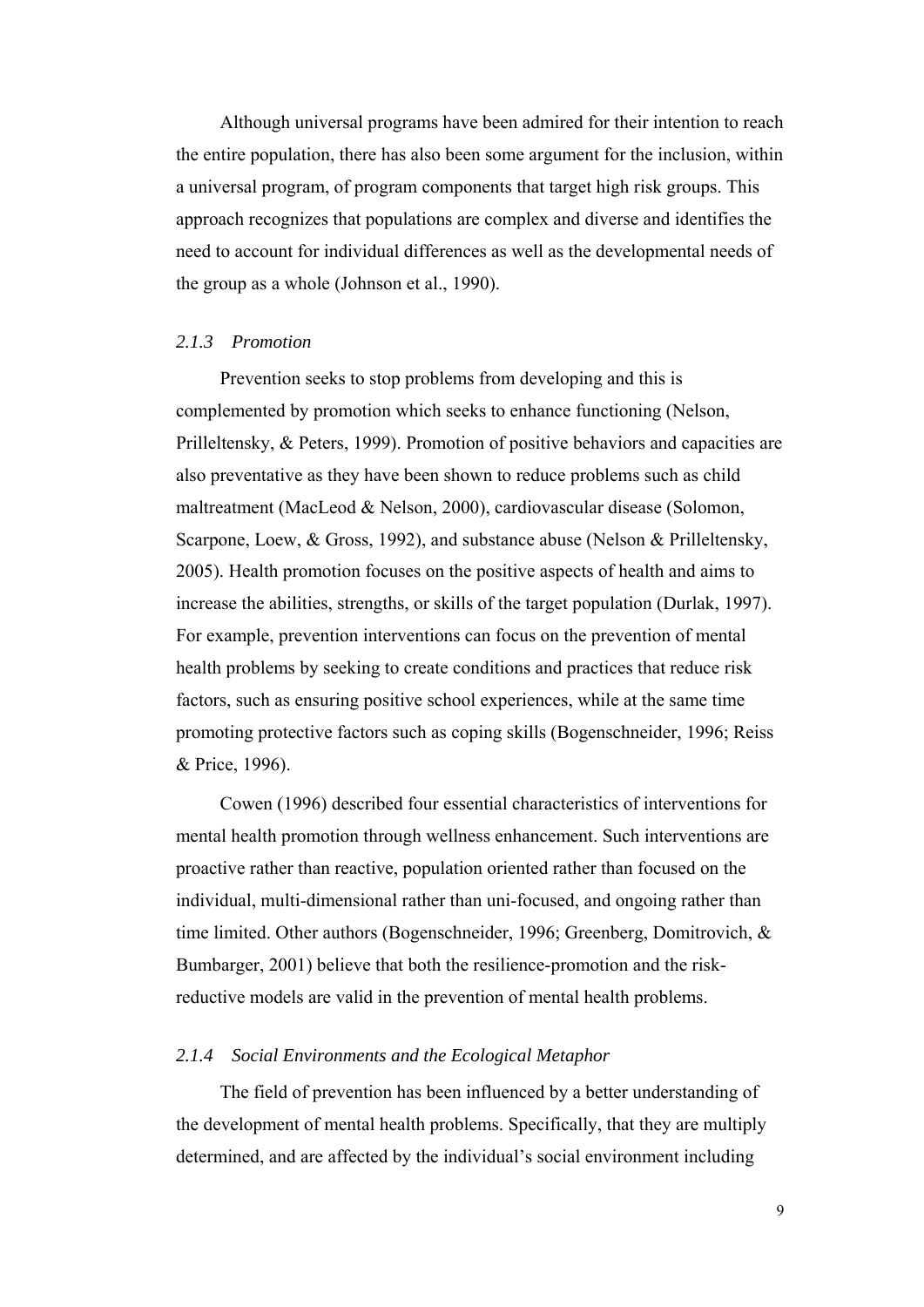their family, school and community (Bogenschneider, 1996; Cowen, 1977). Preventionists recognized that an ecological perspective, which considered the multiple levels of contexts in which children develop, was required in order to understand the protective and risk factors at each of these levels (Prilleltensky & Nelson, 2000; Veno & Thomas, 1996).

The ecological metaphor was introduced to the field of prevention by Kelly (1968, as cited in Trickett, 2002) who realized that the mechanistic, reductionist approach, current in individual psychology at the time, was inappropriate when considering the interactions between individuals and the social systems in which they exist (Nelson & Prilleltensky, 2005). An ecological framework was useful as it considered the context in which the problem occurred, using multiple levels of analysis that included the individual, the family, the community, and society (MacLeod & Nelson, 2000). Figure 2.2 shows the individual embedded within these social environments.



*Figure 2.2: Ecological Levels of Analysis* 

Initially, prevention programs tended to focus on the individual and family levels, enhancing the competence and promoting the well-being of individuals. Although these programs were useful they did not consider the wider social contexts in which the individual or family lived (MacLeod & Nelson, 2000). More recently there has been a shift towards community level interventions, as awareness of the importance of the social setting in which the individual/family resides, has increased. There has also been strong argument for programs that work at the societal level (Levine, 1998; Nelson & Prilleltensky, 2005).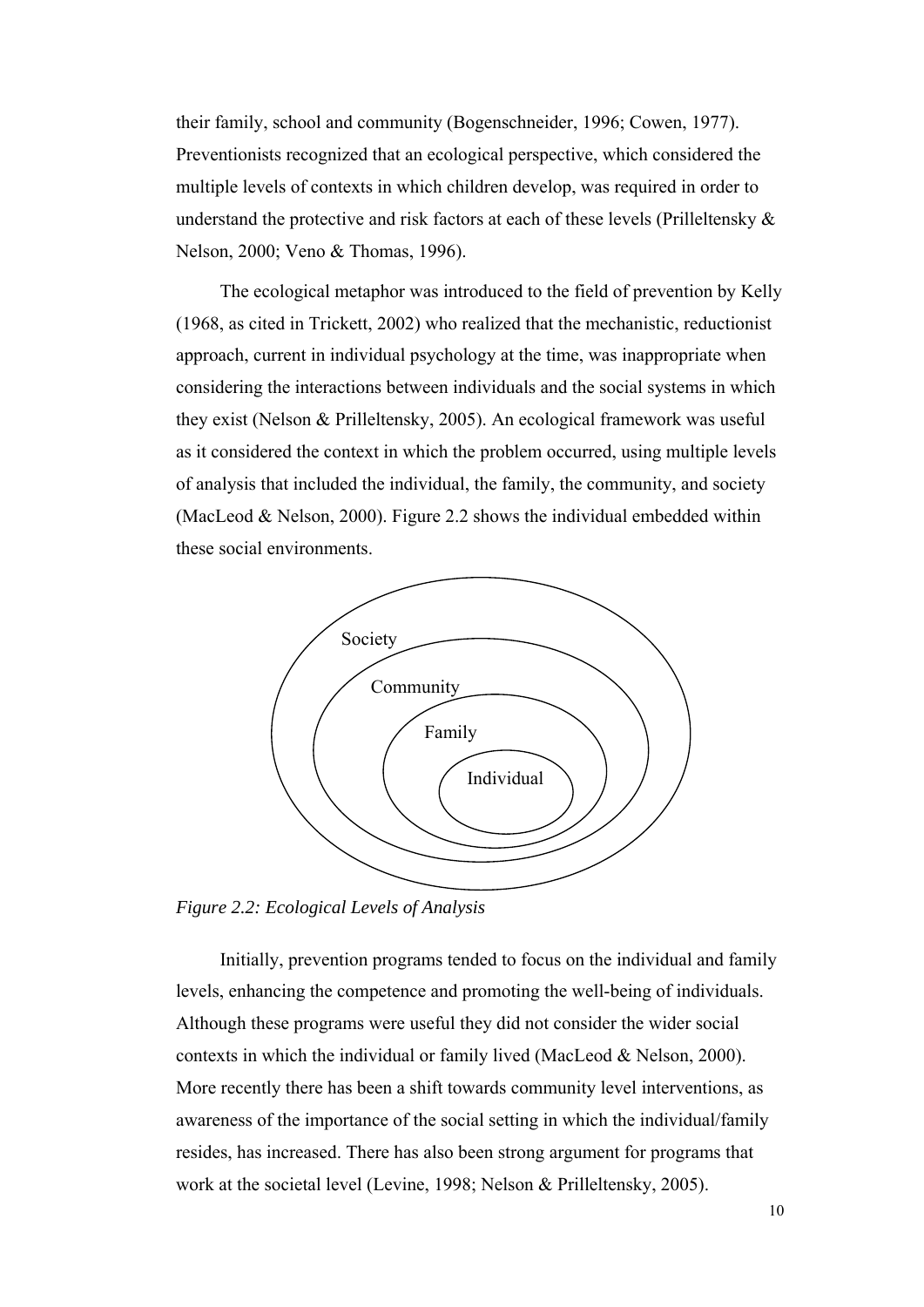#### *2.1.5 Risk and Protective Factors*

The nature of prevention is that an intervention needs to occur prior to the onset of the disorder. This means that it is important to recognize the potential causal agents, or risk factors, of the disorder, and possible protective factors that might increase resistance to the disorder (Coie et al., 1993). The concept of risk factors originated in the field of epidemiology, where antecedents of physical diseases and illnesses were first identified (Bogenschneider, 1996). Behavioral and psychological disorders usually have multiple associated risk and protective factors. It is therefore important to identify what they are and how they interact for different disorders and populations at various times (Durlak, 1998a).

A number of risk and protective factors have been identified that are common precipitants to several different psychosocial outcomes (Coie et al., 1993). Barton, Watkins and Jarjoura (1997) identified poverty, poor school performance, and communication problems between the family and the adolescent, as risk factors for teenage pregnancy, early school leaving and substance abuse. Protective factors included strong connections between the adolescent and their family, school, and community, and high levels of parental supervision. Risk and protective factors might be present in the individual or within their environment (Bogenschneider, 1996; Coie et al., 1993; Rae-Grant, 1994; Reiss & Price, 1996). Exposure to multiple risk factors increases an individual's vulnerability for developing a disorder (Coie et al., 1993).

Durlak (1998a) identified risk and protective factors, across the ecological levels of the community, school, peer, family and individual, from a review of approximately 1,200 prevention outcome studies. In addition to the risk factors mentioned above, Durlak also included impoverished neighborhoods, poor quality schools, negative peer modeling, marital discord, and punitive child rearing. These were some of the risk factors associated with negative outcomes such as behavioral problems, school failure, poor physical health, physical abuse, pregnancy, and drug use. Protective factors were social norms, high quality schools, positive peer modeling, good parent-child relationships, and good personal and social skills. As can be seen the associated risk and protective factors occur on more than one ecological level.

11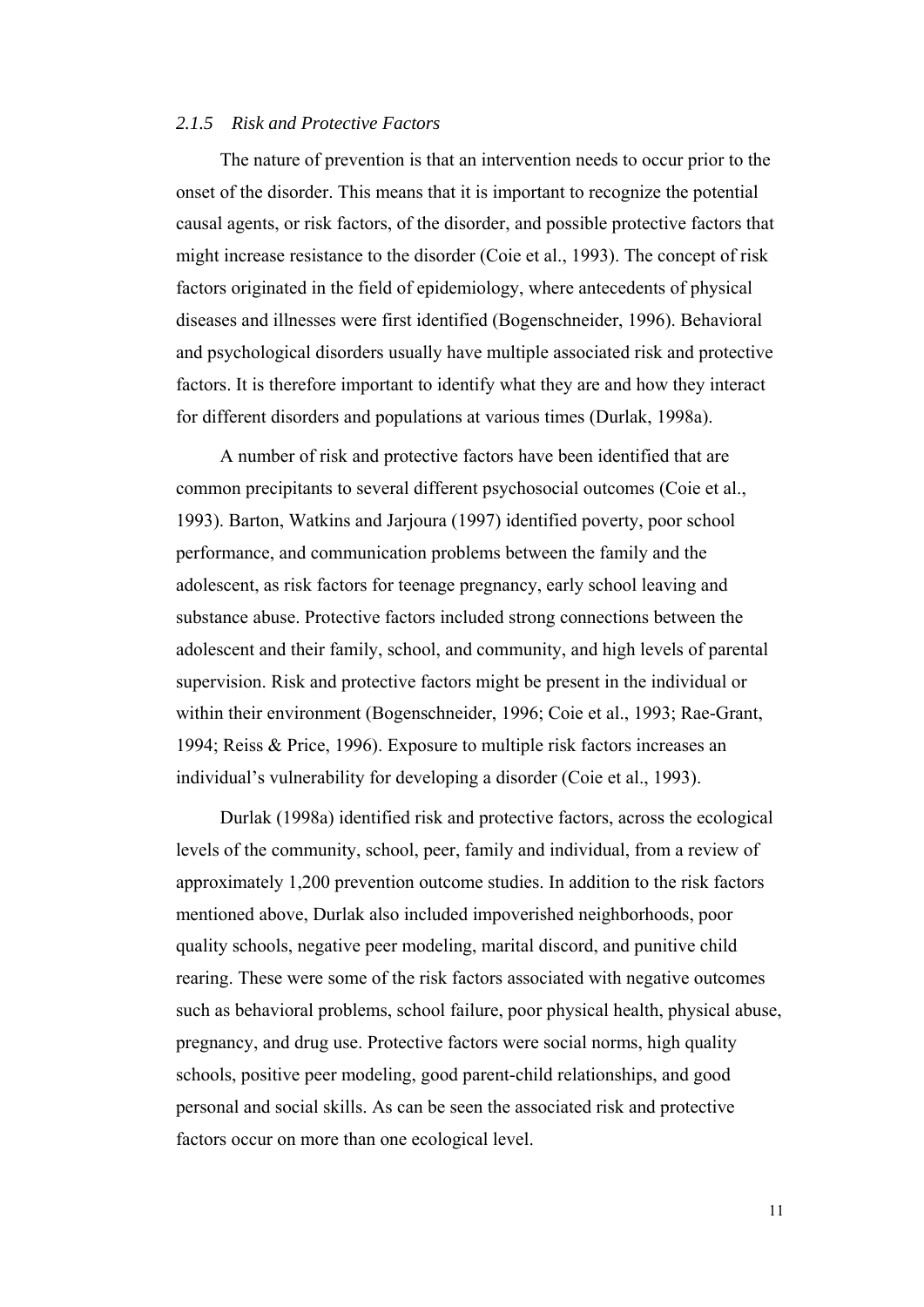A criticism of this approach to prevention has been that, despite its universal approach, it has tended to be implemented at the individual level rather than at higher ecological levels (Bogenschneider, 1996). Levine (1998) suggested that in order to have a broad effect, preventive interventions need to change social norms, rather than attempting to change the individual. Changes in social norms would produce a social climate, a common culture, and a community structure that would promote the desired behavior.

## *2.1.6 Social Epidemiology: Social Capital and Community Development*

Prevention scientists have learned a great deal from social epidemiology. This includes a better understanding of the health risks specific to populations, not just individuals; socially patterned behaviors; and the importance of early life influences on the subsequent development of disease in adult life (Berkman & Kawachi, 2000). The emphasis taken from social epidemiology on the adaptation of individuals to their environments has been an essential contribution to the field of prevention (Reiss & Price, 1996).

The theories produced by sociologists, psychoanalysts, and anthropologists, increased awareness of the role that social support and resources played in health (Berkman & Glass, 2000). In the search for characteristics that influence group and individual health outcomes, social cohesion and social capital have become prominent. Social cohesion relates to the connectedness of groups within society and has been found to be a predictor of health outcomes (Nelson & Prilleltensky, 2005). Social capital, is a subset of social cohesion and refers to the social structures that provide individuals with resources and assist in the production of collective action (Kawachi & Berkman, 2000).

Social capital has been shown to impact on family and youth behavior problems, education, employment, economic development, crime, and public health (Kawachi & Berkman, 2000). It is therefore an important element to be considered in the design of interventions for the prevention of negative outcomes in these areas. Social capital is not located within the individual, but within the environment in which the individual resides. It is the social structures and the relations between and among individuals and groups (Coleman, 1988) and the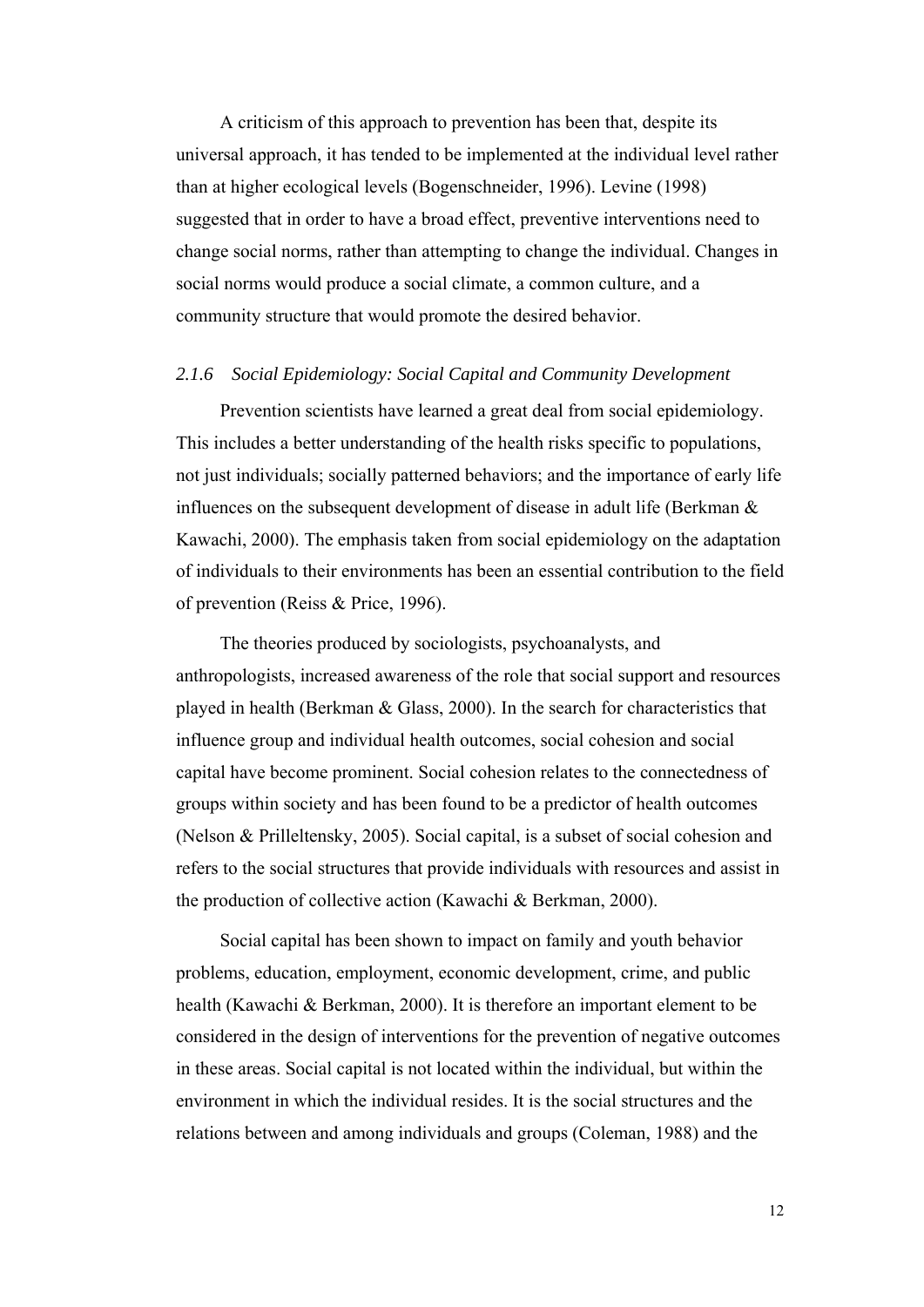benefits that members of the social networks are able to secure as a result of their membership (Whittaker & Banwell, 2002).

Relationships within the community and with those from outside the community are the foundations for building social capital (Kubisch et al., 2002). The relationships have a basis in norms of reciprocity, mutual obligation, cooperation, and trust (Colclough & Sitaraman, 2005). They are a resource that facilitates the cooperation of groups and individuals to achieve goals (Kilpatrick, Field, & Falk, 2002). In this way social capital facilitates community action, strengthening and building the community from within (Bridger & Luloff, 2001). Factors such as population instability and turnover have been found to have a destructive effect on social capital and social cohesion (Kawachi & Berkman, 2000).

Psychological sense of community (PSOC) is a term originally coined by Sarason (1974) referring to a concept similar to social capital only at a local neighborhood or community level rather than a state or national level (Nelson & Prilleltensky, 2005). It describes the relationship between individuals and the social structures with which they interact (Chavis & Wandersman, 1990). It has been argued that PSOC, along with other community psychology concepts, is a component of social capital (Perkins & Long, 2002). PSOC can be measured at the individual level though it is dependent upon the environment. McMillan and Chavis (1986, p. 9) defined PSOC as "a feeling that members have of belonging, a feeling that members matter to one another and to the group, and a shared faith that members' needs will be met through their commitment to be together".

The importance of concepts such as social capital, PSOC and community development for the prevention and promotion of mental health is well known. Levine (1998) called for an understanding of social norms and community processes reflecting a psychological sense of community, in the design of prevention interventions. The impact of social capital on health and psychosocial problems has raised awareness of the community as an important setting for prevention interventions (Nelson & Prilleltensky, 2005).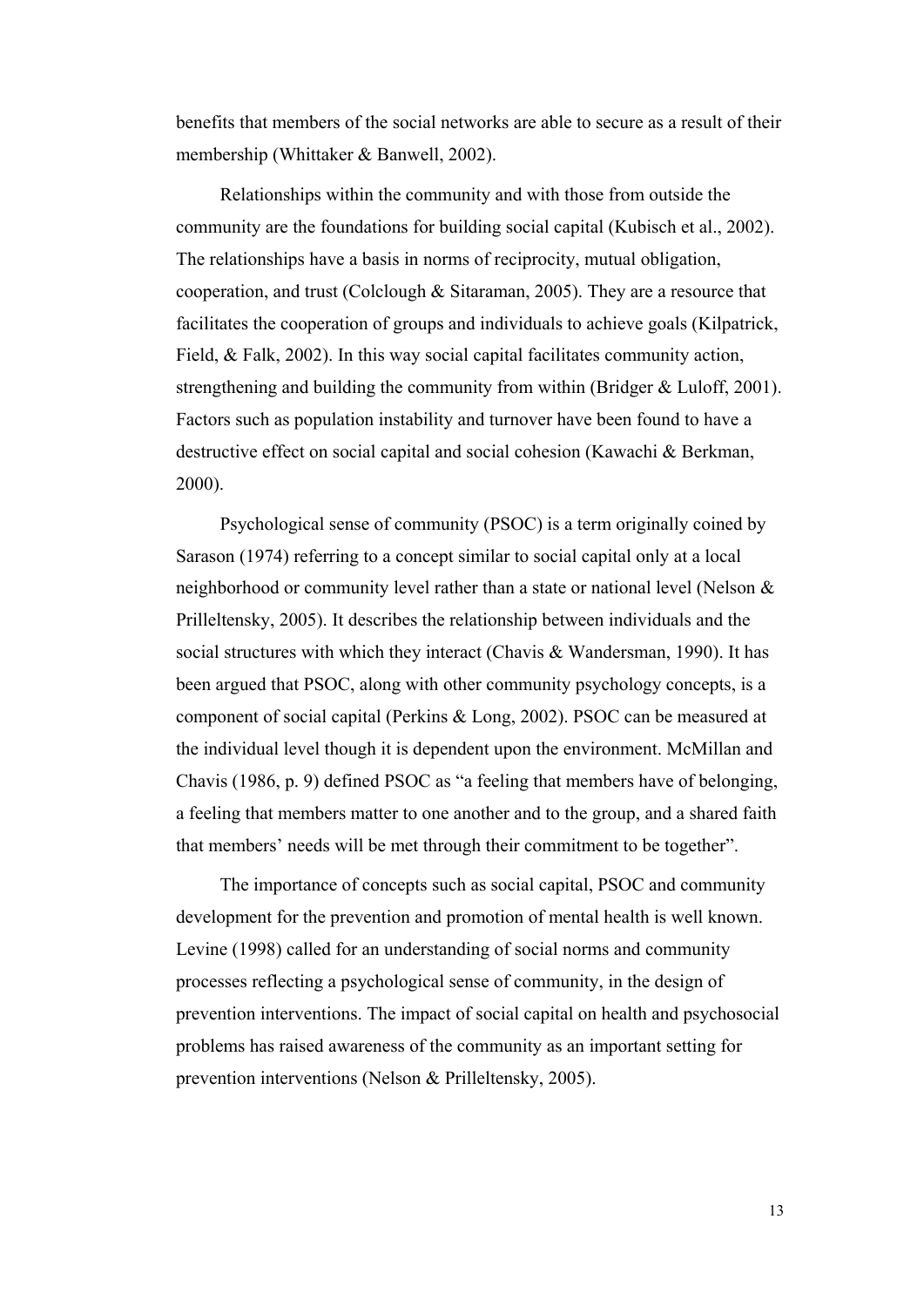## **2.2 Community Prevention and Promotion Interventions**

#### *2.2.1 Community as a Setting for Prevention and Promotion Interventions*

There are a number of different approaches to prevention and promotion interventions. As mentioned above, prevention interventions can be focused on a small group of 'at risk' individuals or have a more universal approach. Another difference lies in the setting of the intervention (Nelson, Prilleltensky, & Peters, 1999). A number of different settings, such as schools, hospitals, and communities, have been used in the design and implementation of prevention programs. Recently there has been renewed interest in local communities (Bridger & Luloff, 2001).

Communities have been viewed as critical to prevention for a number of reasons. The context in which people live, their community, has been found to impact upon health outcomes, therefore improving them has the potential to also produce better outcomes (Stafford & Marmot, 2003). Communities are capable of addressing multiple risk and protective factors at all ecological levels, making them a good setting for prevention programs (Reiss & Price, 1996). There has also been a growing recognition that prevention of many psychosocial problems is the responsibility of the community rather than the individual (Butterfoss, Goodman, & Wandersman, 1996).

The multiple determinants of behavioral disorders have made it difficult to design effective prevention interventions. An attempt to overcome this difficulty has produced a widening of program goals to include the amelioration of psychological and behavioral problems rather than focus on the prevention of specific disorders. Complex multi-component programs have been a common way to achieve this (Durlak & Wells, 1997). Community-based interventions focus on the ecological level of community which subsumes the levels of family and individual. They can include single-focused programs such as self-help and social support programs as well as multi-component programs that have an emphasis on community development (Nelson, Laurendeau, & Chamberland, 2001; Prilleltensky & Nelson, 2000).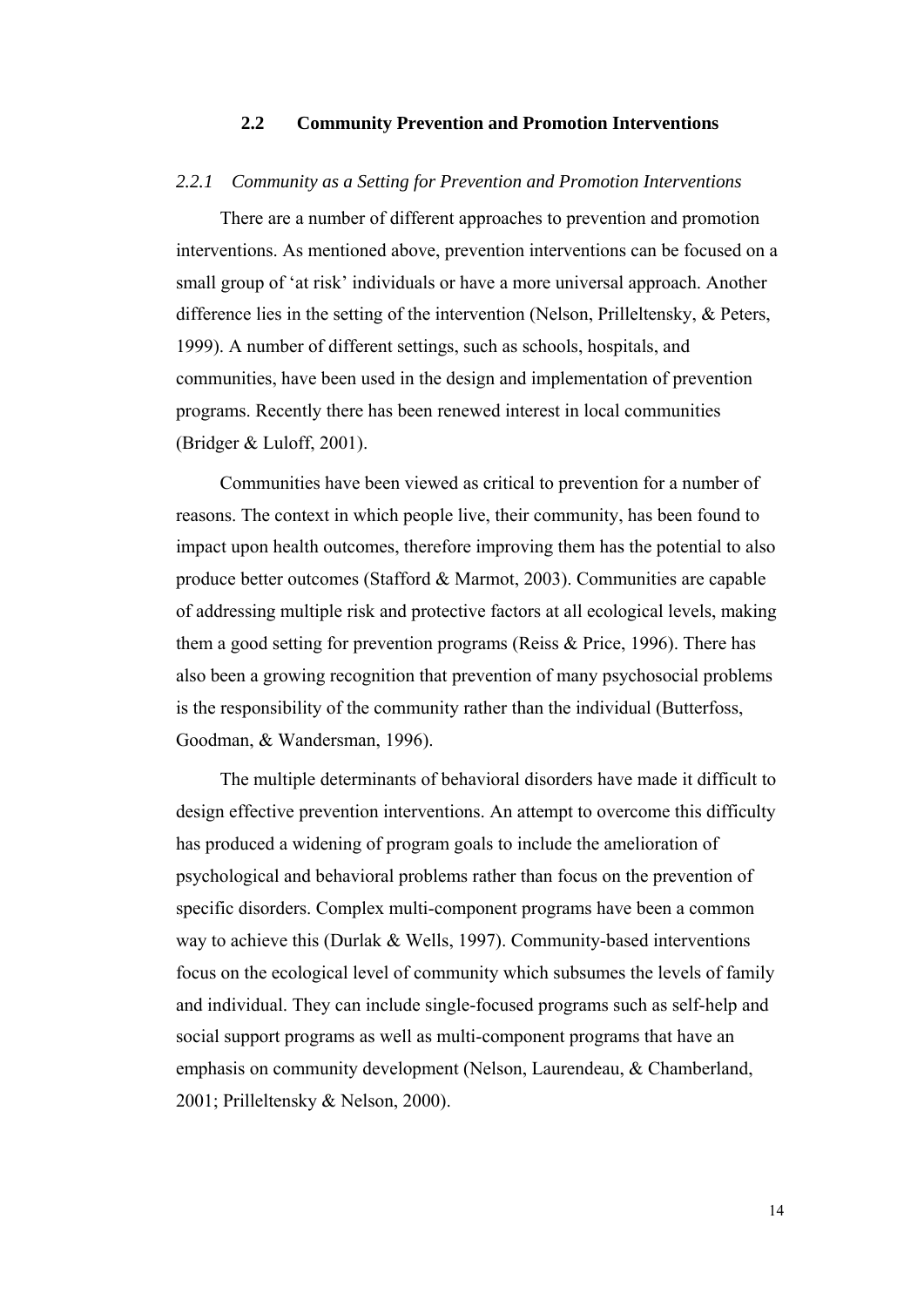#### *2.2.2 Community Interventions*

There are many definitions and understandings of the term community. The two most common definitions are not mutually exclusive. The first concerns geographic location, such as neighborhoods and towns. The second is relational in that it refers to a group of people with a common interest or experience (McMillan & Chavis, 1986). Given these definitions of community, it is possible, indeed likely, that individuals will belong to more than one community that fulfils their many psychosocial needs (Fisher & Sonn, 1999). There is a strong relationship between community and social capital. Though it is uncertain in which direction the relationship lies, it is clear that stronger communities and high social capital are linked (Colclough & Sitaraman, 2005).

The idea of prevention through community interventions is not a new one. In the 1960s the urgent need for prevention and community interventions was acknowledged by President Kennedy, in the United States of America (USA), and community mental health centers were proposed as a way to reduce overcrowding in state-mental hospitals (Albee & Ryan-Finn, 1993). Community development corporations, formed by local organizations, aimed to create broad community change, and were the forerunners of the current community-based interventions (Kubisch et al., 2002).

Multi-component community based interventions are becoming increasingly popular in the field of prevention (Nelson, Amio, Prilleltensky, & Nickels, 2000). They have been successfully utilized to prevent many disorders and negative outcomes (Butterfoss, Goodman, & Wandersman, 1996) including drug and alcohol abuse (Goodman, Wandersman, Chinman, Imm, & Morrissey, 1996; Johnson et al., 1990; Williams & Perry, 1998); adolescent pregnancy (Vincent, Clearie, & Schluchter, 1987); HIV/AIDS (Visser & Schoeman, 2004); and violence (Hines, Macias, & Perrino, 1998).

There is a new breed of community-based intervention that does not focus on the remediation of a specific problem, but seeks broader community change (Baum, 2001). Funding for these programs usually comes from private philanthropic agencies, though there are some examples of publicly funded programs (Chaskin, Joseph, & Chipenda-Dansokho, 1997). These communitybased interventions are becoming increasingly popular as communities look for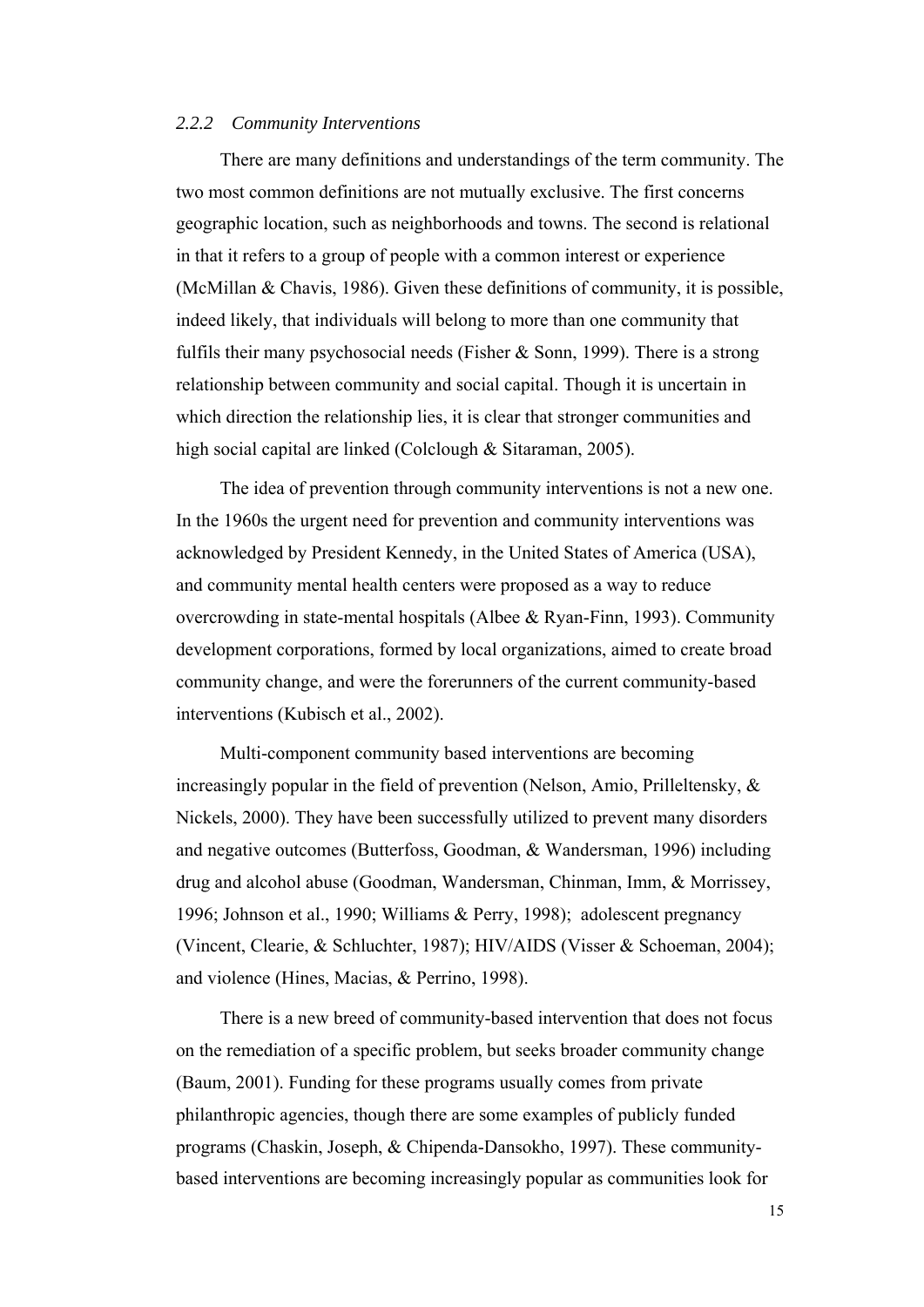more effective ways of meeting the needs of children and families (Murphy-Berman, Schnoes, & Chambers, 2000).

Community-based interventions that address several different ecological levels through the implementation of multiple program components are known by many different names. In the USA they are often referred to as comprehensive community initiatives (Kubisch, Weiss, Schorr, & Connell, 1995) or social innovations (Choi, 2003). In Canada, similar interventions are called multicomponent, community-based programs (Nelson, Laurendeau, & Chamberland, 2001) or social interventions (Prilleltensky & Nelson, 2000). In Australia the terms comprehensive community intervention projects (Robertson, 1996) and community interventions (Bishop & D'Rozario, 2002) are commonly used.

While these interventions share the common goal of preventing psychosocial problems through promoting well-being and social capital, some variation exists between them (Kubisch et al., 2002). The many terms used to describe them and the slight variations between them make it difficult to compare and discuss them. For the purposes of this thesis, the term community intervention will be used, as this research was conducted in Australia.

Community interventions most commonly refer to community in terms of its geographical location (Chaskin, Joseph, & Chipenda-Dansokho, 1997; Edwards, Jumper-Thurman, Plested, Oetting, & Swanson, 2000), though, as noted above, this does not exclude relational communities within the geographical community (Fisher  $&$  Sonn, 1999). They are complex interventions which consist of multiple components and are focused on environmental rather than individual change (Goodman, Wandersman, Chinman, Imm, & Morrissey, 1996). Change is achieved through the interactions between the many components of the intervention as well as the independent effects of each component (Kubisch, Weiss, Schorr, & Connell, 1995).

The process of strengthening the human, economic and environmental resources of a community is known as community development (Chavis & Wandersman, 1990). Social capital, social cohesion and PSOC are important aspects of community development (Veno & Thomas, 1996). PSOC works as a mechanism to stimulate community development as community members feel that they have more control over their environments when they have a strong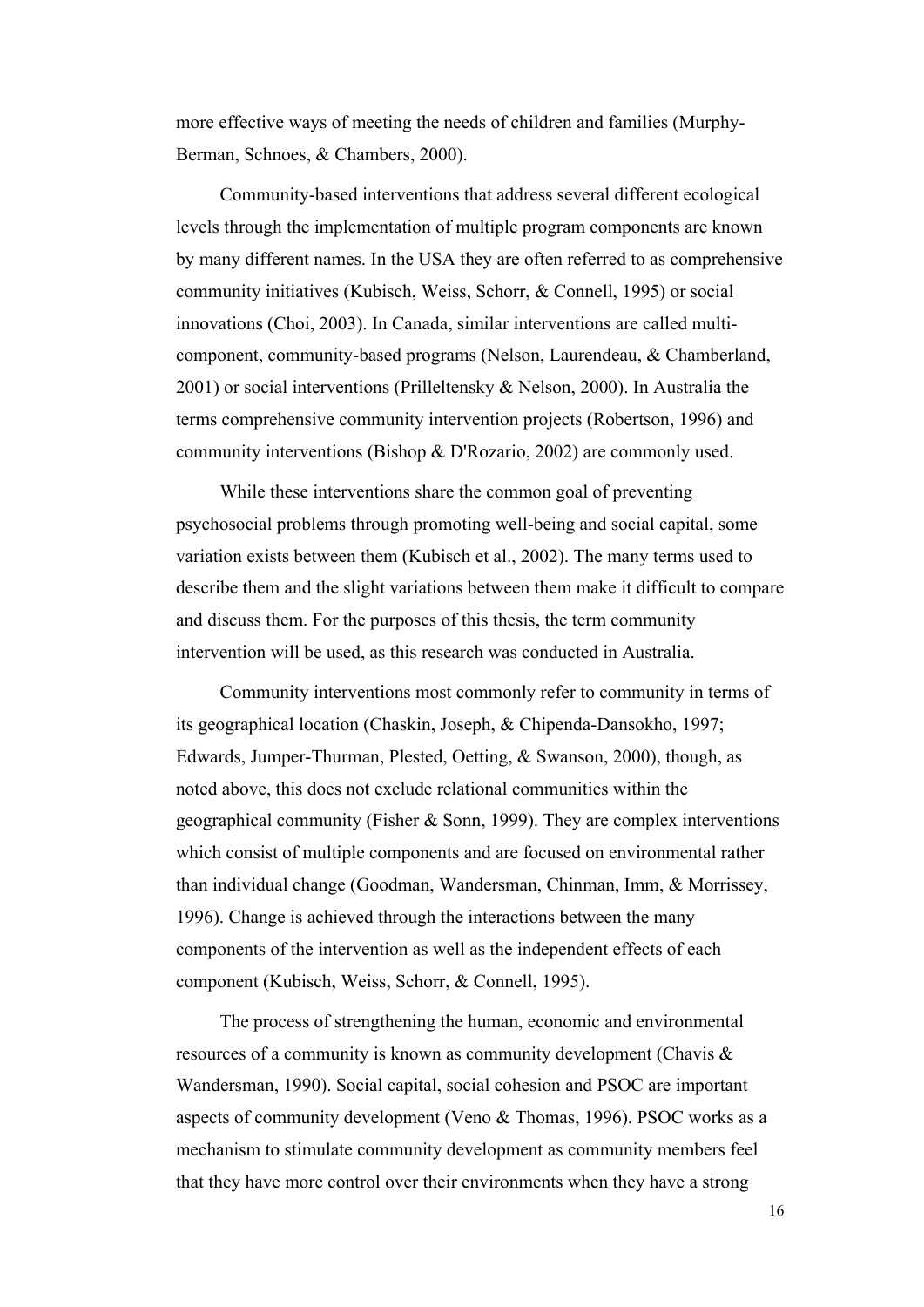PSOC (Chavis & Wandersman, 1990). Community development works towards building social capital through the strengthening of relationships and networks both internal and external to the community (Kilpatrick, Field, & Falk, 2002).

Community development principles are used by community interventions to build community and social capital and revitalize neighborhoods (Chaskin, Joseph, & Chipenda-Dansokho, 1997; MacLeod & Nelson, 2000; McNeely, 1999). Community building works towards developing social capital through the use of resident involvement in specific improvement initiatives. Community interventions are comprehensive initiatives, with an asset-based rather than a needs-based approach tailored to the particular neighborhood (McNeely, 1999; Schnoes, 2000). In this way they attempt to use the community as an instrument of its own change (Baum, 2001).

## *2.2.3 Community Interventions: An Australian Perspective*

The focus of Australian community interventions has been on fostering the existing positive aspects of the community, without directly dealing with negative elements. This has been particularly true for rural community interventions where existing resources have been redirected and power structures remain unchallenged (Bishop & D'Rozario, 2002).

Australia is a very large country relative to its population. This means that most Australian rural communities are highly isolated (Herbert-Cheshire, 2000). In recent times these communities have experienced a decline in population and a reduction in services (O'Toole & Burdess, 2004). They are considered to be at greater risk of unemployment, poverty, and poor health, than their urban counterparts (Herbert-Cheshire & Higgins, 2004). These factors have made rural communities an important context for community interventions in Australia.

In response to the economic and population decline experienced by many rural communities, local development and revitalization strategies have been pursued by these communities and encouraged by State and Federal Governments. For these strategies to be successful leadership, resources, and motivation are vital (Tonts, 2000). Local government has had to take on this challenge without sufficient financial compensation from higher levels of government (Gerritsen, 2000).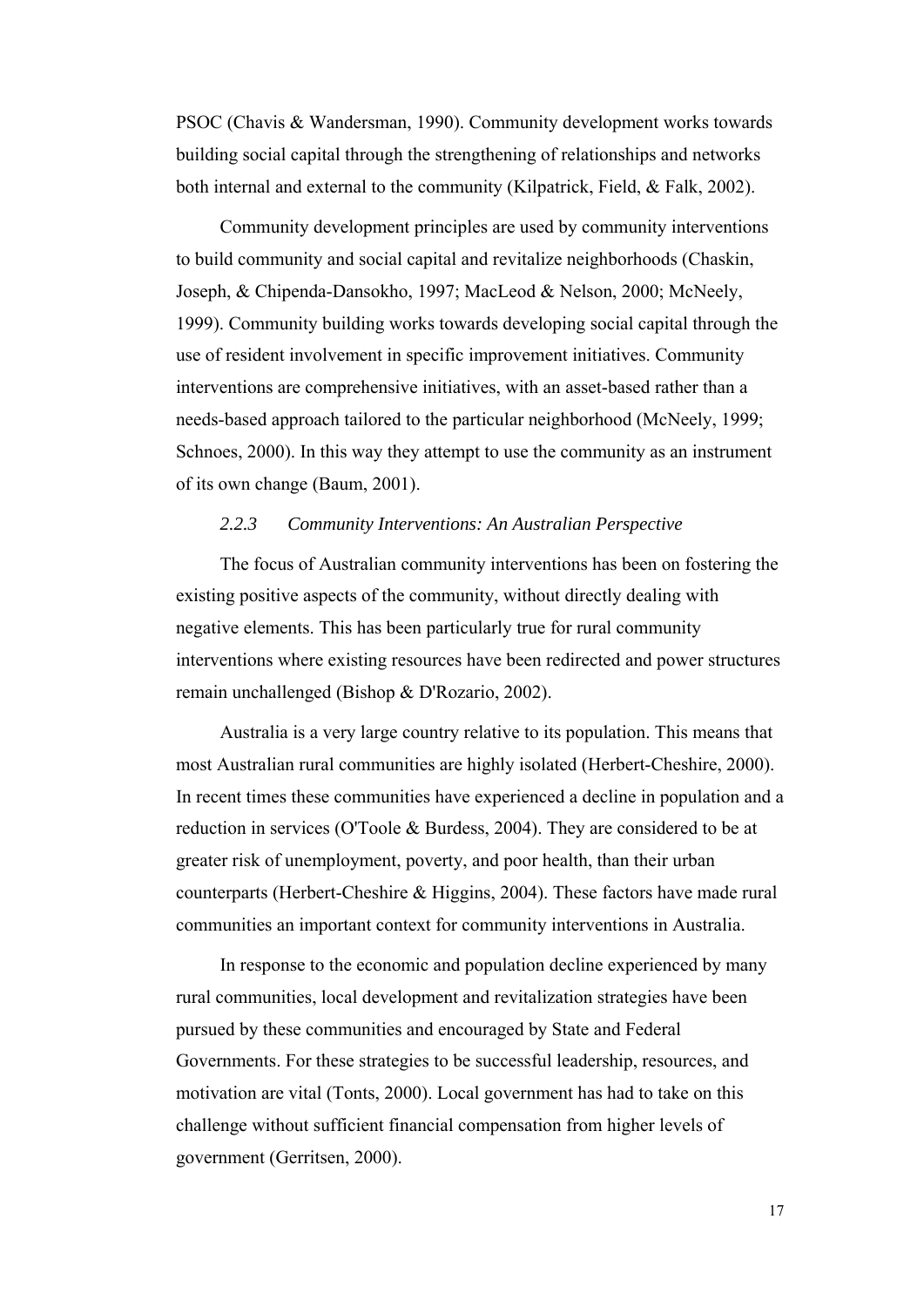Recent research examining community interventions set in rural Australia has raised questions regarding rural development policy. Herbert-Cheshire (2000) argues that government is devolving the burden of responsibility to the community. Similarly O'Toole and Burdess (2004) contend that new policies of community capacity building are resulting in the accountability being shifted to the local level.

Simpson, Wood and Daws (2003) examined a rural community development initiative, based on community empowerment, community decision-making and capacity building values. The initiative was not sustained. The authors contend that rural Australian communities are in a situation of limited resources and capacities, yet they are being asked to be responsible for their own development. The possibility of failure and its impact on a rural community needs to be thoroughly explored before a community intervention is implemented.

Regional development approaches in Australia have not necessarily lead to improved quality of life for those living in regional Australia. Even when good policies are in place there are potential problems with their implementation. Agencies with small stuff numbers are expected to deliver services across vast geographical areas. Funding is often insufficient and in some cases tied to funding cycles of one or two years. Finally, managers often have to be particularly skilled at securing funding from different levels of government and programs that might include them (Beer, 2000).

# *2.2.4 Attributes of Successful Community Interventions*

A number of authors have written about the factors that enhance the effectiveness of community-based and other preventive interventions. These include an ecological framework (Bogenschneider, 1996; Diebold, Miller, Gensheimer, Mondschein, & Ohmart, 2000; Felner, Felner, & Silverman, 2000; Goodman, 2000); clear articulation of the program's key elements and goals (Cameron, Karabanow, Laurendau, & Chamberland, 2001; Durlak, 1997; St Pierre & Kaltreider, 2001); community collaboration and participation (Bogenschneider, 1996; Dumka & Roosa, 1995; Goodman, 2000; Nastasi, Varjas, Schensul, & Silva, 2000; Nelson, Amio, Prilleltensky, & Nickels, 2000) and comprehensiveness (Felner, Felner, & Silverman, 2000; Schorr, 1997).

18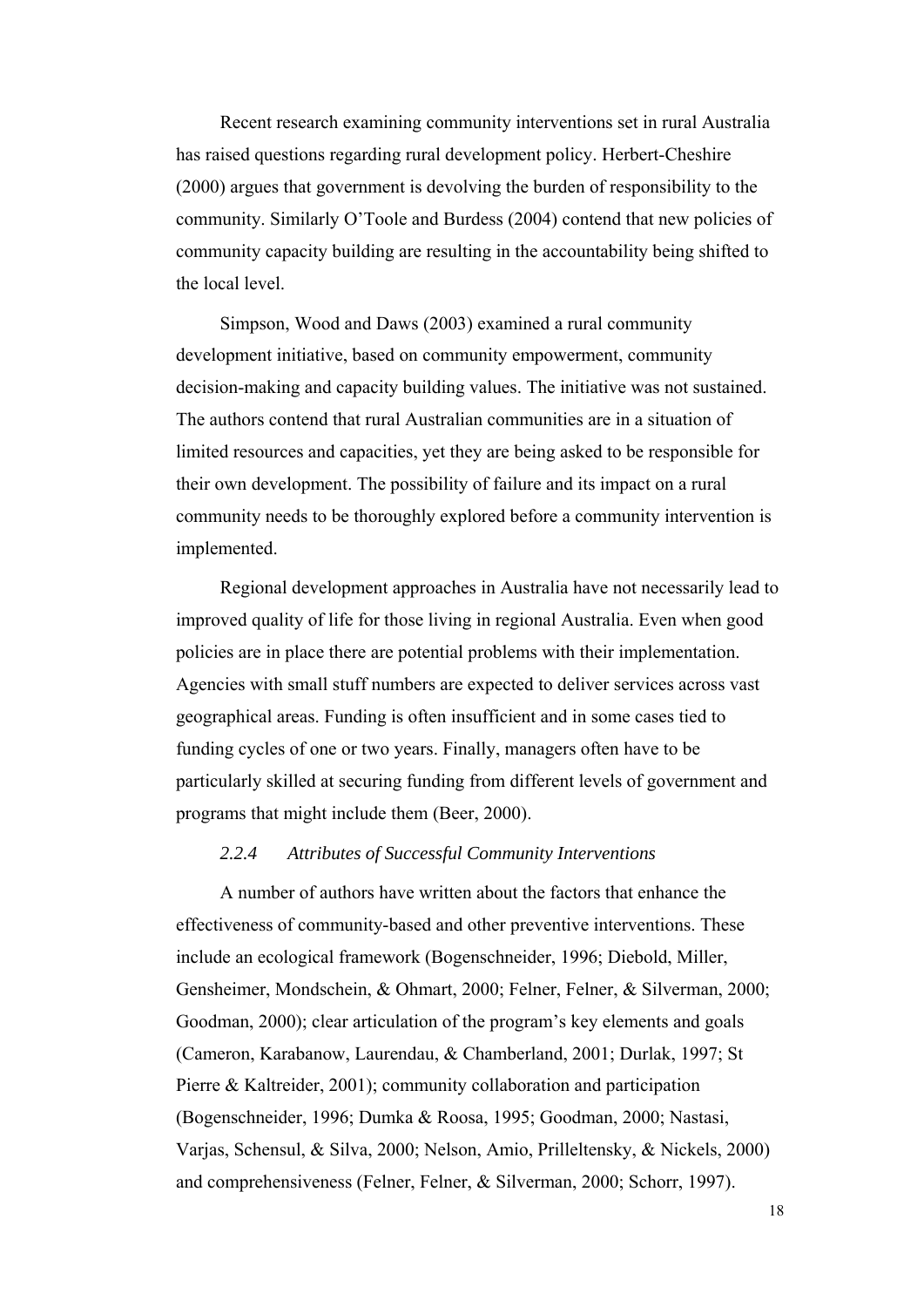#### *2.2.4.1 A Framework for Community Interventions*

It is important for interventions to have a framework which provides the means to consider the program's potential to achieve its aims, while offering guidelines to enable program providers to reflect upon their practice (Prilleltensky & Nelson, 2000). The program framework should include consideration of the three levels of prevention, program components aimed at multiple ecological levels, and clear articulation of the program's main elements and goals.

An ecological framework takes into account the context in which the problem occurs. The importance of interventions addressing all ecological levels of analysis has been widely documented in the prevention literature (Bogenschneider, 1996; Diebold, Miller, Gensheimer, Mondschein, & Ohmart, 2000; Goodman, 2000). In their review of programs for the prevention of maltreatment of children and the promotion of family wellness, Nelson, Laurendeau and Chamberland (2001) found that programs that addressed several different ecological levels of analysis were the most effective.

The intervention needs to contain an adequate number of universal prevention program components. As previously discussed, Galano et al. (2001) found that broad community support for an initiative was gained when programs were targeted to the entire population, whereas providing programs for 'at risk' populations, via traditional social service agencies, tended to stigmatize the program and those participating in it.

The program's core elements, long and short term goals, and theoretical underpinnings should be clearly articulated from the outset. This ensures that all involved in the program's implementation have a full understanding of the mechanisms by which the program works. This is relevant both to the implementation of the program as well as to the future adoption of the program elsewhere. Staff and volunteers should be informed of which elements are vital to achieving the required outcomes. If the program is to be adopted by other communities it must be clear which aspects are central and must be maintained and which are flexible and may be adapted to the particular community in which the program is being implemented. Durlak (1998b) suggests establishing a

19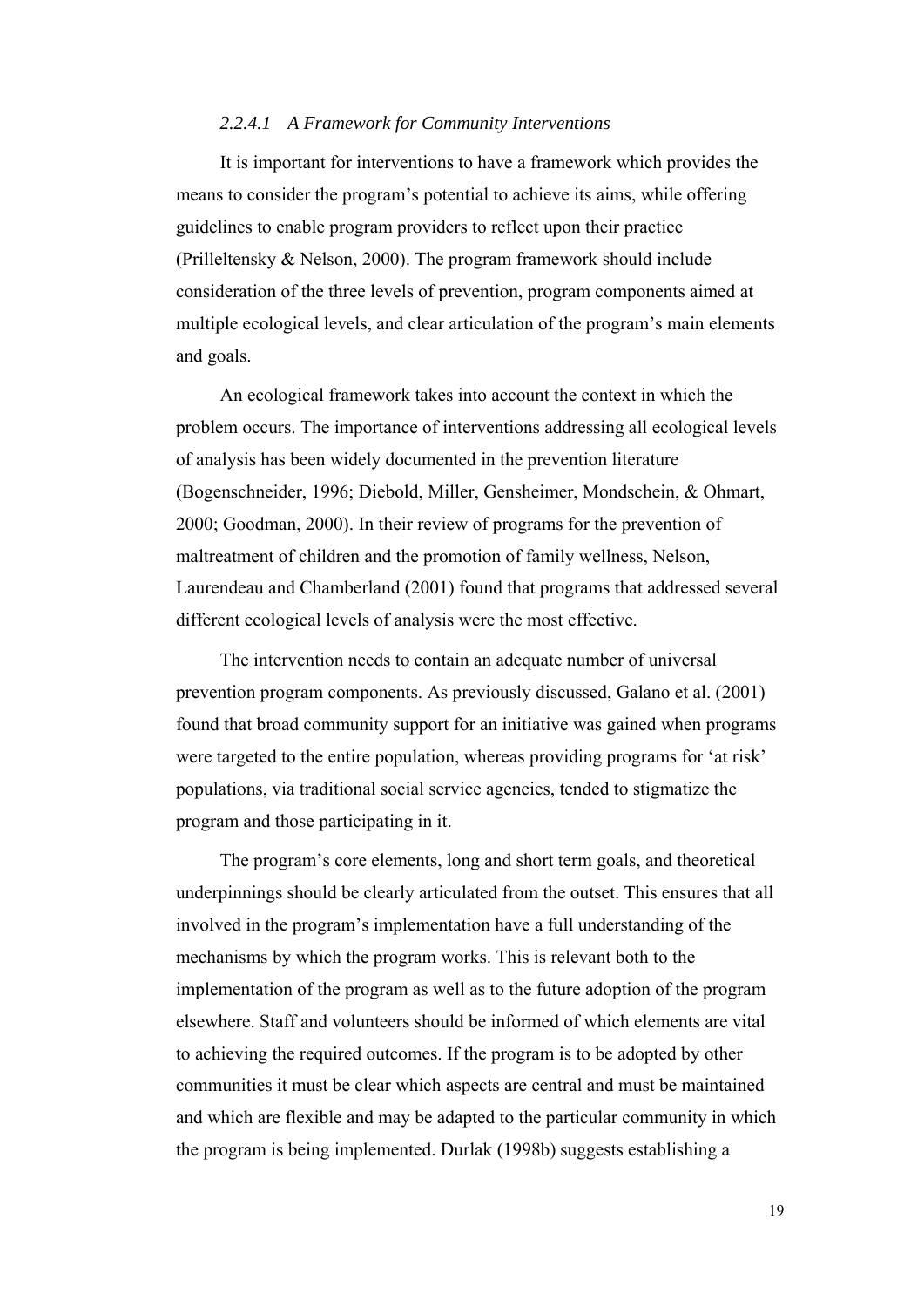program manual that clearly explains how the program components should be put into practice.

#### *2.2.4.2 Sustainability and Dissemination*

It is the aim of prevention interventions to be sustained within the setting in which they are implemented as well as disseminated to other settings. The loss of a community program at the completion of its initial funded period can have severe effects on a community who come to rely on the program being there. For this reason, it has been recommended that consideration be given to the program's sustainability at the commencement of the program's implementation and the need for future funding acknowledged from the outset. This may mean that it is necessary to seek alternative funding and this should be contemplated earlier rather than later (Akerlund, 2000).

It is clear that program sustainability is an important aspect of prevention work. The dissemination of successful prevention programs is equally important. Adoption and adaptation of an existing program saves time and money, both of which are limited in many community settings (Kramer, Laumann, & Brunson, 2000). Program implementation and evaluation as well as community ownership are considered to be critical components of a program's potential for sustainability and dissemination (Akerlund, 2000; Bridger & Luloff, 2001; Cameron, Karabanow, Laurendau, & Chamberland, 2001).

#### *2.2.5 The Three Stages of an Intervention*

Community interventions, and indeed all prevention interventions, can be conceptualized with reference to three main stages: (i) planning or development; (ii) implementation, and (iii) evaluation. Though these stages may be considered linear, following the order above, they are by no means discrete and there is a great deal of overlap between them. Each stage has its own factors and processes that will influence the intervention's effectiveness (Diebold, Miller, Gensheimer, Mondschein, & Ohmart, 2000).

An intervention has little hope of success without good planning (Diebold, Miller, Gensheimer, Mondschein, & Ohmart, 2000). During the planning or development stage, intervention goals and settings are established and theoretical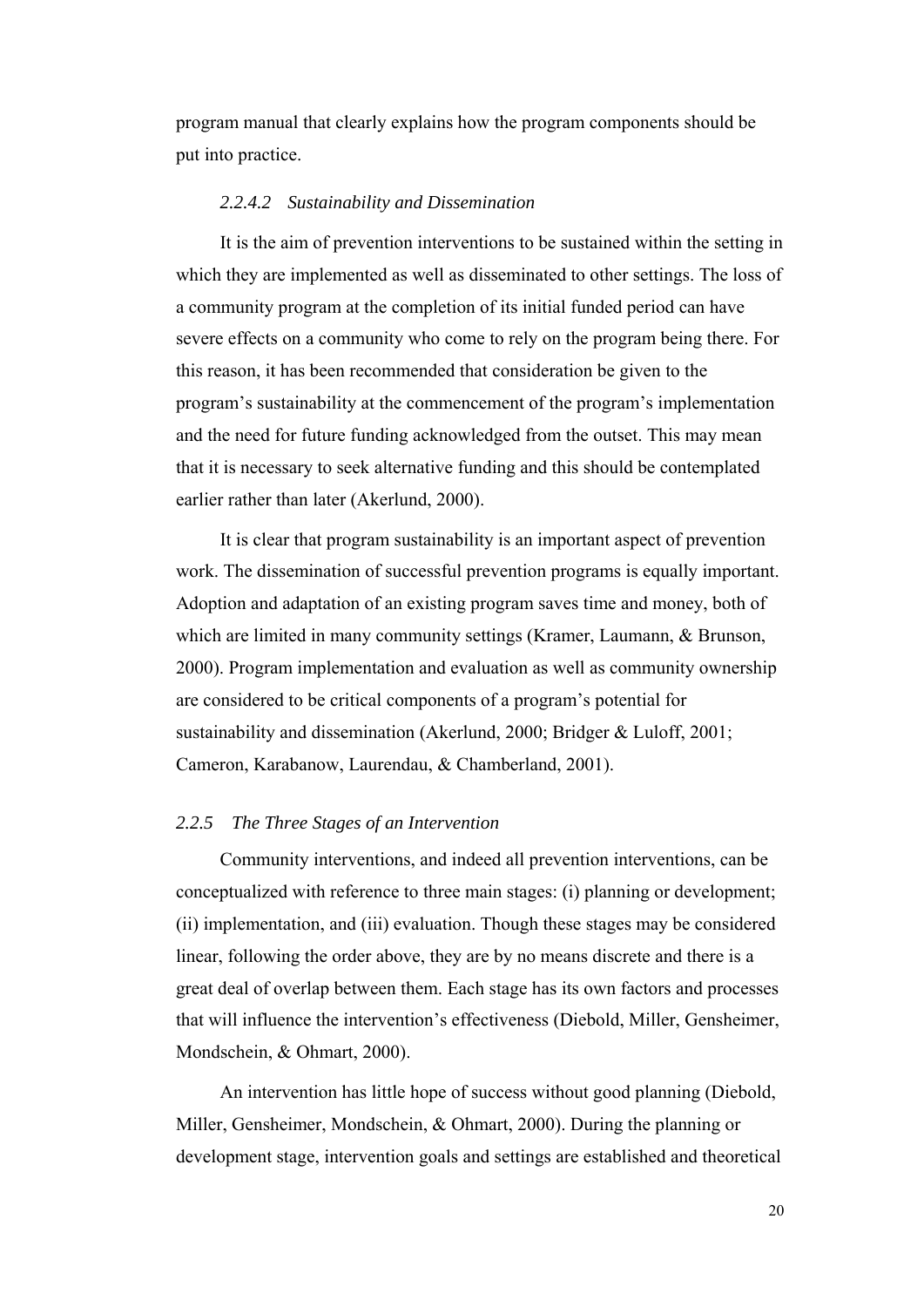underpinnings and principles of the intervention are developed. The decisions about how the intervention will achieve its goals are also made during this stage of the intervention (Diebold, Miller, Gensheimer, Mondschein, & Ohmart, 2000).

Planners need to be aware of previous research and ensure that elements identified as critical to the success of the intervention, such as multiple components that tackle all ecological levels and a universal approach to risk and protective factors, are included (Bogenschneider, 1996; Nelson, Laurendeau, & Chamberland, 2001; Rae-Grant, 1994). Consideration also needs to be given to the method by which the intervention intends to build community and increase social capital (Barton, Watkins, & Jarjoura, 1997; MacLeod & Nelson, 2000). The importance of good planning is often noted, however there has also been some argument for frequent opportunities to review and revise the plans during the implementation (Barton, Watkins, & Jarjoura, 1997).

The implementation stage may also be referred to as adherence, fidelity, treatment, or integrity (Durlak, 1998b). It is the stage when the planning that has preceded it, is put into practice. This stage is vital to the evaluation of the intervention as it is the link between the program development and the program outcomes (Durlak, 1998b). Implementation data is critical to the understanding of program outcomes (Lynch, Geller, Hunt, Galano, & Dubas, 1998). There is no guarantee that what was planned will be implemented, making the monitoring of implementation essential to understanding an intervention's success or failure (Ferrari & Durlak, 1998).

Researchers (Domitrovich & Greenberg, 2000; Goodman, 2000) have described the lack of implementation monitoring as a Type III error. This is when implementation processes are unclear making it impossible to draw conclusions about program outcomes. It has been suggested that the complexity of community interventions makes them particularly susceptible to Type III errors (Goodman, 2000).

Program evaluation may begin any time before, during or even after the implementation of the intervention, though an earlier rather than later commencement is recommended (Meyer, Miller, & Herman, 1993). During this stage program outcomes are assessed in relation to program goals (Baum, 2001). Implementation processes are examined to ensure that outcomes can be attributed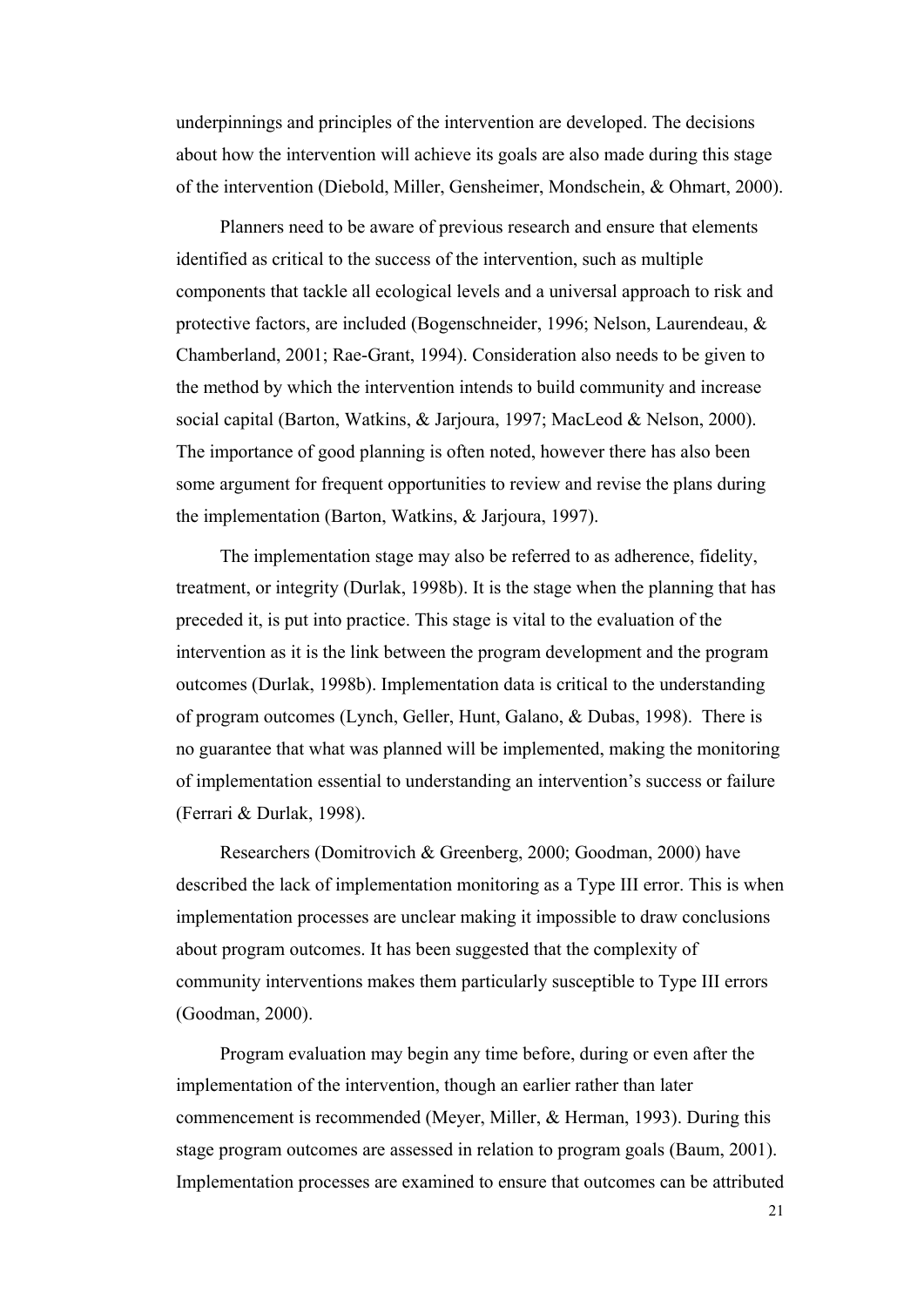to the planned intervention. The evaluation of an intervention is vital as it provides evidence for the success of the program. Without an evaluation the program is unlikely to be sustained, extended or disseminated (Schorr, 1997).

Outcome evaluation is a common form of evaluation in preventive interventions, however, process evaluation, which examines the delivery of the program is an equally important, though all too infrequent, evaluation procedure for prevention interventions (Domitrovich & Greenberg, 2000). Evaluation of community interventions is particularly complex for the following reasons: they operate across multiple levels and systems; it is virtually impossible to find control communities; and many of their goals are difficult to quantify (Kubisch, Weiss, Schorr, & Connell, 1995).

The content of the intervention is developed during the planning stage and the outcomes of the intervention are assessed by the evaluation. However, the effectiveness of the program is influenced, at least as much, by the process of the implementation, as it is by the content of the intervention (Visser  $\&$  Schoeman, 2004). Clearly all three stages of the intervention are crucial to the success of the intervention. To date, prevention research has focused on program development and outcome evaluation and has paid very little attention to the factors influencing successful program implementation (Durlak, 1998b; Greenberg, Domitrovich, & Bumbarger, 2001; Kramer, Laumann, & Brunson, 2000). Implementation has been identified as a priority which needs to be addressed in the promotion and prevention of mental health issues in Australia (Parham, 2005).

## **2.3 Implementation of Community Interventions**

There has been no shortage of successful programs, however these programs are rarely expanded into the wider community nor are they sustained for significant periods (Schorr, 1997). Lack of discussion about the processes that facilitate or impede implementation of these programs may be one reason why they are not extended. Best practices in implementation deserve serious consideration if successful prevention interventions are to be adopted by other communities (Cameron, Karabanow, Laurendau, & Chamberland, 2001). The cost of neglecting implementation issues has been two-fold. The money invested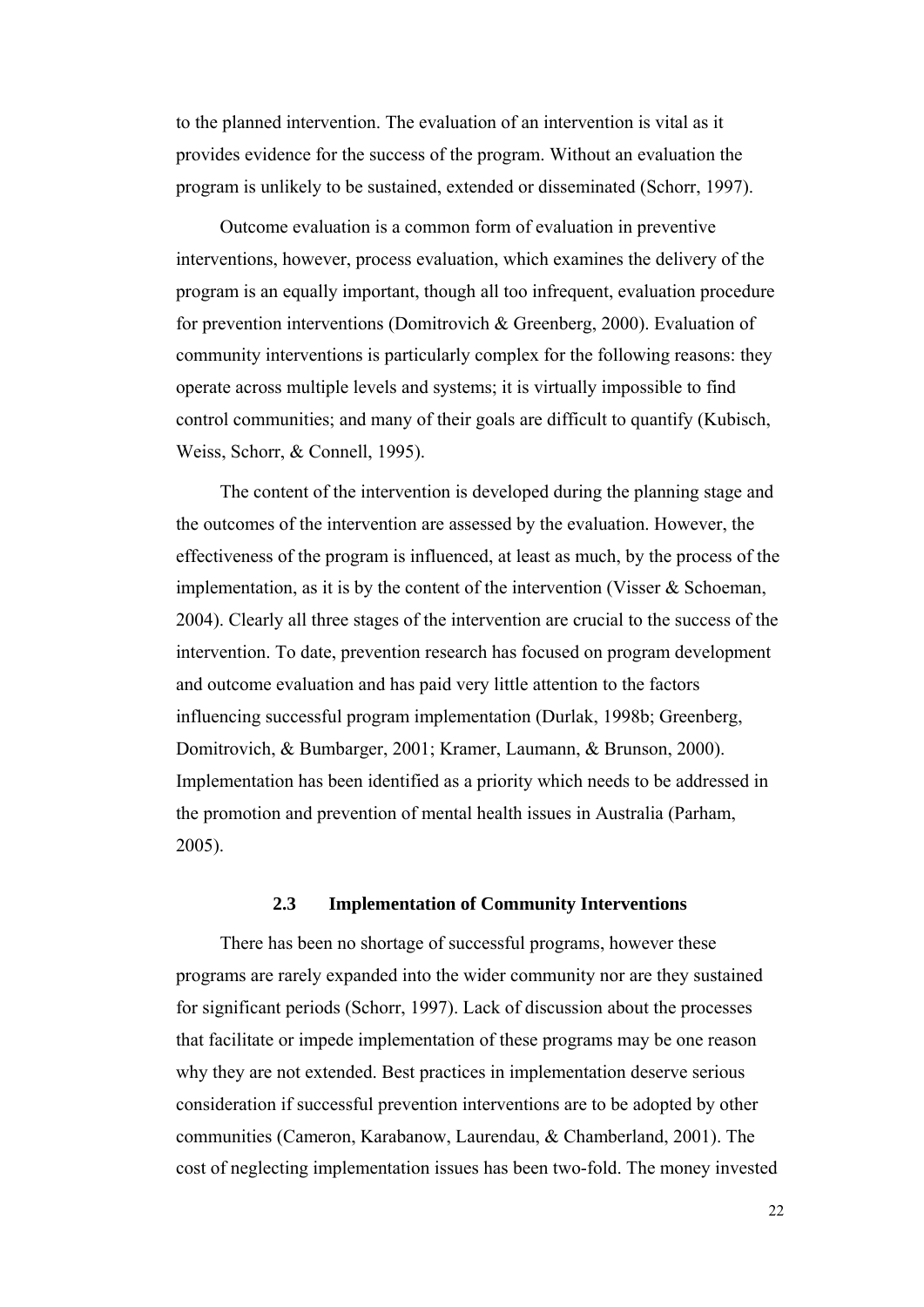in planning and developing programs that are not disseminated to other communities and the opportunities for other communities to receive the benefits of the interventions are lost (Roberts-Gray & Gray, 1983).

In their meta-analytic review of primary prevention mental health programs for children and adolescents, Durlak and Wells (1997) called for future research into the relationship between implementation and program outcomes. It has been argued that increased understanding of implementation factors will assist in closing the gap between theory and practice, which will increase the delivery of sustainable and effective programs (Gager & Elias, 1997).

Community interventions face particular difficulties when it comes to development, implementation, evaluation, and sustainability. Communities vary in their history, culture, attitudes to particular problems, available resources and political climate (Caplan, 1964; Edwards, Jumper-Thurman, Plested, Oetting, & Swanson, 2000). Community interventions are also financially expensive and time consuming to implement (Chaskin, Joseph, & Chipenda-Dansokho, 1997). Their complexity makes all stages of the intervention difficult and time consuming. In addition to this, disputes often arise between groups and individuals from the community, that need to be managed (Messinger, 2004).

A number of implementation factors have been highlighted in the preventive literature. While community interventions have specific implementation requirements findings in the broader field of prevention are still highly relevant to the implementation of community interventions. Implementation issues that have been highlighted in the literature include: fidelity versus flexibility (Dane & Schneider, 1998; Domitrovich & Greenberg, 2000; Durlak, 1997; Meyer, Miller, & Herman, 1993); program staff (Lochman, 2001; Lynch, Geller, Hunt, Galano, & Dubas, 1998; Schorr, 1997; St Pierre & Kaltreider, 2001); partnerships with key stakeholders (Durlak & Ferrari, 1998; Prilleltensky, Pierson, & Nelson, 1997; St Pierre & Kaltreider, 2001); community participation (Nelson, Amio, Prilleltensky, & Nickels, 2000; Pancer & Cameron, 1994); adequate resources (Kramer, Laumann, & Brunson, 2000; Lynch, Geller, Hunt, Galano, & Dubas, 1998); and the context in which the program is implemented (Gager & Elias, 1997; Schorr, 1997).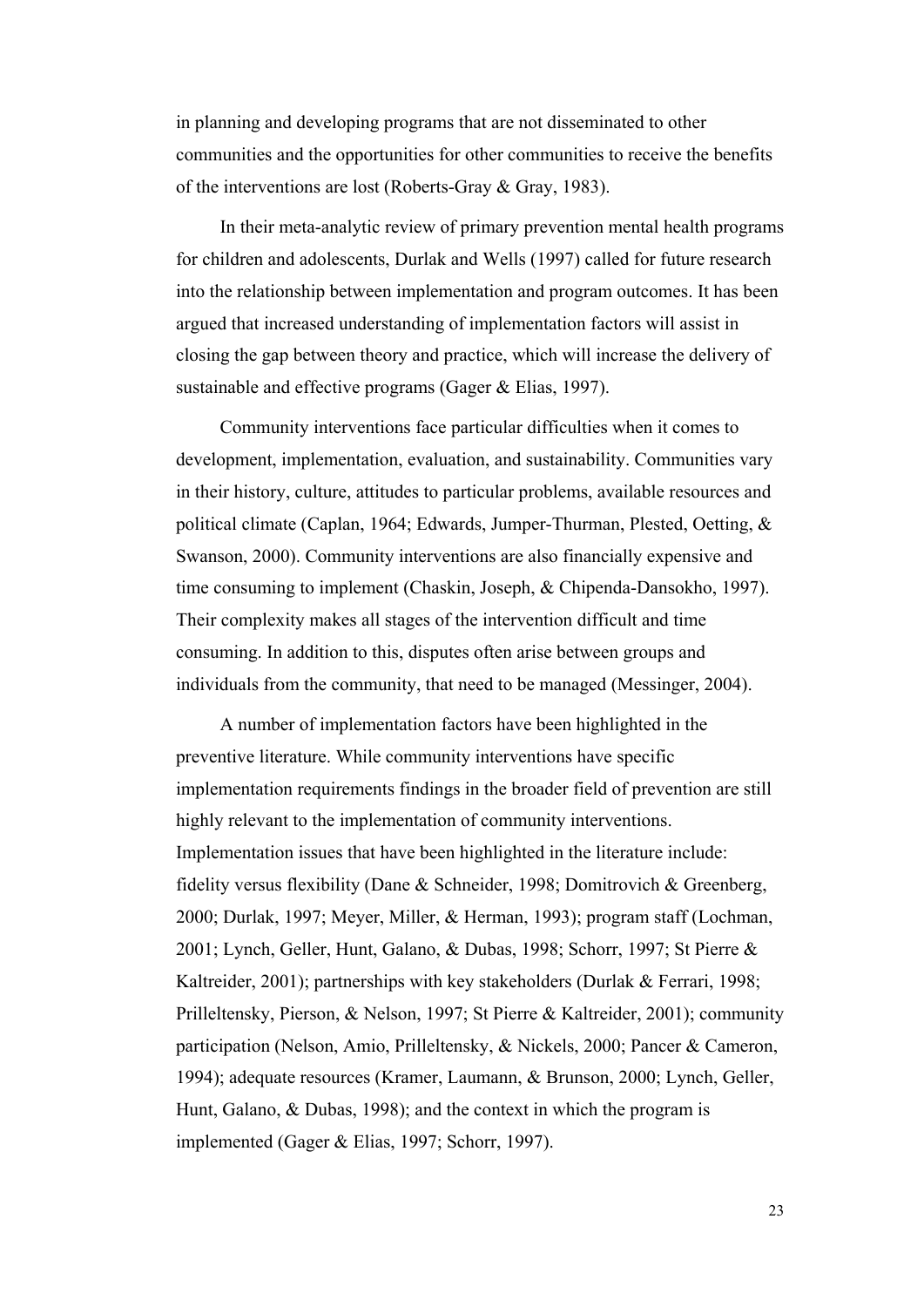#### *2.3.1 Factors Influencing the Effectiveness of Implementation*

# *2.3.1.1 Fidelity versus Flexibility*

Considerable debate exists in the literature regarding where the emphasis on program implementation should be placed (Dane & Schneider, 1998; Domitrovich & Greenberg, 2000; Meyer, Miller, & Herman, 1993; Weissberg, 1990). Durlak (1997), and Kramer, Laumann, and Brunson (2000) argue that an emphasis on consistency is necessary if a program's effectiveness is to be evaluated. On the other hand Serrano-Garcia (1990) and Schorr (1997) point out that flexibility must be emphasized in implementation practices so that individual community needs and capacities can be met and community ownership promoted.

This debate has been fuelled by difficulties in replicating successful interventions (Meyer, Miller, & Herman, 1993). A manualized approach to program development and implementation is considered to increase a program's evaluation validity, generalizability, and therefore dissemination possibilities (Clarke, 1998). Lynch, Gellar, Hunt, Galano, and Dubas (1998) found that teachers' adherence to the explicit instructions for the implementation of a resiliency-based early childhood substance abuse and violence prevention initiative, was an essential element in its effectiveness.

Although there is usually an understanding of the importance of adhering to implementation guidelines developed during the planning stage, implementation fidelity can sometimes be too restrictive and some interventions have found a need for some adaptability for certain elements of the implementation. For example, Hines, Macias, and Perrino (1998) found that students were not attending their program because it was after school and they were concerned about their safety while walking home. Changing the program schedule to during school hours increased attendance resulting in a more effective program. Flexibility in program delivery allows implementation staff to meet the specific needs of the community in which the intervention is set (Dane & Schneider, 1998; Kramer, Laumann, & Brunson, 2000).

Recently there has been an assertion that interventions need to be able to adapt to the culture and needs of the people for whom the intervention is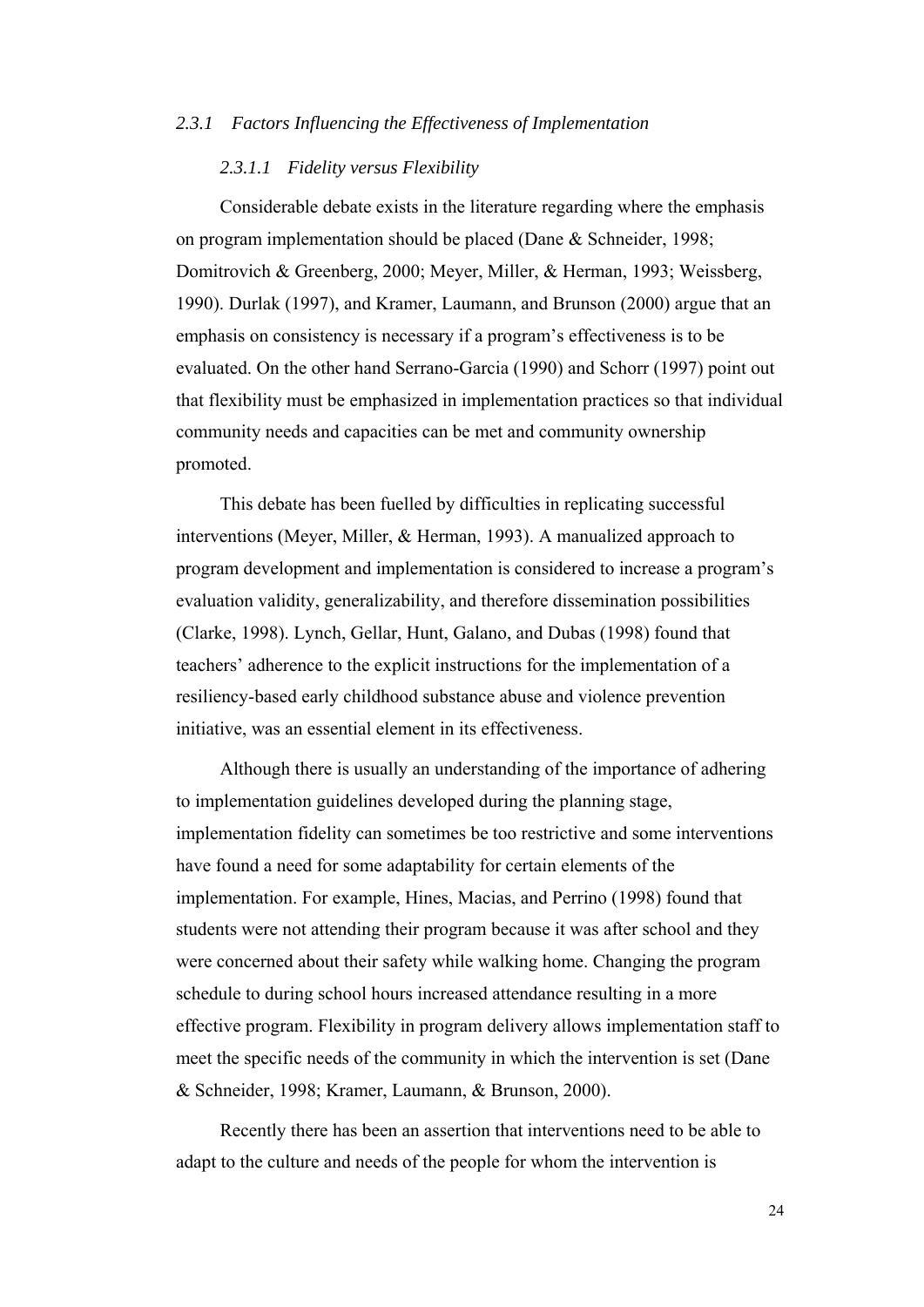intended. It is argued that interventions that do not take into account the local culture will not encourage community participation and outcome successes will be reduced (Castro, Barrera, & Martinez, 2004). Adaptive interventions have become a new way to look at prevention and frameworks have been created for the design and evaluation of these interventions (Collins, Murphy, & Bierman, 2004). However, in their review of prevention implementation literature, Stith et al (2006) state that a decrease in effectiveness would be the likely outcome of program adaptation. There is much variability between community contexts and questions about flexibility and fidelity should be considered carefully.

A compromise between these arguments may be that a clear differentiation is made between the program elements that are vital to successful outcomes and those that may be adjusted to accommodate particular contexts and populations (Cameron, Karabanow, Laurendau, & Chamberland, 2001; Dane & Schneider, 1998; Durlak, 1998b; Meyer, Miller, & Herman, 1993; Weissberg, 1990). Regardless of the decision to lean more towards flexibility or more towards fidelity it remains imperative that implementation integrity is monitored and recorded to assist in the evaluation of the intervention and its effects (Clarke, 1998; Dane & Schneider, 1998; Stith et al., 2006).

## *2.3.1.2 Program Staff*

The program staff are the people putting the planning into practice. Clearly this makes them very important to the implementation and the success of the program (Morrissey et al., 1997; Stith et al., 2006). Indeed, they have been found to be the critical agent of change in school settings (Kallestad & Olweus, 2003; Visser & Schoeman, 2004) and vital to the success of community interventions (Kubisch et al., 2002).

The natural abilities and personalities of staff members are vital to the creation of partnerships with key stakeholders and encouraging community participation. The importance of the relationships between the project workers and intervention recipients was identified by Schorr (1997). Though this aspect of program implementation was rarely explicitly stated as a pre-requisite to an intervention's success, program managers identified it as a crucial factor.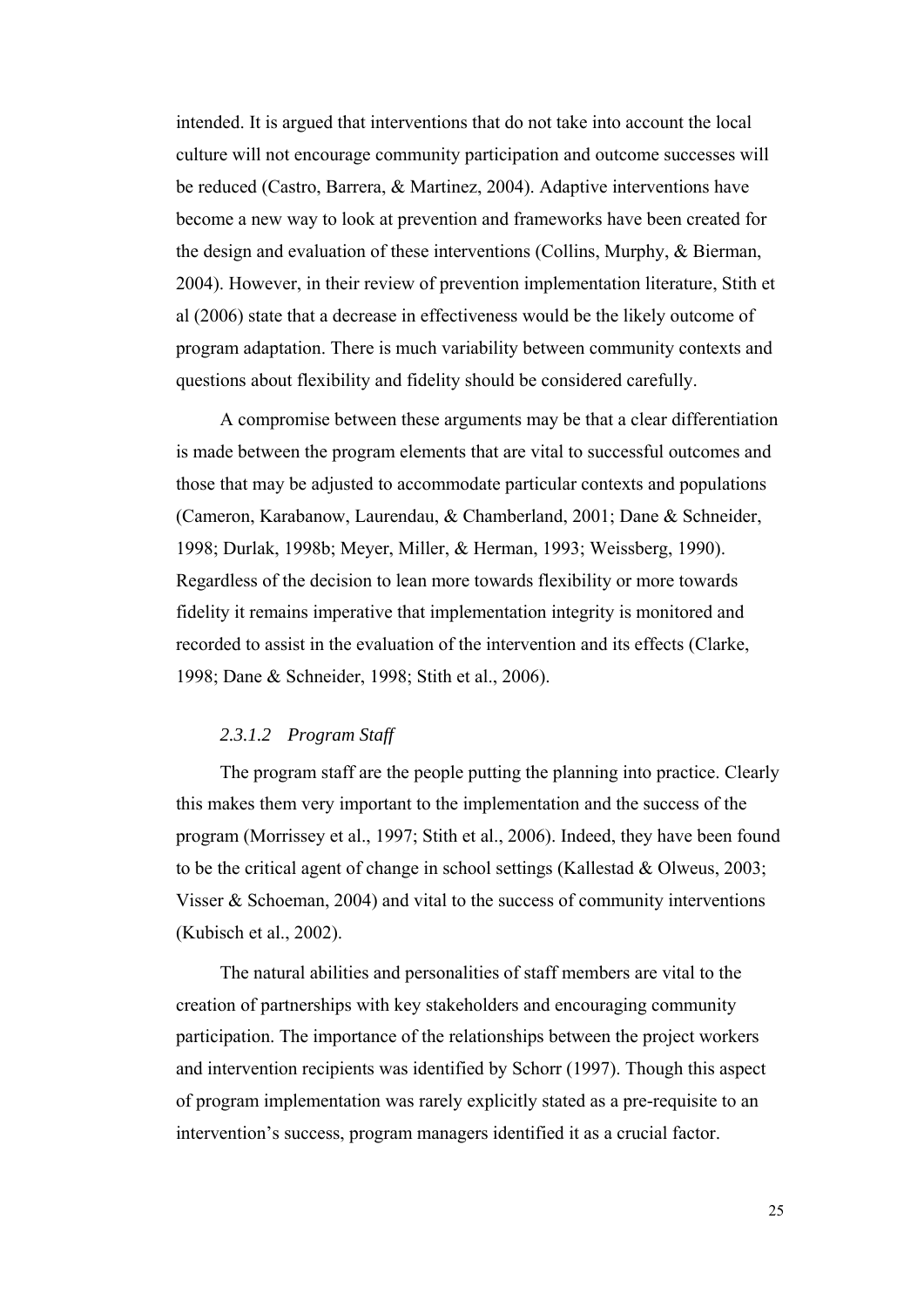An adequate number of staff is also critical to the effectiveness of the intervention. Community interventions are often implemented by a small number of staff and volunteers, placing unnecessary time burdens on those implementing the intervention and making them susceptible to burn-out (Chaskin, Joseph, & Chipenda-Dansokho, 1997). Staff turn over complicates interventions as new staff have not received the appropriate training and must renew relationships created by others (Lynch, Geller, Hunt, Galano, & Dubas, 1998; Stith et al., 2006). This is a particular problem for rural interventions where there is a limited pool of possible staff (Messinger, 2004).

Staff members' skills and abilities can inhibit or enhance effective implementation in community interventions. For example, in a school setting, staff with poor classroom management skills, were less effective in the implementation of a substance abuse and violence prevention initiative, despite their training (Lynch, Geller, Hunt, Galano, & Dubas, 1998). It has been recommended that staff be competent and sensitive and that staff-turnover by minimized (Nation et al., 2003). A number of important factors, for the maintenance of effective and stable staff, have been promoted in the literature.

The significance of appropriate training was prominent in much of the literature. Training provides implementers with the opportunity to practice implementation methods and have their questions answered (Nation et al., 2003). Stith et al. (2006) stated that standardized instruction can improve program fidelity as practitioners are taught to implement the program in adherence with its design. Lynch, Geller, Hunt, Galano and Dubas (1998) stated that the highquality training provided to the teachers implementing an early childhood substance abuse and violence prevention initiative, was a contributing factor to the program's success. An important component of this training was a review of the research relevant to the program as well as techniques appropriate for the implementation of the program.

Staff also need to have ongoing support and supervision during the implementation process (Nation et al., 2003). Lochman (2001) noted that program staff may not be able to manage implementation problems that arise without ongoing guidance and consultation. St Pierre and Kaltreider (2001)

26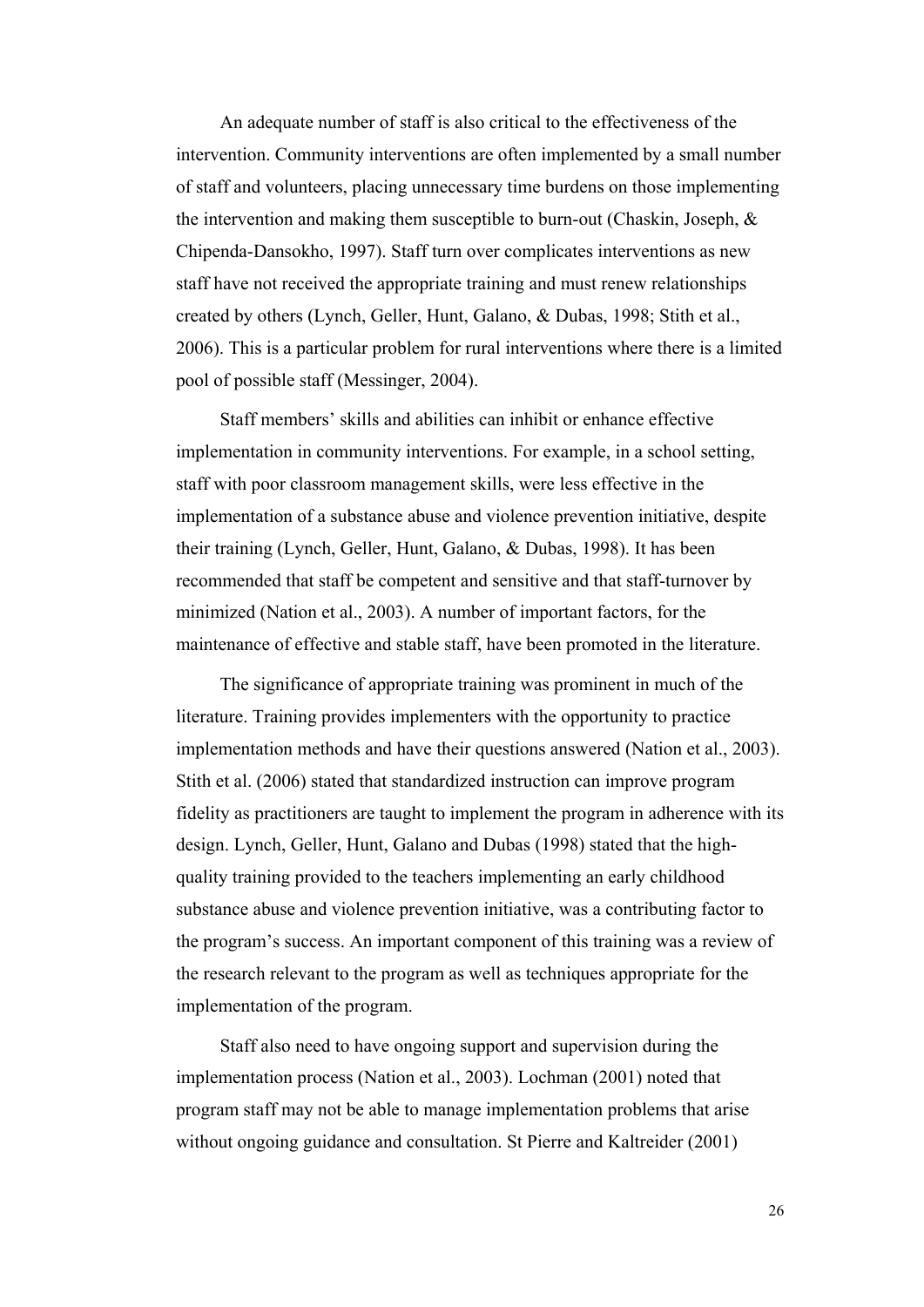found that lack of support led to resentment and negative attitudes from the staff, which at times resulted in the undermining of the program.

Gager and Elias (1997) found that an organizational context that left implementers feeling isolated and unsupported had adverse effects on the program. Schorr (1997) noted the importance of program managers who are competent and committed, have good managerial skills and the ability to inspire their staff. A good manager will create an organizational environment that is supportive, respectful, and inspiring.

The organization also has a role in creating the appropriate climate for staff and managers. Butterfoss, Goodman and Wandersman (1996) found a number of organizational factors that impacted on the effectiveness of community coalitions. These included effective leadership and greater influence in decision making. An environment that promoted cohesion, allowed independence, and was ordered and organized also enhanced program effectiveness.

## *2.3.1.3 Partnerships with Stakeholders*

The community development principles that most community interventions subscribe to, view partnerships with stakeholders as an essential factor in the development of community (Nelson, Amio, Prilleltensky, & Nickels, 2000). Implementation of a program without partnerships is likely to fail. Partnerships with other community organizations assist in the development of a shared vision for the community (Evashwick & Ory, 2003). The creation of partnerships not only increases the community's sense of ownership of the intervention, but also its commitment and contributes to the subsequent sustainability of the program (Nelson, Amio, Prilleltensky, & Nickels, 2000). It has been recommended that the development of partnerships should commence during the planning stage as it can be very time consuming (Barton, Watkins, & Jarjoura, 1997).

As noted above, staff are key to the development of these relationships (Schorr, 1997). Large numbers of program recipients complicate the management of these relationships. Given that community interventions consider the entire community to be recipients of the intervention, positive relationships between all community members and project workers becomes impossible. However, the multi-component nature of community interventions offers project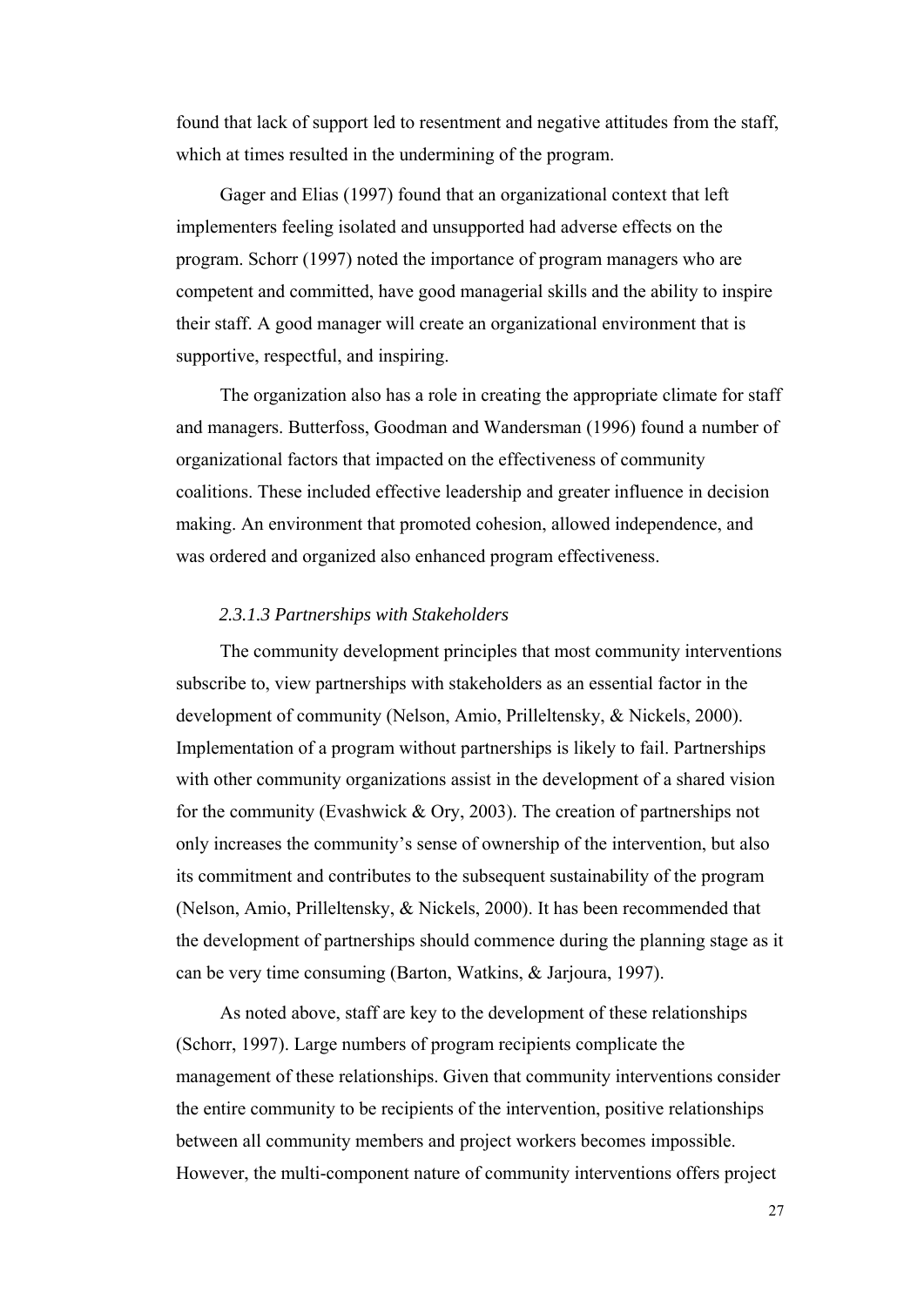workers smaller intervention components with lower numbers of recipients, making it possible for them to positively engage and form relationships with these program recipients.

It should also be considered that stakeholders in the community have something to offer implementers. They have knowledge, expertise, and experience of the community in which they live (Bridger & Luloff, 2001). Kramer, Laumann and Brunson (2000) found that community social service agencies provided valuable support for program implementers.

The importance of the establishment and maintenance of partnerships with stakeholders is prominent in the literature. Durlak and Ferrari (1998) examined the implementation of several prevention interventions and found that collaboration with all stakeholders increased the commitment of those involved. St Pierre and Kaltreider (2001) found that in the implementation of an afterschool substance abuse prevention program, it was not only important to seek input from stakeholders at all three stages of the intervention, but also to put into practice the suggestions they provided. Seeing their suggestions used gave stakeholders a sense of ownership over the intervention, ensuring participation and sustainability.

It has been recommended that community interventions begin with programs that show tangible results in the short-term. This gives staff the opportunity to assess the appropriateness of individual programs while at the same time allowing partnerships to be developed with services in the community. It has the further advantage of creating a sense of good-will for the intervention within the community (Kubisch et al., 2002).

# *2.3.1.4 Community Participation.*

Once partnerships are developed program staff need to work collaboratively with partners and consult the wider community wherever possible (Edwards, Jumper-Thurman, Plested, Oetting, & Swanson, 2000). The community's participation in the intervention will be one of the ways in which social capital is increased and community development is achieved (Kilpatrick, Field, & Falk, 2002; Veno & Thomas, 1996). Involvement of the community can also reduce the financial cost of the intervention's implementation, as existing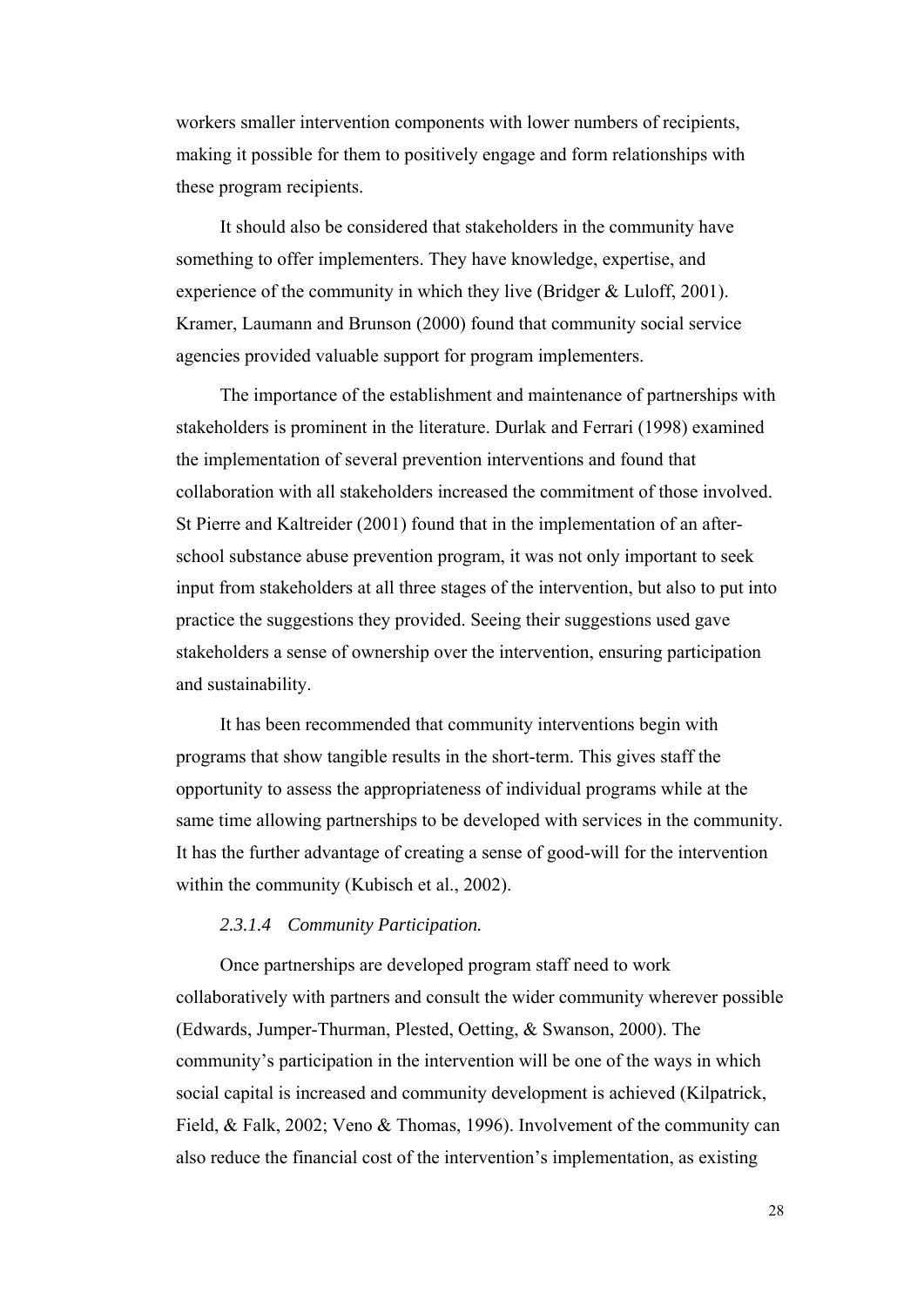community resources can be incorporated into the program (Bishop, Pellegrini, Syme, & Shepardson, 1993). It is for these reasons that the community should be involved with the program from the outset.

It is important that program developers discuss the need for change as well as how change might be achieved, with community members. Consultation and collaboration must continue during program implementation and evaluation. This will increase community ownership and the potential sustainability of the program (Edwards, Jumper-Thurman, Plested, Oetting, & Swanson, 2000; Nelson, Amio, Prilleltensky, & Nickels, 2000). However, clear definitions should be provided regarding who community members are, who should participate and how (Smith-Morris, 2004).

A top-down approach to implementation of a community-based intervention will not achieve the necessary consultative and collaborative processes and democratic participation is a better option (Bridger & Luloff, 2001). Community participation in this process empowers people to control their lives and enriches the connections between community members. It may also be considered fundamental to strengthening the neighborhood and building the community (Potapchuk, 1996). However, it must be recognized that this shifts much of the cost, in terms of time and energy, to the community, which may become an additional source of stress to community members.

A method often used by community interventions to involve community members, is to develop an advisory committee composed of community members and representatives from local organizations (Evashwick & Ory, 2003). Chaskin, Joseph, and Chipenda-Dansokho (1997) found that an organizational structure that enhanced community participation, while assisting staff to manage the many program components, was to have an advisory type committee for every program component. One difficulty with this structure was that it did not promote program integration.

Pancer and Cameron (1994) found that residents who participated in the *Better Beginnings, Better Futures* project developed a sense of community and that their self-confidence, self-esteem, social contact, support, skills and knowledge were enhanced. They also found that communities where residents had participated were able to come together, and take action for other needed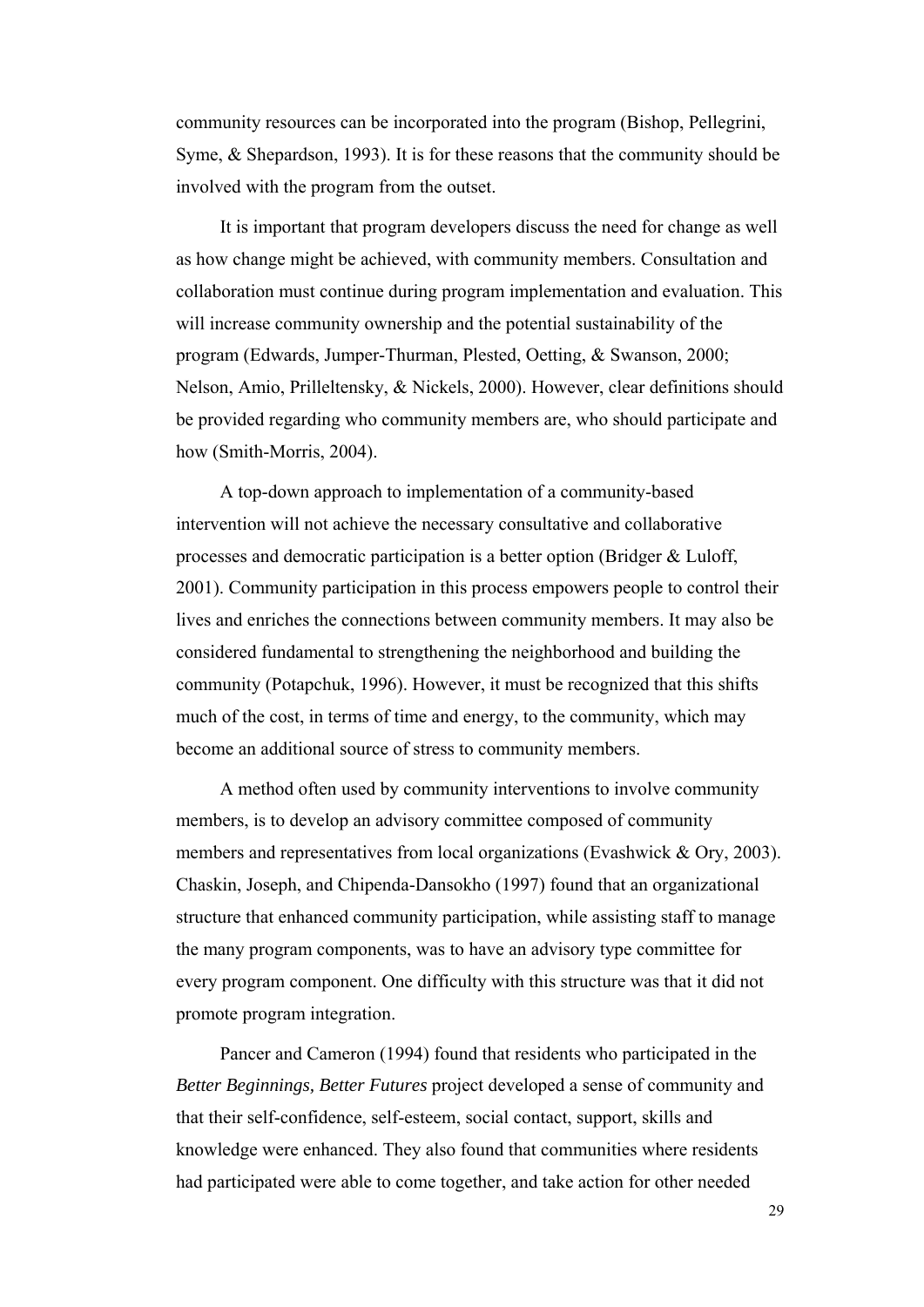services not related to the project. The relationships formed between the program staff and members of the community were vital to community participation and the success of the program.

Implementation of a community intervention involves the fostering of community support and acceptance. This process has been likened to the marketing of a product. Community acceptance of an intervention is more likely if community members are directly involved in the marketing of the intervention to the community (Kramer, Laumann, & Brunson, 2000). Marketing approaches need not always be formal, but may be through collaborative exchange with other organizations in the form of referrals, flyers, and word of mouth (Evashwick & Ory, 2003).

Community interventions face a number of barriers in attempting to encourage community participation. It is not uncommon for low income community members with little education to be excluded from positions of power, by other community members. Pre-existing negative relationships between professionals and community members, can make it difficult to involve both groups. There is a risk that the intervention will entrench power inequalities rather than reduce them in line with democratic ideals of community participation. Similar difficulties are often present in the relationships between professionals from different disciplines within the community (Messinger, 2004). For these reasons it is important to pay attention to the internal group dynamics (Foster-Fishman, Berkowitz, Lounsbury, Jacobson, & Allen, 2001).

There is a great deal of variety amongst community interventions and many levels of community participation (Hughey, Speer, & Peterson, 1999). Although literature points to the virtues of community participation in community interventions, the degree, mode, and level of participation are not always defined. Who participates, in what form and how much, varies and it is unclear what the recommendations for each of these factors might be.

# *2.3.1.5 Adequate Resources*

Resources include time, money, availability of staff, and space. A number of interventions set in schools have found inadequate resources, such as staff availability, time constraints, and availability of appropriate spaces, to be a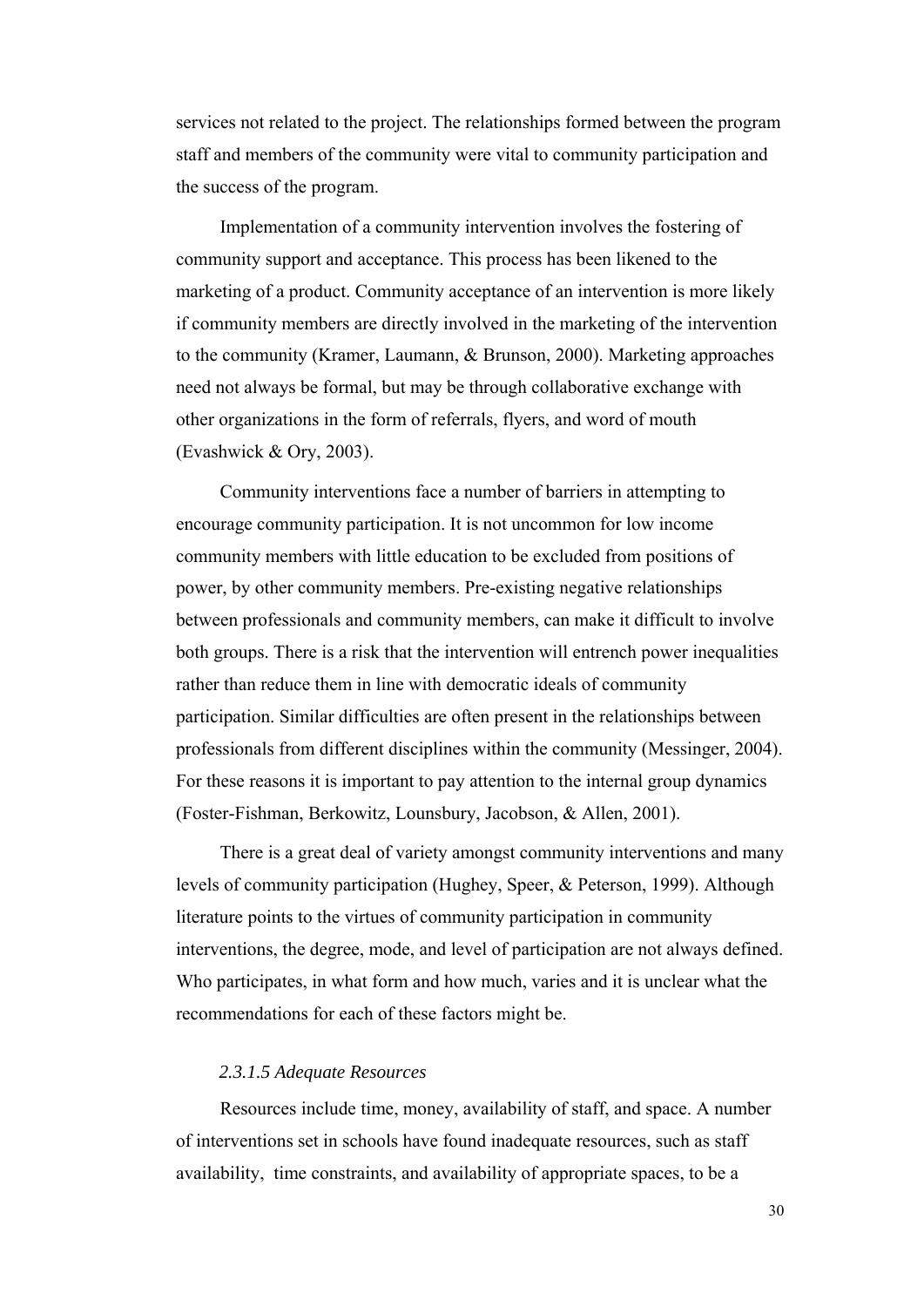significant barrier to effective implementation in a number of interventions (Kramer, Laumann, & Brunson, 2000; Lynch, Geller, Hunt, Galano, & Dubas, 1998). Rural settings in particular, tend to have more restrictions on the resources available to them (Kramer, Laumann, & Brunson, 2000).

# *2.3.1.6 Context of the Intervention Setting*

The context in which the intervention is implemented, has been identified by a number of authors as impacting on implementation effectiveness (Butterfoss, Goodman, & Wandersman, 1996; Gager & Elias, 1997; Kramer, Laumann, & Brunson, 2000). For example, a setting that is closed to new ideas is unlikely to be receptive to an intervention that aims to change the community (Kramer, Laumann, & Brunson, 2000). Contexts such as high-risk environments (Gager & Elias, 1997) and rural communities (Kramer, Laumann, & Brunson, 2000; Messinger, 2004) are described as possessing particular complexities that make it difficult for the implementation of prevention interventions.

Researchers have argued that communities fluctuate in their state of readiness to receive an intervention and that this should be assessed prior to implementation (Edwards, Jumper-Thurman, Plested, Oetting, & Swanson, 2000). A community's readiness to accept an intervention is enhanced by strong leadership within the community and a recognition of the need for community change (Barton, Watkins, & Jarjoura, 1997). The desire for change must come from within the community. Community interventions which are viewed as external to the community will not be in a position to facilitate change (Visser & Schoeman, 2004).

# *2.3.1.7 Program Leader or Champion*

The presence of a program leader or champion, who comes from within and is well regarded by the community, works in a number of ways to enhance a community intervention. Partnerships within the community are facilitated by the existence of a program campaigner that comes from the community. Community participation is increased, which contributes to the community ownership and therefore the potential sustainability of the intervention. The association of the community intervention with a local community member also provides the community intervention with credibility in the community (Kubisch et al., 2002).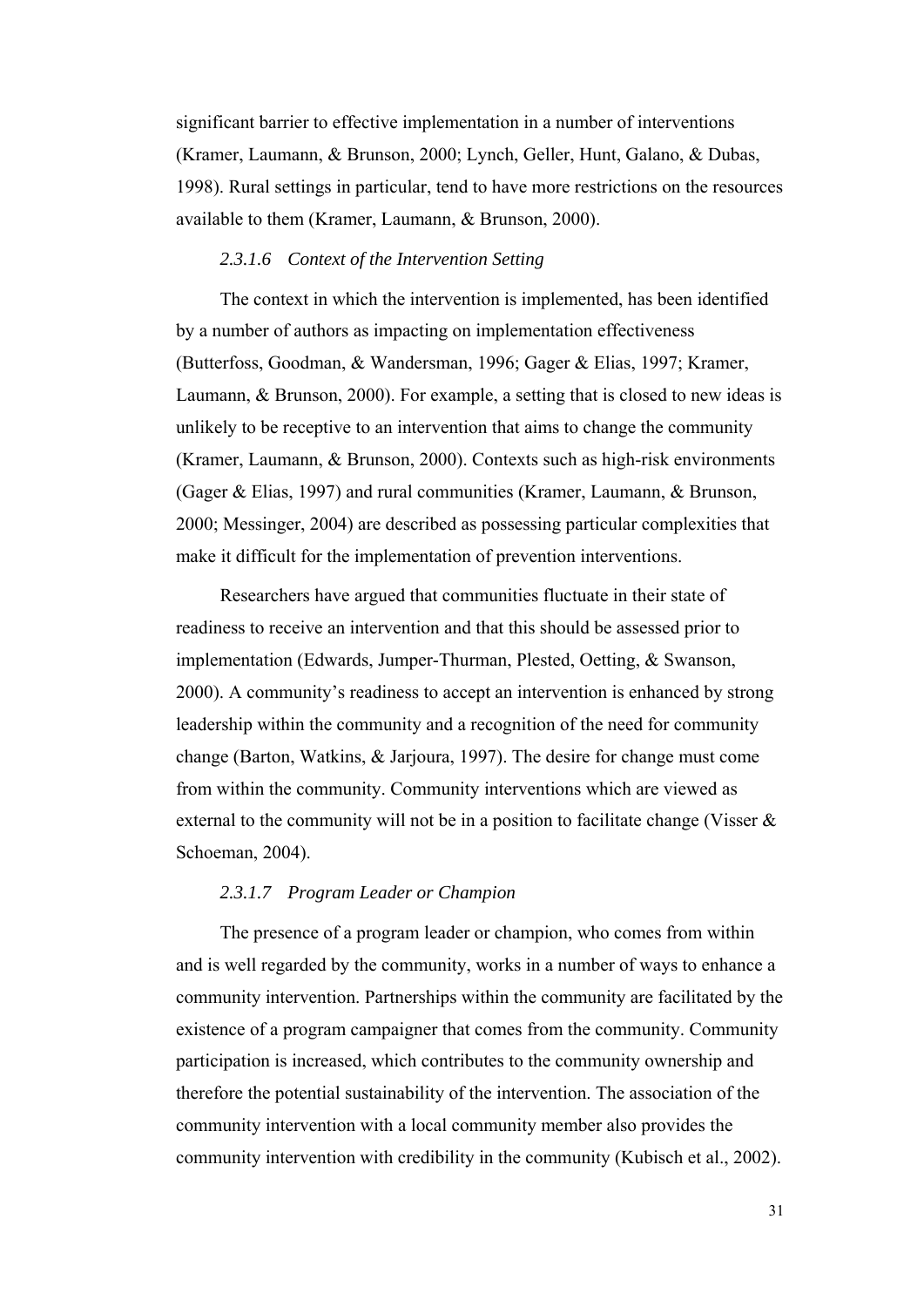Evashwick and Ory (2003) examined the organizational characteristics of successful community interventions and found that the presence of a program leader or champion committed to the success and duration of the program had a positive influence on implementation. The commitment of these visionaries to nurture the program regardless of difficulties and setbacks was a driving force assisting programs to reach maturity and become embedded in the community.

#### *2.3.2 The Human Element of an Intervention*

Domitrovich and Greenberg (2000, p. 197) describe "the internal dynamics and operations of an intervention program" as a current gap in the research literature. These dynamics include the interactions between the program users and providers as well as the problems faced by implementers and how they resolve them. Increased understanding of these processes would further our understanding of program strengths and weaknesses.

As noted earlier, the staff implementing the intervention are vital to its success. A great deal of effort has gone into understanding the communities in which programs are implemented. However, very little consideration has been given to the people implementing the intervention, and the social systems, of the community, the organization and the intervention itself, within which they operate.

A vast array of people, with their own interests, agendas and abilities, come together to implement a community intervention. The implementation group is fluid, people move in and out of it, opinions and skills change as the people do (Baum, 2001). The human element of an intervention should not be underestimated, yet it is often overlooked. Community members are limited in the time that they have available to contribute to these projects and often find it necessary to distribute their available time amongst many different community endeavors. Further, many challenges of program implementation are related to the lack of predictability and malleability of people and environments (Meyer, Miller, & Herman, 1993).

The implementation of community interventions requires human interaction. Implementers interact with each other, with the community, with evaluators and with program developers. The multiple human interactions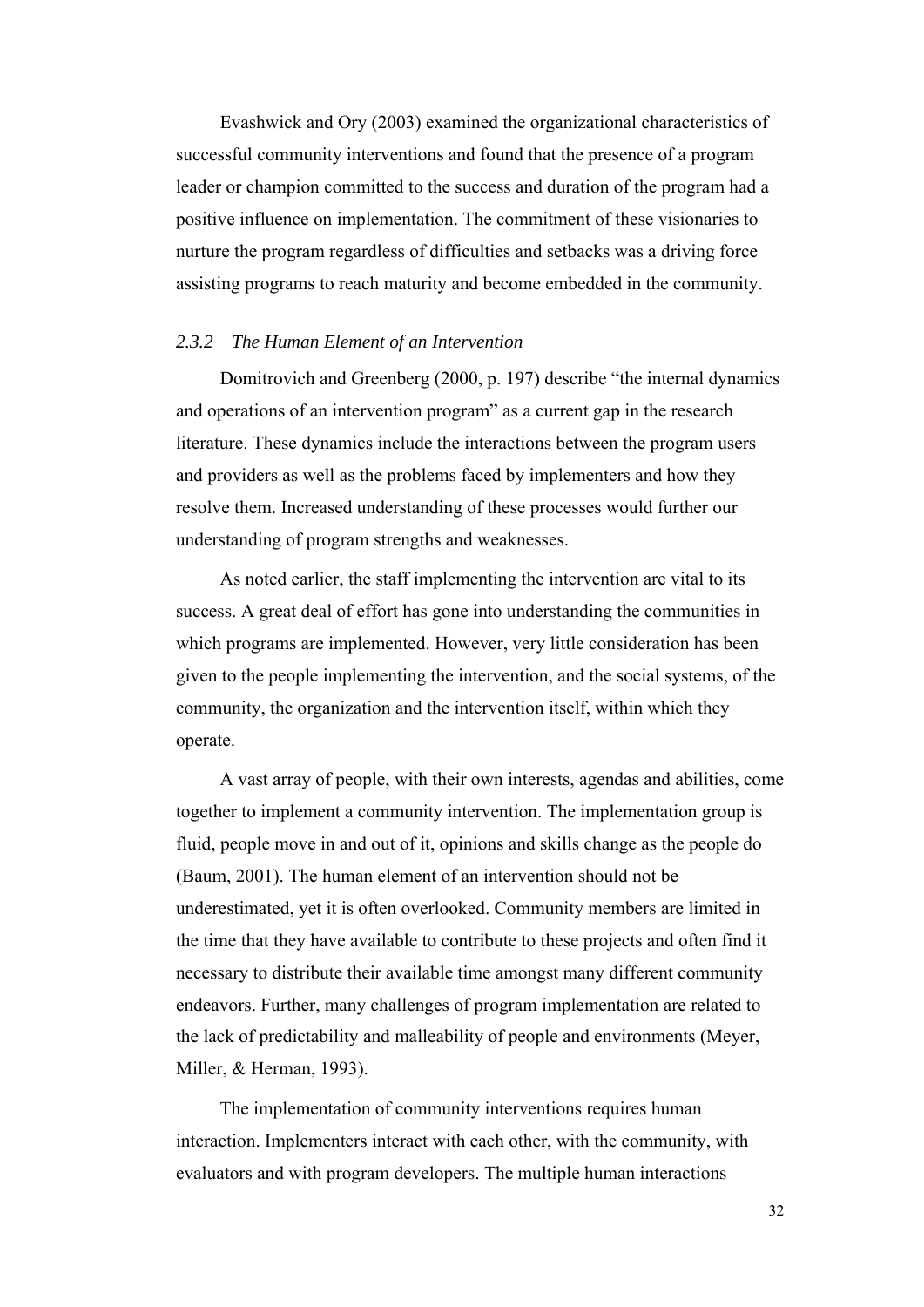required for the implementation of a community intervention could potentially result in group processes that might be a barrier to program implementation (Meyer, Miller, & Herman, 1993).

Meyer, Miller, and Herman (1993) noted that animosity frequently occurs between external program developers and/or evaluators and internal program implementers. This animosity flows in both directions and although it may fluctuate in its level of intensity it invariably becomes a barrier to successful program implementation.

The importance of the relationship between implementers within the program and between implementers and community groups is not acknowledged in the literature examining community interventions. However these interventions and relationships have not been neglected in the domain of organizational psychology which commonly uses systems theory to understand the inner workings of the organization and its interactions with its environment. The examination of community interventions would also benefit from the use of systems theory to more effectively understand these relationships. As this study unfolded the need for a theoretical framework to better understand the dynamics of the case became apparent. A combined systems and ecological theory framework was used to investigate the data and this is explored in greater detail in chapters 6, 7 and 8.

# *2.3.3 Lessons from Organizational Psychology*

 Implementation of a community intervention is an attempt to facilitate a planned change within a community. The field of organizational psychology has long been examining the change process and can contribute to the understanding of the process of change within a community. There are a number of different models of change and each one recognizes the importance of an awareness of the need for change before change can occur (McKenna, 2000).

Millward (2005) describes two main strategies used by management to implement change. The first, compliance based, conceptualizes change as an implementation task seeking behavioral change guided by a top-down approach. The second, commitment based, views change as a process which is driven by a commitment to a shared vision for the future requiring attitudinal change. Both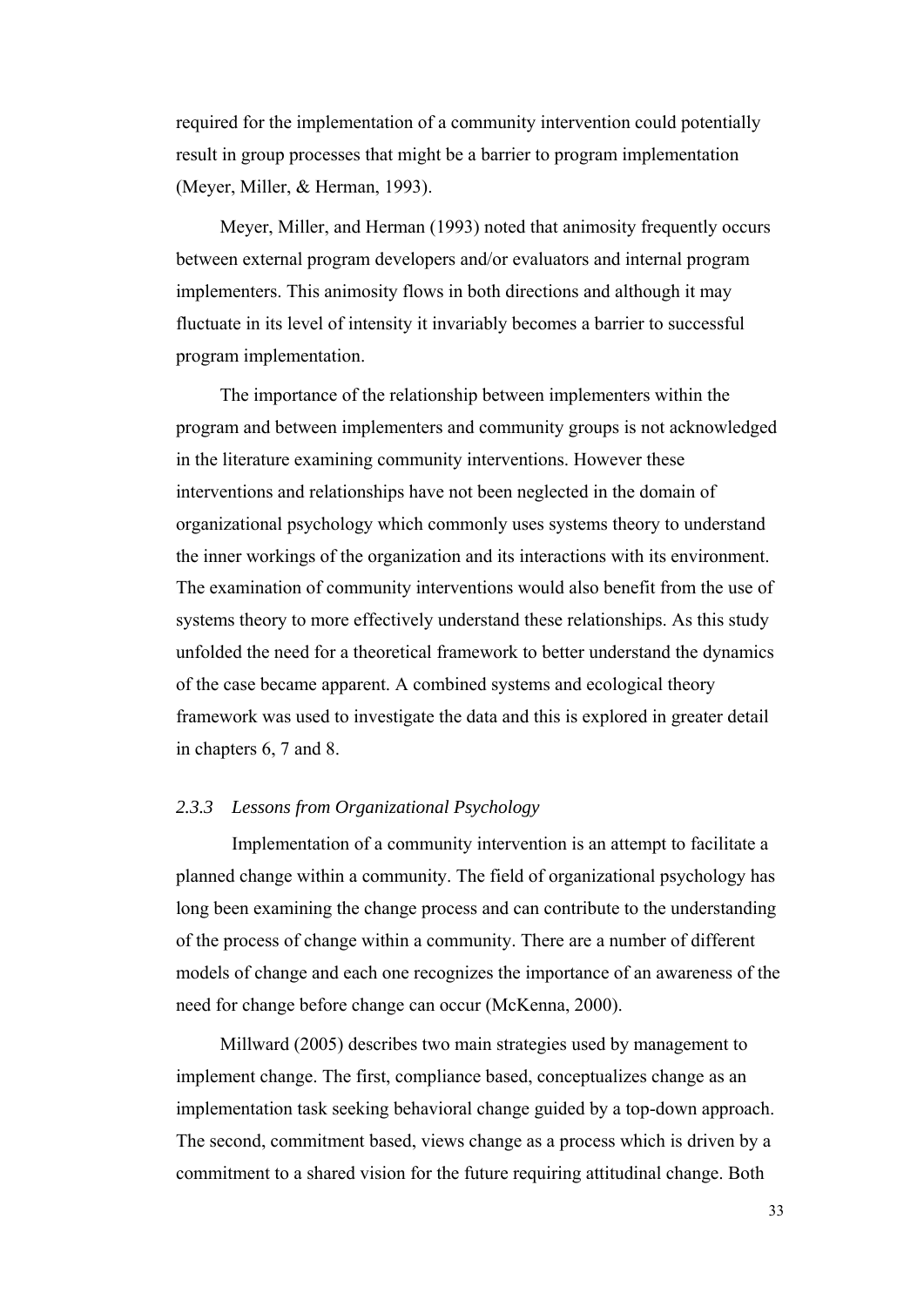are limited as compliance may change behavior, but this change will be difficult to sustain over time, and attitudes can be difficult to change. It is important for organizations to be clear about imperatives, but allow individuals to be involved in the decision making process.

#### **2.4 The Gap between Science and Practice**

The literature reviewed here has shown that there has been an abundance of research into effective prevention interventions, yet implementation and dissemination of successful programs is still rare. Moreover, prevention programs that have been shown to have limited effectiveness continue to be adopted (Arthur & Blitz, 2000). It is undeniable that currently a gap exists between prevention science and prevention practice (Everhart & Wandersman, 2000). This is an area of concern for many prevention scientists. Indeed, a special issue of the Journal of Community Psychology was dedicated to this subject with regards to community-based substance abuse prevention (Kaftarian & Wandersman, 2000). Many authors have proposed methods and frameworks to narrow this gap. Following is an overview of current thinking on this topic.

Wandersman and Florin (2003) argue that previously the focus has been on bringing science to the community and suggest that there needs to be a shift to a more community-centered approach. They advocate for consideration to be given to current practice in communities and how it can be improved. A number of authors (Arthur & Blitz, 2000; Butterfoss, Goodman, & Wandersman, 1996; Wandersman et al., 1998) have further suggested that prevention scientists use training, evaluation and feedback to assist community coalitions in the implementation of prevention programs.

Goodman (2000) asserts that implementing organizations are in an excellent position to connect prevention models with prevention practice. A number of strategies are recommended. First, that program logic models be developed and used to monitor implementation adherence. Second, that multiple program components are implemented across many different levels, and that a staged approach is utilized. This would maximize the attention given to each component, as they would be implemented separately. The final strategy is that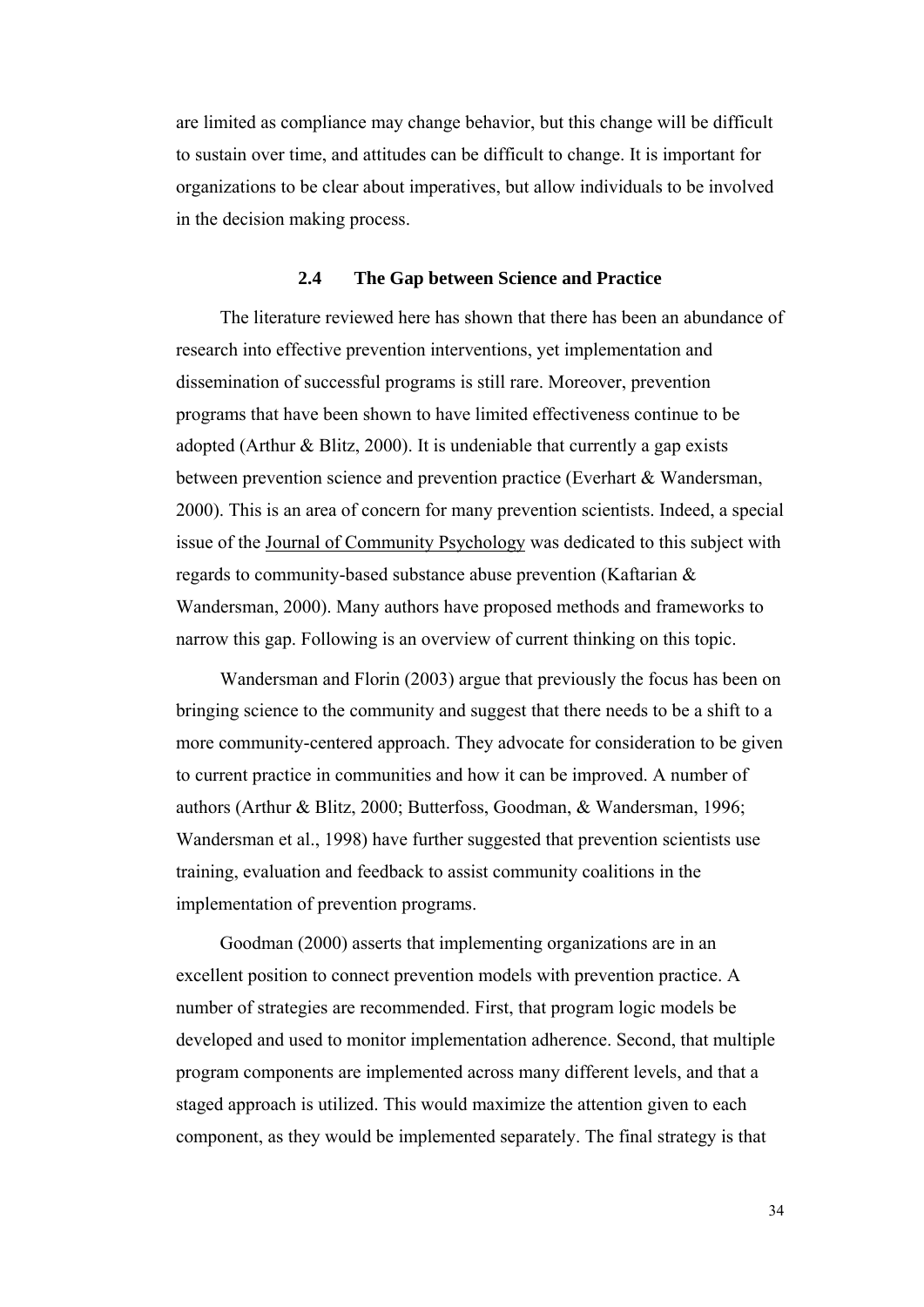community capacities be developed to enable the community, and its organizations, to work in an open and unified manner.

Morrissey (1997) created a framework to bridge the gap between science and practice. The gap is considered to be a result of differences in theoretical orientations and training, funding priorities, limited resources, system-level barriers, and lack of community readiness. Roles are suggested for evaluators, practitioners, researchers, and regional and national prevention agencies. However, the evaluators are considered to be in a prime position to bridge this gap through evaluation and the dissemination of information.

In their review of effective prevention programs, Nation et al. (2003) reflect that practitioners might find it difficult to access current information, or sufficient funds to implement research-based programs. There has been a call for evaluators and researchers to strive to place the relevant information into the hands of practitioners (Gabriel, 2000). Becker (2000) goes further and asks that the language that scientists use be examined to ensure that those implementing the interventions will easily comprehend the message being delivered.

These authors attempt to find explanations and strategies to bridge the gap between science and practice. Yet, it seems that a very important perspective is absent from this discussion, that of the practitioner. It has been suggested that research be conducted in partnership with intervention settings, thereby strengthening relationships between researchers and practitioners and potentially disseminating findings more widely (Altman, 1995; Kerner, Rimer, & Emmons, 2005). However, an understanding of practitioners' viewpoint of this gap has been missing from the debate.

The implementation phase provides opportunities for discussion between researchers/evaluators and practitioners and is considered to be the phase where research findings and knowledge are actively transferred to practice (Ellis et al., 2005). An examination of this phase may provide new information to add to this body of knowledge. Further, research conducted during this phase would allow investigators to speak to practitioners as they were doing the work.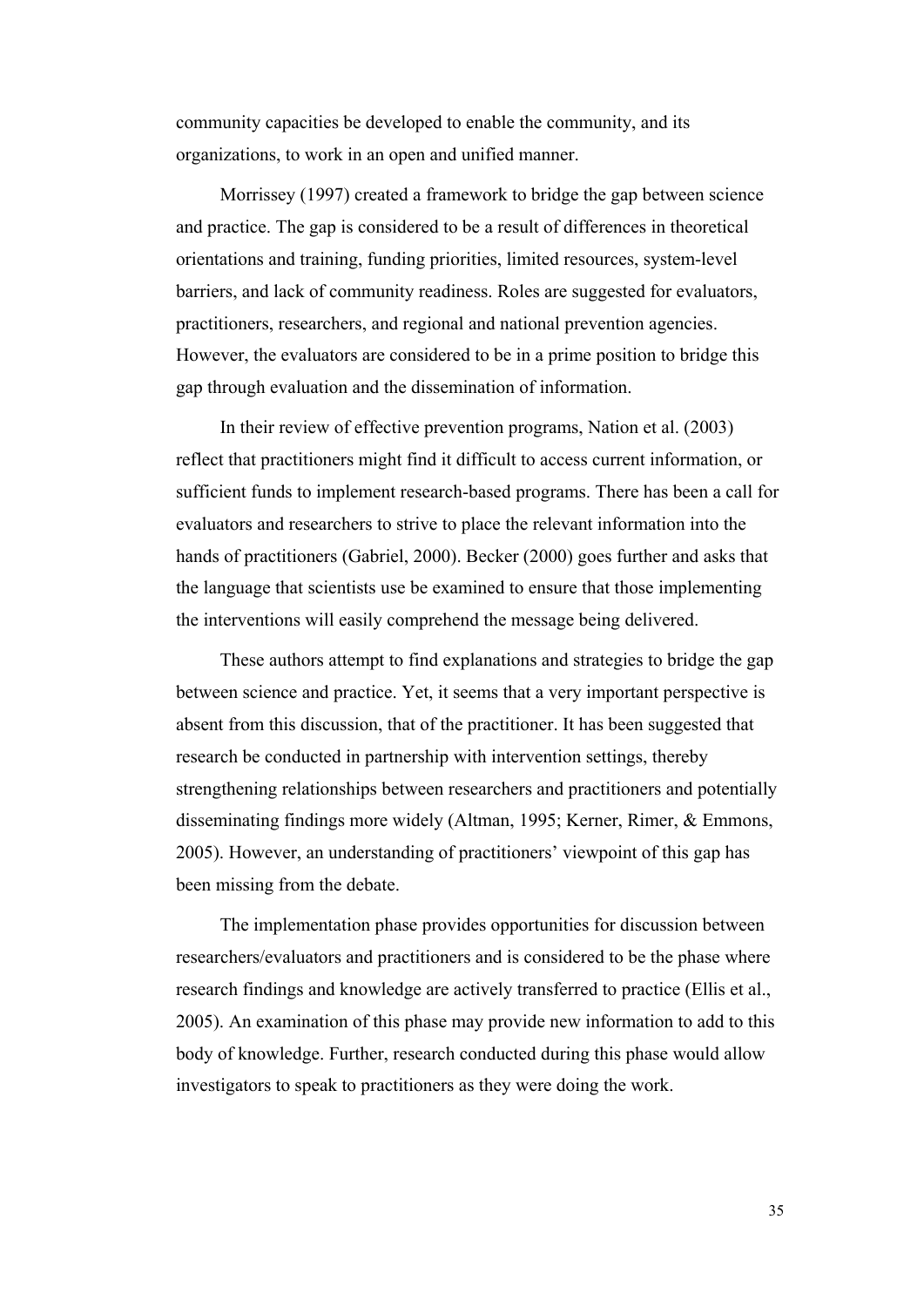#### **2.5 Rationale**

A considerable literature is now available that outlines the important features of effective prevention programs. However, the principles are primarily theoretical and were derived from the perspectives of researchers reflecting upon their experience with community interventions and other prevention programs. The perspectives of implementers have rarely been considered. There is little published research that examines the implementation of community interventions from the point of view of those implementing the intervention.

The lack of discussion in the published literature regarding implementation practices has made it difficult for communities to adopt and replicate effective programs (Domitrovich  $&$  Greenberg, 2000). There has been a call for future research to focus on identification of the specific factors that promote effective implementation thereby maximizing the impact and uptake of future programs (Durlak & Ferrari, 1998; Lochman, 2001). Zins, Elias, Greenberg and Pruett (2000, p. 274) have further requested "research reports that provide an in-depth description and discussion of the implementation process".

To summarize, not enough is known about the processes involved in the implementation of community interventions. The literature available takes a mechanistic approach to implementation and while we are reminded that the community is made up of people, the people implementing the intervention are forgotten. Furthermore the literature is not readily accessible to the people implementing these interventions and they become reliant upon external consultants and researchers to communicate this information to them.

In this research I sought to increase understandings of the factors and dynamics involved in the implementation of community interventions, with particular reference to those implementing the intervention. A further goal of this research was to develop a framework of best implementation practice for community interventions through the combined understandings of the available literature and the experiences of those implementing a community intervention. It was hoped that this framework could be employed as a tool to guide practice while also providing a means for reflection and the opportunity to monitor performance.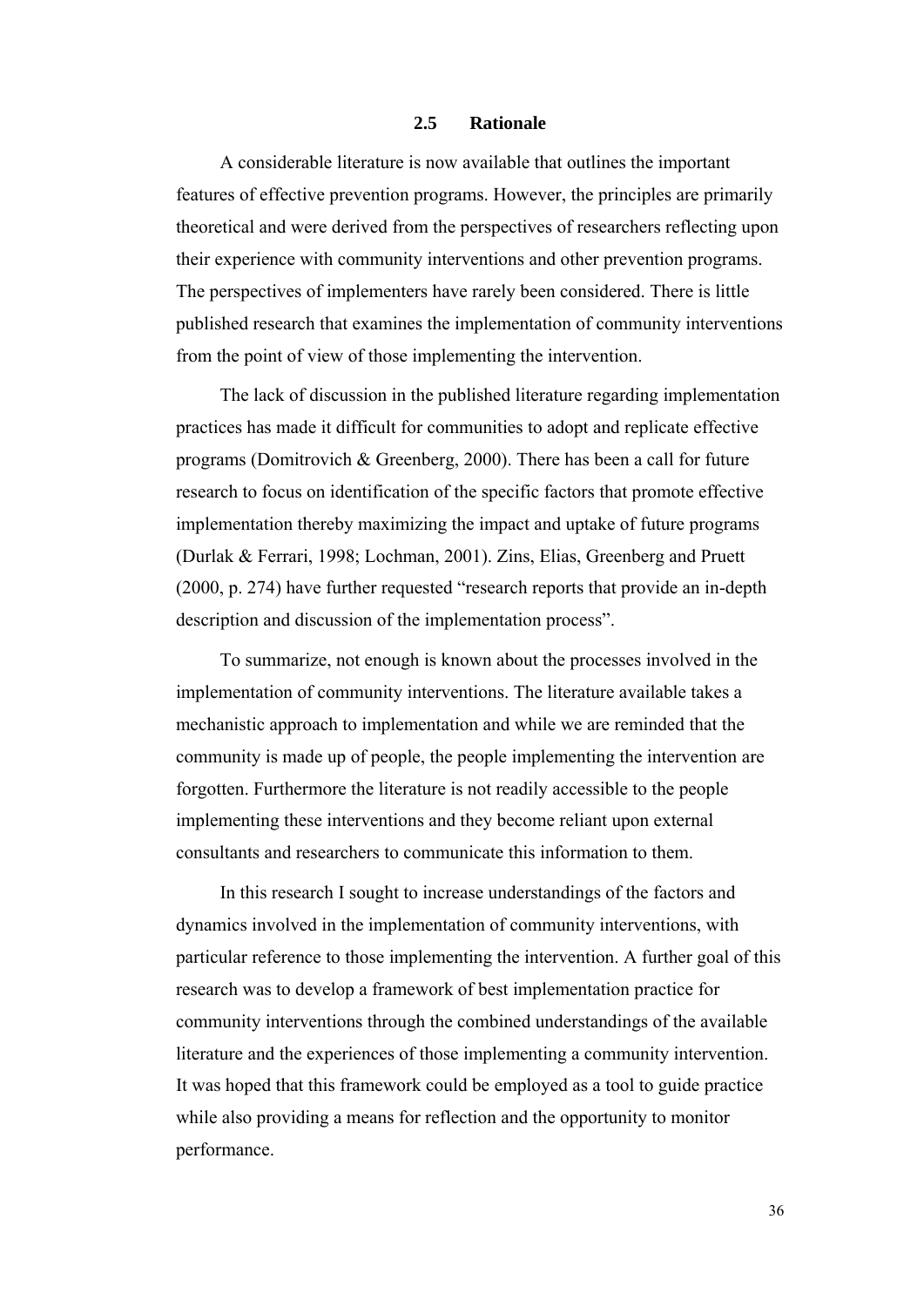# *2.5.1 Aims*

The aims of this research were:

- To gain a deeper understanding of the factors and dynamics involved in the implementation of a community intervention;
- To develop a framework of best implementation practice based on the literature and the experiences of those implementing a community intervention; and
- To assess the applicability of this framework for the implementation of a community intervention;

The following research questions were used to guide the research methodology of this study:

- What factors are highlighted in the literature as important for the implementation of community interventions?
- What do implementers view as important for the implementation of community interventions?
- Do the implementers' views of the implementation change over time?
- Do implementers find a framework for community-intervention implementation useful?
- What are the factors and dynamics occurring during the implementation phase that impact upon the implementation of a community-intervention?
- What do the people implementing a community intervention view as effective implementation, how do they hope to achieve it, and how do their views fit with recommendations in the literature?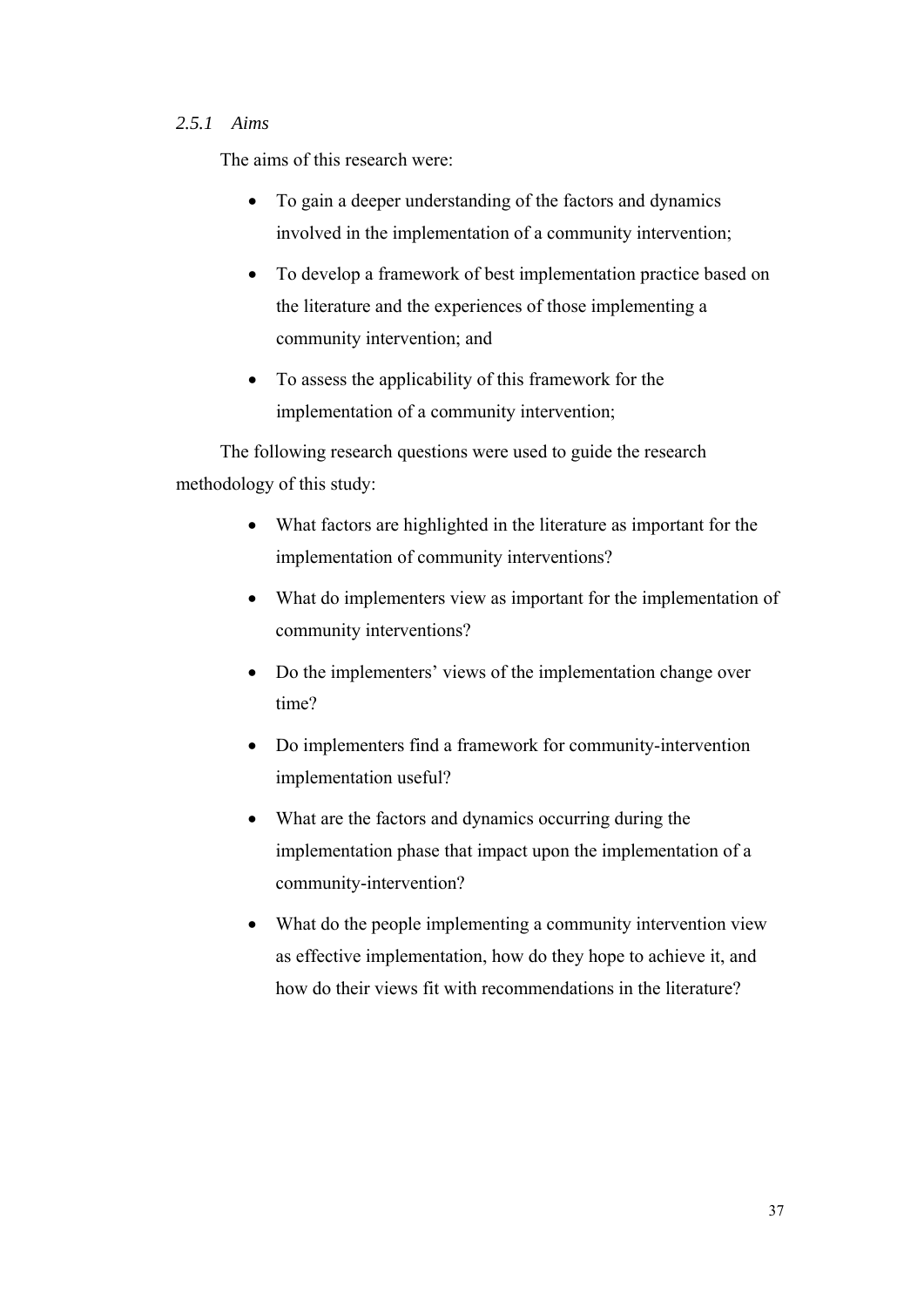# **CHAPTER 3**

#### **RESEARCH METHODOLOGY**

#### **3.1 Answering the Research Question**

This study sought to gain a deep understanding of the implementation of community interventions from the perspective of those implementing the programs. Of the available research options, a qualitative approach was considered more valuable. Whilst a quantitative approach would have been possible, through the use of surveys, it would have been very difficult to find sufficient participants at similar stages of implementation. Furthermore, as participants' perceptions of program implementation have not been examined previously, it would have been necessary to collect some qualitative data in order to design a questionnaire that was relevant to this group. Finally, a qualitative methodology offered the possibility of exploring implementers' attitudes at multiple stages of the implementation process.

This made a qualitative research design the most appropriate approach. Exploration of the factors and dynamics involved in the implementation of community interventions required a thorough understanding of the context in which the implementation took place and of the people involved. A case study approach was chosen for this study as it allowed a more comprehensive view of implementation, facilitating an insight into the implementation processes. The use of a single case made it possible to follow the entire implementation phase of a program, which enhanced the research and assisted in the pursuit of answers to the research questions.

#### *3.1.1 The Guiding Epistemology of This Study*

The study of prevention programs falls into the domain of community psychology which is increasingly associated with the epistemology of constructivism (Dalton, Elias, & Wandersman, 2001). The underlying assumption of this epistemology is that the relationship between the knower and what can be known is transactional and subjectivist. This means that knowledge is co-created through the interaction between the researcher and the researched (Guba & Lincoln, 1994).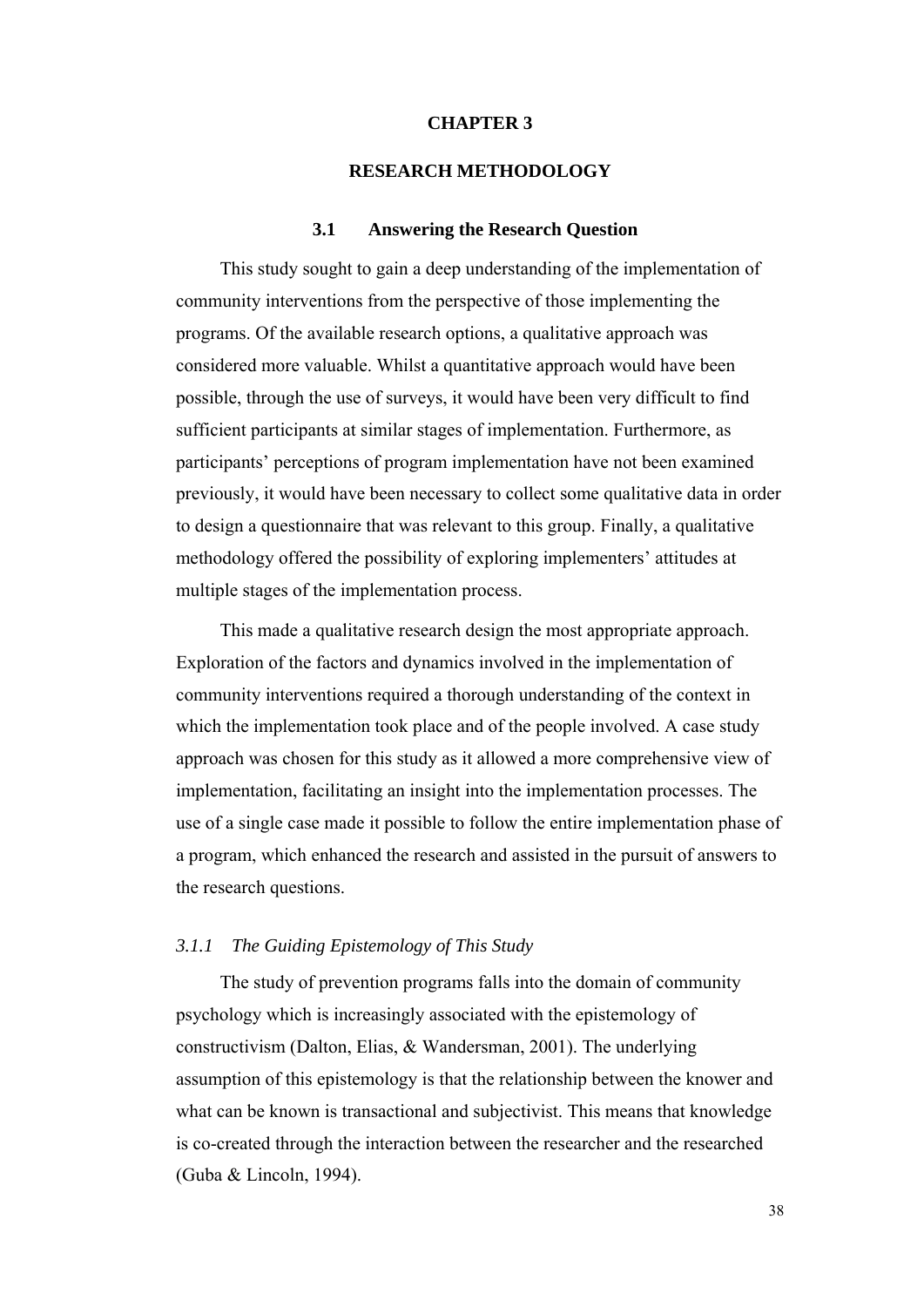The aim of inquiry using a positivist epistemology is to explain, predict or control. Whereas the aim of a constructivist inquiry is to understand or reconstruct (Lincoln & Guba, 2000). Within the guidance of a constructivist epistemology, I sought to find a setting in which the research could be grounded, develop collaborative relationships with the participants, and gain a deeper understanding of the research context.

# *3.1.2 Qualitative Research*

A qualitative research approach to the investigation of the implementation of community interventions has been recommended by a number of theorists (Domitrovich & Greenberg, 2000; St Pierre & Kaltreider, 2001; Weissberg, 1990). Domitrovich and Greenberg (2000) point to the absence of qualitative information regarding implementation. Qualitative data provides information and insights directly from those implementing the interventions and is vital for program dissemination. Qualitative research allows researchers to form collaborative relationships with their participants thereby enhancing understanding of people within their context (Nelson & Prilleltensky, 2005).

One of the most common approaches to qualitative inquiry is the case study (Stake, 2000). Case studies allow in-depth exploration of a phenomenon within a particular context and "assist readers in the construction of knowledge" (Stake, 2003, p. 146). A focus on context is considered an important approach to community research (Trickett, 2002) and the longitudinal perspective of case studies enhance research conducted within a community setting (Dalton, Elias, & Wandersman, 2001).

Research into the implementation of community interventions needs to consider the complexity of the intervention (Kubisch et al., 1997). A focus on a better understanding of how individual programs approach implementation assists in the comprehension of their complexity (Everhart & Wandersman, 2000). Contextual information about the community and the program is vital for an understanding of the implementation process. This study was oriented by an ecological perspective that acknowledged the complexities contained within the context of the community, the program and its implementation.

39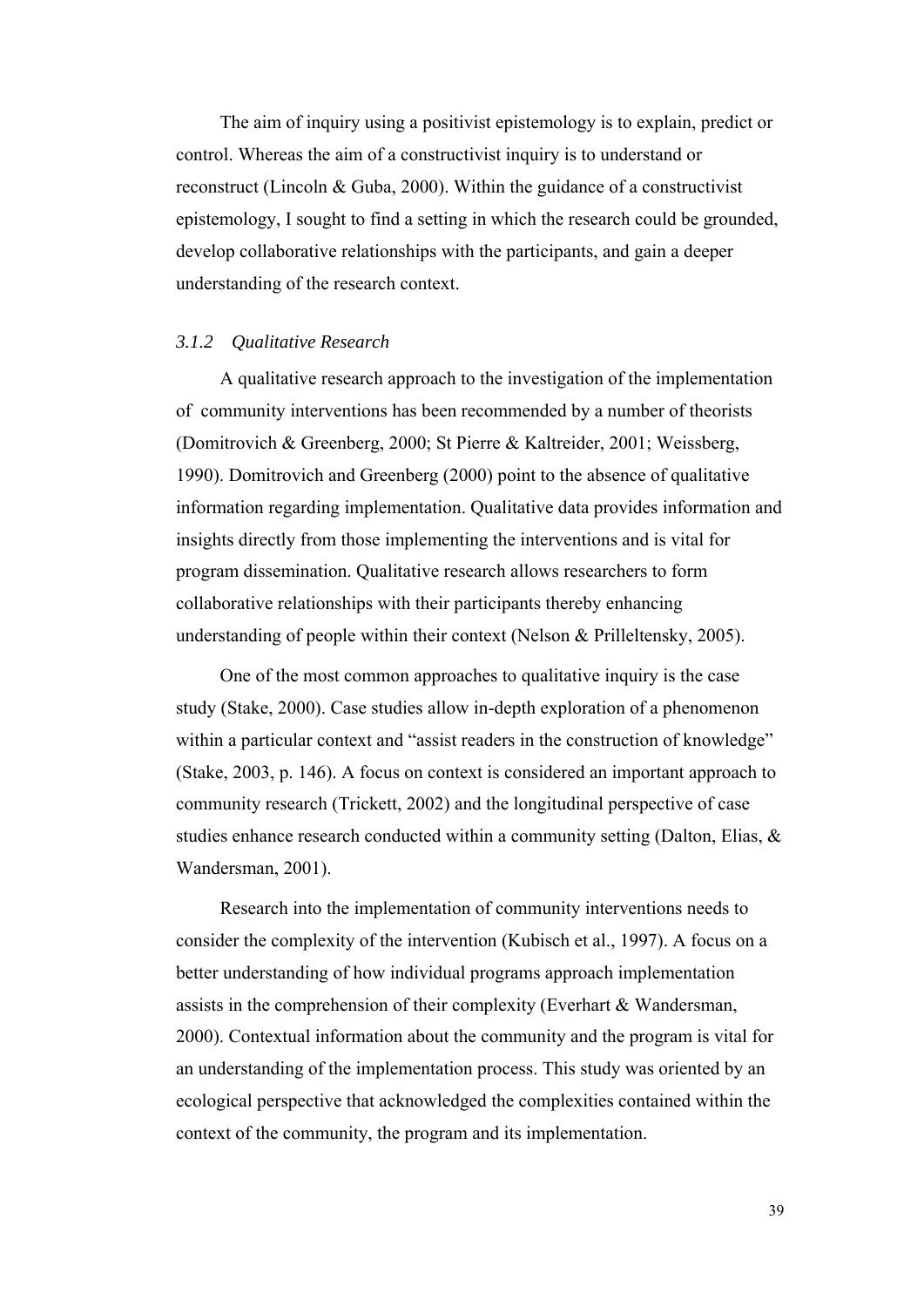## **3.2 Case Studies**

## *3.2.1 Rationale*

The complex nature of prevention programs is increased by the complexity of the settings in which they are implemented (Goodman, Wandersman, Chinman, Imm, & Morrissey, 1996). This study required an approach that would facilitate an understanding of the context and all its complexities and would capture the interactions between the stakeholders involved in the implementation of community interventions. Further, due to limited knowledge about the mechanisms involved in the implementation of these interventions (Durlak & Ferrari, 1998), an approach that provided a context for the exploration of these mechanisms was necessary. Case studies facilitate exploration of the complexities of the case within its particular context (Stake, 1995).

Previous research has also utilized case studies to examine community interventions (Nation et al., 2003). Messinger (2004) used a case study approach to examine a rural comprehensive community initiative that sought to address a number of problems including: unemployment; lack of education; and disorganized service provision. Similarly, a case study of a rural community in Western Australia was used by Bishop and Syme (1996) to articulate the role of the psychologist in facilitating social change in a rural community.

Stake (1995) describes two types of case studies, intrinsic and instrumental. Intrinsic case studies are case studies undertaken when there is an interest in learning about that particular case, whereas instrumental case studies are used when a general understanding of something is required and the particular case will provide insight into the question. The case study approach used for this thesis was instrumental given that the case was examined in order to gain an insight into the implementation of community interventions (Stake, 2003).

Case studies are a common approach to qualitative inquiry (Stake, 2003). They are an approach rather than a method and can include a variety of different methods within them (Hamel, Dufour, & Fortin, 1993). Messinger (2004) used a combination of participant observations, interviews and review of planning and evaluation documents, in her case study of a rural community intervention.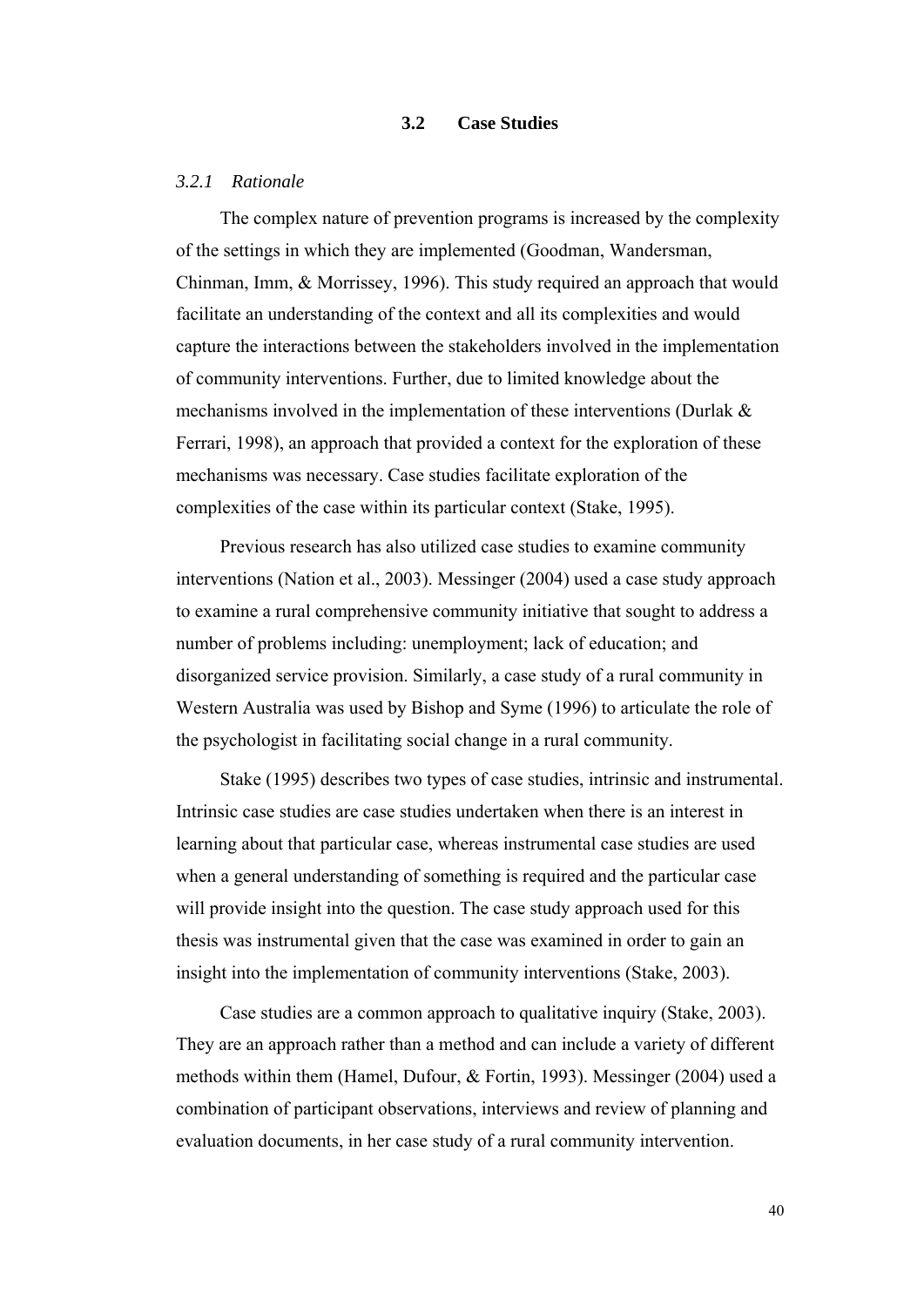Bishop and Syme (1996) found participant observations to be an invaluable method of collecting data in a Western Australian rural community.

Community interventions are a relatively new phenomenon, particularly in Australia. Consequently, finding more than one case to examine was problematic. For this reason it was decided that a single case would be examined over an extended period of time. The in-depth examination of a single case also had certain advantages. It allowed for a comprehensive understanding of the complexities of the program and its implementation, which could not have been gained from the study of multiple cases within the same time frame. The mechanisms involved in the intervention's implementation in the specific and bounded context of this thesis were uncovered through the range of data collection methods used in this study.

# *3.2.2 Selection of the Case*

As with most qualitative research the method of case selection was purposive as statistical generalization was not a goal (Merriam, 1998). Selection criteria were developed to assist in the selection of a case that would maximize learning (Stake, 2003). The case needed to be community-based, have a focus on early intervention, and include a number of activities within it. As in most case selections there were a number of convenience factors that also had to be taken into account (Merriam, 1998). The case had to be accessible both in its location and the program's openness to the research. A concurrent case was preferable as I desired a discussion about implementation with the people implementing the program as they were engaged in it. I also wished to track the case as it developed rather than examine retrospective cases.

# *3.2.3 The Case*

The selected case was a community intervention located in rural Victoria, called Connect For Kids (CFK). CFK met all of the selection criteria requirements. It was community-based, had a focus on early intervention and intended to implement a wide range of activities. This three year pilot project was funded by a philanthropic foundation and coordinated by a well known, nongovernment, welfare agency. Victoria University and its staff from the School of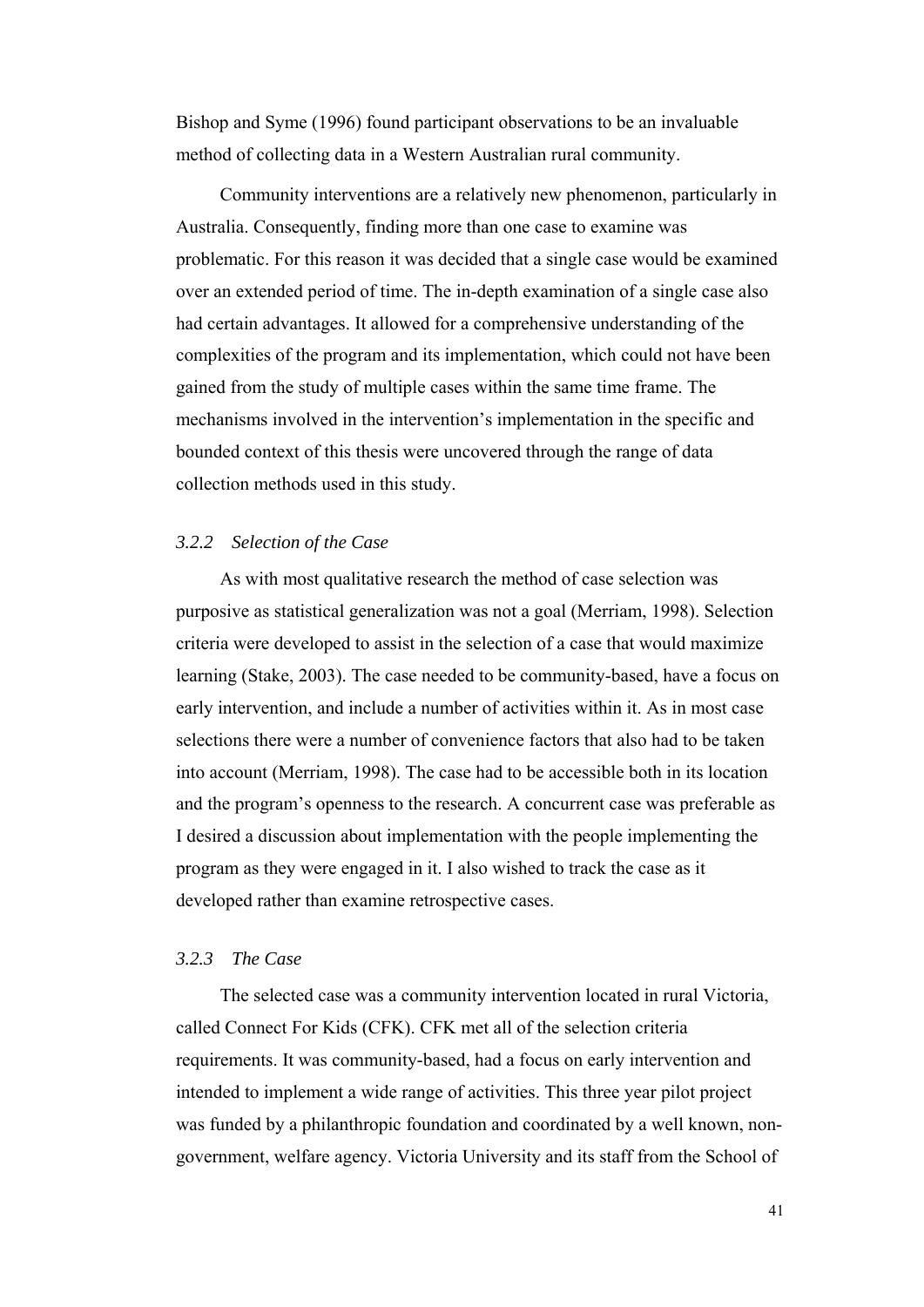Psychology served as external evaluators for the program. These staff had worked with the project team since the commencement of the program, approximately six months prior to this research beginning.

# *3.2.4 Issues about Access and Entry*

The recommended approach to gaining access to a potential research setting is a straightforward one. However having someone else vouch for you can also be very effective (Taylor & Bogdan, 1998). Once access has been granted, Stake (1995) advocates a "quiet entry" (p. 59) as most desirable. This allows researchers to take the time to acquaint themselves with the details of the case. During this period a written description of the research, data collection methodologies and dissemination of findings should be given to the participants (Stake). This allows participants to make informed decisions about the potential costs and risks associated with the research (Lincoln  $\&$  Guba, 1985). Changes that occur during the research period should also be negotiated with participants (Stake).

CFK program managers and staff were approached, during a monthly evaluators meeting, about the possibility of allowing me to use their program as a case study. I briefly described the research questions, the proposed methodology for data collection and the data collection timelines. I further proposed that I participate in the evaluation of the project while I was conducting my study. It is likely that the support that I received from the external evaluators facilitated the organization's acceptance of this proposal. Participants were regularly updated on my study and changes were negotiated as the need arose.

# *3.2.5 The Major Data Collection Methods Used*

Multiple qualitative data collection techniques were used to gather information. Participant observations were a major component of the data collection and were enhanced by interviews, focus groups and document analysis.

## *3.2.5.1 Participant Observations*

Effective participant observation has the potential to minimize the distance between researcher and participants, allowing a greater understanding of the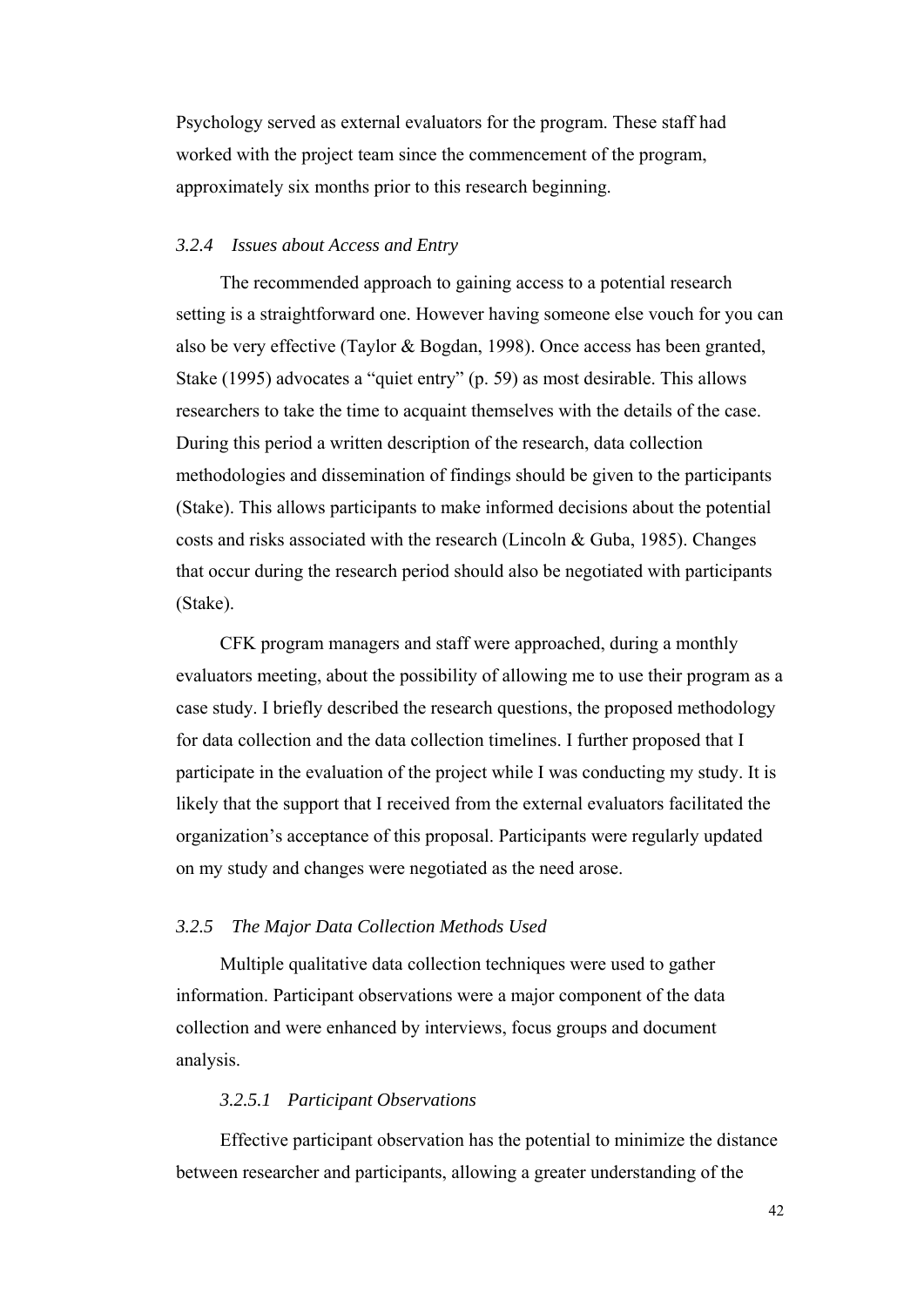complexity of the research context while at the same time enhancing relationships between the researcher and the participants (Dalton, Elias, & Wandersman, 2001). One of the advantages of participant observation is that it gives the researcher the opportunity to be viewed as someone from within the group rather than as an external researcher (Glesne & Peshkin, 1992).

One of the most important methods of data collection in this study was through participant observations, which were used throughout the entire data collection period. Being an active member of the CFK evaluation team for the vast majority of the program maximized my involvement with the case study, as well as enhancing my opportunities to be a participant observer. Initially it provided an opportunity to form relationships with my participants, while at the same time helping me gain a more thorough understanding of the context in which the program was being implemented. It also provided an opportunity to explain my study to participants and allowed them to see the potential benefits my findings may have for the implementation of the intervention. Later, as I became accepted as part of the 'team', I was able to use this method to observe discrepancies between verbal and non-verbal behavior and between program philosophy and action, as well as tensions within the group. This allowed me to gain insights into their implementation practices that would not have been available to me if I had merely conducted individual interviews and focus group sessions.

Throughout the two and a half years of data collection, I attended 24 monthly evaluation meetings, 10 advisory committee meetings, five reflective meetings and selected working party meetings. Monthly evaluation meetings were approximately two hours in length, while advisory committee meetings and working party meetings were approximately one hour in length. The reflective meetings ranged in duration from four hours to two days. I also attended a number of informal gatherings as well as formal program launches and celebrations. The observations made during these meetings provided invaluable data regarding the internal functioning of the group.

Detailed written notes were kept of all meetings. Reflective meetings and selected monthly evaluation meetings were also recorded on an audio recording device. Field notes were taken at the time of the observation, where appropriate,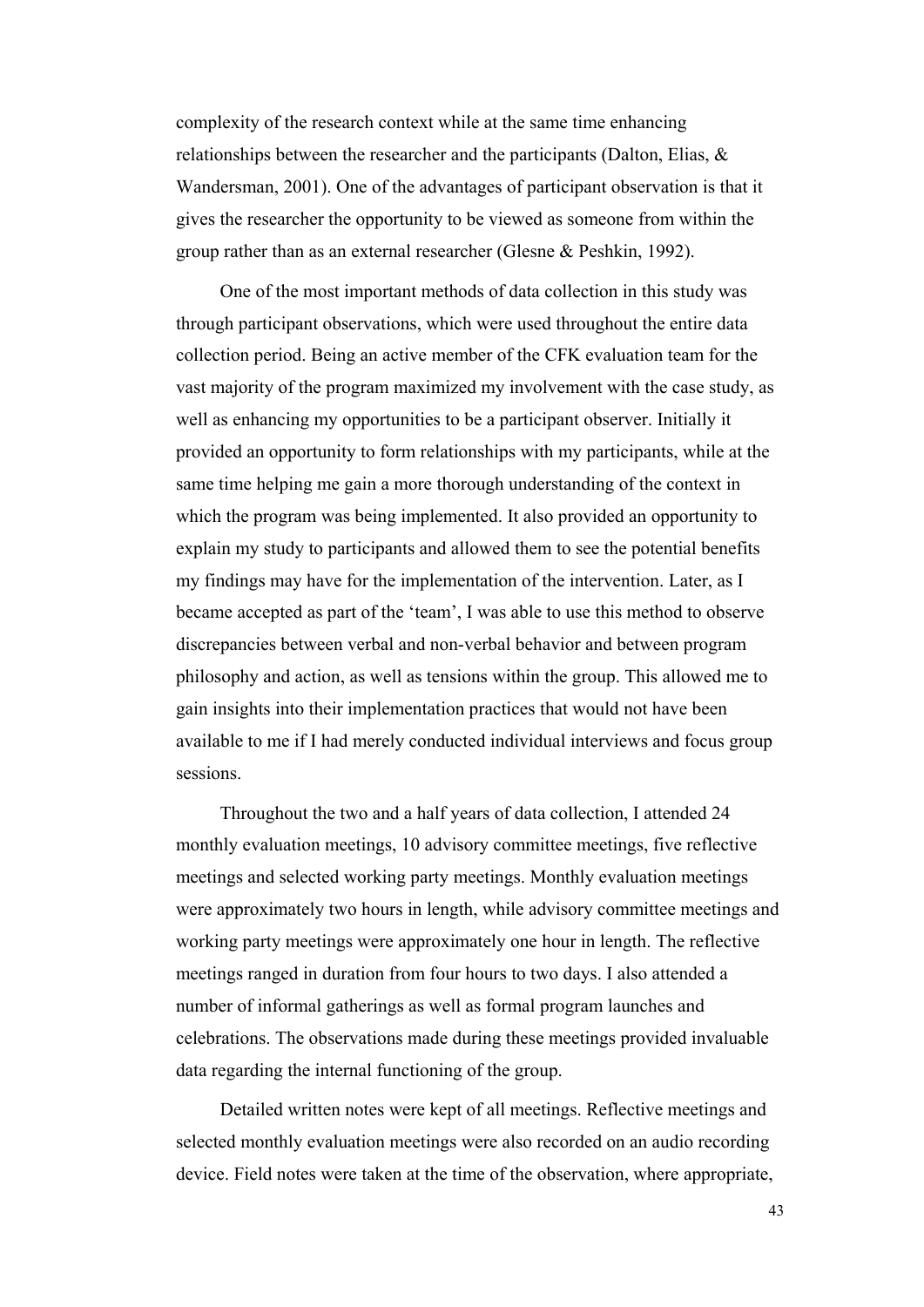and then expanded upon in private. They were designed to provide a comprehensive description of the context, by including details of the physical setting, verbal and non-verbal behavior of the participants, conversations and activities (Merriam, 1998). In addition, reflective notes were recorded after the observations, which included my impressions, ideas and feelings (Glesne & Peshkin, 1992).

# *3.2.5.2 Semi-Structured Interviews and Focus Groups*

Data gathered via an interview complements observational data. Interview data allows the researcher to move back and forth in time, while observations provide in-depth information about the present (Lincoln & Guba, 1985). Interviews are used in case study research to expand upon the data gathered via observations. They allow researchers to gain access to other interpretations and perspectives of the case (Stake, 1995).

Twenty-nine interviews were conducted with a wide range of participants. Program staff and managers were interviewed on many separate occasions. Advisory committee members, volunteers and key stakeholders were also interviewed. The interviews were audio-taped and then transcribed by me. The majority of interviews were face to face, though some interviews with advisory committee members were conducted over the telephone due to difficulties in scheduling meeting times. Interviews were semi-structured and questions were constantly revised as data was analyzed.

Focus groups allow the researcher to observe interactions between a group of individuals in response to specific questions (Janesick, 1994). This method of data collection is not meant to replace interviews, but is an opportunity to gain insights into another perspective on the research questions that might not be available through interviews (Fontana & Frey, 1994). Focus groups were conducted with program staff and managers on three occasions. They provided an opportunity to examine the emerging themes with the participants, and to observe their interactions and reactions to these themes.

# *3.2.5.3 Informed Consent*

As previously mentioned participants were given an outline of the research and data collection methods. Verbal permission to interview staff members was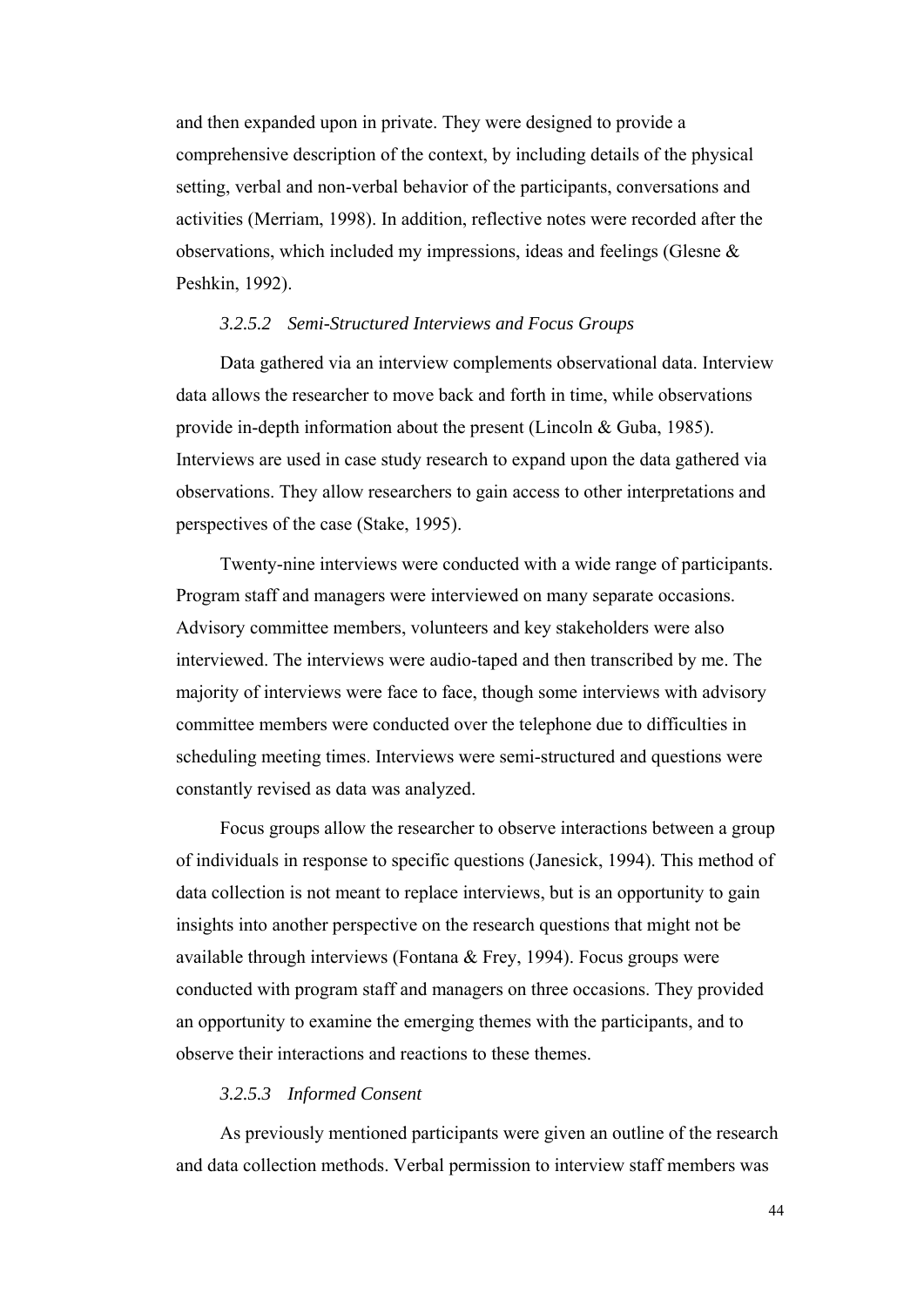obtained from the program manager and staff. Participants were asked if they would consent to be interviewed. Interviews were then scheduled at mutually acceptable times. Prior to the interview, participants were informed that the interview would be audio taped, that their participation was completely voluntary, that they could withdraw at any time, and that information given during the interview would be confidential. Participants were asked to sign the informed consent form if they understood and gave their consent to be interviewed.

A similar process occurred for focus groups. Participants agreed to attend the focus group and signed an informed consent form. They were made aware that focus group sessions would be audio taped, that their participation was voluntary and that they could withdraw at any time. Confidentiality cannot be assured in focus groups, but at the commencement of the focus group, participants were asked to treat all disclosed information as confidential. It should also be noted that names of places and organizations have not been changed in this thesis, however pseudonyms have been used to protect the identity of participants.

## *3.2.5.4 Document Analysis*

The analysis of documents is another common method of data collection that occurs within a case study approach (Stake, 1995). Documents can include everything from newspaper articles to personal journals (Merriam, 1998). For this research, documents such as reports, minutes of meetings and other official documents were analyzed regularly throughout the study. Other documents that were analyzed included the original project proposals, the evaluation tender document and an honors thesis. These documents provided information about the program from various points in time, as well as about the community in which the program was being implemented. I also kept detailed records and notes of the many telephone conversations that I had with my participants and these documents along with copies of emails and my research journal were included as part of my data.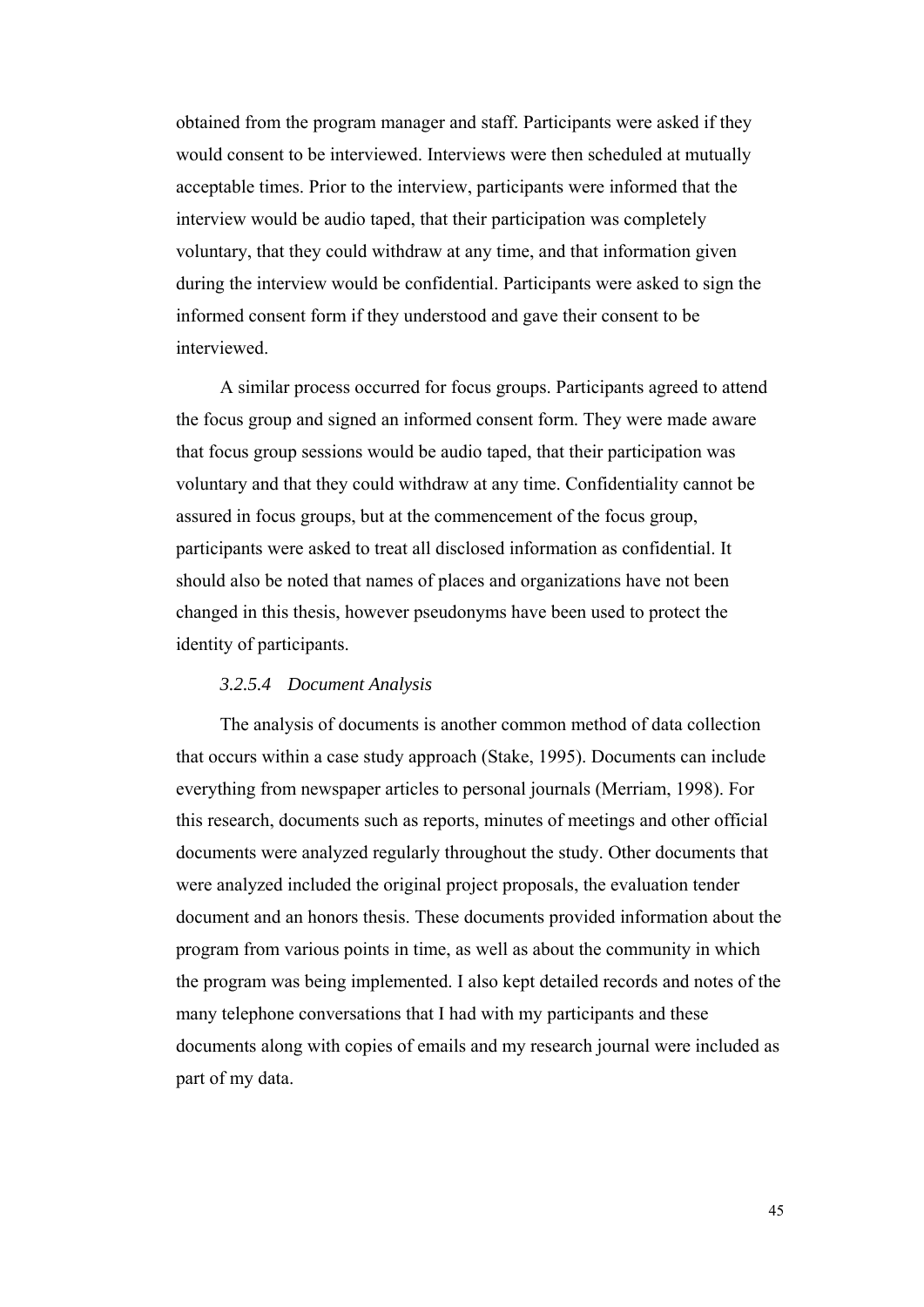### *3.2.5.5 Validity and Credibility*

Research aims to produce valid and credible findings (Merriam, 1998). Qualitative research has been compared to quantitative research and has been considered to be lacking in the area of validity (Coakes & Bishop, 2002). Regardless of the paradigm under which it is conducted, research is a human process and validity exists within the relationship between the knower and what is to be known (Reason & Rowan, 1981).

A number of different techniques are suggested to increase the likelihood that qualitative research will produce valid and credible findings. The most widely recommended technique for establishing credibility and validity in qualitative research is triangulation (Lincoln & Guba, 1985; Merriam, 1998; Stake, 2003).

Triangulation is the use of multiple sources of data, methods of data collection and investigators to confirm findings as they emerge (Merriam, 1998). It assists in the clarification of meaning by uncovering the occurrence of the phenomenon in a number of different ways, at a number of different times and a number of different settings (Stake, 2003). The design of this research aimed to utilize data collection techniques that increased the probability of producing credible findings. The use of multiple sources of data, multiple methods of data collection, and multiple data collection points enabled triangulation of data and increased the validity and credibility of the findings. In addition to this I was in the fortunate position of having one of my research supervisors as the key evaluator for the CFK program. This gave me the opportunity to discuss my findings and conclusions with someone who knew the people and the program almost as well as I did.

# **3.3 Action Research Principles**

Action research is a research approach often employed in social research settings (Winter & Munn-Giddings, 2001). Although not strictly an action research framework, the principles of participation, collaboration and reflection central to action research (Reitsma-Street & Arnold, 1994) were also central to this study. Employing these principles for this study enabled the participants to have a voice and provided an opportunity for implementation practices to be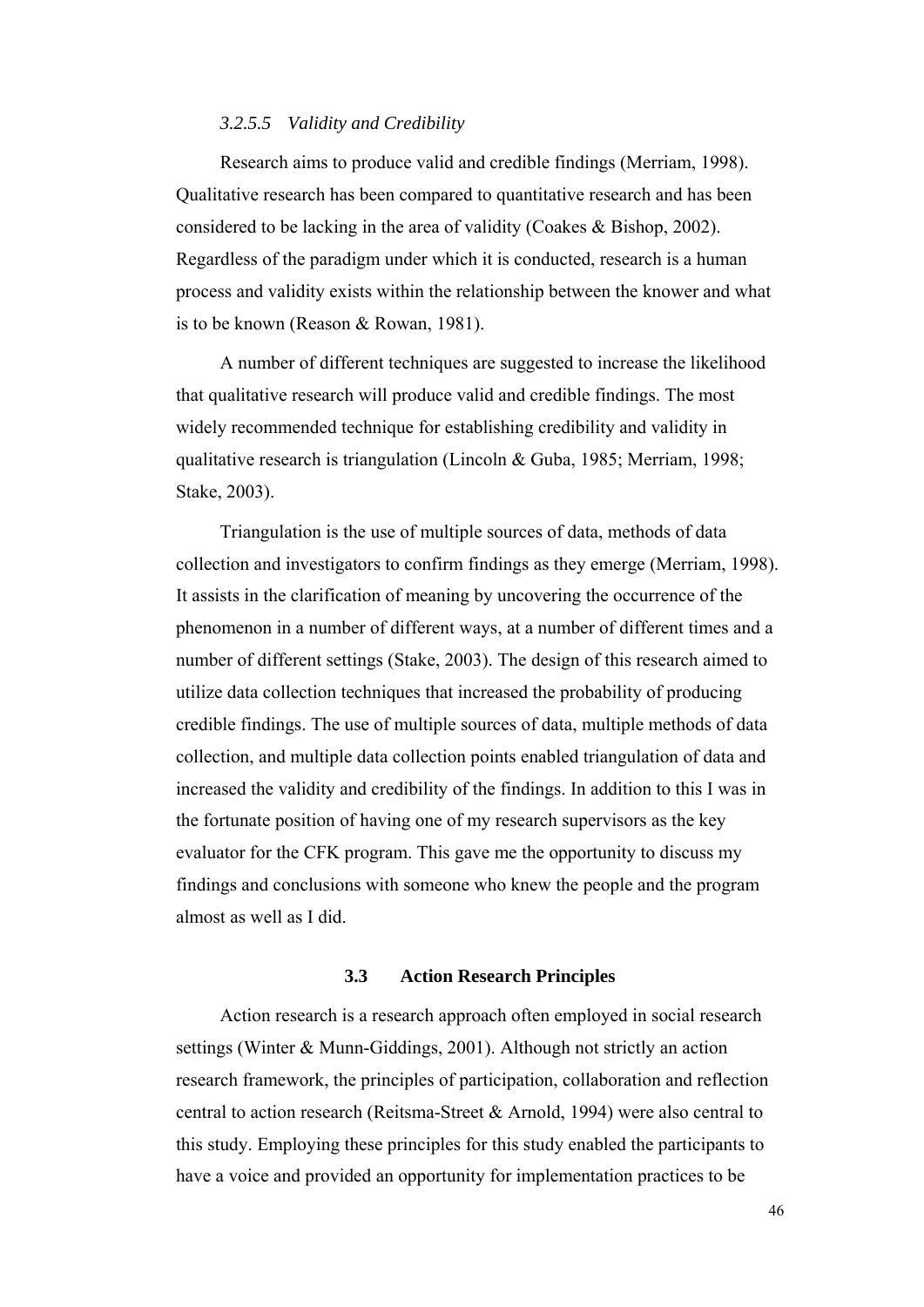improved. The evaluation made it possible for me to feed my findings back to the CFK team. This was done both verbally during evaluation meetings and in writing through evaluation reports.

#### **3.4 Overview of Data Collection**

The implementation of any program is only one phase of the program. Other phases include the planning or development of the program, the evaluation of the program, and the maintenance or sustainability of the program. These phases are by no means discrete nor are they linear. There is a great deal of overlap between the phases and planning and evaluation occur continuously throughout the implementation phase (Diebold, Miller, Gensheimer, Mondschein & Ohmart, 2000). Although the focus of this study was implementation, this stage of the program cannot be examined in isolation from the other stages.

This research sought to identify the factors and dynamics involved in the implementation, making it necessary to have an understanding of what occurred in the developmental and planning stage of the program, and what functions were to be put into place to ensure sustainability of the program. Data was collected during the implementation and sustainability phases of the program. This made it possible to examine these phases concurrently. The planning phase however, was examined retrospectively via data collected during the implementation and sustainability phases.

One objective of this study was to develop and examine a framework of best practice for the implementation of community interventions. There were two phases to this process. The first phase required a detailed review of the relevant literature and presentation of the main elements of this literature to CFK staff responsible for program implementation. A guided focus group setting was utilized for this. The second phase involved individual interviews with participants regarding their perspectives of the important principles for effective implementation. The result was the collaborative development of a set of guiding principles for effective implementation. These principles were then used to guide the remainder of the data collection. They formed the basis of interview questions and were considered by participants, both formally and informally, during evaluation meetings and reflective meetings.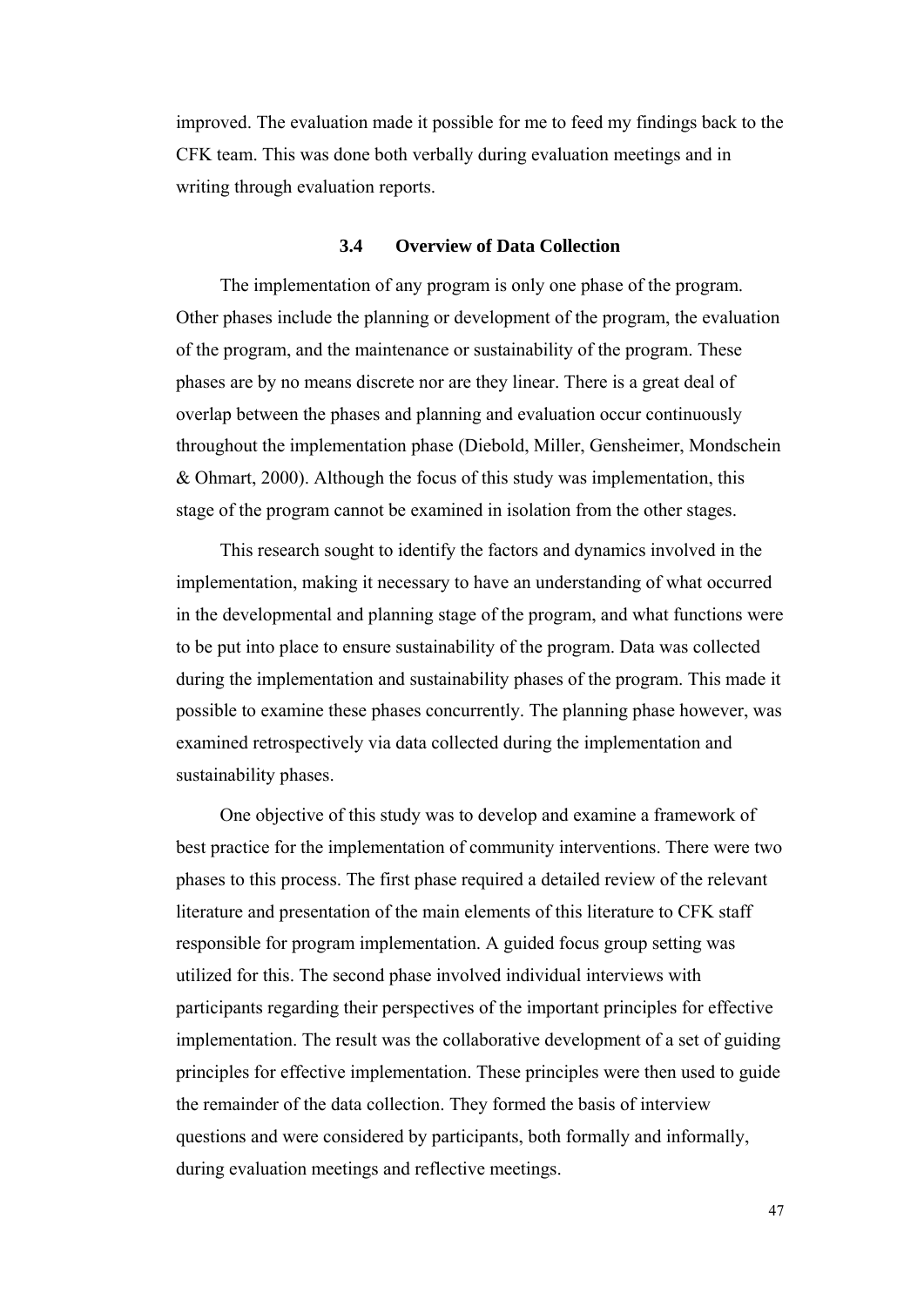The CFK pilot program was initially funded for a period of 36 months. The evaluation of the CFK program commenced at the same time as the program. My involvement with the CFK evaluation occurred concurrently with my application for candidature and ethics approval. As a part of the evaluation team I collected a small amount of data that was later utilized for this study, this included the interviews with the advisory committee members, attendance at five evaluation meetings, four advisory committee meetings and a formal program launch. During this time I was able to establish a rapport with participants and inform them of the development of my research.

Data collection occurred during the final 30 months of the program, with data being collected in the first six months of this period being a component of the evaluation. Participant observations were the main source of data collection along with semi-structured interviews and focus groups. The analysis of multiple documents further enhanced the exploration of this case study. The timeline for the data collection and the phases of the CFK program are illustrated in figure 3.1.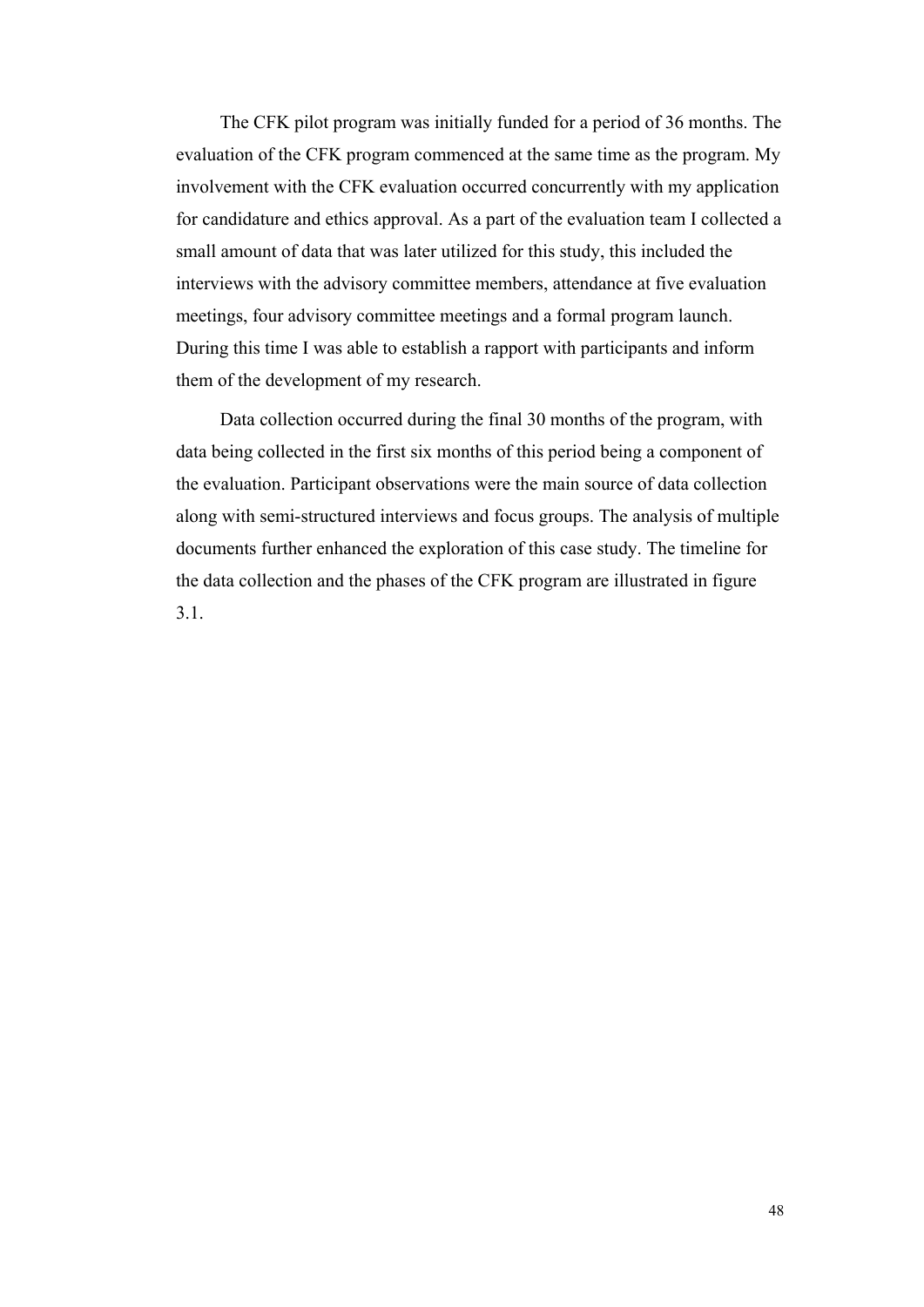| Phase One:<br>Program Develonment |      |     | <b>Data Collection Timeline</b><br>Phase Two: Program Implementation                                                                   |                   |                           |                                                               |      |     |     |     |                                             |                                                                                                                                                                                                                                                        |      | Phase Three:<br><b>Towards Sustainability</b> |     |     |                 |                               |
|-----------------------------------|------|-----|----------------------------------------------------------------------------------------------------------------------------------------|-------------------|---------------------------|---------------------------------------------------------------|------|-----|-----|-----|---------------------------------------------|--------------------------------------------------------------------------------------------------------------------------------------------------------------------------------------------------------------------------------------------------------|------|-----------------------------------------------|-----|-----|-----------------|-------------------------------|
| 2001                              |      |     |                                                                                                                                        |                   |                           |                                                               | 2002 |     |     |     |                                             |                                                                                                                                                                                                                                                        |      | 2003                                          |     |     | 2004            |                               |
| April                             | June | Aug | Oct                                                                                                                                    | Dec               | Feb                       | April                                                         | June | Aug | Oct | Dec | Feb                                         | April                                                                                                                                                                                                                                                  | June | Aug                                           | Oct | Dec | Feb             | April                         |
|                                   |      |     |                                                                                                                                        |                   | Participant Observations: |                                                               |      |     |     |     |                                             | Attendance at all monthly evaluation meetings ( $N = 24$ ); Attendance at advisory committee meetings ( $N = 10$ ); Attendance at working<br>party meetings (N = 2); Attendance at program launches (N = 2); Attendance at reflective meetings (N= 5). |      |                                               |     |     |                 |                               |
|                                   |      |     | Interviews:                                                                                                                            |                   |                           |                                                               |      |     |     |     | Interviews:                                 |                                                                                                                                                                                                                                                        |      | Interviews:                                   |     |     |                 | Focus Group:                  |
|                                   |      |     | With advisory committee<br>members ( $N = 9$ )                                                                                         |                   |                           |                                                               |      |     |     |     | With volunteers<br>$(N = 4)$<br>Interviews: |                                                                                                                                                                                                                                                        |      | With key program<br>stakeholders $(N = 4)$    |     |     | With<br>$(N=1)$ | program staff<br>and managers |
|                                   |      |     | With other staff members not<br>directly involved in the<br>implementation of CFK ( $N = 2$ )                                          |                   |                           |                                                               |      |     |     |     |                                             |                                                                                                                                                                                                                                                        |      |                                               |     |     |                 |                               |
|                                   |      |     |                                                                                                                                        | Document Analysis |                           |                                                               |      |     |     |     |                                             |                                                                                                                                                                                                                                                        |      |                                               |     |     |                 |                               |
|                                   |      |     |                                                                                                                                        |                   |                           |                                                               |      |     |     |     |                                             | Tender document, original program document, minutes of CFK meetings, evaluation reports, ELF (I) report, school survey data,<br>honours thesis, and BSV annual reports, Murrindindi Shire annual reports, ARC report, CFK six-monthly reports to BSV,  |      |                                               |     |     |                 |                               |
|                                   |      |     |                                                                                                                                        |                   |                           | Development of set of principles for exemplary implementation |      |     |     |     |                                             |                                                                                                                                                                                                                                                        |      |                                               |     |     |                 |                               |
|                                   |      |     | Interviews and focus group:                                                                                                            |                   |                           |                                                               |      |     |     |     |                                             |                                                                                                                                                                                                                                                        |      |                                               |     |     |                 |                               |
|                                   |      |     | With program staff and managers $(N = 4)$ to develop<br>a set of principles for exemplary implementation                               |                   |                           |                                                               |      |     |     |     |                                             |                                                                                                                                                                                                                                                        |      |                                               |     |     |                 |                               |
|                                   |      |     | Interviews:<br>Literature review<br>With program staff to assess the applicability of the<br>previously developed principles $(N = 6)$ |                   |                           |                                                               |      |     |     |     |                                             |                                                                                                                                                                                                                                                        |      |                                               |     |     |                 |                               |
|                                   |      |     |                                                                                                                                        |                   |                           |                                                               |      |     |     |     |                                             |                                                                                                                                                                                                                                                        |      |                                               |     |     |                 |                               |

*Figure 3.1: Timeline for Data Collection and Program Phases*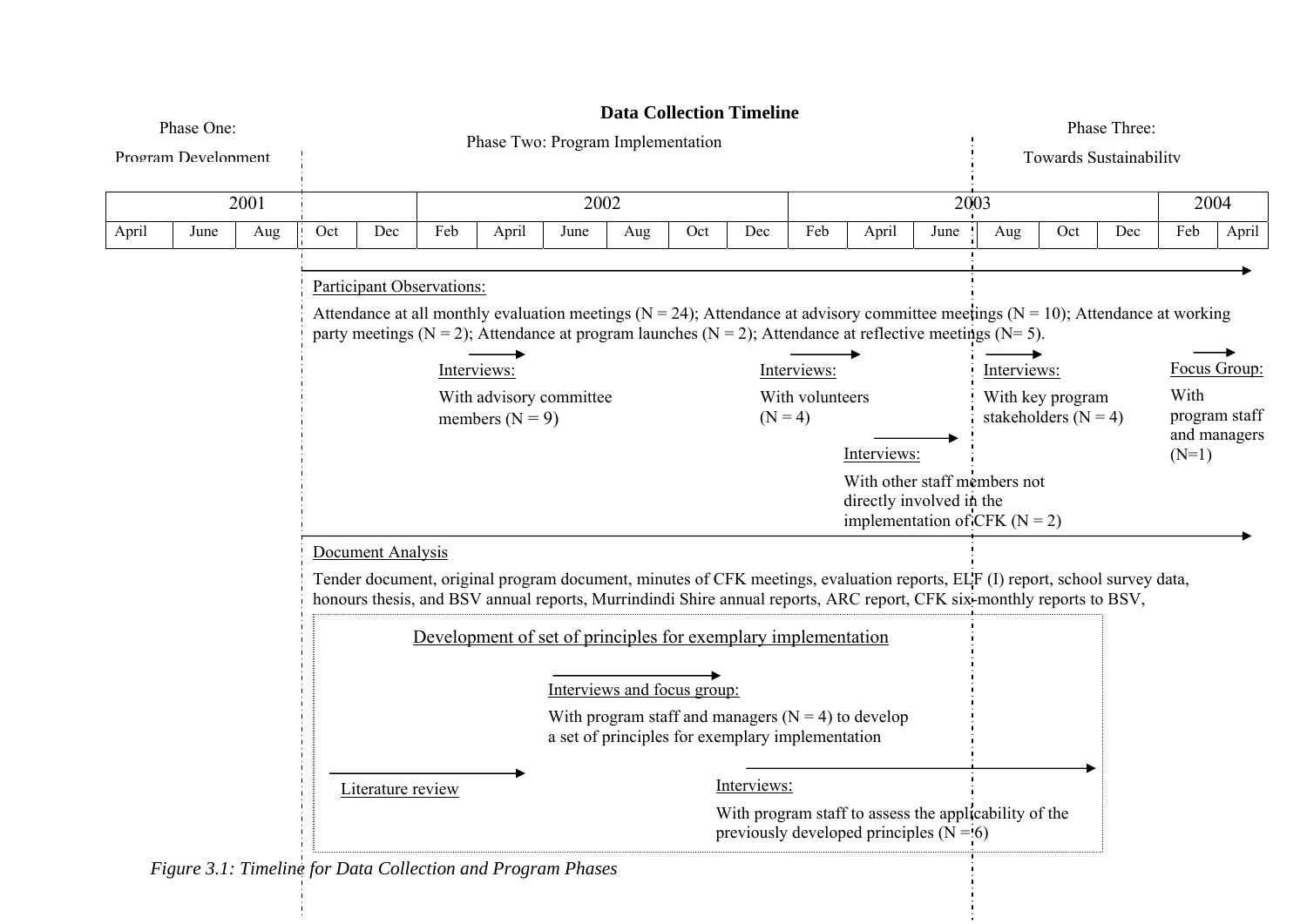## *3.4.1 Phase One: Program Development*

The planning phase includes the recognition of a need, a decision about how to meet that need and the design of a program (Diebold, Miller, Gensheimer, Mondschein, & Ohmart, 2000). This phase is important as it is the foundation upon which the program is built. It was essential for this study to examine the program development phase of CFK to provide contextual information about the community in which the program was being implemented and to allow a thorough understanding of the program's original vision and aims.

The development of the CFK program occurred prior to commencement of data collection for this study. However, it must be recognized that programs such as CFK are ever evolving and planning was a continuous process occurring throughout the program. It was necessary for the examination of this phase to occur through analysis of data collected during the implementation and sustainability phases. Document analysis and interviews were the main source of data collected to explore this phase.

The original program advocate and designer was interviewed regarding the events and issues that were precursors to the recognition of a need for a community-based program. The semi-structured interview was an hour in length and was audio taped. Analysis of an honors thesis detailing research into the antecedents of school drop out in the community also enhanced understanding of the community in which the program was being implemented.

 The original program proposal document and the tender document for the evaluation provided information about the vision of the program. Understanding of the original vision and aims was further enhanced by conversations that arose while I was a participant observer during evaluation and advisory committee meetings in the implementation phase.

 Analysis of steering committee and advisory committee meetings provided a chronological account of the first six months of official program funding. Informal conversations with program staff were used to enhance understanding of the intervention during this phase.

50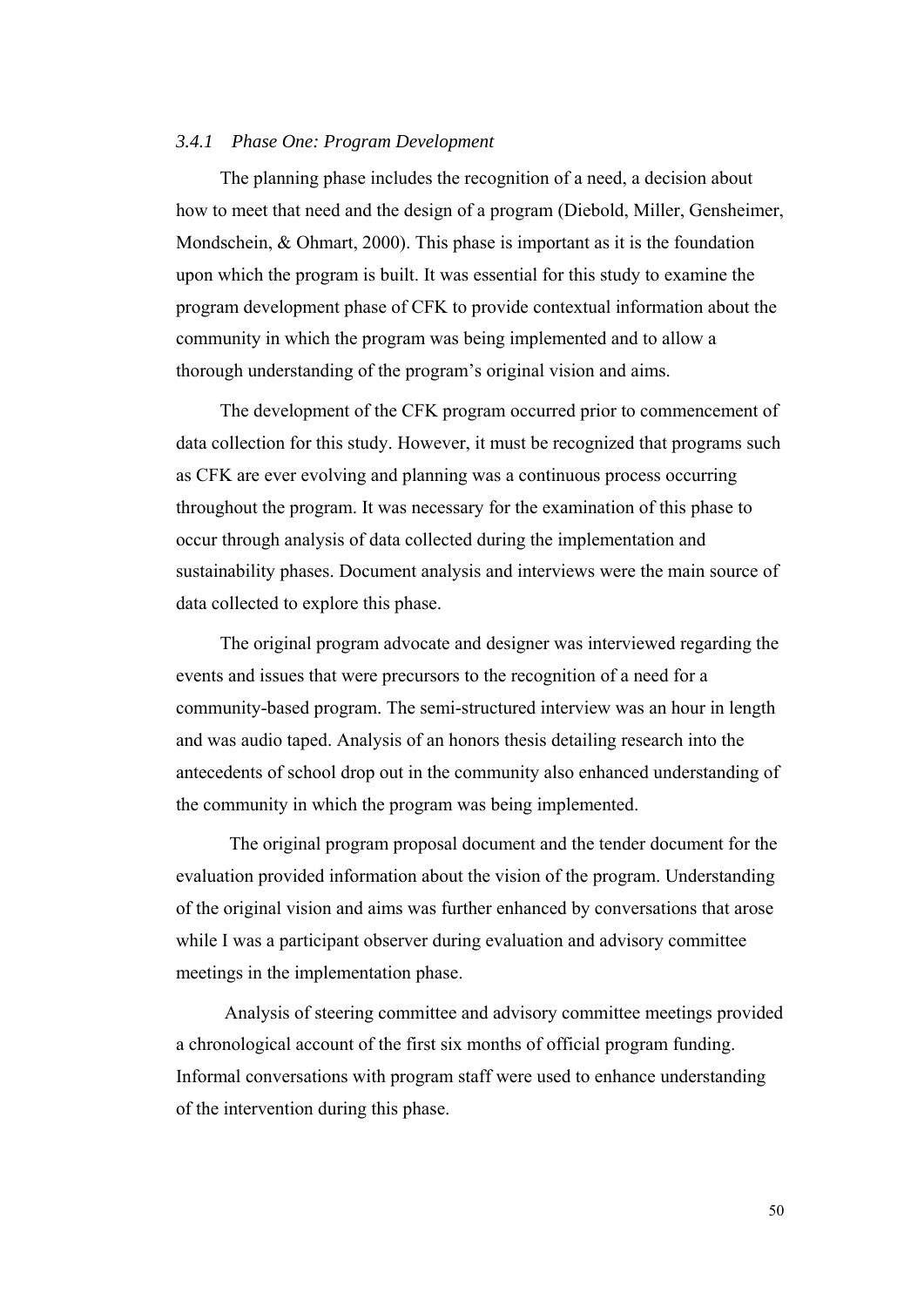#### *3.4.2 Phase Two: Implementation*

The implementation phase is when the careful planning that has occurred in the previous phase is translated into action. It is during this phase that staff members become aware of how appropriate their planning has been for their particular community and for themselves as implementers of the program. The implementation phase has tended to be ignored by researchers in the past, and yet it is critical to any assessment of the effectiveness of the program (Durlak, 1998b). It is not uncommon for the implementation of a program to be very different from what was originally planned (Durlak & Ferrari, 1998).

As previously mentioned, I joined the CFK evaluation team, as a research assistant, at the commencement of the implementation phase. As part of the evaluation data collection, I conducted interviews with advisory committee members, attended six evaluation meetings, five advisory committee meetings and the official program launch. This data was used to provide additional information regarding the implementation of CFK.

Approximately six months after I joined the CFK evaluation team, I received ethics approval for this research. Data collection continued over the remaining 24 months of the implementation phase of the CFK intervention. Evaluation meetings were held on a monthly basis and participant observations were recorded during each of these meetings. In addition to this I attended scheduled reflective meetings, working party meetings, official program launches and a number of informal gatherings where participant observations were documented.

Semi-structured interviews were also conducted throughout the implementation phase with intervention staff, intervention managers, key intervention stakeholders, community members and volunteers. These interviews were designed to explore the multiple perspectives of the CFK intervention and varied in length from 20 minutes to one hour. Interviews were loosely based on themes emerging from the participant's input into a framework of best practice (see following section), however participants were also given the opportunity to explore other issues the perceived as relevant. All interviews were transcribed.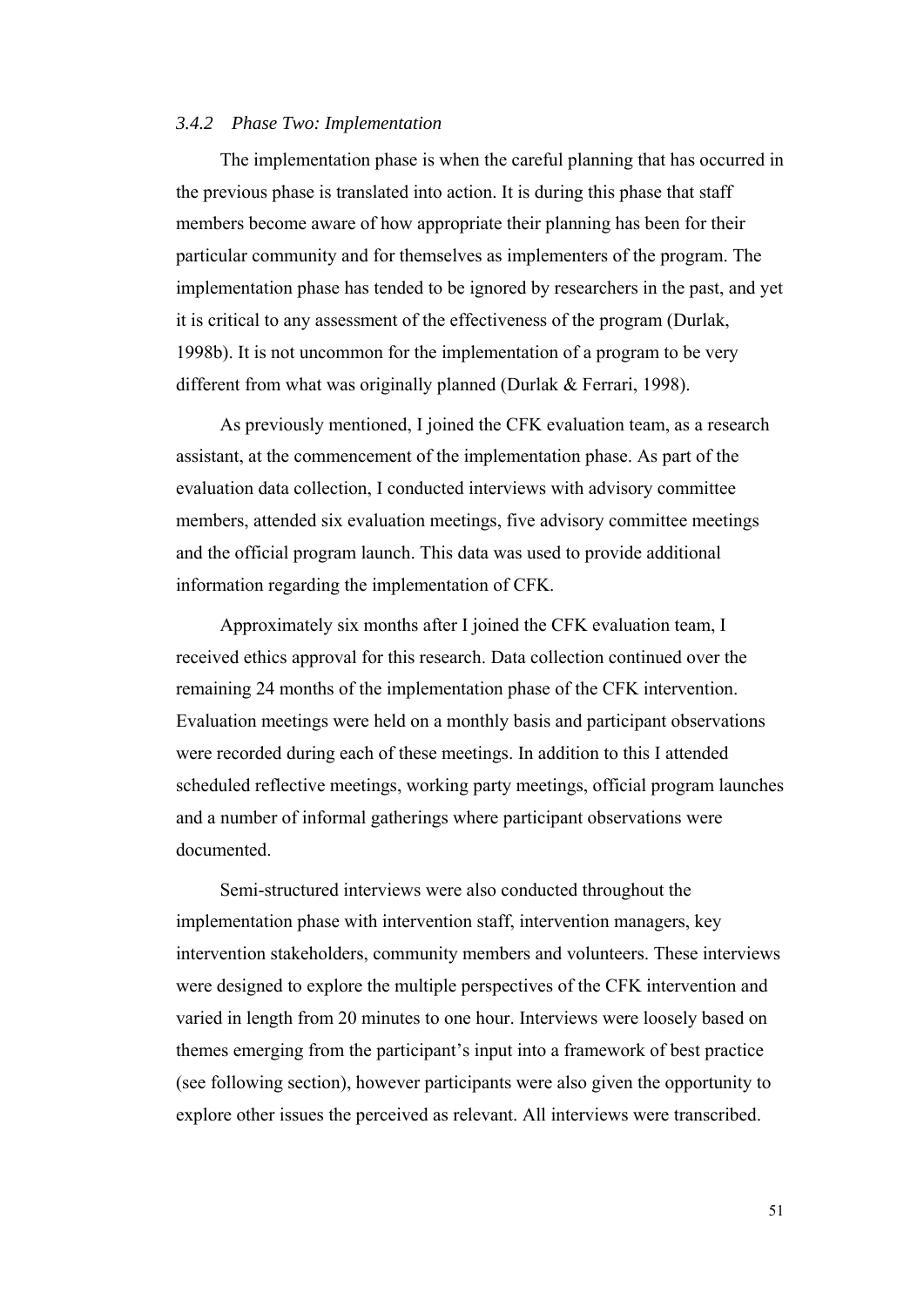The advisory committee, which commenced alongside the planning of the program, was an important component of the CFK intervention during the planning and implementation phases. It was important for the evaluation and this study to explore the CFK intervention from the many different perspectives of those involved with the program through the advisory committee. When the advisory committee had been operating for a period of 12 months, semistructured interviews (see Appendix A for interview questions) were conducted with nine advisory committee members including: program staff; program managers; community members; and volunteers, as part of the evaluation of the CFK intervention. These interviews were approximately 30 minutes in length, were audio taped and conducted either face to face or over the telephone, and were an important component of the data analyzed for this research.

# *3.4.2.1 Development of a Framework of Best Practice for Implementation of Community Interventions*

Before the research questions could be answered, a mutual understanding of what constituted effective program implementation was established. A considerable amount of literature was available that outlined the important features of effective prevention programs. However, the principles were primarily theoretical and their focus was on the development and outcomes of programs with very little attention given to implementation (Durlak, 1998b). An emphasis of this thesis was to increase understanding of implementation from the perspective of program implementers. With this in mind, a set of guiding principles for effective implementation was developed from the literature, to facilitate meaningful discussion with intervention staff and managers.

 A detailed review of the theoretical and research literature revealed a number of principles for effective implementation of prevention and promotion programs. These principles were arranged into themes. Participants were given a copy of the review (Appendix B) and a focus group discussion took place immediately after a monthly evaluation meeting. Participants were given the opportunity to ask questions as the researcher reviewed each point. They were asked to take the review with them and to think about it in relation to their own experiences of implementation. They were also informed that they would be interviewed in the coming months regarding this review.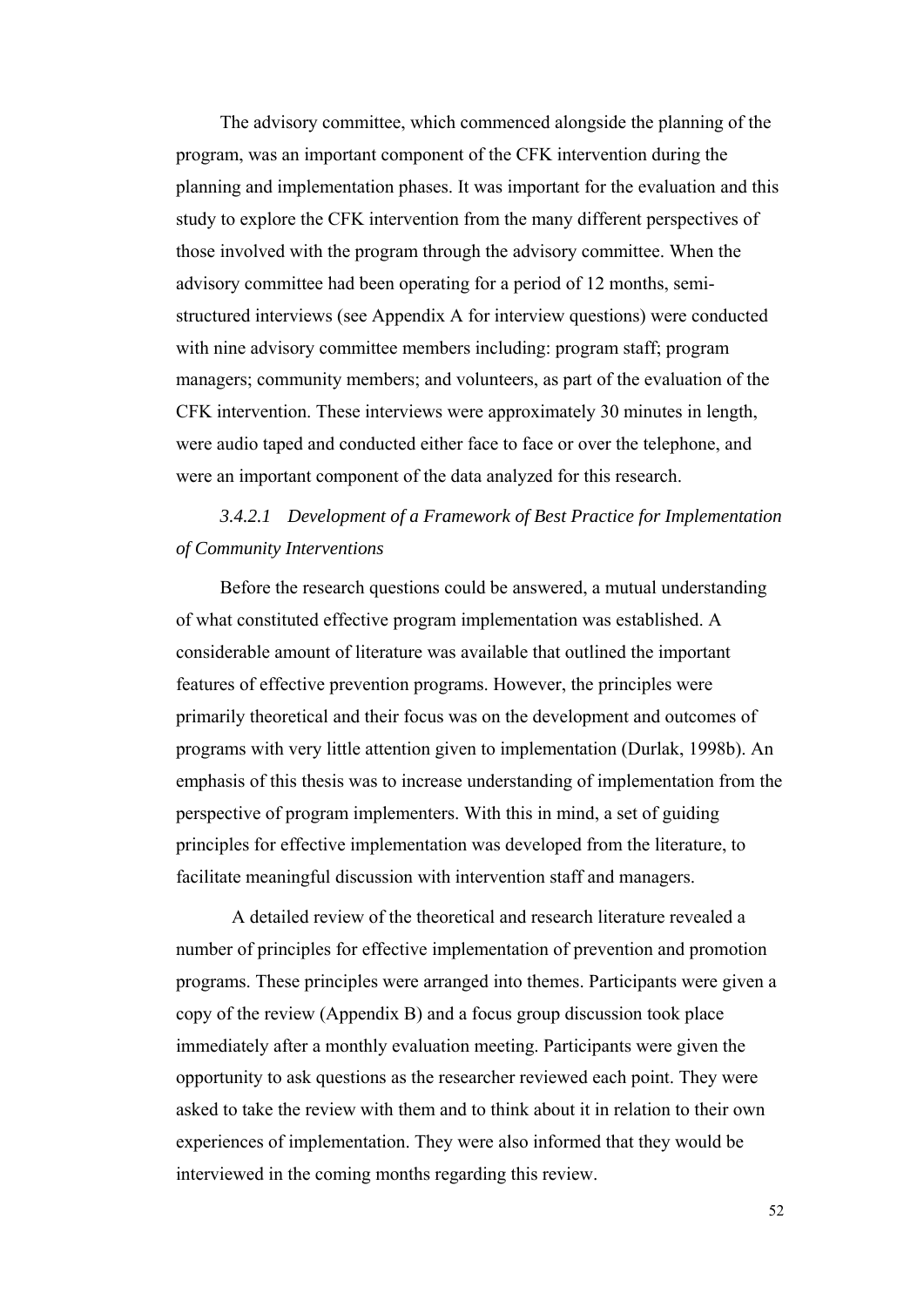During the following two months interviews were conducted to gather feedback on the principles for successful program implementation, as well as information about their own implementation experiences. Participants were asked about their previous experience with implementing community-based programs and the factors they considered inhibited or enhanced implementation. They were also asked to comment on the principles found in the literature review and any additions or subtractions they believed necessary.

Interviews were between 30 minutes and one hour in length, were conducted either face to face or over the phone and were audio taped. The tapes were transcribed. The interview data were then analyzed to identify themes, and a preliminary set of guiding principles for best implementation practice was developed. A focus group session was held at the completion of the interviews to discuss these principles, and develop a finalized set of principles (Appendix C). These principles were then used to guide the interviews and participant observations for the remainder of the implementation phase.

A staged approach was employed for implementation of CFK programs. Individual program components were implemented by full time or sessional part time staff and overseen by the program leader. Full time staff members were employed for the entire program period. Part time sessional staff however, were employed at various times throughout the program. Each staff member was interviewed periodically throughout the implementation phase of the program. Some staff members were interviewed on more than one occasion as they became responsible for more than one program component. The semi-structured interviews were approximately 45-90 minutes in length, were conducted face to face and audio taped. The interview questions were based on the principles of effective implementation that had been developed collaboratively with program staff and managers earlier in the implementation phase. Staff members were asked how applicable the principles were to the implementation of the project/s they were coordinating.

One of CFK's' stakeholder groups was the volunteers. It was considered important that their perceptions of program implementation be gathered as part of the data collection. Interviews with a sample of four CFK volunteers were semi-structured, face to face and approximately 30 minutes in length. Volunteers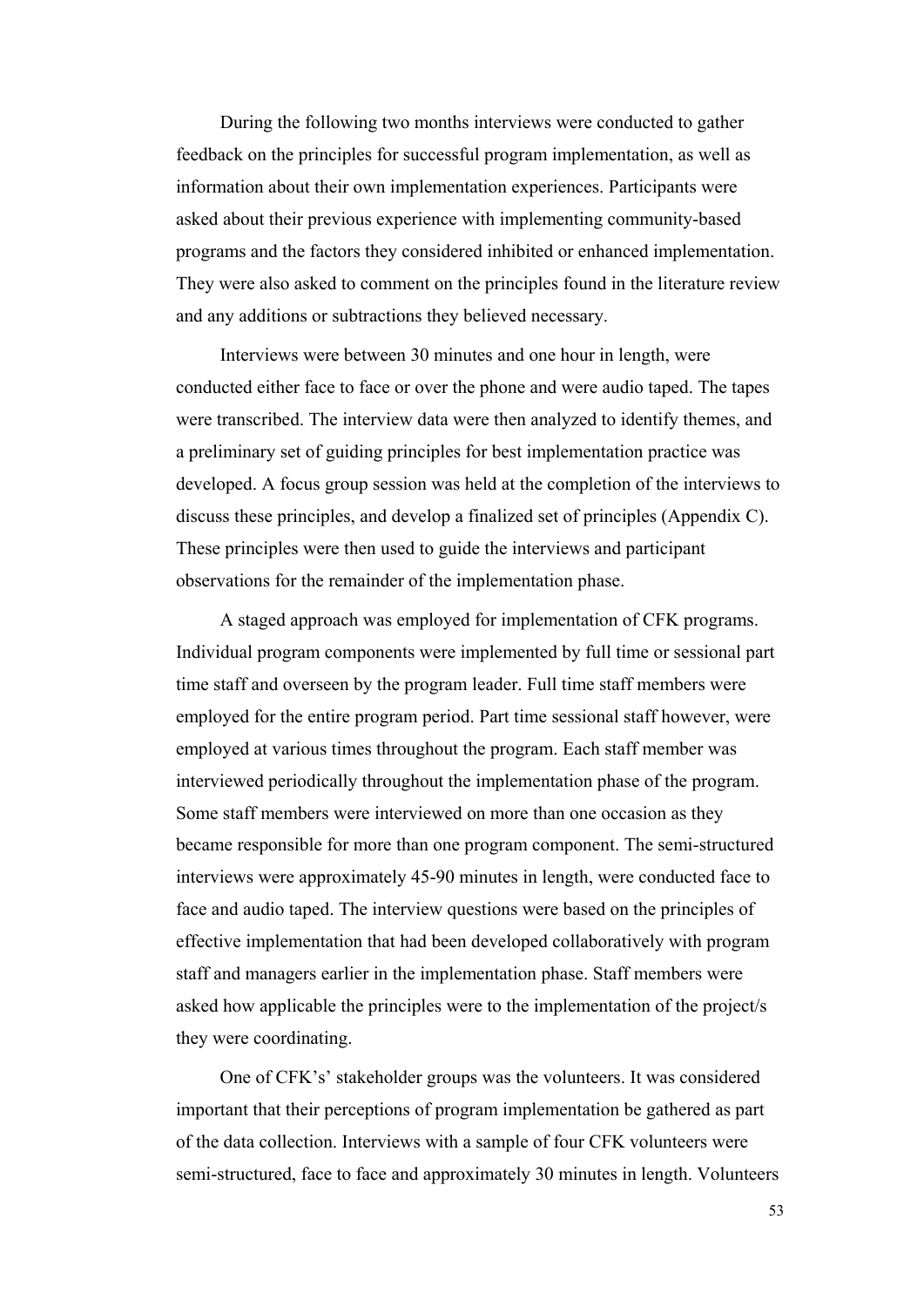were not asked directly about the principles of effective implementation, but about elements of the principles that were relevant to them.

## *3.4.3 Phase Three: Towards Sustainability*

The final phase of the program looks to the future. In this phase staff make decisions about which program components are sustainable and which are not. As the original funding period draws to a close, program-staff are also looking toward their own futures and the uncertainty around continuation of funding and their employment. From the initial stages of program development and through implementation, program sustainability is always an aim.

The importance of developing effective partnerships with local agencies and stakeholders is recognized in the literature (Galano et al., 2001; Nelson, Amio, Prilleltensky, & Nickels, 2000) and by CFK program staff as an important means of ensuring program sustainability. As the sustainability phase was beginning, semi-structured interviews were conducted with representatives from these agencies. Interviews were between 30 and 45 minutes in length, conducted face to face and audio taped. Interview questions were designed to ascertain the participants' impressions of the CFK program and staff as well as their beliefs about the effectiveness of the partnership between CFK and their organization and the potential sustainability of individual program components. Finally during the final evaluation meeting a focus group was held with program staff and managers to discuss the emerging findings of this study.

# **3.5 Data Analysis**

The analysis of qualitative research is not a technical process, but an insightful process requiring inductive reasoning, considering and theorizing. For this reason qualitative researchers have their own individual methods of analyzing their data (Taylor & Bogdan, 1998). Following is a description of how I analyzed my data.

The use of multiple data collection methods produced a great deal and wide variety of data. These included notes from participant observations, transcripts of interviews, focus group sessions and meetings, research journals and official documents. Interviews, focus group sessions and reflective meetings were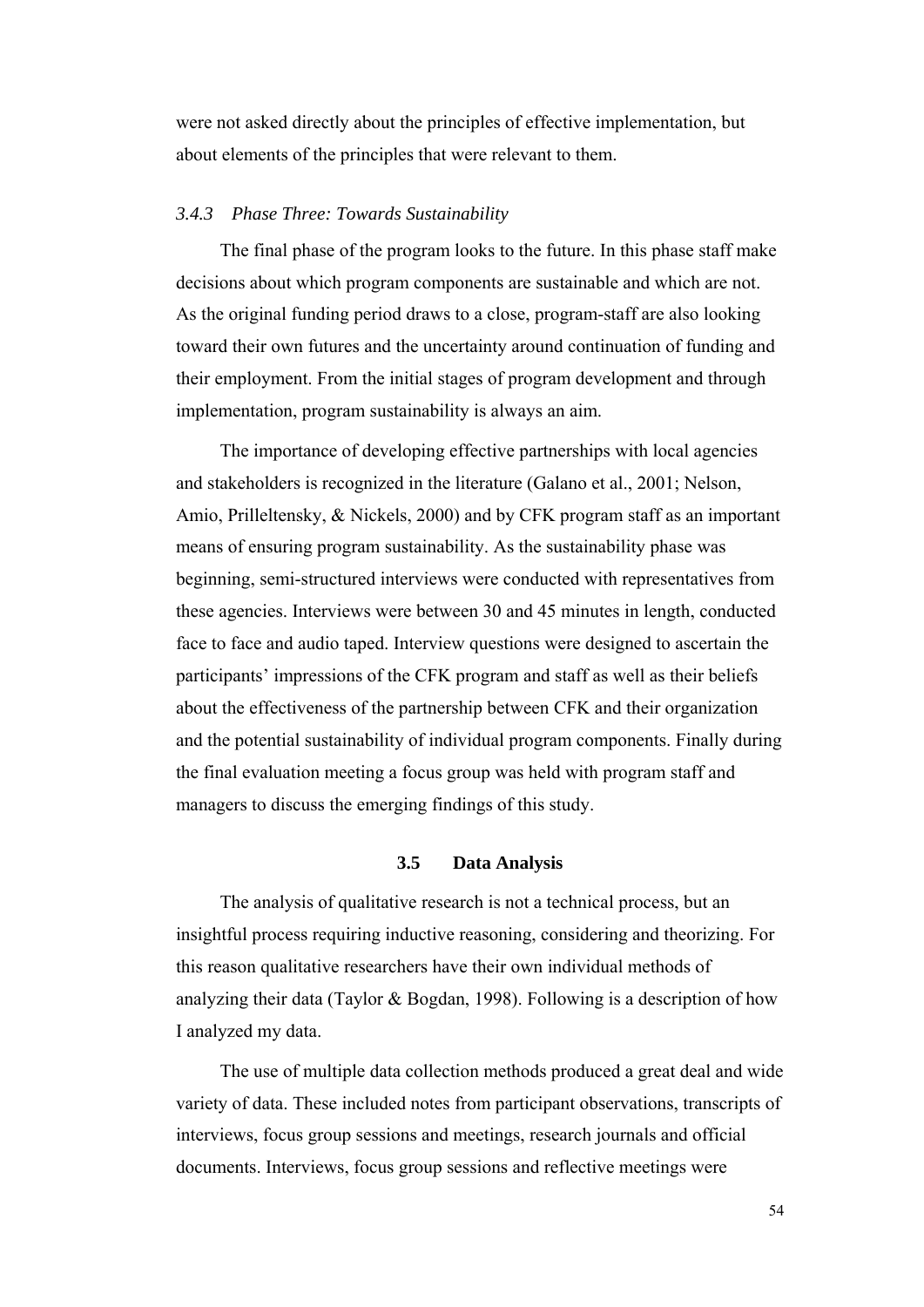transcribed within two weeks of their recording. Transcribing these recordings myself allowed me to consolidate my impressions of the events and become aware of anything that I might have missed. Data analysis occurred over two phases. Preliminary analysis of data occurred concurrently with data collection and a deeper analysis of the data was conducted during the final stages and after the completion of data collection.

Transcripts, participant observations and minutes from meetings were all manually coded using margin coding during the preliminary analysis phase. Broad categories were initially established according to interview questions based on a review of the literature. Themes were then identified and elaborated with subsequent interviews and observations. This phase of data analysis allowed me to feedback pertinent findings to the staff at CFK. It also enabled interview questions to be refined and new questions developed.

The transcripts were also imported into Nvivo 2.0 (Qualitative Solutions and Research, 1999) for further analysis. Nvivo 2.0 is a computer program designed to manage and analyze large quantities of qualitative data. Data was coded again using this program ensuring that all pertinent findings were revealed. Findings from document analysis were mainly used to create a narrative of the case and to gain a better understanding of events that transpired prior to my engagement with the group.

The second phase of data analysis involved a much deeper analysis of the data. This involved a great deal of consideration of the findings moving beyond the identification of themes to how they were interrelated. Drawings, diagrams, figures and cognitive maps contributed to this process. This is a common approach to attempting to make meaning of complex data (Miles & Huberman, 1994). This is reflected in the finished product of this thesis, with the many figures that have been used to assist communication.

A great deal of this analysis occurred during the writing of the findings sections of this thesis. Writing is well recognized as a method of inquiry (Richardson, 2000). The process of drafting these sections forced me to consider my findings from the point of view of the reader. I needed to communicate them in a way that would act as supportive evidence for my interpretation of their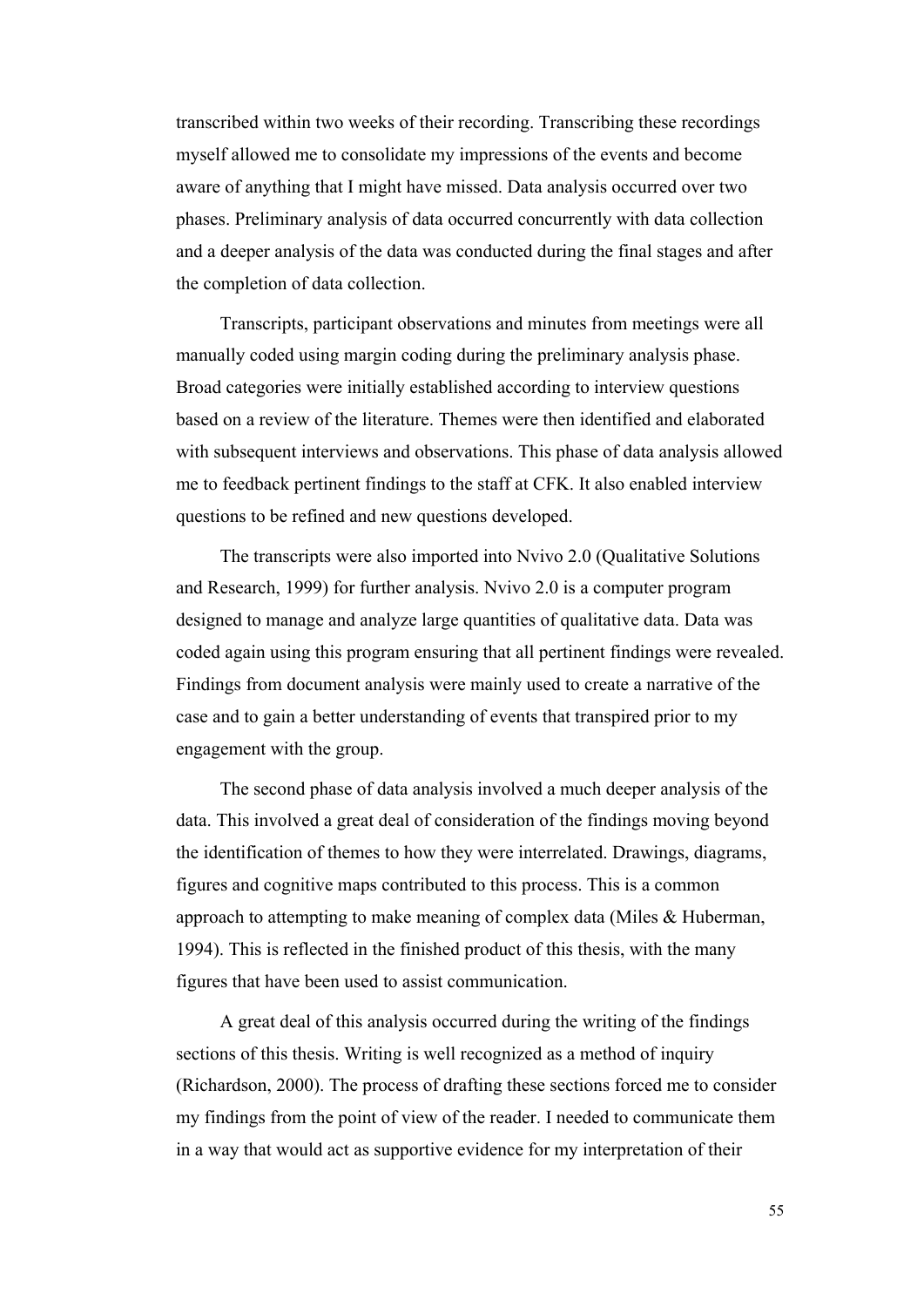meaning and my deductions. This process enabled me to consolidate and further develop my conclusions.

#### *3.5.1 A Change in Direction*

Qualitative research is an iterative process, where ideas are visited and revisited from many different angles throughout the entire research period (Piantanida & Garma, 1999). This requires attention to and integration of findings which produce unanticipated results. Given the length of time it takes to complete a doctoral dissertation there is great potential for change in the author's and the participants' understandings of the area of interest. This makes it difficult to have clear objectives from the outset that would account for unforeseen outcomes and new perspectives.

 As is not uncommon in qualitative investigations, the development of this research, through the input of participants and an increase in my understanding of the topic, resulted in a change in direction. The central aim of this research was to gain a deeper understanding of the implementation processes with an emphasis on those implementing the community intervention. Towards the end of the data collection phase it became clear that the original methodology proposed to achieve this aim would not capture the complexity of the implementation of CFK.

As the data collection and concurrent analysis progressed it was increasingly apparent that the guiding principles for implementation were not relevant to the participants and therefore not helpful in their quest to implement a successful community intervention. Participants did not wish to engage in theoretical discussions about intervention implementation or the development of a framework for best implementation practice, but wished to relay their experiences of the implementation of CFK and of being part of the CFK team.

Participants' reactions to the framework were highly relevant as they contributed to knowledge specific to the research questions. Further, it was vital that all of the views expressed by the participants be considered in the analysis of the data. A focus on themes related to the guiding principles was too narrow and continued emphasis on this area was likely to overlook other important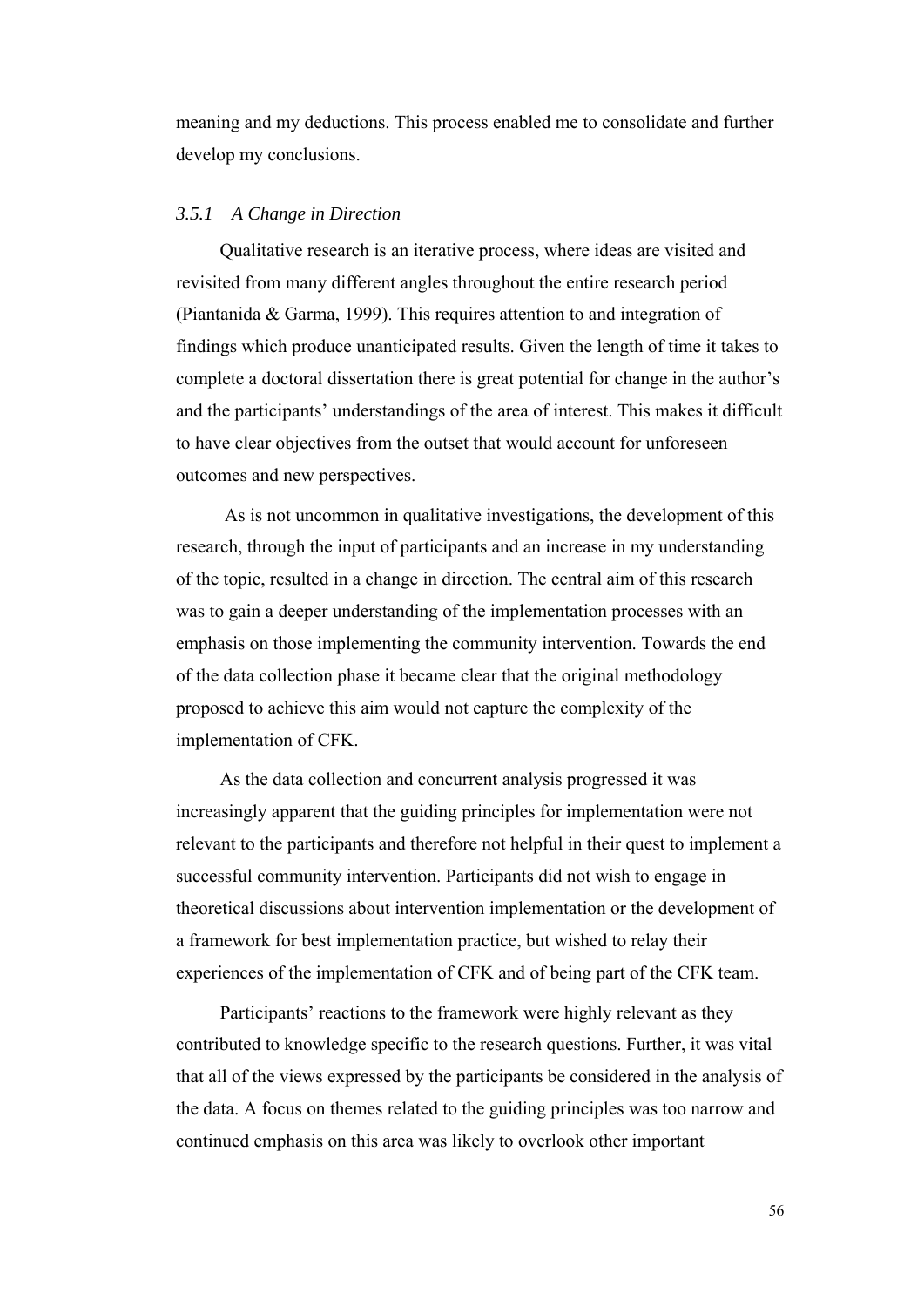information that would better assist in the understanding of the implementation of the community intervention.

#### *3.5.2 A framework for analysis of results*

It can be very useful to have a framework to guide the analysis of qualitative data. I had believed that the guiding principles would provide the framework for this research. Unfortunately, as was discussed above, this framework was not likely to enhance understanding of the implementation process and it became necessary to consider other framework options.

As is common in research, review of the literature continued for the entire research period. As I was collecting and analyzing data, as discussed above, I was also reading relevant literature. During this period I discovered a number of articles that discussed community interventions using a systems perspective. This perspective was congruent with and better framed the understandings of participants with regard to their experiences of implementation of the intervention. Consequently I decided to pursue an analysis of the data that was guided by a framework based on a systems approach.

Rather than making use of a single perspective for the analysis of the data I decided to utilize concepts from two approaches to form an integrative framework for the data analysis. The idea of combining more than one approach in this way is not a new one. Visser and Schoeman (2004) used a combined social ecology, systems and social constructional approach to the examination of a the implementation of a community intervention for HIV prevention. Chrispeels and Martin (2002) integrated concepts from systems theory and micro politics to use as a framework for analysis of their data on school reform. Concepts from systems theory and ecological approaches were integrated to create a framework suitable for the analysis of the data collected in this study. The use of this integrative framework assisted in revealing the complexities of the implementation of CFK.

The following chapters outline the case, the findings, and the integrative framework for the analysis of the data. Chapter Four is a descriptive chapter. It contains an outline of the case. It describes the creation of the intervention, the community in which it was implemented, the people involved and the evolution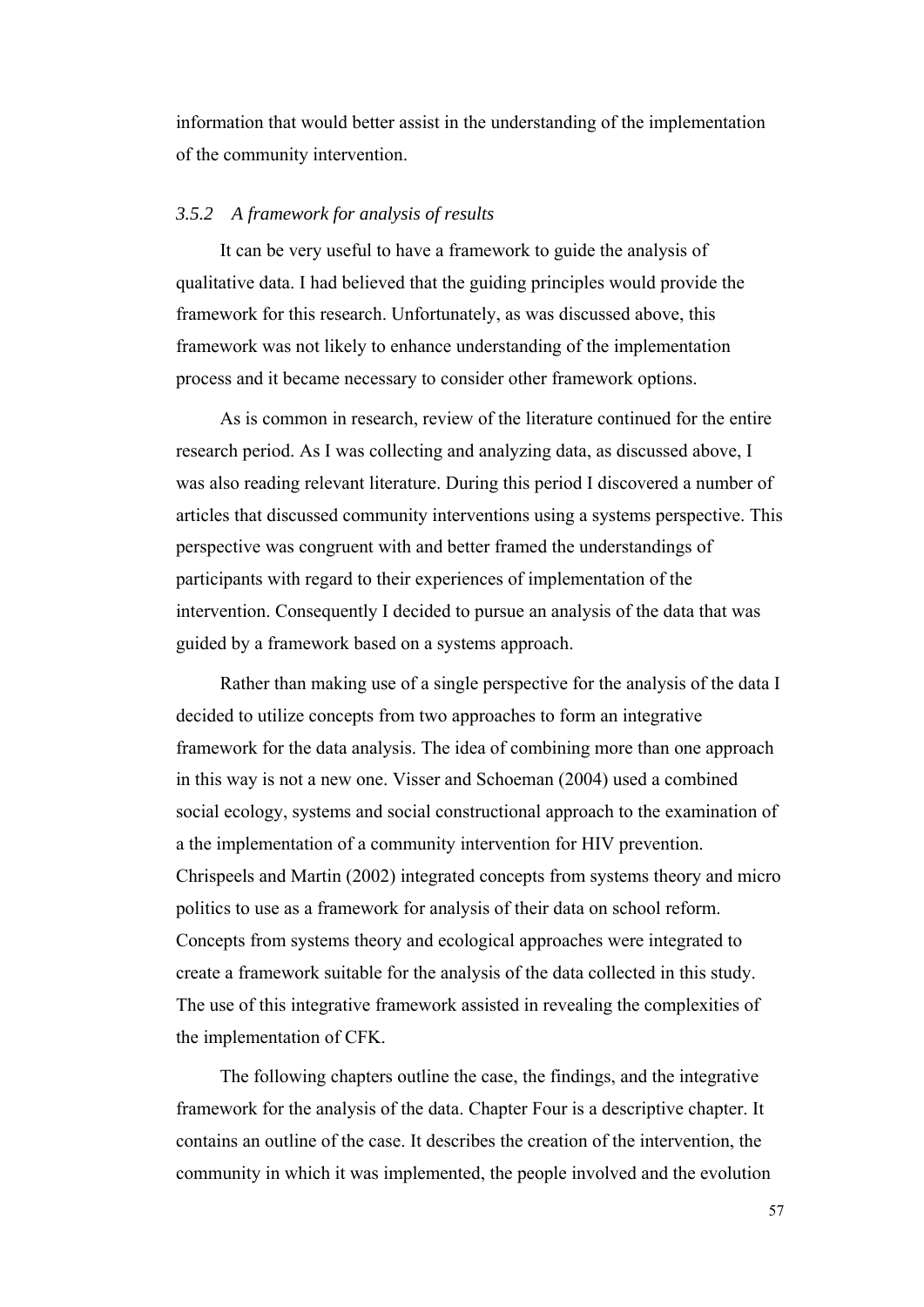of the intervention. Chapter Five details the analysis of the data gathered for the development of the guiding principles for community intervention implementation. Chapter six, seven, and eight, are an integration of the systems and ecological literature with illustrative findings from the case study. Finally, chapter nine contains a synthesis of the data, interpretations of meaning and a review of how it fits into current theory.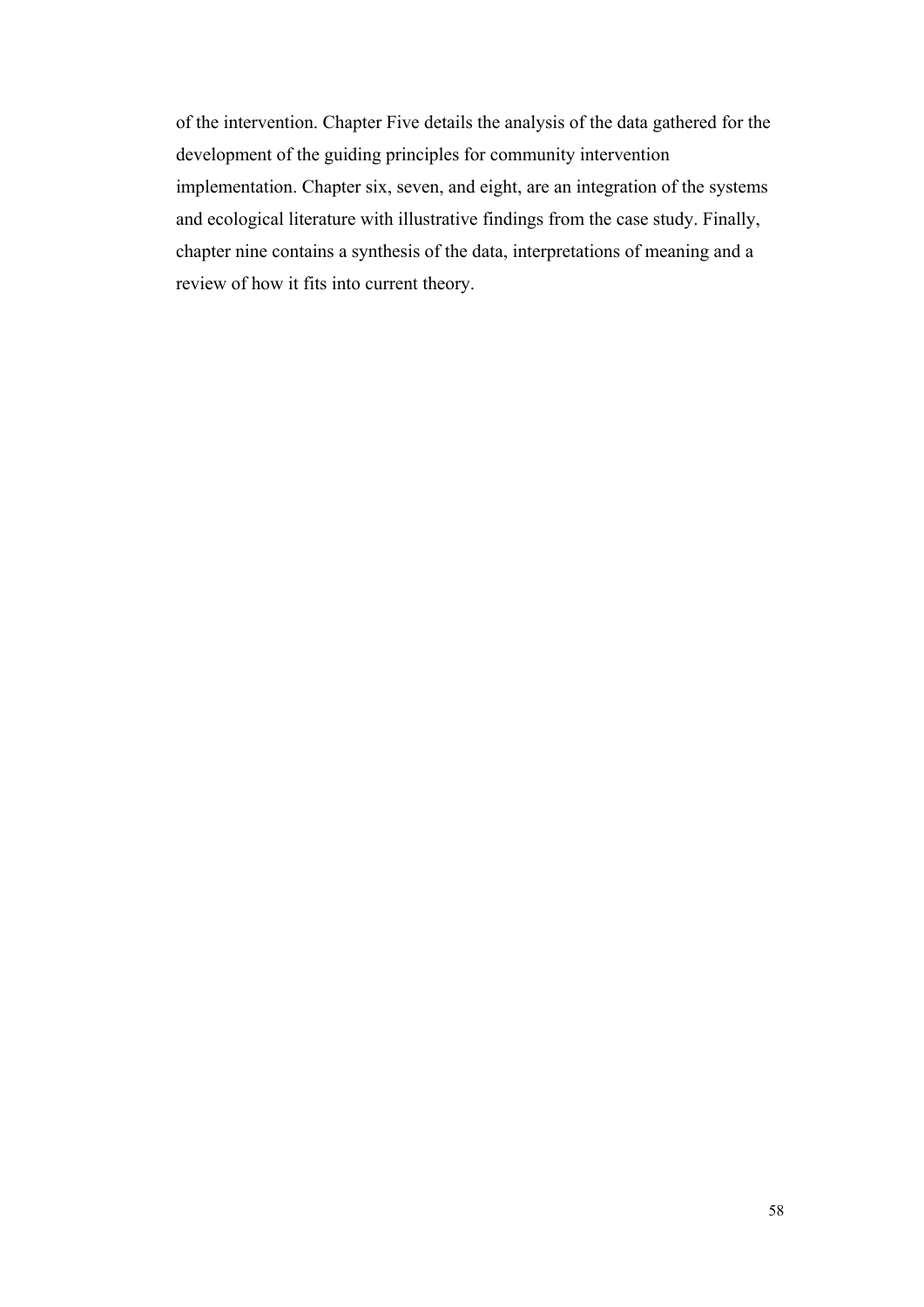#### **CHAPTER 4**

# **CONNECT FOR KIDS: A CASE STUDY**

#### **4.1 A brief outline of the Program**

Connect For Kids (CFK) was a three-year pilot project initiated in a Victorian rural community in early 2001. Its primary purpose was to address problems associated with poor educational outcomes. The aims of the project were to connect and strengthen different groups within the community, support and enhance families' strengths, foster positive school environments and promote good educational outcomes for students. It was a multi faceted community intervention based on community development principles and was implemented in parallel with a collaborative evaluation involving external consultants. CFK was coordinated by Berry Street Victoria, a non-government welfare agency, and funding was provided by a private philanthropic foundation.

CFK meets the criteria to be defined as a community intervention, however it was known as a 'program' or 'project' by participants. Therefore the terms 'intervention', 'community intervention', 'project', and 'program' have been used interchangeably to refer to CFK. It included a number of activities aimed at key stages along the developmental continuum and different levels of ecological analysis, as well as a shop front located in the main street of Alexandra, one of the larger towns in the Shire of Murrindindi. CFK used a staged approach to implementation of the many program activities, with the focus of the first stage being development of a partnership platform and the focus of the final stage being exploration of available options for the sustainability of the program (Berry Street Victoria, 2000, October).

# **4.2 The Coordinating Organization**

Berry Street Victoria (BSV) describes itself as a "welfare organization" (Berry Street Victoria, 2003). In 2000 BSV was the largest independent child, youth and family welfare agency in Victoria. From 1877 until 1975 BSV's main interest was adoption of infants and children, and the training of mother craft nurses. More recently BSV became involved with youth and family services, with a particular interest in foster care. Prior to CFK, BSV's focus was on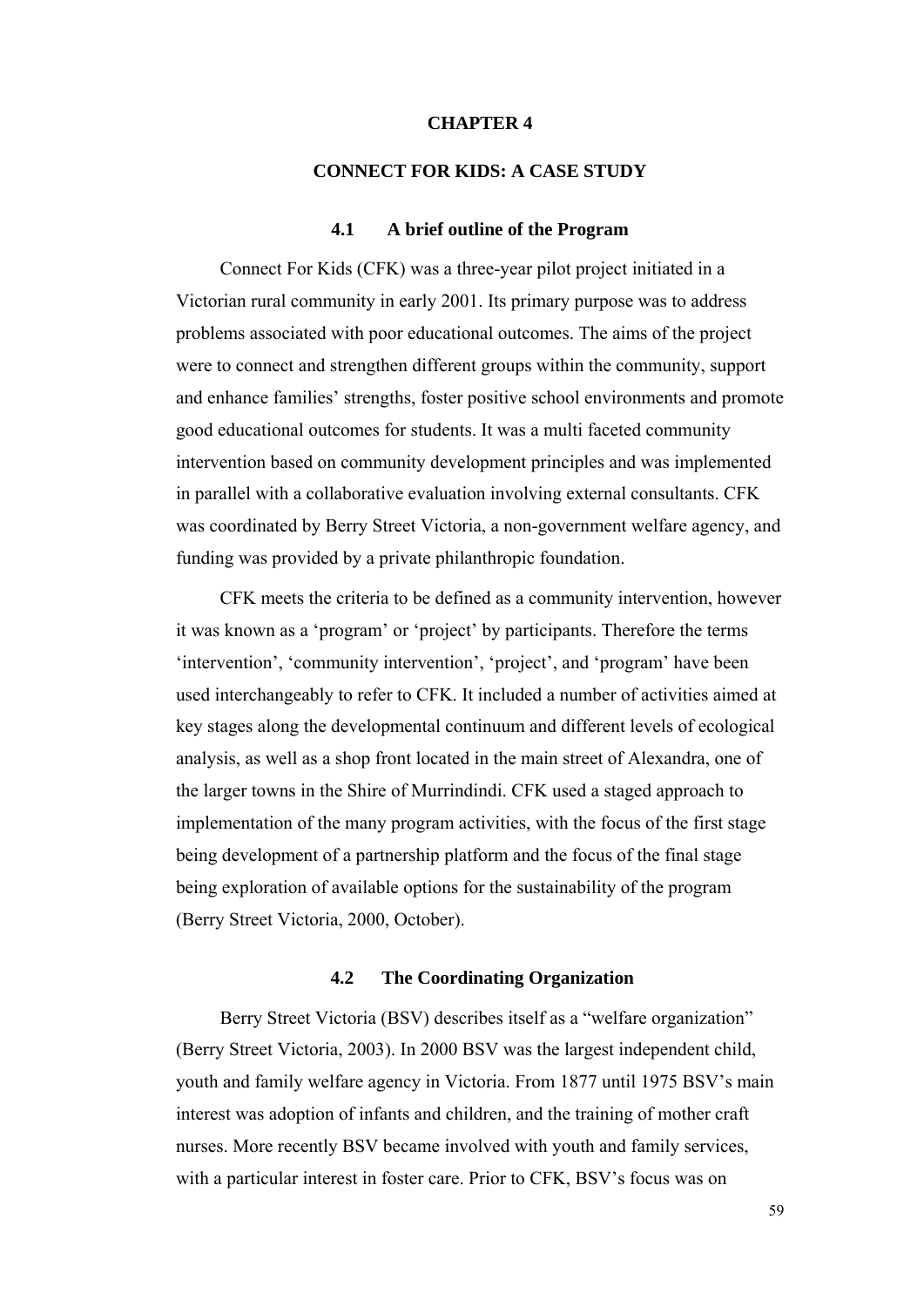programs that were at the tertiary end of the prevention continuum. Their programs included foster care, family violence support, family support and counseling. When BSV took on the role of coordinating the planning and implementation of the CFK program, it was their first experience with a multicomponent community-based program.

At the time this study was conducted BSV was a fairly large organization by independent welfare agency standards. In 2000 approximately 225 individuals were employed on a full time basis and 174 individuals on a casual basis across the 10 offices located throughout Victoria. The majority of BSV's funding came from government grants, with a small amount from gifts and donations (Berry Street Victoria, 2001).

### **4.3 CFK: How it all began**

## *4.3.1 The Community*

The Shire of Murrindindi is located approximately 90 kilometers to the north east of Melbourne, approximately two hours drive from Melbourne's Central Business District. The Shire of Murrindindi covers an area of 3,889 square kilometers, and had an estimated population of 13,640 people, in 2001 (Victorian Government Department of Sustainability and Environment, 2001- 2003). It comprises six major townships: Alexandra, Eildon, Kinglake, Marysville and Yea, and over 12 smaller townships (Murrindindi Shire Council, 2005). At the time of the project proposal there was no township that would make an obvious hub of the Shire (Berry Street Victoria, 2000, October). The major industries in the Shire include agriculture, forestry, and tourism (Murrindindi Shire Council, 2005).

When planning began for the CFK program, in 2000, the Shire of Murrindindi was in many ways a thriving community. According to Australian Bureau of Statistics 2001 census data the unemployment rate of 5.3% was below the state unemployment rate of 6.8% and the Melbourne metropolitan unemployment rate of 6.6%. Also 72.3% of the Murrindindi population fully owned or were purchasing their own home, compared to 70.7% Victoria wide and 50.1% in metropolitan Melbourne (Victorian Government Department of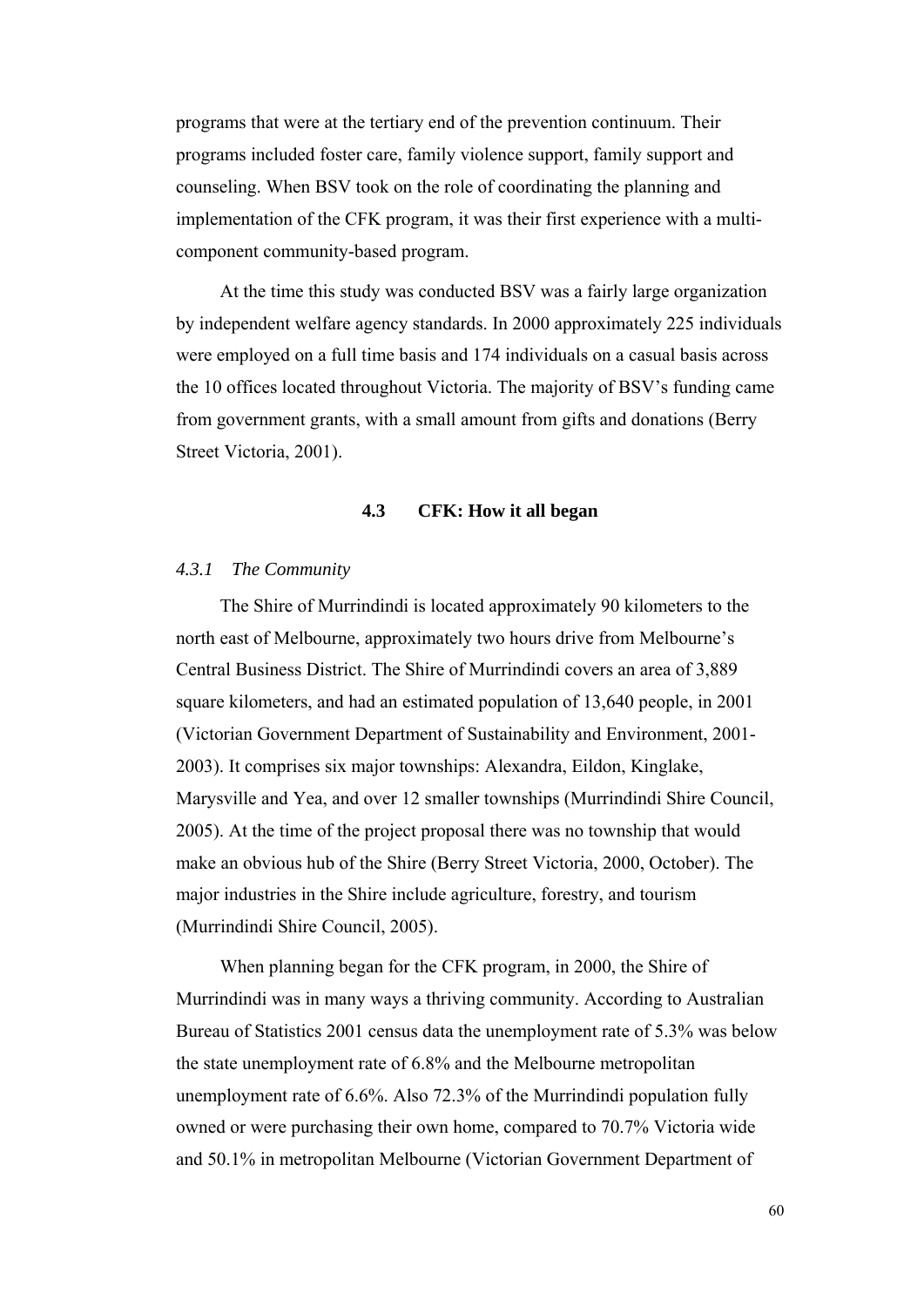Sustainability and Environment, 2001-2003). A life expectancy of 77.1 years for males in the Murrindindi region, in the period between 1996 and 1999, was very similar to the 76.5 years life expectancy of all males in Victoria during that period. It was a similar story for females who had a life expectancy of 81.7 years in the Shire of Murrindindi compared with 82 years for all Victorian females (Victorian Government Department of Human Services, 1999).

Although these positive features may be considered to be protective, there were a number of characteristics of the community that placed its residents at risk of increased social isolation and disconnectedness. Physical isolation was a particular problem in the Shire of Murrindindi with a population density of just over three people per square kilometer, low even by rural standards. This was compounded by the lack of a comprehensive public transport system, making it very difficult for families and individuals without a car to access services in different parts of the Shire. The absence of tertiary institutions and the small number of apprenticeships and traineeships made relocation an issue for young people (Berry Street Victoria, 2000, October). Further, the Victorian Burden of Disease study (Victorian Government Department of Human Services, 1999) ranked suicide as the  $10<sup>th</sup>$  most common cause of death for males in the Hume region, which included the Shire of Murrindindi, in the five years between 1992 and 1996.

The Berry Street Victoria (2000, October) project proposal document reported findings of a survey conducted by the Centre for Adolescent Health for the Department of Human Services in Victoria. The report (Bond, Thomas, Toumbourou, Patton, & Catalano, 2000), titled "Improving the Lives of Young Victorians in Our Community", examined risk-taking and problem behaviors in Victorian young people; and the relationship between these behaviors and protective and risk factors. The Department of Human Services, Hume region, within which the Shire of Murrindindi is located, was one of the areas profiled. This region had the highest number of elevated risk factors out of all Victorian regions. It scored in the high range for both categories of problem behaviors, that is substance use and anti-social behavior. These findings should be viewed with some caution as the Shire of Murrindindi is only a small part of the Hume region which includes a number of local government areas.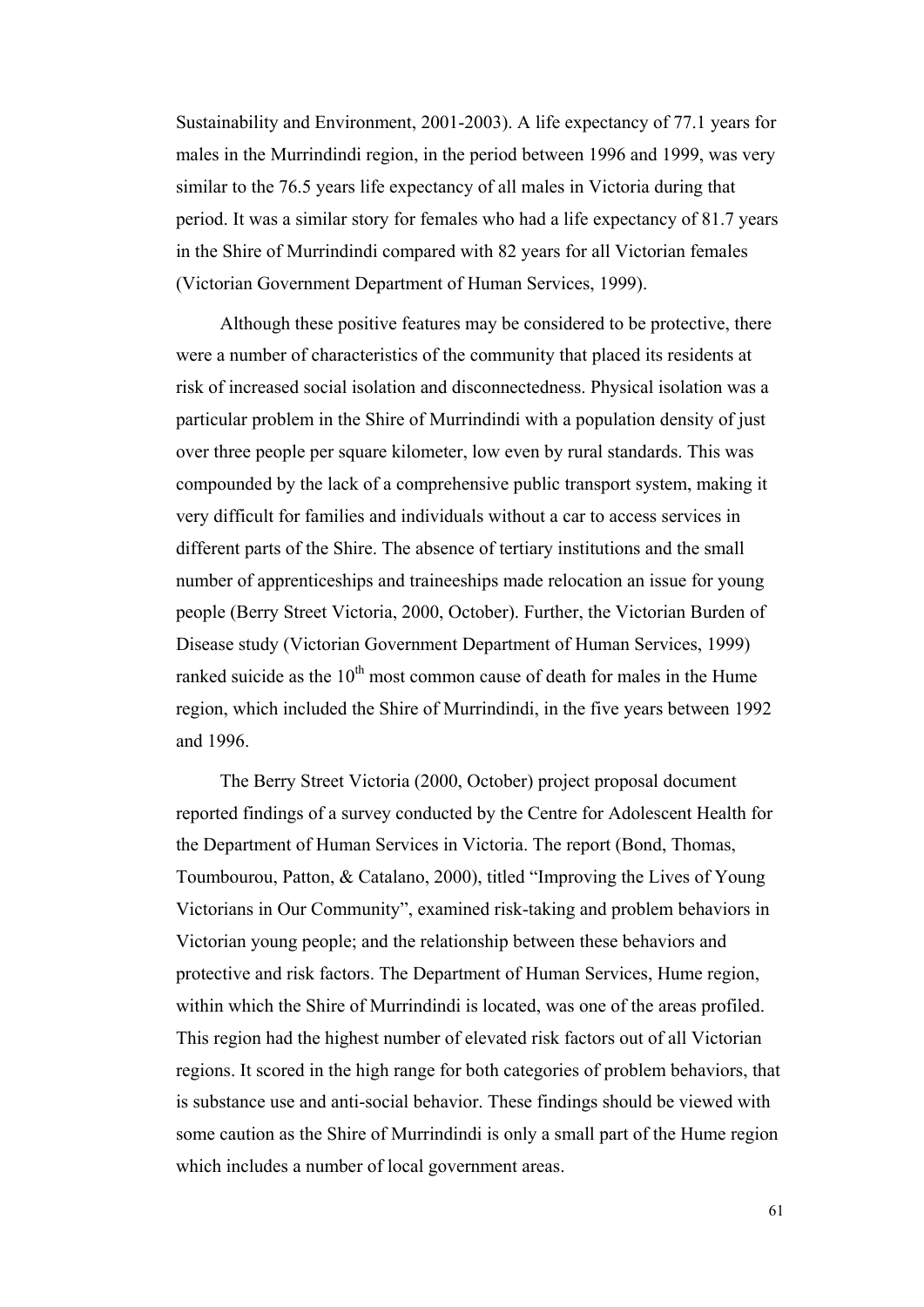It was decided that the proposed pilot project would focus on the north eastern corner of the Shire of Murrindindi, an area bounded by the towns of Alexandra, Eildon and Taggerty (Berry Street Victoria, 2000, December). The towns of Rubicon and Thornton were also in this area (Murrindindi Shire Council, 2005). Of these towns Alexandra and Eildon were by far the largest with populations, in 2001, of 2094 and 669 respectively and population density, in 2001, of 487 persons per square kilometer and 202.7 persons per square kilometer, respectively. Thornton, Taggerty and Rubicon were all towns with a population of less than 200 people in 2001 (Victorian Government Department of Sustainability and Environment, 2001-2003).

The town of Alexandra, the largest of the towns targeted by the pilot project, also contained the Shire of Murrindindi council offices. The 2001 unemployment rate of 6.5% in Alexandra was slightly higher than the Shire's unemployment rate of 5.3% and slightly lower than the unemployment rate of metropolitan Melbourne (6.6%) and the whole of Victoria (6.8%). The town of Eildon, however, had a much higher unemployment rate in 2001, of 9.8%. The rates of home ownership in 2001 were similar with 71.26% of people in Alexandra, and 73.38% of people in Eildon, owning or purchasing their own home, compared to 72.3% of people in the Shire of Murrindindi, and 70.69% for the whole of Victoria (Victorian Government Department of Sustainability and Environment, 2001-2003).

There were similarities in the major employment industries in both towns, with retail trade being the main area of employment. The other four main areas of employment in both towns were: manufacturing; accommodation, cafes and restaurants; education; and health and community services. (Manufacturing, retail, health and community services and education were also four of the top five employment industries in the state of Victoria in 2001.) People mostly lived in households of one or two persons in both towns, Alexandra 65.71% and Eildon 74.22% (compared to 56.12% for the whole of Victoria) and were predominantly Christian in their religious beliefs, Alexandra 66.70% and Eildon 67.51%. Another similarity was the percentage of the population that were living at the same address in 2001, as they had been living in five years earlier, Alexandra

62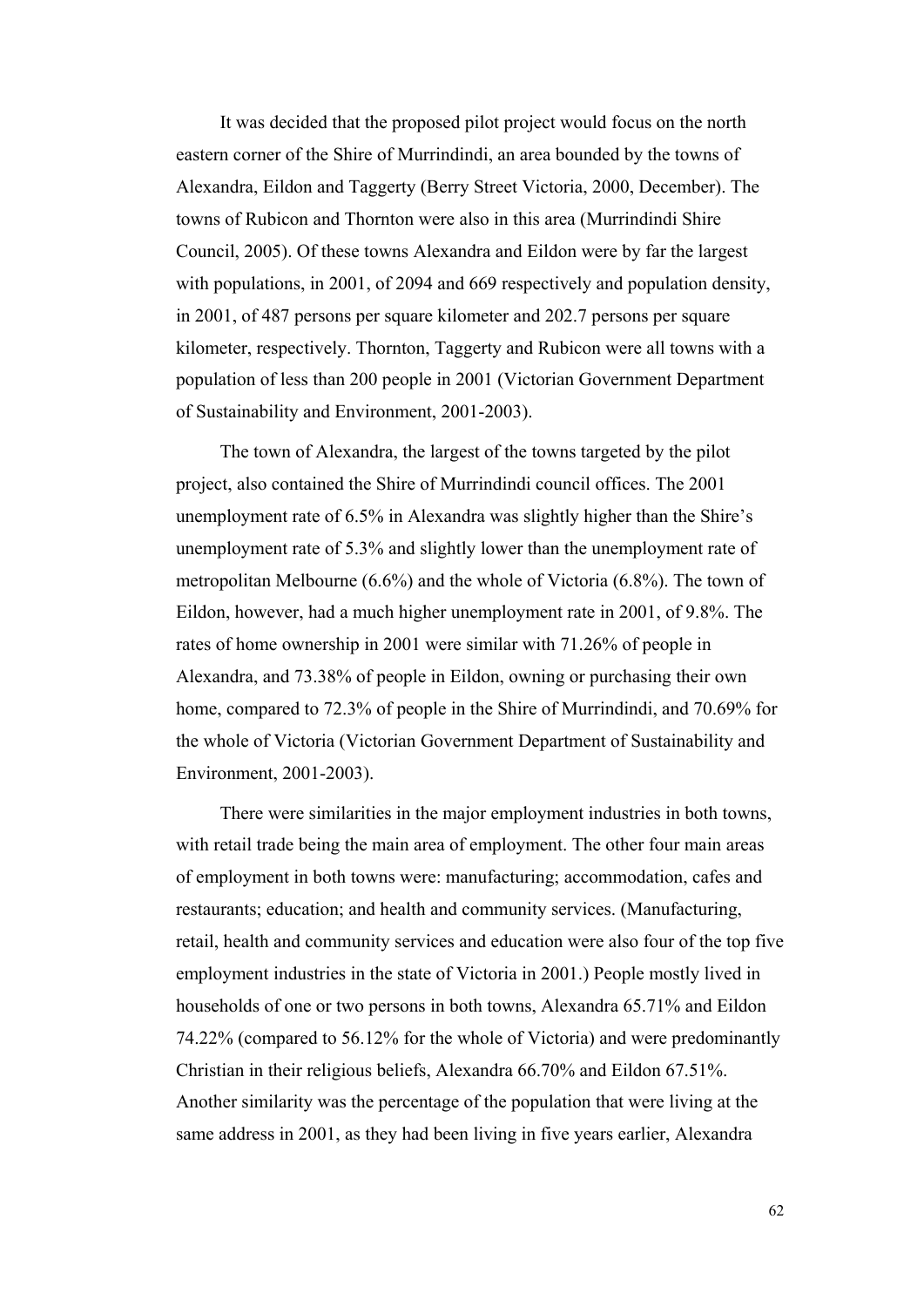49.81% and Eildon 51.42% (Victorian Government Department of Sustainability and Environment, 2001-2003).

The major differences between the towns were: household income; the vacancy rate of private dwellings; and the age of their populations. Alexandra had a higher percentage (11.1%) of household incomes in the highest quartile, than Eildon (6.1%), though both towns had the greatest number of household incomes in the lowest quartile, Alexandra 36.3% and Eildon 48.5%. Incomes for the whole of Victoria were much more evenly spread, with 22.93% of household incomes in the highest quartile and 21.18% of household incomes in the lowest quartile. Alexandra had a vacancy rate of 13.3% while Eildon had a vacancy rate of 38.3%. This may have been due to the high rate of tourism and therefore holiday rental in the Eildon area. Of Alexandra's population, 15.39% were over the age of 60, compared to 32.39% of Eildon's population being over 60. Similarly 25.84% of Alexandra's population was under the age of 17, whereas 19.41 % of Eildon's population was under the age of 17 (Victorian Government Department of Sustainability and Environment, 2001-2003).

# *4.3.2 The Beginning*

In 1998 the BSV Youth and Family Mediation Worker in Murrindindi Shire, Jody (pseudonym), noticed a number of problems with school aged children and youth in the area. The problems manifested with early school leaving followed by other social and health problems such as substance abuse, social isolation and teenage pregnancy. Precursors to this problem were identified as lack of school engagement, truancy and isolation. These factors were compounded by a lack of referral processes undertaken by the school (Berry Street Victoria, 2000, October).

Jody believed that these problems could be prevented from occurring and she documented her ideas for a program to prevent early school leaving. The program included an outline of assessment, counseling, school liaison and educational support components and was targeted at year 6, 7 and 8 students and their families. There was a great deal of local support for the program, but at the time there was no available funding.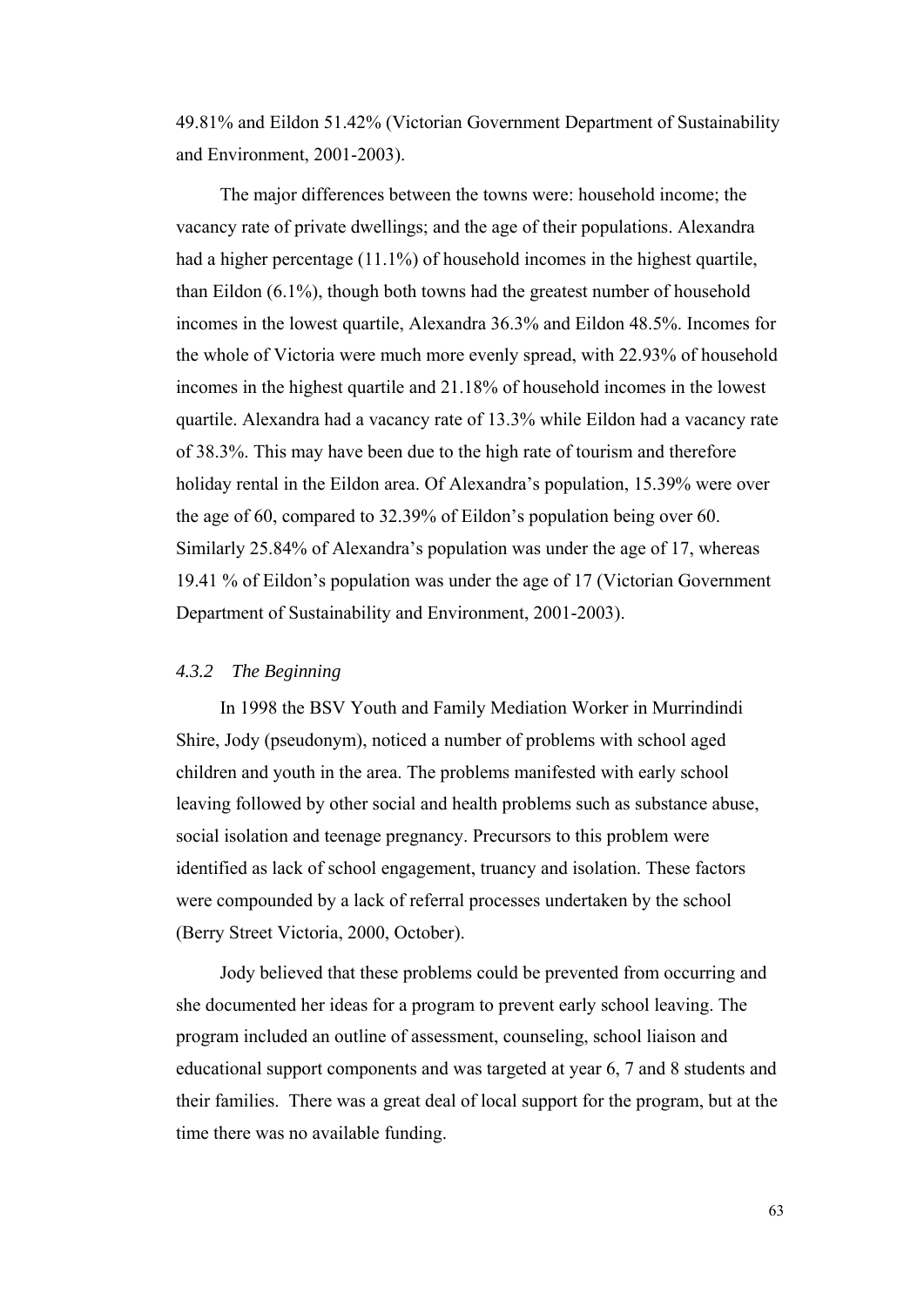Some time later, 2000, funding became available through a private philanthropic foundation. The foundation was particularly interested in Jody's program. At this point there was some disagreement as to the ownership of the program. Although Jody worked out of the Murrindindi Shire offices she was an employee of BSV. The Shire's coordinator of Community Services, Janice, requested that the program be coordinated by the Shire. Jody understood, however, that as an employee of BSV, the program that she had designed was the intellectual property of BSV. A great deal of tension existed around this problem and affected the working relationship of Jody and Janice.

BSV spent three months consulting with existing services and key stakeholders in the region, using focus groups. These included: the Shire of Murrindindi; pre-schools; schools; maternal and child health centers; child care centers; community health services and other service providers (such as: Child and Adolescent Mental Health Service; Goulburn Valley Family Care; and Murrindindi Youth and Family Services Team. Areas of concern and potential strategies in place to address these issues were discussed with these groups during this consultation period.

The issues identified by these stakeholders as increasing the likelihood of social isolation, limiting access to opportunities for social support and low levels of community connectedness in the Murrindindi Shire were: low population density, a lack of a comprehensive public transport system, a shortage of emergency housing, pockets of high population mobility, and few opportunities for further education or training. There was also a recognition that current services in the area were struggling to meet the community's needs and that this was creating significant gaps in service provision in Murrindindi, particularly in the area of parenting support. There was also a perception amongst the groups that there was low volunteerism and high rates of family breakdown in the area.

The discussions also revealed that initiatives, currently under development in the region, to address the issues of early school leaving, needs of disenfranchised families and at-risk young people, were, for the most part, lacking co-ordination and adequate resources. The protective factors, identified during these discussions, as being likely to mediate social outcomes in the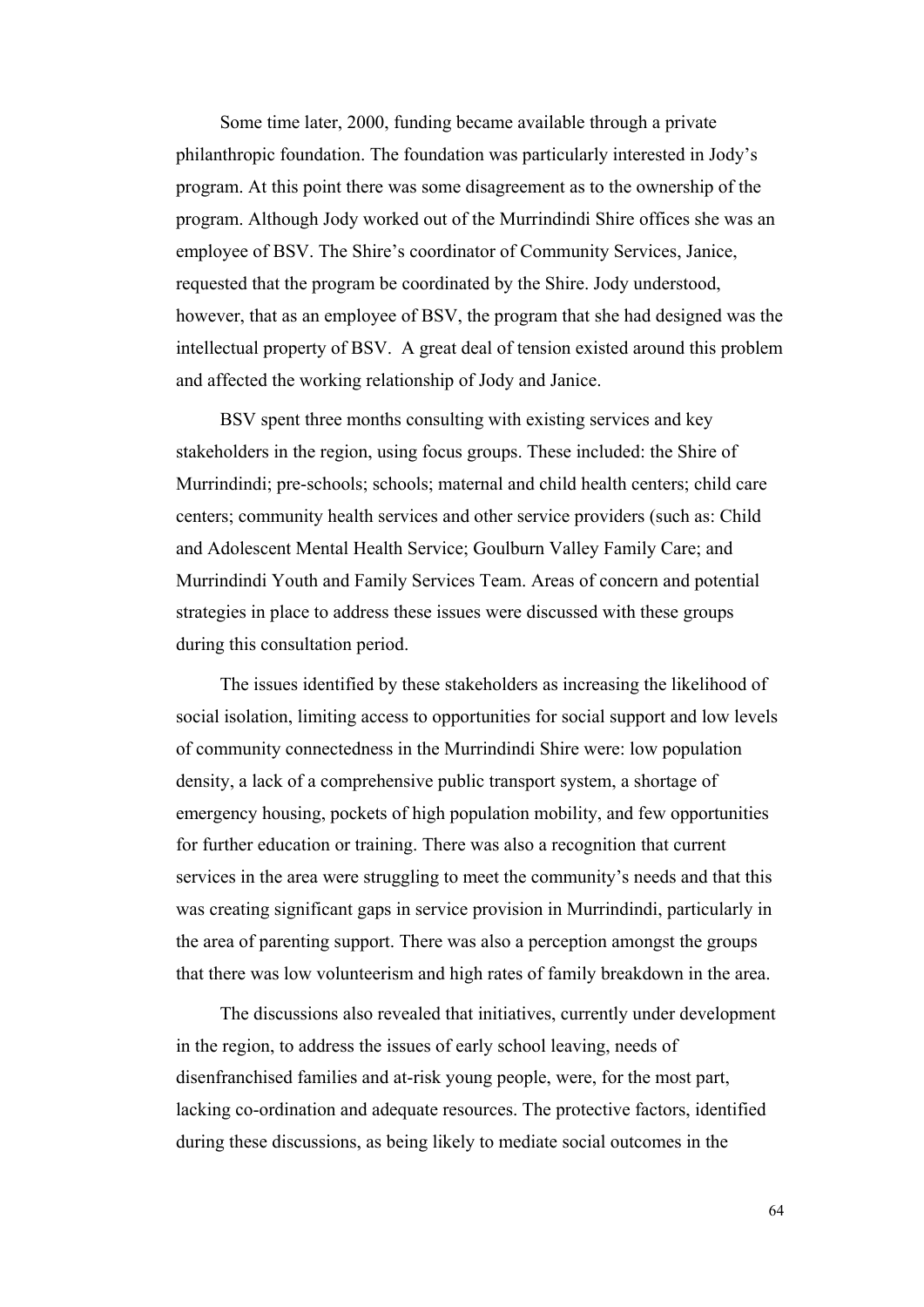community, were: higher than average levels of employment; and affordable housing in the area.

# *4.3.3 The Program Model*

After completing the community consultation process and an extensive literature review BSV proposed a contextually grounded early intervention and prevention program for the Shire of Murrindindi, which highlighted existing structures and possible programs that would improve community wellbeing. In 2001, the Foundation offered BSV funding for a pilot program which was to be implemented over a three year period. Data collected during the implementation of the pilot program allowed for an assessment of the sustainability and validity of the program within the local context. A comprehensive project model was developed. The framework for the model depicted the relationship between the explicitly stated principles, objectives, strategies and outcomes. Figure 4.1 is BSV's illustration of this model framework.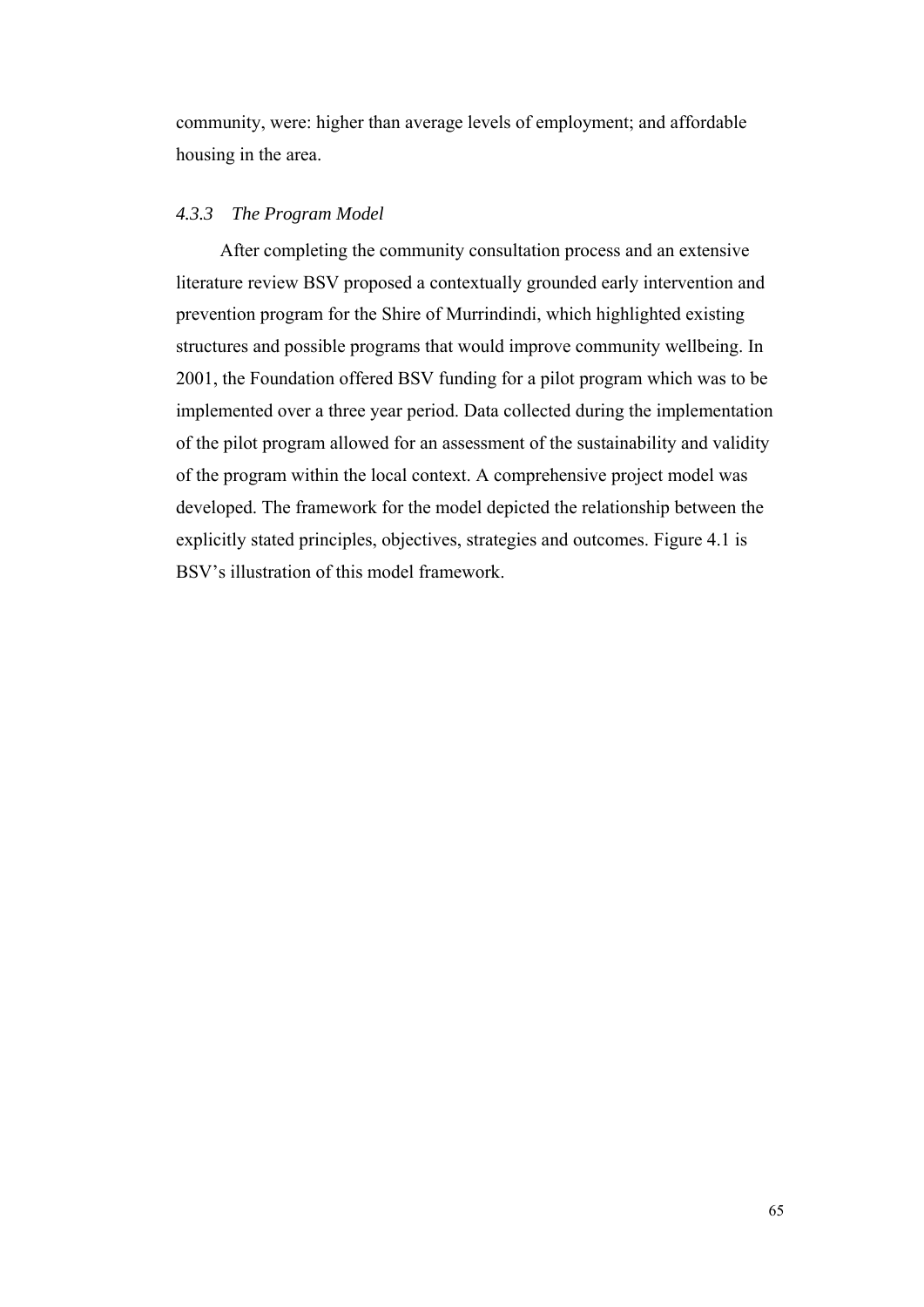

*Figure 4.1: BSV's Illustration of the Model Framework for CFK (Berry Street Victoria, 2000, October)*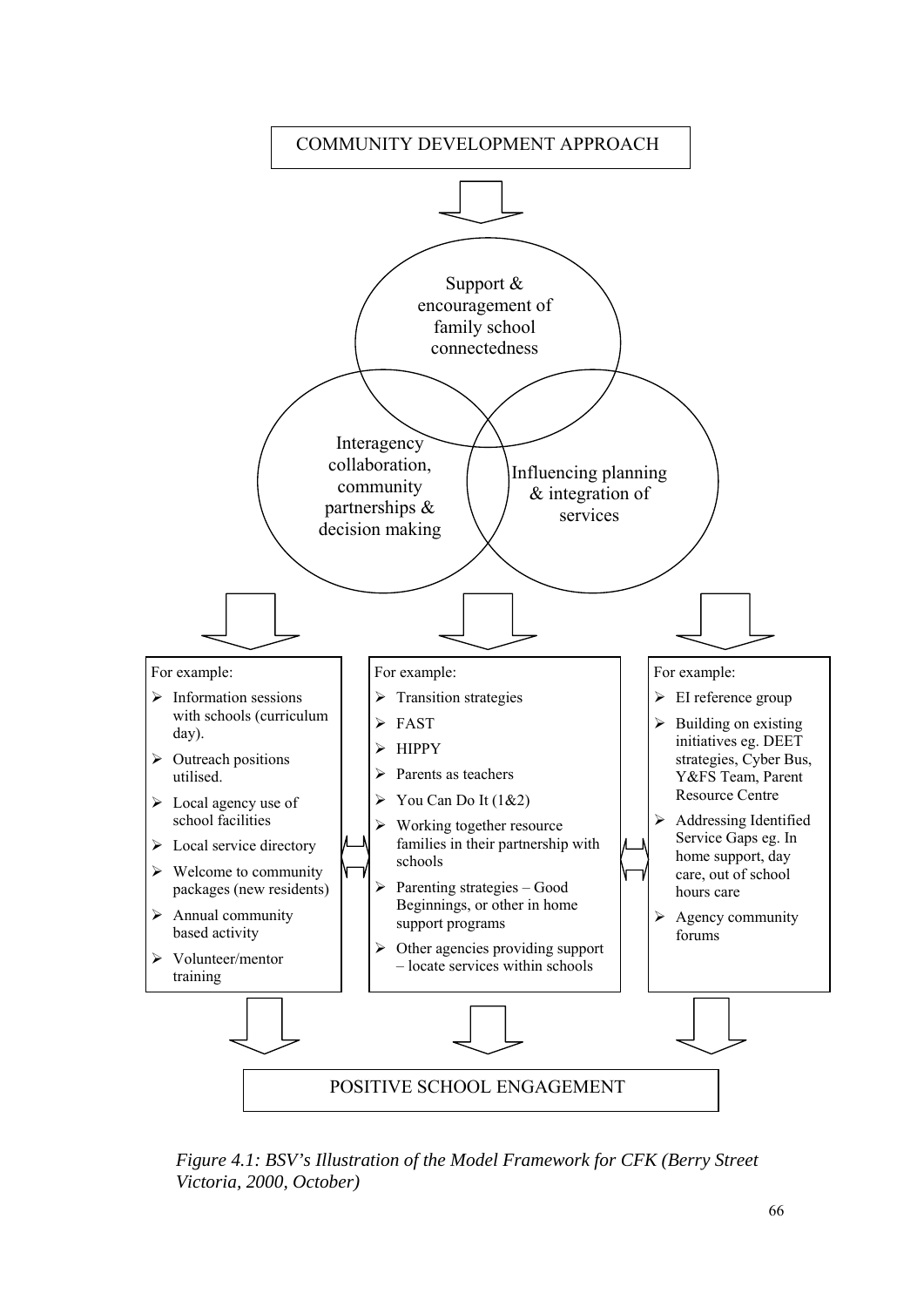As can be seen in Figure 4.1 the philosophical underpinnings of the model were based on a community development approach. This meant that programs that addressed locally identified community needs were to be progressively implemented. Prevention principles were also a strong theme of the model and it was felt that a community development approach would support prevention principles while promoting the building of partnerships between families, institutions and community.

The three interrelated key objectives shown by the circles in the diagram were:

- ♦ To support and encourage family and school connectedness;
- ♦ To support interagency collaboration, community partnerships and decision making; and
- ♦ To influence planning and integration of services.

The objectives were considered interdependent and of equal importance. Suggested strategies for each of these key objectives are shown in the rectangles within the diagram. These strategies came from a detailed review of best practice models.

Finally the model's overarching goal of positive school engagement was expected to benefit and be relevant to all stakeholders. Other project goals that were explicitly stated were:

- ♦ To achieve sustainable change in access to education;
- ♦ To implement early intervention strategies
- ♦ To increase the opportunities for all children and young people
- ♦ To address the needs of those at most risk

## *4.3.4 The Evaluation*

Once the proposed program model was outlined, BSV sought expressions of interest to evaluate the pilot program. BSV had quite specific ideas of how the evaluation should be conducted. An action research methodology informed by community development principles was to be utilized and the evaluators were required to complete the evaluation collaboratively with project staff (Berry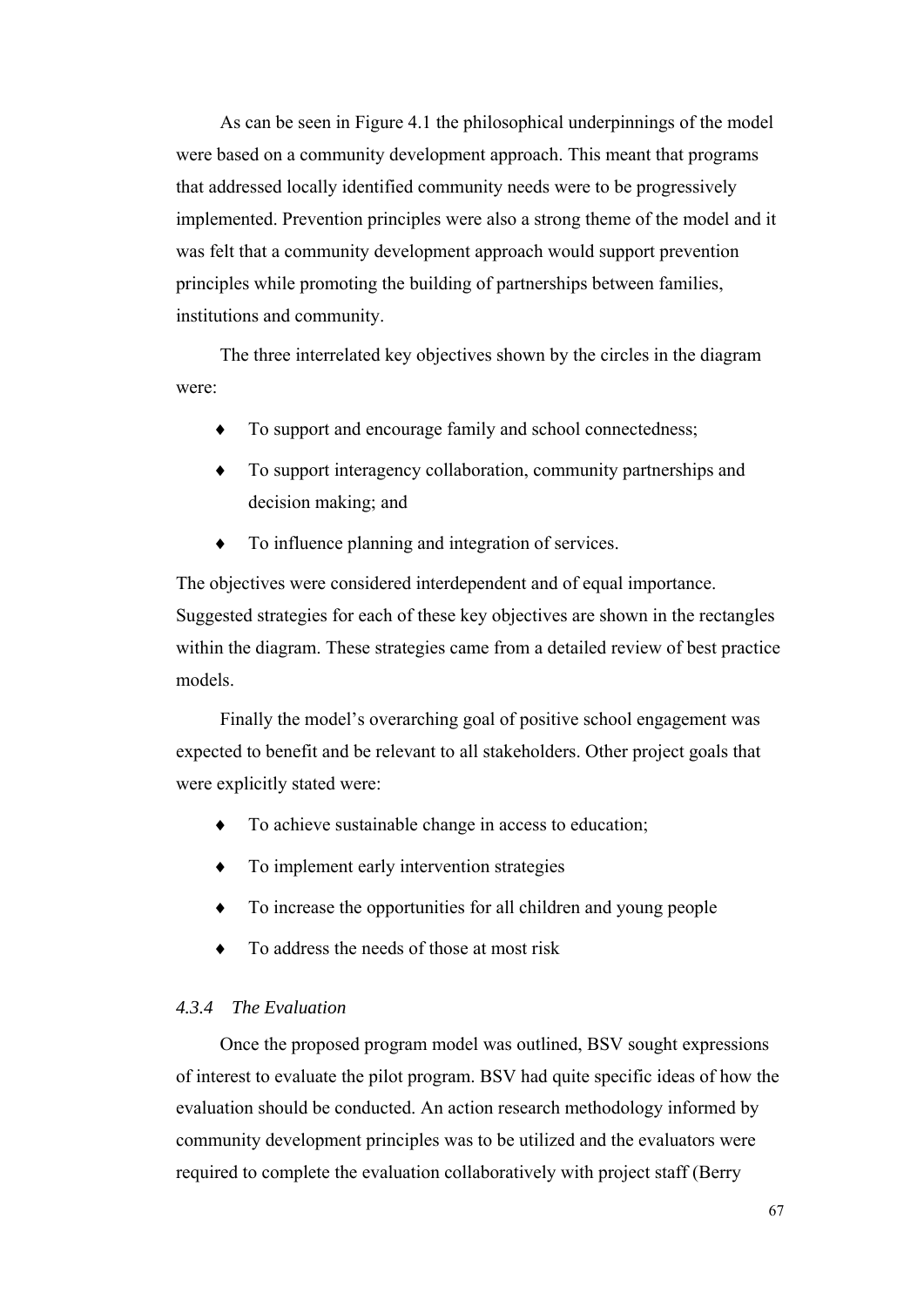Street Victoria, 2000, December). The Wellness Promotion Unit at Victoria University submitted a tender for the project in February 2001, and was awarded the evaluation in April, 2001.

### *4.3.5 Location of the Program within the Community*

The physical location of the program and staff was opposite the town's only supermarket in the main street of Alexandra. The office had a frontage to the street, which was well signed with BSV logo, and attracted a large number of 'off-the-street enquiries'. The front windows of the CFK office contained posters advertising community events, resource lists, maps, photos and other notices of local community interest.

# **4.4 The Organizational Structure of CFK**

The organizational structure of CFK was, like BSV's, hierarchical. Two full-time staff members, a project leader and a project worker, were employed to implement CFK for the entire three year funded period. The project leader oversaw all aspects of the program, supervised the project worker and reported directly to BSV through the program manager. A number of sessional part-time workers were also employed at various times throughout the project and were also supervised by the project leader. Following is a brief description of the backgrounds of these individuals and their roles in the implementation of CFK.

# *4.4.1 Meredith*

Meredith was employed as a project worker with CFK. She was a full-time staff member and one of the first people employed to work on the CFK project. She lived in a nearby community and had a background in welfare work. Meredith coordinated the implementation of one of CFK's early programs, a home visiting program designed to respond to families' requests for assistance. She also coordinated the implementation of the 'volunteer program', and matched volunteers with families involved in the 'home visiting program'. Meredith's responsibilities with these programs included responding to families' requests for support; recruiting volunteers, running training programs, matching volunteers and families, as well as supporting and supervising trained volunteers.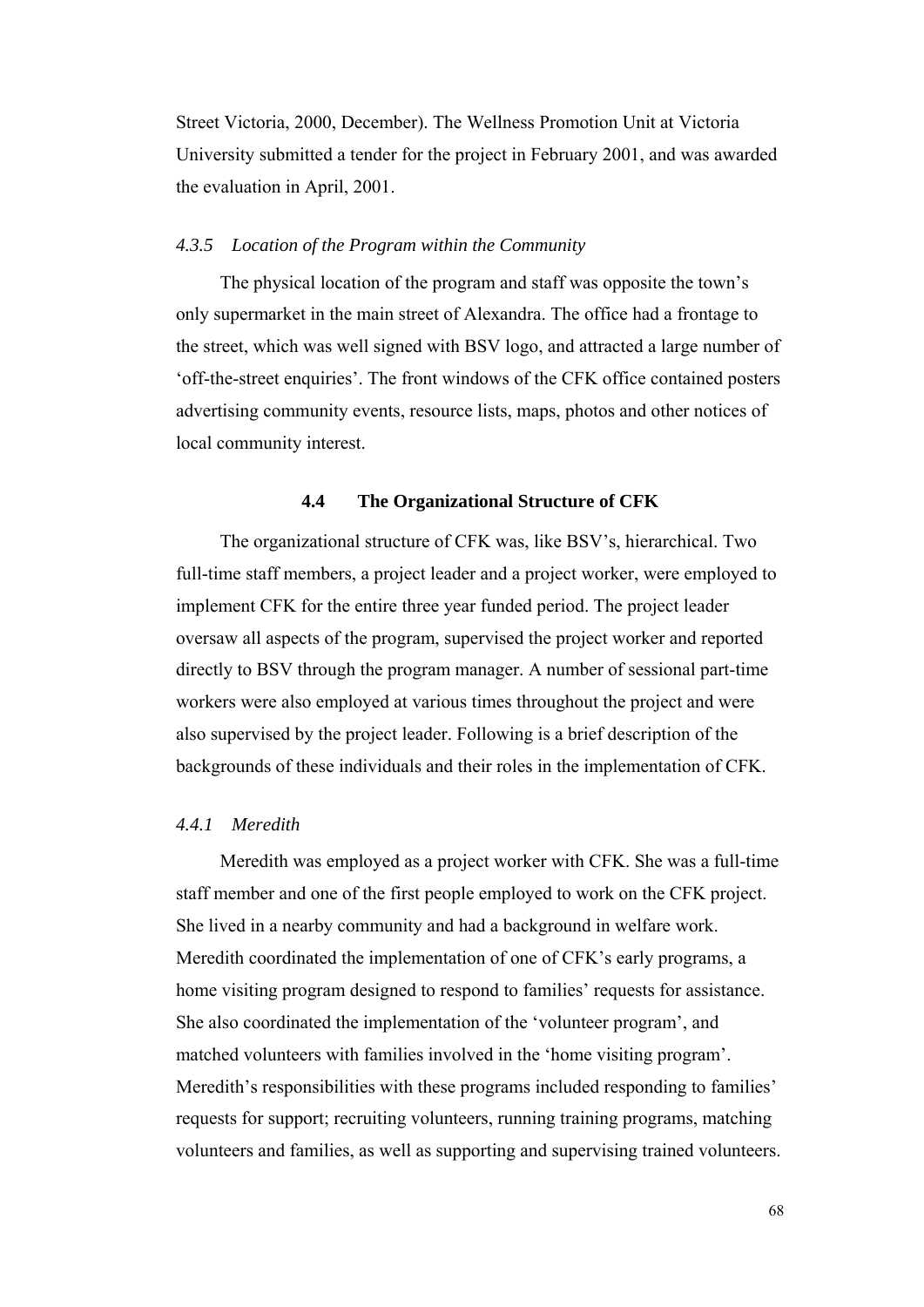She was also responsible for the implementation of the 'homework club' and 'parenting programs'.

## *4.4.2 Daniel*

Daniel was employed as the project leader. He coordinated the CFK program and supervised all employed staff. Daniel came to CFK approximately 10 months into the program's life, to replace another staff member who had resigned. Daniel's background was in community development. Although he was a recent newcomer to the community he had lived and worked in the region around 20 years earlier and had a close family member living in the community. His work was supervised by the program manager Deidre.

#### *4.4.3 Deidre*

Deirdre had been working for BSV for a number of years when the newly structured position, Manager of Community Projects, was created. Deidre moved into this new role, and became the manager of the CFK program, approximately four months after the program had started. Prior to Deidre's appointment to this role, staff were supervised and supported by another program manager at BSV. Deidre worked from the BSV offices in Shepparton, but visited the Alexandra offices on a more than weekly basis. Her role required her to manage a number of different programs in the region. However, CFK was the only community development program run by Berry Street Victoria at the time. Deidre's background was originally in education, but more recently in social work and managing BSV welfare programs.

## *4.4.4 CFK's Sessional Workers*

At various times throughout the program part time sessional project workers were employed to implement particular programs. Daniel supervised each of them. Following is a brief description of their tasks and the period that they worked for CFK.

Mary and Rhonda were the first sessional staff employed by CFK. They were employed to implement a literacy program for Grade Prep children, identified as having literacy problems, in the local primary schools. Their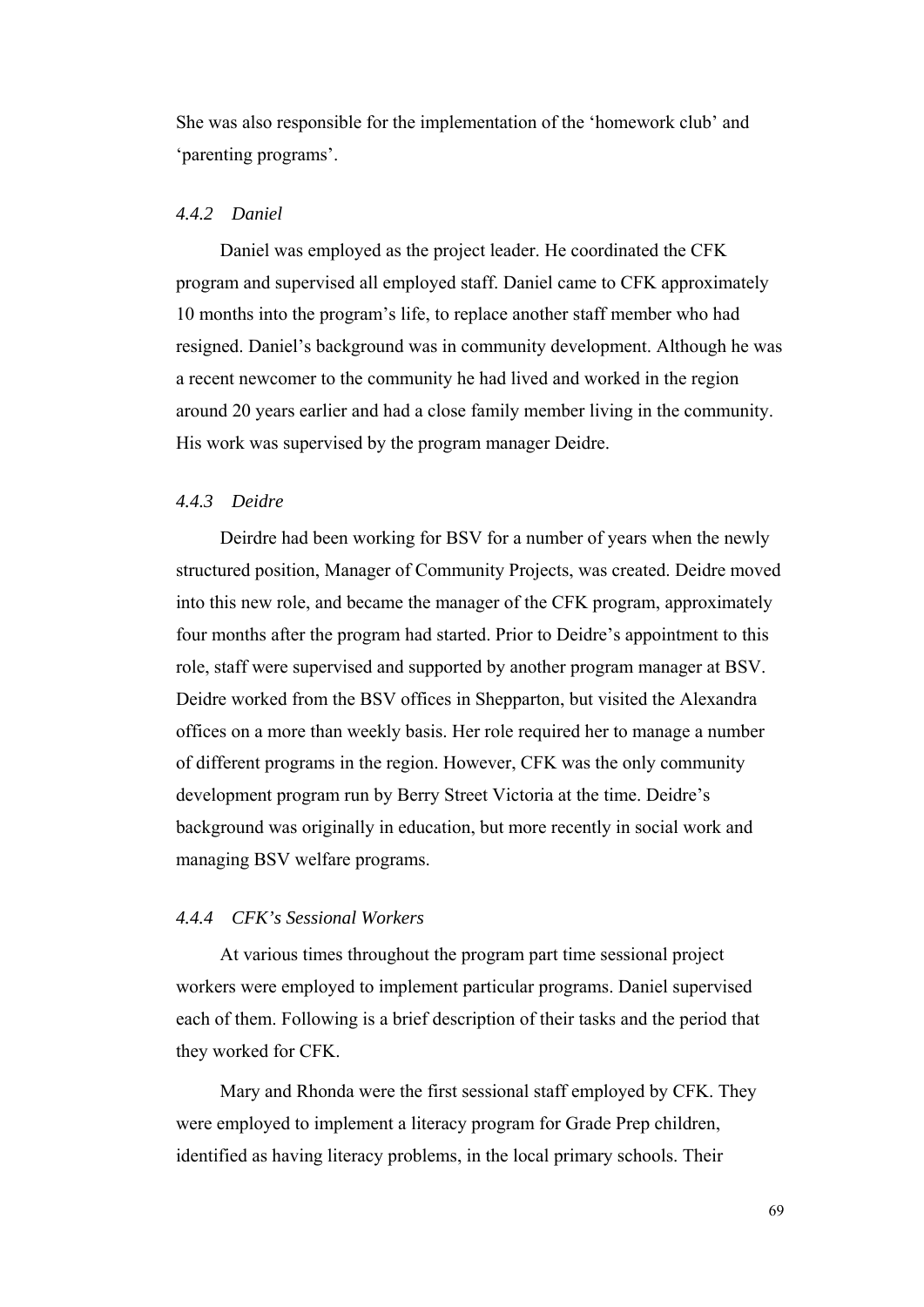contract was three days a week for a period of 15 weeks, starting in October 2002. Rhonda then applied, and was successful in her application, for the coordination of a follow up literacy program aimed at pre school children. She continued working for CFK for the remainder of the initial funded period on a two days per week basis.

Kerry was also employed on a part-time sessional basis. She commenced working on the co-ordination of a program aimed at providing opportunities for young people in the area to participate in non-sporting activities in March, 2003. In June, 2003, she was appointed to co-ordinate another CFK program that was aimed at promoting education, employment and training opportunities for young people in the area. The allocation for each of these programs was two days per week. She continued working in both roles for four days per week until the end of the initial funded period.

### *4.4.5 Other People Involved with CFK*

Finally there were four other people who should be mentioned. Although they had varying degrees of involvement with the implementation of CFK they had important roles in the program. Barbara was CFK's project leader for the first nine months. Barbara resigned from the position when tensions developed between herself and Deidre. Barbara's input into this study was minimal as she left the program shortly after I became involved.

Jody was BSV's youth and family worker in the area and was the person who originally identified and documented early school leaving problems in the area and devised a program to tackle them. She was also heavily involved in the community consultation process and the writing of the final project proposal. She continued to work in her original role for BSV after CFK began and did not have any direct role in the CFK program. However, she did apply for the position of project leader when Daniel applied and was unsuccessful in her application. She was also offered a position as coordinator of one of the program's but after lengthy deliberation turned it down. Jody was supervised by someone unrelated to the CFK program at BSV.

Anthony was employed by BSV as the organization's social policy manager. He did not have a direct role in CFK but participated in the monthly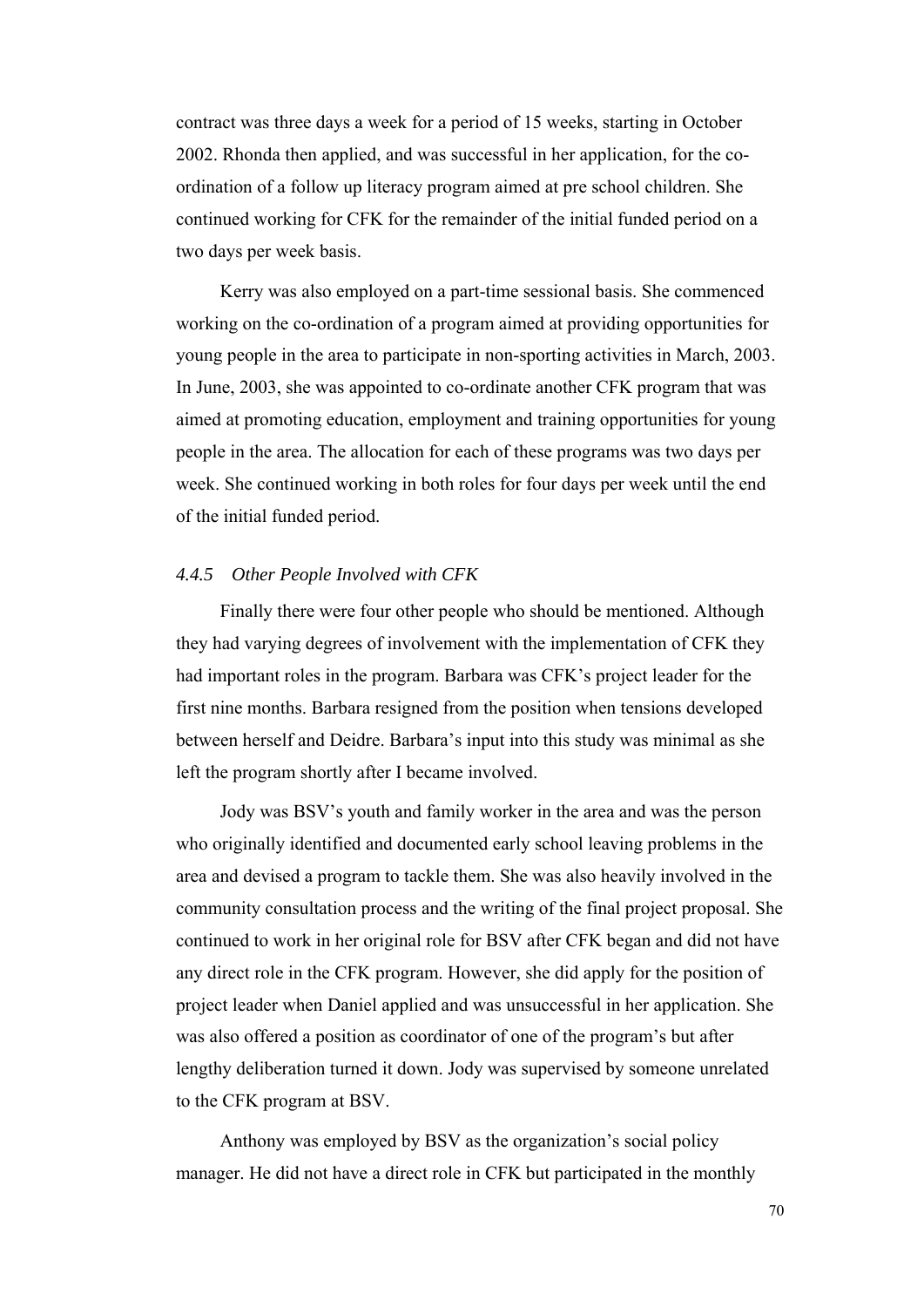evaluation meetings from May 2002 to December 2002. Anthony's involvement with CFK ended after eight months when he resigned from his position with BSV. His input was a vital part of the data collection for this study. Anthony's position remained unfilled until Corinna was employed in mid 2003. Corinna attended one CFK evaluation meeting before also resigning.

Finally, Rowena was employed, on a permanent part-time basis, in September 2002. Employed as the program's receptionist, Rowena's role with the program was as an administrator. Figure 4.2 shows the periods of employment for each of these people.



# *Figure 4.2: The People of CFK and the Periods they were Employed*

## *4.4.6 Development of a Structure for CFK*

As one of the main principles underpinning the program was that it be community-owned and community-driven, a public community forum was held two months into the program. The aim of this forum was to assist staff in understanding the key features of the Shire, to generate interest within the community, and to explore possible programs options. An outcome of this forum was that an advisory group was established. The advisory group was composed of community members (parents, Shire representatives, local service providers, and young people) all CFK staff (including Deidre), the evaluators and representatives from organizations and services in the Alexandra area. The role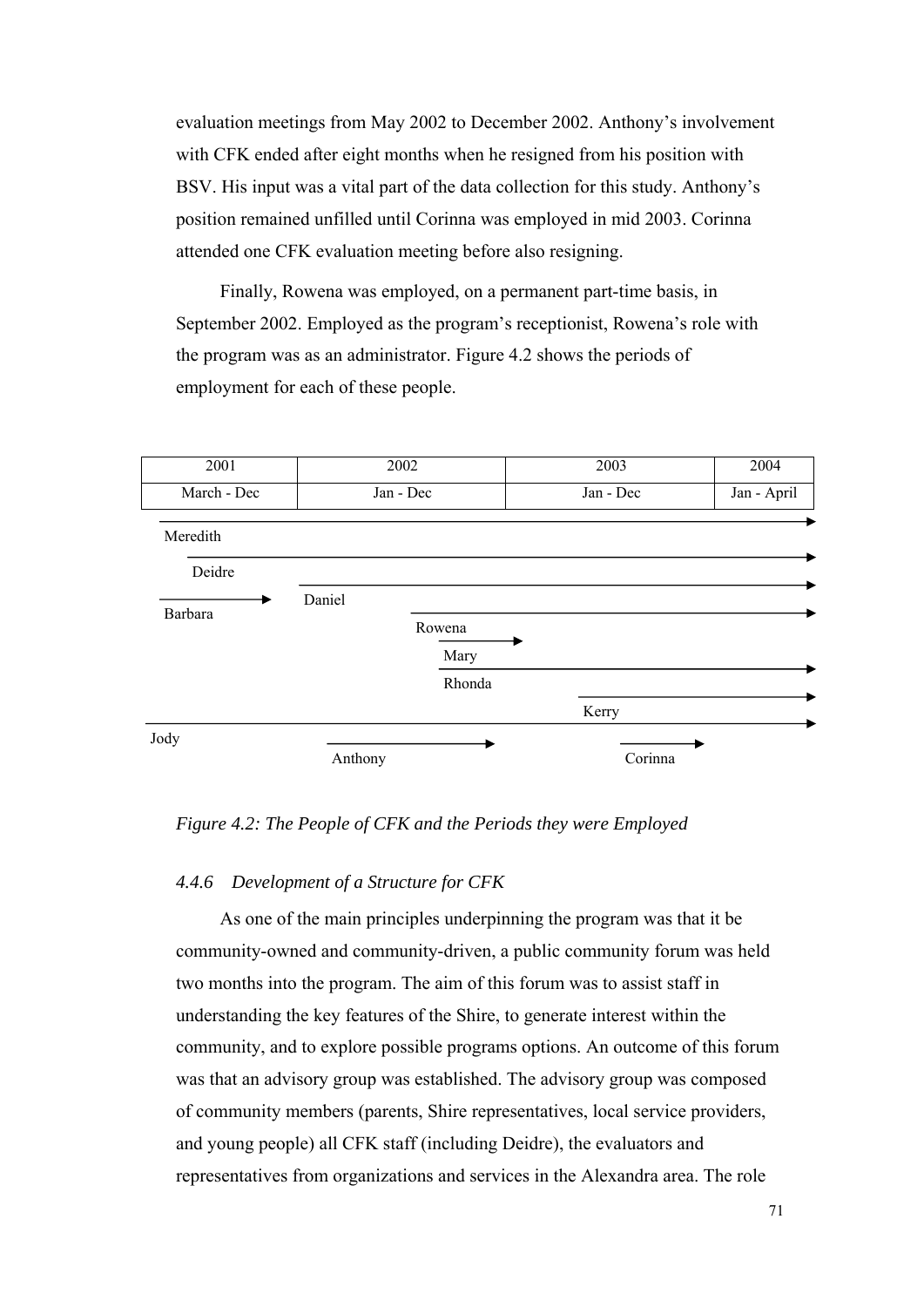of this group was to provide guidance to the staff and ensure that the program reflected the needs of the community. The Advisory group was suspended nine months before the completion of the pilot program due to poor attendance and lack of communication between program staff and advisory committee members.

A structure that was introduced half way through the program was the working party groups. Each major component within CFK was coordinated by a part-time sessional worker and had a working party group attached to it. The working parties were composed of members of the advisory committee, interested community members, the project leader (Daniel) and representatives from relevant services and organizations within the area. Meredith, as a full time project worker, was responsible for a number of program components, and also had a single working party for the two major programs that she coordinated. CFK program staff reported to and were supervised by Daniel, and he was a member of all committees and working parties. Figure 4.3 illustrates the organizational structure of CFK.



*Figure 4.3: The Organizational Structure and the People of CFK*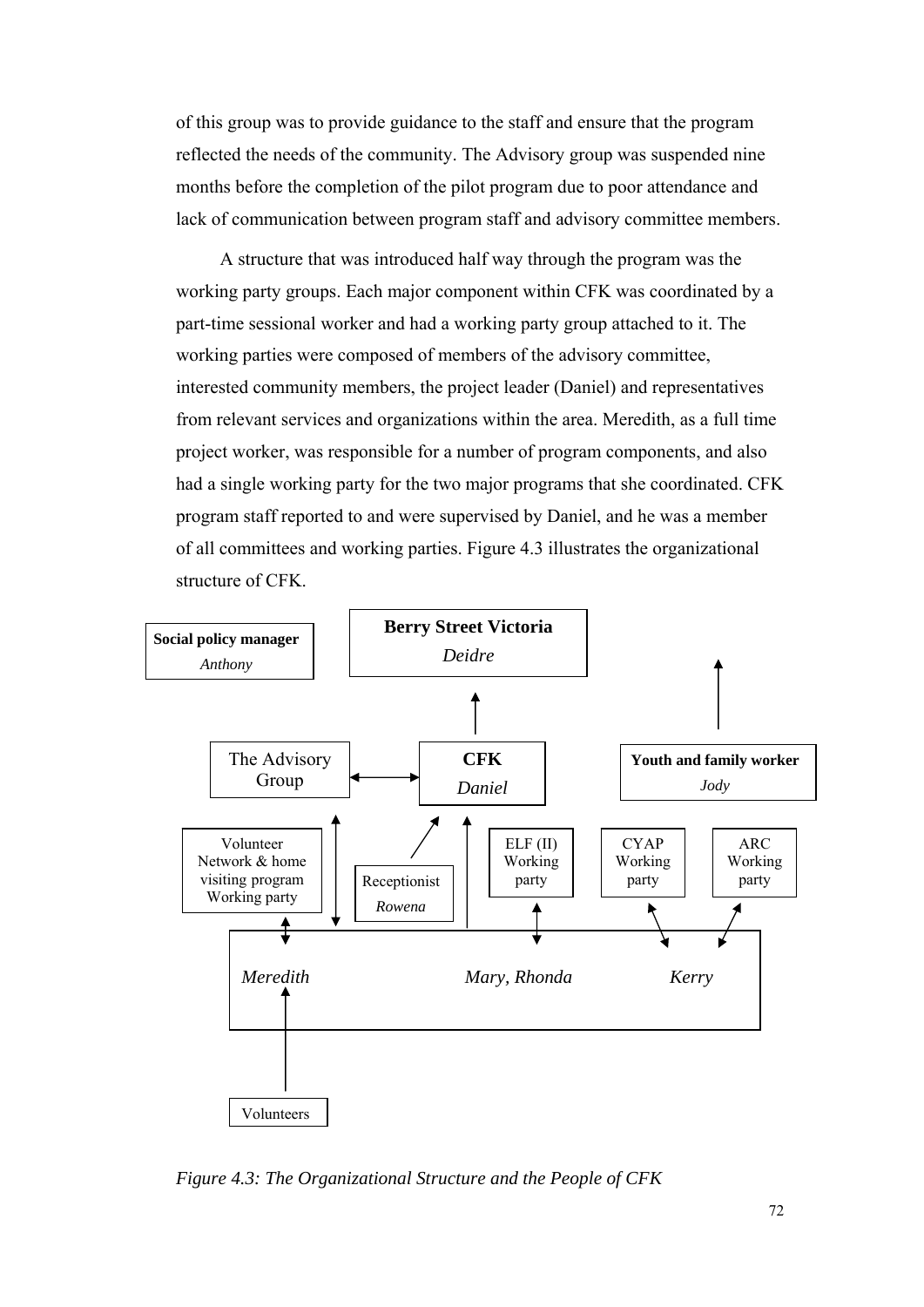#### **4.5 The Evaluation**

External evaluators from The Wellness Promotion Unit, Victoria University were engaged to complete a collaborative evaluation of the CFK program. The evaluators adopted a theory of change approach to the evaluation. This meant that underlying values, theories and assumptions of the program, its components and the program stakeholders were explored at different points throughout the program. Program logics for each of the individual programs and for CFK as a whole were developed. These were used to facilitate discussion with implementing staff about the theoretical underpinnings of the programs.

The collaborative nature of the evaluation meant that the evaluators did not work as an external body of experts. Instead they worked closely with the implementing team. The responsibility for collecting data was shared, with CFK staff being responsible for collecting data for individual programs and the evaluation team assisting with analysis of the data and evaluating the program as a whole.

During the initial stages of program planning and implementation the external evaluators worked with the project team to develop a comprehensive evaluation framework. During this period specific project objectives were clarified, appropriate methods to gather information were defined, and tools that would assist data collection were developed.

The methods used to assess the various components and activities of CFK predominantly involved surveys of individuals as well as individual or group interviews. The evaluators interviewed and/or surveyed participants from all CFK key stakeholder groups. A number of different techniques were used to assist the program staff to reflect on their practices and be aware of how they and their program fitted into the overall aims of CFK. These included reflective meetings between the evaluators and program staff, partnership mapping, and plotting the various CFK activities within a prevention intervention matrix.

In order to gather contextual information about the community within which the program was being implemented a number of different methods were used. By far the most expansive of these was a community survey sent to all households in the community, as well as a nearby demographically comparable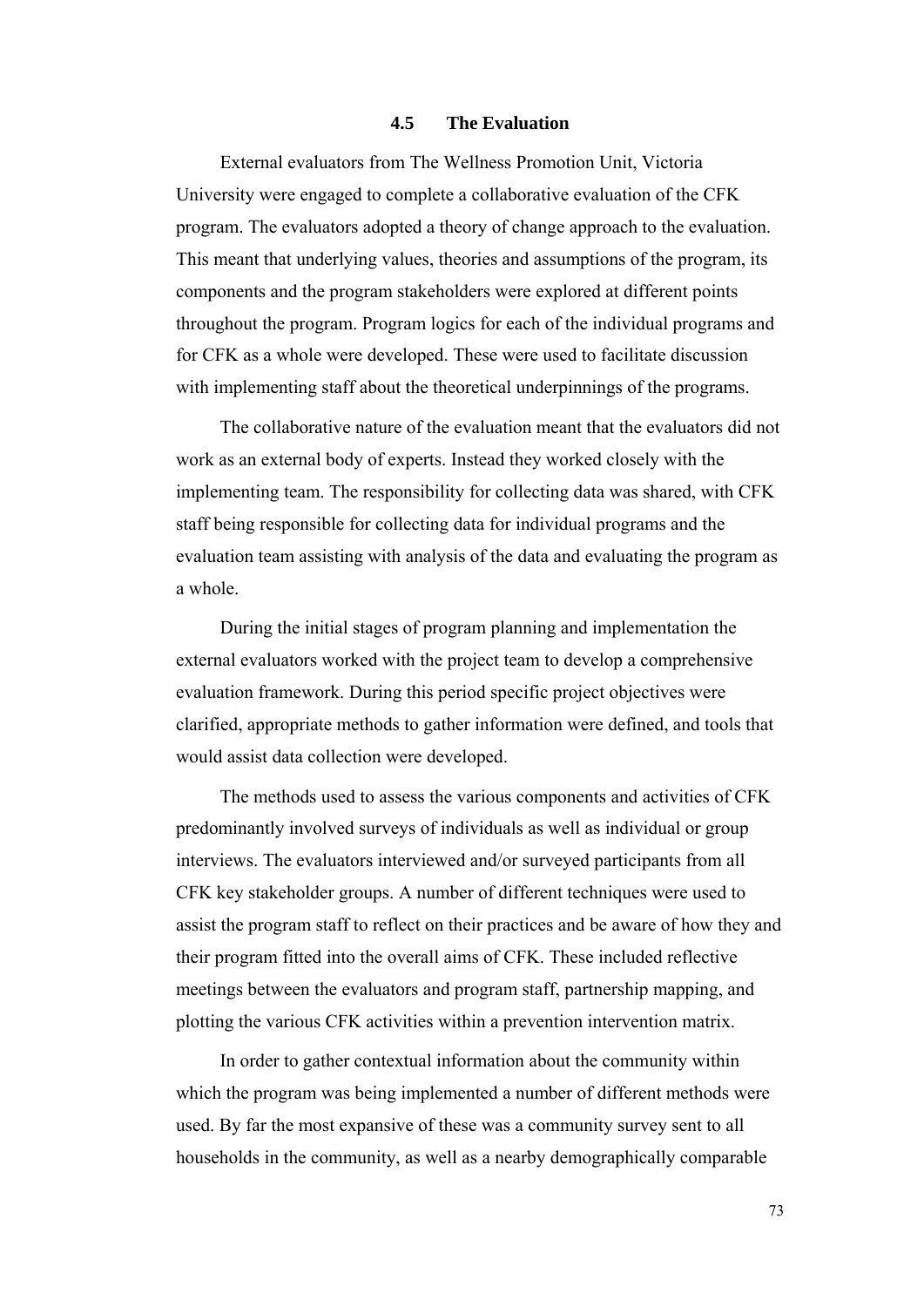community. The questionnaire attended to issues of community participation, relationships within the community, perceptions of the community, community opportunities, family resources, sense of community, and life changes. A similar survey was also conducted with local children, though on a much smaller scale, and was distributed by the local primary schools. A survey was designed for local youth, however the secondary school declined to administer the survey as a similar survey had been conducted within the previous 12 month period.

#### *4.5.1 My Role in the Evaluation*

The external evaluators worked with CFK staff for six months prior to my joining them. From the very beginning I had an active role in the evaluation of the CFK program. I attended evaluation meetings, program launches, and advisory committee meetings.

Over the three year period in which the evaluators worked on the program a number of staffing changes occurred within the evaluation team. The two key consultants working on the evaluation resigned from the university within three months of each other, 14 months and 17 months, respectively, into the program evaluation. The research assistant involved in the program also resigned. The consultant that left first was later retained by the university to work as an external consultant on the CFK evaluation. With these staffing changes came changes in my role within the evaluation.

When the former consultant returned to the evaluation I had been working with the program for over 12 months. I had established a relationship with most of the key stakeholders and my knowledge of evaluation and of the CFK program had increased. For these reasons it seemed appropriate that I should take on a more formal role in the evaluation. I continued with the activities with which I had previously been involved, but I also oversaw the data collection, input and analysis of the community survey, was responsible for recording and distributing the minutes for evaluation meetings and was the point of contact for program staff between allocated meeting times. Each of the evaluation consultants was also involved in the supervision of this study.

My role in the evaluation of this project gave me a unique opportunity to gain access to the group dynamics and the many underlying tensions within and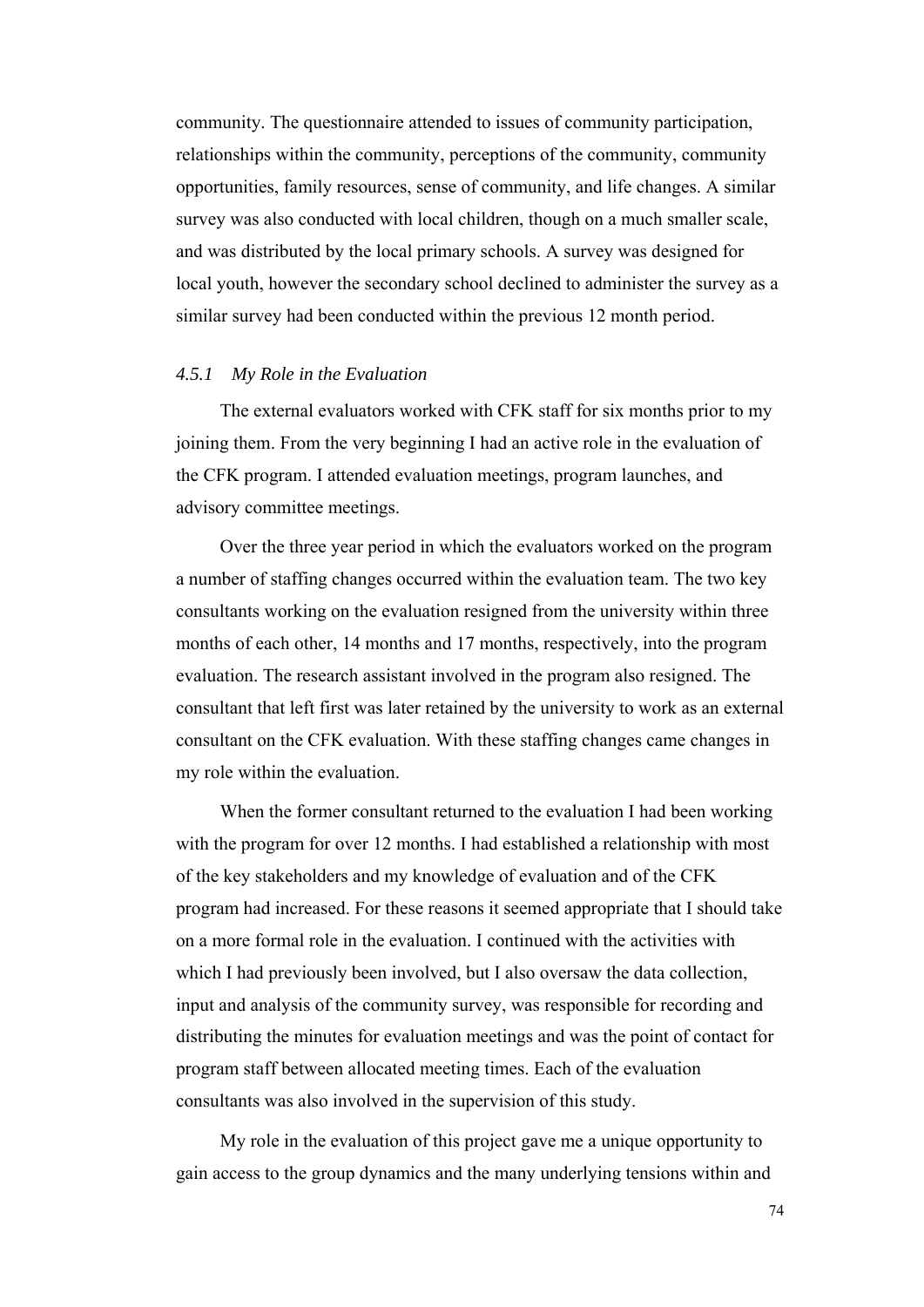between the program staff. I was a participant observer in all of the evaluation and advisory group meetings, and some of the working party meetings. The amount of time I spent with staff helped me to develop a rapport that enhanced my interviews with them.

#### *4.5.2 My Role as a Researcher*

The line between my role as a member of the evaluation team and my role as a researcher was at times blurred. The data collected as part of the evaluation was an important component of my research as it informed my own data collection as well as providing contextual information. It is possible that participants were not always aware of which role I was performing when I was working with them.

In an effort to minimize misunderstandings about my role as a researcher, major participants were informed that I was conducting research into the implementation of prevention programs, on the first day that I attended a program meeting. They were informed that my involvement with the evaluation of the program would form part of my data collection. They were reminded of this throughout the program.

#### *4.5.3 Tension/Conflict between these Roles*

Initially I was involved with the evaluation team as they provided a meaningful access and entry point to participants. As a way of contributing, and offering something in return to my participants, I became involved in evaluation tasks immediately. As time progressed, and two principal evaluators were reduced to one, my involvement with the evaluation increased significantly, though, in the first 12 months of my involvement, I was never formally an evaluation team member and did not receive financial compensation for my time. This made the boundaries between the two roles quite blurred. It also meant that at times I resented some of the work that I had to do as part of the evaluation.

After 12 months of participating in this manner I made a decision to formalize my role on the evaluation team and was employed by the university as a research assistant. This meant that the boundaries between the roles were a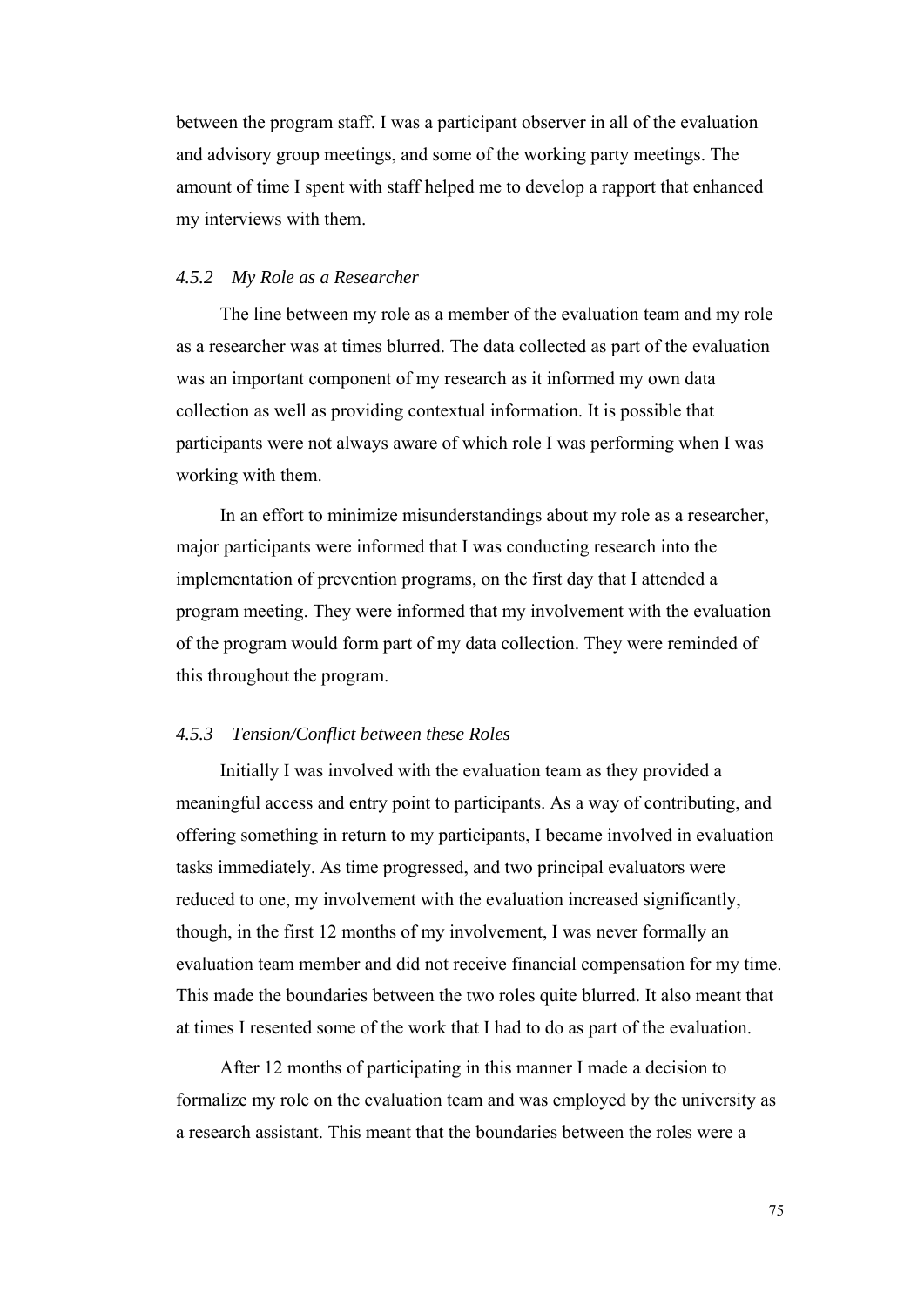great deal clearer to both me and my participants and I felt less resentful about the work that I was doing.

Being involved in the evaluation as well and being a participant while observing meant that I had an emotional investment in the process. This made it difficult to analyze my findings as I had formed specific perceptions about the participants and this was the lens through which I viewed their responses and input. The answer to this dilemma was time away from the research project. A 12 month leave of absence and a focus on something completely different meant that when I returned to my data I was able to view it in a completely different way.

It is also important to note that this degree of involvement with the case could be viewed as a strength of this research. It is within the social interchange that knowledge is co-constructed and the researcher is an essential part of this process (Gergen, 1985). Thus it could be argued that my increased involvement with the case through my work on the program's evaluation was an essential part of this research.

#### **4.6 CFK: The Journey (March 2001 – April 2004)**

The CFK pilot program was funded for an initial three year period. The intervention had been developed prior to the commencement of these three years and therefore the three years could be considered to be the implementation phase of the program. However, as is common for community interventions and other prevention programs, there was some overlap between the development of the program and its implementation. Similarly as the three years was drawing to a close, program sustainability rather than implementation became the focus.

 In order to tell the story of the CFK journey over this period I have divided it into three phases: program development; program implementation; and program sustainability. I have used the official program launch, at the six month point, as the marker of the commencement of implementation and the final eight months of the funded period as the towards sustainability phase. These phases are used throughout this thesis to highlight different processes that occurred at different phases of the intervention. Figure 4.4 shows the timelines for these three phases as well as programs that were implemented and important events.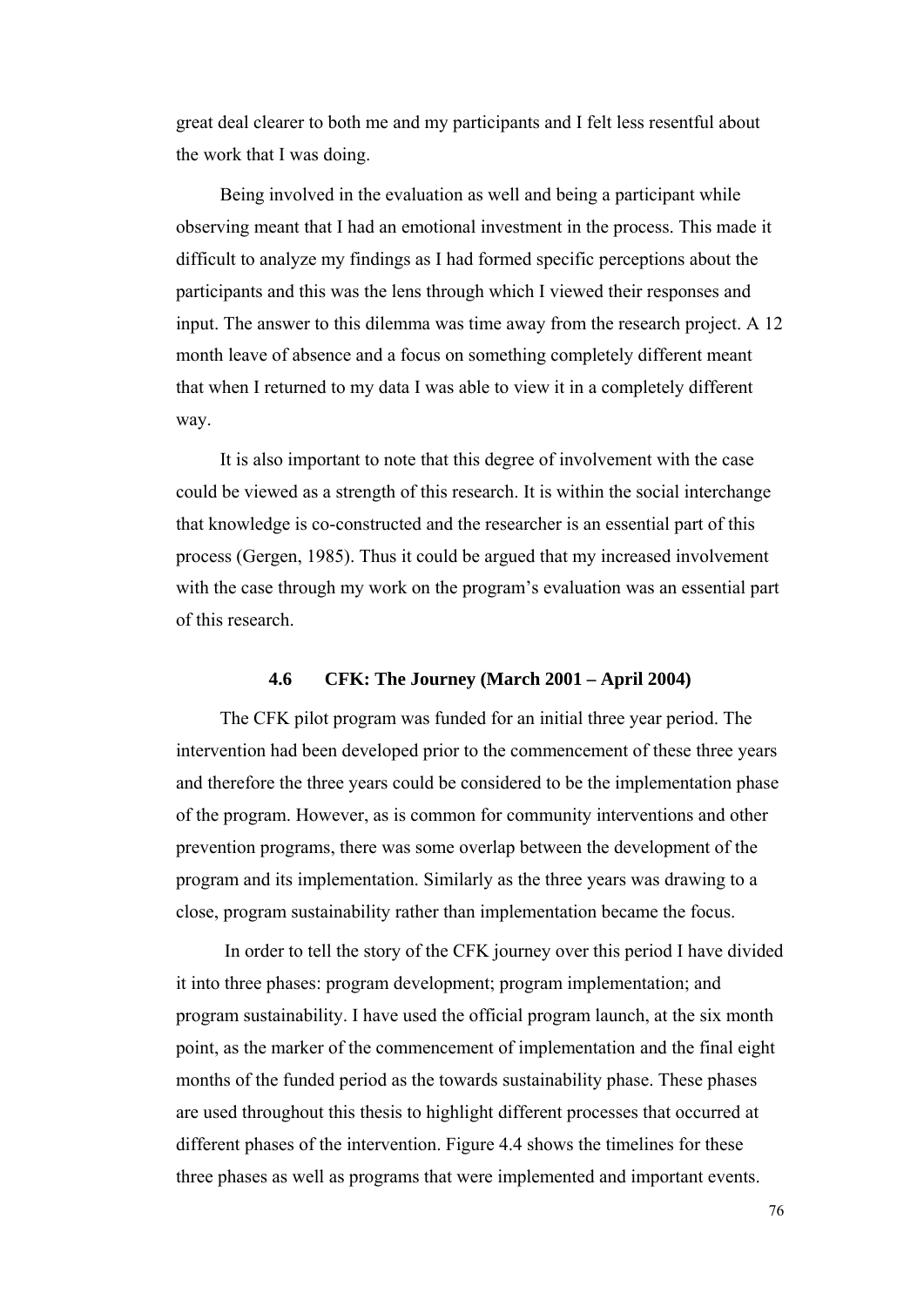| <b>Phase One: Program</b><br><b>Development</b><br>2001                                                                                                                                                                                                                                       |                   |                                                                                                                               | <b>Phase Two: Program Implementation</b>  |                                                  |                                     |                                                                                                                                                                                                                                                                                                                                                                                                                                                                  |                                     |                                                       |                                                                                                                                                                                                                                                                                                                                                                                            |                                     |                                                          |                                                                                                                                                             | <b>Phase Three: Towards</b><br><b>Sustainability</b> |                        |                                                                                                       |     |       |
|-----------------------------------------------------------------------------------------------------------------------------------------------------------------------------------------------------------------------------------------------------------------------------------------------|-------------------|-------------------------------------------------------------------------------------------------------------------------------|-------------------------------------------|--------------------------------------------------|-------------------------------------|------------------------------------------------------------------------------------------------------------------------------------------------------------------------------------------------------------------------------------------------------------------------------------------------------------------------------------------------------------------------------------------------------------------------------------------------------------------|-------------------------------------|-------------------------------------------------------|--------------------------------------------------------------------------------------------------------------------------------------------------------------------------------------------------------------------------------------------------------------------------------------------------------------------------------------------------------------------------------------------|-------------------------------------|----------------------------------------------------------|-------------------------------------------------------------------------------------------------------------------------------------------------------------|------------------------------------------------------|------------------------|-------------------------------------------------------------------------------------------------------|-----|-------|
|                                                                                                                                                                                                                                                                                               |                   |                                                                                                                               |                                           | 2002                                             |                                     |                                                                                                                                                                                                                                                                                                                                                                                                                                                                  |                                     |                                                       |                                                                                                                                                                                                                                                                                                                                                                                            |                                     |                                                          |                                                                                                                                                             | 2003                                                 | 2004                   |                                                                                                       |     |       |
| April                                                                                                                                                                                                                                                                                         | June              | Aug                                                                                                                           | $\cdot$ Oct                               | Dec                                              | Feb                                 | April                                                                                                                                                                                                                                                                                                                                                                                                                                                            | June                                | Aug                                                   | Oct                                                                                                                                                                                                                                                                                                                                                                                        | Dec                                 | Feb                                                      | April                                                                                                                                                       | June                                                 | Oct<br>Aug             | Dec                                                                                                   | Feb | April |
| Project<br>Advisory<br>worker &<br>committee<br>project<br>commences<br>leader<br>appointed<br>Berry Street creates<br>a new structured<br>position (manger of<br>community projects)<br>Conference<br>Community<br>presentation<br>Stakeholders<br>on CFK<br>meeting<br>Evaluation<br>begins |                   | Project<br>New project<br>leader<br>leader starts<br>resigns<br>Program<br>Launch<br>Two students join<br>the evaluation team |                                           |                                                  |                                     | Receptionist<br>appointed<br>Trip to Tasmania<br>with secondary<br>Two part time<br>school representatives<br>workers<br>to examine potential<br>appointed to<br>program<br>implement ELF I<br>2 conference<br>Working party for ELF I<br>established (and then<br>presentations<br>maintained for ELF II)<br>The remaining evaluator<br>One of the two<br>leaves the evaluation and<br>evaluators leaves<br>the original evaluator<br>the evaluation<br>returns |                                     |                                                       | Sessional (.8) project worker<br>Advisory<br>appointed to coordinate<br>committee<br>implementation of CYAP &<br>suspended<br>ARC programs<br>Working parties<br>Sessional (.4)<br>established for<br>project worker<br>ARC, CYAP &<br>appointed to<br>the home visiting<br>coordinate<br>program.<br>implementation<br>Launch of<br>of ELF II<br>ELF-II<br>program<br>Community<br>survey |                                     |                                                          | Additional<br>premises<br>acquired<br>Extraordinary<br>meeting held<br>with other<br>welfare agencies<br>in the community<br>Youth and children's<br>survey |                                                      |                        | CFK funding is<br>extended and<br>funding is granted<br>for dissemination<br>to a nearby<br>community |     |       |
|                                                                                                                                                                                                                                                                                               | <b>Marysville</b> |                                                                                                                               | Grade 6                                   |                                                  |                                     | <b>Caring for carers</b>                                                                                                                                                                                                                                                                                                                                                                                                                                         |                                     |                                                       |                                                                                                                                                                                                                                                                                                                                                                                            |                                     |                                                          |                                                                                                                                                             |                                                      |                        |                                                                                                       |     |       |
| Program<br><b>Secondary School</b>                                                                                                                                                                                                                                                            |                   |                                                                                                                               | girls group                               |                                                  |                                     |                                                                                                                                                                                                                                                                                                                                                                                                                                                                  |                                     | <b>Homework Club</b><br>Early Learning is Fun (ELF I) |                                                                                                                                                                                                                                                                                                                                                                                            |                                     | <b>Homework Club</b>                                     |                                                                                                                                                             | <b>Football Club Program</b>                         |                        |                                                                                                       |     |       |
| <b>Alternative</b><br>program<br>Raising<br>boys<br>Managing 'off the street enquirles'                                                                                                                                                                                                       |                   |                                                                                                                               | <b>Parenting</b><br>enrichment<br>program |                                                  | <b>Volunteer</b><br><b>Training</b> |                                                                                                                                                                                                                                                                                                                                                                                                                                                                  | <b>Volunteer</b><br><b>Training</b> |                                                       | Parenting 3-8<br>year olds                                                                                                                                                                                                                                                                                                                                                                 | <b>Volunteer</b><br><b>Training</b> |                                                          |                                                                                                                                                             | <b>Parenting</b><br><b>Enrichment</b><br>Program     |                        |                                                                                                       |     |       |
|                                                                                                                                                                                                                                                                                               |                   |                                                                                                                               |                                           |                                                  | <b>Family Support Program</b>       |                                                                                                                                                                                                                                                                                                                                                                                                                                                                  |                                     |                                                       |                                                                                                                                                                                                                                                                                                                                                                                            |                                     |                                                          | Managing 'off the street enquiries', supporting families, matching families and volunteers                                                                  |                                                      |                        |                                                                                                       |     |       |
| <b>Recruiting Volunteers</b>                                                                                                                                                                                                                                                                  |                   |                                                                                                                               |                                           |                                                  |                                     | <b>Home Visiting Program</b>                                                                                                                                                                                                                                                                                                                                                                                                                                     |                                     |                                                       |                                                                                                                                                                                                                                                                                                                                                                                            |                                     | Continued volunteer Recruitment, supervision and support |                                                                                                                                                             |                                                      |                        |                                                                                                       |     |       |
|                                                                                                                                                                                                                                                                                               |                   |                                                                                                                               |                                           | Early Learning is Fun (Spread The Word) (ELF II) |                                     |                                                                                                                                                                                                                                                                                                                                                                                                                                                                  |                                     |                                                       |                                                                                                                                                                                                                                                                                                                                                                                            |                                     |                                                          |                                                                                                                                                             |                                                      |                        |                                                                                                       |     |       |
|                                                                                                                                                                                                                                                                                               |                   |                                                                                                                               | <b>Alexandra Real Connections (ARC)</b>   |                                                  |                                     |                                                                                                                                                                                                                                                                                                                                                                                                                                                                  |                                     |                                                       |                                                                                                                                                                                                                                                                                                                                                                                            |                                     |                                                          |                                                                                                                                                             |                                                      |                        |                                                                                                       |     |       |
|                                                                                                                                                                                                                                                                                               |                   |                                                                                                                               |                                           |                                                  |                                     |                                                                                                                                                                                                                                                                                                                                                                                                                                                                  |                                     |                                                       |                                                                                                                                                                                                                                                                                                                                                                                            |                                     |                                                          |                                                                                                                                                             |                                                      | <b>Cathedral Youth</b> |                                                                                                       |     |       |
|                                                                                                                                                                                                                                                                                               |                   |                                                                                                                               |                                           |                                                  |                                     |                                                                                                                                                                                                                                                                                                                                                                                                                                                                  |                                     |                                                       |                                                                                                                                                                                                                                                                                                                                                                                            |                                     | די                                                       |                                                                                                                                                             |                                                      |                        |                                                                                                       |     |       |

77

*Figure 4.4: The people, Events and Programs of CFK* 

 $\overline{\phantom{a}}$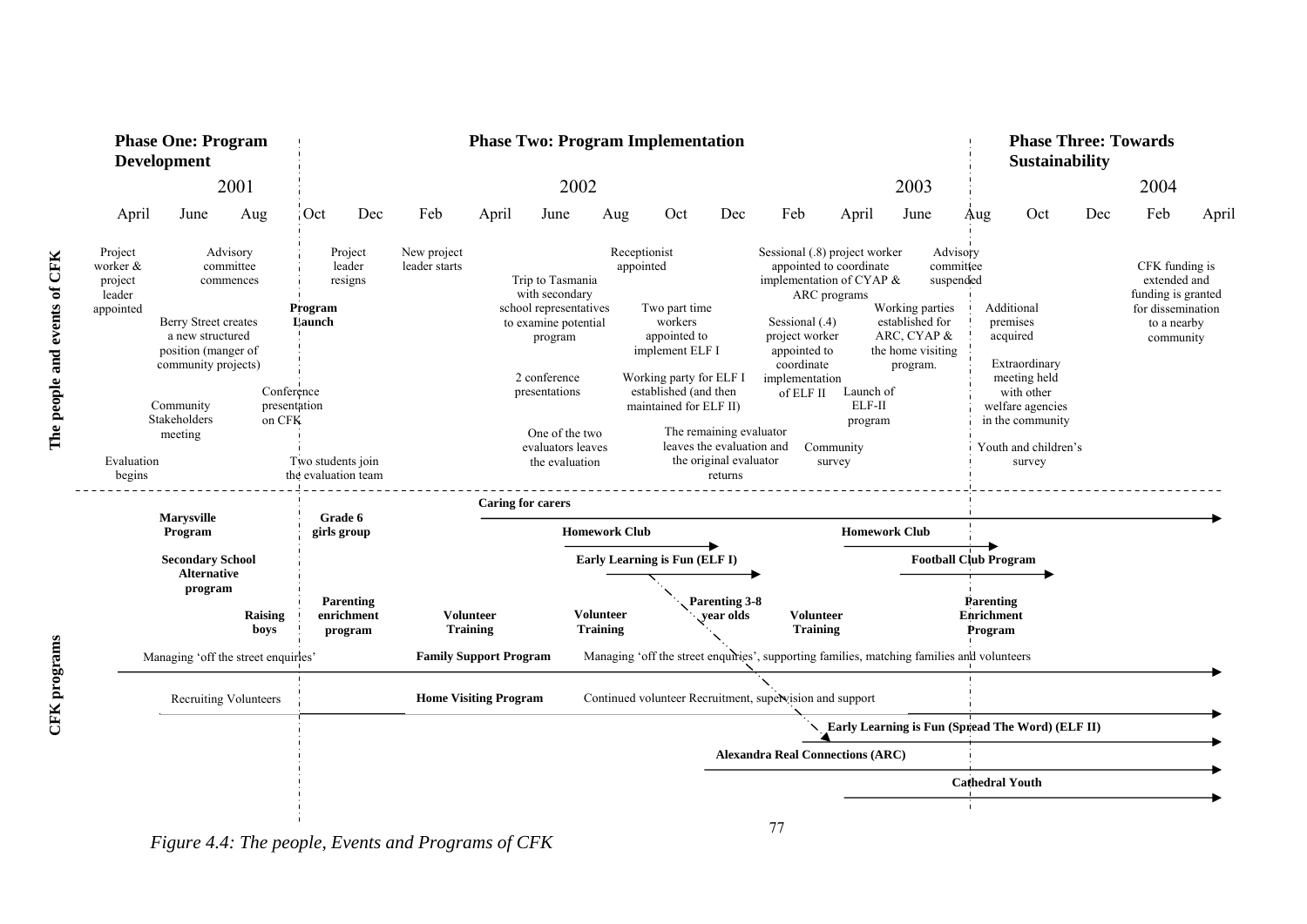#### *4.6.1 Phase One: Program Development (March 2001 – September 2001)*

The primary objective of the first six months of the project was to set up a project base. Project leader and project worker positions were advertised and filled in March 2001. A shop front location was established in the main street of Alexandra. This provided a work space for the project leader, Barbara, the project worker, Meredith and BSV Youth and Family Support Worker, Jody. A number of out of Shire service providers also utilized this space to meet clients and/or hold meetings. The evaluation commenced and the evaluators met with CFK staff on a regular basis. In June 2001 BSV created a new structured position, Manager of Community Projects, within their organization and Deidre, an existing BSV employee, took on this new position. Barbara and Meredith participated in a number of training activities throughout this period.

One of the first tasks for program staff was to find a name for the program. 'Connect For Kids' was thought to reflect the emphasis that the program had on children and young people as well as the program aim of increasing connectedness. The CFK logo was developed via a youth drawing competition. This competition and a number of community, agency and school visits were designed to generate and promote community interest in the program.

A public forum was held in order to consult with the community and to canvas support from local agencies, schools, businesses and community members. This forum led to the establishment of an advisory group. The group comprised of representatives from the local Shire, local police, service providers, families, schools, sporting bodies and the evaluators. The advisory group met on a monthly basis. The program was formally launched in October 2001, six months after program inception. The launch was featured in the local newspaper.

During this phase a number of programs were planned and implemented. Four short term programs were implemented in response to needs expressed by the local schools. Three of these programs (Marysville Program, Raising Boys and Grade Six Girls Group) were coordinated by CFK staff in collaboration with local primary schools. The fourth program (Secondary School Alternative Program) was conducted in collaboration with the local secondary school. All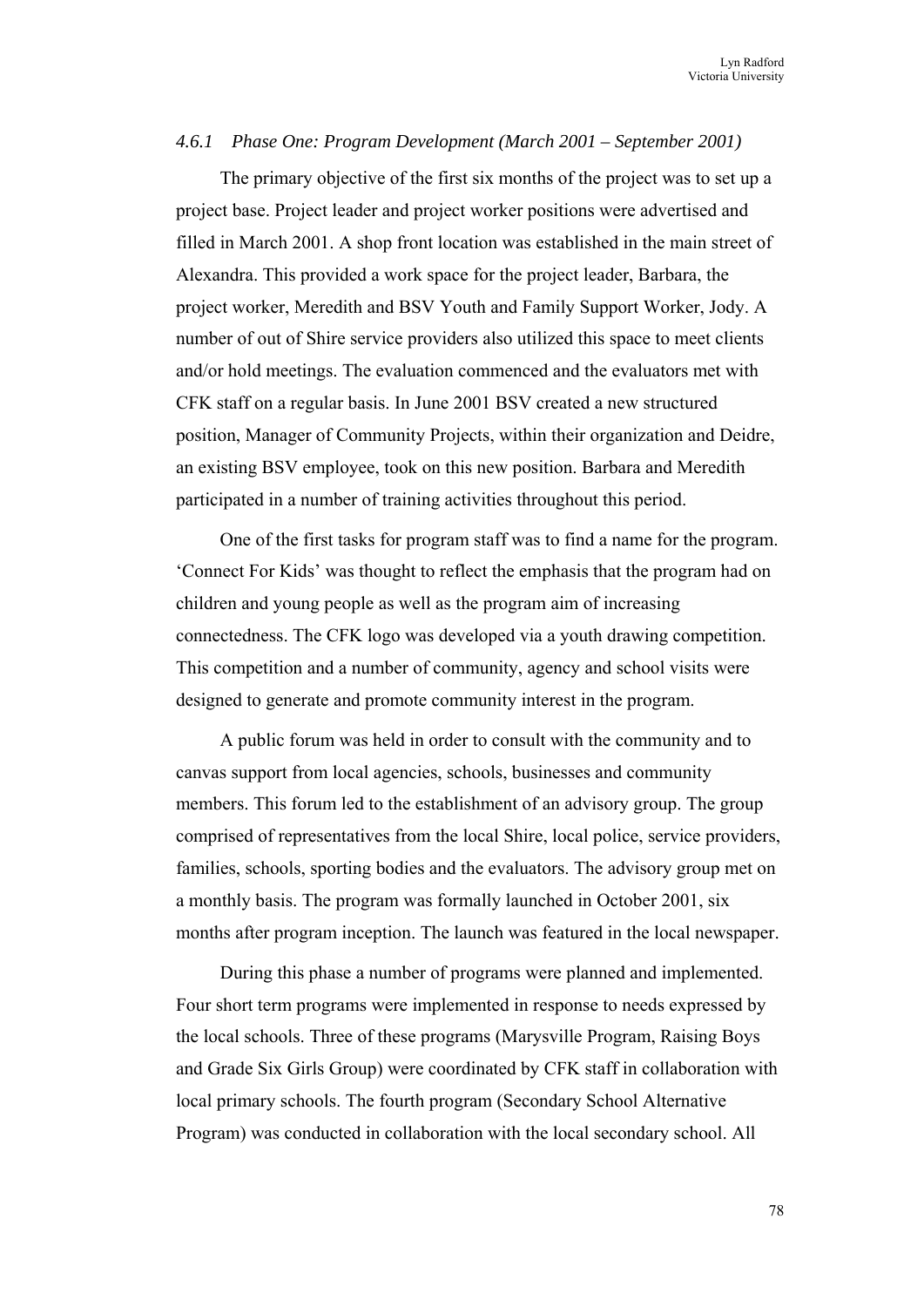four programs targeted small groups of children who were having difficulties that could potentially place them at risk of early school leaving.

In addition to implementing these programs, the CFK project leader also took an active role in assisting local young people to develop a funding submission for a local Youth Precinct. The aim of the Youth Precinct was to provide an area and facilities for young people to meet, skate and ride bikes. The young people had come up with the idea themselves and had sought the assistance of a number of different adults.

The initial consultation process revealed the need for an in home support program for families. A number of different models were investigated during this phase and a decision was made to develop a partnership with Good Beginnings Australia. CFK utilized Good Beginnings Australia's volunteer training package and evaluation. The program was developed and coordinated by the project worker, Meredith.

CFK staff reported directly to BSV through Deidre, and BSV reported CFK's progress to the foundation. In their six monthly report they outlined their plans for the next six months. These plans included continuing with existing programs and structures, in particular the implementation of school programs that addressed identified needs, as well as investigation of the potential of: parenting enrichment programs; commencement of a monthly newsletter to service providers; mass mail out of a booklet outlining services available in the Alexandra district; and development of an education resource library for community access.

During the development phase of the CFK program a number of programs had been implemented and a number of others were in the planning stages. These programs were reactive in nature, and mainly short term. They were targeted toward a specific part of the population and their focus was to reduce risk. The program model had specified the need to include universal programs in the CFK project, but at the six month mark there were not any immediate plans for programs that met this criterion. Further, staff had found that the large volume of 'off-the-street inquiries' was consuming a great deal of Meredith's time and was seen to be driving the program in a reactive rather than preventative direction.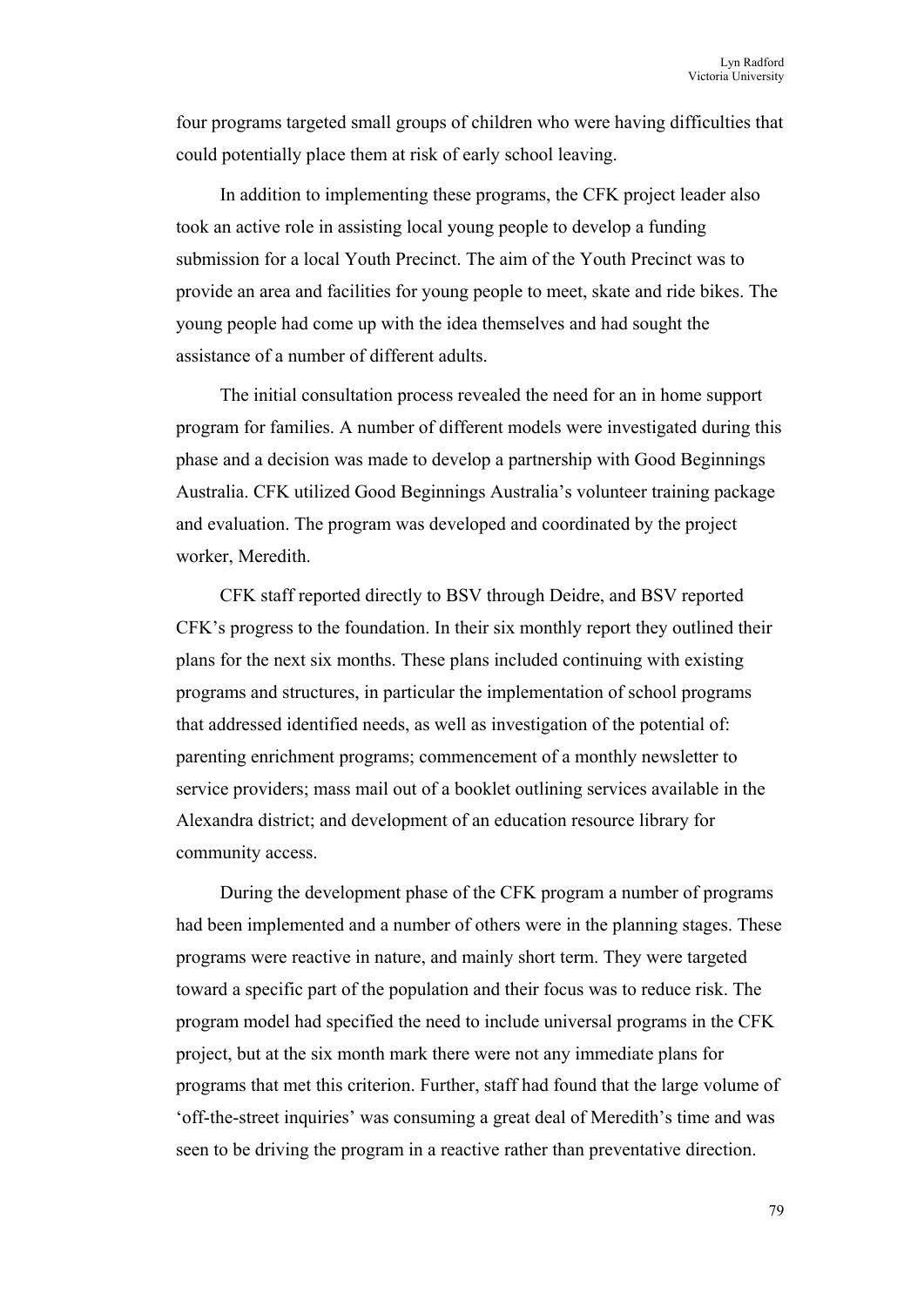#### *4.6.2 Phase Two: Program Implementation (October 2001 – September 2003)*

My commencement with the CFK evaluation, in October 2001, coincided with the official launch of the program. At this point tension had arisen between the project leader, Barbara, and the BSV Manager of Community Projects, Deidre. Barbara decided to resign from her position as project leader in November 2001. In January, 2002, Daniel was appointed as the new project leader for CFK.

Daniel was quite different from Barbara. His background was in community development whereas Barbara's had been in secondary school teaching. Daniel had different ideas about the direction of the CFK program. Barbara's background as a secondary school teacher had meant that she had worked closely with the local schools and that it was important to her that the programs implemented addressed needs identified by the schools. When Daniel started with CFK he felt that these programs were the responsibility of the school, and not CFK.

CFK continued with the plans that had been made in the previous phase, for the first six months of the implementation phase. A three week parenting enrichment program was implemented and volunteer training for the home visiting program commenced. People who lived in the community were coming into the office with various enquiries and Meredith was continuing to provide support for these families.

During this period the evaluators conducted a series of interviews with CFK staff and advisory committee members. These interviews revealed: a concern that CFK was moving away from its original focus on young people in the community; that 'off the street enquiries' were consuming a great deal of Meredith's time making it very difficult for her to keep up with her other work; and that the advisory committee system was not working well.

Daniel and Deidre in particular were concerned that Meredith's role in CFK was becoming too focused on crisis management. Daniel's vision for CFK was to plan and implement programs that were universal, that is they included the community as a whole, were proactive rather than reactive and would be sustainable when CFK's funding ceased. Meredith agreed that this was an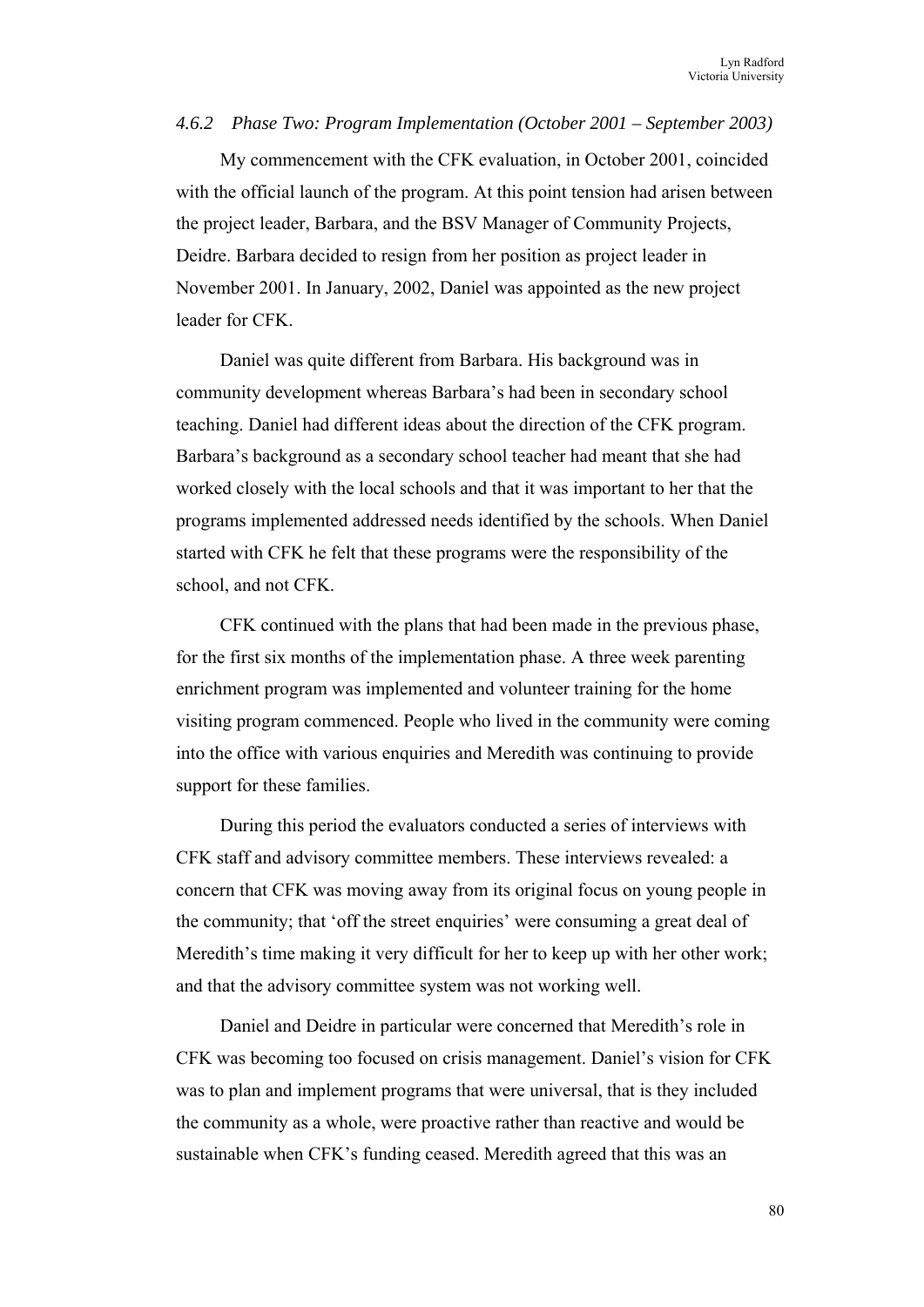appropriate direction for CFK to be headed, but expressed a great deal of concern about not being able to meet the needs of families that came through the door. There was a lot of tension between Daniel and Meredith over this matter.

Daniel investigated many different avenues that he believed would fit with his vision of CFK's future. In May 2002 Daniel gave a list of these to the advisory committee for discussion. On the list were: a regional community foundation; a no dole pledge program; youth workshops; a school values program; and community choirs. He also outlined a number of potential programs that were more reactive and these included: a literacy program for Grade Prep children with an identified literacy problem; a mentoring program for local football players; and a neighborhood mediation program.

In an effort to relieve Meredith of some of the pressure of 'off the street enquiries' a part time receptionist was employed. The receptionist, Rowena became an integral part of the CFK team and remained with the program for the remainder of its funded period. Meredith continued her home visiting and volunteer training program. She also implemented a new program called the homework club. The homework club was a program that offered children a quiet place to complete their homework, have something to eat and interact with other children. It was run on two afternoons per week by Meredith and a volunteer. A group called 'caring for carers' began six weekly meetings and were supported by Meredith and CFK. Daniel continued to investigate the programs that he had outlined to the advisory committee. As part of this investigation Daniel took the principal of the local secondary school and another teacher to Tasmania to examine a no dole pledge program that had been implemented in a Tasmanian school.

Grade Prep teachers had identified a number of children with very poor literacy skills and had asked CFK to help them work with these children as well as try to identify possible reasons for what seemed a larger than normal number of children in this situation. A working party consisting of these teachers was formed and ideas for a program developed. Daniel obtained funds to appoint two part time sessional workers, Mary and Rhonda, to liaise with the working party and implement the program. These workers were employed for a period of 15 weeks, during which time they were required to work individually and in small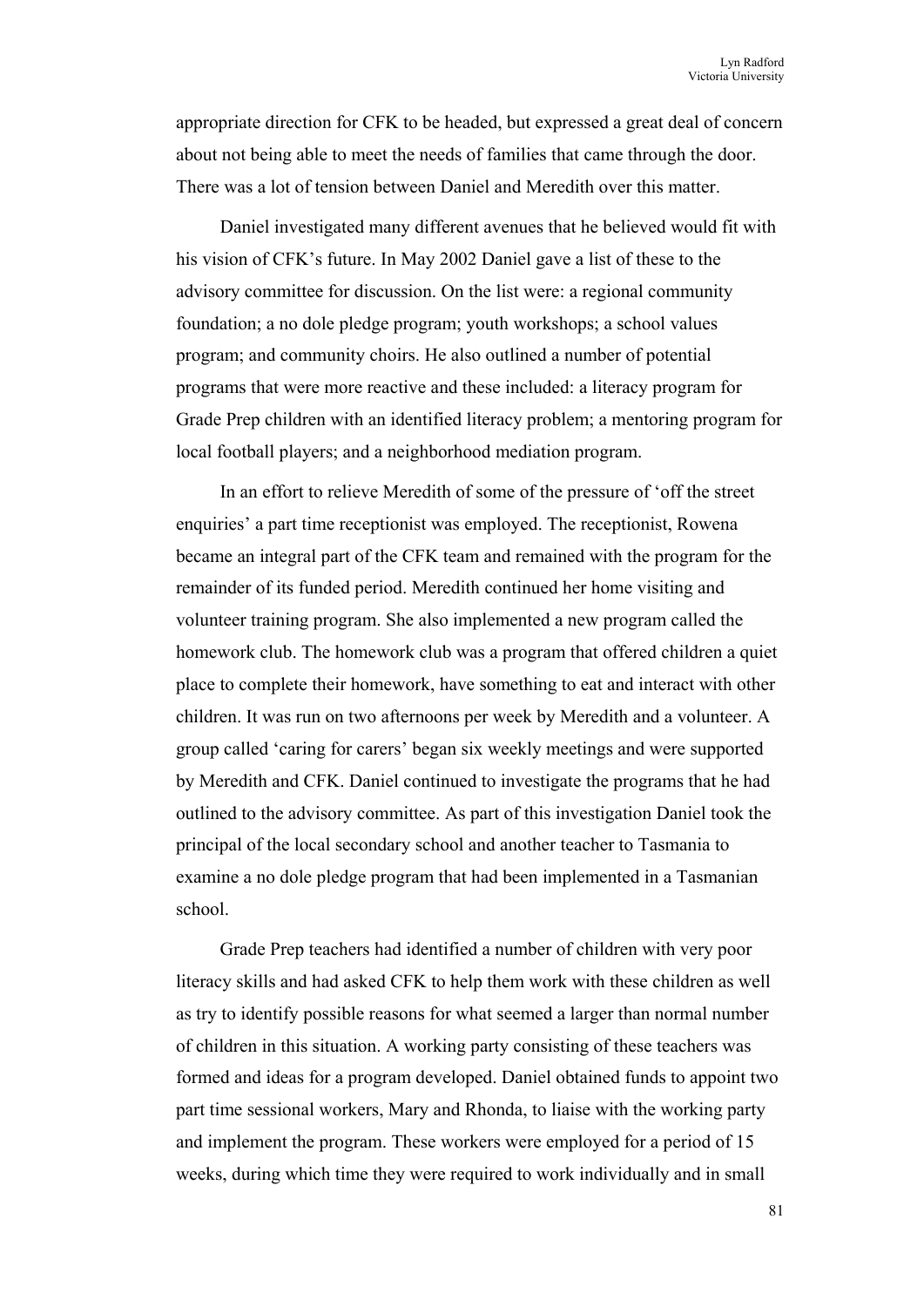groups with the identified children, assess their literacy levels, interview parents of the children to identify possible causes of the poor literacy levels and report their findings in writing to BSV. The program was called Early Learning is Fun (ELF).

In October 2002, CFK celebrated its one year anniversary since the official launch. The walls of the office were decorated with descriptions of current and planned programs. A definite shift could be seen in the programs being implemented by CFK. Although Meredith continued the homework club, the 'home visiting program', 'caring for carers' and parenting enrichment programs, very definite plans were being made for universal programs considered to be more proactive, more easily sustained by the community and designed to promote resilience rather than reduce risk.

There were three programs in particular that highlighted this shift. The Alexandra Real Connections program (ARC); Early Learning is Fun (spread the word) (ELF II); and Cathedral Youth Arts Project (CYAP). The ARC program was based on the no dole pledge program Daniel had investigated in Tasmania. It was a community wide program that aimed to increase education, training and employment opportunities for young people. School (teachers and council), students and the general community were involved in ensuring that each young person had a planned pathway to further education, training or employment.

One of the sessional project workers for the ELF program, Rhonda, was asked to investigate programs that would include the whole of the community and would address issues that were identified as possible causes of the low literacy levels in the Grade Prep children. A program called 'Spread the Word' came to Rhonda's attention. This program was aimed at children aged 0-5, with objectives being to develop parent awareness for the need to communicate with children from the earliest age. The original ELF working party continued to coordinate the new ELF program, and Rhonda was employed as the ELF (II) project worker.

The CYAP program was developed in response to an acknowledgement of the importance of celebrating 'community' by staging events and providing opportunities for community networking. The objectives of this program were to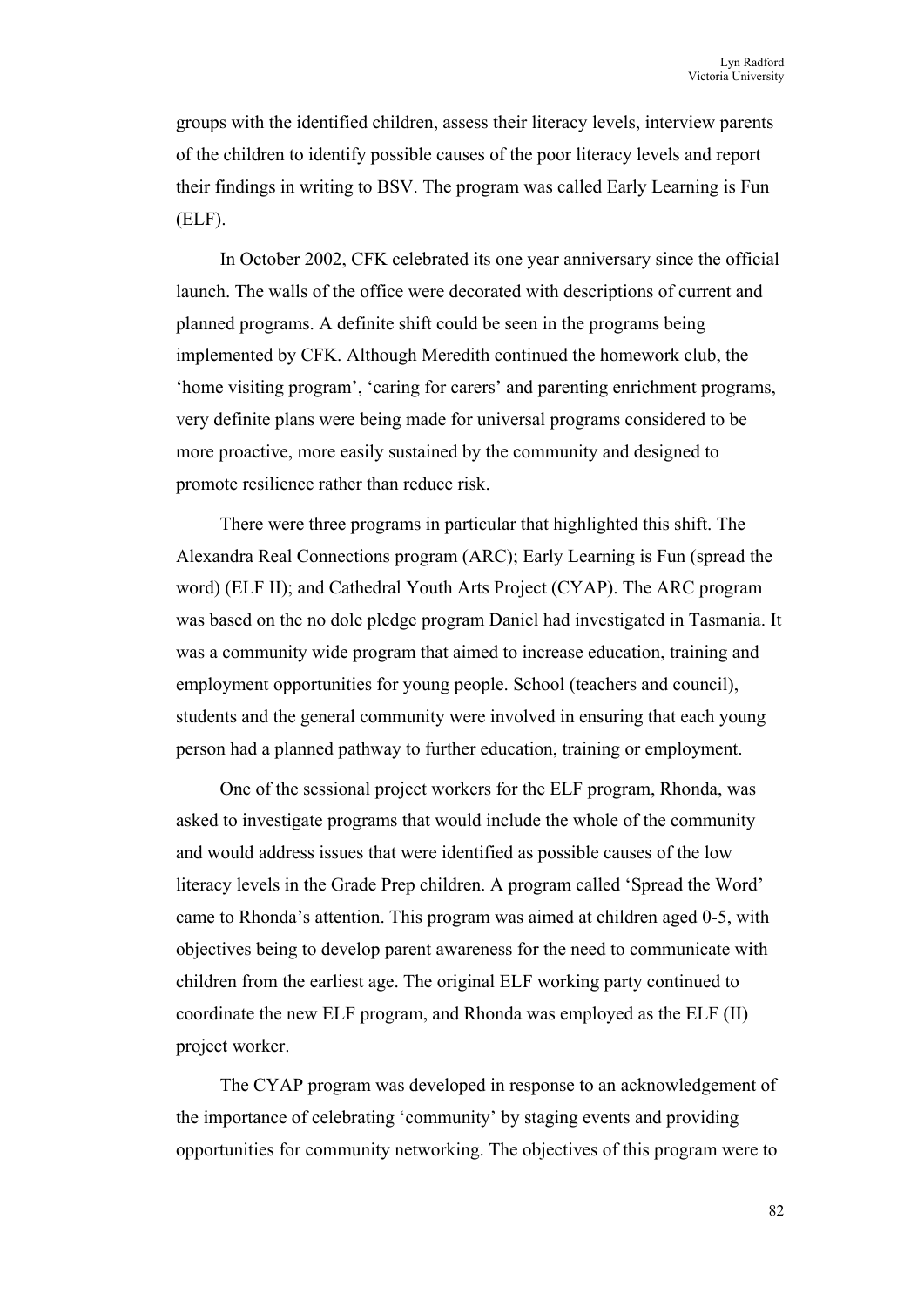ascertain areas of interest from young people in the area, to implement a series of workshops, and to support and develop sustainability for the program.

Tensions began to develop between the program staff in the final year of the program's funded period. The project leader became very concerned about the future of the program and the sustainability of individual programs. There was a general sense of running out of time. Project workers and the project leader had the additional stress of not knowing what would happen regarding their employment at the end of the funded period. BSV and CFK hoped to gain additional funding to continue their work in the community, but they were unlikely to know the outcome of this application before the end of the year.

Working parties were established for the ARC, CYAP and home visiting programs in 2003, and the advisory committee was eventually suspended. The advisory committee structure had never really worked. This was acknowledged in many evaluators meetings as well as evaluation reports. Evaluators made many recommendations to CFK to make changes to the structure, but it continued operating in the same way until this point. The working party groups were much more satisfactory. By the end of this phase the ARC, CYAP, ELF (spread the word) and the home visiting programs were firmly entrenched as the most important components of the CFK project. Working party groups had been established for each program and project coordinators were appointed.

Sustainability was an important aspect of the program, and its prominence in discussions increased as the funding period drew to a close. Daniel believed that CFK staff should seek to implement strategies that would ensure the sustainability of the individual program components. Daniel felt that attempting to sustain the whole of CFK was not appropriate. Some programs seemed to be more sustainable than others.

The Alexandra Secondary College were committed to the ARC program and had appointed a teacher as the coordinator of the program. This commitment at the school level ensured that the program would continue if CFK no longer received funding. The sustainability of the ELF (spread the word) program was similarly positive. The members of the working party were extremely committed to the program's survival and it needed only a small amount of annual funding to continue. Although the CYAP program had formed good partnership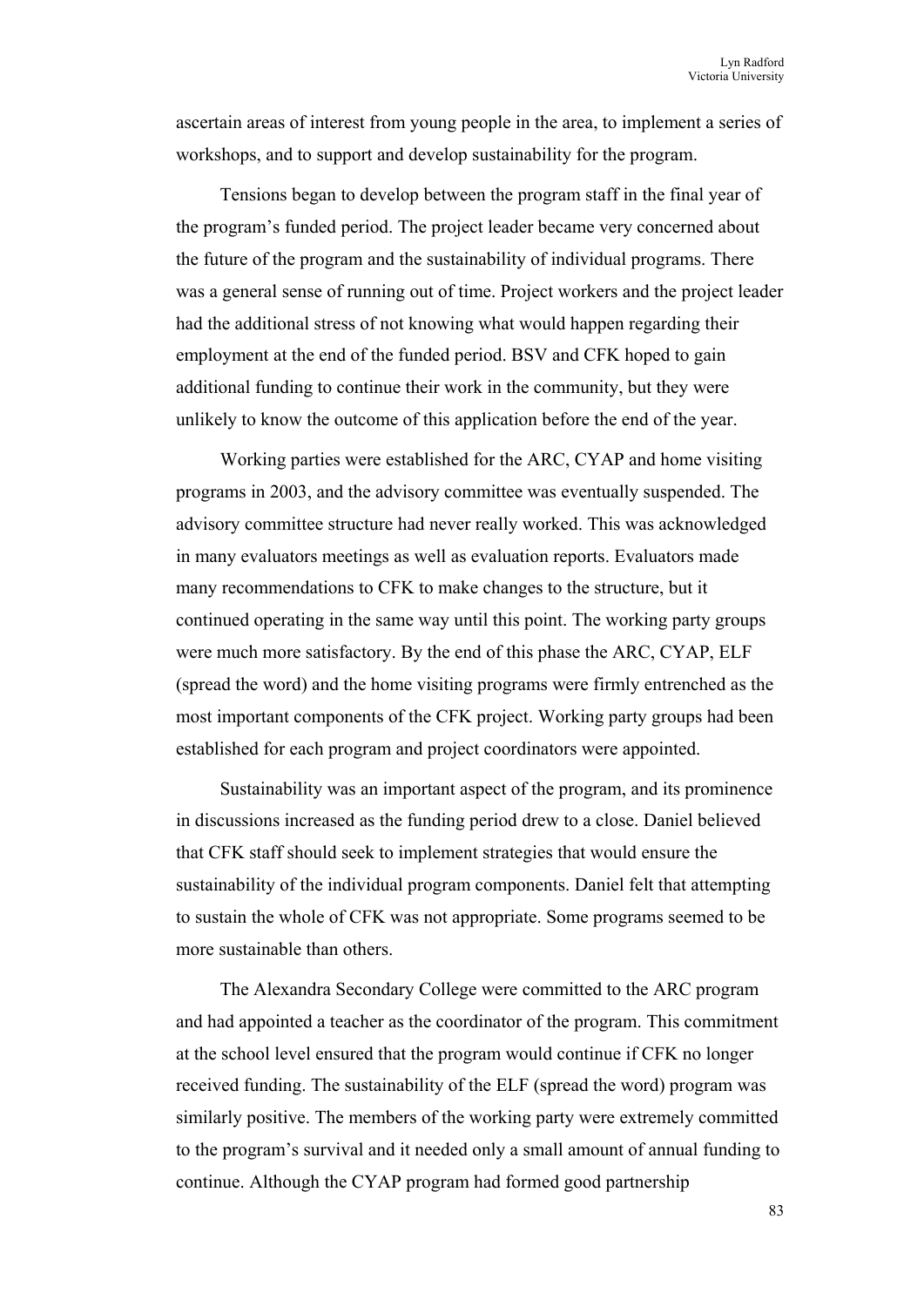relationships with a number of agencies in the community, its overall mission was fuzzy and its sustainability post CFK funding looked shaky.

The most difficult program to sustain without CFK funding was the home visiting program. It was, financially, a costly program requiring a full time project worker and resources for volunteers and volunteer training. There had been a great deal of disagreement amongst CFK staff about the relevance of this program to CFK. Daniel had always felt that it was too reactive and not sustainable, and therefore did not fit into a community development model of prevention. Meredith felt that a home visiting component had been part of the CFK vision from the beginning. She also felt that its benefits were two fold. She felt that the program assisted families when they were in need and that volunteers also gained something from their involvement with the program. However Daniel believed that the work being done by Meredith was the responsibility of other agencies in the area that had been funded to provide these types of services.

Daniel and Meredith commenced discussions with the other agencies to find solutions to the problems in the area. One of the problems was the lack of office space for the other agencies that were based in other regional centers. When the office immediately next door to the Berry Street office became available for lease, Daniel sought permission from BSV to make enquiries. Agreements were made between CFK and the landlords of the two buildings, and the second building was leased. This provided extended office space for existing staff as well as for staff from other related agencies not located within the Alexandra district.

# *4.6.3 Phase Three: Toward Sustainability (October 2003 – April 2004)*

Despite tensions earlier in the year regarding the amount of time left to implement the program and ensure its sustainability, these had dissipated somewhat in the last six months of the funding period. Staff were unofficially informed that continued funding from the philanthropic foundation was likely and that there would be future employment opportunities for them at the BSV offices in Alexandra.

Over the previous 32 month period CFK staff had become very good at promoting their individual programs. There had been official program launches,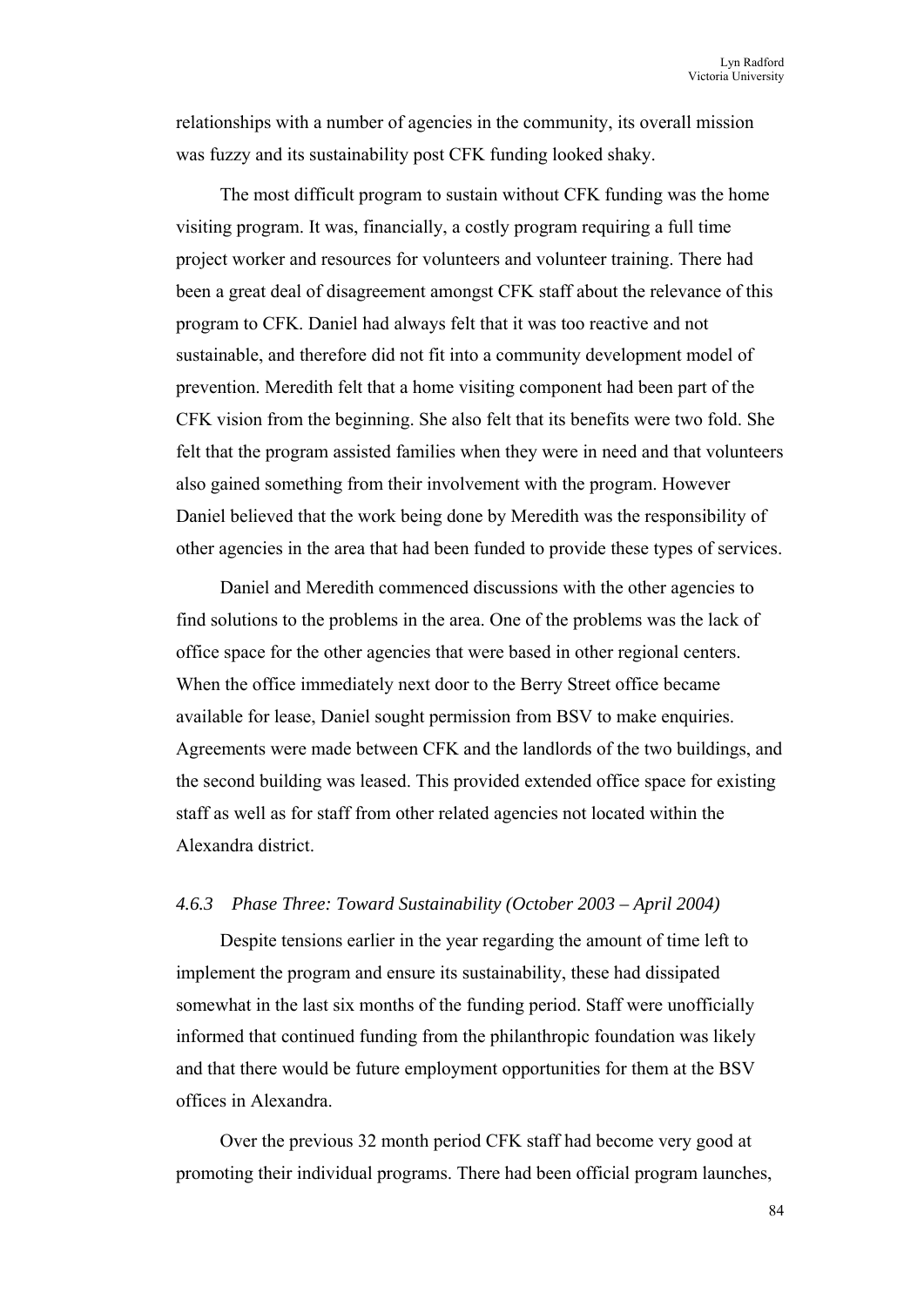conference presentations, a reading day, a spring spectacular and a number of business breakfasts. Towards the end of 2003, with only six months of funding left, CFK staff presented a showcase of their program to BSV and other program stakeholders.

On March  $11^{th}$ , 2004, Deidre announced to staff that they had been successful in their application for an extension to their funded period as well as funding to expand their program to a nearby community. Funding for the resource centre in Alexandra, an administrative person, a team leader and a project worker to coordinate the volunteers and the parent support would be funded until December 2007. The CYAP program would receive funding until June 2006, the ARC program would receive funding until June 2005, and the ELF program would receive funding until June 2004. The nearby community would receive funding for a resource centre, an administrative person, and a project worker for the CYAP and ARC programs until June 2007. It was also planned that an ELF program be implemented in this community and would receive funding until December 2005.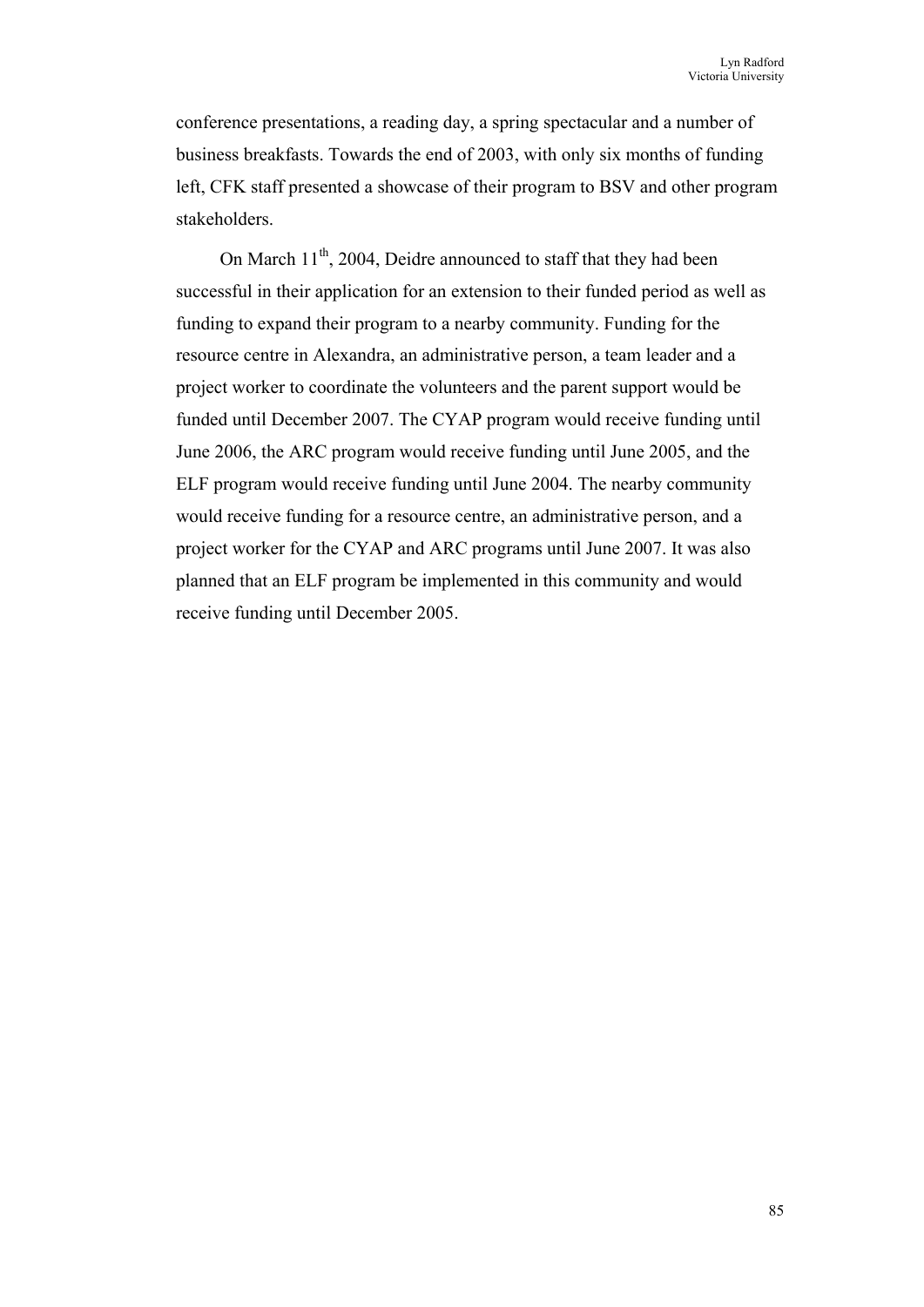#### **CHAPTER 5**

## **FINDINGS**

This chapter describes the development of a set of guiding principles for the implementation of community interventions. Twelve guiding principles for effective implementation were developed via a review of the literature, two focus group sessions and interviews with participants. Initially these guidelines were developed to provide participants with guidance in the implementation of CFK, however as this research progressed and the program developed it became clear that the guidelines were not useful to the participants or this research.

The data collected via the focus groups and interviews were used as an insight into participants' beliefs about program implementation and CFK and gave participants a voice in this research. Chapters six and seven use an integration of concepts from systems theory and ecological approaches as a framework for the analysis of the findings. Chapter eight presents a synthesis of the findings from chapters five, six and seven.

#### **5.1 A Guided Focus Group**

The first stage of my data collection was the development of a set of principles for effective implementation. I undertook a comprehensive literature review and documented the major themes for discussion. I then conducted a guided focus group session with the CFK program staff. The four participants involved in this focus group were: Meredith, the only project worker at the time; Daniel, the project leader; Deidre, the Manager of Community Projects at BSV and responsible for the management of CFK; and Anthony, BSV's Social Policy Manager and regular attendant of CFK meetings. During this focus group session I presented the information that I had gained from the literature and explained that I was seeking their opinions. The focus group was held immediately following a regular monthly evaluation meeting.

Prior to this guided focus group session, I had been involved with the evaluation of the CFK program for over six months. Although participants were aware that my research was regarding the implementation of community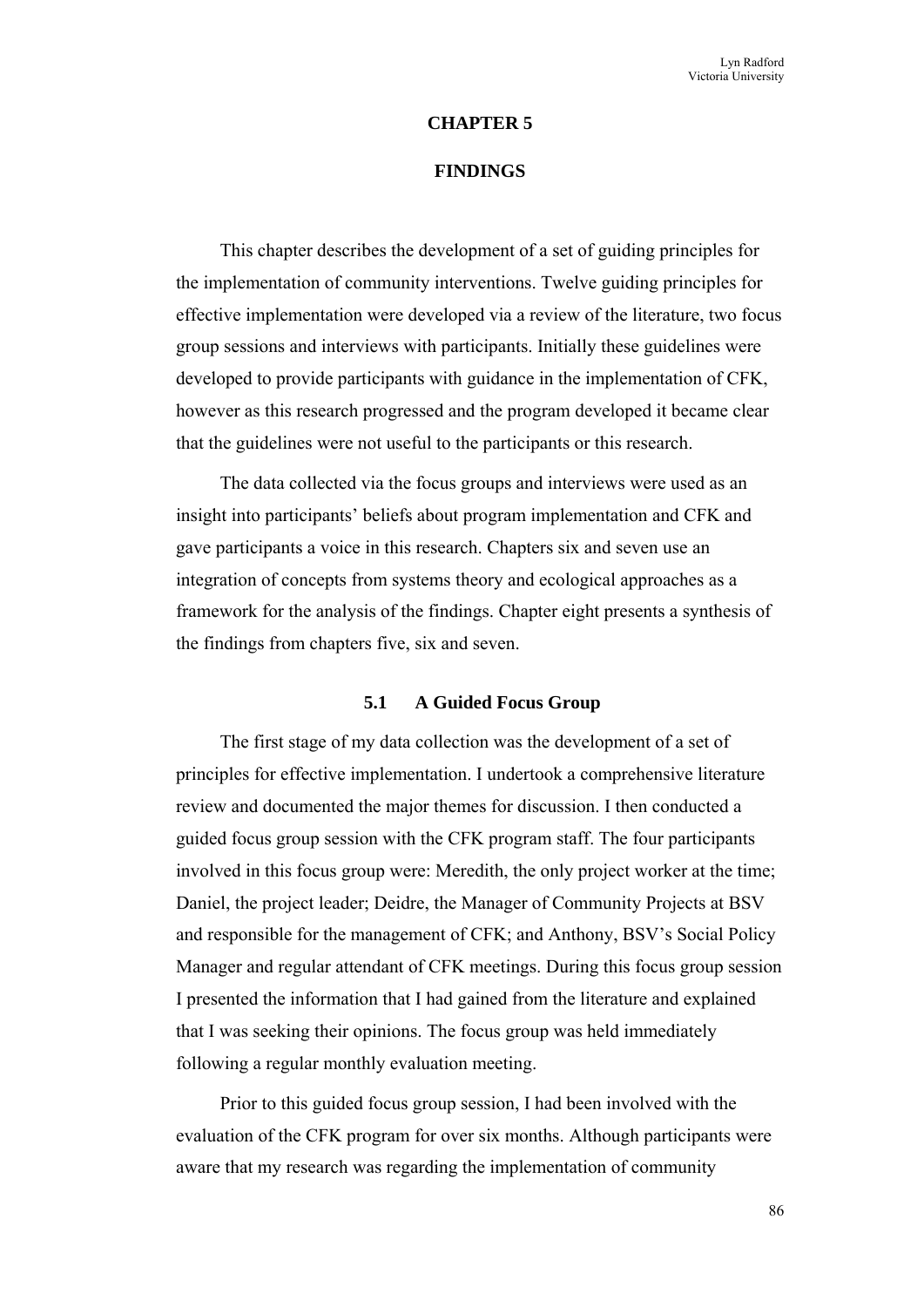interventions, I had not had any formal discussions about implementation and what might constitute effective implementation with any of the participants. The presentation of material derived from the academic literature offered a starting point for the discussion of effective implementation. Discussion after the presentation was brief as participants felt that they needed time to absorb the information given to them. They were asked to read the material, and interviews were scheduled for further individual discussions on the topic. The key points from the literature as they were presented to participants in the guided focus group session are contained in Appendix B.

## *5.1.1 Guided Focus Group Data*

The first part of the focus group was spent discussing items one and three: ecological levels of analysis and the prevention-intervention continuum. A template was adapted from Prilleltensky and Nelson's (2000) framework for interventions to promote child and family wellness. As a group, CFK staff and evaluators discussed the placement of the existing and proposed CFK program components within the template.

The purpose of this exercise was two fold. First, one of the concerns expressed in the previous interim evaluation report was that CFK were losing the emphasis on prevention that they sought. This issue had been discussed in many meetings and staff were making an effort to refocus their program components towards a more proactive and universal approach. Placing the components within the template assisted staff in gauging their efforts to renew their prevention emphasis. Second, as these concepts were more theoretical than other elements of the literature review, I felt it was appropriate to have a more detailed discussion about them.

Little explanation was needed for the template with participants being familiar with Prilleltensky and Nelson's (2000) framework for interventions as Isaac Prilleltensky was the key evaluator of CFK at the time. Participants considered an ecological approach to interventions and an emphasis on universal program components were aligned with the intervention's community development and prevention principles. In interviews conducted for the evaluation, prior to this guided focus group, program staff stated that they felt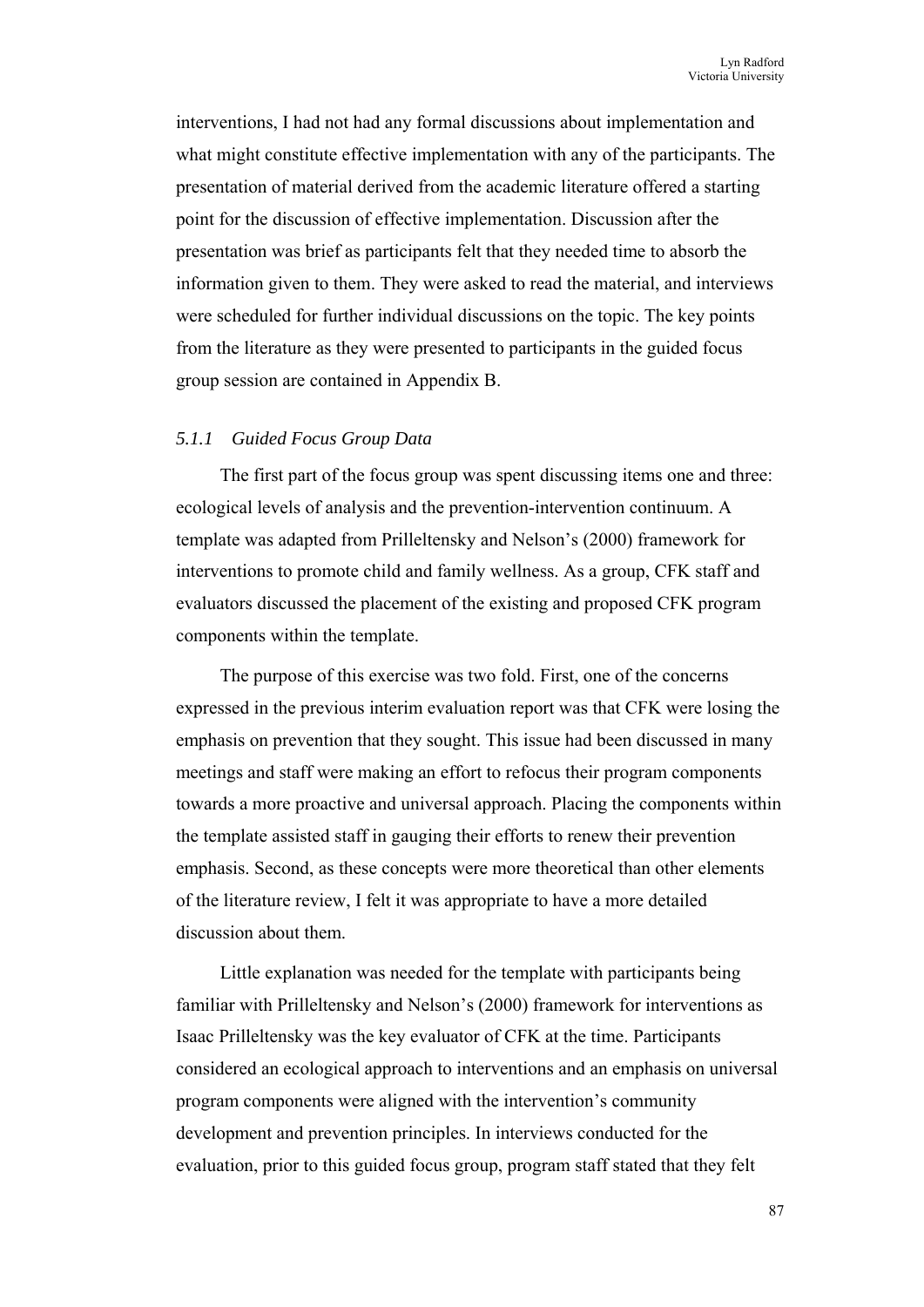that the CFK program components may have been leaning towards being more reactive when their preference was for an emphasis on proactive programs.

*"In lots of ways we have to be more proactive. I'm not sure if we are proactive enough" Deidre* 

*"we are starting to be viewed as a multi faceted welfare agency by the community …* (which) *wasn't seen as playing as big a part as what it* (is)*" Daniel* 

After explanations of the framework had finished I explained how I wanted the template to be used to map the current and proposed CFK program components. I explained that this process could help staff and evaluators reflect upon the direction CFK was taking with regards to the ecological levels of analysis and the prevention-intervention continuum. Participants agreed and we proceeded to discuss the placement of each of the current and proposed program components.

The data gathered during this guided focus group session was fed back to participants via the July/August 2002, Evaluation Progress Report. Table 5.1 shows the group's consensus on where each of the programs corresponded within the framework. Participants stated that they were pleased with the outcome, that their shift in direction towards more proactive program components could be seen by the fact that two thirds of the proposed programs were located at the universal end of the prevention continuum.

*"it's interesting when you look at the ratios ...* (there are) *11 universal* (programs) *versus 11 selective and indicated*  (programs)*…* (also there are) *11 family and children* (programs) *versus 11 community and society* (programs)*. There seems to be an even split, and although it does look top heavy in the universal, that is actually a good thing" Anthony*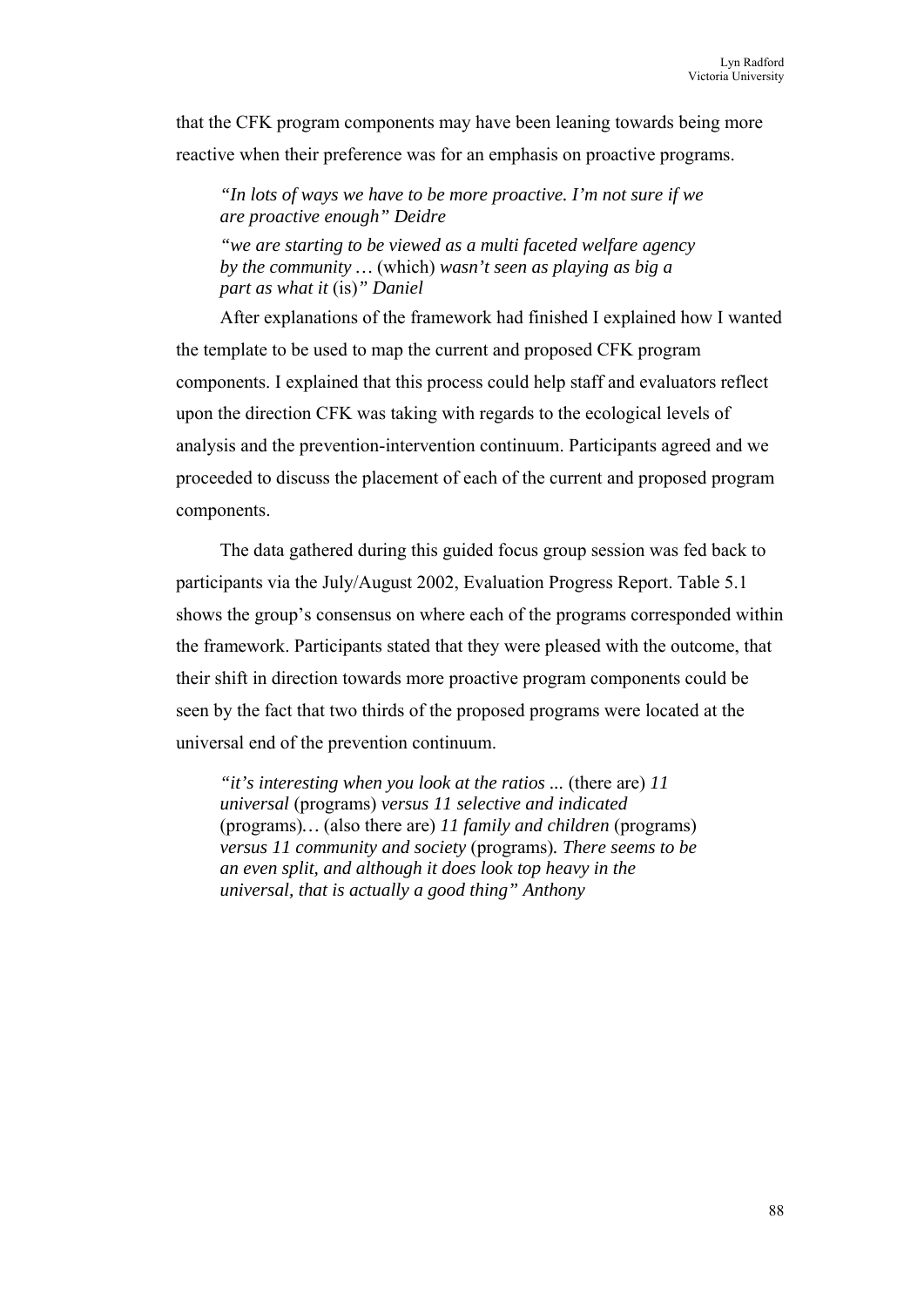|                                                |           |                             |                                       | Ecological level of analysis emphasized      |                                     |
|------------------------------------------------|-----------|-----------------------------|---------------------------------------|----------------------------------------------|-------------------------------------|
|                                                |           | Child (Individual)          | Family/Parents (Micro)                | Community (Meso)                             | Society (Macro)                     |
| Level on the prevention-intervention continuum |           | Buddy program<br>❖          | <b>Parent Enrichment</b><br>$\bullet$ | (Father's group)<br>❖                        | $\bullet \bullet$<br>No dole pledge |
|                                                | Universal | Transition to<br>❖          |                                       | Youth precinct<br>❖                          |                                     |
|                                                |           | secondary school<br>program | Father's group<br>❖                   | Community<br>❖<br>foundation                 |                                     |
|                                                |           | H.A.T.<br>$\frac{1}{2}$     |                                       | Choirs<br>❖                                  |                                     |
|                                                |           |                             |                                       | Workshops<br>❖                               |                                     |
|                                                | Selective | H/W club<br>$\frac{1}{2}$   | Home visiting<br>$\bullet$            | (Volunteer network $\uparrow$ )<br>$\bullet$ |                                     |
|                                                |           |                             |                                       | Caring for carers<br>$\bullet$               |                                     |
|                                                |           |                             | $H/W$ club<br>$\frac{1}{2}$           |                                              |                                     |
|                                                |           |                             | Literacy program                      | Football club<br>❖<br>mentoring              |                                     |
|                                                |           |                             | <b>Volunteer Network</b><br>$\bullet$ | Neighborhood<br>❖                            |                                     |
|                                                | Indicated |                             | Responding to<br>referrals            | mediation                                    |                                     |
|                                                |           |                             | Home visiting                         |                                              |                                     |

Table 5.1: CFK Program Components and how they fit within the Prevention-Intervention Framework

Adapted from Prilleltensky and Nelson (2000).

Note: Bracketed programs have the potential to be placed in that field.

- Denotes new program.
- •Denotes existing program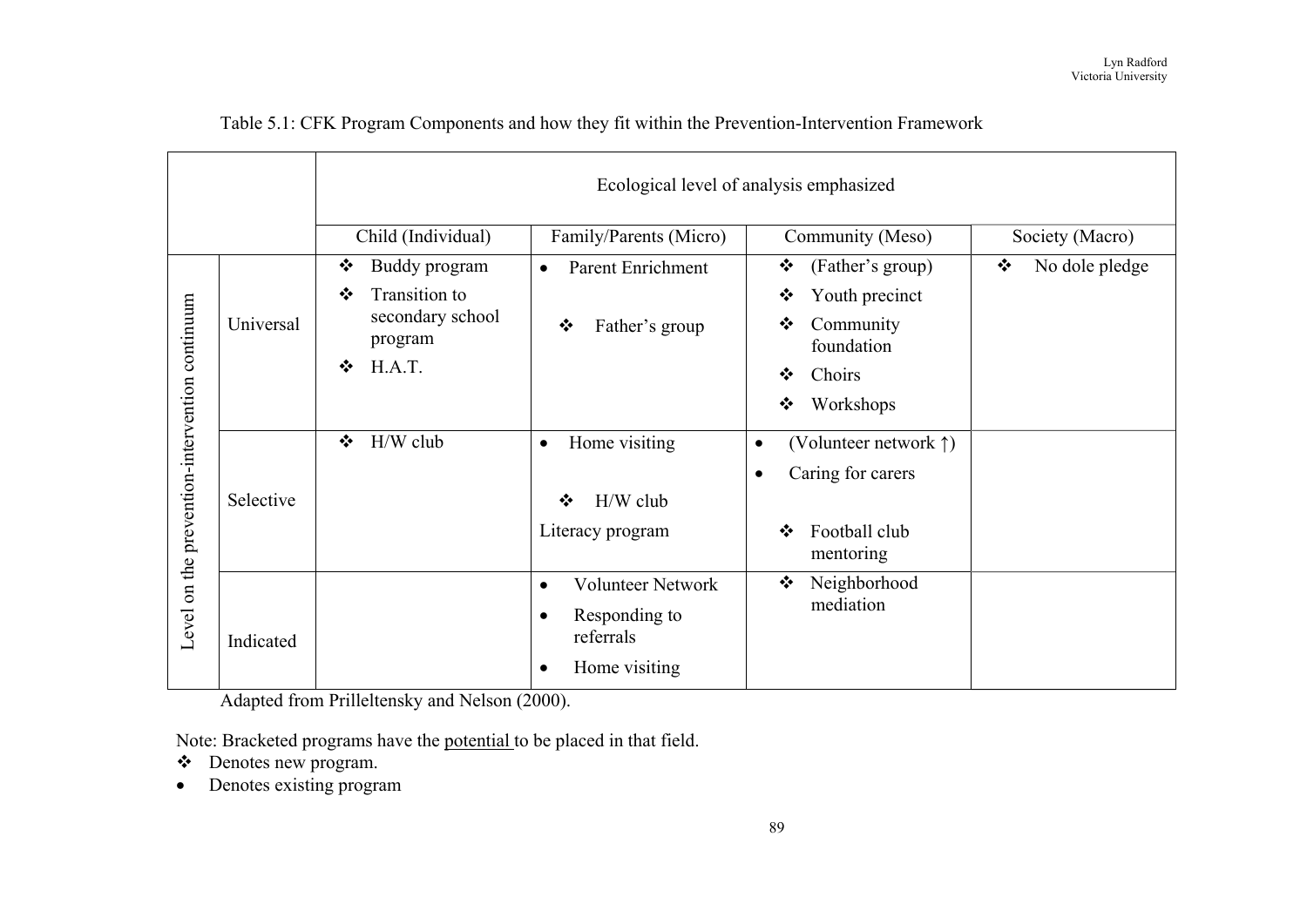At the completion of this exercise participants were given a copy of the literature review highlighting areas of importance for the implementation of prevention programs. Participants were asked to consider the written material as I would be conducting interviews on the topic of implementation. The interview questions sought participants' perceptions about their previous and current experiences with program implementation as well as their opinions of the academic literature.

# **5.2 Interview Data**

Analysis of the interview data revealed differences in the way participants perceived the topic of intervention implementation. Participants had clear ideas about the CFK intervention, its goals and its implementation, but there was considerable diversity in these. The interview transcripts offered some insights into what the participants viewed as effective intervention implementation. Following is a description of the issues that participants stated were important to them, and how they conceptualized them into a framework for effective implementation.

# *5.2.1 Deidre*

Deidre joined the CFK program approximately three months after it had started. Although she had been working for BSV prior to the application and grant for CFK, she was not involved in any of the community consultations, initial planning or staff recruitment. Her role with CFK was as the intervention's manager, however she did not participate in the day to day implementation of CFK. She was based in a large country town over 150 kilometers away from the community in which CFK was being implemented. CFK was one of many programs that she managed for BSV, however it was the only community intervention that BSV was involved with at the time.

In a previous interview Deidre expressed some concerns that there may not have been enough input from the various stakeholders prior to the planning of the program.

> *"the other thing I think that we probably could have done differently … is that we needed to have more input from the stakeholders right from the word go, now I don't know if we*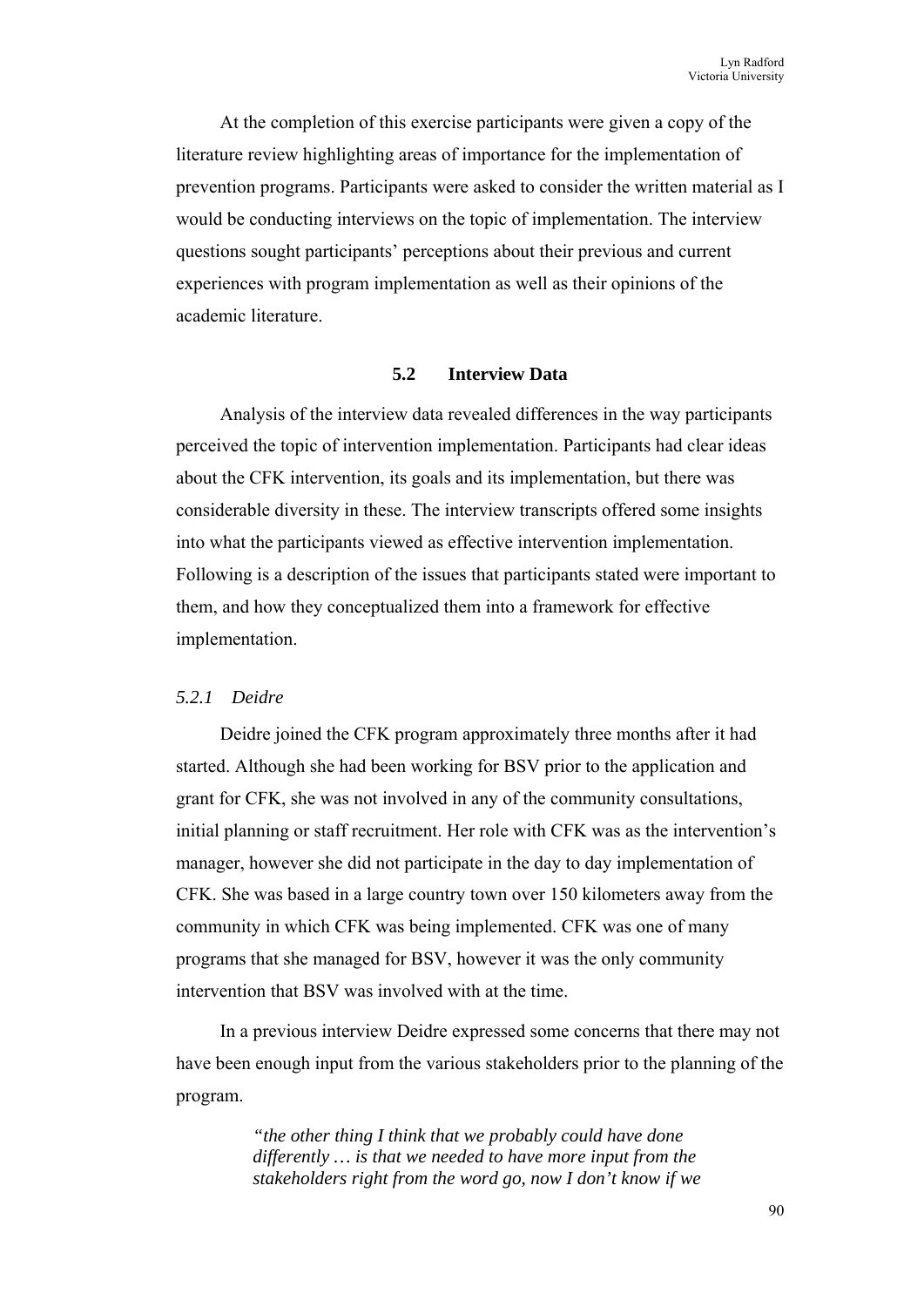*did that to the extent that we probably could have … because I really don't know what … initial preparatory work was done … but I don't think that we probably targeted the right people in working out why that was occurring and therefore how they saw that that could change I think we probably took in what we thought should happen, so we missed that involvement from the grassroots up at that level" Deidre (in an earlier interview)* 

In this series of interviews Deidre also expressed some concern about how her late appointment as manager of the intervention influenced her management of it.

> *" certainly from a manager's point of view … I sort of belt myself over the head with the baseball bat regularly and say, that was an area where I really failed that project initially … I came on board after a number of months and thought things were set in place and … you don't distract from what's already been set in place or what I thought had already been set in place, which …in hind sight probably some of it hadn't been … and I probably would have done things differently …last year, but there was that sense that well I wasn't at the beginning of it I wasn't involved in the focus groups and the consultations, all of that sort of thing, so they must be going in the direction they want to go" Deidre*

When Deidre and I discussed program implementation and a set of principles for effective implementation, Deidre focused on what it took to produce a good program. Although she viewed sustainability as an important element of a good program¸ implementation for her was producing a good program/intervention. Figure 5.1 is a diagrammatical representation of Deidre's guidelines for a good program.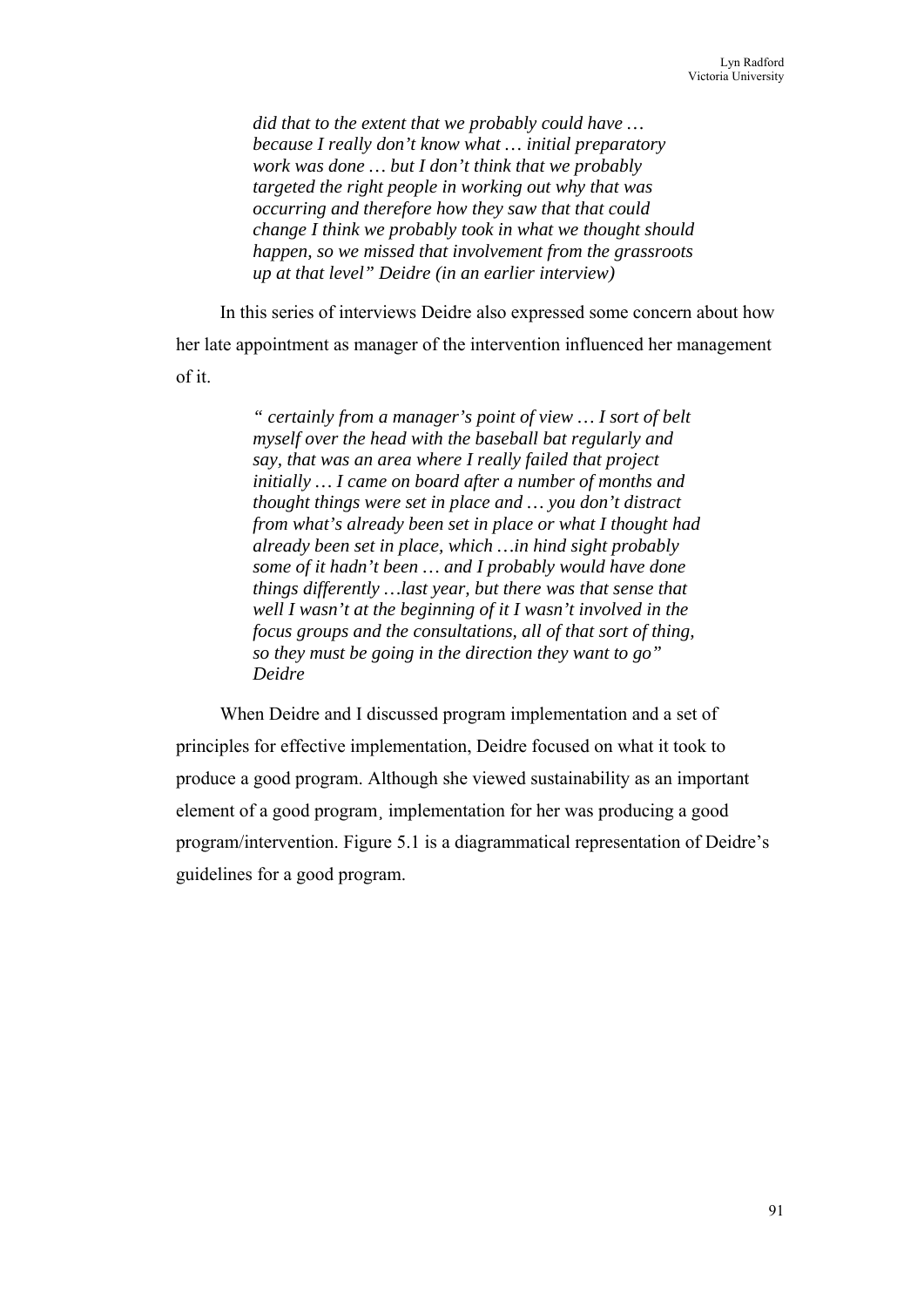

*Figure 5.1: Deidre's Interpretation of a "Good Program"* 

# *5.2.1.1 Resourcing/Funding*

Deidre expressed some concerns about funding or as she referred to it resourcing. She felt that it was important not only to have adequate funding, but also to have it for an adequate length of time.

> *"The other major thing is of course resourcing, it's not just the immediate resource, but it's the resourcing over time …many … projects have failed in the past because …* (they've only had) *12 month funding or two year funding. …community development is so slow a process in that initial time then you never get to get that sustainability, and be able to move on, so resourcing is a huge issue I think" Deidre*

# *5.2.1.2 Continuous and Regular Evaluation*

Deidre stated quite strongly her belief that there was need for evaluation or reflection on a day to day basis. Waiting for the end of the program, or even a set point might mean discovering that it was too late to change something that had been carried out incorrectly.

> *"again for me something that I am fairly passionate about …is … looking at the evaluation process virtually day to day so that … every step along the way you are evaluating and saying does this work, do we need to change it? …*  (when the program is evaluated) *in a year's time or … at the end of a particular thing and …* (it may be that) *if you'd*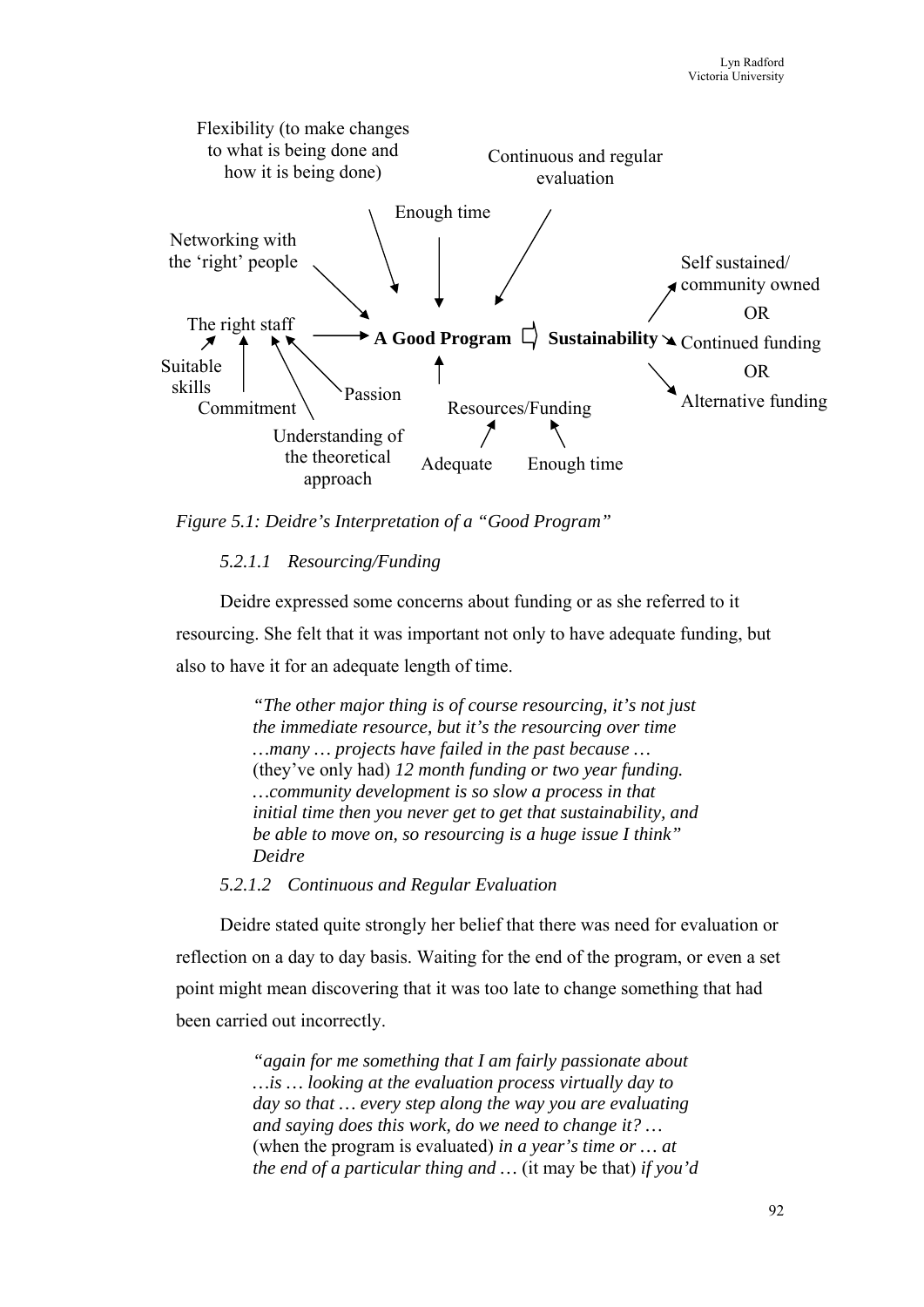*evaluated earlier on you might have changed direction and done something differently" Deidre* 

*"… looking at very small steps along the way and saying is this going to fit with our goals? Is this going to fit with sustainability? Is this where we need to be going?" Deidre* 

*"if you're not constantly planning, reviewing, analyzing everything along the way then that would certainly be a huge barrier to implementation, because … I've been involved in programs myself where … you go in and you have everything written up and it all looks beautiful and you don't analyze or you don't review constantly and it falls in a heap" Deidre* 

*5.2.1.3 Enough Time* 

Deidre expressed a concern that community development was a slow

process and that three years was not a long enough period of time.

*"I would say three years is your minimum, but even that … I would still have a query over, I think that I would be much more comfortable with a five year plan" Deidre* 

*5.2.1.4 Networking with the "Right" People* 

Deidre also stated that flexibility with membership in the stakeholder groups was an important thing. She felt that it was important to be constantly reviewing who CFK was collaborating with and who it was that was important for CFK to collaborate with.

> *"being able to constantly reassess who we need to have as our key stakeholders …* (building relationships with) *the ones that are going to take ownership over this and create that sustainability … it's really important that we grab hold of them … that's part of what we should be doing is always reassessing who we've got those connections with" Deidre*

# *5.2.1.5 The Right Staff*

One of the first things that Deidre mentioned was the importance of the "right staff". Deidre felt that for the program to work, passionate and committed staff with a strong understanding of the intervention's theoretical underpinnings was necessary. She also stated that although training, support and supervision were important they could not replace employing the "right staff".

> *"Something that I am fairly passionate about is having the right staff … it's not just enough to have a commitment to this is a good project, but you actually need some passion in*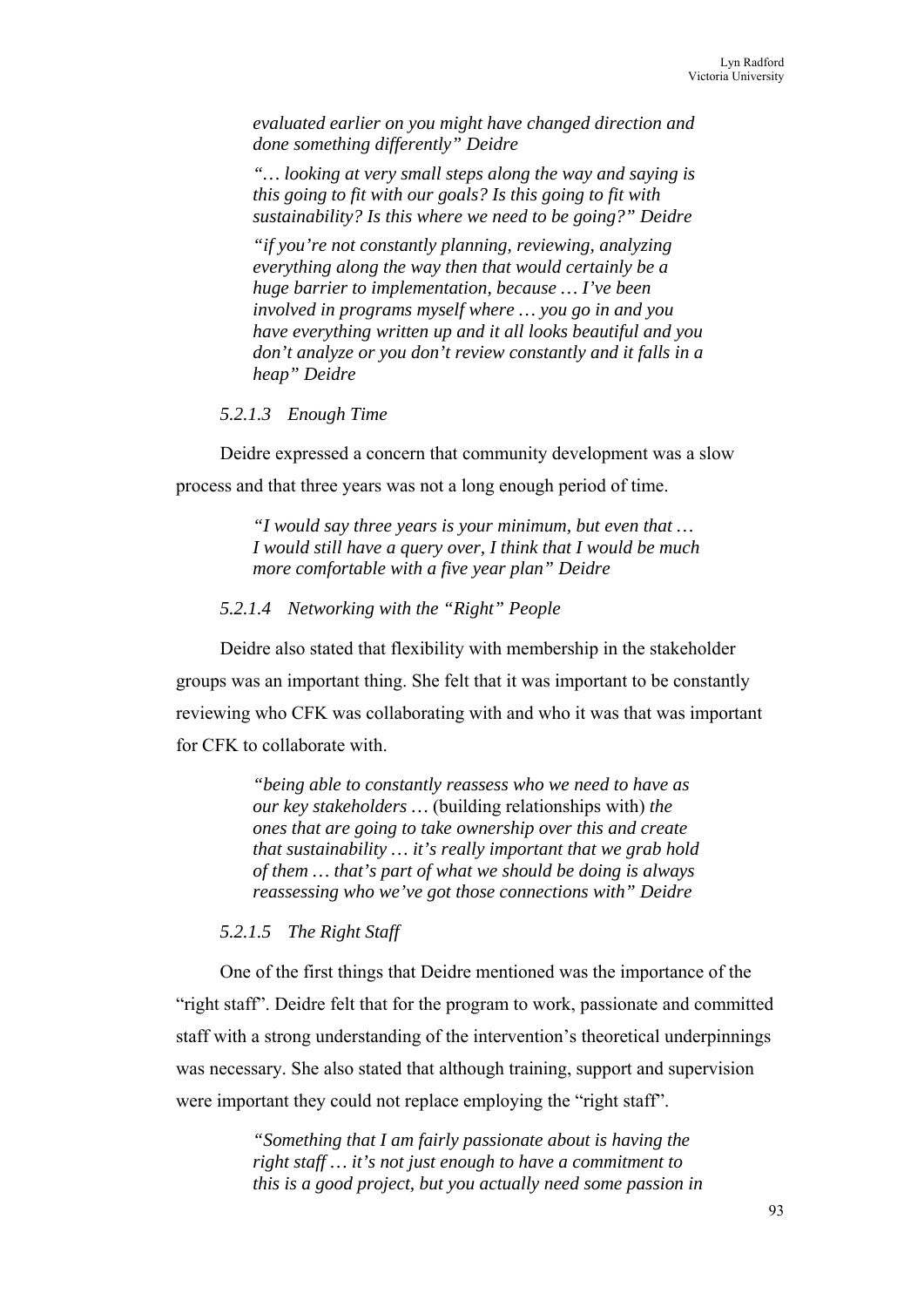*there … also an understanding of the approaches that we're using, if you don't have a really good community development understanding, how to work with community, what it actually means, then it fails regardless of how much passion and commitment you have, you really do have to have that theory base" Deidre* 

# *5.2.1.6 Flexibility*

Deidre felt that the key to intervention flexibility was permission, from the organization, the funding body or the field, to admit that a mistake was made and to make the necessary changes.

> *"having permission to say it's not working …whether that's permission at supervisor-staff level or a manager-board of management level …*(or) *the field …*(to say) *this is not working and lets just throw it in the garbage bin and either start again or take a new direction" Deidre*

# *5.2.1.7 Community*

An important component that was missing from Deidre's concept of a good program was the community. The academic literature in this area clearly states the importance of including the community in all aspects of community interventions. Deidre did talk about the community often in her interview, but she made it very clear that the community was not at the forefront of her idea of effective implementation.

Deidre's view was that the community was not ready to participate in decision making at the start of an intervention. She felt that the management could lead the program initially and eventually the community would catch up.

> *"… theory says that you should always be working at the community level … that your key stakeholders are involved and … are taking ownership … sometimes that is a bit of an inhibitor because … in most instances, you're the leader … and you're taking the community on a road, … first of all you wouldn't be starting the project if you didn't think there was a need, and then you do your consultations … and there's an obvious need, but sometimes you are ahead of the community and the stakeholders, so … we have to be really careful that we don't get too concerned about moving with the community" Deidre*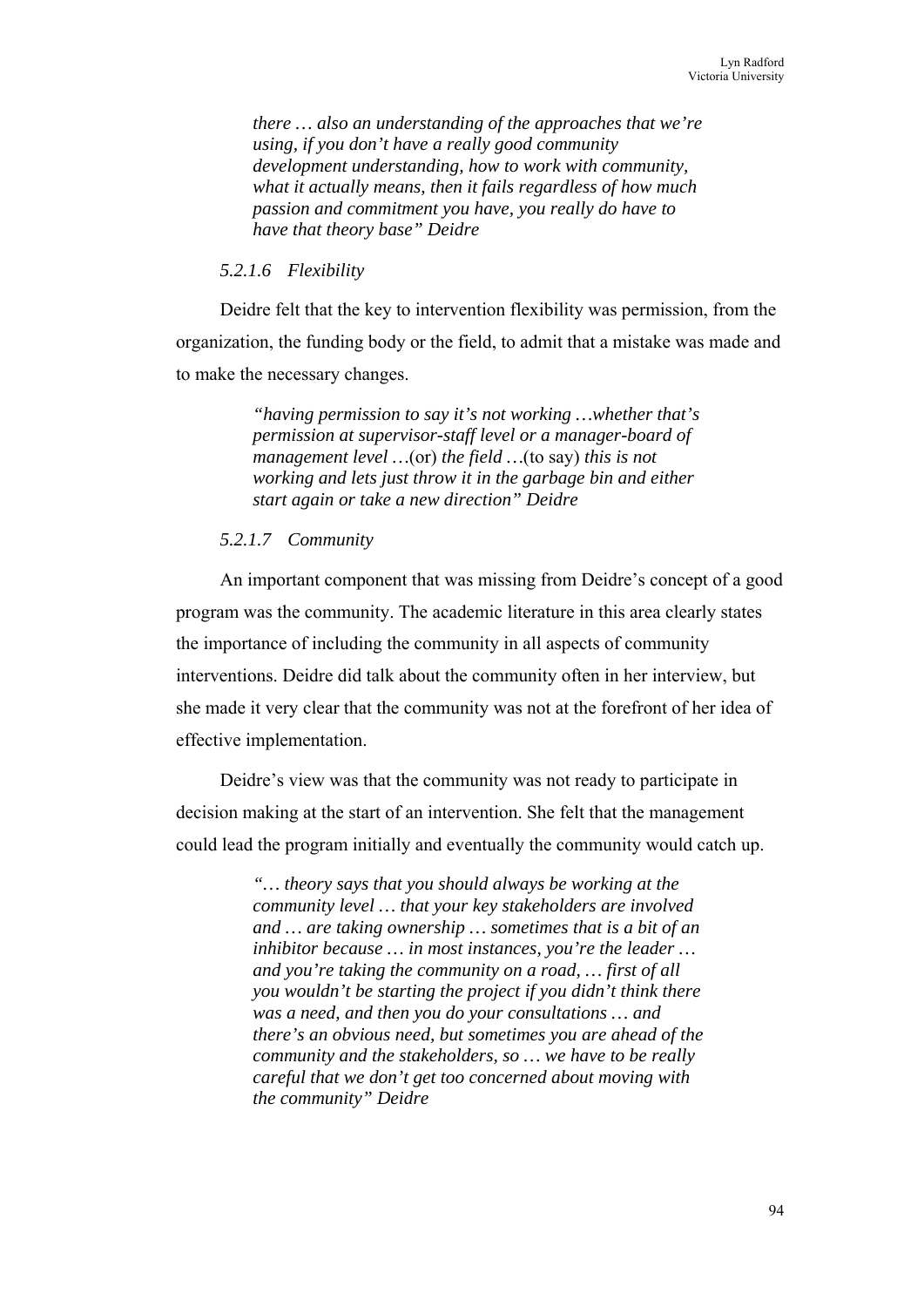# *5.2.2 Daniel*

When Daniel joined CFK it had been running for approximately 10 months. Barbara was the original project leader, but had resigned when conflict between her and Deidre could not be resolved. At the time that this interview took place he had been the project leader for just over six months.

Daniel's view of implementation was a linear one. He clearly stated that sustainability was the goal of the program, and that this would be achieved through community ownership, which would in turn be attained through involvement of stakeholders. Finally the key to involving stakeholders in the program was through networking with key people in the community. Figure 5.2 is a diagrammatic representation of Daniel's stated ideas of program implementation and achieving sustainability.



*Figure 5.2: Daniel's View of Program Implementation and Sustainability* 

This Figure shows a self sustained program at the top because Daniel was quite clear from the outset that this was the aim of the program. With a self sustained program uppermost in his mind, his idea of program implementation worked back from there.

# *5.2.2.1 Sustainability and Community Ownership*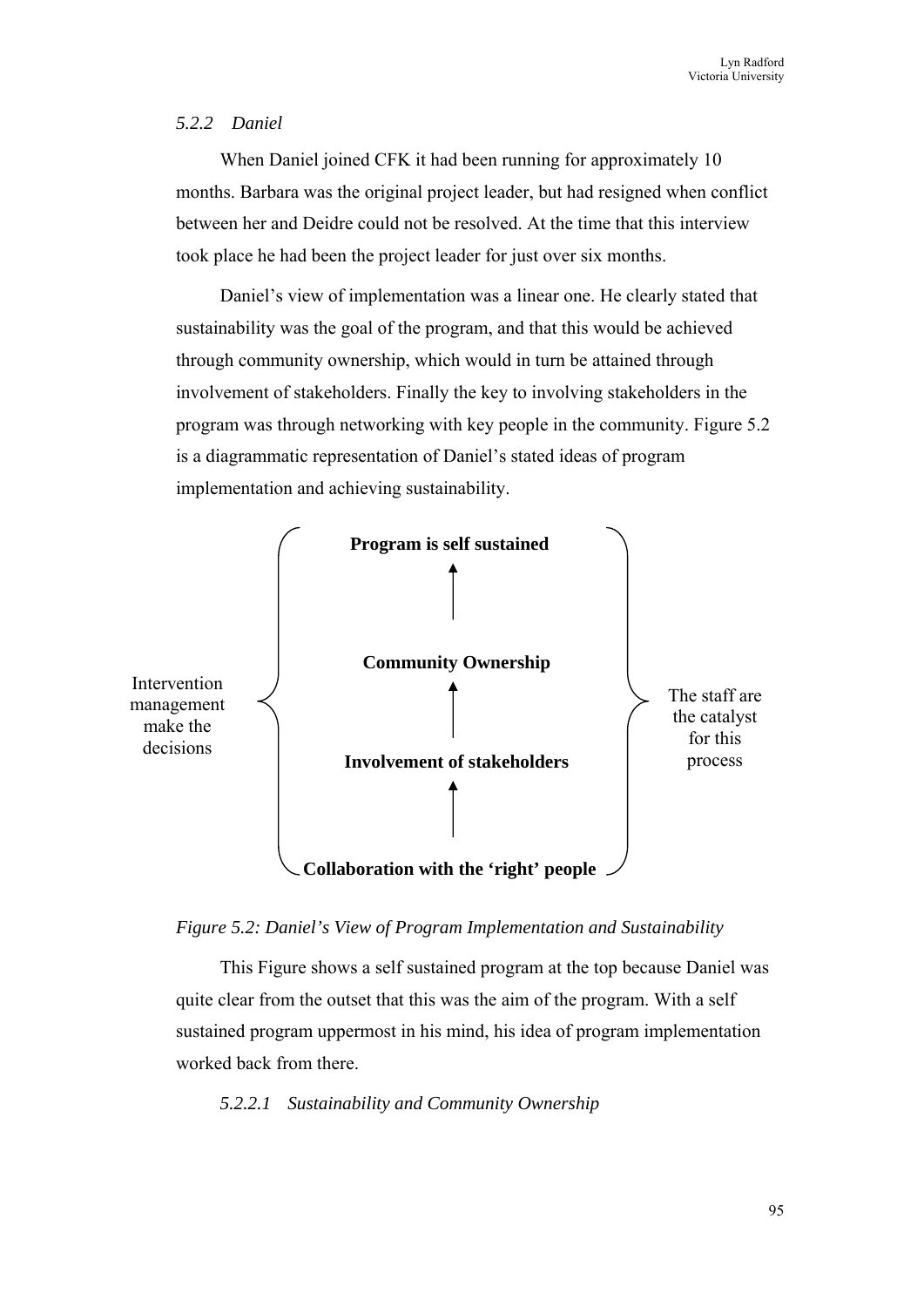For Daniel sustainability meant a program being self-sustained by the community. He stated strongly that community ownership of the individual program components was the key to program sustainability.

> *"it's absolutely imperative that it's felt to be owned by the community (because then it will be sustained?) that's right" Daniel*

*5.2.2.2 Stakeholder Involvement and Collaboration with the "Right"* 

*People* 

Daniel strongly advocated stakeholder involvement and collaboration with the community and other stakeholders. He believed that it was this element that would lead to community ownership of the program and sustainability.

> *"Probably the most important thing is the involvement of the stakeholders" Daniel*

> *"collaboration is going to be the important thing because we've really got to spread our passion to others in the community so that they'll then have an ownership and an ongoing function to keep the activities happening … I see that as being the single most important thing that we need to keep doing" Daniel*

However, Daniel was clear in his ideas about which community members would be appropriate to collaborate with.

> *"There is a lot in picking the right people in the community to collaborate with" Daniel*

*5.2.2.3 Program Staff* 

It was important to Daniel that the staff act as a catalyst to assist the intervention to reach sustainability.

> *"the role of the worker is there as the catalyst not as the integral part of it, that's the way I try to work it" Daniel*

Daniel had very definite ideas about how the staff should operate and his comments suggest that he did not like the way staff were working at the time of the interviews.

> *"I think a part of it can be this whole issue of who owns the project. Too often workers will come in and have a personal need to be seen to be doing and … be a part of something, when really their role is to stay more in the background and provide in that catalytic role" Daniel*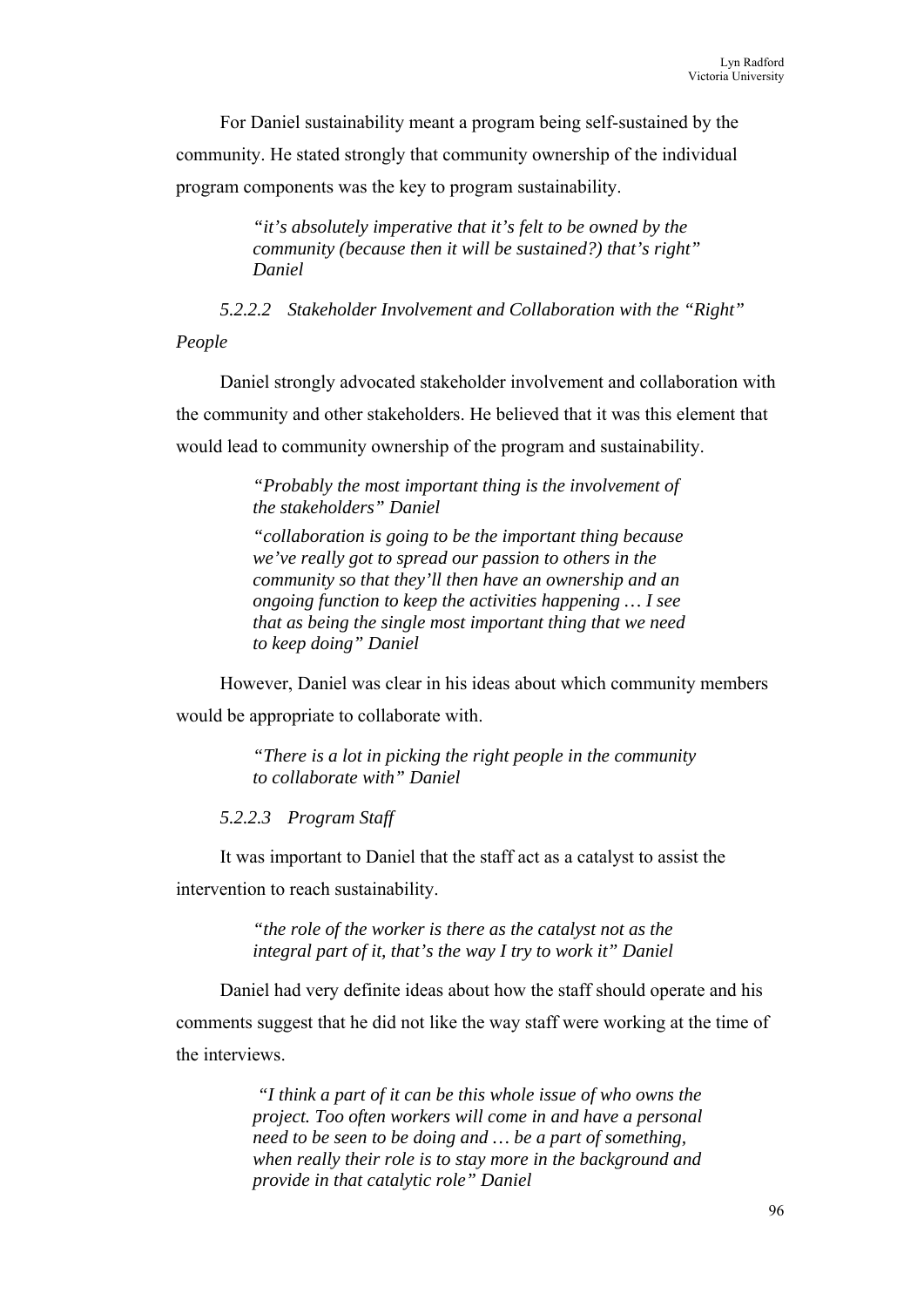# *5.2.2.4 Decision Making*

Daniel, like Deidre, saw the decision about which program components to deliver, and how to deliver them, as something that needed to be answered not by the community but by the intervention's managers.

> *"so many people want to be able to see us as being able to provide a quick fix as opposed to putting something into place that is going to …* (be) *sustainable … they see an immediate need and it's there, it's identifiable, it's reality, but is the long term benefit of the program going to be best served by trying to meet that immediate need or* (would) *the process of putting into place a range of other things that will have a longer and more sustained effect* (be better) *… part of it is education, education of both the community, that is …wanting us to be reactive and solve their immediate problems, and also the staff … being able to accept that we can't be everything to everybody" Daniel*

# *5.2.3 Meredith*

Meredith had been working for CFK for approximately 18 months at the time of the interviews and was the longest serving employee. Her primary role was to work with community members who were referred or came into the BSV office seeking help. Her views of the program were very clearly oriented around the community. Figure 5.3 shows how Meredith described effective program implementation.



*Figure 5.3: Meredith's Description of Effective Implementation* 

As can be seen in this figure Meredith felt that the key to achieving a good and sustainable program was to meet the community's needs. She felt there were a number of factors that would ensure that the community's needs were met. The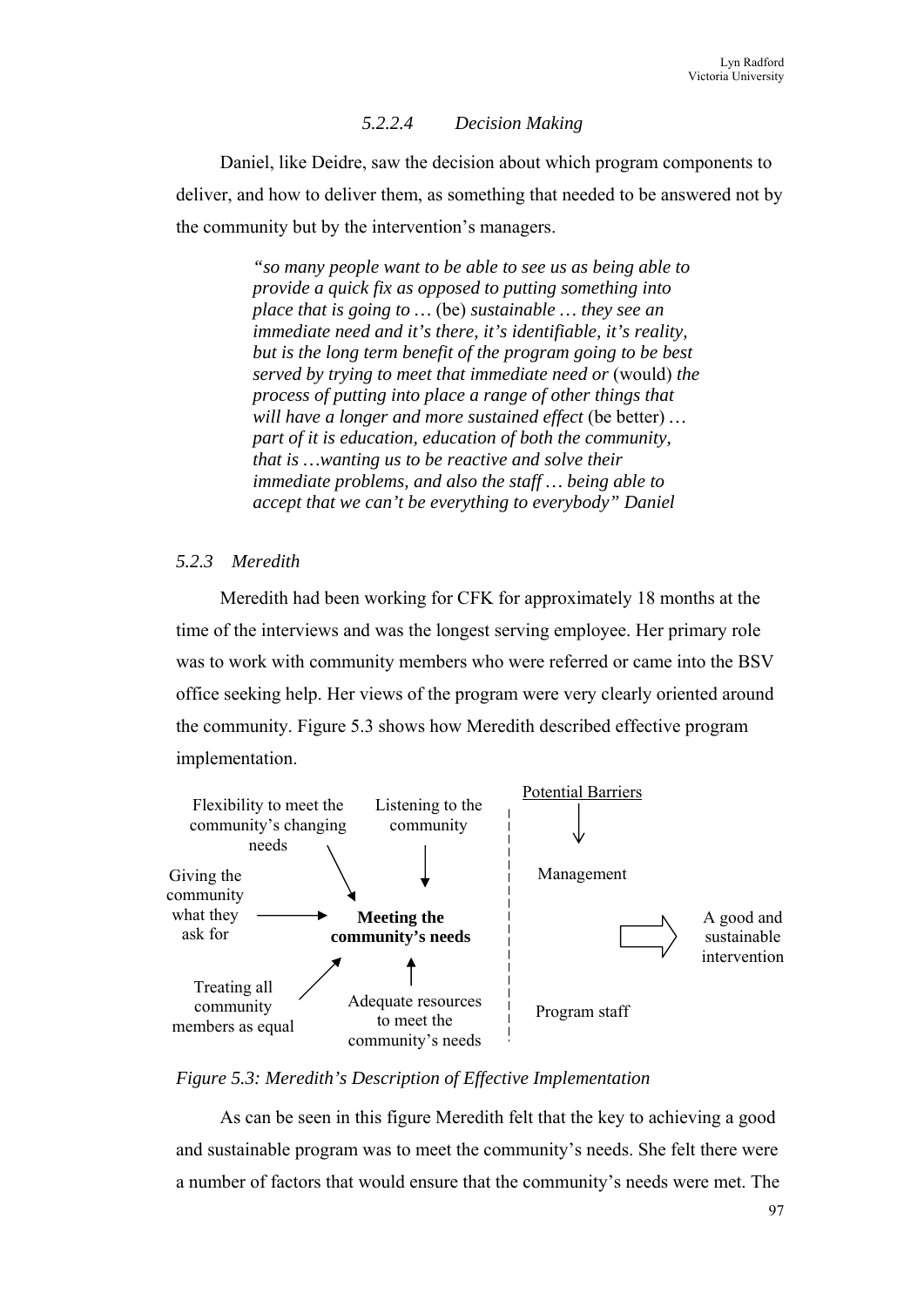two potential barriers to reaching this goal were program management and the people implementing the program.

*5.2.3.1 Giving the Community what they Ask for* 

A program that met the community's needs was central to Meredith's idea of what a community-based program should be doing. She felt that one of the keys to achieving this was to give the community what they asked for.

> *"*(the intervention should) *deliver what the community is actually asking for not what you think they need" Meredith*

 *"*(the intervention should be) *not just a package that someone's developed that meets their area, but the area here, it needs to be specific for here" Meredith* 

It was important to Meredith that the community's needs were being met and that they were receiving programs that they had decided they wanted and she thought there should be a system in place to monitor CFK's adherence to this.

> *"which ways to best monitor what we need to do, and if that's what their asking for, are we giving it or have we brainwashed them into saying this is what they need rather than coming forward" Meredith*

*5.2.3.2 Flexibility to Meet the Community's Changing Needs* 

Meredith felt that if a program was going to meet the community's needs it needed to be flexible enough to adapt to change within the community.

> *"it needs to be adaptable and changeable. …what may be needed in one stage … may change within three months so we need to be able to meet that change" Meredith*

> *"the need to be able to change and adapt to what the community are asking for … trying to implement programs that we've* (proposed) *at a certain time, well where is the scope for … issues that arise that need to be addressed … now" Meredith*

*"even though we set out to do it one particular way we need to be adaptable to deliver something else or to getting other people to deliver it for us, so that that isn't lost" Meredith* 

*5.2.3.3 Adequate Resources to Meet the Community's Needs* 

The CFK program was considered a very well funded program, but Meredith was concerned that there was not enough funding. She pointed out the physical size of the community in which they were implementing the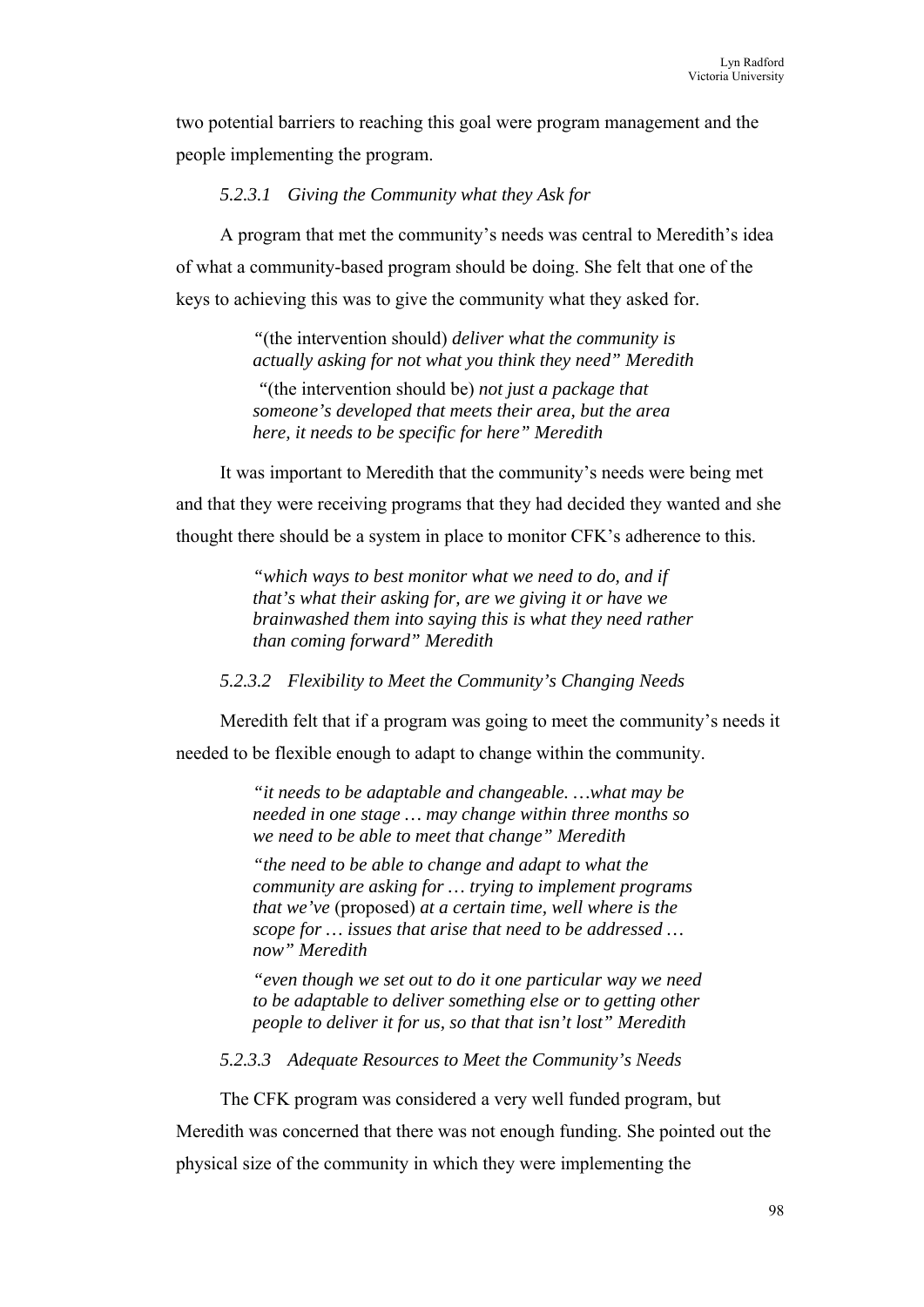intervention and how servicing an area that large required a great deal of time and funds.

> *"it is well resourced, but then it's a big area and until you train the volunteers to go out and do the work, you're traveling miles and miles" Meredith*

"even though it is well funded is it well funded enough, is it *well staffed enough" Meredith* 

*"I mean there is two of us really and that's all there is" Meredith* 

### *5.2.3.4 Listening to the Community*

Meredith was concerned that the community was not being listened to. She felt that the ideas were coming from CFK management and staff and that a forum did not exist in which the community could have their say.

> *"look these are great ideas, but many of them have come from us, and people can take them on board, but where do people from the community … bring an idea, where does that get placed in the criteria" Meredith*

### *5.2.3.5 Treating all Community Members as Equal*

Meredith's clients were people from the community with varied needs and difficulties. They were referred to her for advice and support with their problems. She felt that these people were treated differently from other community members who perhaps had higher social status. Unlike Daniel and Deidre she did not believe that there were 'right' people in the community to deal with. She also felt that certain groups in the community were deliberately excluded.

> *"when we get the community foundation up, people will want to come along because it will make them feel important, but what about the smaller person who would make a great person on that foundation, don't just employ someone just because they have social status" Meredith*

*"sometimes people can be excluded because they don't understand and so it needs to be simple" Meredith* 

It was clear from her comments that she felt that those people were being left out of the discussion.

> *"to me what is true participation in community level is … getting those little people, they're community, getting their voice rather than the big wigs of the community or the Lions or whatever groups that take on board, because to me that*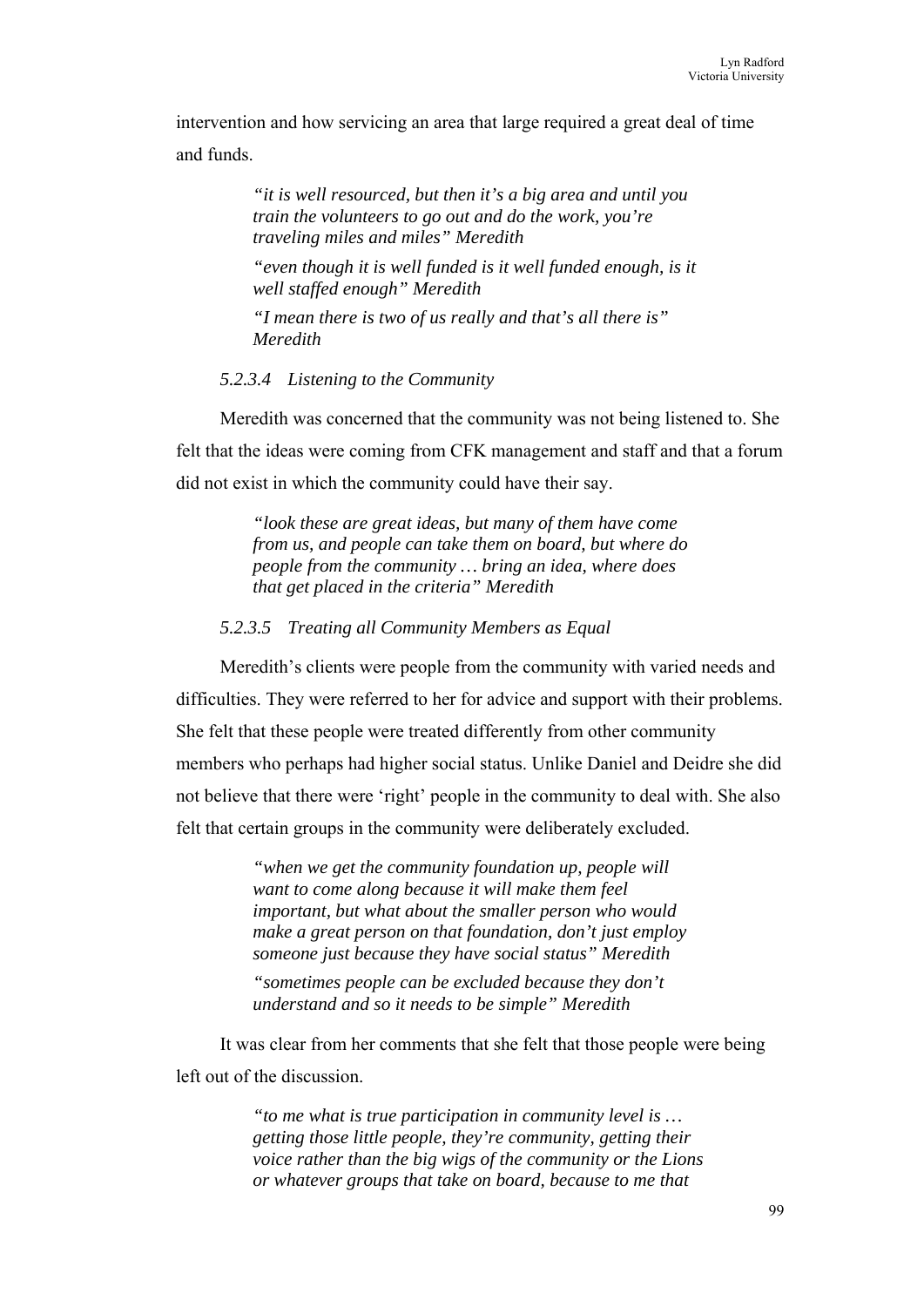*would make it more sustainable because they would feel like they've actually got something to offer" Meredith* 

### *5.2.3.6 Management as a Potential Barrier*

Meredith had a number of concerns about different aspects of the management of the program. The hierarchical structure of BSV, the supervision and what seemed to her a need for the program to present well to an external audience.

> *"Berry Street has a hierarchical structure and that slows you down … I would probably do things quite differently if it was just me" Meredith*

*"sustainability is not possible in three years, it's just something that can look good on paper" Meredith* 

 *"just on the point of supervision, we have it through Berry Street, but sometimes I think it would be great to have an outside source, just to get different ideas" Meredith* 

*"I would like an outside source because you're sort of within the whole framework, whereas someone from the outside might look at it very differently" Meredith* 

*"sometimes I think we make programs over the top and feel we need to be analytical or whatever and we miss the simplicity and the strength of the simplicity and I think sometimes we need to get back to simplicity and the basics to make differences" Meredith* 

*5.2.3.7 Program Staff as a Potential Barrier* 

The program staff was something that came up in each of the interviews. Meredith pointed out that the staff are people, with personalities, wants, desires

and that they have skills and abilities that may or may not be complementary to the program

> *"I think there's personal issues that happen along the way that can effect the program … personality clashes, people's life journeys, something happens in your own personal life that might effect the program" Meredith*

*"people bring their own skills to the job which can be very different and unique and they can be limiting or empowering" Meredith* 

*"we all have our own limits in delivery what are our skills and maybe not having the appropriate skills at that time to meet a specific exemplary implementation" Meredith*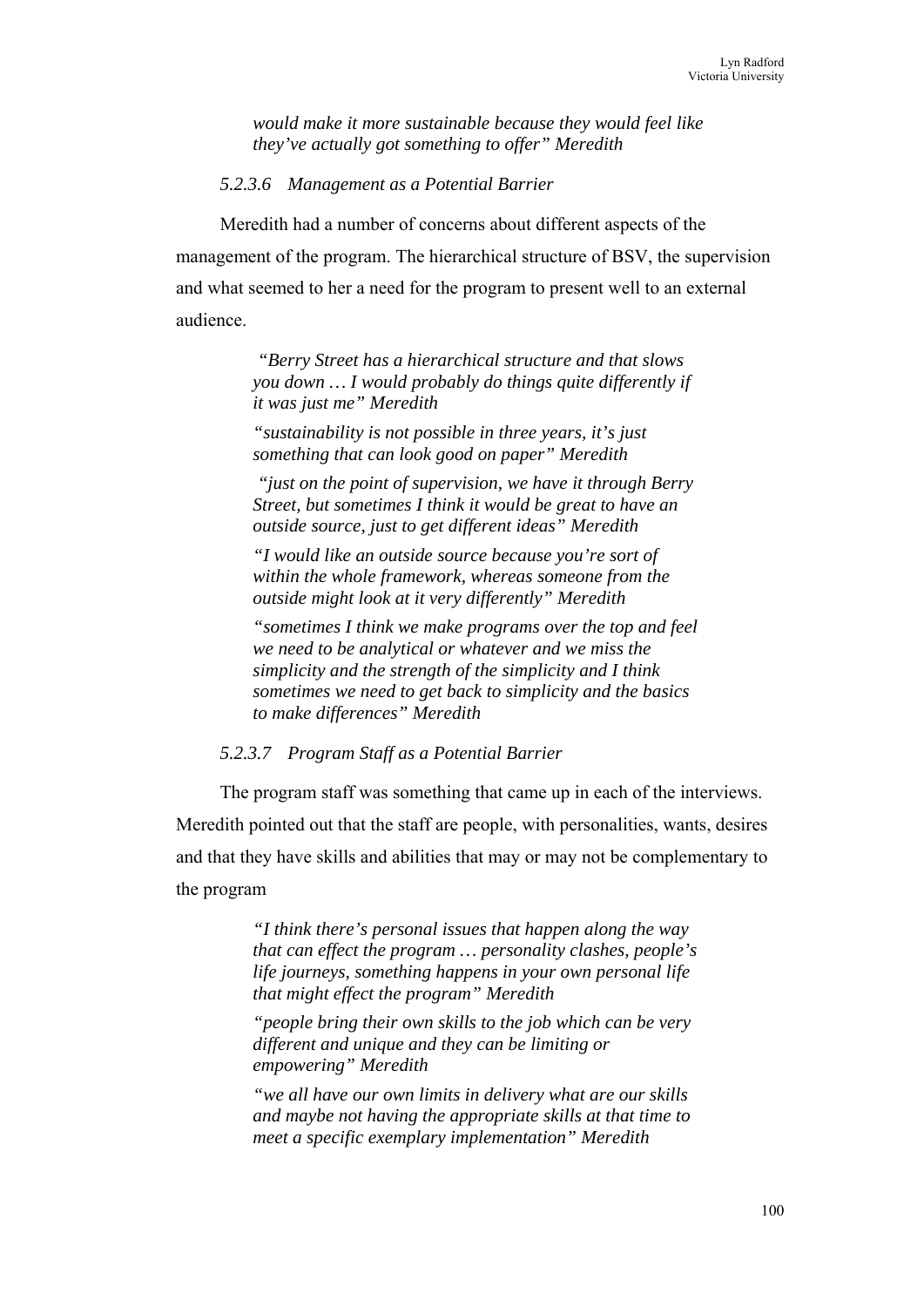*"when you look at the area to the number of skills, they're limited, I mean there is two of us really and that's all there is … we can't have every skill" Meredith* 

*"I think that people's egos and personality clashes and things like that can have a major impact on how things are implemented … even some of the volunteers can have egos and they think they know it and you've got to be really careful" Meredith* 

# *5.2.4 Anthony*

Anthony was not directly involved with the implementation of CFK. He was employed as BSV's social policy manager. It was not clear why he became involved with the CFK program, but he started coming to the evaluation and advisory committee meetings approximately one year after the project commenced and continued until he resigned from his position at BSV.

Like Meredith, Anthony also saw the community as vital to program implementation. As can be seen in figure 5.4 he viewed the community as the client of the program (and therefore the program staff) and there were a number of things that he saw as leading to successful implementation.



*Figure 5.4: Anthony's perception of the implementation of multi component community-based programs* 

 *5.2.4.1 Understand the Community* 

He felt that as a precursor to intervention implementation, staff and planners needed to fully understand the community.

*"*(the intervention needs) *a reasonable understanding of the dynamics of the community … in terms of the issues and trends that occur within the community … from a problem perspective and a strength or asset based perspective, … a feel for the overall profile of the community" Anthony*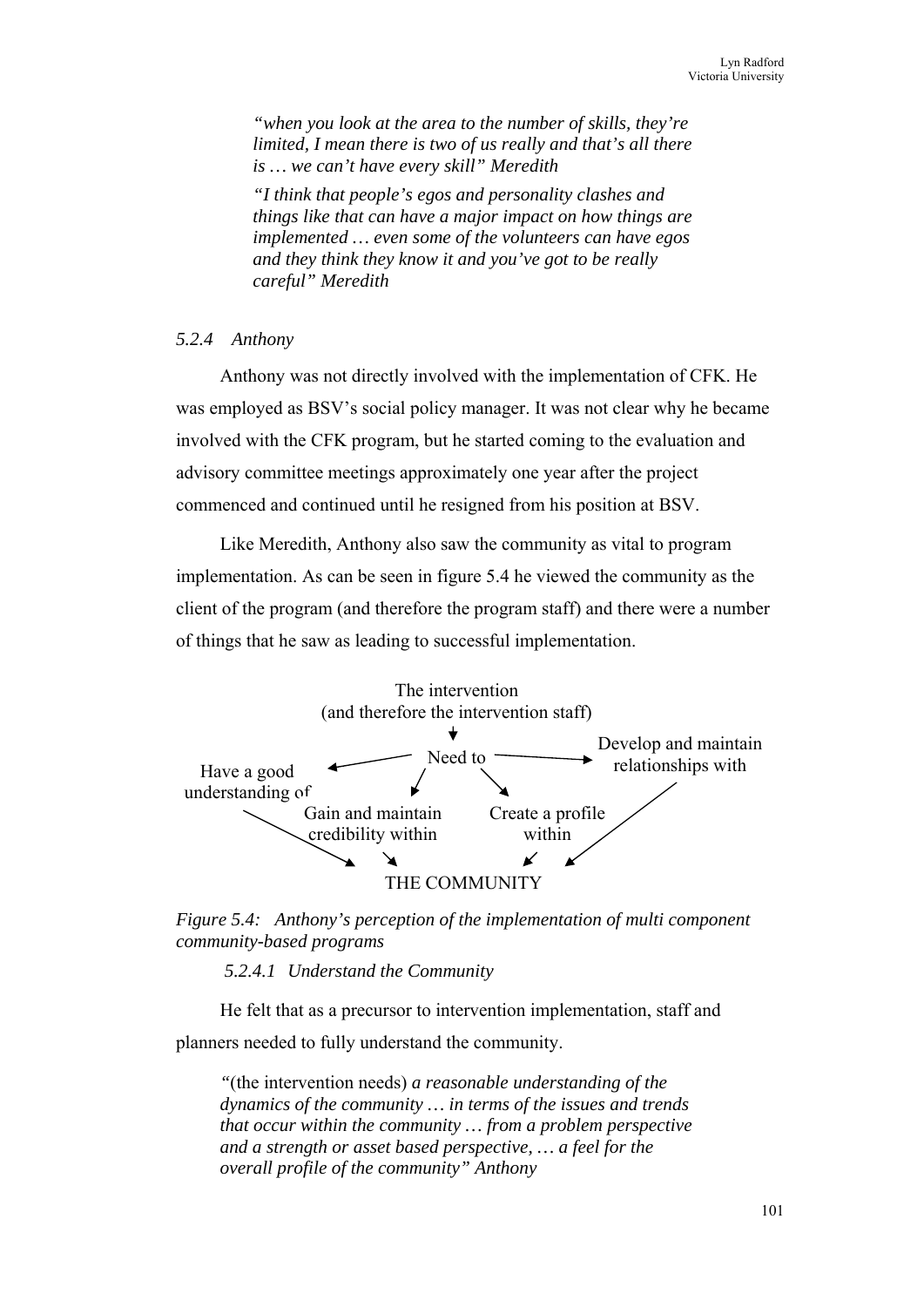*"*(knowledge about) *some of the key issues which are on the agenda for the community both formally and just what people are concerned about" Anthony* 

The next step to effective implementation according to Anthony's recipe was to build relationships, gain credibility and increase the intervention's profile within the community.

> *"relationship building where the program … needs to gain some credibility, some profile and hopefully make those connections with what really matters for that local community" Anthony*

#### *5.2.4.2 Intervention Credibility*

Anthony saw the intervention's credibility with the community as vital for all elements of program implementation and sustainability.

> *"I suppose I'm talking about credibility again which the program needs to develop over time and if a part of that has to be well OK let's deliver the sorts of activities that that community particularly want" Anthony*

For staff to maintain a credible profile of the intervention they need to be aware of the community's perceptions of the intervention.

> *"there's always going to be that element particularly in rural or regional areas where an organization or program comes in to the area and it will always be perceived as new and somehow something coming from outside" Anthony*

> *"be aware of some of the issues and perceptions people may have of the program, anything from the fact that it is being imposed by a welfare organization through to it's something outside of the community or something coming up from Melbourne, whatever, and I suppose you will never get rid of some of those views and perceptions, but at least the program and the people driving the program hopefully are actually aware of those" Anthony*

Anthony saw community acceptance as an important part of the intervention's credibility.

> *"I guess to be accepted within a rural community context we're probably talking a matter of years rather than months" Anthony*

*"If there's an opportunity for the community using the paid staff of Berry Street to put ideas … on the table, and if they have people around to sort of pull some of those ideas*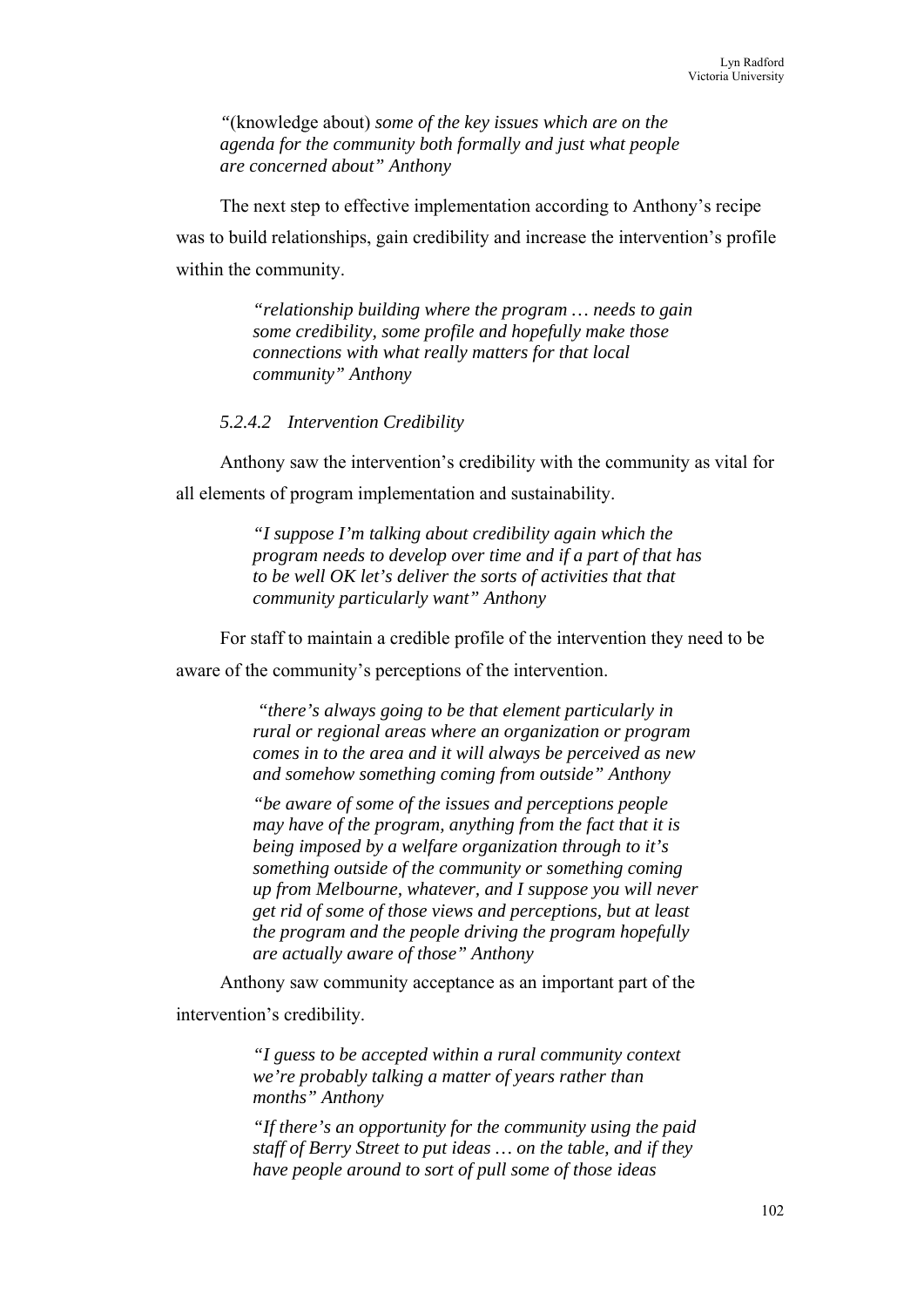*together, and get them up to a stage where they can be reasonably workable then the community can run with them" Anthony* 

#### *5.2.4.3 Intervention Profile*

For Anthony, one of the keys to implementing a community intervention particularly within a rural context was for the intervention to maintain a high profile within the community that associates the intervention with credibility. The marketing of the intervention becomes an important component of creating the right profile as well as uncovering potential sources of funding for the future.

> *"how well the program continues to work the local networks including the local press, just ways and means to keep promoting the issue, … does the program have the capacity to do that broader social marketing? … that's quite a skill and can be resource intensive to some point as well because the networking is part of it, but how successful are they in getting regular articles in the local press, how do they use the local radio, how well are they in terms of getting issues up on the agendas of key stakeholders, is CFK an item that gets discussed from time to time within the local council. If you haven't raised the profile of the program enough through the local council then you've probably already ruled out one potential source of funding in the future. The broader issue around publicity, communication and very importantly for these sort of programs the whole sort of social marketing issue as well" Anthony*

> *"The more I think about it the social marketing issue for me is very important, raising the profile not just of CFK but of some of the smaller programs because that may be a way of obtaining funding as well" Anthony*

### *5.2.4.4 Relationships*

Anthony felt that strengthening existing relationships was vital to the intervention's sustainability.

> *"the program can't become complacent about keeping on doing a lot of intensive work around the network and the relationships … there is always room for improvement in strengthening those relationships, but I just know from other projects that if you begin to sort of take those networks and those relationships for granted you actually then see things unravel quite quickly as well, because people feel like they're being taken for granted" Anthony*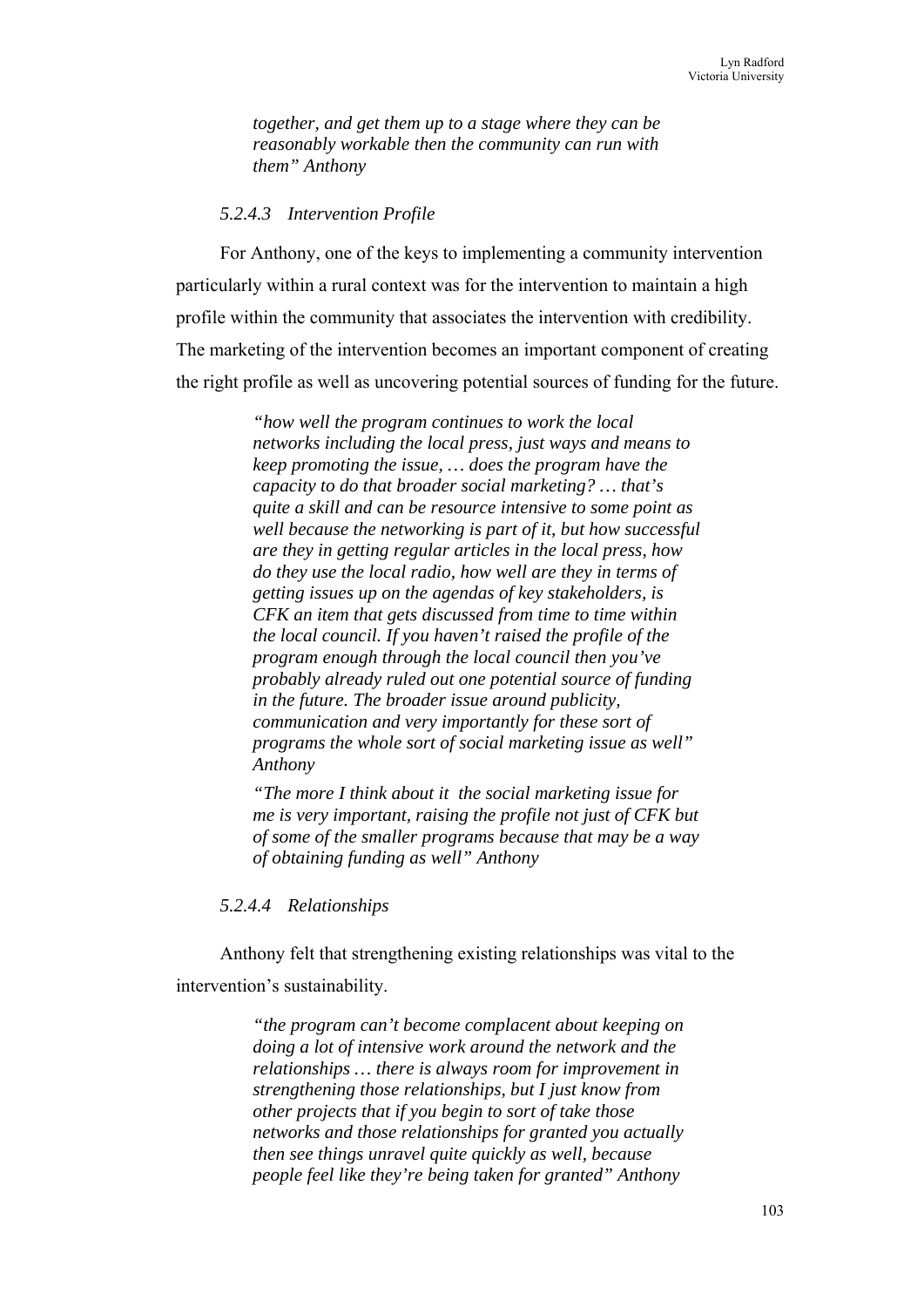*5.2.4.5 The Staff* 

Anthony understood the importance of the staff in all of these processes.

*"the sustainability … of keeping those sorts of contacts and links … and networking going inevitably … comes built around key staff and key personalities, even though we'd like to think that programs can survive and should survive regardless of who is in those roles, I think it would be fair to say that a lot of the networking for example depends on the style and techniques and character and personality of say of Daniel and the ways that he can link with people" Anthony* 

Anthony stressed the importance of the one to one relationships and the

continuity of key staff members.

*"people may be OK with the program, but I'm a great believer that all programs at the end of the day rely on a lot of the one to one, I trust that person type relationship" Anthony* 

 *"how they keep a lot of those or that networking and some of that relationship building going in the long run and sustainability probably does also mean continuity of key staff members of the project, because if you're chopping and changing staff members you're always losing a lot of time and a lot of knowledge of that person" Anthony* 

*"you might start to lose program staff because they are not too sure about their own work futures and they obviously have to look out for their own work opportunities and all of that stuff is out there as well" Anthony* 

### *5.2.4 Exploring the Interview Themes*

As can be seen from the interview data there were many different perspectives on similar issues amongst the four participants. The following section reviews the main themes, which appeared in multiple interviews, and explores their different perspectives.

### *5.2.4.1 Sustainability*

Although a phase in and of itself, the sustainability of the intervention should be considered from initial planning and continue through the implementation phase as well (Akerlund, 2000). The importance of intervention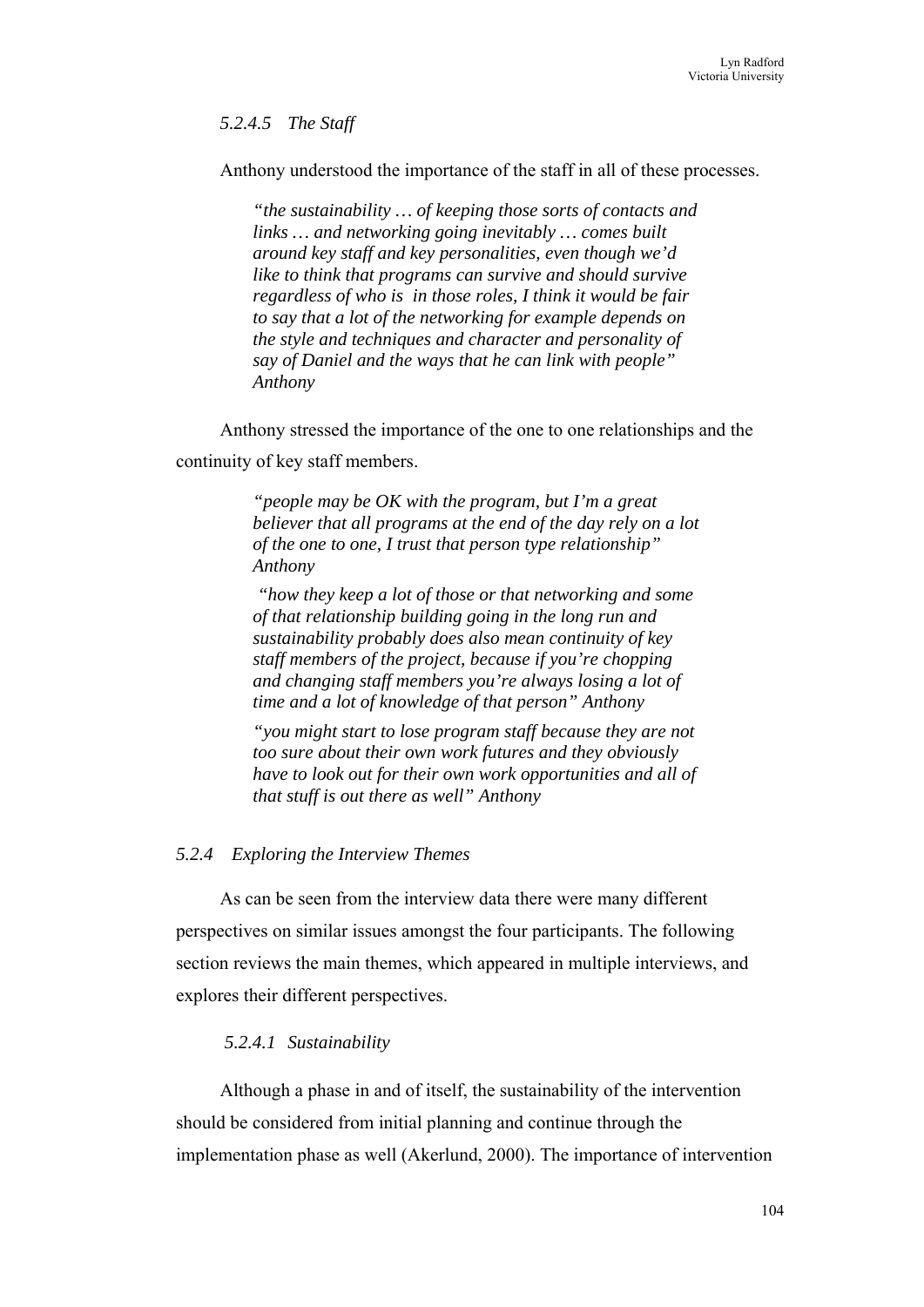sustainability was included within the literature review and was highlighted by all of the participants as being a component of the intervention that must be constantly considered during implementation.

Of particular interest was the diversity in participant's views on sustainability and how it could be achieved. Daniel was idealistic in his idea of sustainability, believing community ownership of the intervention or of individual program components was the key to sustainability. Deidre's view was that the aim should be for the program components to be sustained by the community, but that it should be recognized that there may need to be an alternative source of funding if program components were not self-sustained by the end of the initial funded period.

> *"developing sustainability …*(and) *how you manage that … if your resourcing does fall in a heap …*(after) *three years …*(there needs to be) *some way that somebody else, whether it's another organization or a community group … is able to take it on board … to make it sustainable" Deidre*

Anthony also recognized the need for consideration of alternative funding. However, while Deidre felt that alternative funding needed to be considered as a contingency plan if community ownership did not appear to be likely, Anthony expressed doubt that community ownership would be possible in a three year period.

> *"I guess we'd be fooling ourselves if we think that after the three years … the program will be owned by the community and will be self sustained, I don't think that will be the case, it will just collapse pretty quickly, so it is partially a funding issue, … who is that from and is it going to be ongoing …*(or will it) *have this sort of ongoing …pilot program kind of feel about it" Anthony*

 Meredith raised another possibility for the sustainability of program components. In her desire to ensure that community needs were met she thought CFK should explore the idea of allowing another group to continue the work started by CFK so that the community's needs would be met.

> *"even though we set out to do it one particular way we need to be adaptable to deliver something else or to getting other people to deliver it for us, so that that isn't lost" Meredith*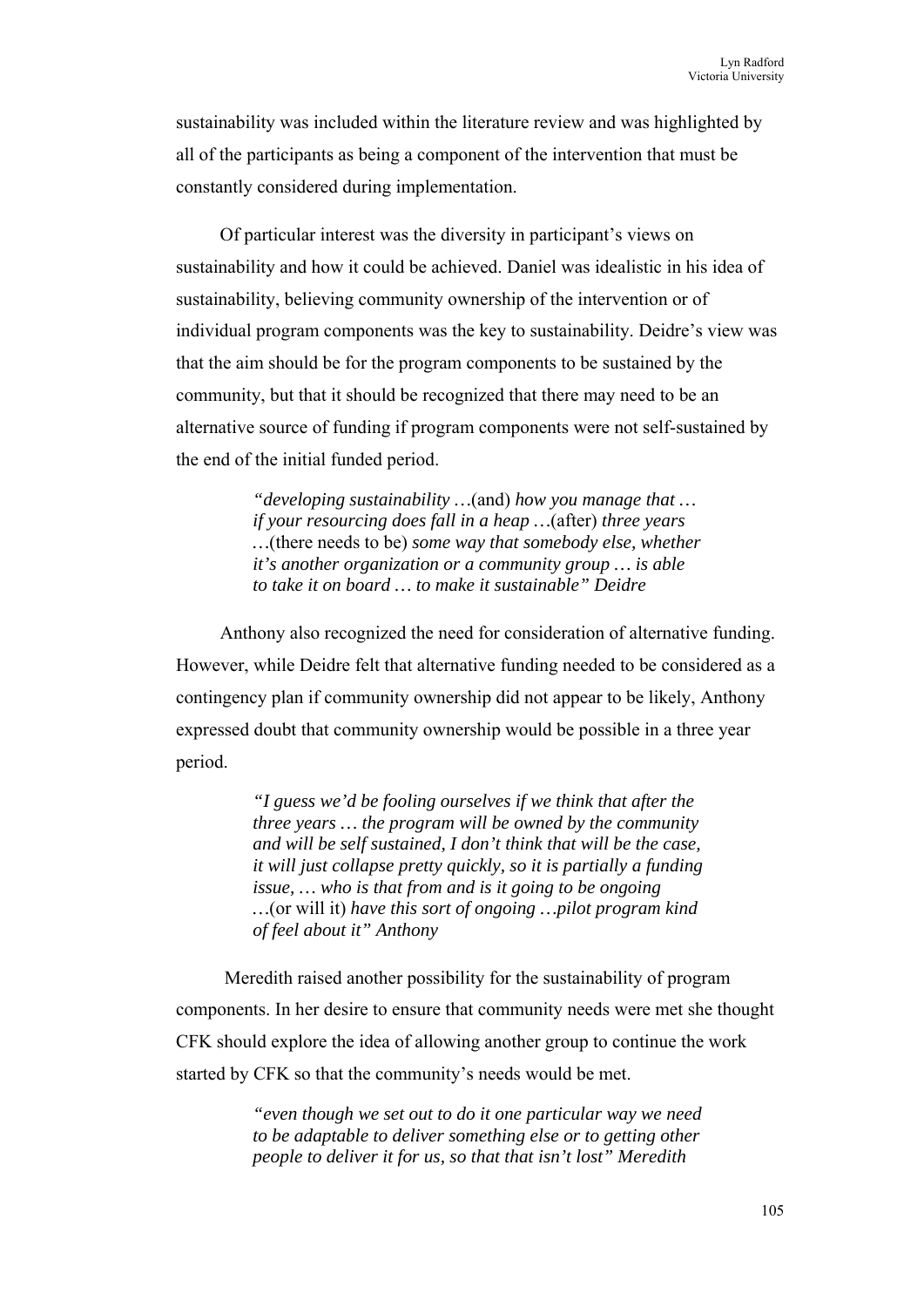Contained in the initial project proposal (Berry Street Victoria, 2000, October) was a section on sustainability. Sustainability in this document was viewed as the continuation of the intervention and/or program components "despite either the loss of or change in some structural components" (Berry Street Victoria, 2000, October, p.35)

# *5.2.4.2 Time*

An issue that the participants saw as a potential barrier to the sustainability of the intervention was time. Anthony expressed concern that, particularly in a rural context, it was unlikely that the community would own and sustain the intervention within the three year period.

> *"I guess to be accepted within a rural community context we're probably talking a matter of years rather than months" Anthony*

Meredith felt that the community were reluctant to be involved because the funding was for a finite period of time.

> *"because it is only three years, a lot of people haven't got on board because they think it is a limited time … some people have said well you're only going to be here for three years, what's going to happen afterwards?" Meredith*

Deirdre also expressed concern about the lack of time that the program was to receive funding. She had particular concerns about community development being a slow process and the need for more time. Daniel did not mention time in any way in his interview. Anthony felt that program staff needed to be pragmatic in their expectations of what the intervention could achieve in the given time frame.

> *"the program has to be hard nosed and pragmatic about what it can achieve in the three years and not to have too high expectations and to actually realize that things might actually go back a little bit for a whole host of other reasons out of control of the actual program, but to hang in there" Anthony*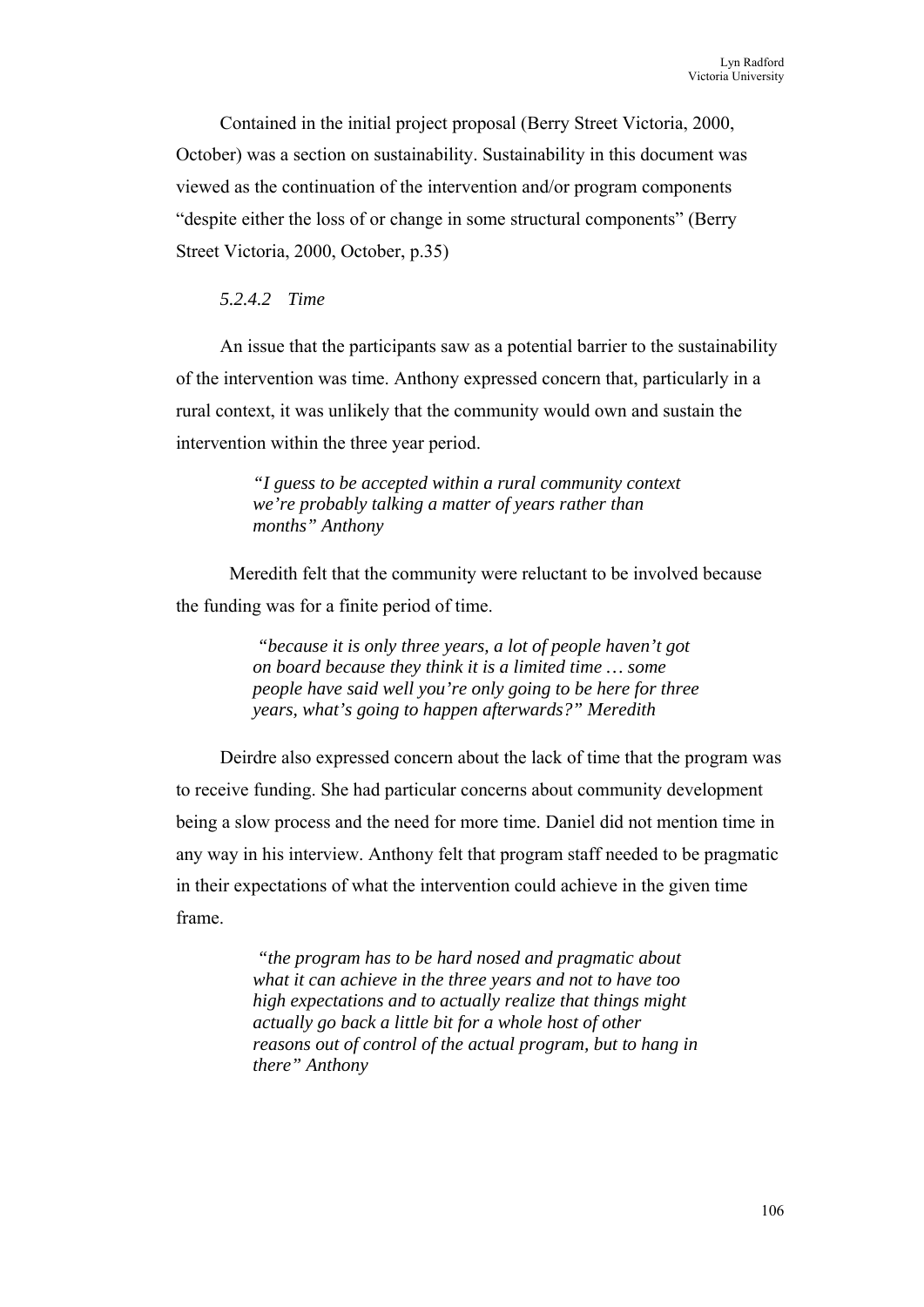These interviews took place at around the half way mark of the program. It was possible that participants were very aware of the fact that time was running out and this might explain why time was such a major issue for most participants.

> *"The whole typical life cycle … of any project and activity … the program …*(should) *realize that it may be within the next six to 12 months that people are mindful they're coming to the end of the pilot, they've got perhaps another 12 months to go" Anthony*

### *5.2.4.3 Community Participation*

The literature discusses the importance of collaboration and participation of the program's stakeholders. Pancer and Cameron (1994) found that residents involved in the *Better Beginnings, Better Futures* project developed a sense of community and that their self-confidence, self-esteem, social contact, support, skills and knowledge were enhanced. They also revealed that communities where residents participated were able to come together and take action for other needed services not related to the project.

Community participation in decision making is an important component of a good and sustainable program. Participation in decision making at the community level in particular is recommended. Durlak and Ferrari (1998) examined the implementation of several prevention interventions and determined that collaboration with all stakeholders increased the commitment of those involved. St Pierre and Kaltreider (2001) suggested that in the implementation of an after-school substance abuse prevention program it was not only important to seek input from stakeholders at all three stages of the intervention, but also to put into practice the suggestions they provided. Seeing their ideas used gave them a sense of ownership over the intervention, ensuring participation and sustainability.

There was quite a bit of discussion in the interviews about these issues and participants' views were quite varied. As previously mentioned Meredith's desire to meet the community's needs was central to her idea of a successful intervention. She felt that listening to the community, treating all community members as equal and giving the community the programs that they asked for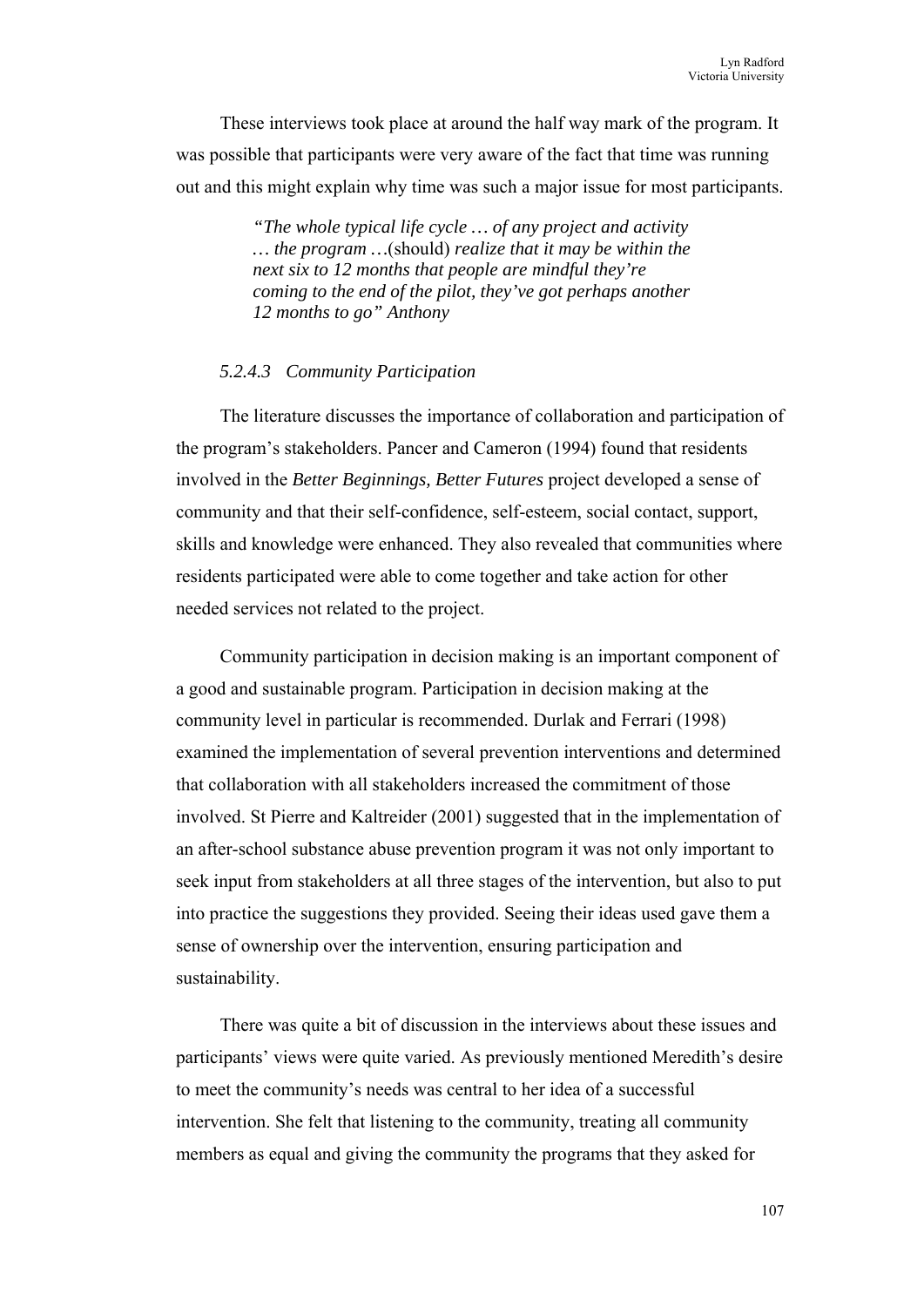was vital. She also recognized the importance of involving the community, or at least the advisory committee, in the decision making process, but admitted that this did slow the process down.

> *"we need to bring it* (decisions) *back to the advisory and check that it's OK, but that can also be a slow process*" *Meredith*

Daniel and Deirdre had quite a different view from Meredith on the community's participation in decision making. Both felt that while it was important to communicate with the community and keep them informed with regular updates, that management and staff were better placed to make the decisions.

> *"I always say, jokingly, democracy is fine as long as I'm the dictator, there has to be somebody who is leading the process and there is some point where decisions have to be made by a few rather than waiting for the whole town or the whole whatever to come on board" Deidre*

The advisory committee meetings, facilitated by Daniel and Deidre, were functioning in this way.

> *"I just find that the meetings that I have been to, more often than not it's a session where Deidre and Daniel are sort of just telling the committee what they're doing, it's purely a reporting back type process" Anthony*

Anthony had an interesting insight into the intervention and the issues of decision making and community ownership.

> *"I think the governance decision making around programs like this is quite important because regardless if there is long term funding or not … one of the desired outcomes for the program is this whole thing around community ownership and decision making, I suppose that needs to be clear about what that really looks like, it's really tempting for programs, and I've seen this in other programs, how can I put this nicely, they believe their own rhetoric sometimes … if the program is quite serious about community ownership being part of the program in the fuller sense rather than being part of the rhetoric, then giving some thought about what does that look like now … just trying to flesh out that issue of participation and decision making and to try to make that a bit more real than the level of the rhetoric" Anthony*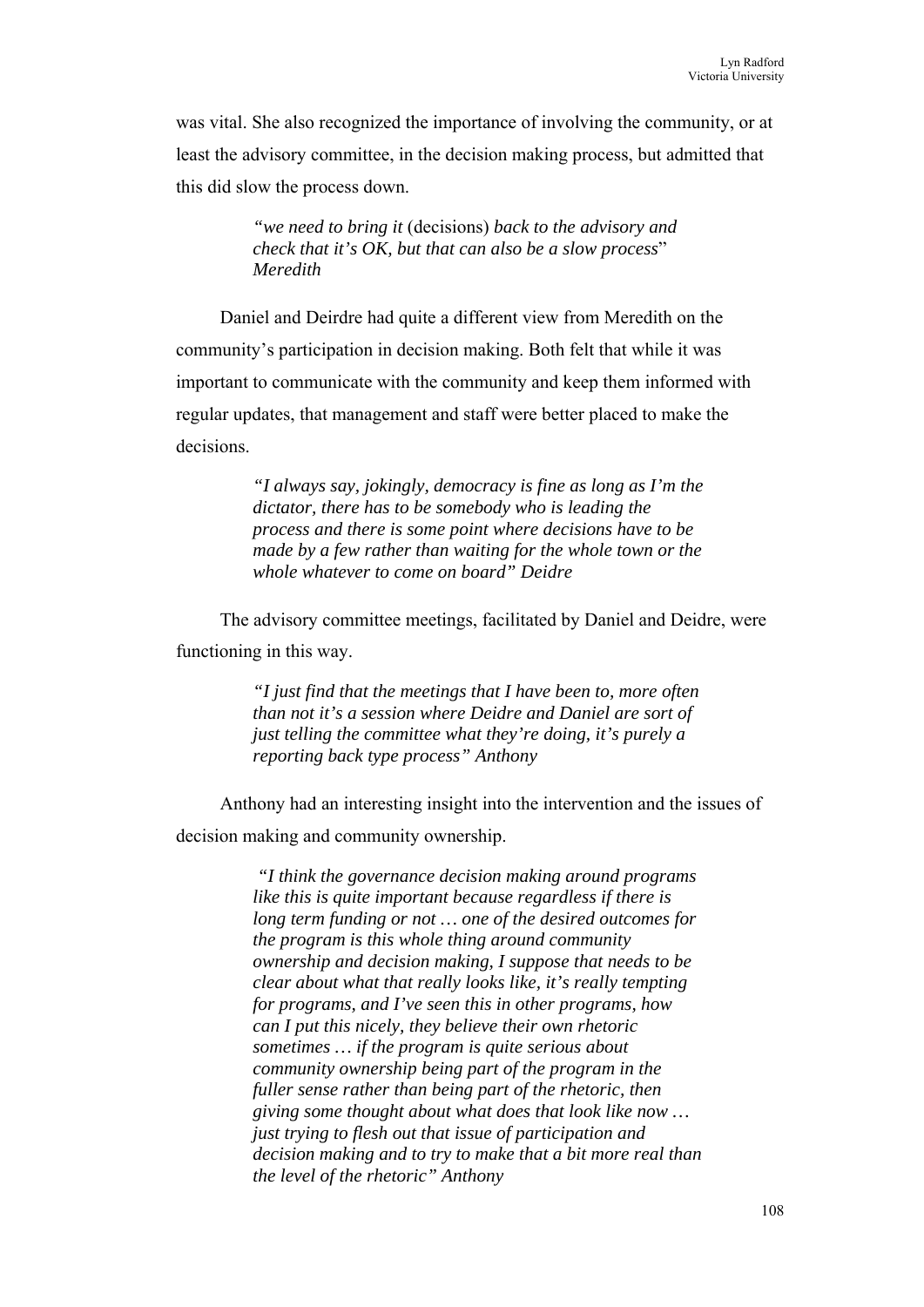The initial project proposal's section on stakeholder participation stated that "the need for the broader community to feel a sense of investment is essential" (Berry Street Victoria, 2000, October, p. 26). However it also stated that there should not be an assumption that people necessarily want to be involved. It suggested opportunities should be provided to allow community members to be involved in the capacity that suits them best.

### *5.2.4.4 Relationship Building and Networking*

Galano et al. (2001) found that the partnerships that were formed between the program and community institutions helped gather widespread public support for the program. Daniel and Deidre both saw relationship building and networking as very important to program success, however they had very clear views about who the relationship building and networking should be with.

*"picking the right people in the community to collaborate with and a little bit of knowledge about how the local politics work can be very, very helpful" Daniel* 

Meredith felt that some people in the community were not being heard in the program planning discussion even though they were users of the programs.

*"everyone has a right to be heard regardless of their educational ability" Meredith*

Anthony saw the relationship building and networking as necessarily a continuous ongoing process that would be dependent on individual program staff.

#### *5.2.4.5 The Program Staff*

The literature points out the importance of training, support and supervision for staff and volunteers. Lynch, Geller, Hunt, Galano and Dubas (1998) state that the high-quality training provided to the teachers implementing an early childhood substance abuse and violence prevention initiative was a contributing factor to the program's success. A key component of this training was a review of the research relevant to the program as well as techniques appropriate for the implementation of the program.

Staff and volunteers need to be supported in their work. St Pierre and Kaltreider (2001) found that lack of support lead to resentment and negative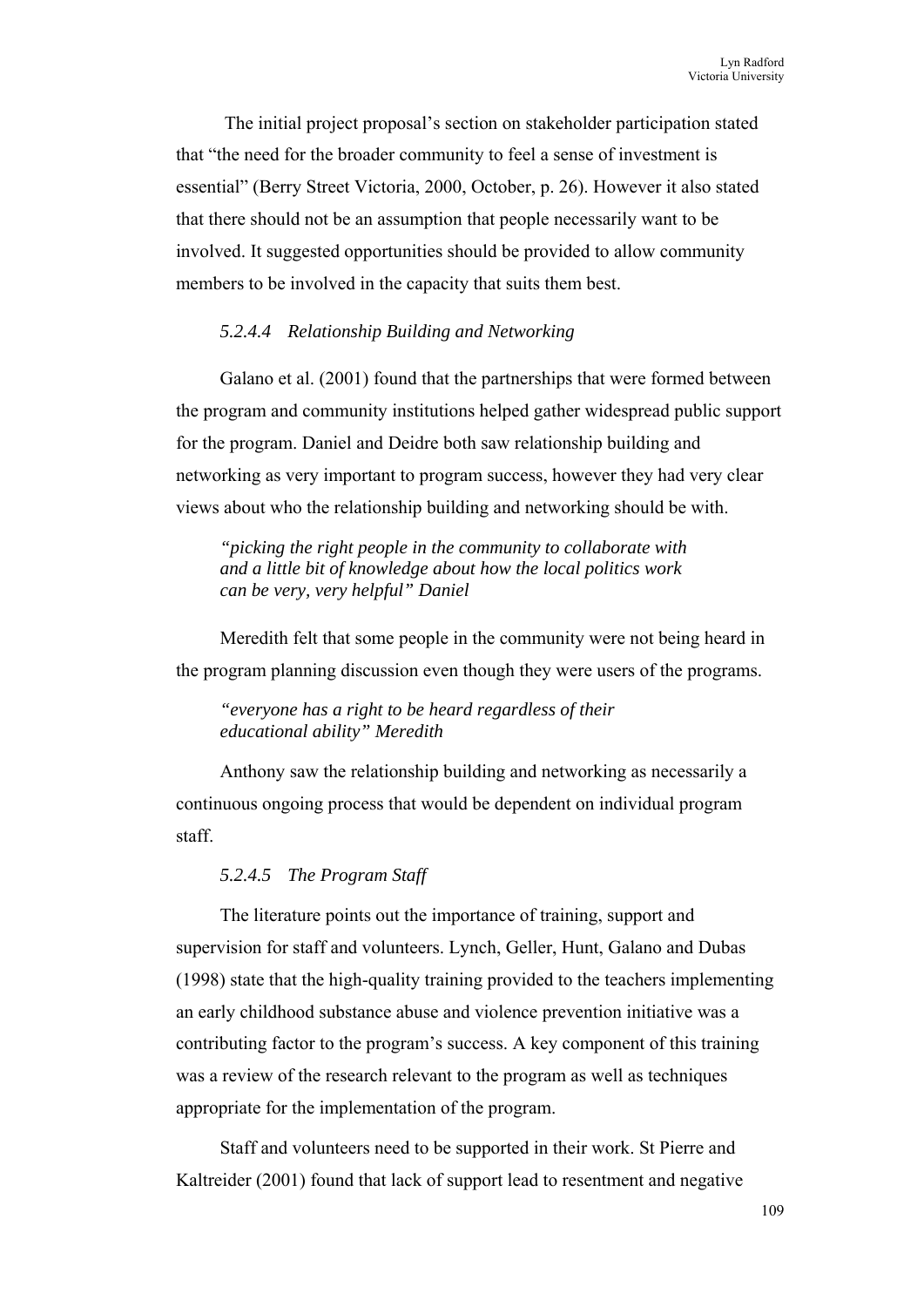attitudes from the staff, which at times lead to the undermining of the program. This support can come from co-workers as well as managers. Regular supervision meetings can assist staff with problems they are having as well providing on-going support for staff members.

What was not contained in the literature, but was raised by each of the participants in the interviews was the fact that it is people that are involved in the intervention. In particular that the staff are people and not machines. Naturally the staff have different skills and abilities, temperaments and belief systems and have lives outside of the intervention. This brings complications to any set of principles for implementation as people are individuals with different styles, strengths and perspectives. Daniel had clear ideas of the catalytic role the staff played in the implementation of the intervention. Deidre highlighted the importance of recruiting the right staff.

> *" the training and supervision* (of staff) *… is a difficult one because …* (although) *I agree there needs to be good support, and … good ongoing training … however … that's really only going to work and be a positive if you've got the staff who have the abilities to be able to move with that … you can train …*(and) *supervise staff, but if they haven't got the same picture as everybody else then that can be quite difficult" Deidre*

Anthony also recognized the importance of the individual staff members and their input. He felt that staff was crucial to effective relationship building and networking. Meredith's comments reflected a sense that people were not perfect and you have to work with what you have.

> *"people bring their own skills to the job which can be very different and unique and they can be limiting or empowering" Meredith*

*"I think we all have our own limits in delivery … and maybe not having the appropriate skills at that time to meet a specific exemplary implementation, it's a problem" Meredith* 

The initial project proposal also acknowledged the importance of good staff. "It is crucial … that good staff are recruited as their competence is the key mechanism for project implementation" (Berry Street Victoria, 2000, October, p. 29). Things that impact on the staff include the structure of the organization, support and supervision and the future of their employment. This was also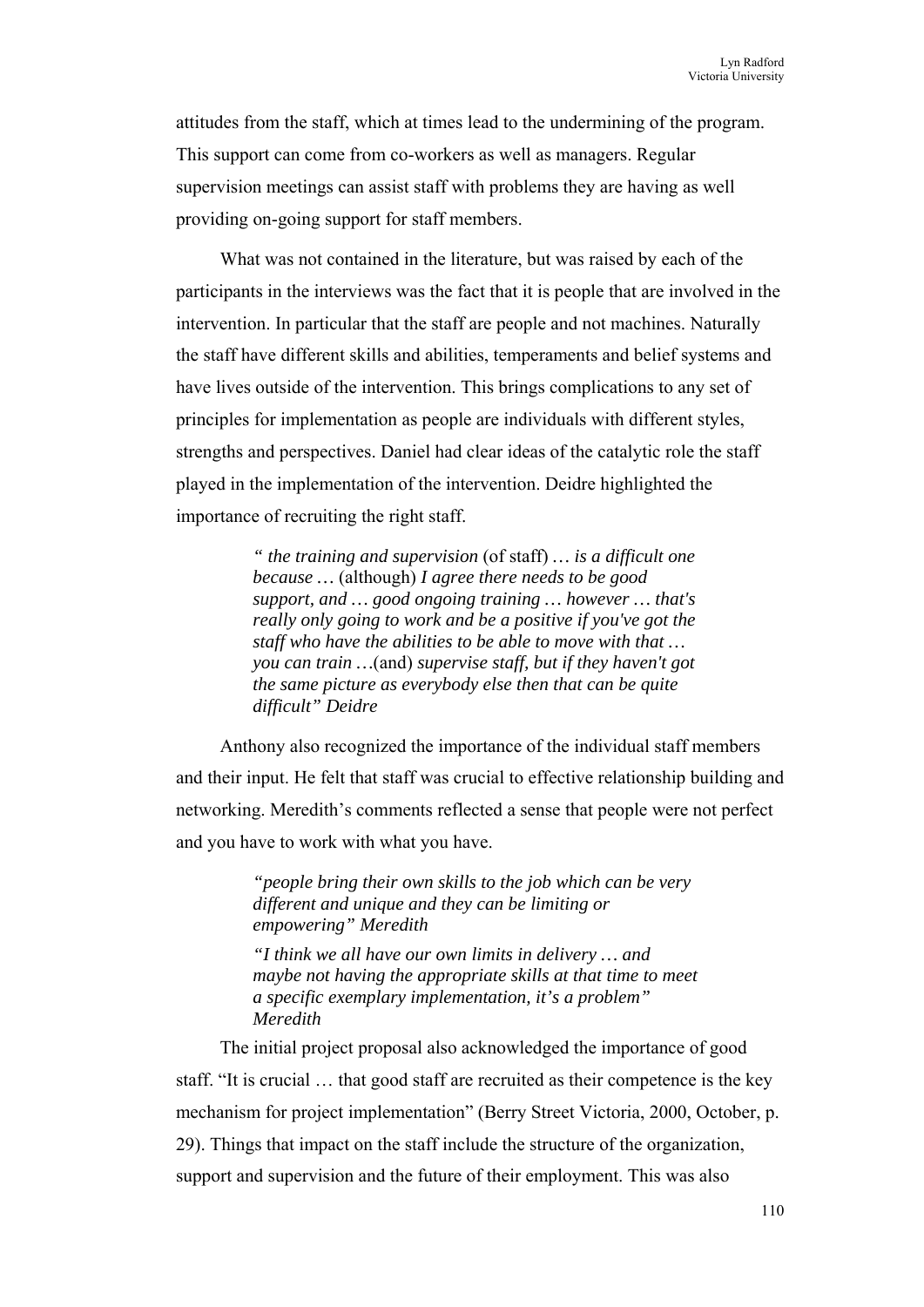acknowledged in the initial project proposal. "Considerable attention will therefore be paid to recruitment, orientation and staff support" (Berry Street Victoria, 2000, October, p. 29).

Meredith made many points about the difficulty working within the hierarchical structure of BSV, having supervision provided by them and their need to be looking good on paper.

> *"I would like an outside source* (for supervision) *because you're sort of within the whole framework, whereas someone from the outside might look at it very differently" Meredith*

*"they* (BSV) *want everything down and to look good on paper" Meredith* 

### *5.2.4.6 Intervention Flexibility*

The flexibility to change the program direction even though plans had already been made was something that was important to most of the participants. Deidre discussed the importance of being able to admit both internally and externally that the program may have been heading in the wrong direction and it needed to change. Meredith saw flexibility as something that was vital in the quest for meeting the community's needs. Daniel highlighted the importance of being able to take on a new program even if it was not in the original planning.

> *"When you work with something that has the capacity to change very quickly, you've … got to be able to pick up with what's happening and be able to run with it. So as much as you model and … plan … at the same time you've got to have a capacity to move very quickly … and take on particular innovations and new ideas that you're able to pick up and move across" Daniel*

### *5.2.4.7 Giving the community what they want*

Similar to the theme of community participation in decision making, giving the community what they want was something that participants had quite diverse views on. Deidre and Daniel had similar views about the community not knowing what they want.

> *"sometimes they* (the community) *are not ready to make …*(decisions) *before they understand where things are traveling or can travel, … before they have that wider*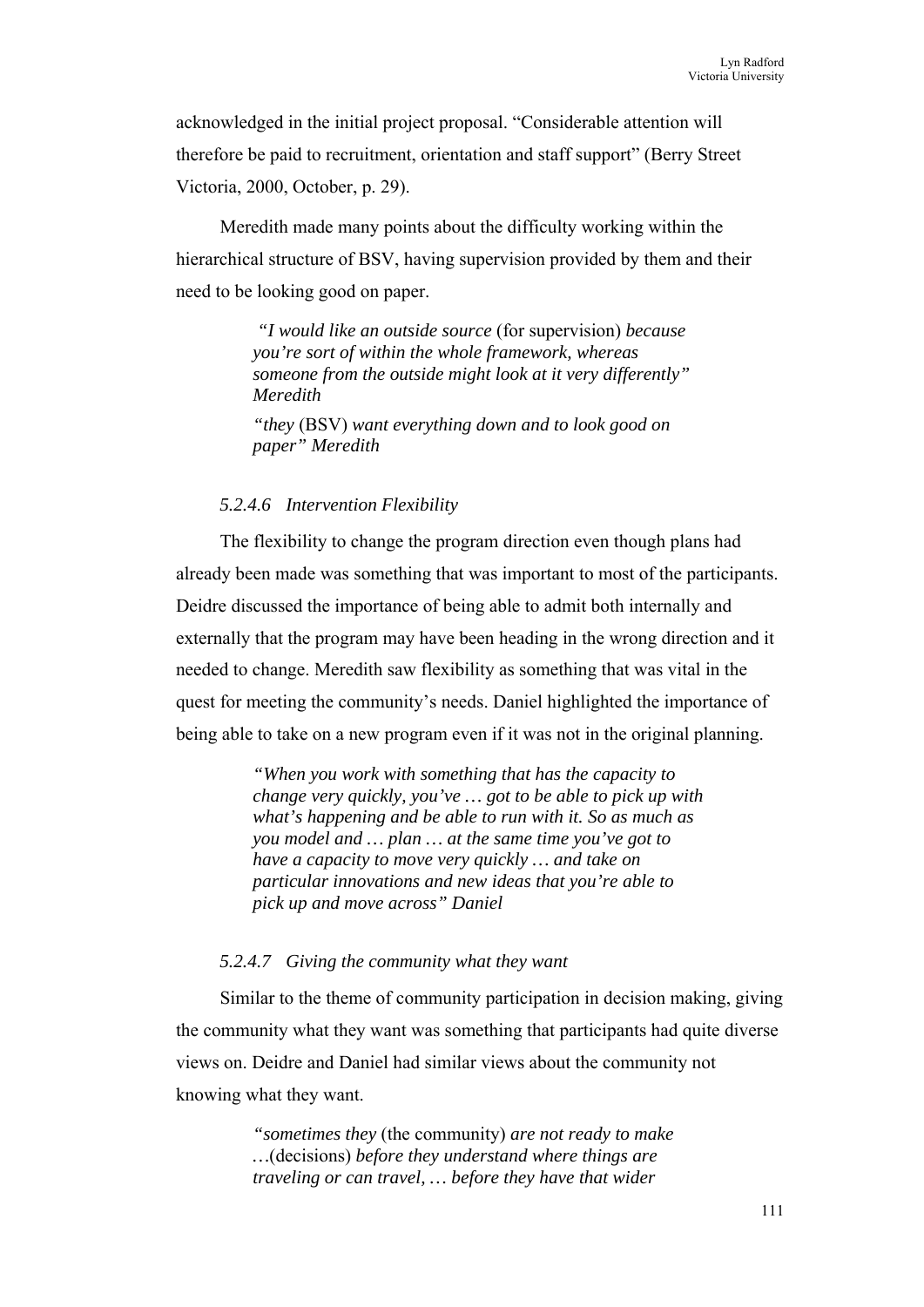*picture, their own myopic view can sometimes … sometimes put things off … so you can get stuck …in a direction that is not necessarily where they want. Now that's a very arrogant statement and I know some fields would say that that's not a way to move community development and community participation, however, I still think there is an element of that that you have to work through" Deidre* 

Meredith, on the other hand, saw giving the community what they want as a vital part of the program. Anthony had a more pragmatic view of generating 'good will' for the program by giving the community what they want.

> *"*(there should be an) *effort to take on board activities and programs which although they fall within the general mandate of the broader project are taken on board in terms of good will and also taken on board because there has been an expressed need by the community" Anthony*

These themes and the participant's different perspectives are summarized in the following matrix, table 5.2.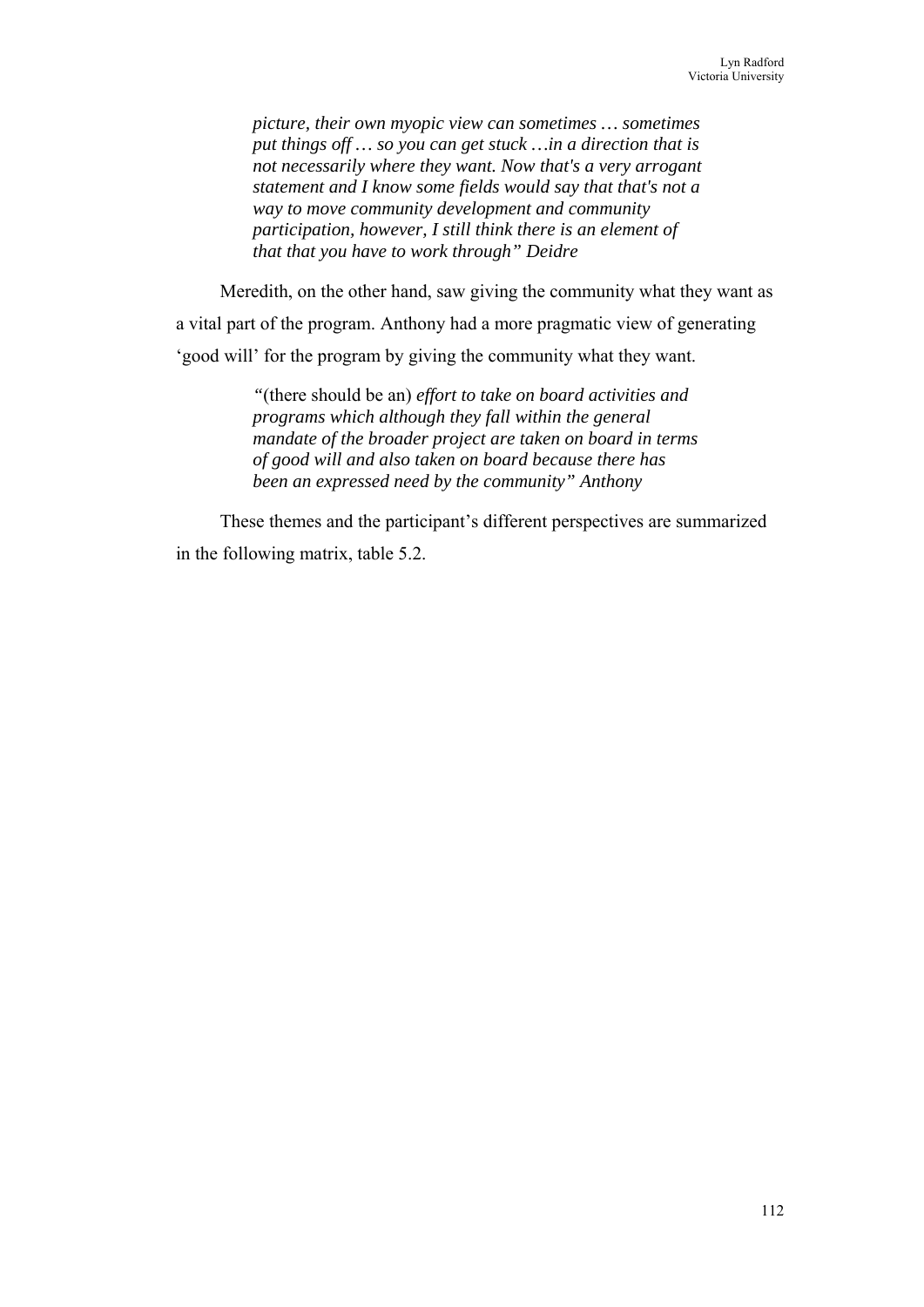|                                                         | <b>Deidre</b>                                                                                                                                                                | <b>Daniel</b>                                                                                                                       | <b>Meredith</b>                                                                                                           | <b>Anthony</b>                                                                                                                                               |
|---------------------------------------------------------|------------------------------------------------------------------------------------------------------------------------------------------------------------------------------|-------------------------------------------------------------------------------------------------------------------------------------|---------------------------------------------------------------------------------------------------------------------------|--------------------------------------------------------------------------------------------------------------------------------------------------------------|
| <b>Sustainability</b>                                   | Sustainability by the<br>community is the aim.<br>However, continued or<br>alternative funding<br>should be sought if<br>program sustainability<br>becomes unlikely          | An intervention/program<br>component that is<br>sustained by the<br>community                                                       | Flexibility about who<br>delivers the<br>intervention/program<br>component                                                | Continuation of the<br>program or program<br>components via<br>continued funding,<br>alternative source of<br>funding or sustained by<br>the community       |
| <b>Time</b>                                             | Community development<br>is a slow process, three<br>years may not be long<br>enough                                                                                         |                                                                                                                                     | People are not becoming<br>involved because they<br>feel the program will not<br>be there for the long term               | The community will not<br>own and sustain the<br>program in a three year<br>period.<br>Being accepted by the<br>community takes time in<br>a 'rural' context |
| <b>Community</b><br>participation in<br>decision making | The intervention is led by<br>the organization and<br>there should not be too<br>much concern about<br>consultation with the<br>community – they will<br>eventually catch up | Decision making at the<br>community level is<br>important, but the<br>community do not always<br>know what the right<br>decision is | Programs should be<br>based on what the<br>community is asking for<br>and all community<br>members should have a<br>voice | Community participation<br>in decision making<br>should be more than just<br>rhetoric                                                                        |
| Relationship<br>building and<br>networking              | Constantly reassessing<br>who relationships should<br>be built with                                                                                                          | Needs to be with the<br>'right' people                                                                                              | Building relationships<br>with all community<br>members not just those<br>with high social status                         | Needs to be continuous<br>Is dependent on staff                                                                                                              |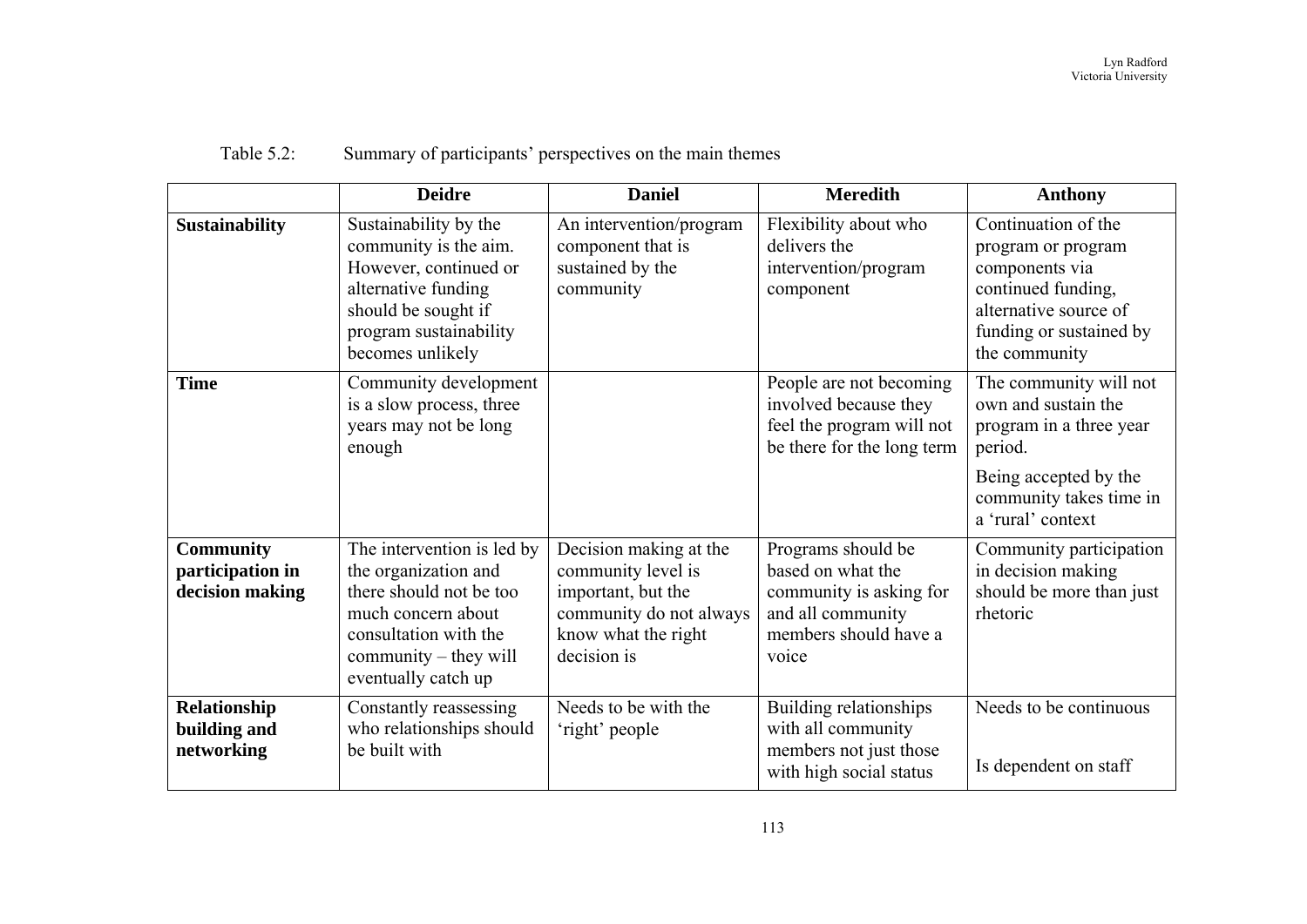|                                                  | <b>Deidre</b>                                                                                                                                                                     | <b>Daniel</b>                                                                                                                | <b>Meredith</b>                                                                                    | <b>Anthony</b>                                                                                                                                                                                                              |
|--------------------------------------------------|-----------------------------------------------------------------------------------------------------------------------------------------------------------------------------------|------------------------------------------------------------------------------------------------------------------------------|----------------------------------------------------------------------------------------------------|-----------------------------------------------------------------------------------------------------------------------------------------------------------------------------------------------------------------------------|
| The staff                                        | The 'right' staff are<br>needed. They need to<br>have more than<br>commitment and passion<br>they also need an<br>understanding of the<br>theoretical framework of<br>the program | The role of the staff is to<br>be there as a catalyst, and<br>their own personal needs<br>and desires should be put<br>aside | Everyone is different and<br>staff need to work with<br>the skills and abilities<br>that they have | Interventions rely on the<br>one to one relationships<br>and are therefore<br>dependent on the style,<br>techniques, character and<br>personality of the staff.<br>There needs to be.<br>continuity of key staff<br>members |
| <b>Intervention</b><br>flexibility               | Permission to admit you<br>were wrong and make<br>changes                                                                                                                         | Planning is important,<br>but it is also important to<br>be able to change those<br>plans as new directions<br>are perceived | Need the flexibility to<br>change the intervention<br>in ways the community is<br>asking for       |                                                                                                                                                                                                                             |
| <b>Giving the</b><br>community what<br>they want | The community do not<br>know what they want                                                                                                                                       | The community are<br>asking for the wrong<br>thing                                                                           | The community should<br>be given what they ask<br>for                                              | Give the community<br>some things that they<br>want to generate good<br>will                                                                                                                                                |
| <b>Priority</b>                                  | A good program                                                                                                                                                                    | Sustainability                                                                                                               | Meeting the<br>community's needs                                                                   | Community as the<br>program's client                                                                                                                                                                                        |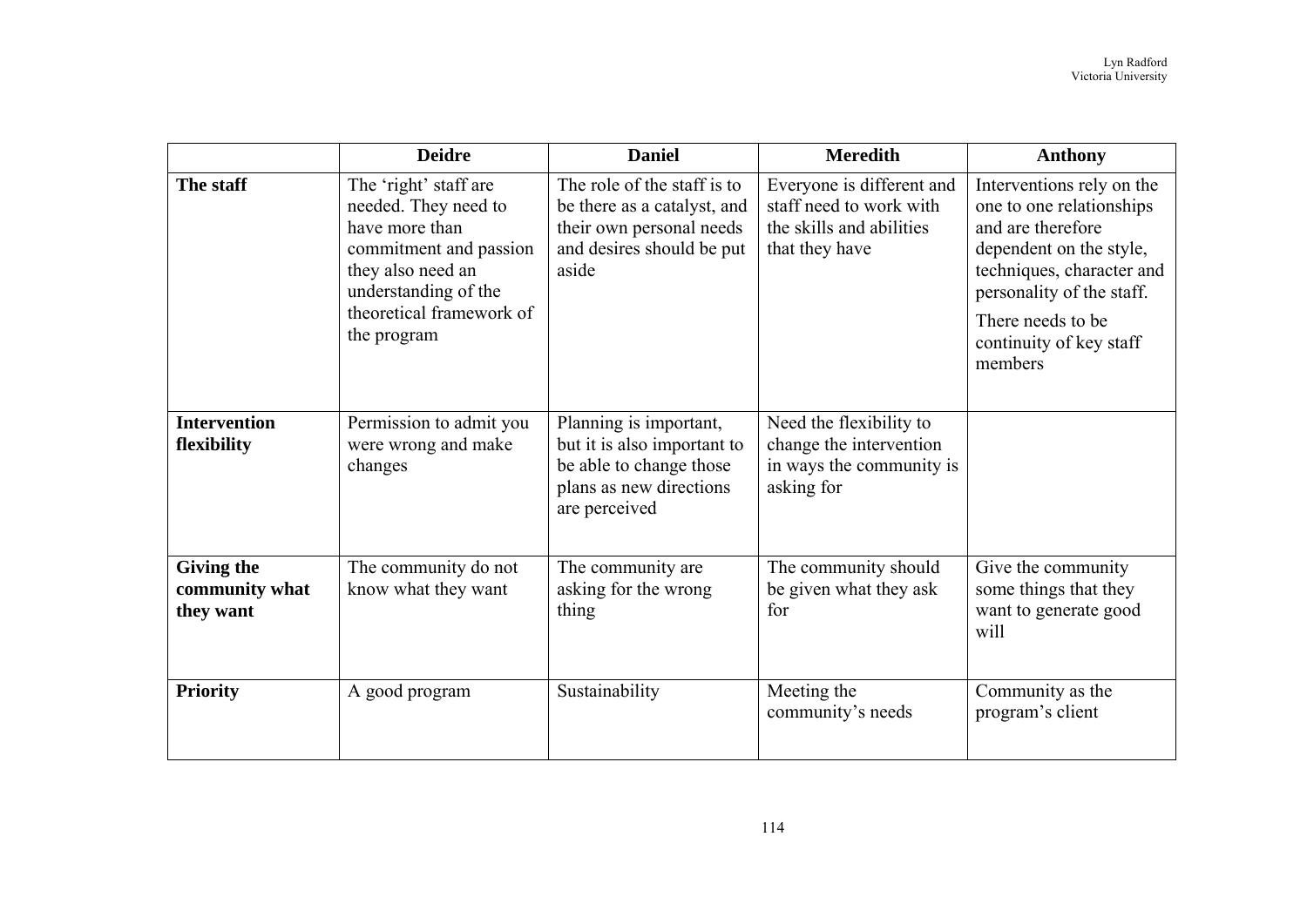#### **5.3 Consensus on a Set of Guiding Principles**

Finally another focus group session was held at the completion of the interviews to confirm ideas and reach consensus on a set of guiding principles for program implementation. Using the literature review and the data collected from the interviews I compiled a working set of guiding principles to bring to the focus group. An effort to maintain confidentiality meant that some of the things that were said in the interviews did not make it into the final set of guiding principles. Despite the fact that the interviews had revealed that many of the participants held conflicting views, consensus was not difficult to reach. A set of guiding principles were developed (Appendix C) using this process, and were reported to participants in the January 2003 Interim Evaluation Report.

These 10 principles were divided into three themes: a program model; promotion of ownership and participation for stakeholders; and program infrastructure. The program model theme contained principles gained from the academic literature. Specifically, program components addressing all levels of ecological analysis, articulation of the program's key elements, universal program components, and sustainability. This theme is important in the design of a community intervention and the planning of its implementation but not of a high priority during the actual implementation.

The second theme addresses the promotion of community ownership and participation. Collaboration as well as opportunities for community members to participate in decision making were seen as the key principles to facilitate community involvement and a sense of ownership. The final theme related to the infrastructure of the intervention, such as adequate training, supervision, and resources. These issues were the responsibility of the implementing organization, BSV, and thus staff did not feel that they had any control over them.

The guiding principles developed and detailed in this chapter were used to direct the remaining data collection. However, as data collection progressed it became clear that the participants did not connect with these principles. Discussions pertaining to them were considered too academic and intangible by the people actually doing the work of program implementation. The gap between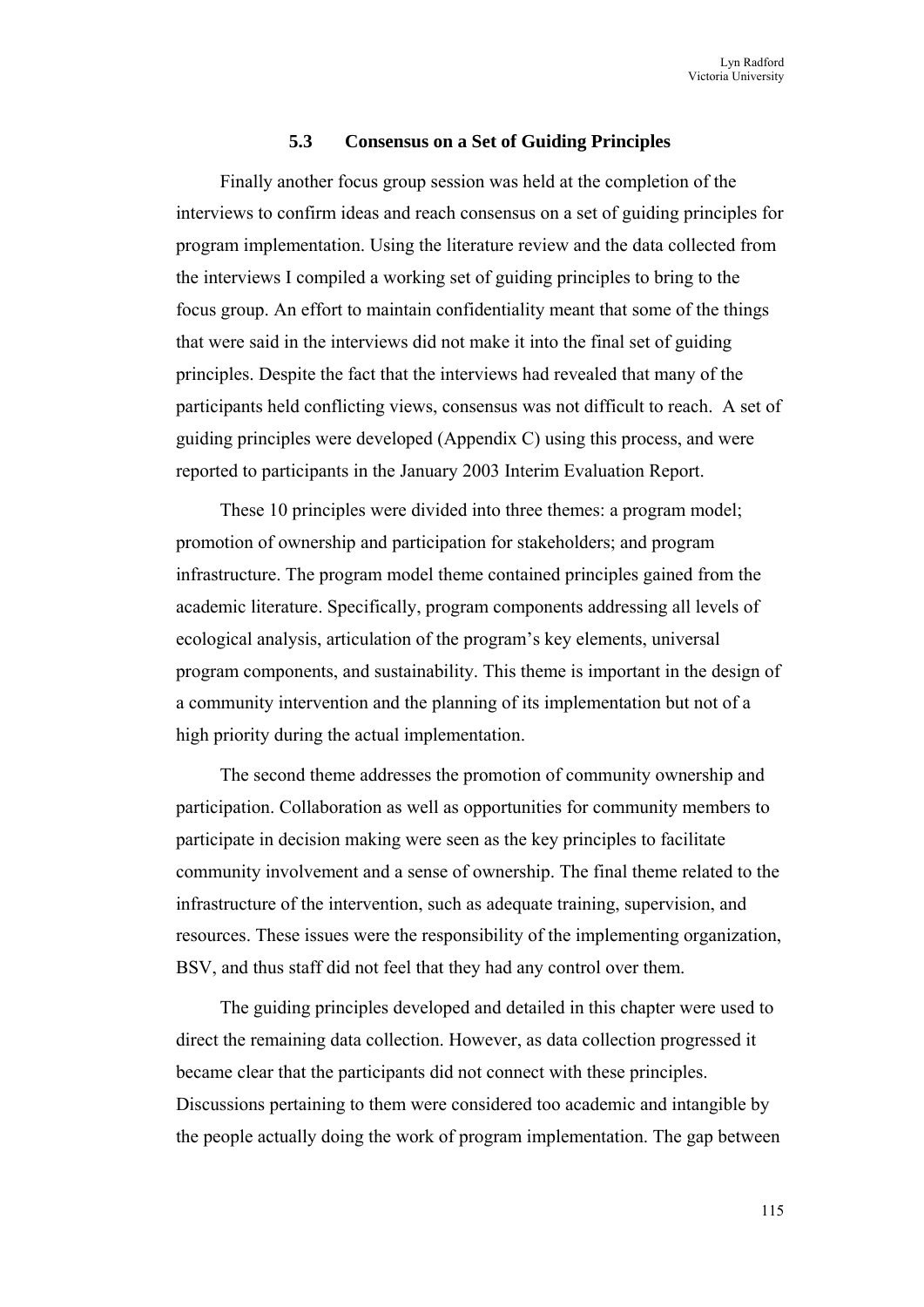research and practice noted in the literature was also apparent to practitioners, who saw the literature as removed from implementation practice.

It was necessary to find a framework that would enable CFK and its staff to be the focal point of the investigation and provide a better understanding of the interactions between CFK and the community. System's theory was seen as an appropriate frame in which to place the data. The following three chapters explore the remaining data collected in the final 16 months of the program's implementation and a systems perspective was employed for its examination. The final chapter attempts to bring together these principles and practitioners experiences in an effort to bridge the gap between science and practice.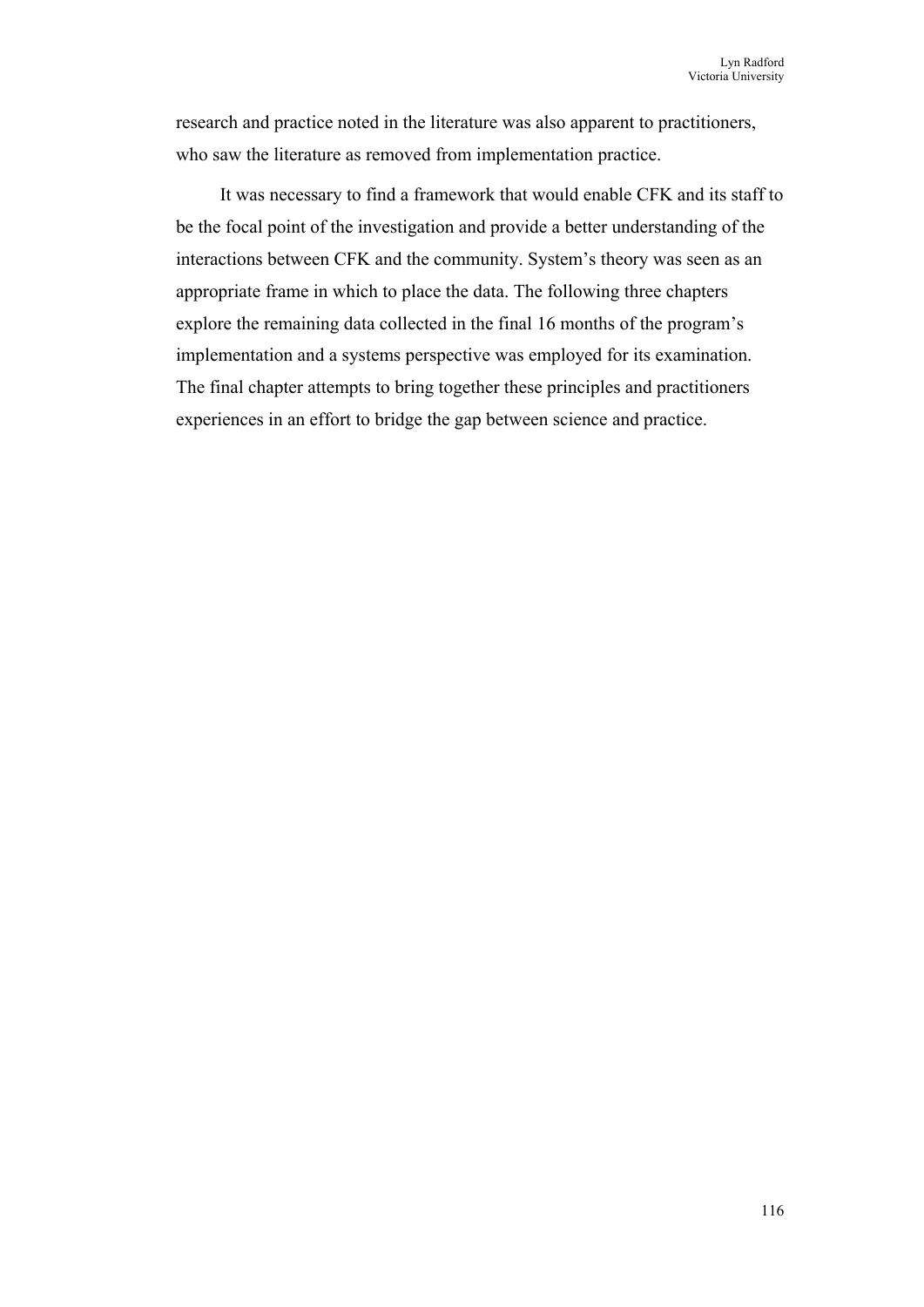#### **CHAPTER 6**

#### **A SYSTEMS VIEW OF THE IMPLEMENTATION OF CFK**

#### **6.1 Systems Theory and Community Research**

Historically there has long been a relationship between community research and systems thinking, and a systems perspective has been considered a valuable approach to research in the community (Midgley & Ochoa-Arias, 2004; Veno & Thomas, 1996). Boyd and Angelique (2002) have suggested that the field of community psychology explore the use of open systems frameworks in its research. An ecological approach to intervention implementation has also been recommended (Kelly, Ryan, Altman, & Stelzner, 2000). In this and the following two chapters, I have examined the systems and ecological paradigms and applied them to the study of the implementation of community interventions and specifically to the implementation of CFK.

In the past, programs were implemented in organization settings rather than communities. Systems theory was used to understand the programs and their implementation; however the models used were based on the closed systems approach. This approach views the organization as a discrete system and does not take into account the forces external to the organization. The environmental context, in which a community intervention exists, must not be overlooked. Indeed the aim of an organization implementing a community intervention is to interact with its environment making a closed systems approach illogical. A more suitable theoretical viewpoint would be the open systems approach which emphasizes the interdependence of the organization and its environment (Goodman, 2000). This approach would be further enhanced by an ecological approach which complements the open systems perspective as it seeks to understand relationships between systems. Following is a review of the systems literature and an application of a systems and ecological theoretical approach to the implementation of community interventions.

Data for this chapter were gathered via interviews, participant observations, and document analysis. The interviews and participant observations were conducted throughout the implementation phase. While some document perusal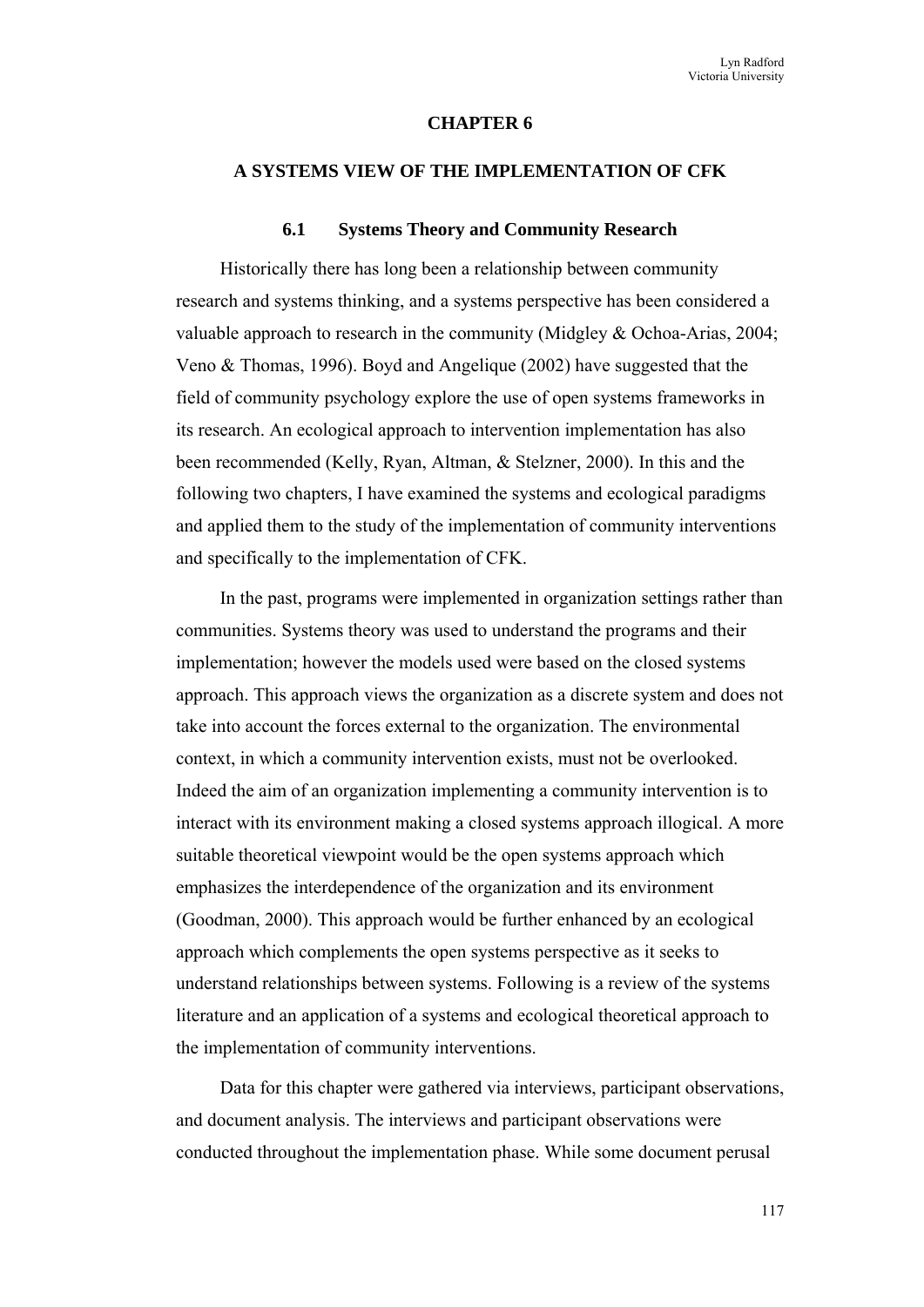was engaged in at the commencement of this research, the document analysis was completed at the conclusion of the implementation phase.

Interview data came from 16 interviews: six with CFK staff; four with volunteers; and four with key stakeholders. All full-time and part-time staff members involved with the implementation of CFK were interviewed on at least one occasion and interviews varied in length from 45 minutes to 90 minutes. A sample of volunteers and stakeholders, nominated by CFK staff were interviewed and interviews were approximately 30 minutes in length. Interview data from interviews conducted with the advisory committee in the first six months of the implementation phase and interview data from the development of the guiding principles was also considered for this analysis, though did not form the core of the data analyzed. Initially, the purpose of the interviews was to examine CFK's application of the guiding principles developed in the early stages of this research, and communicated in the previous chapter. The interview questions were, for the most part, guided by these principles, however, as previously explained, participants were eager to discuss other elements of the implementation of CFK and this was not discouraged.

Participant observations occurred during 24 monthly evaluation meetings; five reflective meetings; 10 advisory committee meetings; and two working party meetings. Notes were taken during the meetings and impressions and reflections were recorded as soon as possible after the meetings. Some meetings were also audio recorded. A number of official program events and informal gatherings were also attended and these contributed to my understanding of the CFK community intervention. Documents analyzed for this chapter included: minutes of evaluation meetings and other written communication between the evaluators and the CFK team; evaluation reports; the original project proposal document; the tender document for the evaluation of CFK; CFK six monthly and monthly reports to BSV; Shire of Murrindindi annual report (2005); BSV annual reports (2000-2001); ELF-I report; and the findings section (relevant to Alexandra Secondary College) of a Department of Education report on the "Feelings about Yourself and School Survey".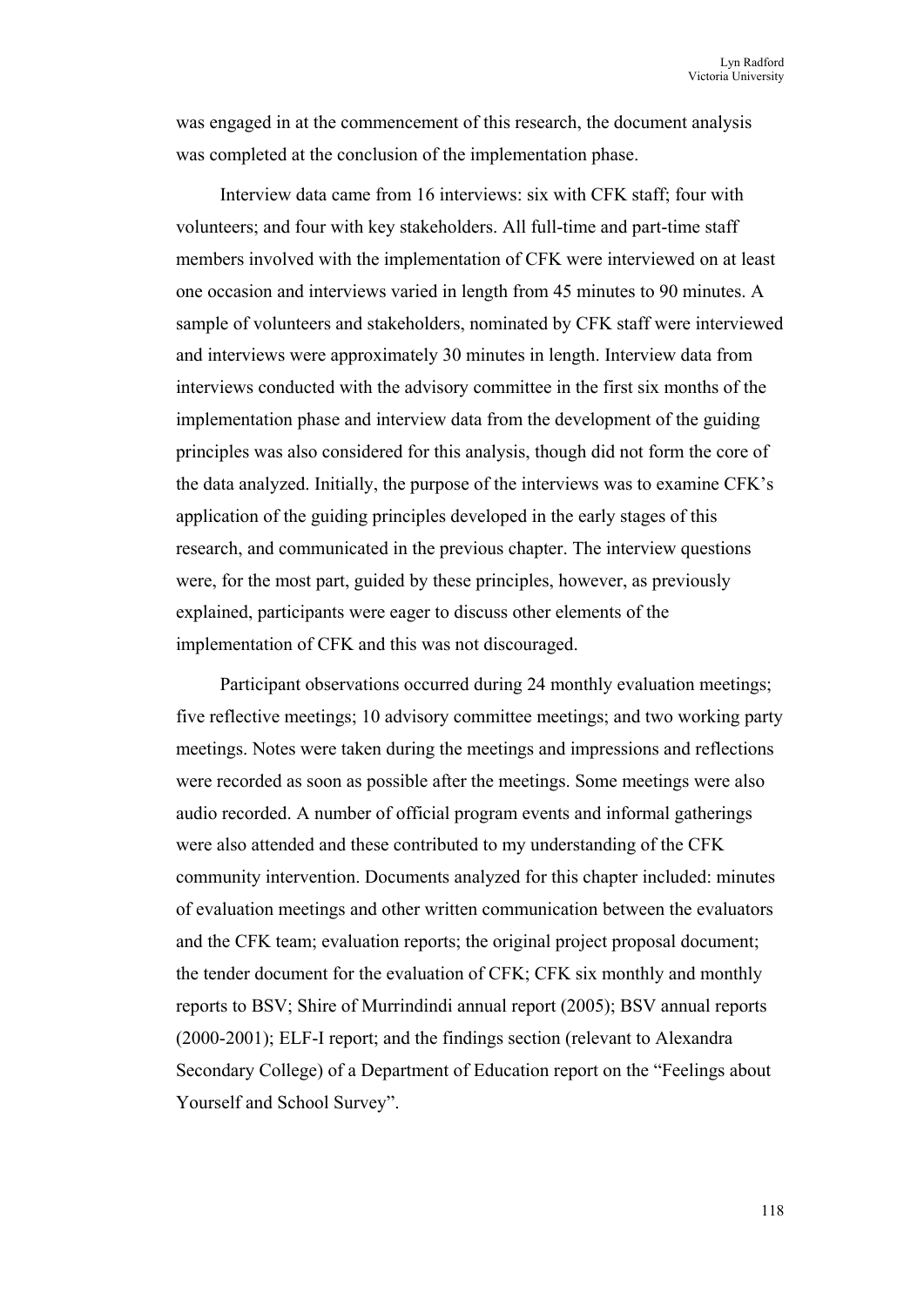#### **6.2 Systems Thinking**

Systems theory focuses on relationships and structure as well as temporal and spatial patterns (Katz & Kahn, 1966). A system is recognized as being a specific arrangement of interdependent parts or elements (Hanna, 1997; McKenna, 2000; Scott, 1992). Although it is possible to distinguish between the individual elements in a system, the elements are not isolated and the whole is more than the sum of its parts (Capra, 1996). It is the interactions between the elements that form the whole (Ackoff, 1999). This concept is the central tenet of systems thinking (Anderson, Carter, & Lowe, 1999). It is only possible to understand the system by examining the whole, not individual parts (Senge, 1990). Yet, systems theory aids in the understanding of the parts as well as the whole (Anderson, Carter, & Lowe, 1999).

A system is not considered to be linear; rather it is viewed as multidirectional, mutual and multiple. This means that a change in any part of the system affects other parts (Anderson, Carter, & Lowe, 1999). Systems thinking focuses on the interactions and interrelations between the elements within the system as well as between the system and its environment (Ackoff, 1999; Bolman & Deal, 1991). In this way comprehension of the whole becomes possible (Anderson, Carter, & Lowe, 1999). A system is, by definition, both a component of a larger system as well as a system in and of itself (Anderson, Carter, & Lowe, 1999). To understand the system you must place it in the context of a larger system (Capra, 1996).

Systems progress from simple to more complex levels (Capra, 1996). Social systems operate at a high level of complexity (Scott, 1992). Social systems theory is a sub-discipline of General Systems Theory and is distinguished by its study of people. A social system is a system where the interdependent elements are people. As in General Systems Theory the interactions between the elements, or in the case of social systems, people, form the whole (Anderson, Carter, & Lowe, 1999). Social systems are comprised of multiple participants, sharing a common culture (Scott, 1992). Another defining feature of social systems is that both the elements of the system and the whole have a purpose (Ackoff, 1999). Social systems exist at all levels from individuals through to societies (Anderson, Carter, & Lowe, 1999). Within each system are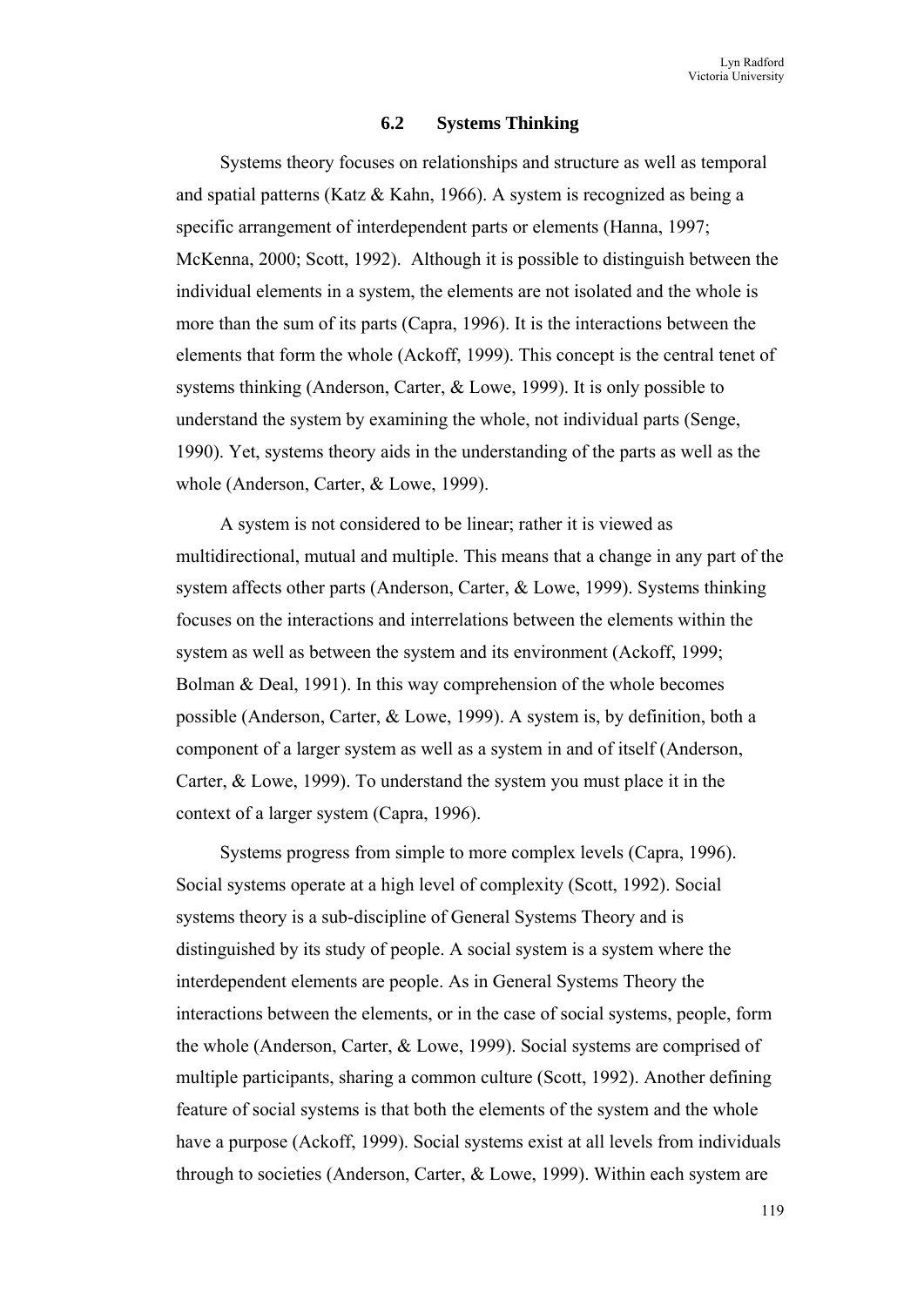subsystems and the system itself is a subsystem of a larger system (Ackoff, 1999; Anderson, Carter, & Lowe, 1999; Capra, 1996).

Social organizations are highly complex and operate at the level of social systems (Scott, 1992). The main characteristics of a social system are energy and the organization of the energy. Energy is comprised of both resources and information. A system must be able to organize, that is, secure, conserve and expend, this energy to maintain its survival and purpose (Anderson, Carter, & Lowe, 1999). Interventions or programs can be considered social systems that are intentionally designed (Kelly, Ryan, Altman, & Stelzner, 2000; Price, 2003). They consist of people planning and implementing and they exist within a larger organizational system (Price, 2003). Organizations are also social systems and a great deal has been written about the use of systems theory as a framework for the examination of organizations (Ackoff, 1999; Anderson, Carter, & Lowe, 1999).

#### *6.2.1 Organizations and systems theory*

The three major systems theories of organization are the rational, natural and open systems theories (Anderson, Carter, & Lowe, 1999; Morgan, 1997; Scott, 1992). The rational and natural viewpoints regard organizations as closed systems (Scott, 1992). A closed system is one that only interacts with the elements contained within it (Ackoff, 1999). Closed systems are bounded, discrete systems completely independent from their environment (Scott, 1992). A closed system approach to the examination of organizations and social systems, focuses on the internal functioning of the system and does not acknowledge the environment's impact on the system's functioning (Katz & Kahn, 1966). Clearly organizations are not closed systems. They have an interdependent relationship with their environment (Scott, 1997), and in fact require interaction with their environment for their survival (Hanna, 1997; Katz & Kahn, 1966). Organizations are dependent upon their environment for resources, information and personnel (Scott, 1992).

The open systems paradigm recognizes the complexity, variability and adaptability of the system and its elements, while giving primary attention to the interdependence of the organization and its environment (Scott, 1992). The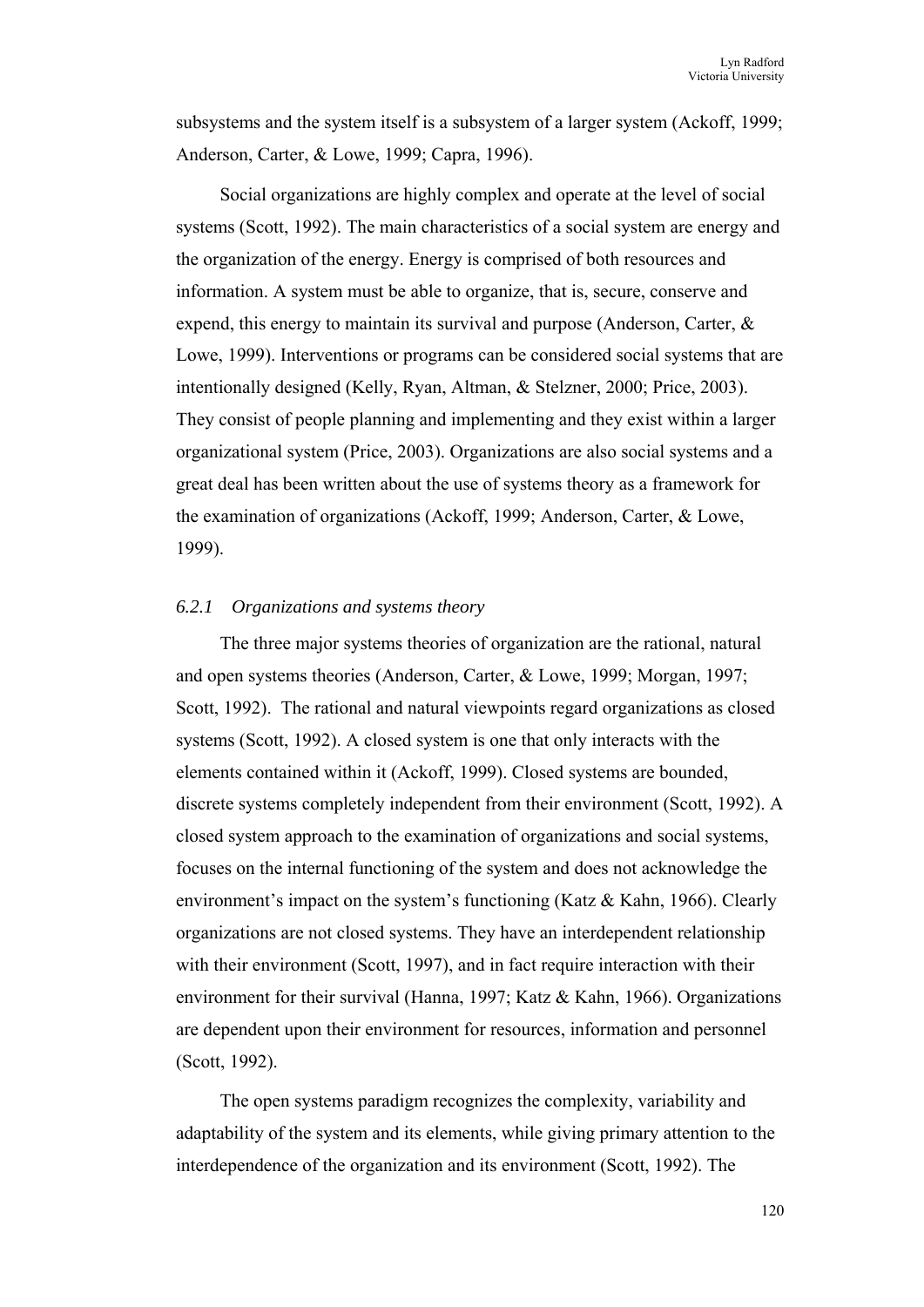rational and natural systems approaches espouse a single universal design for organizational effectiveness. An open systems approach however, recognizes that there cannot be a universal design, and that an effective organization must be able to respond to its external environment (Hasenfeld, 1992b). Living systems, such as organizations, are dynamic, self-regulating, holistic, hierarchically ordered, purposeful, and open (Levine & Fitzgerald, 1992). There are a number of defining features of an open system, such as: they are capable of selfmaintenance; their boundaries are difficult to determine; and they are hierarchical (Scott, 1992).

#### *6.2.2 An Open Systems Approach to Community Interventions*

Open systems theory has a lot to offer in assisting with our understanding of community interventions. Social systems, such as those involved in implementing community interventions, operate in environments that are dynamic and unpredictable. A community intervention seeks to change the community that it resides within and which forms part of its environment. The defining principles of open systems theory acknowledge the importance of the environment to the system (Morgan, 1997). Community interventions must interact with their environment if they are to survive and create change within it. This makes an open systems approach an appropriate and valuable framework for the examination of a community intervention.

Community interventions are purposely designed social systems that are nested within larger social structures (Price, 2003). Open systems theory recognizes the multi layered realities that exist within a community intervention (Chrispeels & Marin, 2002). The emphasis of the open systems approach on the organization's transactions with its external environment, and thus the influence that the environment has on the organization (Hanna, 1997), takes into account the multilevel context of the community as well as the intervention. Systems theory also acknowledges the individual within the system, without focusing on any one individual (Chrispeels & Marin, 2002).

Human service organizations, such as hospitals, schools, and welfare agencies, differ from other organizations in that people rather than raw materials and product are the inputs and outputs. This makes the work far more complex as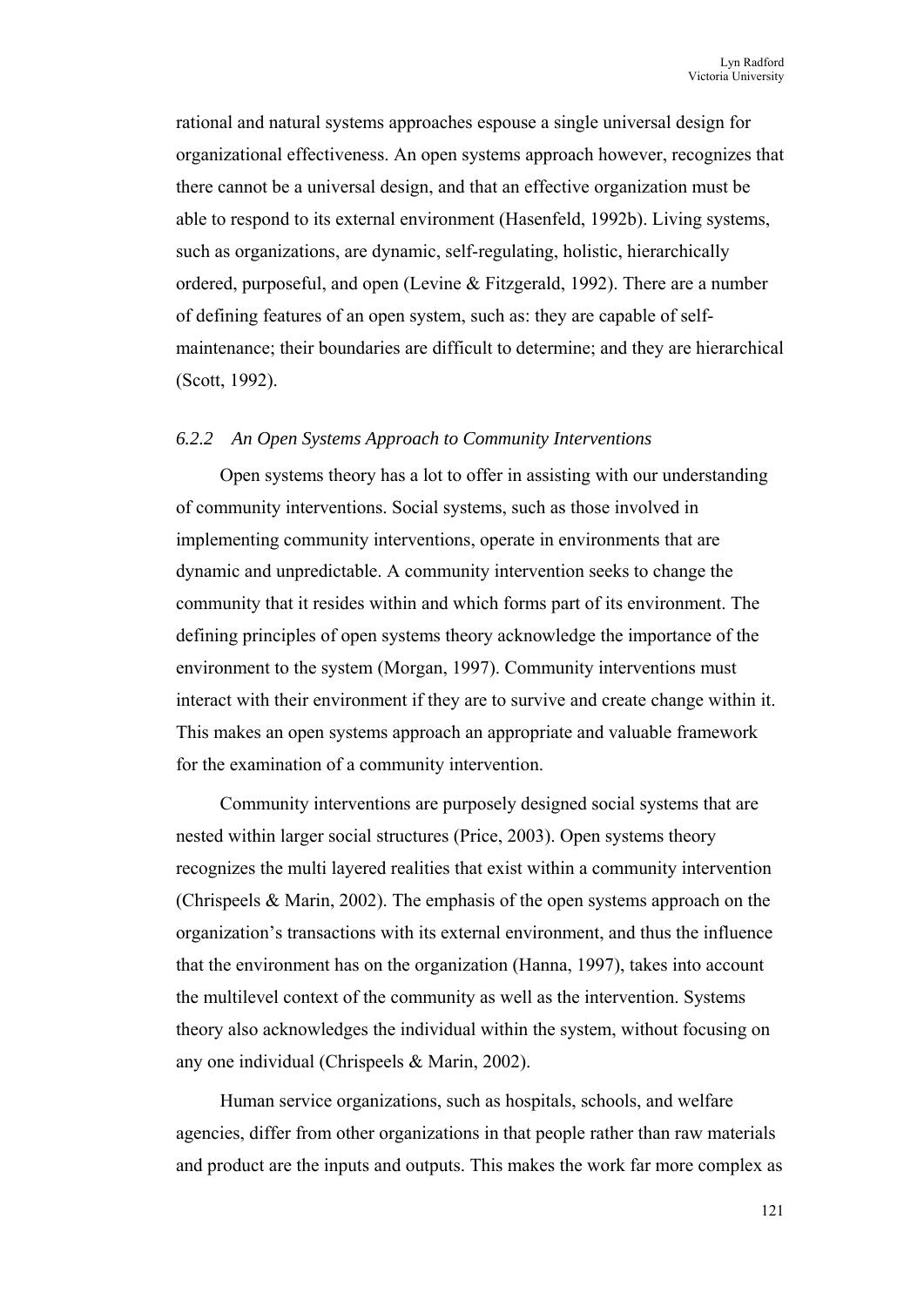service users can affect the work and can participate in the work. This has implications for the organization, the people working in the organization and the outcomes of the organization (Hasenfeld, 1992a).

The nature of the work undertaken by those in human service organizations cannot be value neutral and therefore incorporates some sort of moral judgment about those receiving the service (Hasenfeld, 1992a). Those who implement community interventions have their own values and principles, as does the organization implementing the intervention. These values and principles influence program developers in their decisions about program aims and goals; what changes should occur in the community; how resources will be allocated; and how the program will be implemented (Hasenfeld, 1992a). Similarly implementers, guided by these decisions, will determine who deserves or needs the service; who will represent the community within the intervention; and how participants will be treated. This will influence the community's perception of the intervention, which, in turn, impacts upon the intervention's success.

Visser and Schoeman (2004) in their examination of the implementation of a community intervention to reduce the risk of young people acquiring HIV, found a number of barriers within the intervention and the implementing organization, to the effective implementation of the program. The decision to implement the program and the design of the program were managed by the Department of Education, but the program was implemented by schools. The culture, beliefs and history of the schools were such that the severity of the problem and the importance of the program were not understood by the schools and the teachers implementing the program. Also their lack of involvement in decision making about the program meant that the intervention was imposed upon them, which was likely to have reduced their degree of commitment to the program.

Schorr (1997) contends that the key attributes to successful interventions are well known by practitioners and theorists, yet the successes are small and brief. Attempts to sustain and expand these model programs are commonly met with failure, due, according to Schorr, to the systems surrounding the program. While in its pilot stages the intervention is protected from large public systems, however this protective environment cannot be maintained once its pilot program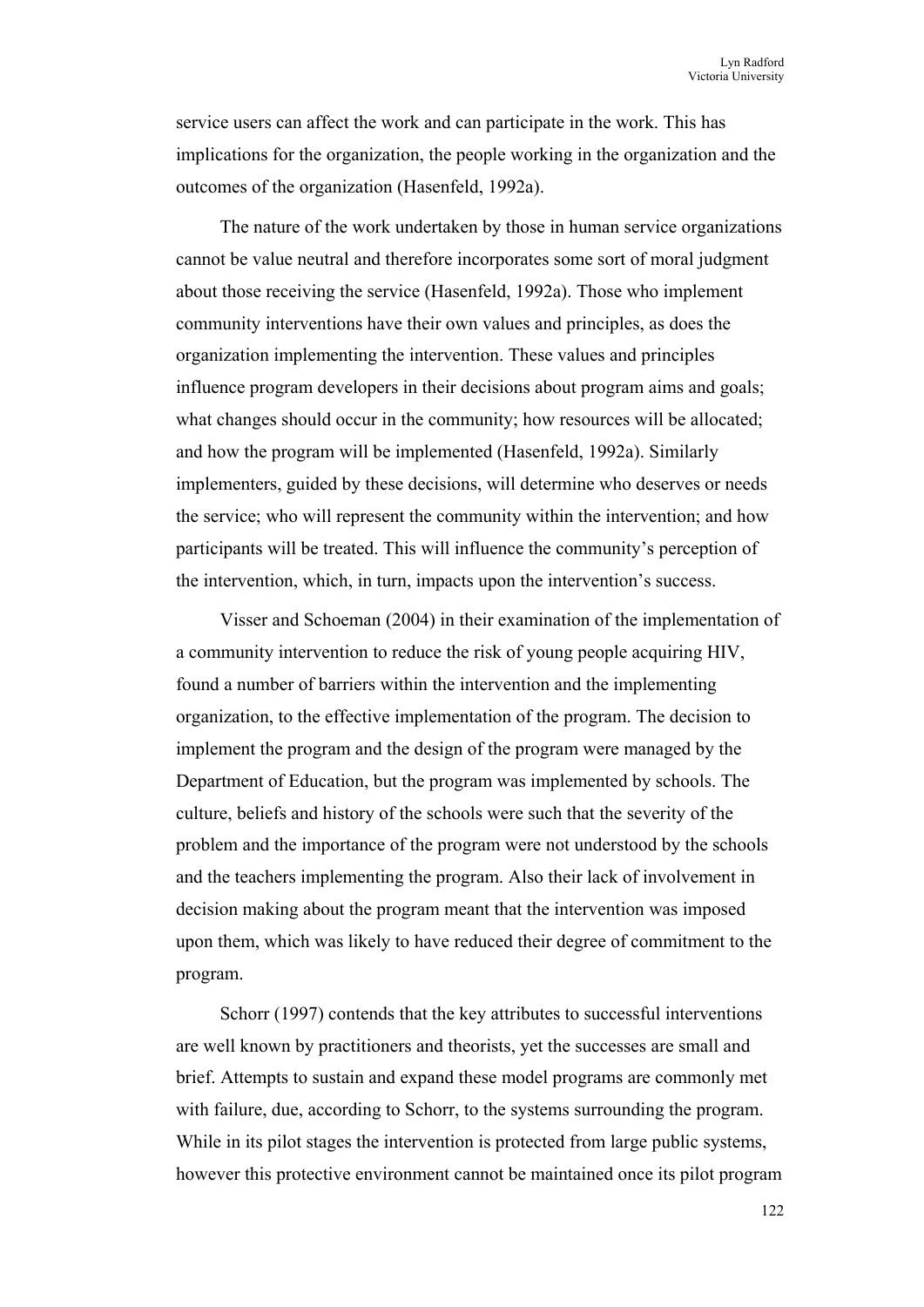status is removed and it is open to the dictates of finance, accountability, public perception and bureaucratic processes.

It has been highly recommended that community interventions develop and foster community capacities that facilitate community action. Goodman (2000) argues that this requires that the community work as an open system. This allows for an increase in the interactions and connectedness between community organizations. It is equally important for the community intervention itself to be an open system if it is to interact and connect with community systems.

### *6.2.3 An Open Systems Model*

The theory of an open system is a flexible one and consequently there are a number of different interpretations (Morgan, 1997). A number of authors (Cummings & Worley, 1993; Hanna, 1997; Harrison, 1994; Katz & Kahn, 1966; Rainey, 1997) provide similar conceptual models of organizations from an open systems perspective. Figure 6.1 combines the many elements of these models to illustrate how organizations can be understood using an open systems theory approach. The main elements of this model are: permeable boundary, inputs, outputs, throughput, environment, purpose, technology, feedback, processes, structures and culture.



*Figure 6.1: An open systems model of an organization* 

As can be seen in the figure above an open system has a permeable boundary that allows it to interact with its environment while in pursuit of its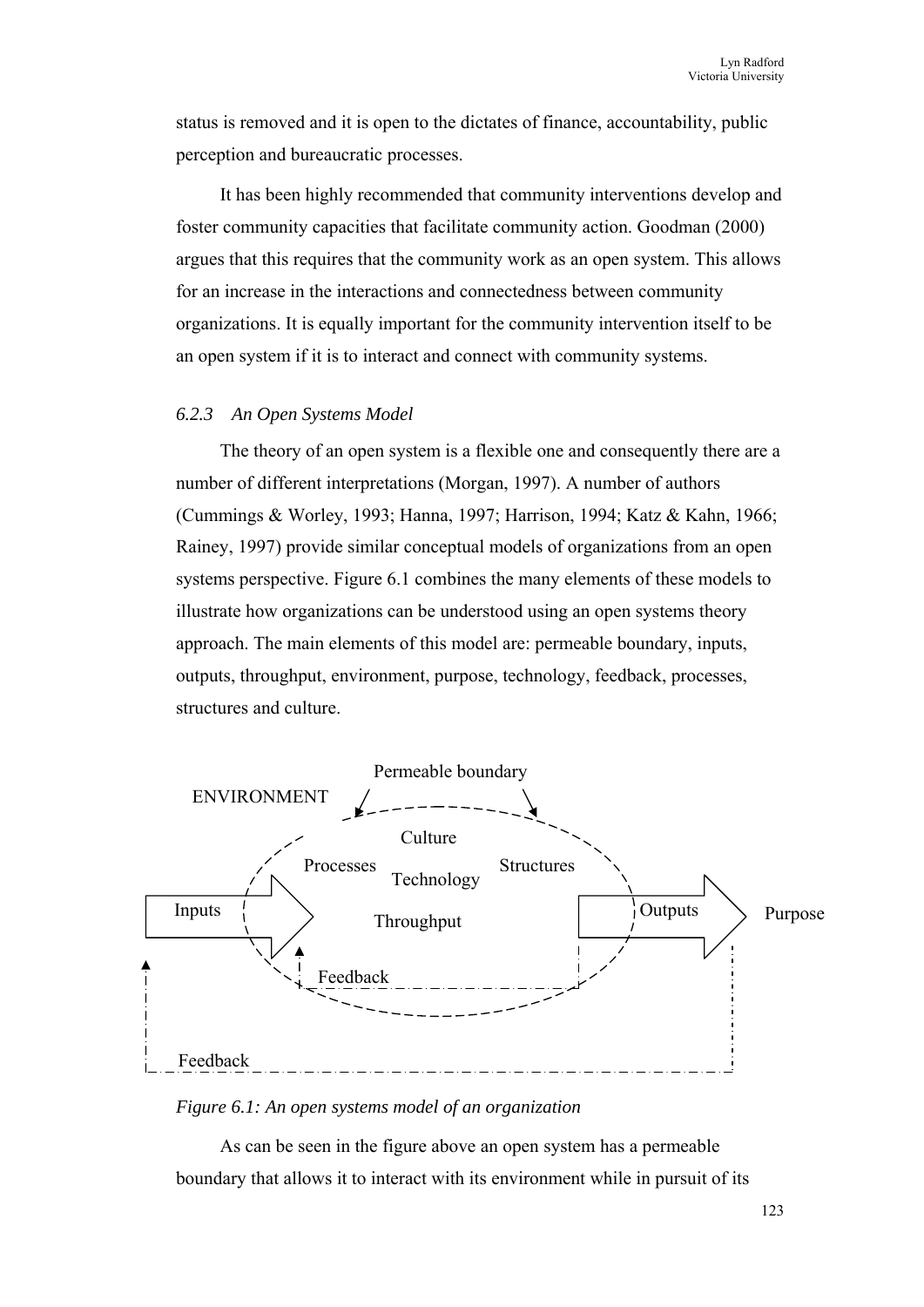goals. This interaction takes the form of inputs, such as resources, people, and information, which are imported from the environment, and outputs, such as products, services, and waste, which are exported to the environment. Throughput is the transformation of inputs to outputs through task, individual and group, core task processes, and mediated by the system's culture, technology, structures, and processes. Feedback from the environment provides the system with information about its alignment with its environment and its goals.

These elements are interrelated and can be considered systems themselves. The interrelatedness of these elements means that changes in one part of the system will produce changes in other parts of the system (Harrison, 1994). An organization is dynamic. As it moves through time the different elements of the system interact. There are five fundamental features of this process: information coding; dynamic homeostasis; negative entropy; equifiniality; and specialization (Hanna, 1997).

The feedback provides the system with information about its outputs and purpose and the system's functioning in relation to its environment (Katz & Kahn, 1966). There are various modes of feedback available to the system, and the system will select the mode or modes that it will monitor and receive information from. The system's choice of feedback mode and its response to the feedback information is called *information coding*. During this process some modes of information will be ignored and others will not be noticed even though they may be obvious to those outside the system (Hanna, 1997). Feedback may be considered of high importance to the effective functioning of a system (Bogenschneider, 1996).

An open system works to maintain a steady state of energy exchange. A disruption in one part of the system is countered by changes in another part of the system that seek to restore the system to its previous state (Katz & Kahn, 1966). An open system's ability to ensure its maintenance by reacting and adapting to changing conditions is called self-maintenance (Visser & Schoeman, 2004). A system's natural tendency towards maintaining stability, in order to preserve the character of the system, is known as *dynamic homeostasis* (Hanna, 1997). This ensures that the system is distinct from its environment even as it interacts with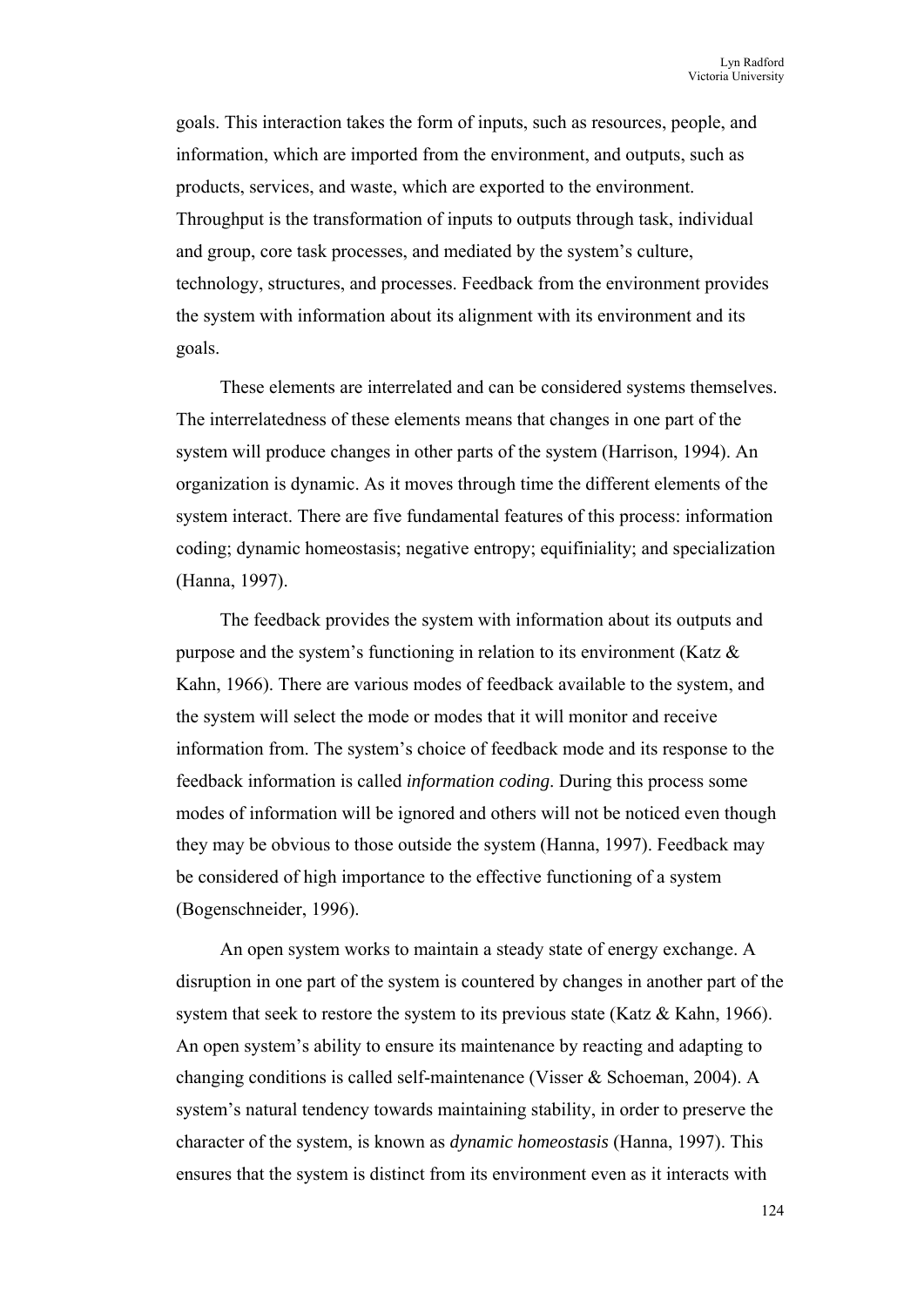its environment (Morgan, 1997). This fundamental quality compels a system to resist change even when change is necessary for the system's survival (Hanna, 1997).

Entropy describes a process common to all living systems, which is the system's movement towards disorganization and death (Scott, 1992). Entropy is typified by a decrease in the interactions between its components, resulting in a lack of available energy (Anderson, Carter, & Lowe, 1999). This process cannot be arrested in biological organisms and they eventually die. However, an open system, such as an organization or social system, can attempt to arrest this process by acquiring *negative entropy*. Negative entropy is acquired through importing excess energy from the environment and storing it (Katz  $\&$  Kahn, 1966). Social systems, such as organizations, have the potential, though it is not always fulfilled, to maintain negative entropy (Hanna, 1997). Indeed, the social system's survival is dependent upon its maintenance of negative entropy (Kelly, Ryan, Altman, & Stelzner, 2000).

The concept of *equifiniality* refers to a system's ability to achieve a final state despite its initial condition, and the path that it takes to reach this state. There is no, single way to achieve proposed outcomes (Cummings & Worley, 1993; Hanna, 1997; Katz & Kahn, 1966). Systems grow and become more complex and as they do they develop *specialized* subsystems that work to maintain stability while coping with the growth (Hanna, 1997). This specialization helps to differentiate the system from its environment (Katz & Kahn, 1966).

### **6.3 An Open Systems Examination of CFK: The Elements of CFK**

The following section examines CFK as a system. The elements of the system are articulated and explored. It is only possible to examine a system in this way by viewing the system at a particular point in time. This static view of the system allows an articulation and exploration of the elements, but does not include the dynamics of the system. A more dynamic perspective of the implementation of CFK is explored later in this chapter and in the following chapter.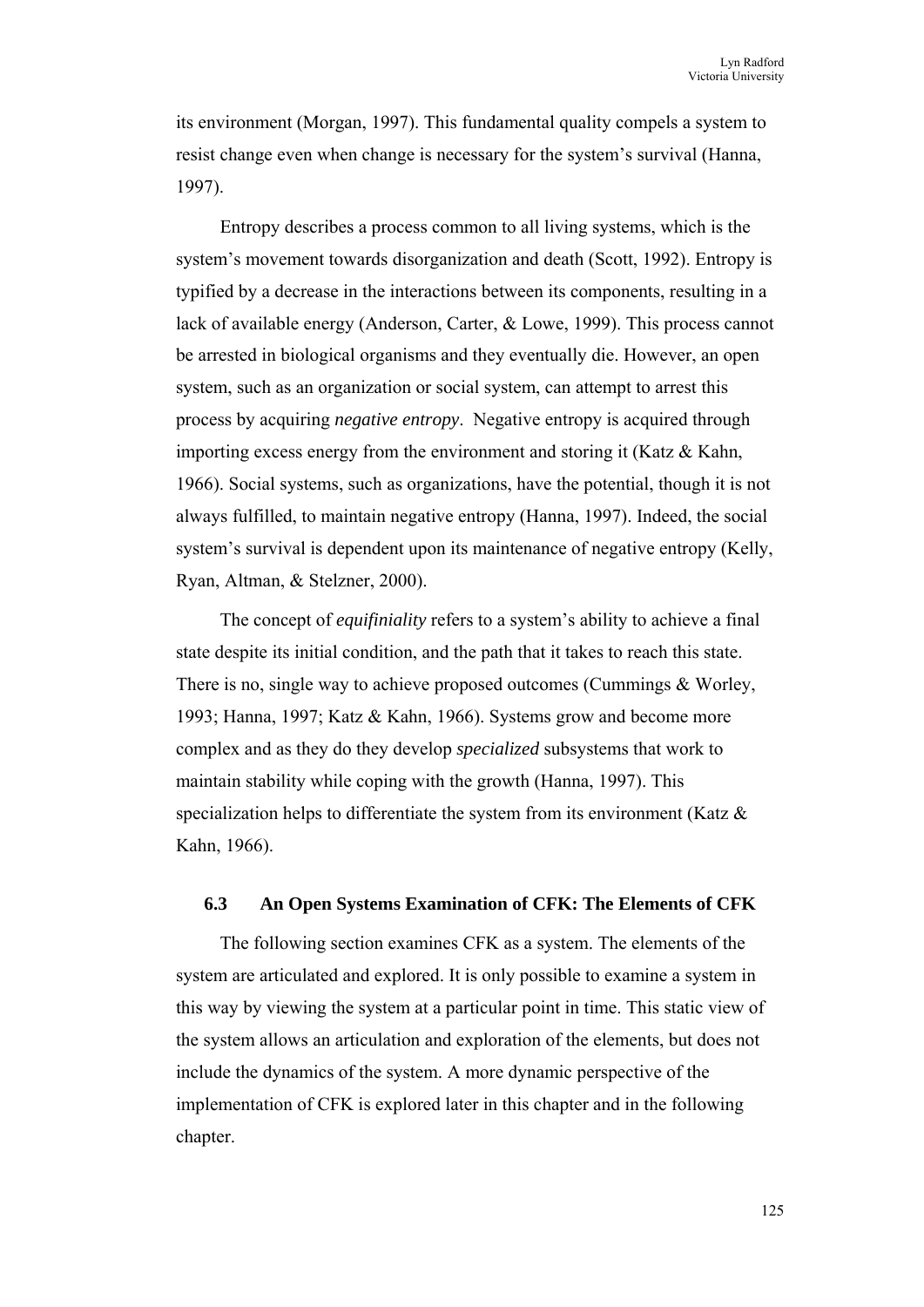CFK's immediate environment consisted of two major systems, the implementing organization, BSV, and the community. Figure 6.2 is a diagrammatic representation of a systems view of CFK during the implementation phase. This diagram provides a snapshot of CFK towards the end of the funded period. It was at this point in time that CFK had, to all intents and purposes, been accepted by the community and was firmly lodged within the two systems of BSV and the community. An examination of CFK at this point in time allows the opportunity to articulate what was happening at that time as well as what had happened previously.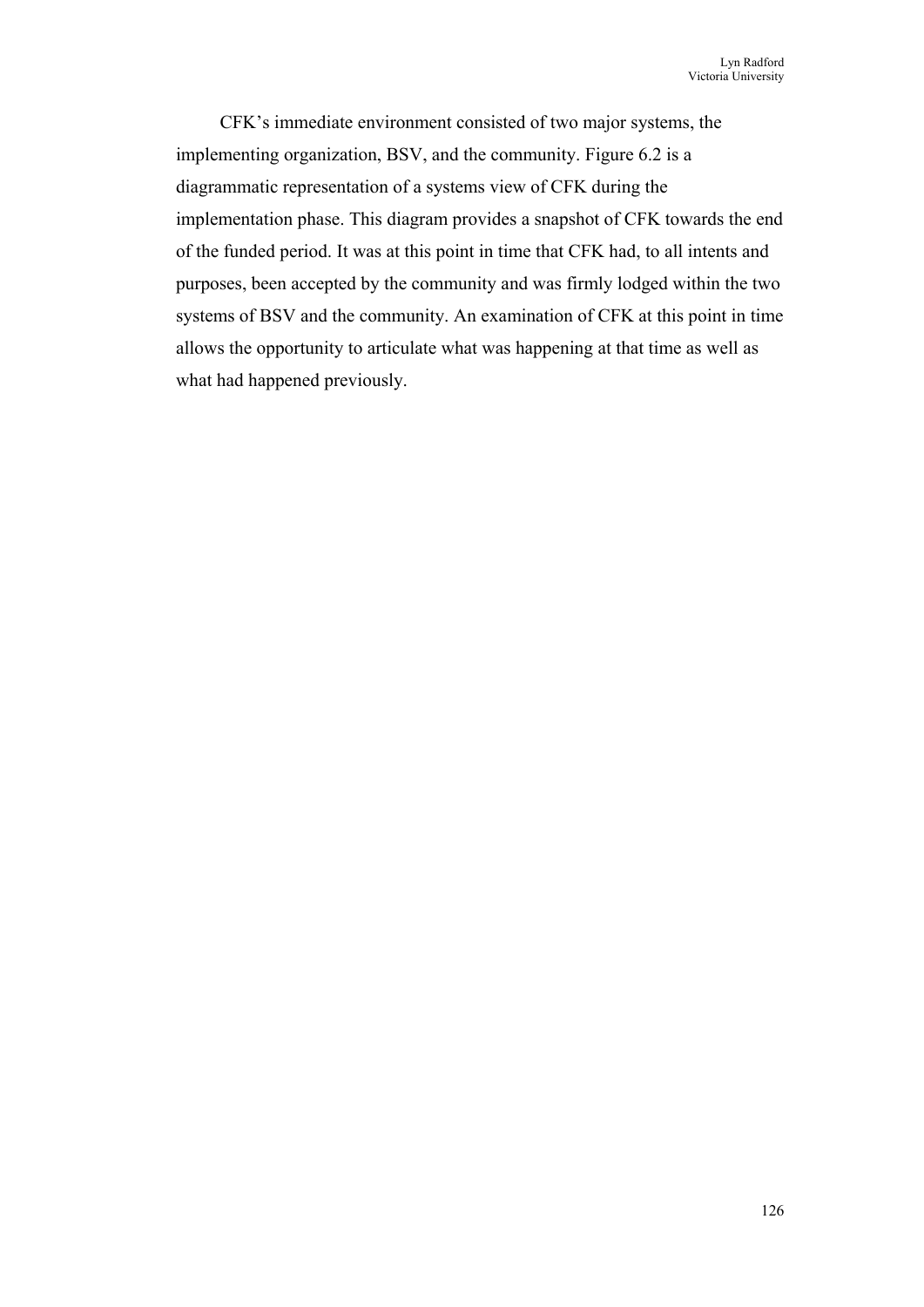

*Figure 6.2: A Systems View of CFK During the Implementation Stage*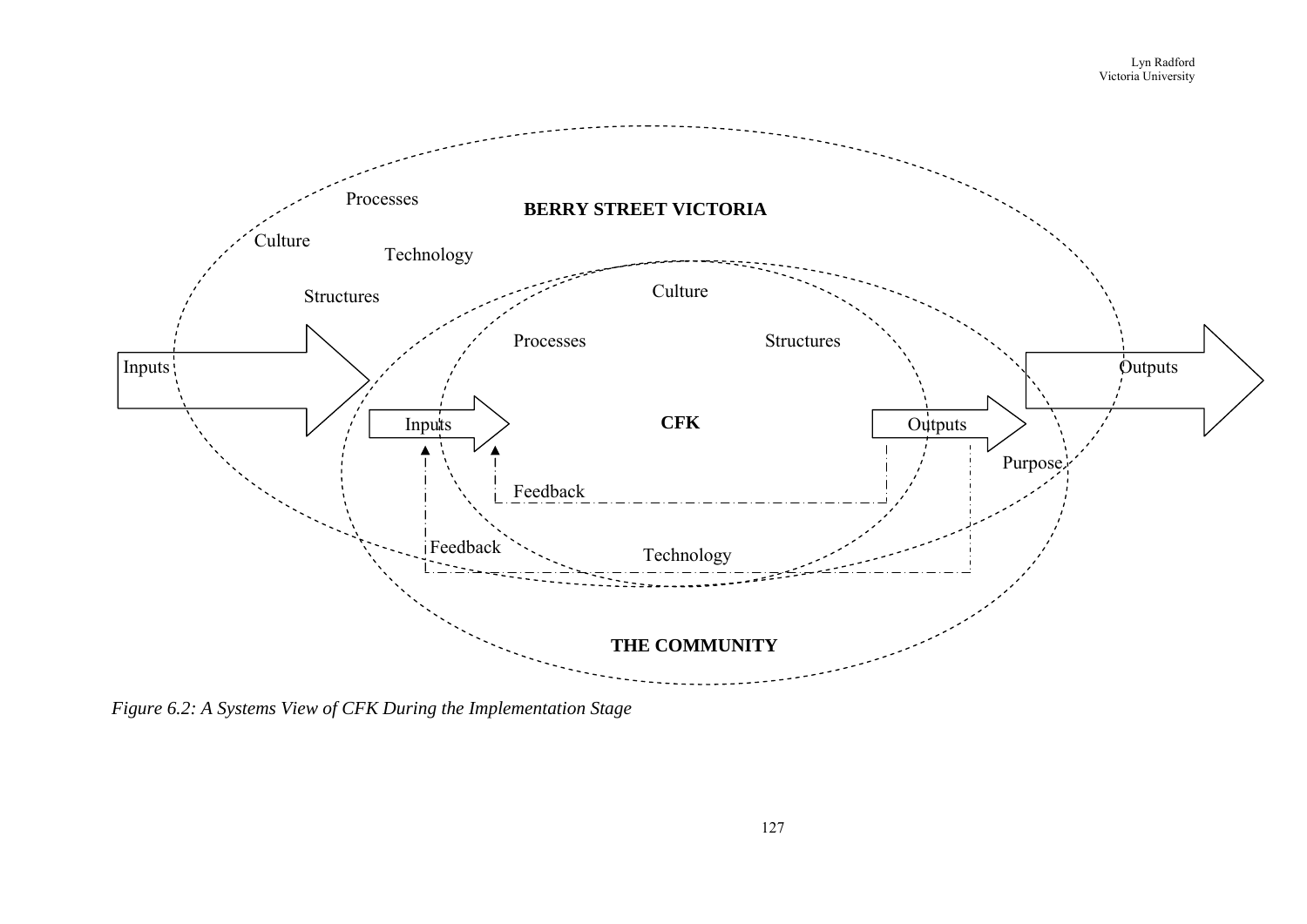#### *6.3.1 CFK's Boundary and its Environment*

Anything that is outside the system is considered to be the system's *environment*. The system needs to interact with its environment to ensure its survival. The interaction between the system and its environment is through the exchange of inputs and outputs. Balancing its own needs and the needs of the environment, makes it possible for the system to facilitate change in its environment (Hanna, 1997). The system's ability to adapt to its environment is a major determinant of its success and is dependent upon feedback from the environment (Hanna, 1997; Harrison, 1994; Rainey, 1997).

The boundary of a system distinguishes it from its environment (Cummings & Worley, 1993). A system's boundary can be physical, psychological, temporal, or social. An open system has a permeable boundary through which it interacts with its environment. However, boundary permeability varies amongst open systems (Hanna, 1997).

As CFK is the focal system for this research anything outside of its boundary is considered its environment. The boundary that defined CFK as a system, and separated it from its environment was both physical and psychological. It included the building from which the CFK implementation was coordinated and the individuals who worked solely for the CFK intervention.

As can be seen in figure 6.2, CFK existed within two major systems, BSV and the community, and these systems formed its immediate environment. Community interventions seek to change the community (Goodman, 2000). It was necessary for CFK to interact with the systems within its environment, both to ensure its own survival and to facilitate change within the community. These interactions, in the form of inputs and outputs, are made possible by the open system's permeable boundary, and are monitored through the feedback process (Hanna, 1997). An examination of CFK's inputs, outputs, and feedback demonstrates the permeability of CFK's boundary and its ability to interact with the two systems in which it was embedded.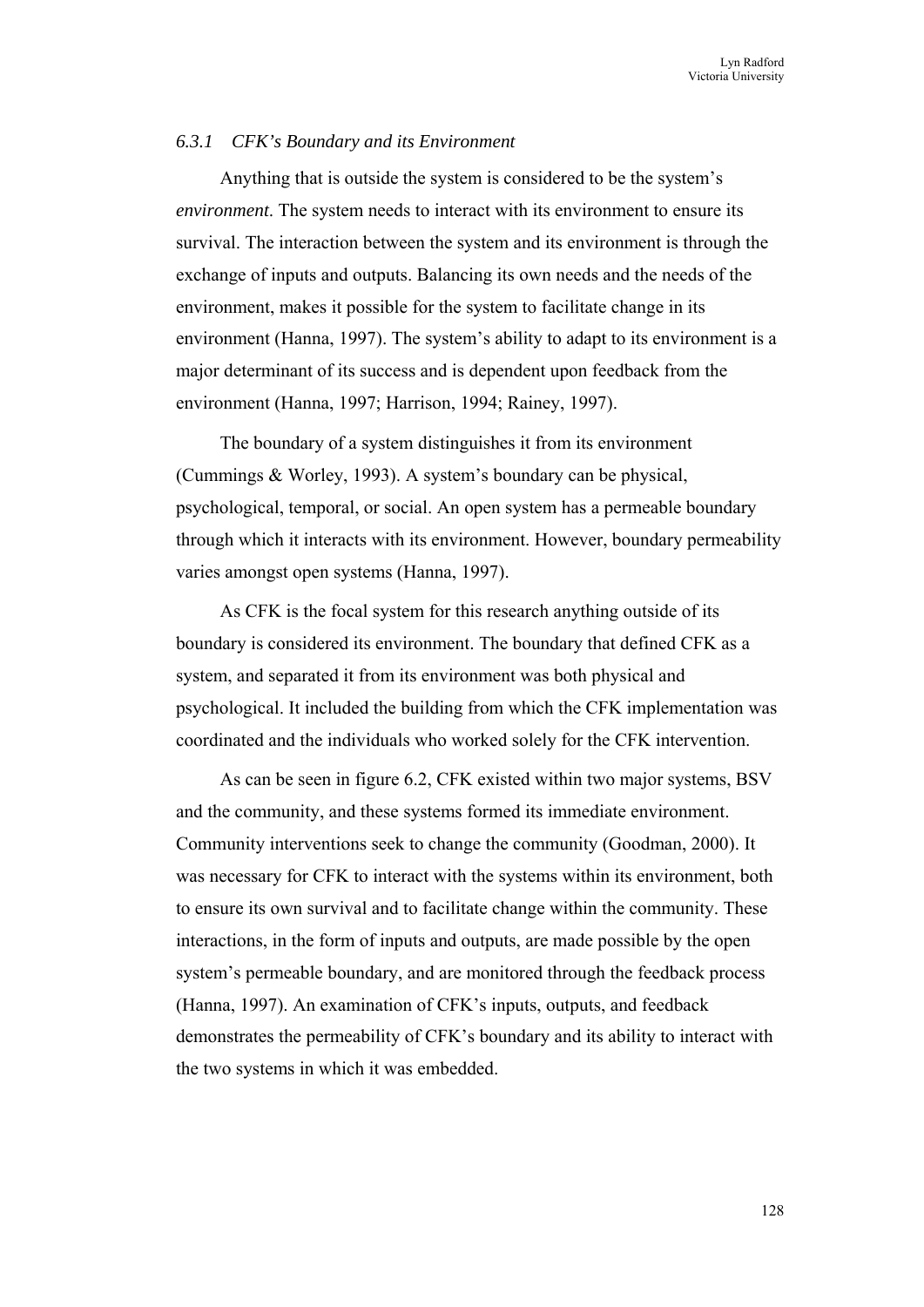# *6.3.2 CFK's Inputs*

Social systems are not self-sufficient or self-contained and must look to the external environment for energy (Katz & Kahn, 1966). The permeable boundary makes it possible for the system to import materials and energy, or *inputs*, from the environment (Hanna, 1997; Katz & Kahn, 1966). Inputs contribute to the production of outputs and might include resources, raw materials, ideas, people, money, equipment, and information (Cummings & Worley, 1993; Hanna, 1997; Harrison, 1994).

CFK's inputs came from both BSV and the community. CFK's funding came from an external source, but was delivered through BSV systems and ultimately was controlled by BSV. BSV provided CFK with resources, staff, support, information and ideas. Inputs from the community included partners, volunteers, information (in the form of local knowledge and feedback) and ideas. Some staff members came from both the community and BSV, as they resided within the community and saw themselves as community members, but they were employed by BSV.

### *6.3.3 CFK's Outputs*

The inputs are transformed into products, services, skills and/or ideas, and are known as *outputs.* For the most part, outputs are exported to the environment, though some may be used internally. Outputs are the outcomes of the action taken by the organization or system and may take the form of waste products as well as desired final products (Cummings & Worley, 1993; Hanna, 1997; Harrison, 1994).

CFK's outputs were its program components. Although these were delivered to the community, they were also outputs for BSV as they formed part of BSV's outputs. The cyclic nature of a system is such that the system's outputs provide available energy for the system to import as an input (Katz & Kahn, 1966). This was the case for CFK as its program components provided kudos for BSV and created a profile for CFK within the community.

The high regard that BSV gained from CFK's program components led to BSV being amenable to meeting CFK's needs concerning additional resources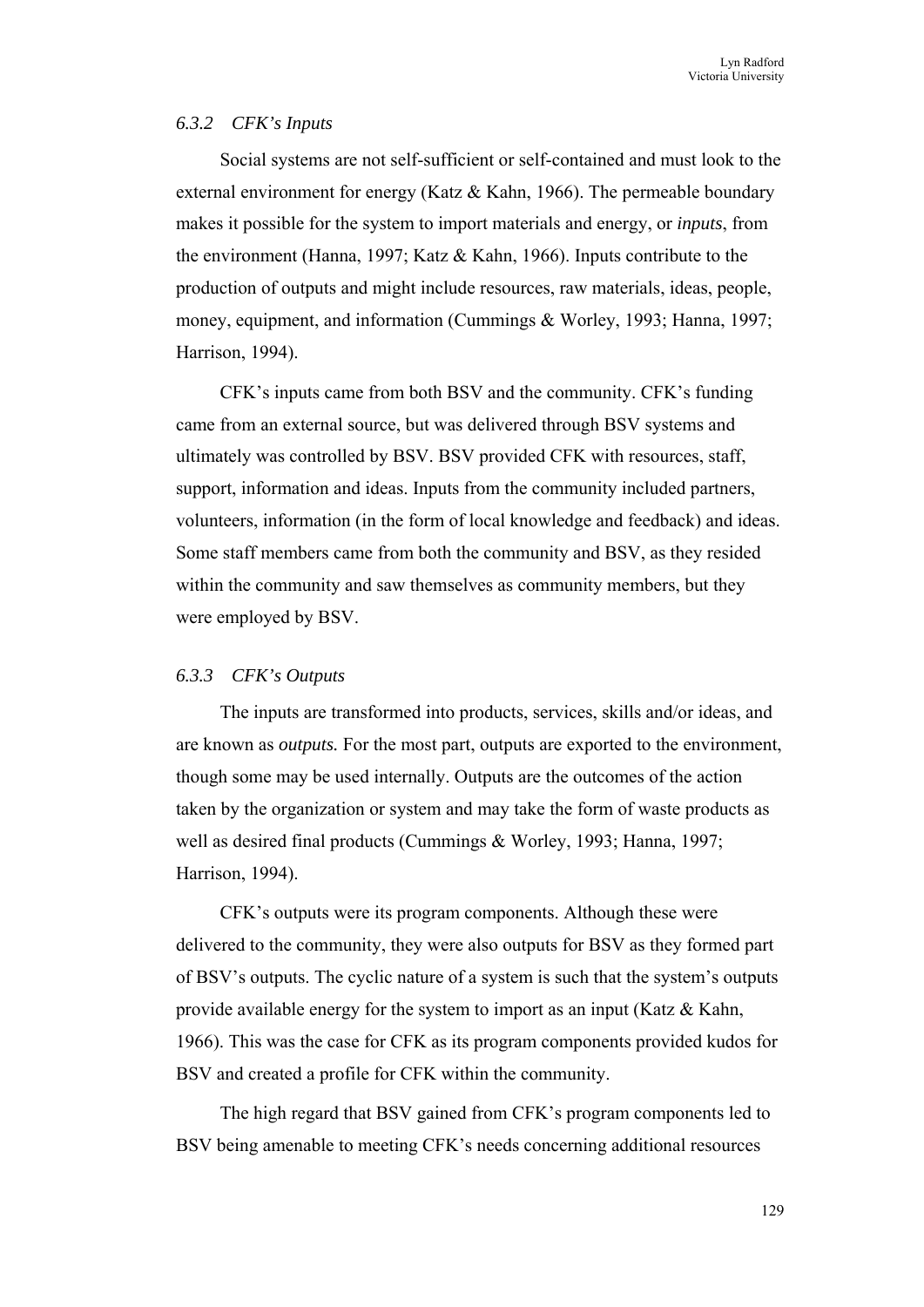and support. CFK's high profile within the community increased community awareness of the intervention which resulted in greater community involvement.

#### *6.3.4 Feedback*

*Feedback* refers to inputs, in the form of information, that are the environment's response to the system's outputs. It informs the system if its outputs are aligned with the environment (Cummings & Worley, 1993; Hanna, 1997; Harrison, 1994) and includes both negative and positive forms. Negative feedback informs the system of deviations in its course, allowing for corrective actions. Without negative feedback a system might continue along an inappropriate path which could lead to its decline (Katz & Kahn, 1966). Positive feedback provides the system with information about the alignment of its purpose and goals with the environment. Feedback may also occur within the system, providing the system with information from within about whether the system is meeting its purpose and goals.

It was necessary for CFK to ensure that its outputs were aligned with both of the systems that constituted its environment. This made the feedback that CFK received from both the community and BSV, in the form of information inputs, vital to ensuring its survival. CFK had started its development as a subsystem of BSV, consequently there were direct lines of communication between the two organizations. Deirdre as BSV's manager of CFK ensured that BSV's needs were met by CFK's outputs. She was able to articulate BSV's desires to CFK staff and inform staff if they were not meeting BSV's requirements. Further, staff members were employed by BSV and had a vested interest in ensuring that they attended to feedback from BSV. In this way both negative and positive feedback was readily accessible from BSV and CFK was able to react and adapt accordingly.

The accessibility of feedback from the community was not as straightforward. The advisory committee provided the most direct line of communication with the community. However, there were a number of problems with this source of information. The first problem was that CFK could not be sure how representative of the community, the advisory committee was. Many of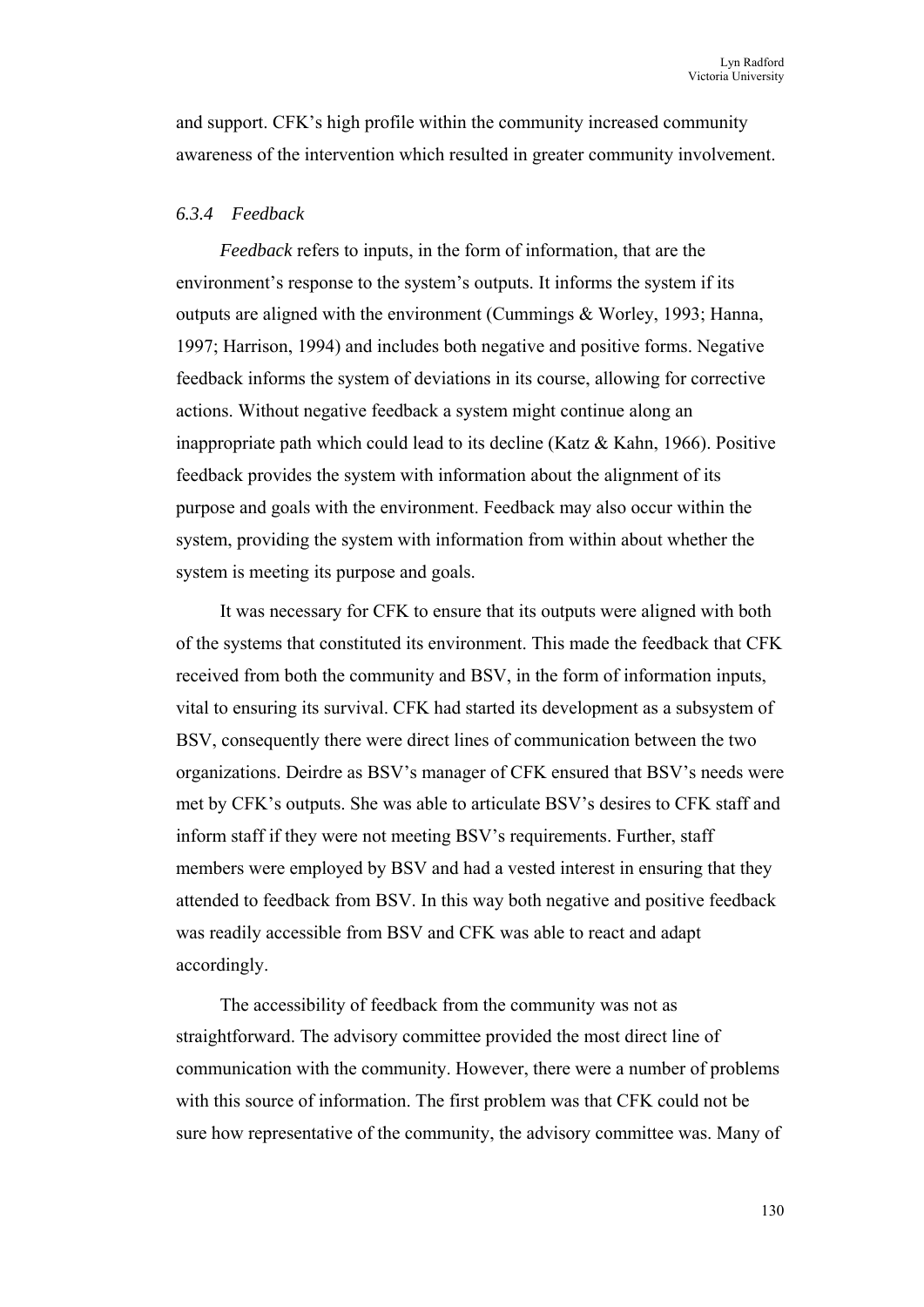the members were new arrivals in the community who had joined CFK to become more connected with their new community.

The second problem became apparent when staff realized that committee members were not providing the communicative link between CFK and the agency they represented. Information that should have been provided to CFK or to the represented agency was not provided, meaning that committee members were either unaware of the importance of this role; unsure of what their role was on the committee; or not attending meetings.

A third dilemma, which might be related to the previous points, was that committee members did not attend regularly. Many of these problems were resolved with the creation of the working parties as this gave individuals the opportunity to be involved in program components that they were particularly interested in. The result was increased attendance, as well as greater diversity and number of members, and improved communication between CFK and community systems.

Other methods of gaining feedback from the community were through discussions with ordinary community members; local business owners; and members of local agencies, institutions and organizations. Information encoding refers to the feedback mode chosen by the system to monitor and receive information from (Hanna, 1997). There were multiple feedback modes available to CFK, as listed above, but not all were attended to. Daniel had many discussions with local business owners, prominent community members, and managers of selected local agencies, institutions and organizations. However, he did not place a great deal of value on the input of ordinary community members.

#### *6.3.5 CFK's Throughput, Technology, Culture, Structures and Processes*

The system's throughput is the transformative action the system takes to convert the inputs to outputs. The technology, culture, structures and processes are the means by which the system is able to convert inputs to outputs (Rainey, 1997). *Technology* refers to the system's tools, machines and techniques and physical space (Hanna, 1997; Rainey, 1997). The *structures* are imposed upon those within the organization such as responsibilities, job descriptions, status,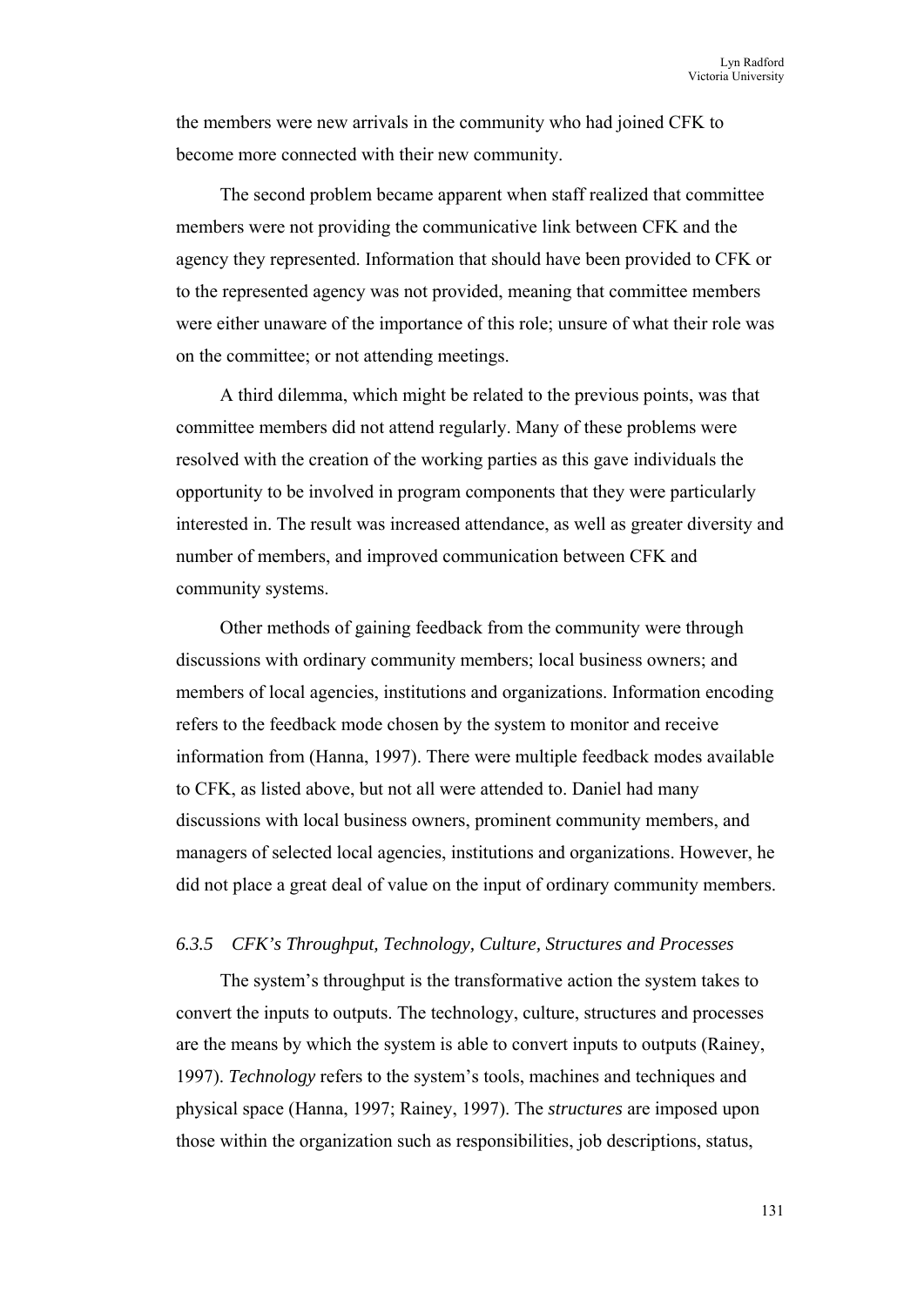procedures, rewards and distribution of power (Harrison, 1994). The technology and structure of CFK were provided by BSV.

The norms, assumptions, beliefs and values shared by those within the organization are referred to as the *culture* of the organization (Harrison, 1994). The system's *processes* are the interaction, behavior and relational patterns between groups and individuals both within the organization and with the external environment (Harrison, 1994). The culture and processes were determined by the people of CFK and were influenced by both BSV and the community. CFK's technology and culture are explored below, while its structures and processes are explored in the following chapter.

CFK's tools were relatively modest, consisting of computer equipment; communication equipment (such as telephones, electronic mail, internet connection, and a facsimile machine); furniture; and stationery. Although the building in which CFK was located was not designed or suited to CFK needs, CFK staff placed a high value on its physical location in the main street of the community.

The culture of CFK initially came from BSV, as the funded body, but was somewhat modified by the members of the CFK system. The culture of BSV was: hierarchical; welfare oriented; and reactive. The culture of CFK was very similar to this when the intervention commenced, however as it began to define its boundaries, making it a system in its own right, the culture changed somewhat. CFK continued to retain its hierarchical structure, but its orientation became more aligned with community development principles and universal prevention rather than the welfare oriented reactive approach dominant in BSV.

# *6.3.6 CFK's Purpose*

The system's *purpose* is its reason for existing and must meet its own needs as well as the needs of its environment if it is to ensure its survival (Hanna, 1997). CFK's purpose was to produce program components that would meet the needs of both the community and BSV, thereby ensuring its survival and increasing its ability to produce change within the community. However, the overriding purpose that a system has is its own survival (Anderson, Carter, &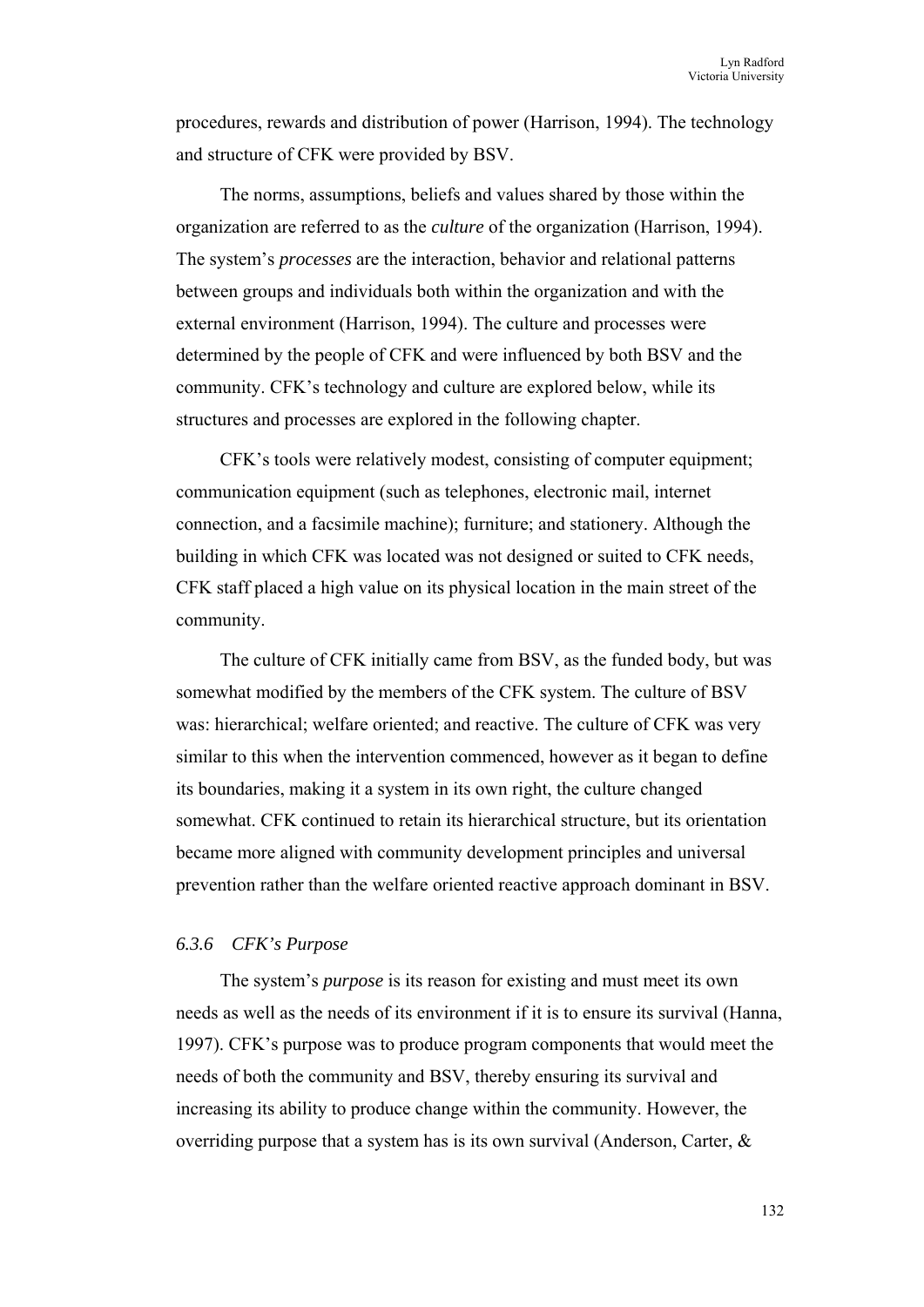Lowe, 1999). In the case of CFK and all community interventions this means sustainability of the intervention and/or its program components.

The sustainability of program components meets the needs of both the organization and the community. For the organization, future funding is dependent on the sustainability of the program components. The natural cycle of a system means that the funding received by the organization can be returned to the intervention, ensuring its own survival. Additionally, the implementation of program components that are sustainable have the potential to change the community in which they are implemented. However the implementation of program components that are not sustainable can have devastating effects on a community if they are later removed (Akerlund, 2000).

Sustainability was a key discussion point for CFK staff in interviews, reports and meetings. An examination of the data showed a great deal of variation in individuals' perceptions of what sustainability was and how to achieve it. The model of sustainability espoused by CFK and Daniel in particular was that program components should be owned by the community and he often discussed how this would be achieved. Daniel believed it was vital to the facilitation of community ownership that CFK and its staff should not be the central part of the programs, as he felt that this would inhibit community ownership. He talked about it often and his words were frequently repeated by his staff.

> *"we mustn't be consumed by it and we mustn't become central to it, as soon as we become central to it we have taken something from the community instead of putting something into the community" Daniel (February, 2003)*

*"I've got to consciously look at … what is my involvement and what happens in 18 months … I'm trying to make sure wherever possible that the things I'm developing aren't dependent on me, and so that I can create the bridges, and hopefully this will happen with the working parties, that it will create the structures and bridges to bring the various ones together, so that we can gradually step out of it at the end of our project" Daniel (February, 2003)* 

 *"part of the project, again with all of the CFK projects is not to create a dependency and not to create myself as a key focus, but … it's also about linking with local businesses" Kerry (August, 2003)*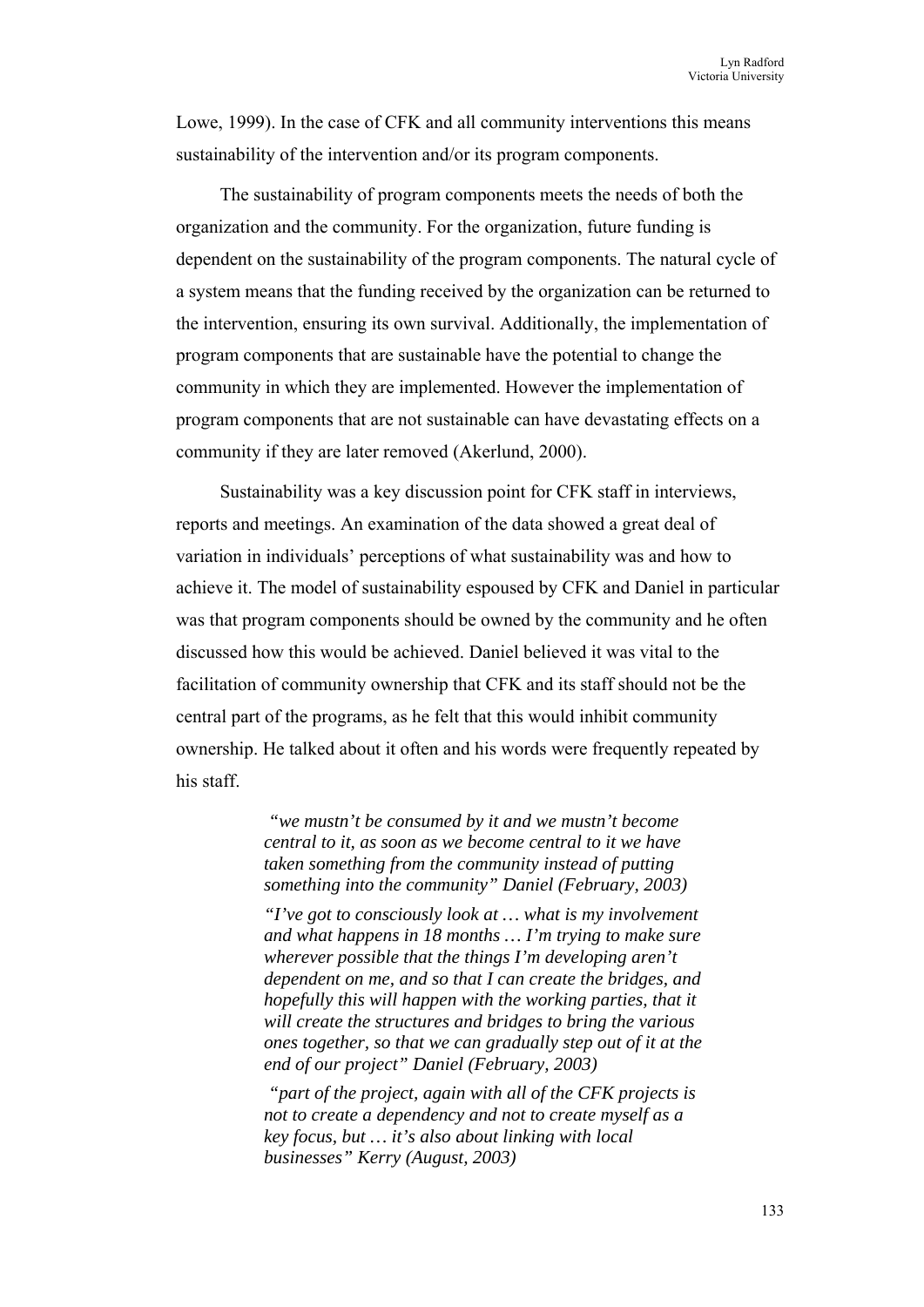*"it's probably better to try* (to let the community run the program on their own) *a little bit early and go back and support than to stay there too long and have a dependency develop" Daniel (February, 2003)* 

Daniel used the analogy of children becoming independent of their parents, to explain how the organization needed to step back from the program and allow the community to own and run it.

> *"it's very much like children growing up and certainly moving through teenage years and gradually gaining more independence" Daniel (February, 2003)*

# **6.4 An Open Systems View of Implementation of Community Interventions**

A community intervention is a subsystem of both the larger organization and the community, though it is only one of many subsystems within these two systems. The community and the organization are themselves subsystems of larger systems and society.

A community intervention strives for change in the community. Implementation is the process by which this change is facilitated. For change to occur the implementation process must alter many domains and levels of the community system (Visser & Schoeman, 2004). A systems perspective of implementation offers the opportunity to examine the various domains and levels of the system and explore the process by which change occurs or does not occur.

During the development stage, an intervention is a subsystem of the organization alone. It is during the implementation stage that the intervention, hopefully, becomes a subsystem of the community as well as the organization. Figure 6.3 shows the intervention moving from being a subsystem of the organization, during its development stage, towards being a system embedded within the two larger systems of the organization and the community, during the implementation stage.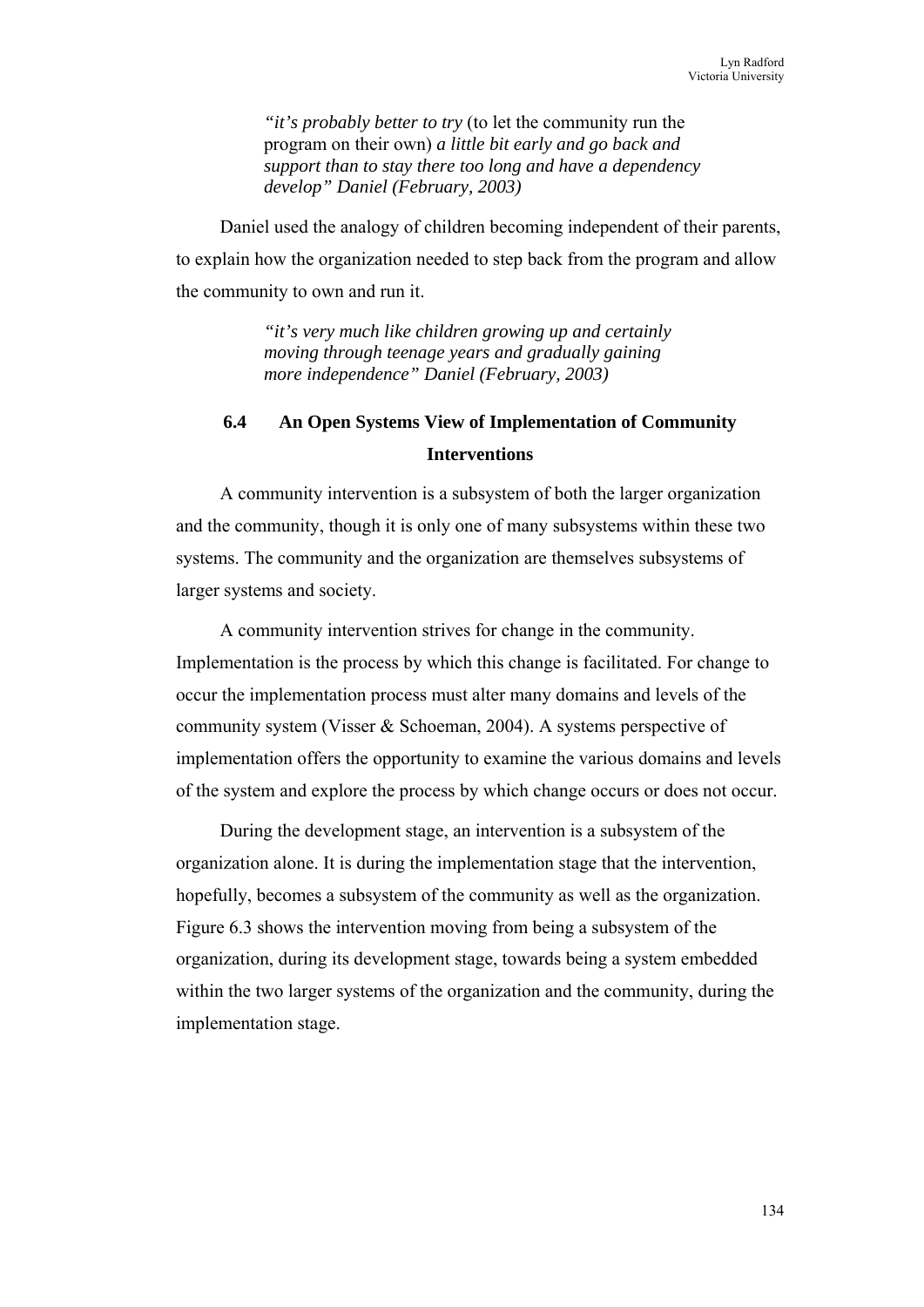

*Figure 6.3: The Community Intervention During the Development Stage and the Implementation Stage.* 

The two systems that the intervention is embedded within become the intervention's environment. Materials and energy are imported from the environment (Hanna, 1997) in the form of resources, staff, and support from the organization, and partners, volunteers, and local knowledge from the community. Similarly the intervention's outputs as well as its purpose or goal must meet its environments' as well as its own needs if it is to survive.

The importance of the system's environment means that it is vital for the intervention to have an understanding of its environment, in the case of CFK the community and the larger organization, if it intends to meet the needs of that environment. Knowledge about the organization should not be difficult as the intervention was developed by the organization and therefore has many elements in common as well as established lines of communication. Further, the intervention is likely to be attuned to the needs of the larger organization and will therefore pay attention to modes of feedback from the organization.

An understanding of the community is a much harder task for the intervention to tackle. This is where the vast amount of research into communities has been critical to the advancement of intervention design and implementation practices. Many of the factors reviewed in the second chapter of this thesis, such as community participation; partnerships with key stakeholders; context of the intervention; and a program champion, illustrate the importance of community involvement in the intervention.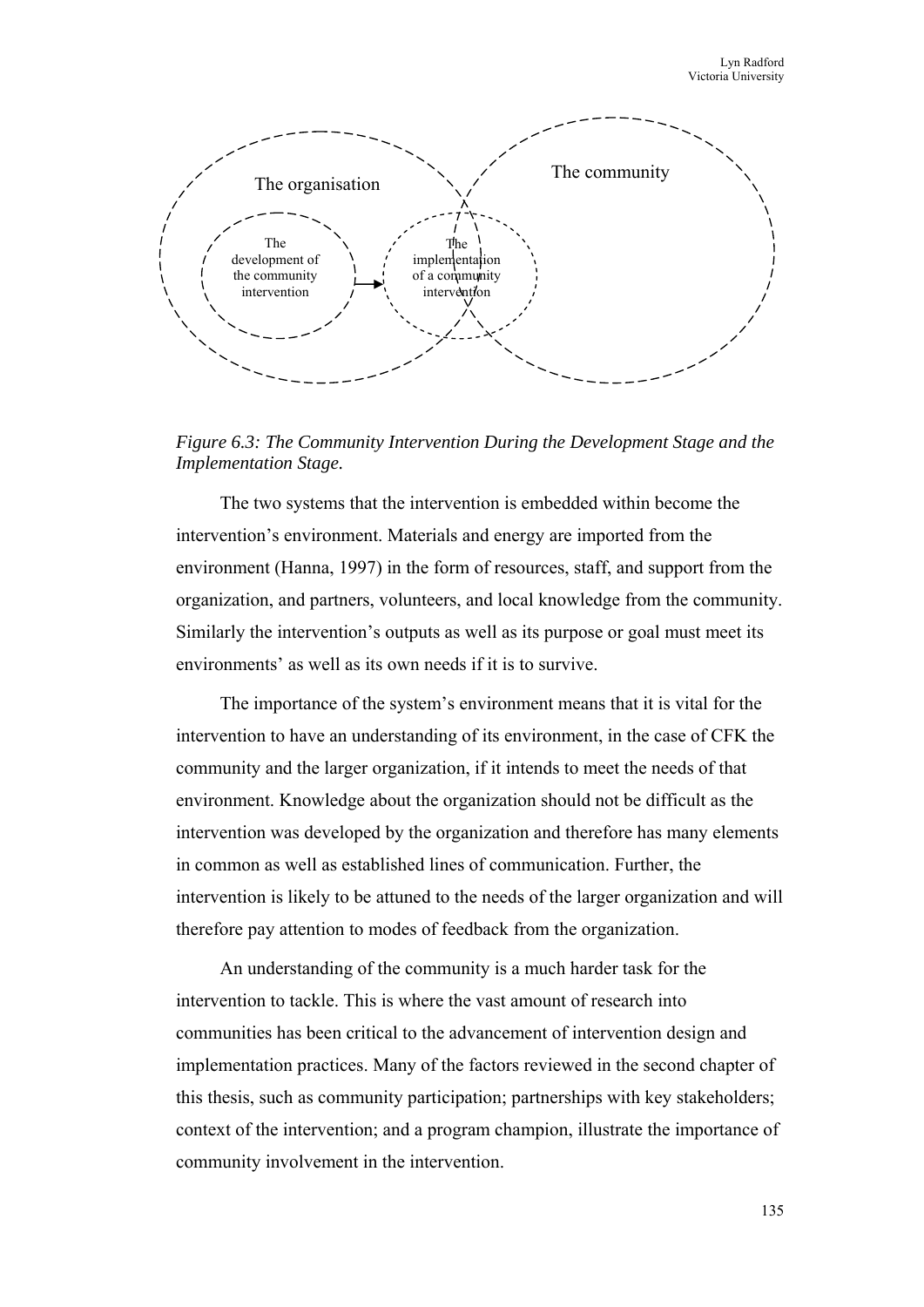Communities are also systems. They mediate between the small groups within them and society, just as organizations do. Although there are similarities between all systems, there are vast differences between the organization as a system and the community as a system. Like all systems, communities and organizations must meet the needs of their environment if they are to survive. However, the organization is driven by articulated goals, formal contracts and rational considerations, whereas communities are maintained through members' connectedness and sentiment (Anderson, Carter, & Lowe, 1999).

The implementation of a community intervention might be hindered by a number of things in the community and/or the organization in which it is embedded. The needs of the organization might be quite different from those of the community, making it difficult for the intervention to meet the needs of both of the systems in which it is embedded.

The introduction of an intervention into a community requires the interaction of the program with existing community networks, relationships and processes (Visser & Schoeman, 2004). Underlying organizational problems within the community have been found to constrain program implementation (Scheirer, 1996). Similarly, organizational problems within the implementing organization are also likely to place constraints on intervention implementation and the people implementing the intervention.

Community change requires a change in the many subsystems that exist within the community. For a community intervention to facilitate this change process it must be embedded within the community and be considered a subsystem of the community (Visser & Schoeman, 2004). Visser (2004) found that feedback loops and ongoing support, facilitated change in a school system. The process of dynamic homeostasis compels the system, or the community, to resist change. However, if the system, or the community, recognizes the need for change it can facilitate this change from within. Therefore it is virtually impossible for external agents to come into a community and change anything, making it vital that the intervention become a component of the community (Visser & Schoeman, 2004).

Once the intervention is accepted by the community it must balance the community's needs and its own needs if it is to produce change within the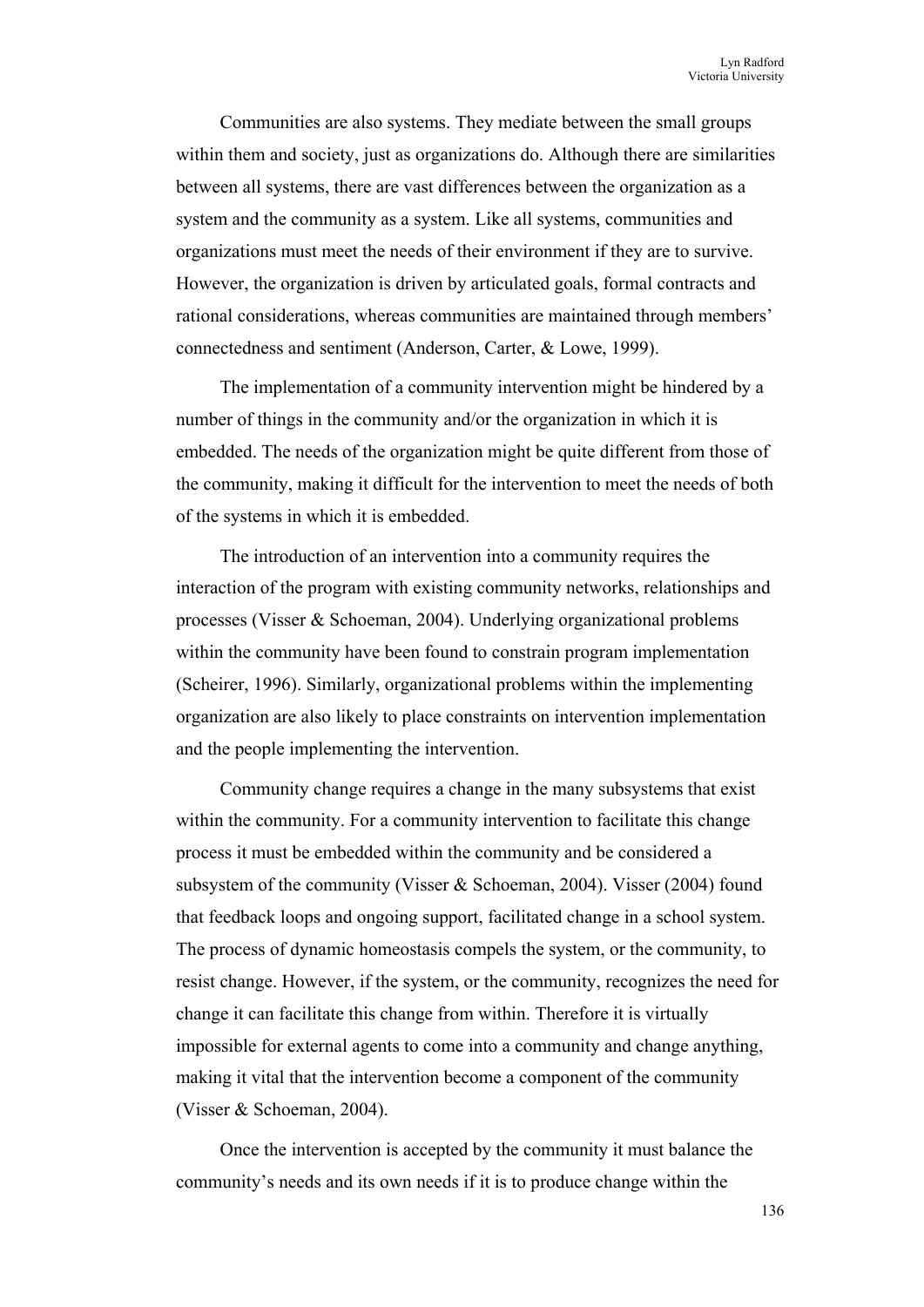community. As the community's needs are constantly changing, the intervention must regularly consider its interactions and relationships with community subsystems (Hanna, 1997). Once again it is likely that the intervention will be attentive to the needs of the organization that it belongs to as there would already be many processes in place that would facilitate feedback. However, a more concerted effort must be made to monitor relationships with community subsystems.

For the most part it is up to program staff to utilize previous research in an effort to make their intervention a subsystem of the community. There are a number of factors that could impede or facilitate their ability to achieve this, and many of them are related to the other system in which the intervention is embedded, that is the organization. It is the organization that provides the intervention with the resources and the support to fulfill their purpose. Even if the organization offers the intervention all that it needs with regard to resources and support it can still inhibit the intervention's ability to become part of the community by requiring outputs from the intervention that are in opposition to the community's requirements.

# **6.5 A More Dynamic View of the CFK Journey: CFK Moving Towards Community Acceptance**

The previous section examined CFK at a particular point in time and did not reveal CFK's evolvement over time. Following is an exploration of CFK's development over the three phases of: development; implementation; and towards sustainability. It is possible to trace CFK's movement from a subsystem of BSV to a subsystem of both BSV and the community, and the factors that facilitated this process. Figure 6.4 shows the three phases of CFK's progression from a subsystem of BSV to a subsystem of both BSV and the community: a.) CFK as a subsystem of BSV during the development stage; b.) CFK entering the community during the implementation; and finally c.) CFK as a subsystem of both the community and BSV, in the towards sustainability phase.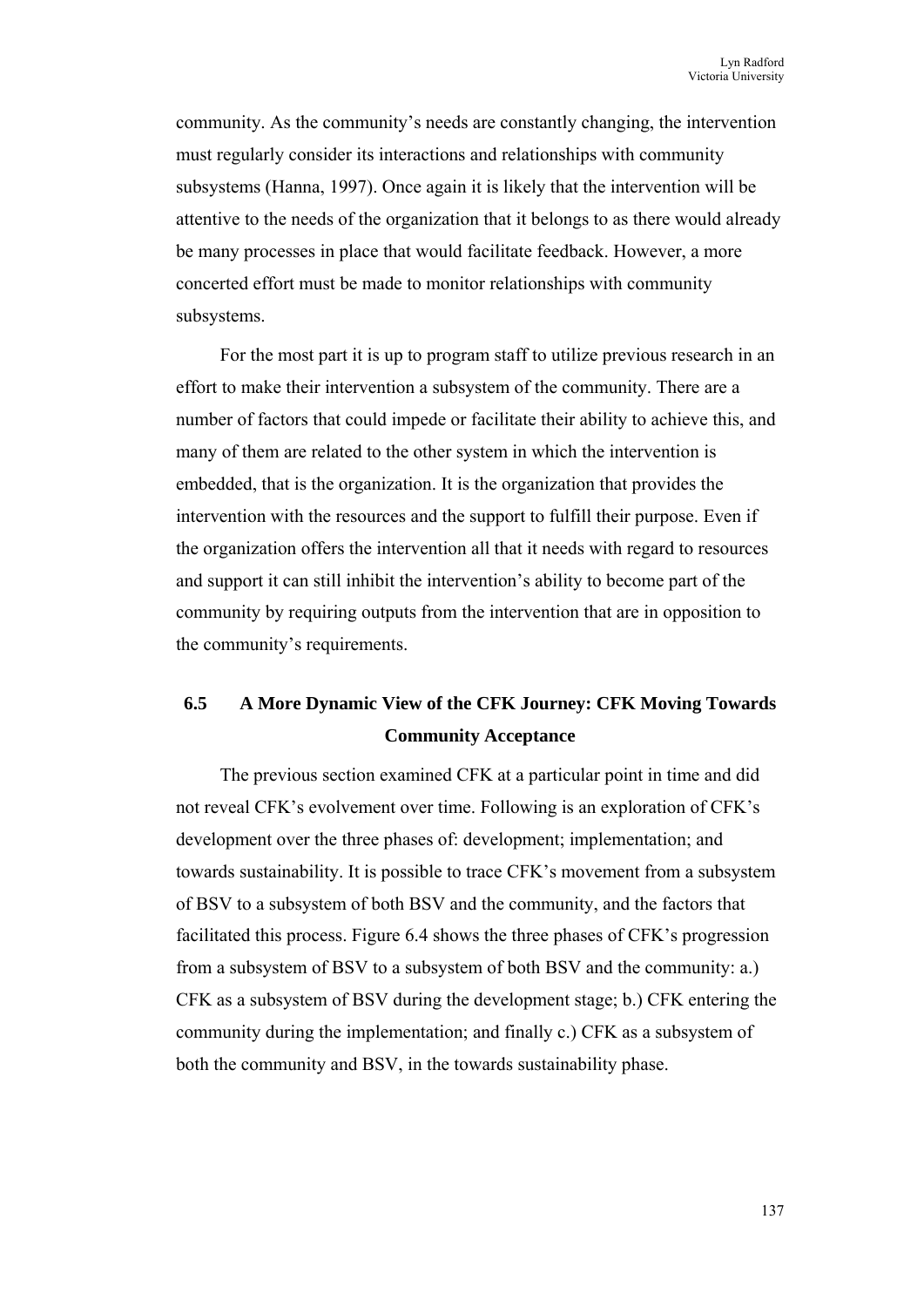

a.) CFK as a subsystem of BSV during the development stage



b.) CFK moving towards community acceptance in the implementation phase



c.) CFK embedded in the two systems of the community and BSV during the final phase of implementation 'towards sustainability'

*Figure 6.4: The Three Phases of CFK and its Movement towards Community Acceptance.*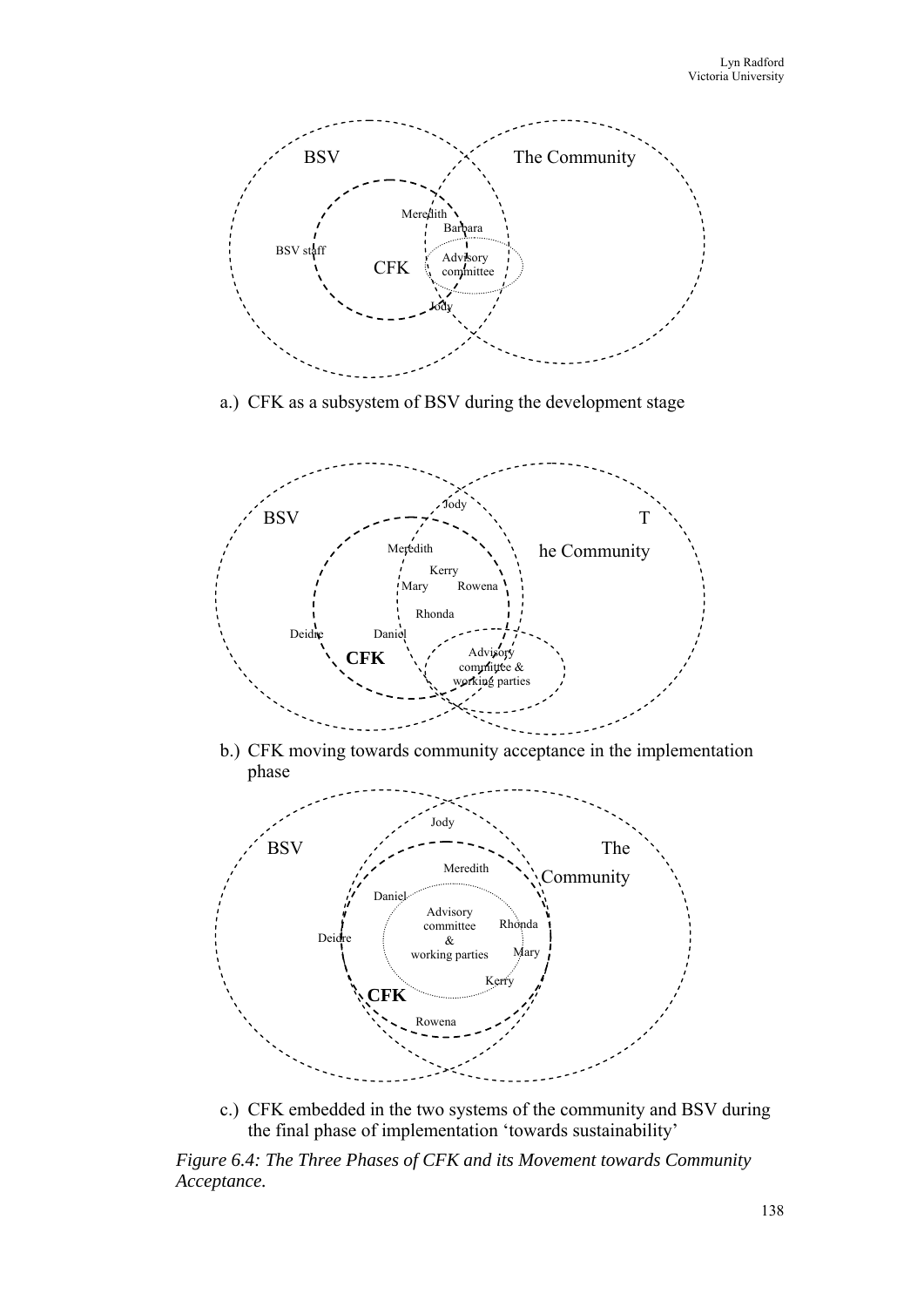This figure shows a number of developments in addition to the illustration of CFK's move towards becoming embedded in both systems. First, it is clear from figure c) that as CFK became embedded in the community, BSV became more connected to the community as well. Second, CFK was better able to contain subsystems that were highly connected with the community, such as the working parties and advisory committee. Finally, individuals who initially came to work for CFK and were members of the community were able to position themselves within CFK without losing their connectedness to their community. These developments were both facilitating factors in the movement of CFK towards becoming a subsystem of the community, as well as consequences of it. The following section examines these and other factors that facilitated the community's acceptance of CFK and its emergence as a subsystem of the community.

### *6.5.1 Factors Facilitating Community Acceptance of CFK*

The aim of a community intervention is to change the community in some way. Change cannot be forced upon a system by an external agent but must come from within the system itself (Visser & Schoeman, 2004). For this reason it is imperative that the intervention become a part of the community even though it may begin as something external to the community. CFK managed to make the shift and become a subsystem of the community.

Evidence of CFK's acceptance by the community can be seen in: the number of times CFK and its program components were featured in the local newspaper and on the community radio station; the commitment of the community to the ELF-II program component; the invitations and attendance of CFK staff at community forums; and the willingness of local services, agencies, organizations and businesses to work with CFK on CFK program components. Certainly CFK staff behaved as if they were a subsystem of the community. An example of this was Daniel's attendance at an Eildon alliance meeting, in December 2003, to discuss the building of a dam wall in Eildon, and his disappointment that he was the only representative of the community that was present at the meeting.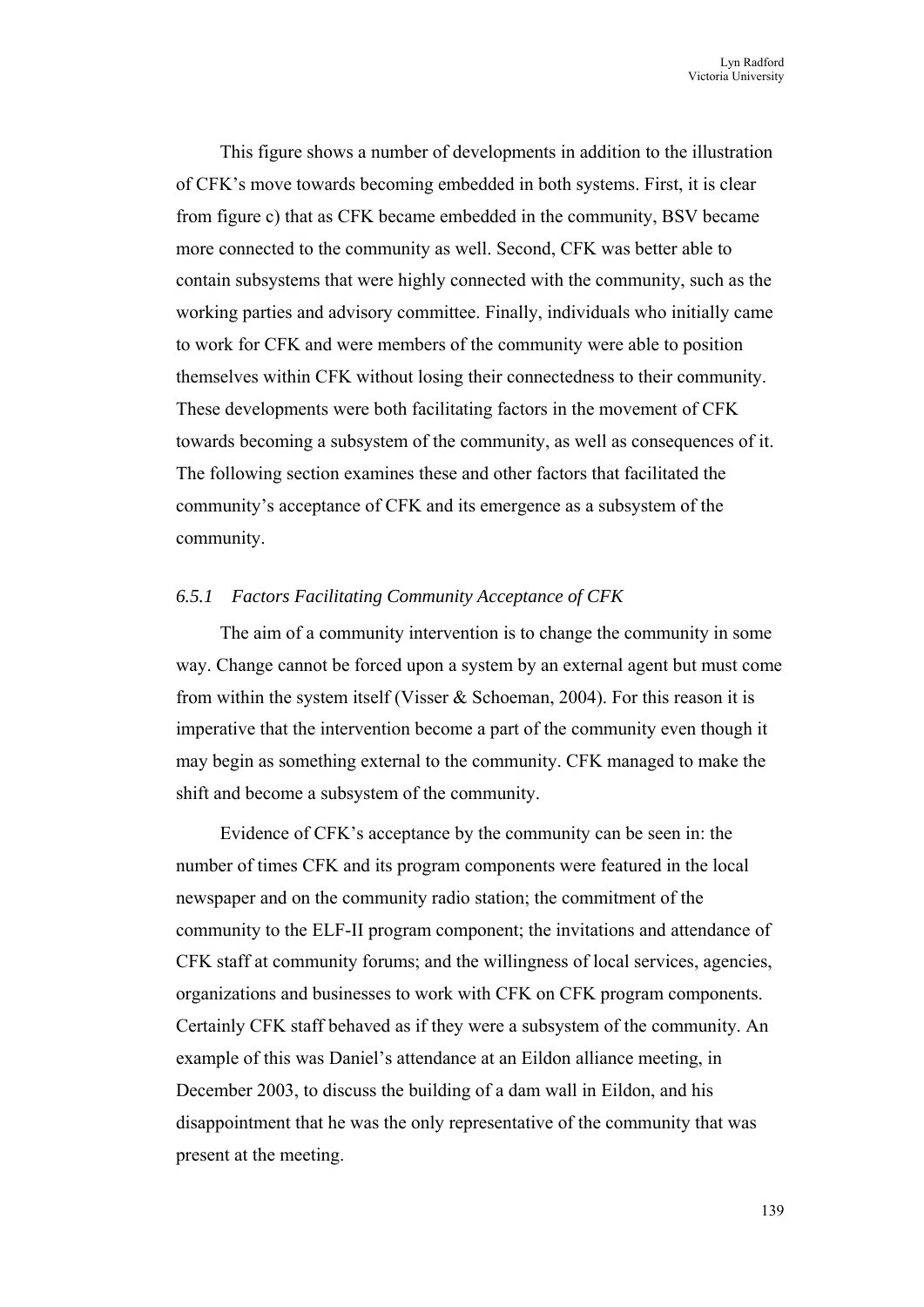*"Eildon has been full of rumors, (which are) having a major impact on things, house prices have gone through the roof. Original rumors were that there would be over 200 workers per year for three years, which turns out to not be true. No-one was looking at the impact that it would have on the community. There was no community representation apart from CFK" Daniel (December, 2003)* 

CFK and its program components were often featured in the local newspaper. Seventy one articles relating to the local BSV office and/or CFK and its components, appeared in the local newspaper, 'The Standard', between May 2001 and June 2004. Of these articles 28 were regarding CFK and/or BSV, 10 related to the ARC program, 20 to the CYAP program and 13 the ELF-II program. Although no record was kept of the number of times it was featured on the community radio station, anecdotal evidence suggested that it was a common occurrence.

The ELF-II program component included a 'reading day, which required the participation of: the local primary schools; kindergartens; play groups; and other community members. On this day the children dressed up as their favorite character in a book, paraded down the main street of Alexandra and listened to stories read by local business owners and prominent community members. This day appeared to be a highlight of the annual school program and, at the time of writing, was featured, as was ELF-II, on the Murrindindi Shire Council website. Daniel attended community forums and meetings on a regular basis and was well known by local business owners and other prominent community members. He believed that he had formed important connections with local business owners, Rotary club members; and the drought relief committee.

 A number of factors facilitated community's acceptance of CFK, including the employment of community members; the establishment of an advisory committee and working parties; implementing program components that responded to community need; and the location of a shop front in the main street of the community. These factors are explored in greater detail below.

# *6.5.1.1 Community Members as Program Staff*

The intervention was initially conceived by Jody the BSV youth worker for the Shire of Murrindindi. It was further developed some time later by Jody and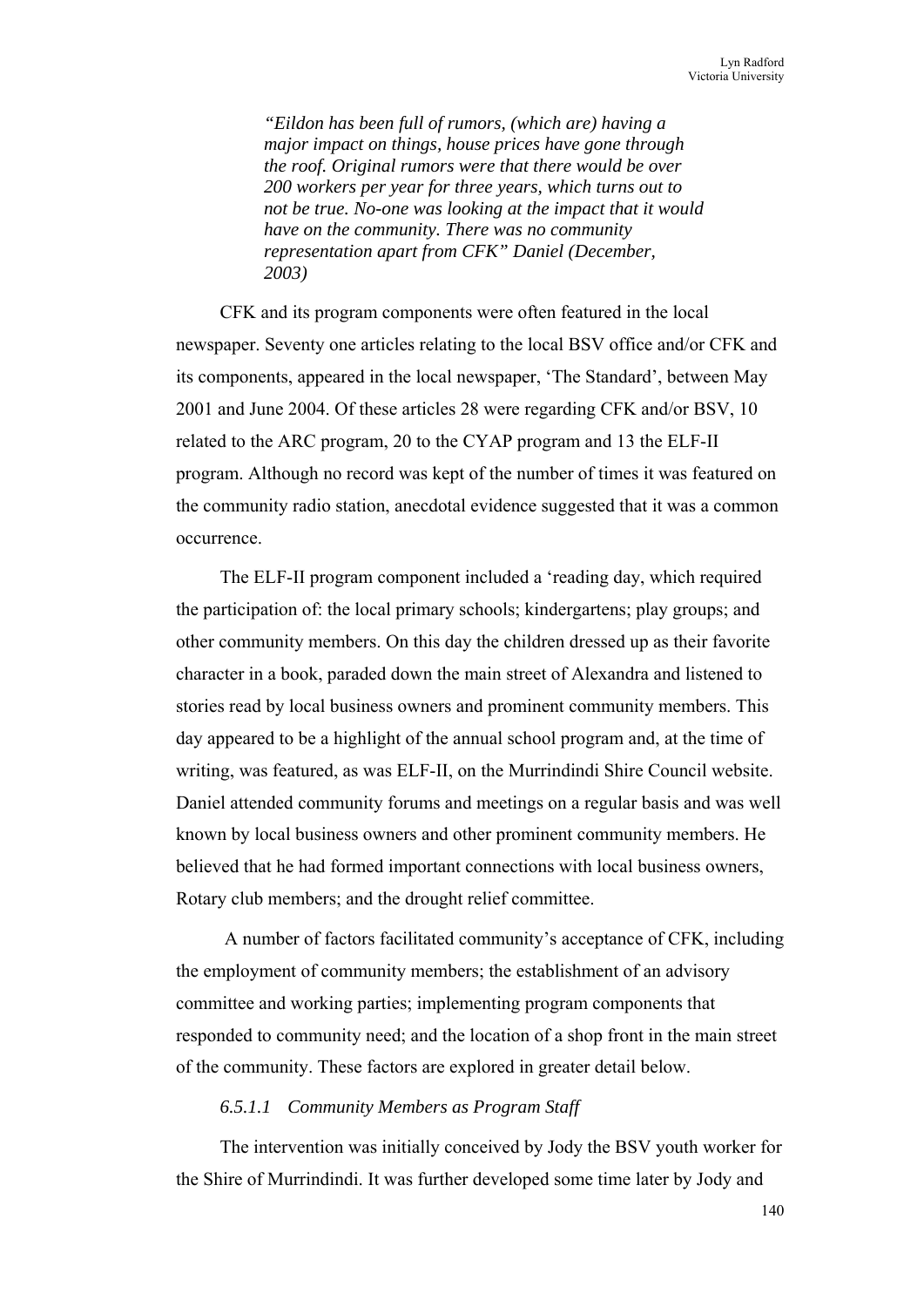other BSV staff. Though a great deal of community consultation occurred, Jody was the only member of the intervention development team that had first hand knowledge of the community. She lived in the Shire, her children had attended the local schools and she had worked in the Shire for many years. The other members of the team were high level management at BSV and lived and worked in metropolitan Melbourne.

A project leader, Barbara, and project worker, Meredith, were employed at the commencement of the funded period. Barbara had lived and worked in the community for many years and Meredith lived in a nearby community. During the first six months of the funded period BSV staff continued to develop the program. An advisory committee, comprised of community members, representatives of community organizations and CFK staff, was established. The employment of Barbara and Meredith and the establishment of the advisory committee signaled the intervention's initial movements towards community acceptance and becoming a subsystem of the community.

As the implementation phase commenced, conflict between the project leader and program manager led to the project leader's resignation and the employment of a new project leader. This new project leader had previously (20 years earlier) been a member of the community and had recently relocated back into the area. Of the three sessional project workers that were employed during this phase, two, Rhonda and Kerry, resided in the community and the third, Mary, spent part of each week and every weekend residing in the community. The employment of community members to implement CFK further facilitated the intervention's movement towards community acceptance. Program staff were recognized and acknowledged by community members.

> *"She* (Rhonda) *was just saying yesterday that she can't go to the supermarket now without kids rushing up and saying 'oh, there's Rhonda' … and she said she doesn't know who these kids are because she is always working in a small group, but they all know her" Mary (January, 2003)*

Daniel had lived in the community 20 years earlier and had found that he was able to renew many of his previous connections with local community members. He found that it was a real advantage to be part of the community in which he was implementing the CFK program. The following quotes exemplify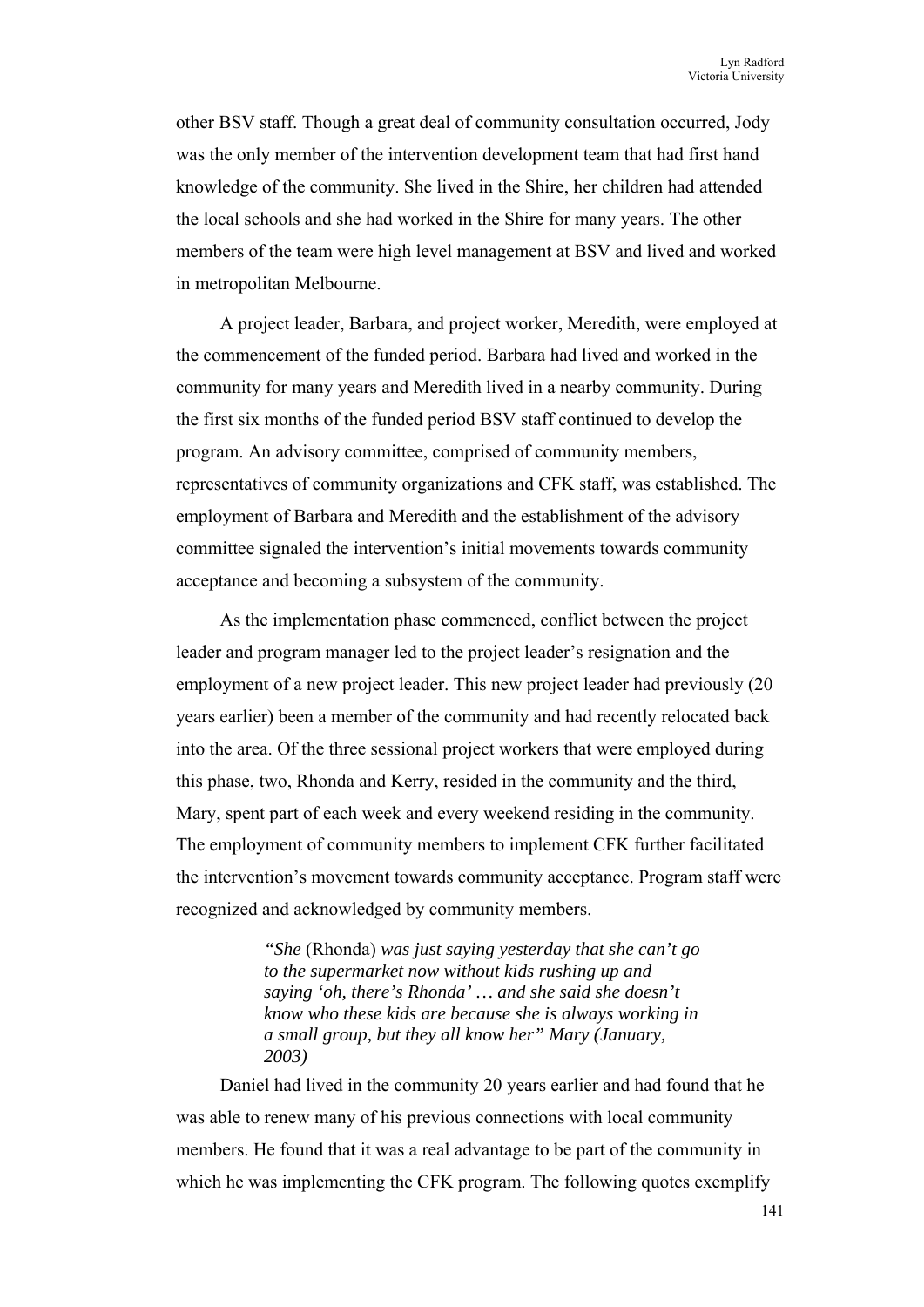Daniel's connections with the local community and his use of these connections to the benefit of both CFK and the community.

> *"when I lived here previously, I operated, I was camp director … so that had a fairly high profile … so I was seen back then as a bit of a champion of the underdog etcetera, I was involved with the Apex club for nearly 10 years and we were involved in a lot of fairly high profile community activities, so that's still been retained, plus I was president of the Thornton Primary School Council for 10 years so that equally gave me some sort of profile and credibility so then to be able to come back I was very quickly able to pick up on a whole range of those original contacts from Apex, from the school and all those sorts of things" Daniel (February, 2003)*

*"when I spoke at Rotary I spoke generally about the program with an emphasis on the community foundation, but spoke briefly about the possibility of the no dole pledge ARC program at the secondary college, and after the meeting was talking to the guy that's in charge of getting the speakers and said look … you really should consider getting the Principal of the secondary college because he's just done this trip to Tassie and so as a result they've now come back and invited the principal to speak at Rotary … the enthusiasm is starting to really spread" Daniel (February, 2003)* 

*"Daniel's been very proactive in drawing my attention to different opportunities, different potential partnerships and that's been phenomenal for me" Principal Alexandra Secondary College (August, 2003)* 

Staff agreed that a key community connection was the CFK receptionist who had grown up in the Alexandra area and was still residing there with her husband and children. A familiar face in the reception area and Rowena's local knowledge was invaluable. However, not all program staff lived in the community. Meredith found that it was an advantage not living in the community within which she implemented the home visiting program. This was mainly because of issues to do with privacy, confidentiality and impartiality. Daniel was able to offer advice for workers who were not part of the community and did not have a lot of that intrinsic local knowledge that comes with being part of the community.

> *"going into a community and going into the service clubs, working out who's where, who's involved with what through the local shire, getting the list of who's presidents*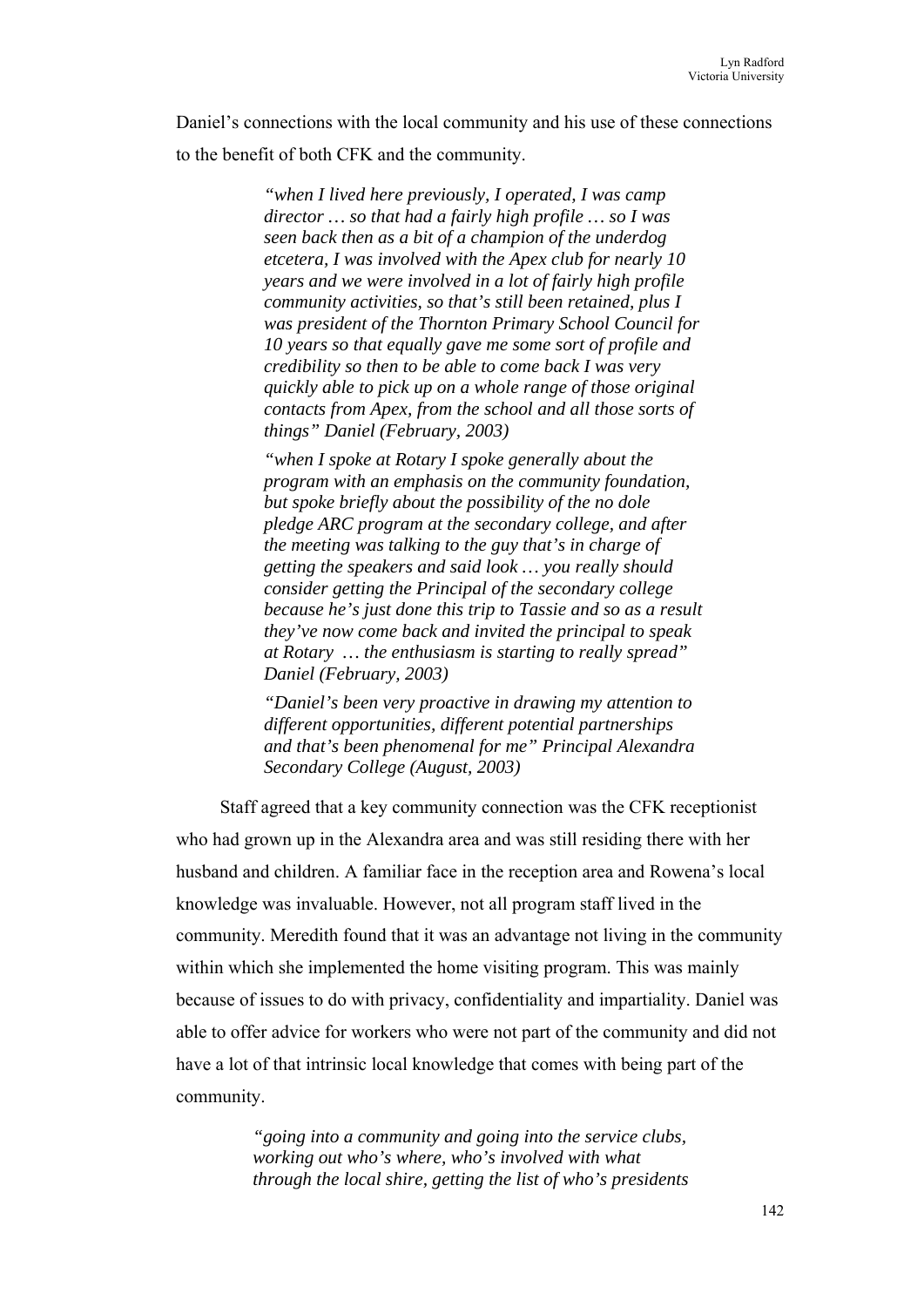*and secretaries on various committees and making those connections across the community to work out who is doing what …working out who that ten percent is in the community that are significant and doing a lot of talking and listening in the community, it's about saying who used to be involved and who's doing this now and who's doing what now, how long has this person been in the community" Daniel (February, 2003)* 

### *6.5.1.2 Program Components that Meet the Community's Needs*

The importance of addressing the issues raised by community members is likely to create good-will and increase the community's acceptance of the intervention (Kubisch et al., 2002; Pancer & Cameron, 1994). CFK implemented a number of program components as a direct response to a need expressed by particular groups. These programs were: the alternative program for year eight boys; Marysville program; grade six girls group; and early learning is fun I (ELF-I). All but one of these programs were implemented in the first six months of implementation and all of the programs were in direct response to a need expressed by the schools in the area. It was likely that this was due to two factors. The first was that the initial project leader, Barbara, was a former teacher and had strong connections with the local schools. The second reason was that the program's aims and goals were centered upon reducing early school leaving.

A change in project leader also meant a change in direction for CFK. The program components that CFK had implemented at the request of the school had been to meet the needs of a specific group within the school community and therefore would be considered to be at the indicated or selective end of the prevention continuum. Daniel was quite clear about what he saw as community development and it did not include what he called "reactive" programs. This change in direction was supported by the BSV belief that CFK program components were too reactive.

Despite Daniel and BSV's reluctance to implement program components that were in direct response to an expressed need, it was clear that these programs had facilitated CFK's acceptance by the community. Even Daniel was able to admit this benefit of having some reactive type programs that met the expressed needs of the community.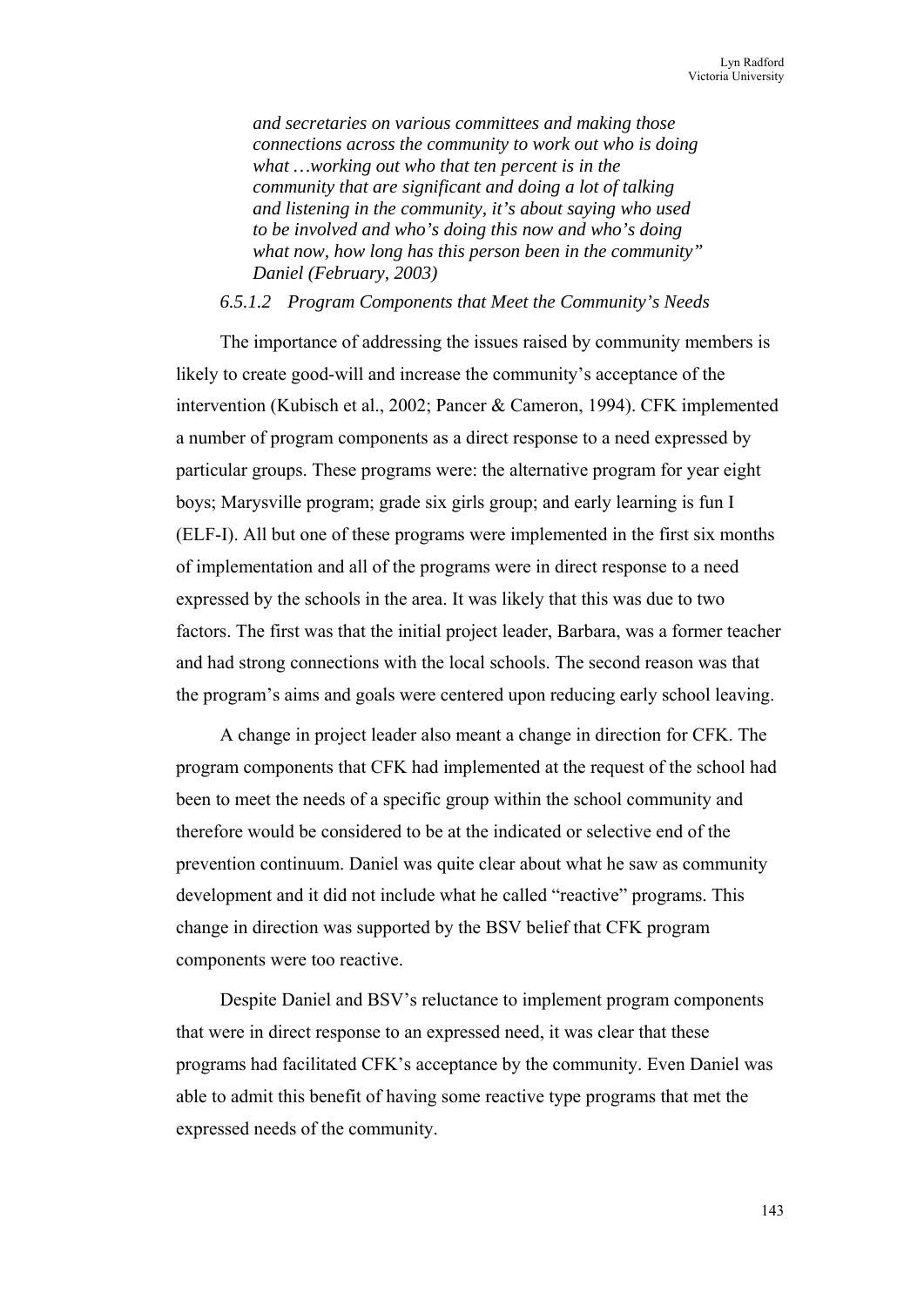*"because of our welfare side and because of our reactive side we are developing a much greater, well we were being seen as to be providing a service to the community, so that's bringing in and it's well it's getting us recognition and equally bringing more people involved" Daniel (February, 2003)* 

The ELF-I program in particular was recognized for its contribution to community awareness of CFK. This program component had been implemented in response to concerns expressed by the local Grade Prep teachers about poor literacy skills in the children commencing school that year (2002). It was frequently acknowledged as having facilitated an important relationship with local primary schools, kindergartens and playgroups, as well as raising the community's awareness of CFK.

CFK had responded to the school's request for assistance by creating the first working party. This working party was initially comprised of CFK project leader, Daniel, teachers and other interested community members. The working party decided to implement a program component that would involve a combination of direct literacy work with the children who were nominated as being 'at risk' and an attempt to understand the origins of this problem. Two part-time sessional staff were employed by CFK to fulfill these obligations over a 15 week period. When this program component was completed the working party expressed a strong desire to continue tackling literacy problems in the area. The program component ELF-II was designed and implemented by one of the original ELF-I sessional workers and the working party continued to be a great resource for the program.

# *6.5.1.3 Establishment of the Advisory Group and Working Groups*

One of the first tasks for program staff was to set up an advisory group. This is a common approach to engaging community participation in decision making (Evashwick & Ory, 2003). It was proposed that CFK's advisory committee would be comprised of school and agency representatives and community members. The intention was that this group would steer CFK while it was managed by CFK staff. It was further envisaged that it would provide staff with the opportunity to collaborate and consult with key stakeholders and ensure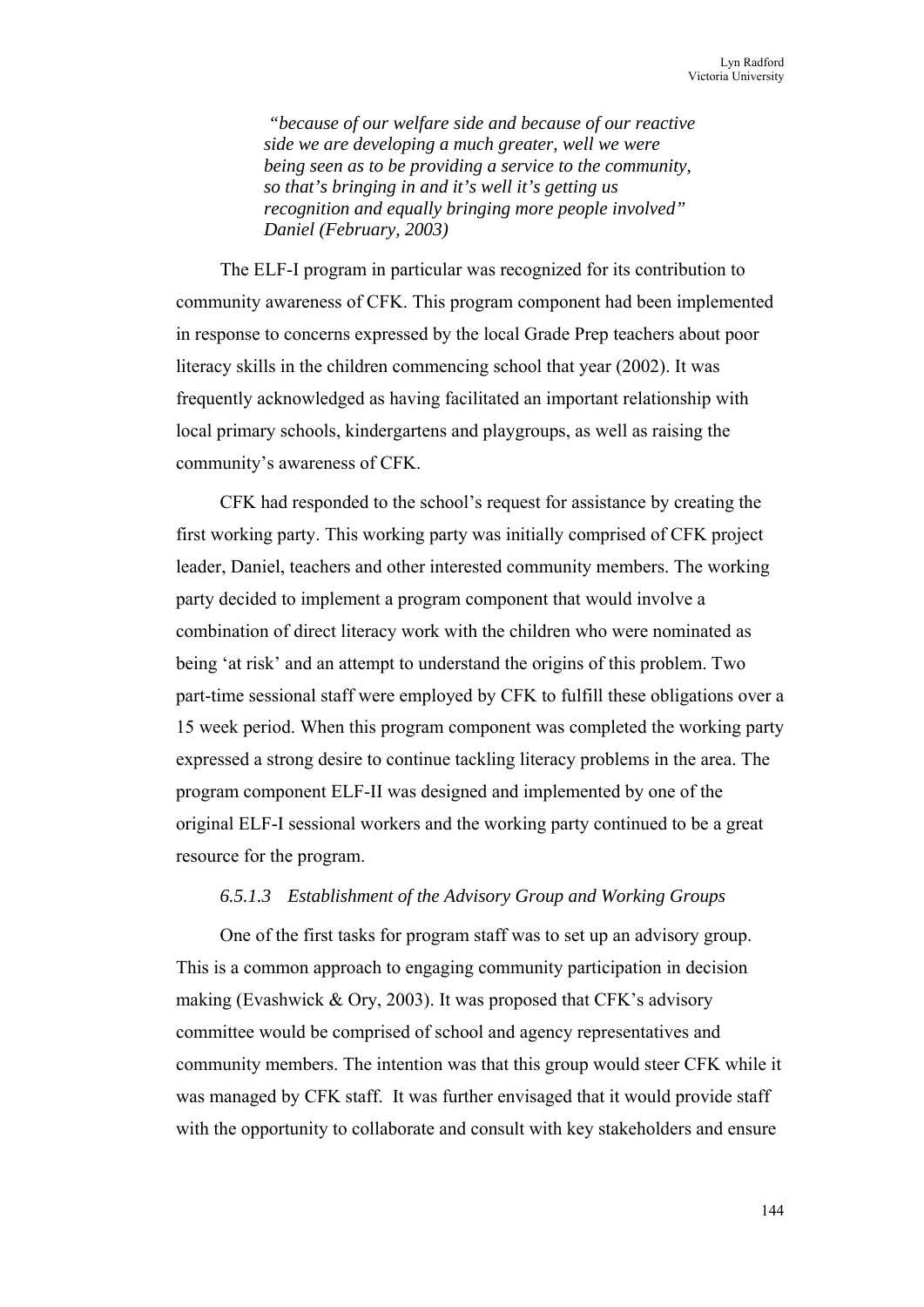community participation in decision making. An advisory group, such as this, was part of the original vision of the CFK project proposal.

A community forum was held, in May 2001, and representatives from the Shire of Murrindindi, local schools, police, sporting bodies, service providers and community members were invited. The aim of this forum was to stimulate interest in the intervention, describe the intervention, consult with attendees about issues in the community, and encourage participation in an advisory group. The outcome of this event was the formation of an advisory committee that included representatives from these groups.

It was envisaged that this group would meet on a monthly basis and that they would steer the CFK program and in this way the community would be participating in the decision making and staff would be able to consult and collaborate with community representatives. Unfortunately, this objective was never realized. Community members did not often attend meetings and there was very little input from them when they did attend. It became a forum for program staff to report to committee members.

A series of interviews were conducted in April 2002, by the evaluators, with attending and non-attending advisory committee members. One participant described the advisory committee as *"a bit like a mad woman's breakfast"*. Participants were able to offer insights into the community's poor attendance:

> *"I think they're such a diverse group of people that I think people have felt inadequate or not sure what their purpose or their role was and I think it could be more engaging in how they come together*" *Meredith*

*"I think that people in small communities tend to over commit themselves" advisory committee member (parent representative)* 

*"It's just that we can't do everything and I think that the advisory group is sometimes not sure about why we're there" advisory committee member (Murrindindi Shire representative)* 

*"I first wondered what I needed to do and what they wanted us to be there for, and it's coming on to make more sense, sometimes I'm not sure, I'm a bit in the dark about what's required" advisory committee member (parent representative)*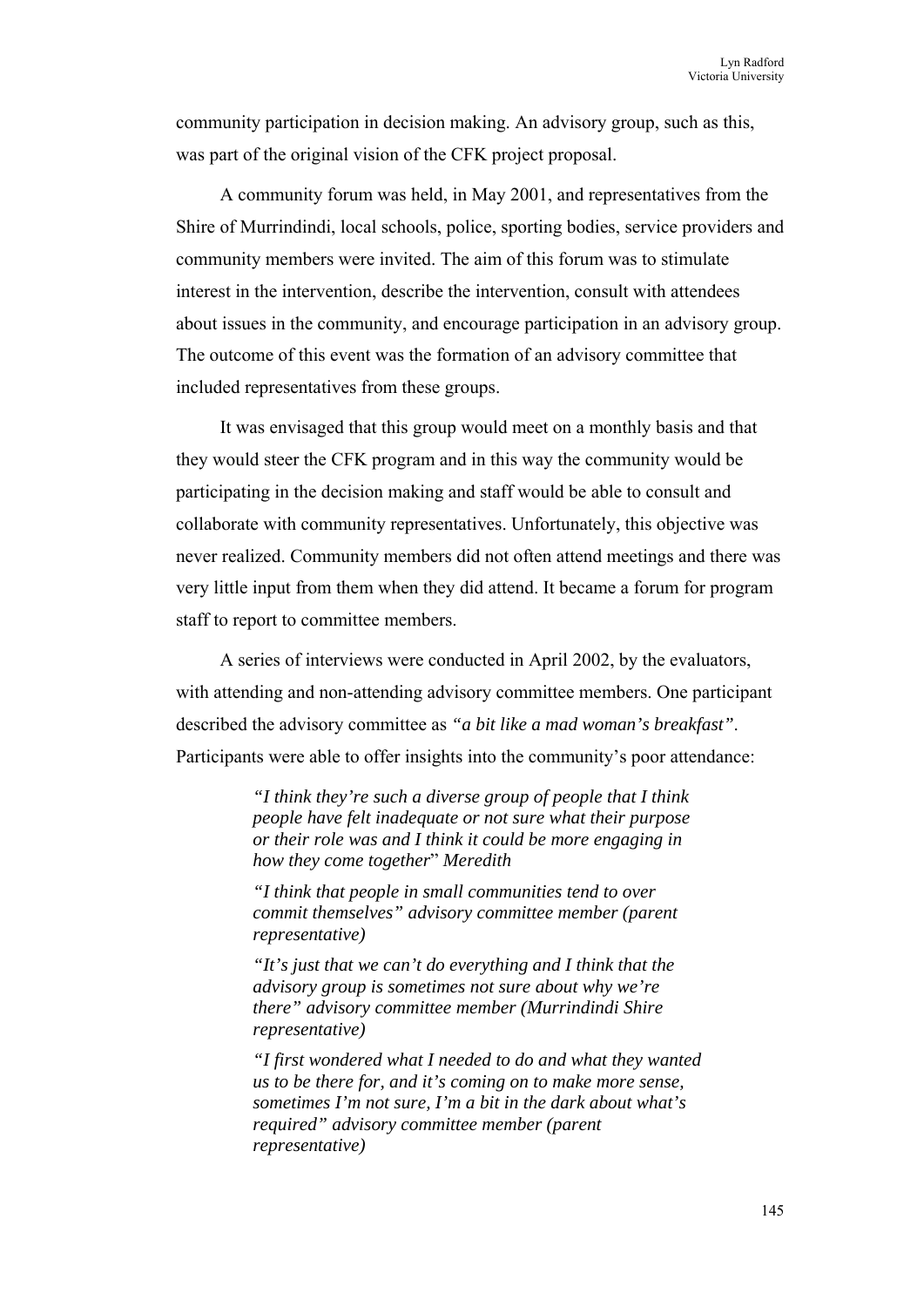*"If they want someone like me involved, we need to be clear about why and what they want from me. I think in some ways they want people like me to be there yes as the manager of community services from council, but also as a mum and a wife … and that's not necessarily the way I want to interact, given my role and my work" advisory committee member (Murrindindi Shire representative)* 

This series of interviews prompted a review of the advisory committee, which recommended that the advisory committee meet once every three months. At the same time working parties were created for each of the key programs, which met approximately one evening per month. Members of the advisory committee were asked to assign themselves to one or more of these groups. With only one program component overseen by each group there was more time available during the meetings to consider and engage in detailed discussions about program issues. It also meant that people chose the working party that was of most interest to them or most relevant to them, which in turn increased attendance.

This change in CFK's organizational structure to community participation through working groups rather than an advisory committee took some time to implement. The advisory committee continued to meet on a monthly basis until August, 2002, and the working parties for the ELF program and the other program components commenced in mid 2002 and early 2003, respectively. However, the change in structure was a successful one. It increased attendance and enthusiasm and was welcomed by participants. It also increased participants' sense of ownership of the program in which they were involved.

> *"from my perspective it's probably more functional for me now, there was, and this is no criticism of the committee, but there was a lot of stuff there that wasn't relevant to where we were coming from … and I just couldn't afford to spend lengthy amounts of time like that." Principal Alexandra Secondary School (August, 2003)*

 *"I think the good part about that* (the development of the working groups) *was that it brought different community players together and that was important, for all groups that were represented on the committee to be aware of where the other various members of the committee are coming from, so it was just building awareness and understanding, and that's critical" Principal Alexandra Secondary School (August, 2003)*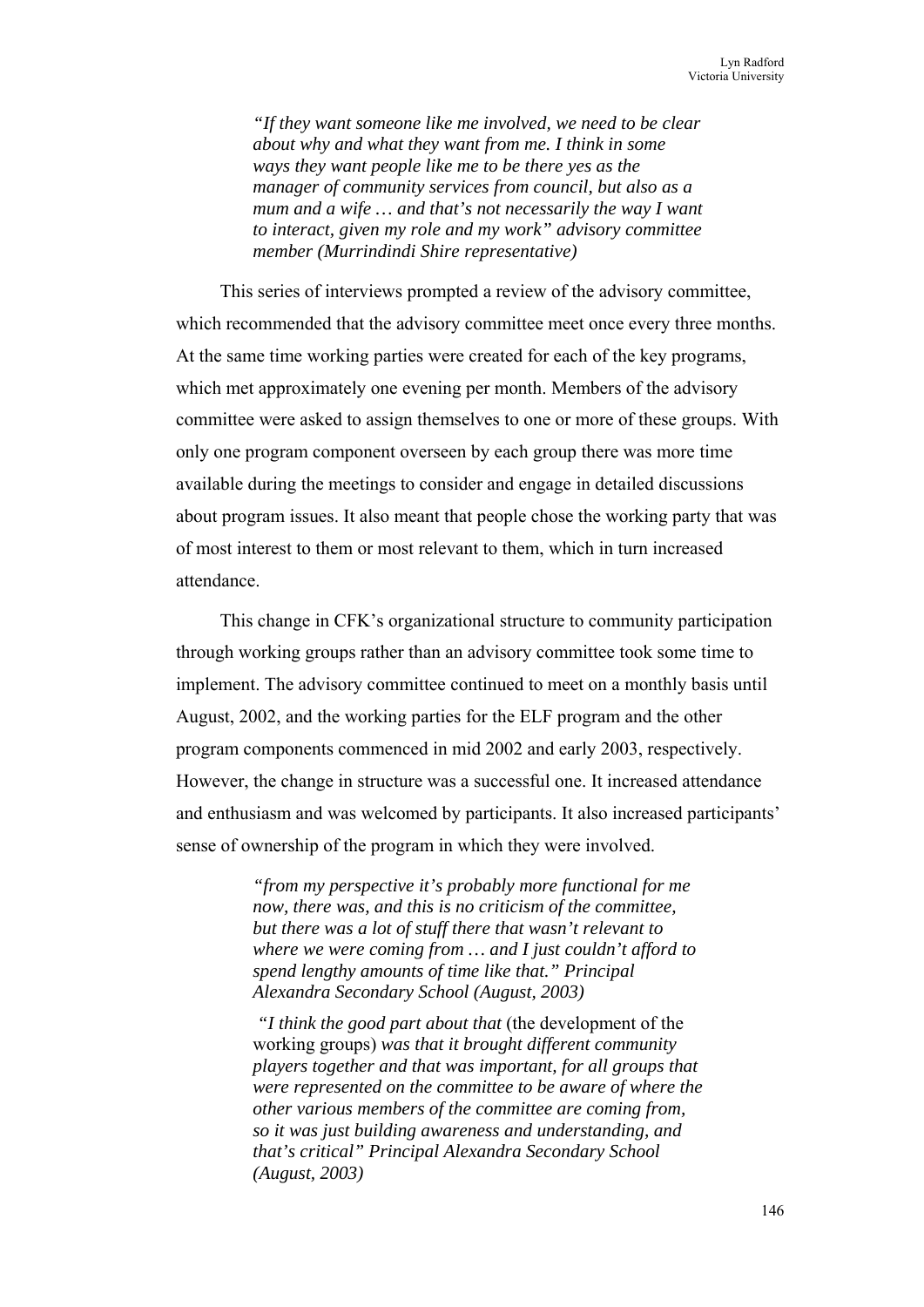Daniel was very aware of the importance of the terminology in relation to both the advisory group and the working parties.

> *"I used that name* (working party) *so that it would be task oriented, so that people would feel like, yes this is something I could get in, do some work on and get out, equally I use the term responsible person from the advisory group to relate to the working party, I didn't want to give them a title that made them superior, but equally wanted to give them onus of responsibility … I've seen what's happened in other community development projects where advisory groups have been committees of management and that sort of thing and they can easily get tied up in the petty politics and we've got to try and get away from that wherever possible" Daniel (February, 2003)*

When staff reflected upon the shift from the advisory committee to the working parties they lamented that it had not happened from the very beginning. However, they also recognized that it had not been possible to do this earlier as there were not any program components ready to have working parties attached to them. Daniel and Deidre felt that the advisory group had always lacked the passion and engagement necessary to guide the project. The benefit of commencing with an advisory committee, even one lacking enthusiasm, was that it gave staff a pool of interested people from which to draw members for the working parties when they were eventually established. Daniel commented that community members were, for the most part, interested in small areas of CFK rather than the project as a whole.

> *"we haven't really seen anyone come in that is really interested in the total overview, and I think conceptually it's even too hard for a lot of people" Daniel (May, 2006)*

> *"if we hadn't got them involved originally we wouldn't have been able then to get them into the working parties where they've been a whole lot more effective than they've been in that bigger area" Daniel (July, 2006)*

In May, 2003, Deidre reflected upon the community forum that had been held two years earlier, and the community consultation that occurred prior to this, and wondered if they were to hold a similar meeting later in the project, would they get a similar response. She questioned whether it had been too early to seek community input at that time.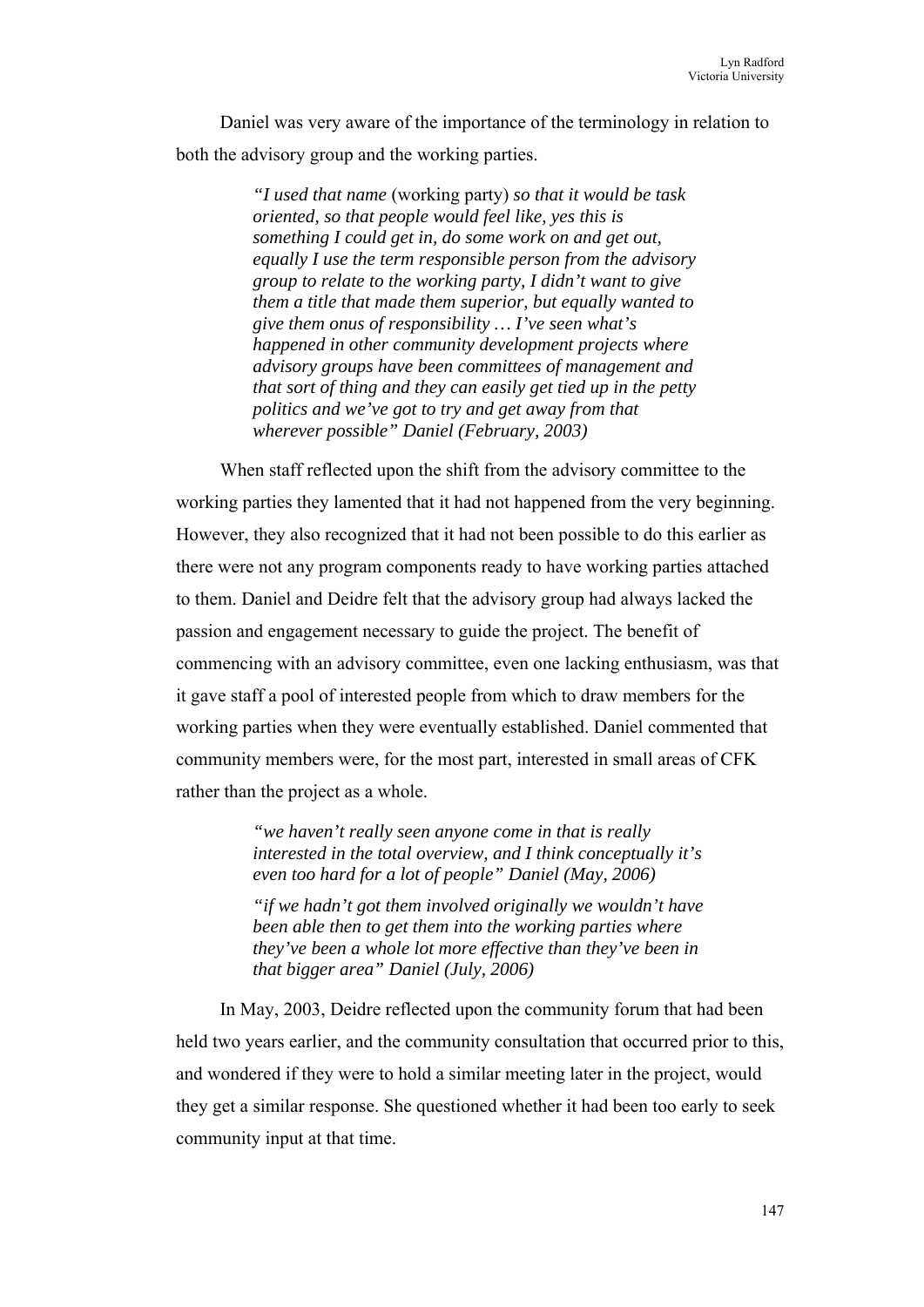*"the focus groups that were done with them originally, the community wouldn't have known what they wanted, because they hadn't experienced, but now they've experienced and now they could make more informed decisions about what they might want to do" Deidre (May, 2003)* 

It was a logical move to go from the advisory committee to working parties as Daniel pointed out in a reflective meeting in May, 2006. *"Because when we're gone there wouldn't be any need for the advisory group, but there would be ongoing need for those working parties."* 

The working parties assisted the CFK program in a multitude of ways. It promoted community ownership and community participation in decision making, but it also provided a forum in which agencies were able to get together and discuss issues, and the management of these issues in the community. This particularly applied to the home visiting working party which included representatives from the many agencies in the area. This group shared their experiences with each other and brainstormed ways of meeting the community's need within the funds provided. One of the many ideas that came out of this forum was the need for a volunteer database.

The ELF-II working party was exemplary. The members of the working party were skilled and enthusiastic. The coordinator of the ELF-II program was the facilitator of this working party and she managed to carefully balance the production of a collaborative and inclusive environment while maintaining appropriate timelines and staying with the agenda. Staff attributed the success of this working party to public events such as the program launch and the 'Reading Day'; working party members having a vested interest in the success of the program; and the nature of the program itself.

The programs had varying degrees of success with their working parties. Kerry was the project worker for both the ARC and the CYAP programs and was able to see vast differences between the two working parties.

> *"ARC is building that* (community ownership) *it's very much owned by the school and they've taken that on and … that's … happening on all those levels and there's people from business and rotary … in the working party for ARC, so that sort of has that existence outside of … the Berry Street office … but CYAP is still a bit more airy fairy and a little bit less sort of grounded" Kerry (August, 2003)*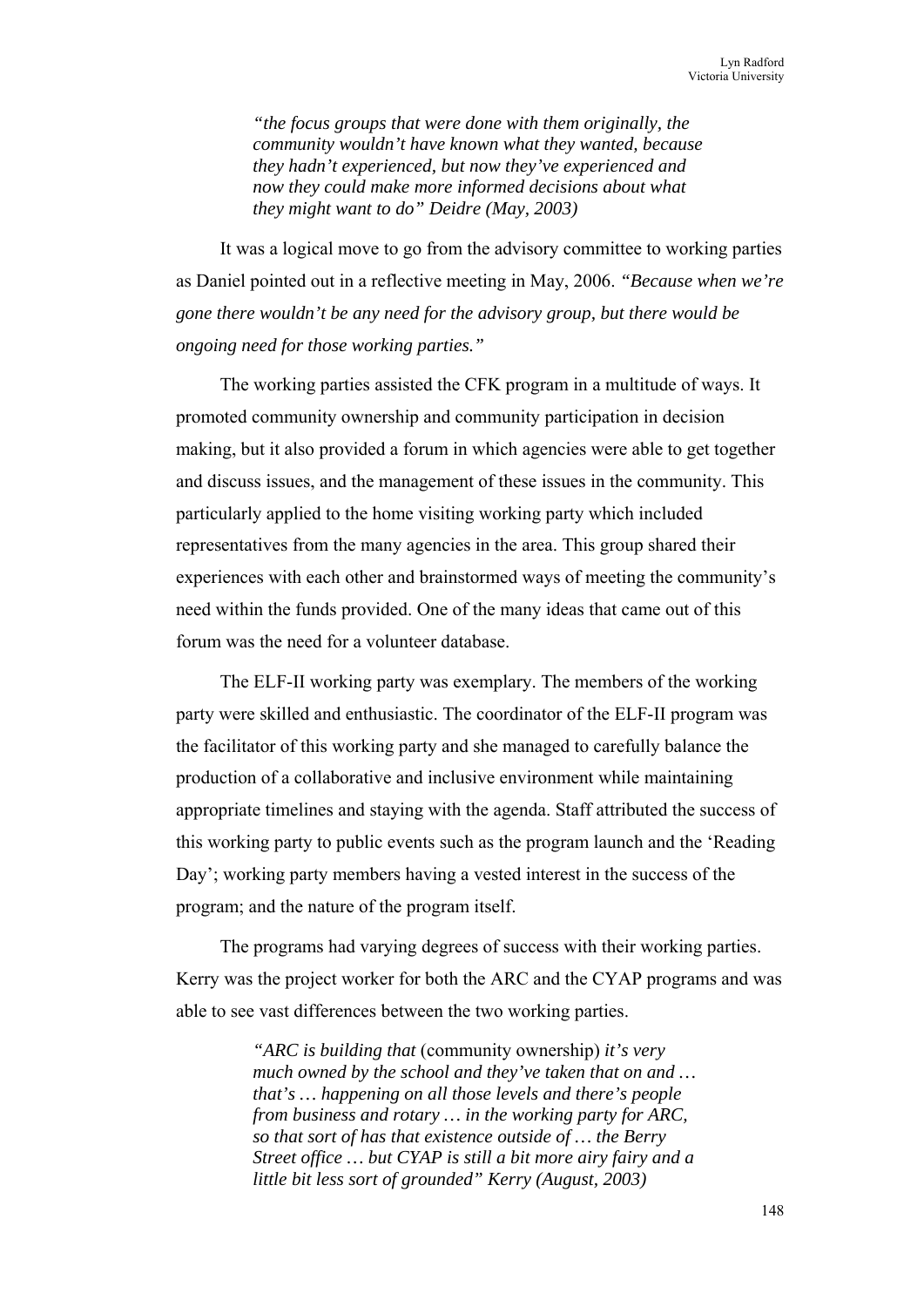The shift to working groups, rather than an advisory group, allowed the community to participate in the decision making regarding these programs. However, it was revealed that the final decision would actually rest with Daniel and not the working party. Rhonda spoke about a decision that the ELF working party had made not to go ahead with a particular component of the program. Daniel disagreed with their decision and intended to implement this component regardless of their decision.

> *"probably Daniel* (makes the final decision) *because I talked to Daniel after the last meeting* (about an opportunity that the working party had rejected) *… he said oh well we won't worry about them* (the working party) *because I think it is a good idea, so … in the end we will probably go with it down the track" Rhonda (April, 2003)*

# *6.5.1.4 Location of the CFK Offices*

The CFK offices were located in the main street of Alexandra. The office had a large front window which displayed the BSV and CFK signs and many community announcements. Community members were able to enter the offices between the hours of nine am and five pm on week days. This prominent location increased community awareness of CFK and BSV.

> *"the awareness is quite strong around the town, particularly I think their location in the main street where they've sort of got a street frontage that seems to be generating some interest for them as well" CEO of Murrindindi Shire (August, 2003)*

This profile in the main street of the town was seen as a distinct advantage by the manager of GVFC who talked about the need for her organization to arrange a letter drop as a way of raising community awareness of their existence and their programs.

> *"because we don't have a physical presence in the street, like a shop front, people don't know much about our service, so we don't attract volunteers or anything like that. We are actually doing a letter drop going into all of those smaller communities, just to let them now we exist, even the professionals don't do the same referrals back this way as we get from Mitchell Shire" GVFC representative (August, 2003)*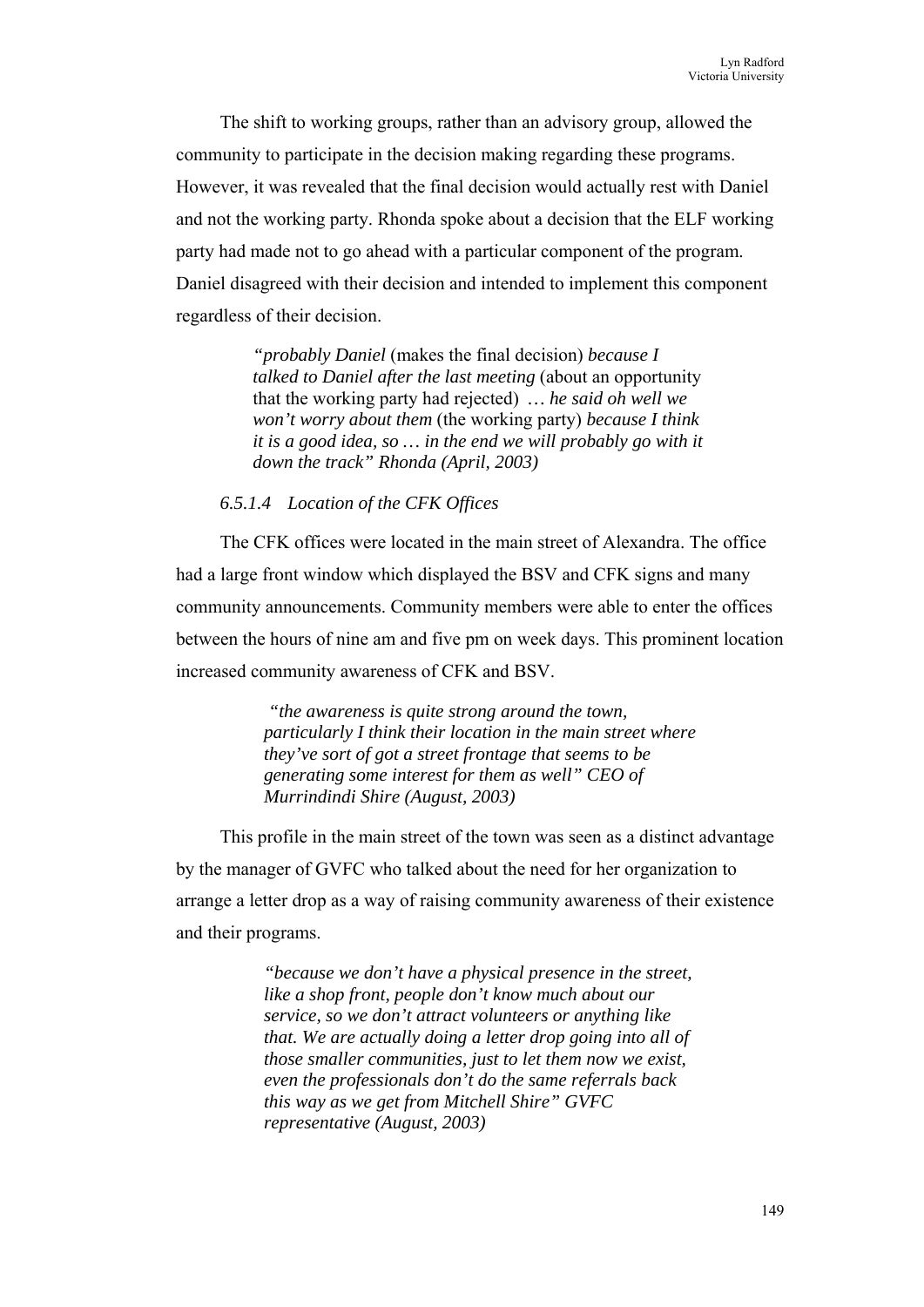#### **6.6 Summary**

Over time CFK became embedded in the two systems, BSV and the community, and these systems formed CFK's environment. CFK interacted with these environments to import inputs and export outputs. Feedback systems between CFK and BSV as well as between CFK and the community were utilized to inform CFK of its alignment with its environment. Feedback from the community was more complex as communication networks had not been established to the same extent between the community and CFK as they had been between BSV and CFK. This was most evident in the missed opportunities for information sharing between CFK and community organizations through the advisory committee.

A dynamic view of the CFK journey revealed CFK's movement from being a subsystem of BSV to being a subsystem of both BSV and the community. This movement was important for CFK as it is only possible for the community to change, if the impetus for change comes from within rather than being imposed upon the community by an external agent. Community acceptance of CFK facilitated it becoming a part of the community. This was made possible by the employment of community members, the establishment of an advisory committee and working parties, implementation of program components that responded to the community's needs, and the location of a shop front in the main street of the community.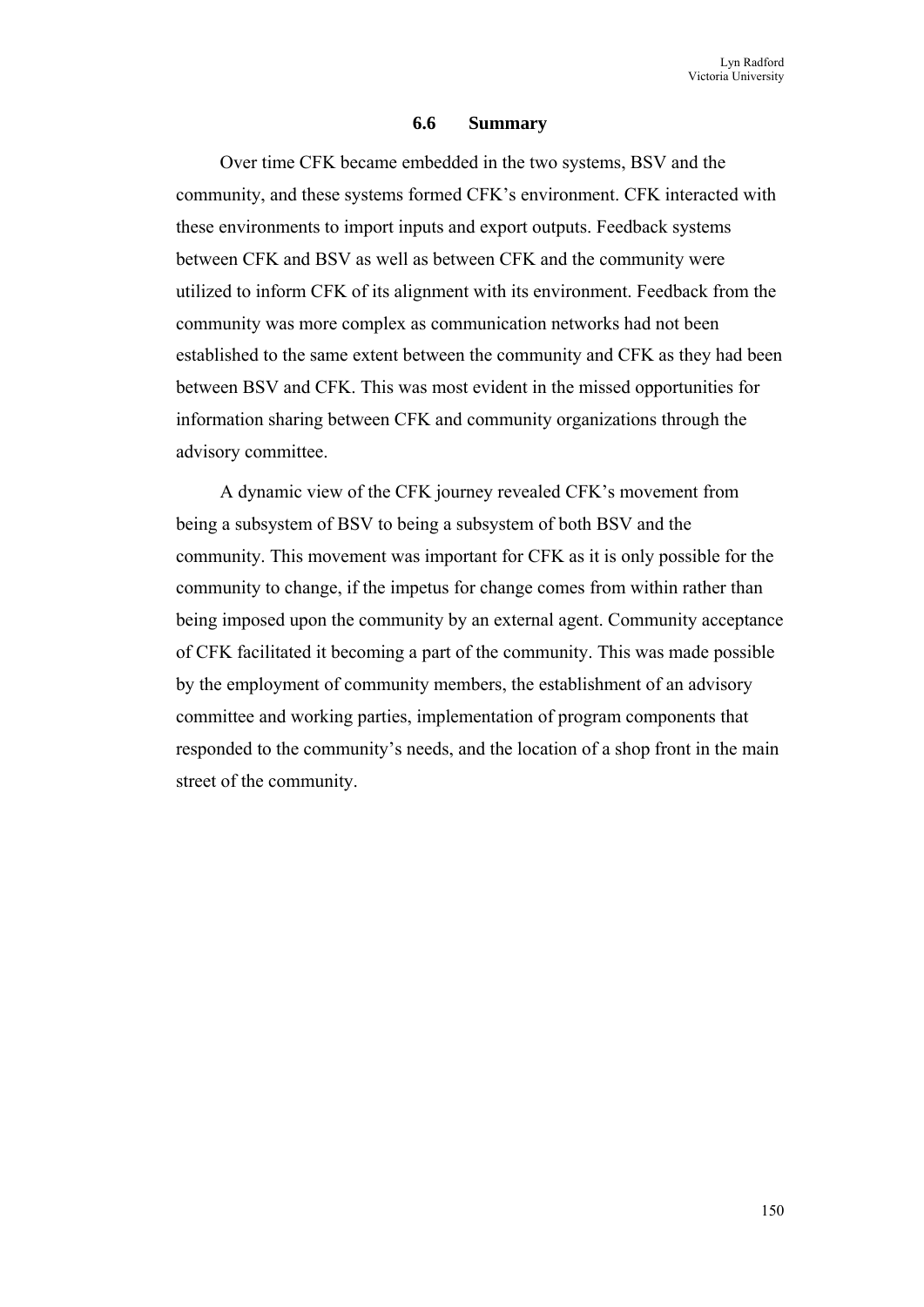### **CHAPTER 7**

#### **A SYSTEMS VIEW OF THE IMPLEMENTATION OF CFK – PART II**

This chapter examines the relationships within CFK and between CFK and its environment. An exploration of the structures and processes relevant to these relationships and the entropic processes occurring during the implementation phase also forms part of this section and assists in the understanding of the CFK journey. Four partnerships with different community organizations are detailed to illustrate the different relationships that CFK formed with community subsystems, and the differences between these partnerships. This deeper exploration of the relationships provided greater comprehension of the facilitating and inhibiting factors of CFK's interactions with community systems. What was known about CFK's relationship with BSV is also examined and a surprising outcome revealed.

#### **7.1 Systems, Subsystems and their Interactions**

Anderson et al. (1999) describe social systems as *holons*, meaning that each social system is simultaneously an element of a system as well as a system in and of itself. A holon simultaneously interacts with both the subsystems within it as well as the subsystems in its environment. A holon can only truly be understood when its interactions with subsystems within it, and subsystems external to it, are attended to. Figure 7.1 illustrates the (a) interactions of the subsystems within the system, (b) the interactions between the internal and external subsystems, and (c) the interactions both within the system and external to it.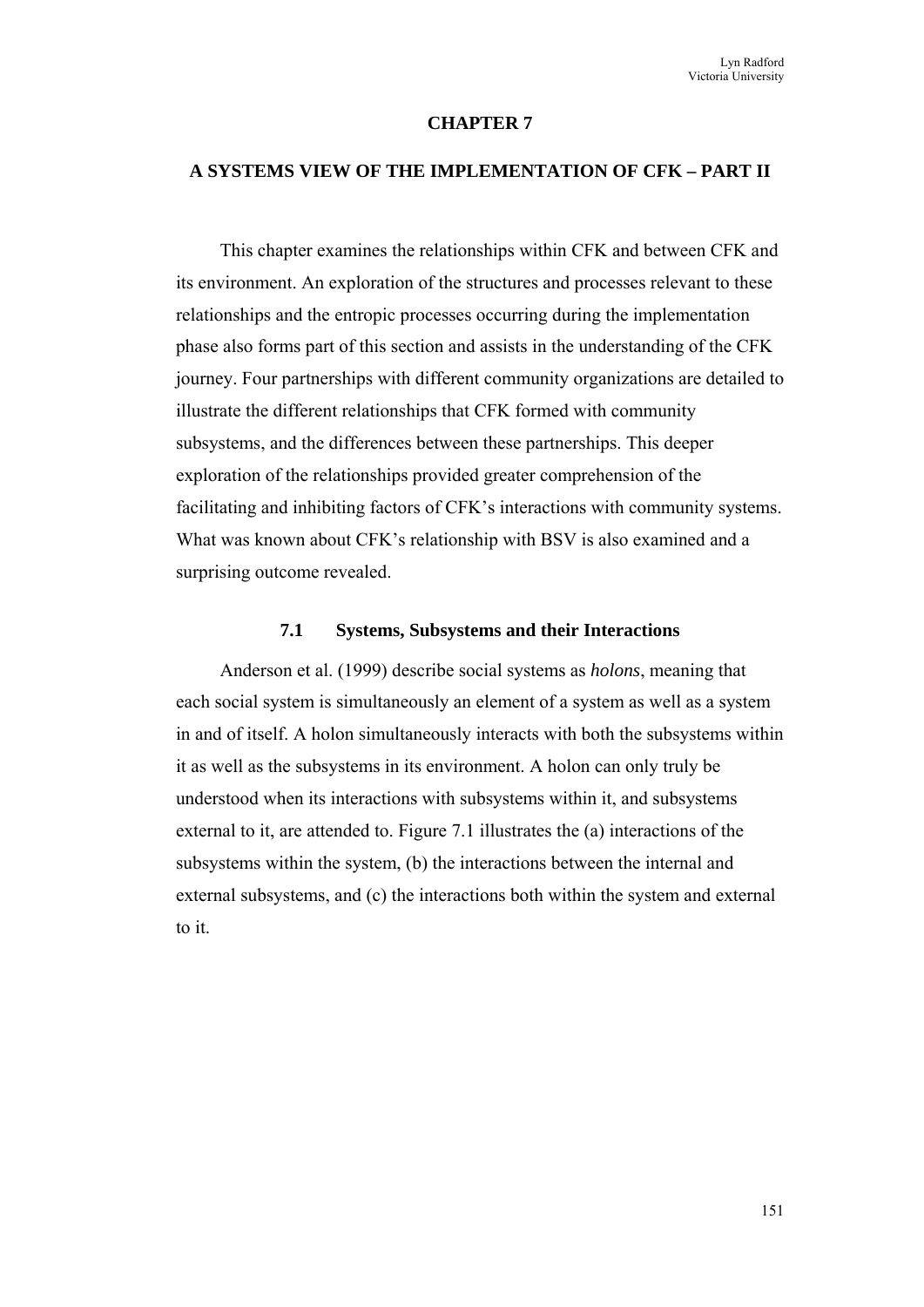

within the system and external subsystems





c. interactions both within the system and external to it

# *Figure 7.1: The Interactions within a Social System and Between the System and its Environment*

There are many subsystems within a social system, with varying degrees of influence over the system. The subsystem that exerts the greatest influence over the other subsystems and the overall system is called the leading subsystem. This subsystem is in the position of being able to mediate between the system's internal and external demands. The conditions that lead to a particular subsystem becoming a leading system are varied. The most obvious is when a subsystem possesses a skill or technology that is of high importance to the social system (Katz & Kahn, 1966).

A focus on the system in relation to other subsystems that are contained within it or within its environment, allows an examination of the group-level and individual-level processes occurring within the system and between the system and its environment (Boyd & Angelique, 2002). With regards to a system implementing a community intervention, this approach makes it possible to examine the community, the organization, the individuals involved, and their interactions.

The relationship between the members of a system is hierarchically structured. This hierarchy is based on power, control, and authority. Some members have the authority to control resources and communication, while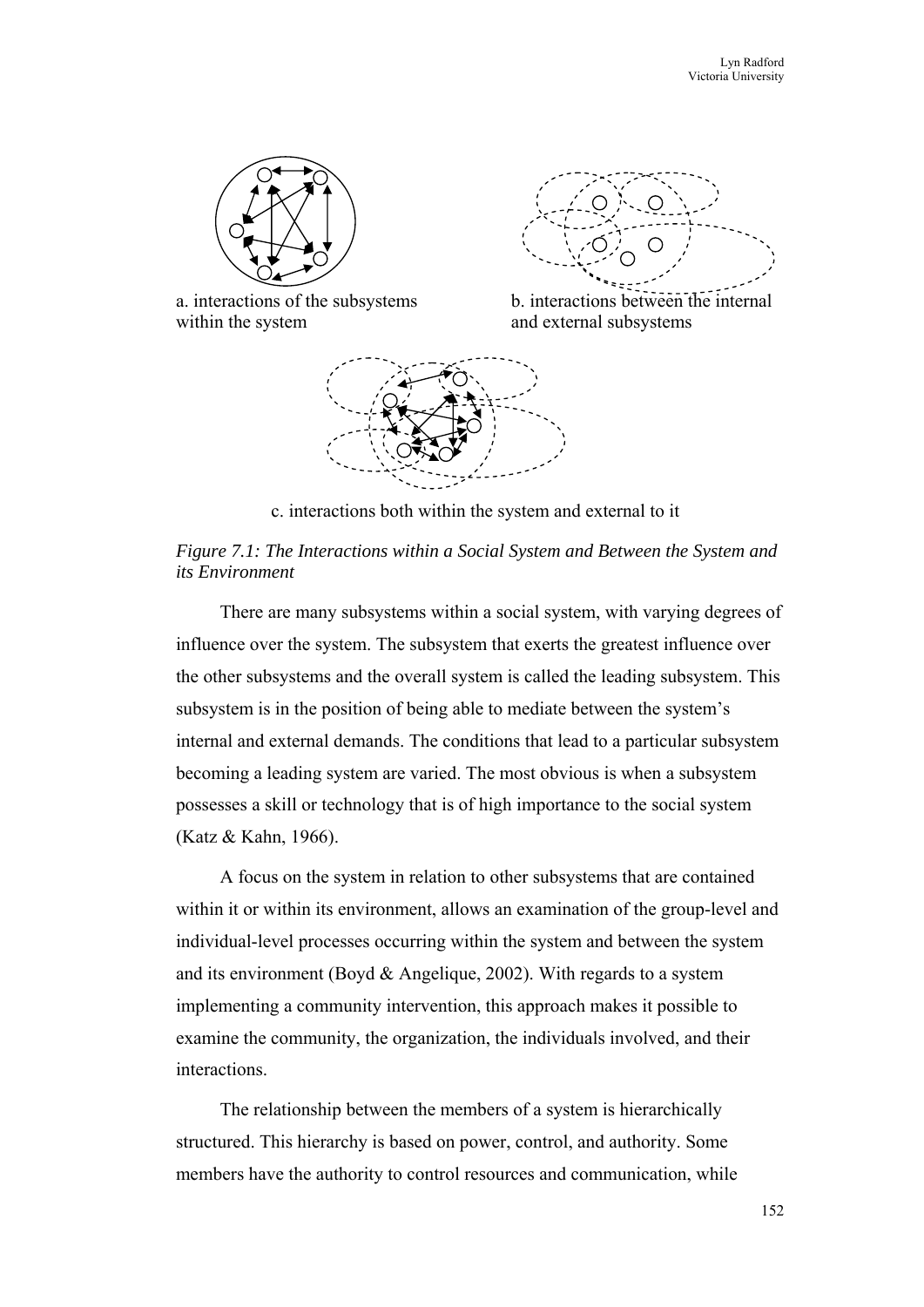others have power over other members of the system. This can be seen in an organization where a member may have authority by virtue of their title, which also gives them control of the allocation of resources. Another way in which a member of an organization may have power, without a power-giving title, would be when they are in a position to act as gatekeeper (Anderson, Carter, & Lowe, 1999).

The subsystems within a community intervention are the individuals implementing the intervention. They are subsystems as individuals, but they also may form subsystems with other individuals within the intervention system. The throughput of the system requires that they transform the inputs (ideas, information, resources, and community members) into outputs (program components). Their ability to function is mediated by the structures, processes, technology and culture of the system in which they reside. An examination of the individuals can assist in the understanding of the system in which they work.

# **7.2 Subsystem Interactions within CFK and Between CFK and its Environment**

As discussed in the previous chapter, CFK's movement towards acceptance by the community meant that it was embedded within the two systems of BSV and the community. The following section discusses CFK as the focal system. It examines the interactions and relationships within the CFK system as well as the interactions and relationships between CFK and its environment. In this case CFK's environment includes the organization, BSV, and the community.

Figure 7.2 goes some way towards diagrammatically representing the complexity of the interactions between the subsystems of the system of focus and the environment. This figure shows CFK, the focus of this study, as a subsystem of both BSV, and the community. Each staff member can be considered a subsystem of CFK in and of themselves as well as being part of other CFK subsystems. The permeable boundaries of all of these systems are represented by broken lines, with CFK's boundary highlighted in bold. The partnerships between the CFK subsystems and the community subsystems are themselves subsystems and are represented by dashed ovals. The interactions between the CFK staff members are represented by double ended arrows.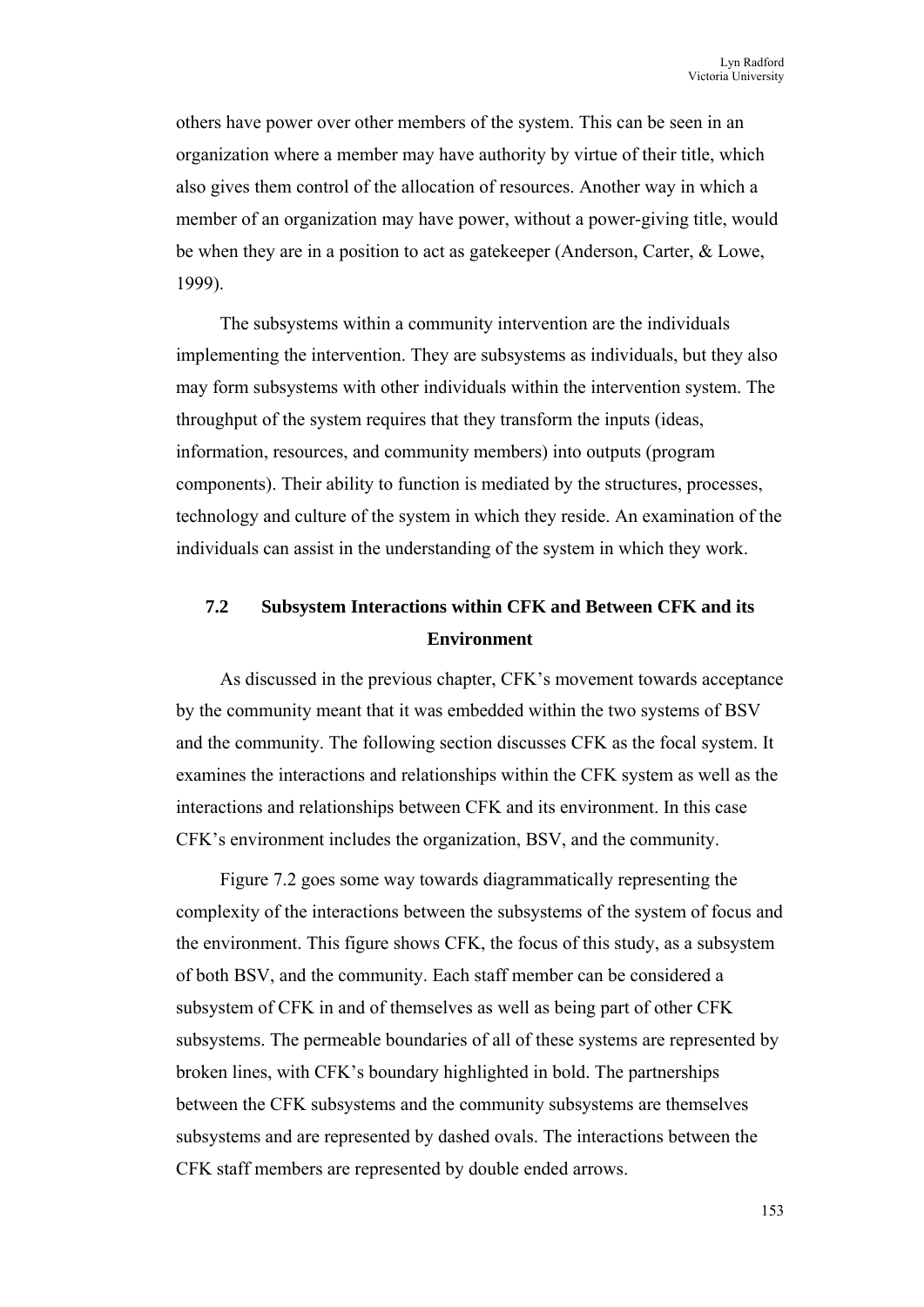

*Figure 7.2: Subsystem Interactions within CFK and Between CFK and its Environment*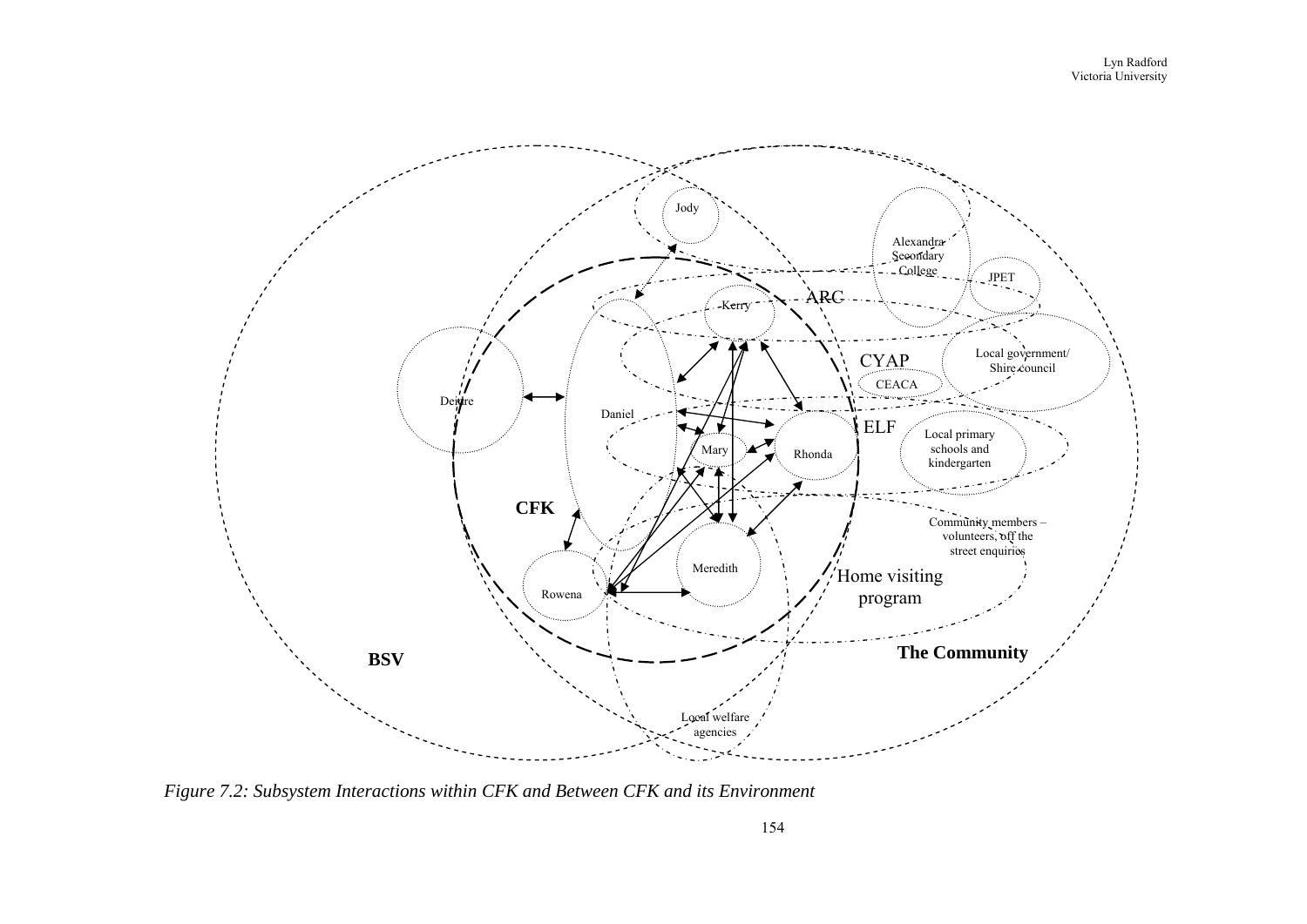Despite its intricacy, figure 7.2 is in many ways a simplified representation of the many interactions and relationships within the CFK intervention, between CFK and the community, and between CFK and BSV. It would be impossible to be aware of every interaction and relationship and the complexity of the concept was beyond the scope of this study. However, it is possible to highlight and examine the primary interactions and relationships between and within these systems. These interactions, which represent an important part of the system's throughput, are examined in the following chapter, along with CFK's structures and those processes relevant to internal relationships.

# *7.2.1 CFK Staff - the Subsystems of CFK*

The subsystems of CFK were essentially the program staff, though there were also subsystems that included groups of two or more staff. At the middle to end point in the CFK journey, program staff members were: Daniel, project leader; Meredith, full-time project worker; Rhonda, part-time (.4) project worker; Kerry, part-time (.8) project worker; Mary, part-time (.4) project worker; and Rowena, part-time (.8) administrative assistant. As has been stated previously, the members of a system are organized hierarchically (Anderson, Carter, & Lowe, 1999) and CFK was no exception to this.

The hierarchical structure of CFK meant that Daniel, as project leader, had authority, by virtue of his title; control of the allocation of responsibility and resources; and power as decision maker. He had some degree of control over all subsystems of CFK, as he supervised the individual staff members and he was a member of all official groups within CFK. However, when informal groups emerged, Daniel was rarely invited to participate.

Daniel was involved in all of the program components. Each of the program components had a working party attached to it and Daniel was a member of all of them. He also supervised program staff, and for a short time supervised Jody. Daniel reported directly to Deidre, BSV manager of CFK, and although Deidre had contact with all of the program staff, her main interactions were with Daniel.

As would be expected, each of these staff members had different skills and abilities. In many ways these differences were complementary. Rhonda had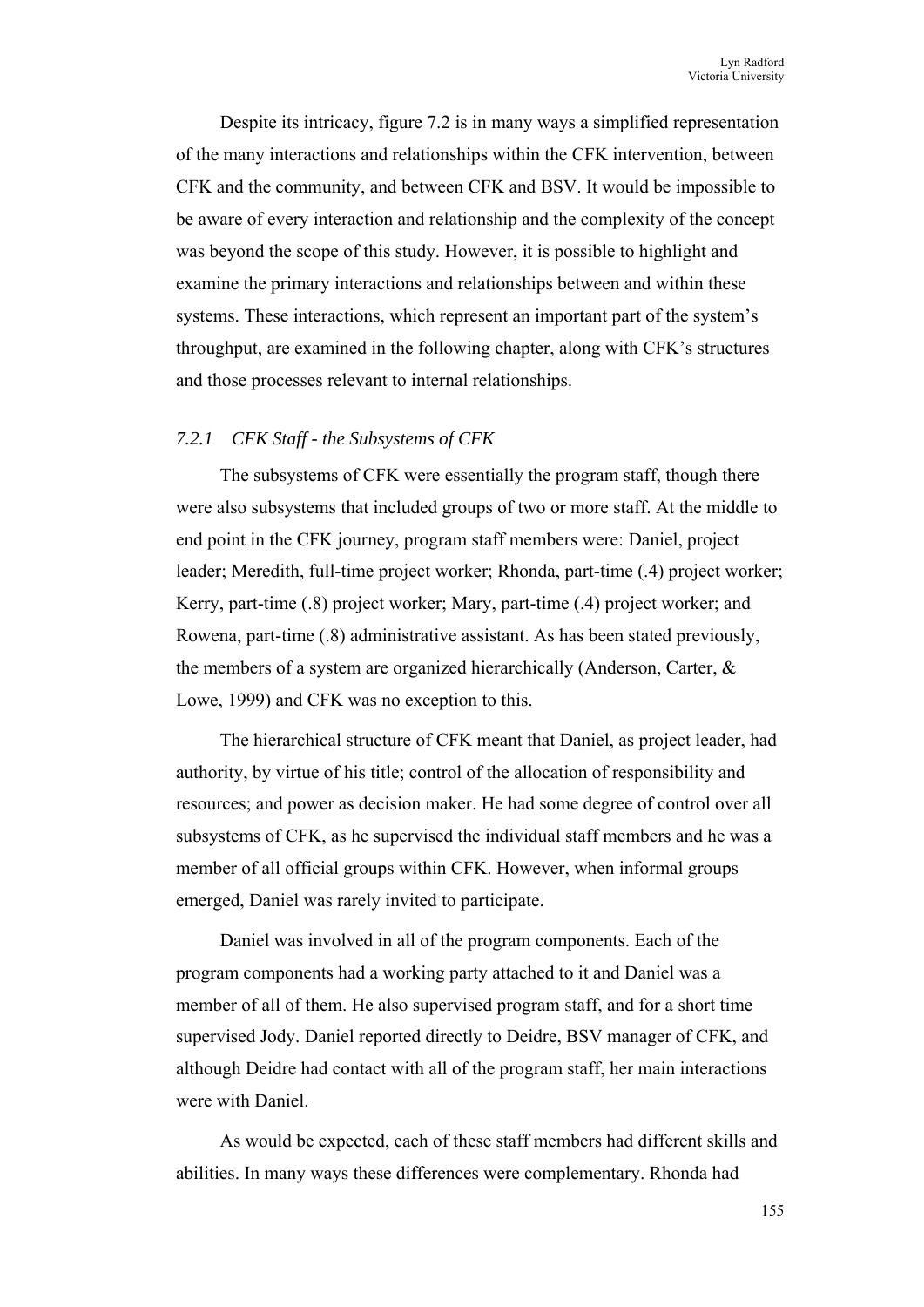excellent management and organizational skills while Kerry had creative flair. Meredith's warm and understanding demeanor helped community members feel accepted when they engaged with CFK. The strong community connections that Daniel had with prominent community members, was further enhanced by his ability to encourage them to become involved with CFK. Mary's depth of experience and knowledge in the area of teaching children with special needs was particularly relevant to the ELF-I program component that she cocoordinated. Finally, Rowena had a strong aptitude for technology and a willingness to help other system members.

The importance of staff with a range of knowledge, skills, and personal qualities has been acknowledged in previous research. Kubisch et al. (2002) interviewed directors, residents and technical assistance providers of Comprehensive Community Initiatives, who described staff as being crucial to combating the frailty of community organizations. In their examination of the literature that reviewed effective prevention programs, Nation et al. (2003) found that sensitive, well-trained, and competent staff enhanced the implementation of the program.

Divergent opinions about CFK's goals and how they would be achieved were also noted amongst staff members. Daniel and Meredith had opposing ideas about which community members should be involved and this often resulted in conflict. There were many other tensions within the group as well as times of strong cohesion and mutual support. CFK group dynamics are described in the following section.

# *7.2.1.1 CFK Group Dynamics*

There were many conflicts and tensions between group members over the period of CFK's implementation. Enmity existed between the first project leader, Barbara, and the project manager, Deidre. Barbara was clear that her decision to resign was directly related to her opposition to working under Deidre's management, though the antecedents for this situation were never revealed. When Barbara's job became available, Jody decided to apply for it and was given the impression that she would be successful in her application. She was shocked to learn that Daniel had been employed in this position and this caused much animosity between Jody and BSV management as well as Jody and Daniel.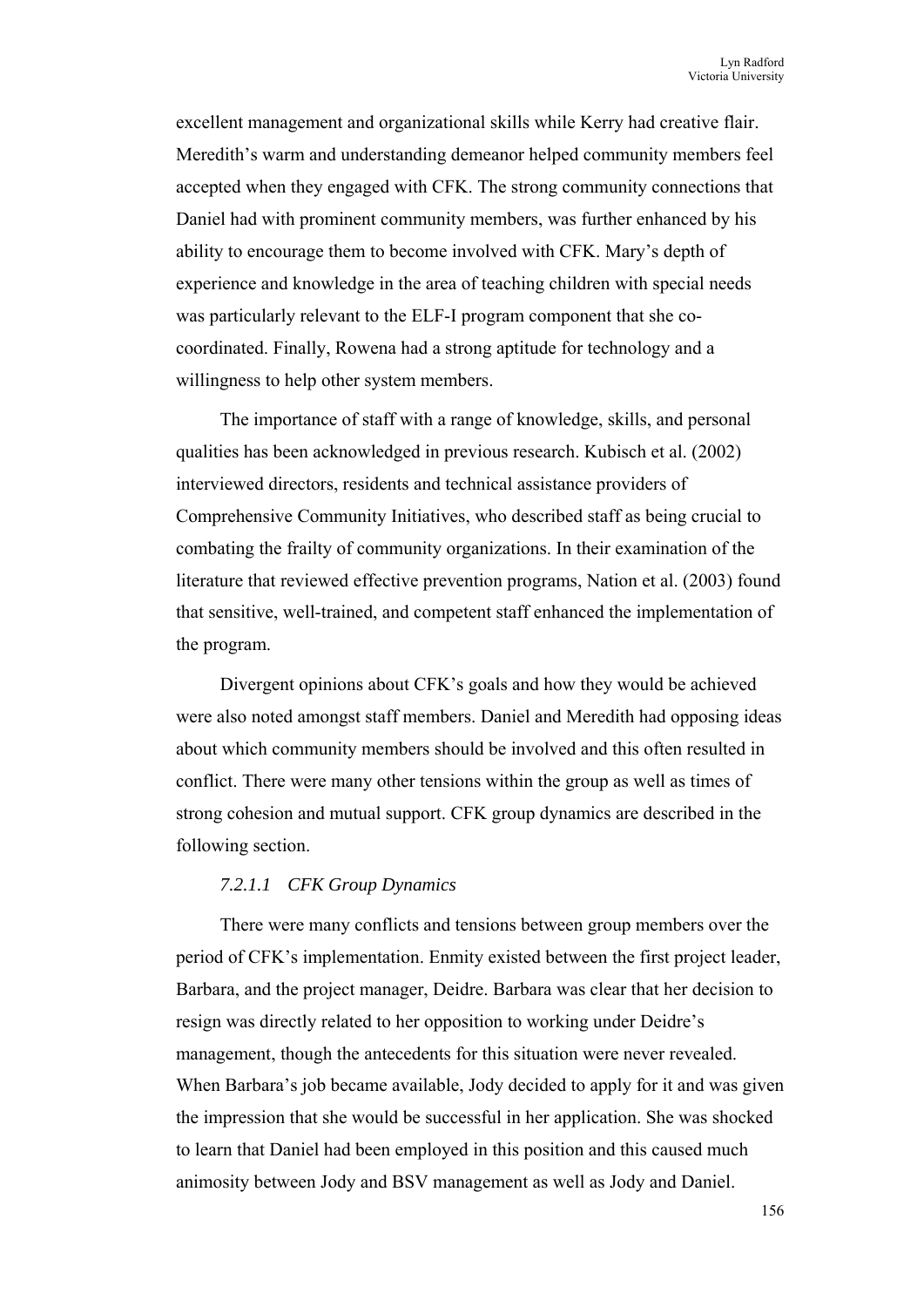Daniel and Meredith had vastly different philosophical outlooks on life and the CFK project. In retrospect it was inevitable that they would clash. In addition to this, Meredith and Jody enjoyed a friendly working relationship and it is likely that Meredith felt some resentment when Jody was not offered the position of project leader. There were a number of complaints made to management about Daniel and his poor management of the project. There were also claims of sexual harassment from more than one staff member.

> *"I got so frustrated with it the other day that I thought, look I'm leaving this, but I just feel in all conscience that I can't leave the people behind without having my say, so I rang*  (BSV management) *and said look I just have some concerns with the lack of professionalism there, and rattled off some various things that have been said and I queried, and I gathered from what she was saying that I wasn't the first person to report these kind of things. I've since learnt on Monday that other staff members have also voiced unhappiness" Mary (February, 2003)*

Daniel was the only male employee at CFK and the female employees got along very well. At some point the women discussed their thoughts on Daniel and it emerged that he had been speaking out of turn about staff members to other members of staff.

> *"things that came out and things that Daniel had told each of us about one of us, was just so wrong, and I thought no that's not the way to operate as the team leader, so yeah it's mind games that he's playing, and I think that's when I lost my respect" Rowena (June, 2003)*

The hostility between Daniel and Jody remained high. Jody complained, to BSV management, about Daniel on a number of occasions and she felt that BSV were not prepared to take any action. Certainly BSV initiated some strange procedures, such as making Daniel, Jody's supervisor. Daniel had just been given the job that she had desired, hierarchically was on a similar level to Jody, and prior to his appointment she had been supervised by a BSV staff member not related to CFK. She refused, and other arrangements were eventually made. Her hours were reduced and she felt that BSV were slowly getting rid of her.

> *"I feel that, not to do with CFK, but with Jody as youth and family services, I feel that she is excluded a lot of the time, but her input is vital, she's got the right sense of commitment, and I just don't find that comfortable, so in*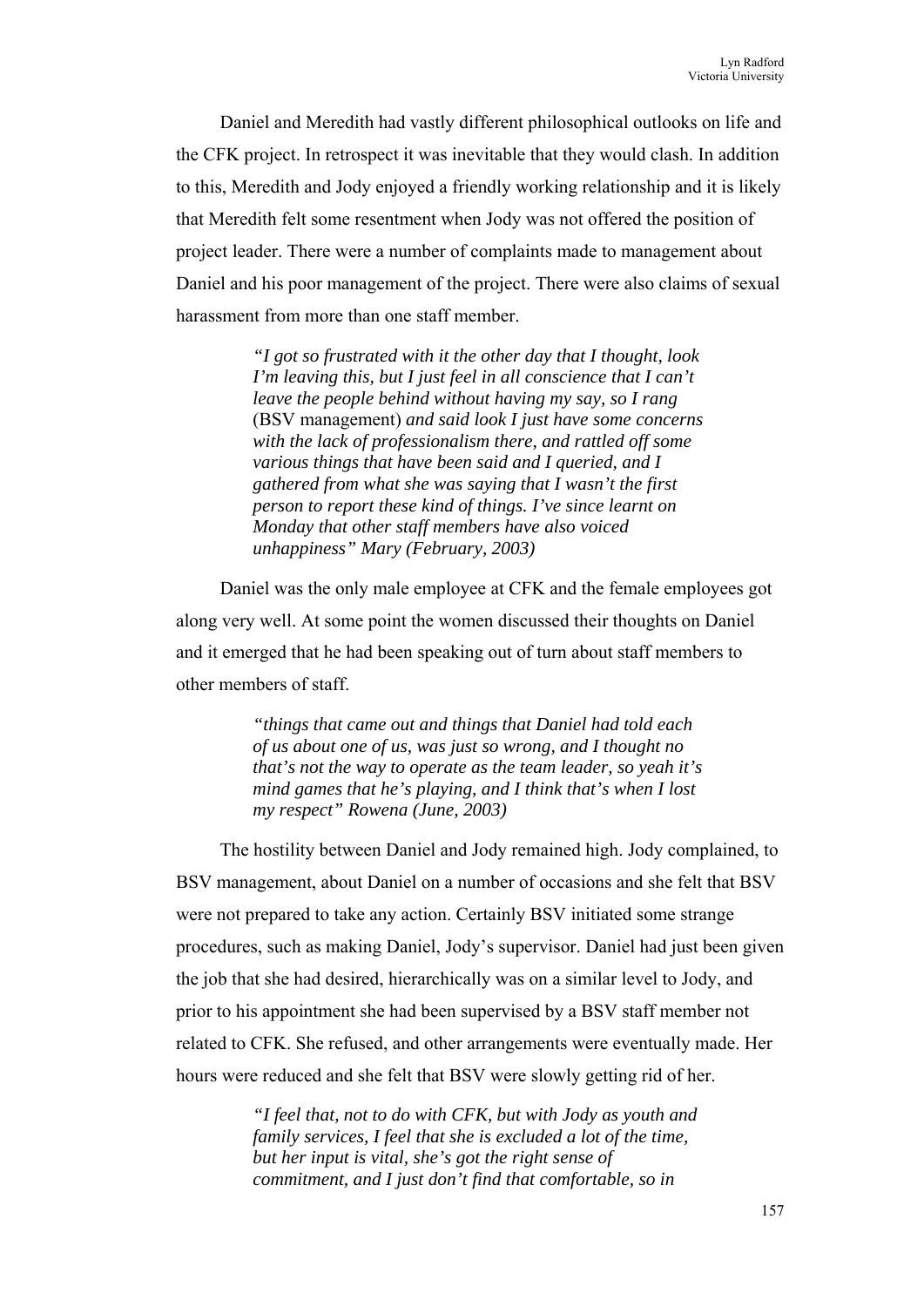*one way I've actually lost my trust or my respect for Daniel" Rowena (June, 2003)* 

*"She's (Jody) really being a bit naughty I think, she didn't come to the staff meeting on Thursday because she said she hadn't been told, she'd heard about it, but she hadn't been informed officially … that doesn't help" Mary (February, 2003)* 

*"there's a real issue with Jody, youth and family services and CFK and I often take, well not take Jody's side, but if she needs petty cash for one of her projects, I'll give her petty cash, well yesterday I sort of got told that if petty cash ever has to go to Jody I have to go through Daniel first to make sure it's OK, where I don't feel that I need to, it's Berry Street's money, we charge it accordingly to funds so its available, so Jody's not a little monkey out here by herself so yeah I find that really frustrating" Rowena (June, 2003)* 

Daniel was not well liked by the project workers in general. Kerry and Rhonda had established their own ways of getting along with him, but Meredith, Rowena, Jody and Mary did not respect him or his management skills. In an organization that has a hierarchical structure like CFK it can be difficult if there are tensions between the team leader and program staff.

> *"I have no respect for him. I think his management skills are appalling, he doesn't act professionally in my view, he plays staff off against each other, expects high levels of professionalism from the staff, but doesn't give it himself, performs when there are people who will notice, but at other times does bugger all" Mary (February, 2003)*

 *"I think that probably people who work in positions like Daniel's where they're a team leader, like to be in control to some degree, you know they like to be the one that directs where things are going and stuff so possibly it is a thing that sort of characteristic or trait would be there in a lot of people that would be in that position and … I sort of, not in a manipulative way, but I sort of play David in that I, and that sounds awful and dishonest, but I know that he needs to feel like he's had a good idea and sometimes he needs to own the idea even if I've come up with it and I don't care most of the time … and you know the way that I approach him with ideas or things that you know I want to do, I sort of know what he values and so you know I pick the things out that he's going to respond to" Kerry (August, 2003)* 

*"I've never had a problem with Daniel, but sometimes I think oh well you're a dickhead, but I'm just there to do my work and I use him as I need him" Rhonda (April, 2003)*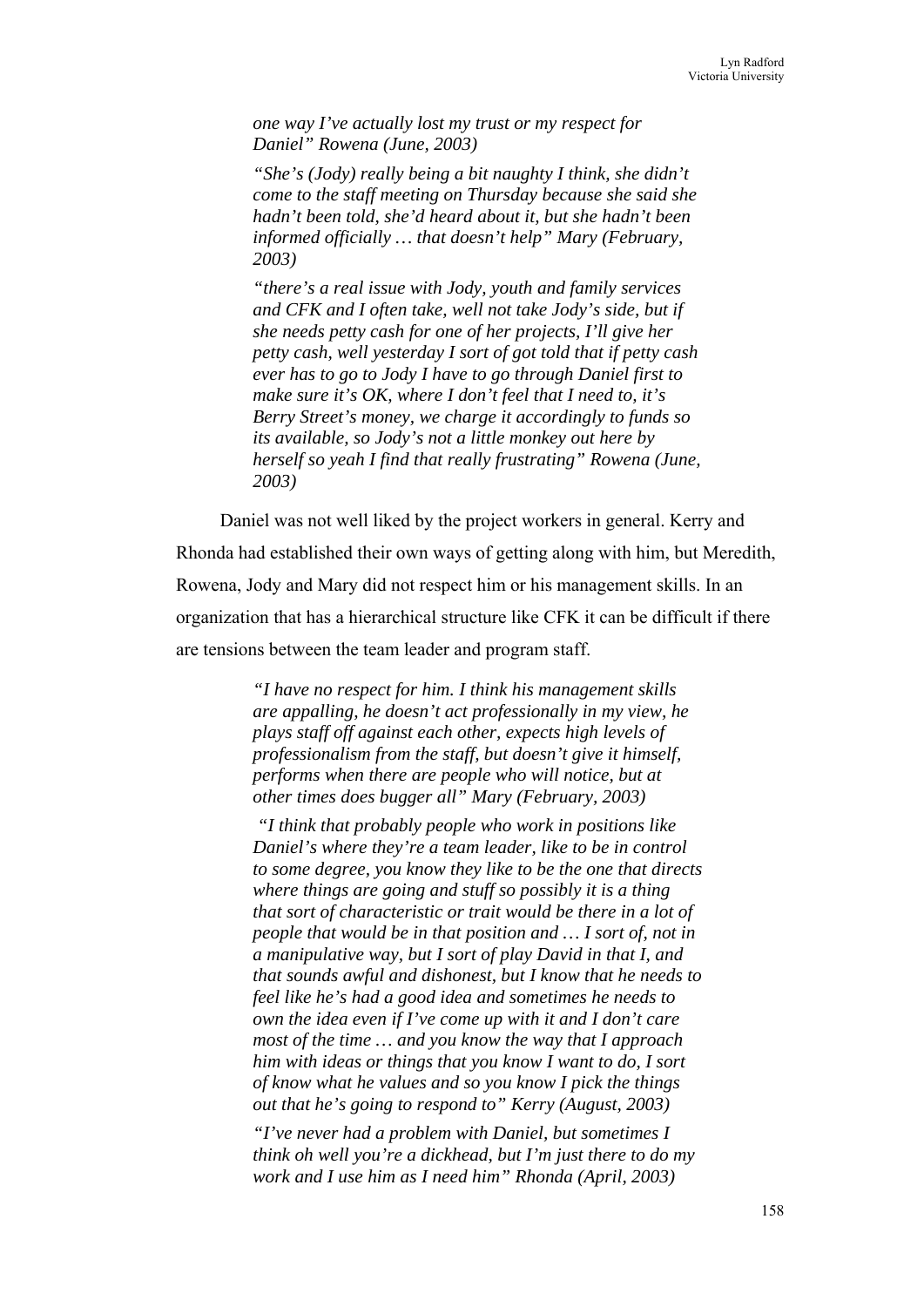*"so many times I walk in on Daniel and he's there playing solitaire and I think Christ what on earth does this guy do … and sometimes I think, oh God, how did you get where you are" Rhonda (April, 2003)* 

*"I have a problem with Daniel in that way that he does double standards, and he comes across as a very well organized person, but he's not, and it's like, so it's a bit, and he often puts blame back" Rowena (June, 2003)* 

 *"his favorite saying is 'leave it with me' and you know if you leave it with him, you're not going to see it again, it's like a little black hole" Rowena (June, 2003)* 

Daniel's relationship with Deidre appeared to be mutually appreciative. In one particular meeting, approximately 12 months after Daniel started, I noted that Daniel was agreeing with everything that Deidre said and would often say "I was just going to say that". There was a feeling of exclusiveness about their relationship, they would often smile at each other and make it known to the group that they shared a secret. They were both smokers and would frequently ask for breaks so that they could go outside together and have a cigarette or pipe. At the same time their treatment of Meredith was uncaring. Daniel and Deidre disagreed with nearly everything that Meredith said. Deidre would listen to Meredith and then politely tell her that she was wrong. Following is a transcription of part of this meeting. Meredith had used a metaphor of a crystal to describe the CFK program and the staff and evaluators were discussing it.

> *Meredith: "I reckon you can measure the crystal in most programs like the ELF, they're all different programs, just to watch them and see them grow"*

*Daniel: "I'd see myself as the string holding the crystal ... I don't see myself as part of the crystal, the crystal is the community and the things that are happening, and I'm just the string holding it there until the crystal is fully grown and develop, it's catalytic"* 

*Deidre: "or the medium in which the crystal is grown"* 

*Daniel: "we mustn't be consumed by it and we mustn't become central to it, as soon as we become central to it we have taken something from the community instead of putting something into the community"* 

*Deidre: "we're the people who are planting the seeds, the crystal seeds"* 

*Evaluator: "this is a dangerous position to be in I would think, being the string"*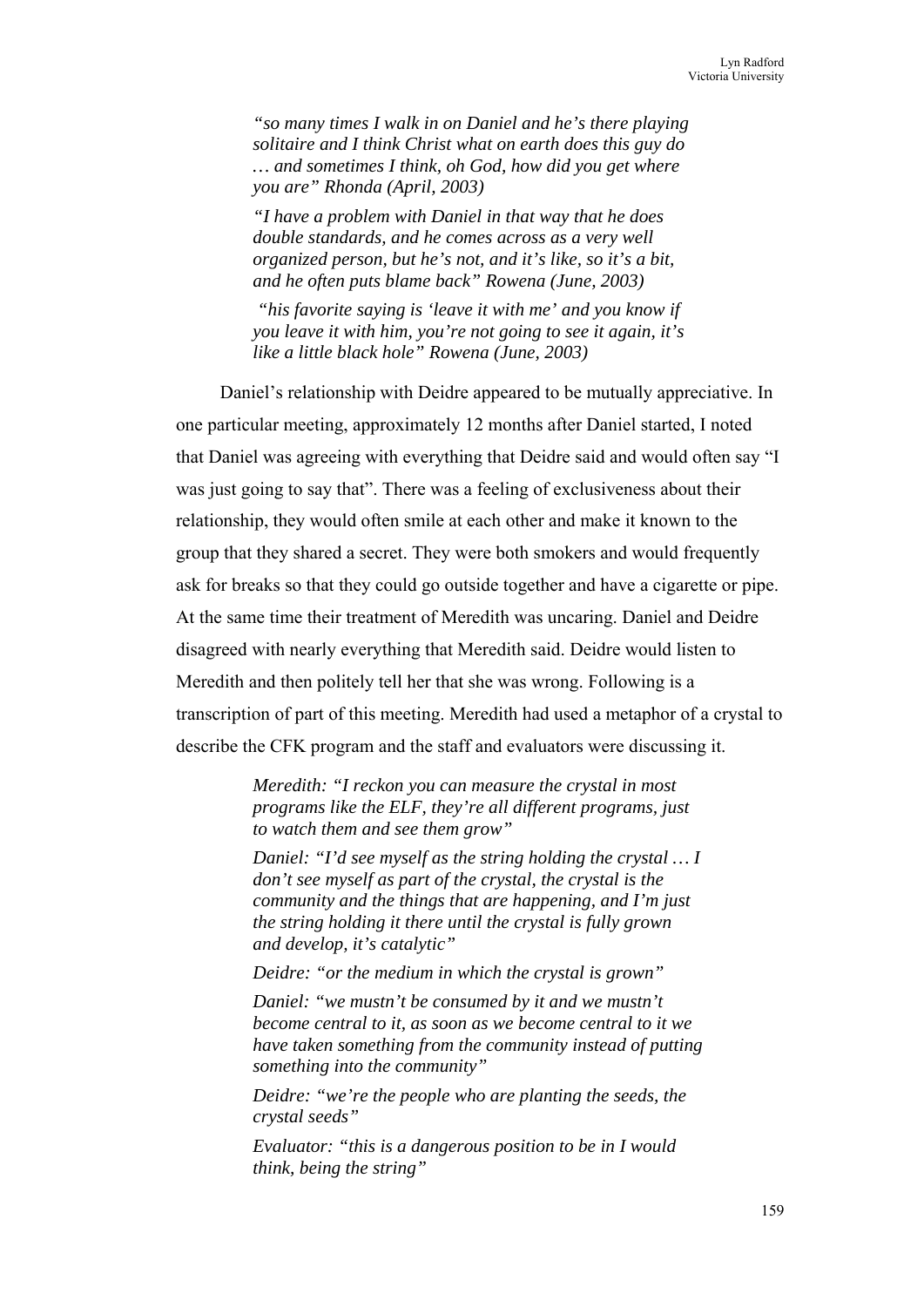*Daniel: "very" Evaluator: "if the string is not there anymore the crystal will fall" Deidre: "we are just waiting for the crystal to be big enough and strong enough so that it stands on its own" Daniel: "that's right, we are not there forever, we are only there until it grows" Deidre: "there's another way that you can grow crystals, is that you can put a little one on a string and put it in a beaker"* 

*Daniel: "that's the analogy that I was using"* 

As the project was in its final year of funding and the closure date seemed to be fast approaching, the project leader, Daniel, became concerned about the many things that there were still left to do. His behavior was causing group members to become distressed and they seemed to find it difficult to work. Deidre contacted the evaluators, in May 2003, and asked if a literature review on transition issues could be completed in order to contain Daniel's anxiety and alleviate some of the group's tension. She reported that Daniel was busying himself with panic rather than working on what needed to be done. She further reported that Rhonda had started to avoid meetings and Kerry was so energetic she needed to be restrained.

Staff had also been frustrated by the inappropriate space in the building in which they were located and resented Daniel's monopolization of a very large room for his office space.

> *"that area where we meet in the middle, is such a difficult sort of area, if there is a meeting going on there you can't get to the toilet, you can't get a drink" Mary (February, 2003)*

*"a typical thing at the moment was, Rhonda and Kerry's room is really small, so we originally planned, oh ages ago, Meredith was originally going to move upstairs for confidentiality reasons, and Daniel had actually said well he would move out of his office, he'd move into where Rhonda and Kerry were and then Rhonda, Kerry and the other CYAP person would all work in Daniel's room, because Kerry got both positions then they've basically said no to moving around, but it just makes more sense" Rowena (June, 2003)*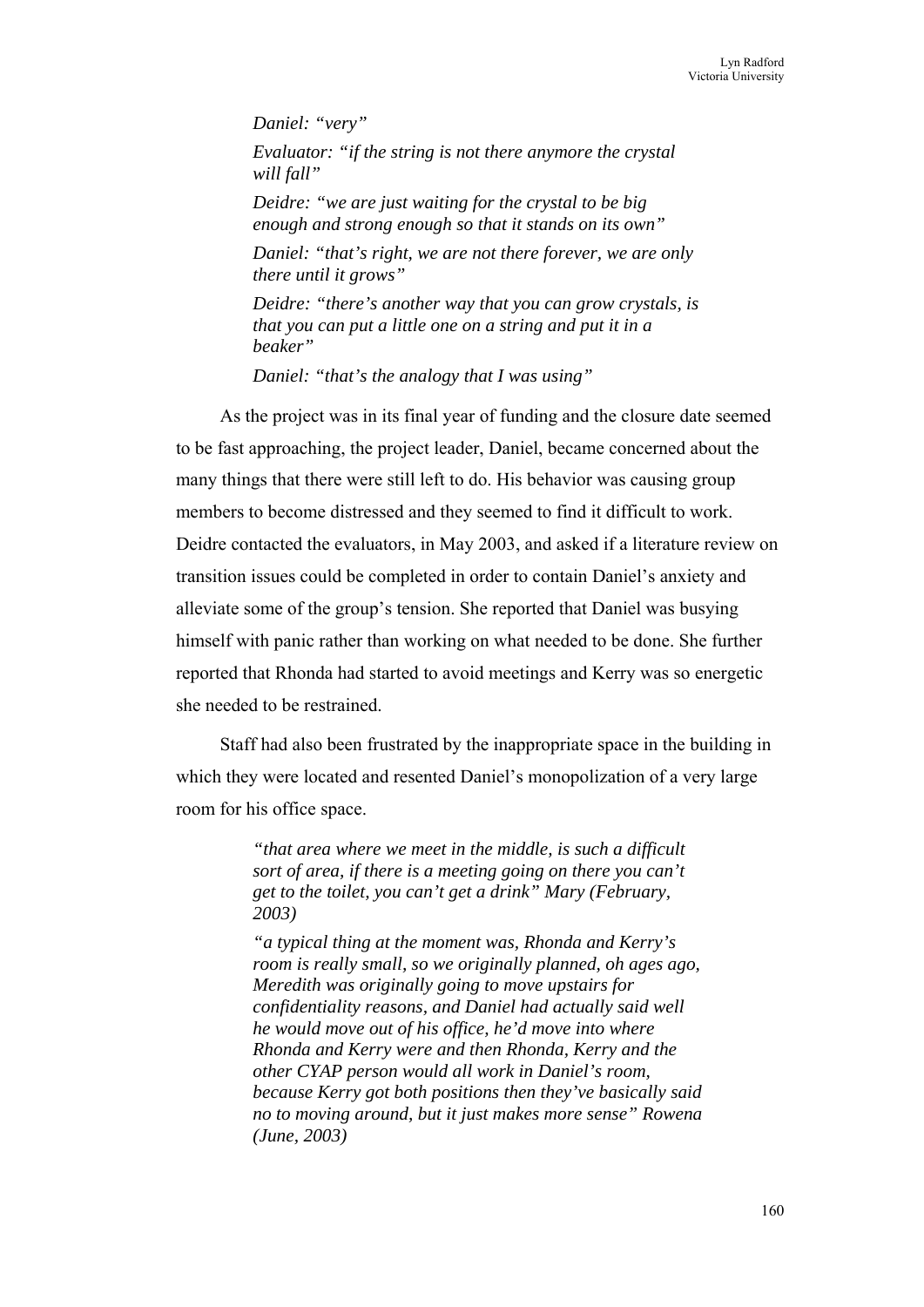*"it's not private enough, because people walk through that bottom bit and that's where I take the families and I don't know how private and confidential it is" Meredith (December, 2002)* 

Many of the issues seemed to be resolved with the leasing of the adjoining building. It was difficult to assess the working relationships of CFK staff in the remaining nine months of the pilot project. Certainly staff did not make the evaluation team or me aware of any disputes between them. This may have been because the situation had improved or it may have been because they no longer wished to share this information. Nonetheless, when additional funding was received to continue and disseminate the program, all staff members maintained their original employment conditions and the atmosphere at the final CFK evaluators meeting was jubilant.

# *7.2.2 Interactions and Relationships between CFK and its Environment*

As discussed earlier, CFK's environment was formed by two major systems, the community and BSV. CFK needed to interact with both systems and produce outputs that met the needs of both systems in order to survive, and to facilitate the desired changes within the community, which was the primary purpose of CFK. The following sections examine CFK's interactions with the systems that formed its environment and the social system structures and processes that enabled and enhanced or inhibited these interactions.

#### *7.2.2.1 Understanding the Community*

Knowing and understanding the community in which a program is being implemented is vital to ensuring that program components are appropriate to meet the community's needs and will be accepted by the community (Edwards, Jumper-Thurman, Plested, Oetting, & Swanson, 2000). Andrew recognized the importance of this and advocated for CFK to have a strong understanding of the community prior to making program component decisions.

> *"I guess the first one is obviously a reasonable understanding of the dynamics of the community as a precursor, I guess what I mean by that both in terms of the issues and trends that occur within the community both from a problem perspective and a strength or asset based perspective, so a feel for the overall profile of the*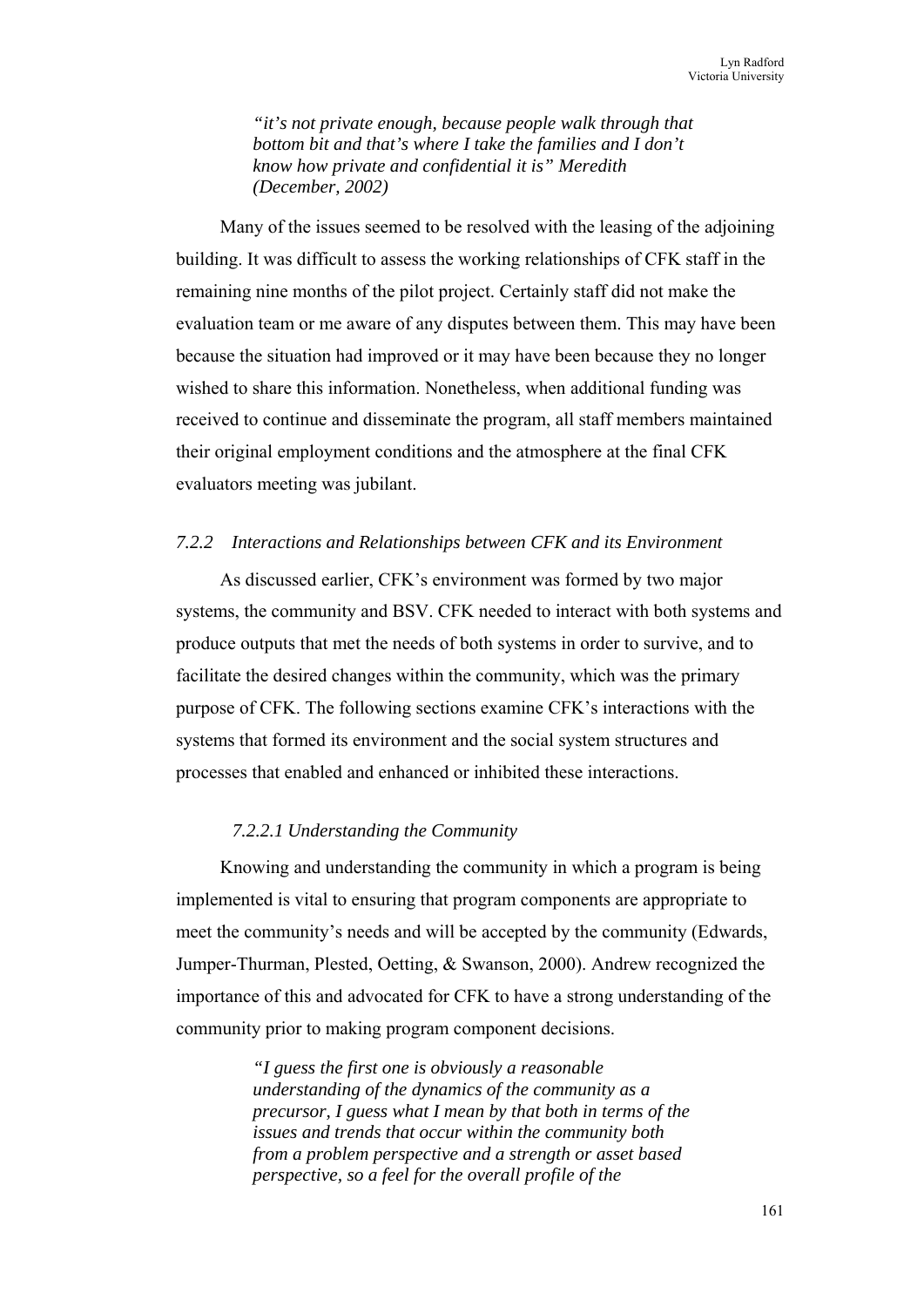*community. Secondly within that an understanding of the dynamics and politics of the community, who are the key movers and shakers or leaders and what are some of the key issues which are on the agenda for the community both formally and just what people are concerned about. I guess that's an important starting point because it means the program has a good understanding of the community that they are hopefully forming a partnership with and so not necessarily coming in as new kids on the block, and uninformed about those issues" Anthony (August, 2002)* 

Acquiring this knowledge about a community is not easy whether you are embedded in the community or external to the community. This was the case for the community in which CFK was situated, and it was observed that community members had different perceptions of the community in which they lived and/or worked. The following section explores the community from an external position as well as from data gathered during interviews with CFK members and stakeholders.

As was reported earlier, the community in which CFK was implemented was not a disadvantaged community. At the time that CFK commenced, the community had lower than the state-wide average unemployment and higher than state-wide average home ownership. However, other potential risk factors, such as a lack of a comprehensive public transport system and pockets of high mobility, were present within the community.

In their 2005 report, 'Indicators of community strength at the Local Government level in Victoria', the Victorian Government Department for Communities reported (using data collected between 2001 and 2004) that the Shire of Murrindindi was above the state average on 12 of the 15 indicators of community strength (Victorian Government Department for Victorian Communities, 2005). The three exceptions were: 'ability to get help from friends, family or neighbors when needed'; 'parental involvement in school'; and 'participation in organized sport'. Although participants from the Shire of Murrindindi were below the state average on the first two variables, the difference was minimal, 84.1% compared to 86.7%, and 60.6% compared to 64.8%, respectively. The final variable was not recorded for the Shire of Murrindindi.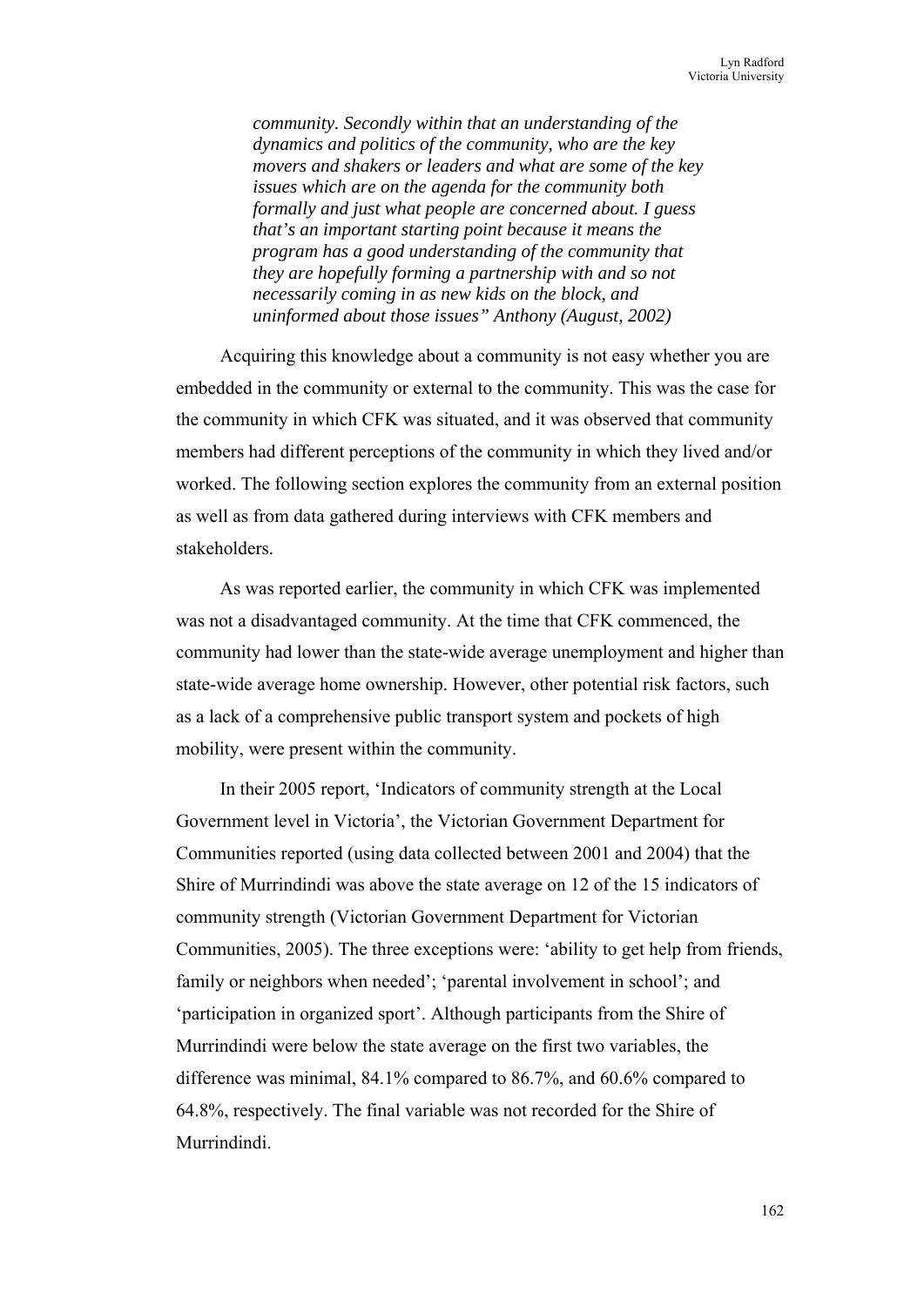Similar results were seen in the community survey of Alexandra, conducted by CFK and the CFK evaluation team in February, 2003. The purpose of this survey was to gain a 'snapshot' of the community. The 299 participants in the survey from the Alexandra region were found to participate in their community; have strong relationships; have a positive perception of their community; have a strong sense of community; be highly satisfied with their community; view their community as one with many opportunities; and have low levels of stress.

In March 2003, the CFK evaluation team completed a community mapping exercise in the town of Alexandra. This exercise revealed eight cafes, restaurants and takeaway food outlets; five solicitors and/or accountants; four hotels; three banks (one with an automatic teller machine); three churches; three real estate agents; three schools; three giftware shops; two pharmacies; a butcher, hairdresser, nursery, clothing shop, electrical contractor, photographic studio, coin launderette, ceramics outlet, green grocers, shoe shop, newsagents, computer shop, florist, library, and cinema. The Shire of Murrindindi council offices were also in Alexandra. There were four empty shops in the main street of Alexandra.

This information would indicate that in many ways Alexandra was a thriving community. However this did not seem to be reflected in a survey of secondary school students' feelings about themselves and their school, conducted in April 2000, by the Victorian State Government. This survey compared year seven to ten students in Victorian government secondary schools with Victorian means. The Alexandra Secondary College scored below the Victorian average on all six variables. Their scores were particularly low on the self-esteem and the motivation to learn variables, where they were below the  $25<sup>th</sup>$  percentile. Within school comparisons revealed a sharp decline in connectedness to teachers and school and motivation to learn for year 10 students.

The results of this survey seemed to indicate an enormous gulf between the adult and the adolescent populations in the Alexandra community. This confirmed what Jody had become aware of in 1997, when her concern for the adolescents in the community had motivated her to write an intervention program. Jody's original ideas for an intervention had recognized that it was in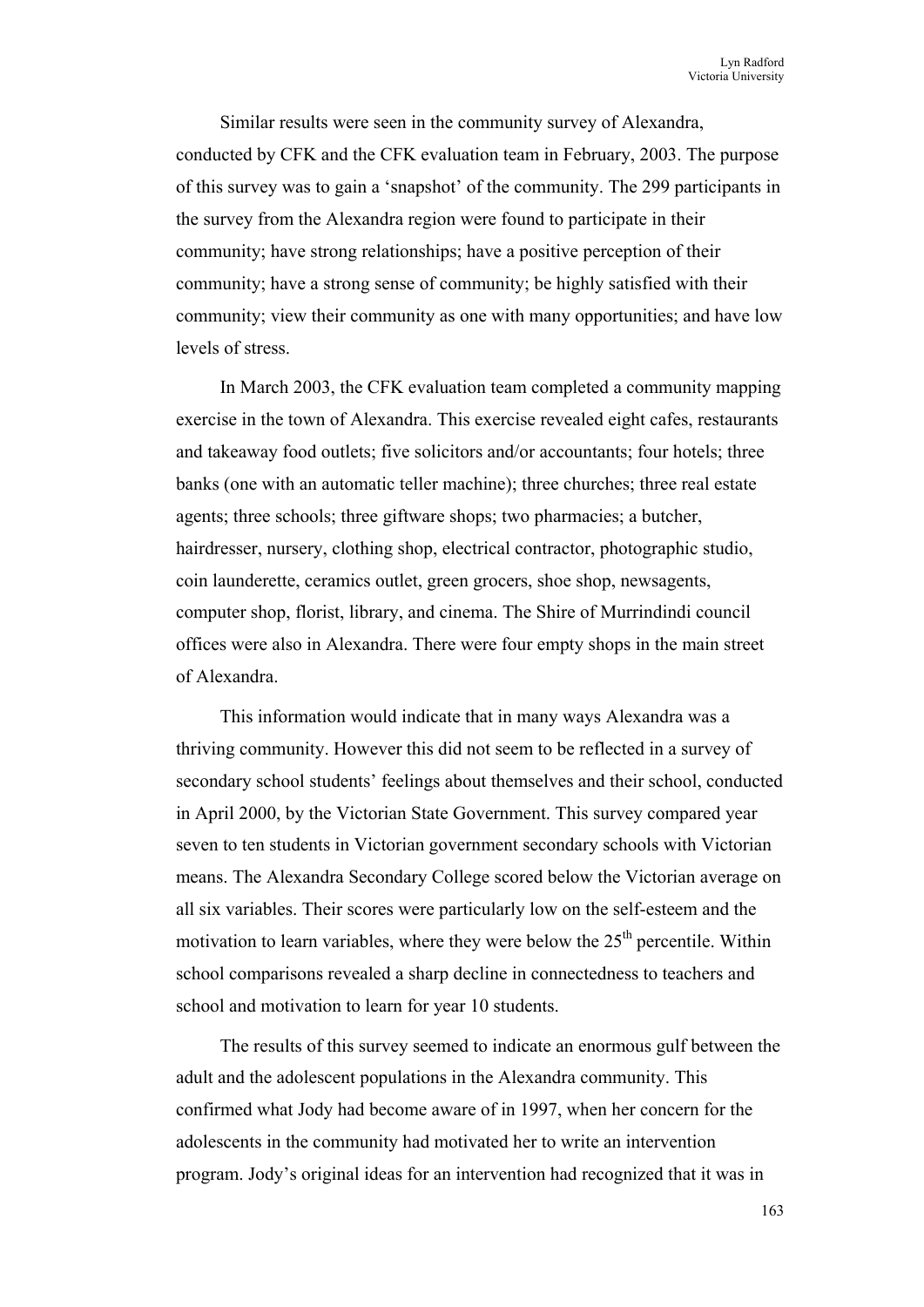Years 9 and 10 that poor outcomes, such as early school leaving, were usually observed.

Jody's proposal for an intervention acknowledged her belief that there were indicators of these potential outcomes in younger student groups. Jody's thesis was that many of the precipitating factors could be observed in the final years of primary school and early years of secondary school, and that this was the ideal group to target for an intervention to prevent early school leaving. Jody further reflected that the culture of the Alexandra Secondary School was not supportive of students and that the school needed to make some changes that would increase students' feelings of connectedness.

> *"I just think the schools out here are so behind the eight ball in changing to fit it* (current research by the Education Department)*, so I think they need help to change" Jody (May, 2003)*

CFK's core program components focused on: preschool children; families with young children; and adolescents in Year 10 and higher. The two programs that were designed with the adolescent group in mind were the ARC and CYAP programs. The ARC program gave Year 10 students increased employment experience and training opportunities. These were facilitated by local business, in return for the students making a commitment, through the signing of a pledge not to seek unemployment benefits. The CYAP program sought to provide nonsporting workshops for young people. Jody felt that CFK would not be able to tackle the overriding problem of early school leaving through these programs as it was a change in the culture of Alexandra Secondary College that was needed and these programs did not address this.

> *"The other thing is, if we paddle around over here, the school's culture is still the same, I've still got kids that should be at school, who takes responsibility? No-one. We can have all these things, but ultimately I don't think we've changed a thing" Jody (May, 2003).*

*"The dole pledge is not going to change their culture, I know it's not" Jody (May, 2003).* 

There were also differences between community stakeholders' perceptions of the community and program staff members' perceptions. The Shire CEO stated that the community did not need a program like ARC and that there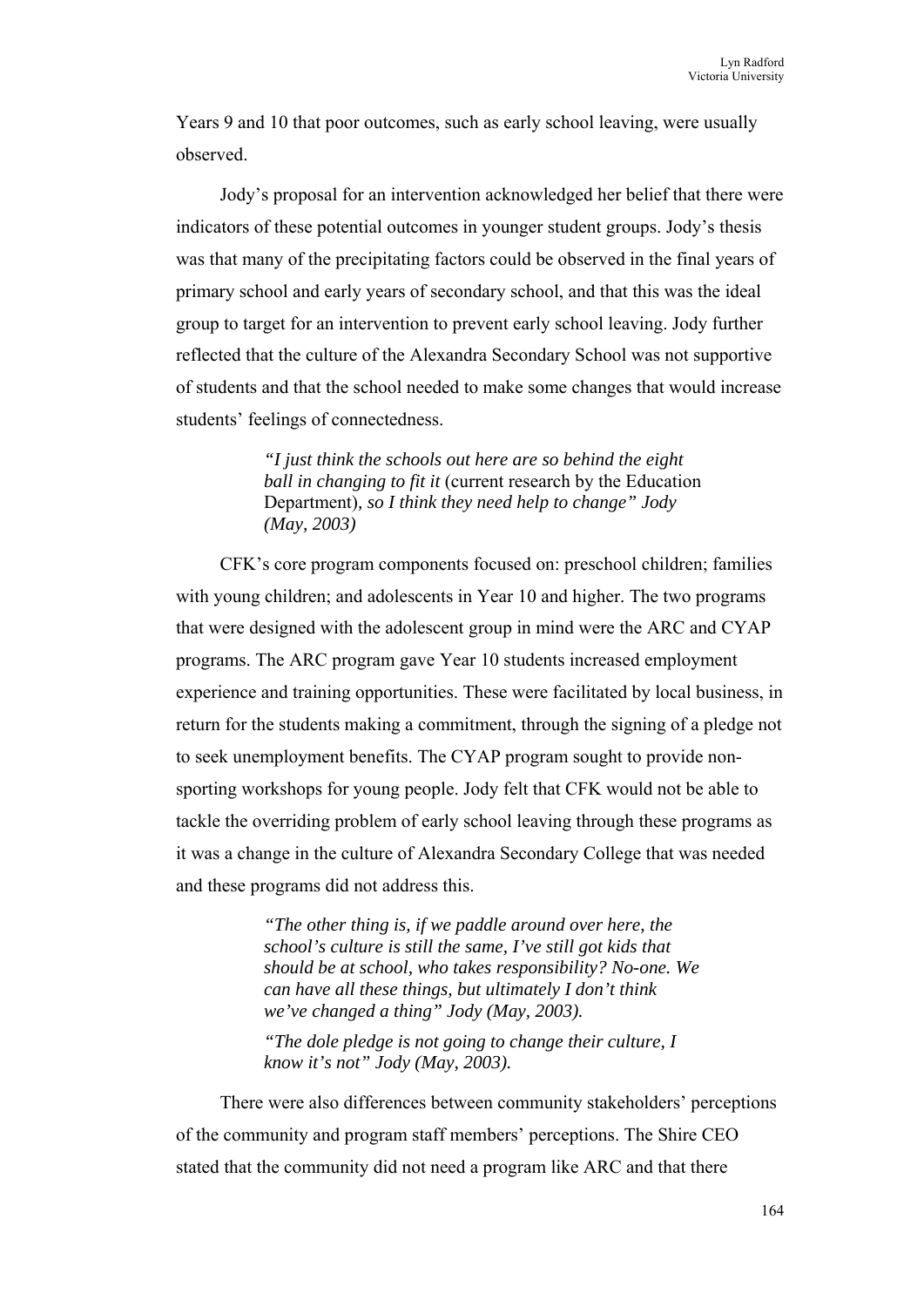needed to be more money spent on counseling for youth, as he believed that there was a youth suicide problem in the community. When this was raised with Daniel, he disagreed, stating that the youth suicide problem was in another part of the Shire. It was not possible to gain independent information on this issue; however, in the three years that the evaluators worked on the CFK program, there were two occasions where the suicide of a young person was brought to my attention. On one occasion an evaluation meeting was cancelled due to the recent suicide of a young person and on another occasion, a volunteer mentioned the effect of a young person's suicide on the community, during an interview.

> *"one of the girls that I work with, her brother just committed suicide last week, and I saw how it effected so many kids, there is nothing for them to do in town and I think if they've got someone to talk to" volunteer (March, 2003).*

It is possible that Alexandra did not have a particular problem with suicide, however, the effects of a death, particularly of a young person, in a small town would likely be farther reaching than in a larger community. This might go some way towards explaining the variance in perceptions between Daniel and the CEO of the Shire of Murrindindi. Daniel had quite clear views of the community and was able to pinpoint a number of changes in the community that he believed had contributed to a clear need for an intervention like CFK.

> *"when I came back and started looking and analyzing at just where is this community in a sociological sense now and looked at what has created the change and the changes were privatization and the wind down of the SEC, and the wind down of state rivers, etcetera, and all those people that it took out and who have they been replaced by" Daniel (February, 2003)*

*7.2.2.2 Relationships between CFK Subsystems and the Community Subsystems* 

The effective implementation of a community intervention is a function of the quality of the interaction between the intervention system and the existing community systems (Visser & Schoeman, 2004). The necessity of collaborating and developing relationships in the community was recognized by BSV at the proposal stage of the intervention. This was anticipated to occur through: information sharing; co-location of services in universal settings (such as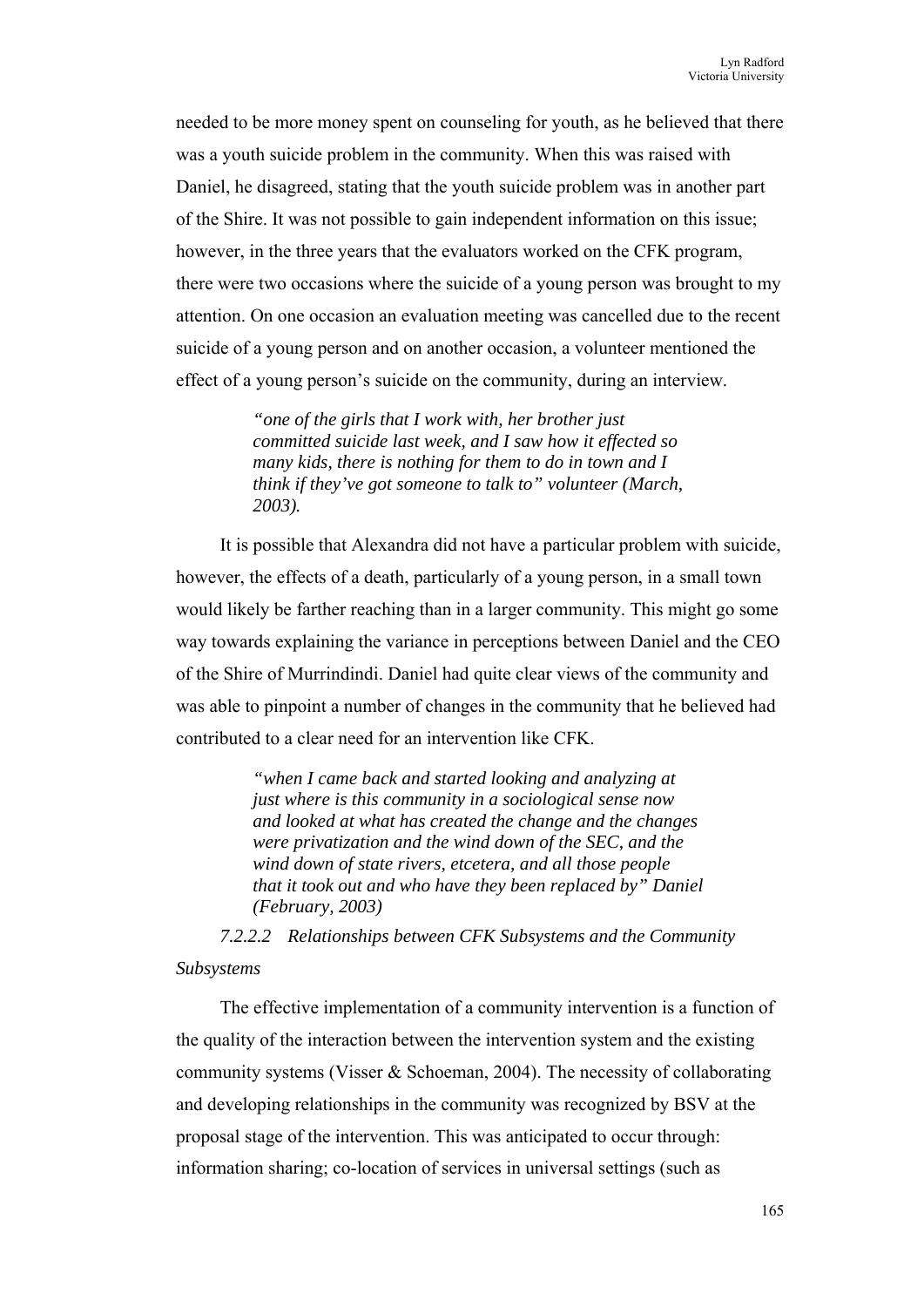schools); and development of program components that involve collaboration with community organizations.

As can be seen in figure 7.2, the primary relationships between subsystems of CFK and subsystems of the community were developed around the CFK program components. CFK staff referred to these relationships with community subsystems as partnerships. Each intervention component utilized a working party with representatives from CFK and the community.

The following section explores four very different partnerships developed with prominent subsystems in the community. Though CFK staff sought to create and maintain relationships with each of these subsystems from the outset, there were varying degrees of success. The descriptions of the development of each of these partnerships is then used to explore the concept of partnerships; inhibiting factors; facilitating factors; and benefits that strong relationships with community subsystems have for a community intervention. An examination of the social system processes has been used to assist in understanding the differences between these partnerships and to go some way towards explaining their varying degrees of success.

# *7.2.2.2.1 Alexandra Secondary College*

The relationship with Alexandra Secondary College commenced in the early stages of the intervention's development. The then project leader was a former teacher at Alexandra Secondary College and had many connections there. Minutes of evaluation meetings recorded during this period revealed a great deal of communication with the College about potential program components. In an interview conducted some two years later, the principal of Alexandra Secondary College revealed his interests in CFK when the intervention commenced in Alexandra.

> *"I thought it was going to be a great opportunity for the school to become more closely aligned with Berry Street. From a welfare point of view I thought that that would have very big advantages … they could support our programs, they might be able to provide additional resources that we couldn't access in the past and provide opportunities for I guess developing the total community approach to education that we were looking for" Principal Alexandra Secondary College (August, 2003)*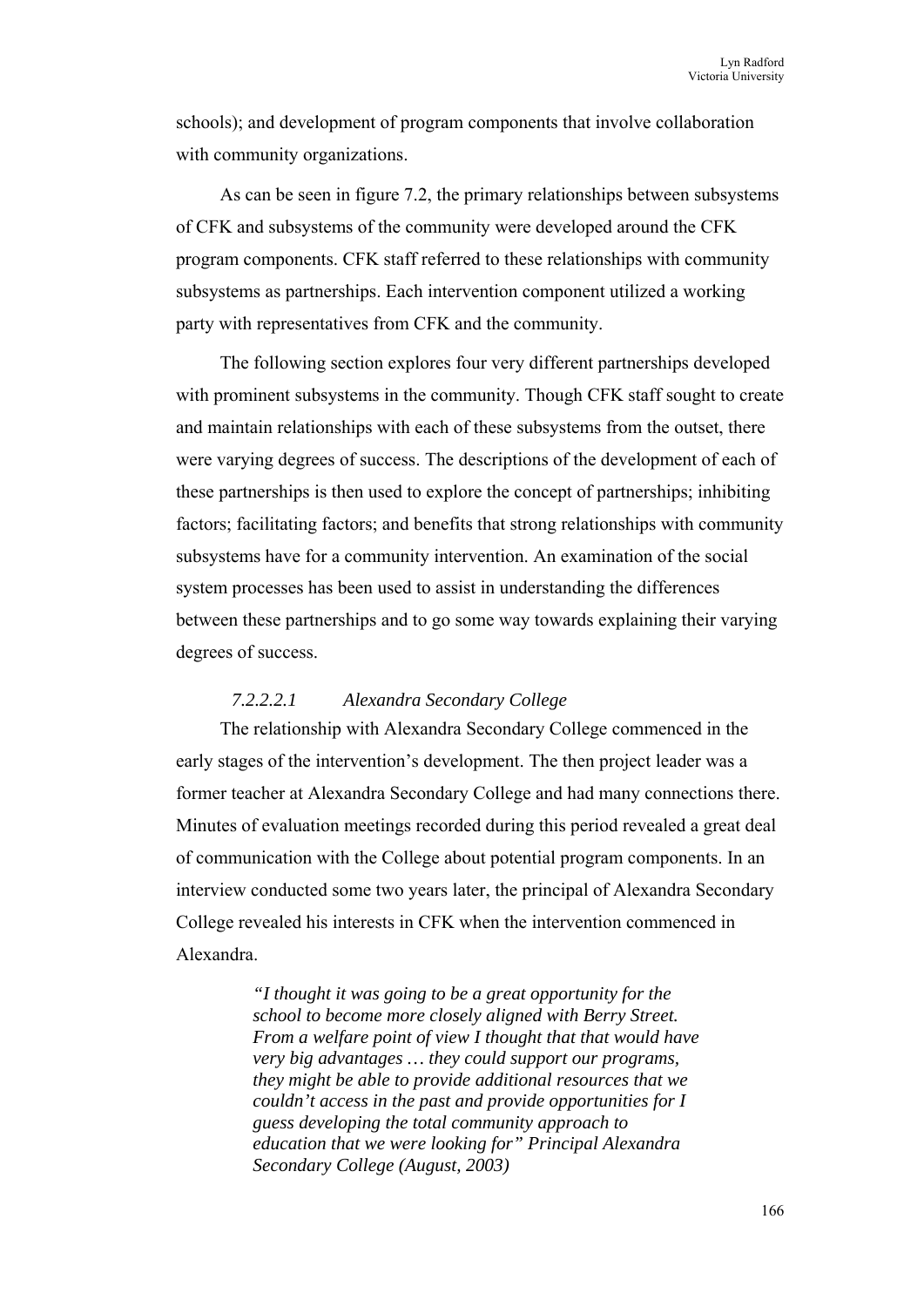*"I guess my primary focus was that I wanted to keep a handle on it myself as to what was happening within the community and I wanted to ensure that the vision of the school had dovetailed with the vision of what Berry Street had and the only way that could happen was through consultation" Principal Alexandra Secondary College (August, 2003)* 

During this period there was only one program implemented in conjunction with the school. The 'Secondary School Alternative Program' was designed to increase the school engagement of selected students at risk of early school leaving, by providing alternatives to the regular curriculum. CFK provided the funds for this program where six students, engaging in disruptive behavior at the school, were given the opportunity to attend a one and a half hour class every week which intended to assist their understanding of locus of control, selfefficacy and the importance of taking responsibility for their own behavior. This program component was facilitated by Barbara and anecdotal evidence given to Barbara by teachers was that a difference was noted in the students' classroom behavior.

At the conclusion of the funded period for this program component, some discussion was had about the possibility of locating an alternative source of funding in order to continue the program. There is no record of events that transpired at this point, but the program did not continue. However a hand written note by Barbara in September, 2001, that stated "teachers' report kids behavior has improved but they want them out of schools", may provide some insight into Barbara's belief about the school's attitude.

Barbara resigned from CFK during this period. When Daniel replaced her he was clear on his thoughts about program components, such as the 'Secondary School Alternative Program' that were what he described as "reactive" programs, in that they met the needs of a small targeted group rather than the greater population. He felt that these programs required a great deal of resources and produced outcomes for a small number. Daniel was unmoved by the argument that change in the behavior of these children would result in fewer disruptions in the classroom and a more productive learning environment for all children would be created.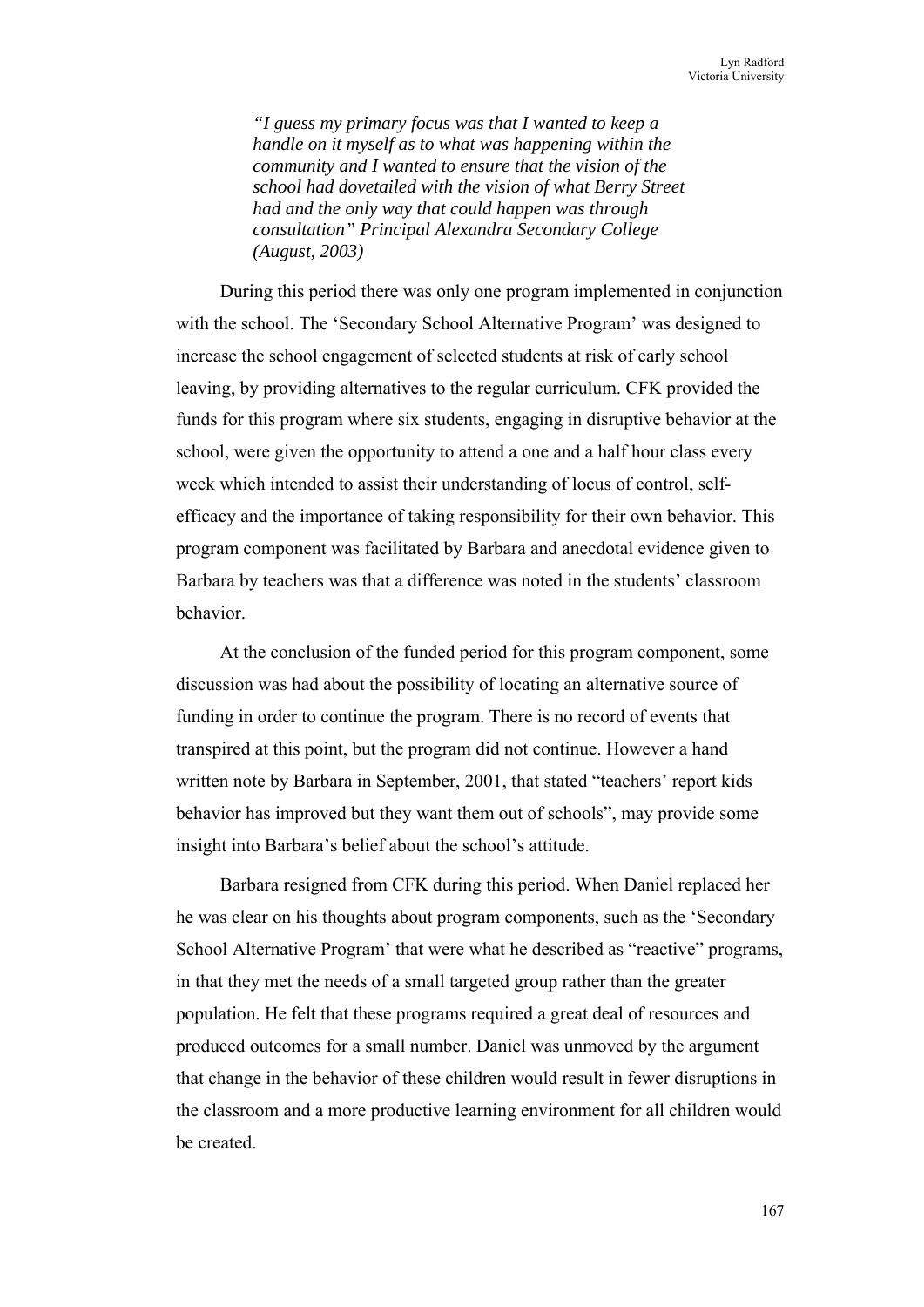For reasons unknown, the partnership with Alexandra Secondary College floundered for some time after this. There was no evidence contained in the data that CFK made any endeavors to pursue a relationship with the school during the initial few months of Daniel's employment. However, some months later Daniel discovered a program that he was very enthusiastic about and wished to implement as part of the CFK intervention. The program was called 'The No Dole Pledge' and had been implemented in country towns in Victoria and Tasmania. It involved secondary students making a public pledge not to apply for unemployment benefits and local business and secondary schools making a commitment to assist students in achieving this through educational and employment support schemes. Daniel needed the support of Alexandra Secondary College and he described how he was able to use this program to connect and form a meaningful partnership with the school.

> *"in trying to get the ARC program under way first of all it was a matter of inviting the Principal to go over to Tassie and offering to pay and he jumped at that … he's been on the* (advisory) *committee from word go, but he's only started coming now that he can see something tangible, after we'd been to Tassie" Daniel (February, 2003)*

The principal reflected upon the development of the relationship between CFK and the secondary school and felt that Barbara had greatly assisted the process.

> *"Barbara has really driven a lot of the initial contact and built up a lot of level of trust and that trust has sustained the change and it's been terrific" Principal Alexandra Secondary College (August, 2003)*

Despite what CFK viewed as a rocky start to the relationship with the secondary school, a valuable partnership, facilitated by the ARC working party, emerged. In June, 2003, the secondary school appointed a teacher as the ARC coordinator at the school and she was allocated four class periods per week to work on this program. They also offered Kerry a space at the school in which she could work on the ARC program.

> *"we've clearly got the strongest commitment now from the school for this really to happen and to happen in a very positive way" Daniel (May, 2003)*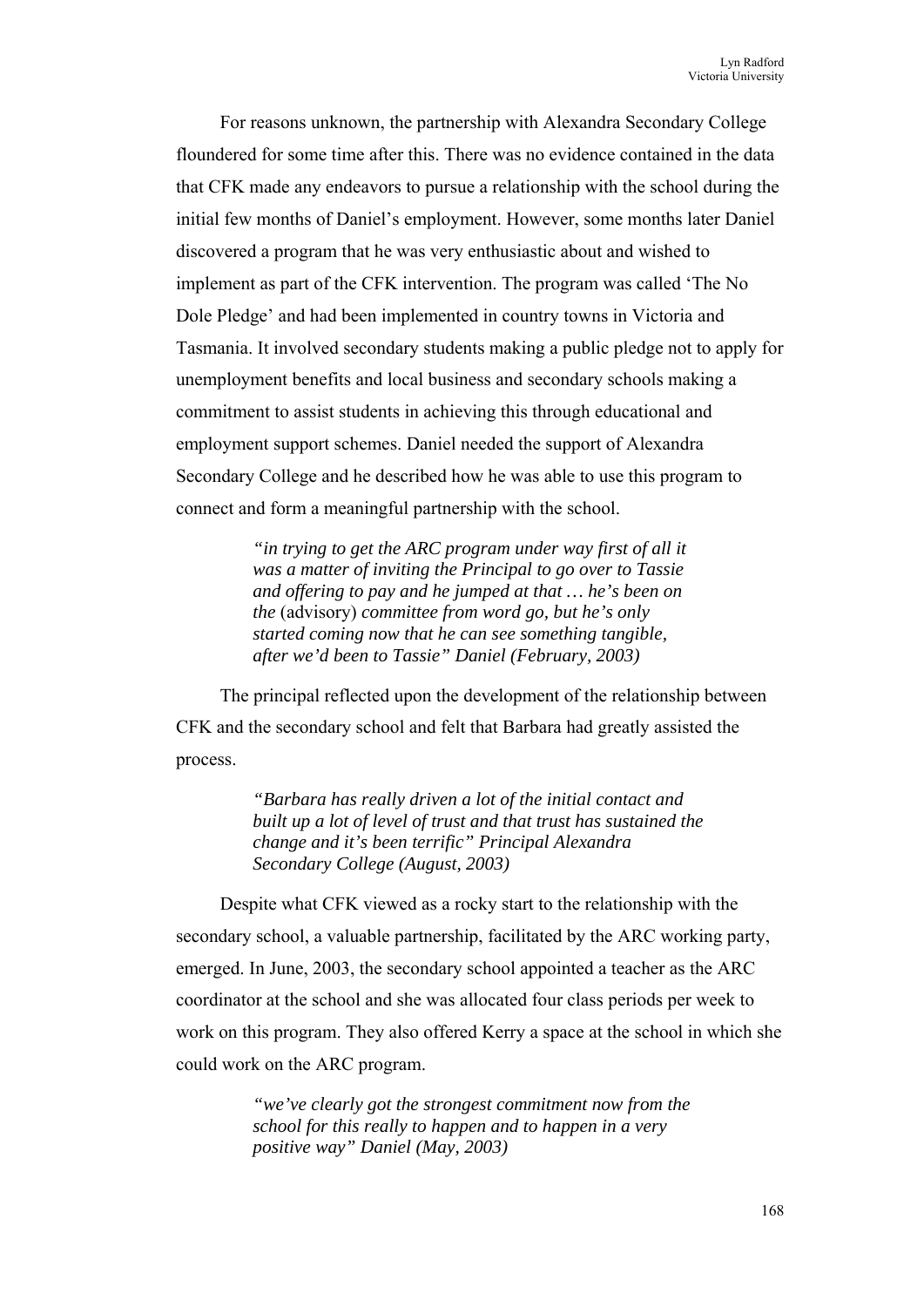Unfortunately the commitment from the school, in terms of time and resources allocated to the ARC program, was short lived. The four period provision of time for the school teacher was reduced to three periods and then to two periods. There was a culture of resentment in the school and teachers were unhappy about being asked to work on the ARC program without compensation for their time. Daniel felt that these problems would resolve themselves as the program progressed, if the school was given time to catch up to CFK in relation to their "passion" for the program.

### *7.2.2.2.2 Local Primary Schools, Kindergartens and Play Groups*

There was communication between CFK and the local primary schools from the outset and two program components, 'The Marysville Program' and 'The Grade Six Girls Group', were implemented in the first eight months of the program. Representatives from the local play group and primary schools and parents of young children were consistent attendees at the advisory committee meetings. These community groups appeared to be eager to have a relationship with CFK.

When the Grade Prep teachers at the local primary schools had concerns about the literacy levels of the children commencing school that year, they turned to CFK for support. A working party was created and the ELF-I program developed. CFK provided the resources, including two part-time sessional workers to work directly with identified children on improving their literacy skills and attempting to discover possible causes. Although their investigations revealed a myriad of seemingly unrelated reasons for the poor literacy levels in that year's school intake, the issue of pre-school literacy levels became of interest to the working party.

As a result of this interest in pre-school aged literacy, Rhonda (ELF-I and ELF-II project worker) investigated available programs that would address this issue. She discovered a program called 'Spread the Word' which involved a whole of community approach to develop parent awareness for the need to communicate with their children, through songs and books, from the earliest possible age. The working party adapted this program to suit their local community and named it Early Learning is Fun – II (ELF-II). The working party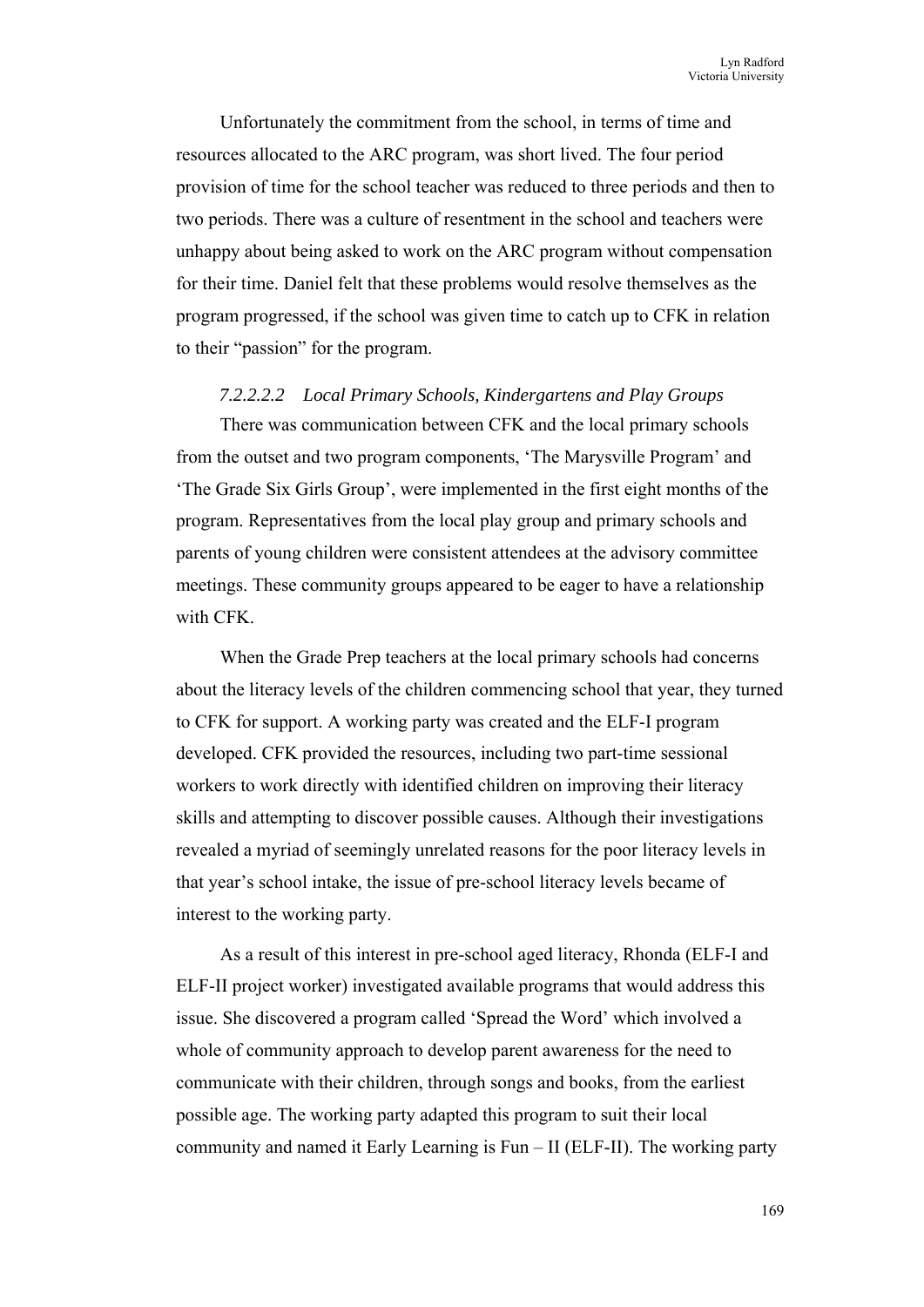continued to be engaged with this project for the remainder of CFK's pilot period.

## *7.2.2.2.3 Murrindindi Shire*

The relationship with Murrindindi Shire was troubled from the outset. The first problem emerged with the project funding being awarded to BSV. As previously mentioned, Jody, the creator of the concept of an early intervention program in the Shire of Murrindindi was employed by BSV, but worked out of the Shire of Murrindindi offices as BSV did not have an office in the Shire. It was deemed that Jody's proposal for a project in the area was the intellectual property of BSV and not the Shire of Murrindindi. The manager of Community Projects at the Shire was extremely disappointed with this outcome and discontinued her friendship with Jody, while at the same time becoming the Shire's gate keeper and effectively blocking CFK wherever possible. This was noted in the CFK project proposal (Berry Street Victoria, 2000, October, p.15) "we have experienced some difficulties with the Coordinator of Community Services around intellectual property and her working relationship with our Youth and Family Mediation Worker. We have endeavored to resolve these but feel we need to acknowledge that this has brought some tension to the process of proposal development".

This issue was never fully resolved, but eventually, Daniel managed to bypass the person in question and meet with the Shire CEO directly. He described how he used the small town networks to accomplish this.

> *"this is small country town connections, the teacher that went to Launceston with us, her husband is the Shire secretary so after I'd had the trip to Launceston … I gained some credibility, she went home, a bit of pillow talk, within a fortnight I rang him just to say listen, and … we knew each other and I said it's about time that we sit down and … he really knew what we were on about and so I used that opportunity of gaining the credibility … I had and he was up to see me within two days and we spent three hours … there had been some previous issues with the Shire with the previous staff etcetera it wasn't necessarily really a terribly healthy relationship and I didn't want to have to work from the bottom up and work through in particular the person who had … our whole relationship with the Shire has just become so positive, now you can't plan those, you've just got to be aware of them in your own mind and as soon as*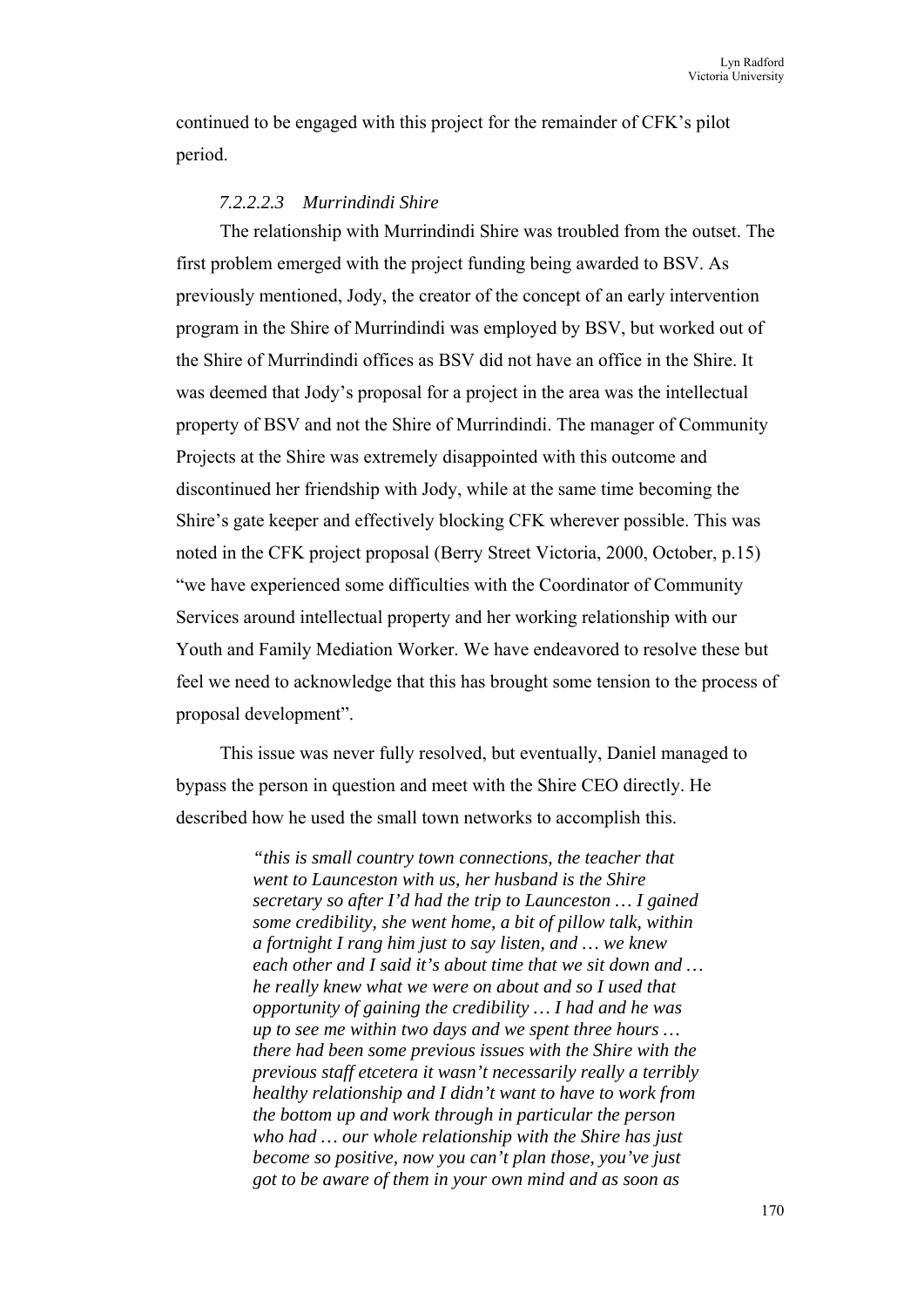*the opportunity comes up you've got to take advantage" Daniel (February, 2003)* 

## *7.2.2.2.4 Local Welfare Organizations (GVFC)*

There was initial consultation with the local welfare organizations during the planning and development stages of CFK. A parent support program that involved the use of volunteers to support local families had always been envisaged for CFK. However, the relationship between CFK and other welfare organizations in the community was quite different to those discussed above, in that it tended to be an information-sharing relationship rather than a collaborative venture to implement a program component. There were a number of reasons for this.

The family support/home visiting program implemented by CFK was one of a number of programs in the area with a focus on supporting parents and/or families. However each program seemed to support families at different levels of need. Further, the programs each had their base location in different areas of the community. As the Shire of Murrindindi was geographically a physically large space, and many of the programs had a mandate to cover this area as well as other areas, many families were not supported due to lack of resources and time. CFK's family support and home visiting programs, met the needs of many families who might otherwise have been neglected.

> *"In many ways we're it* (the only available service)*, that's one of the issues that the community's having to work through" Daniel (February, 2003)*

*"We are aware of the lack of services in the area and that was one of the reasons we set up* (here) *… but perhaps we weren't as aware of the degree of need in the community, and how we* (would) *service that need …what we've failed to do is to have an understanding of the impact of all the other things, poor housing and no transport etc were recognized, but I don't think we took it into consideration enough the impact that that has on families. What happens as a result is that we are involved with a family because of an issue with one of the children, but all these other things come into the picture, so we are asked for emergency relief, we are asked for transport. So it gets really murky around is this really a role for CFK or is it really outside our guidelines, if we don't do it we run the risk of not addressing the needs of the whole person and if we do it then it deflects from all the time and effort we have to spend*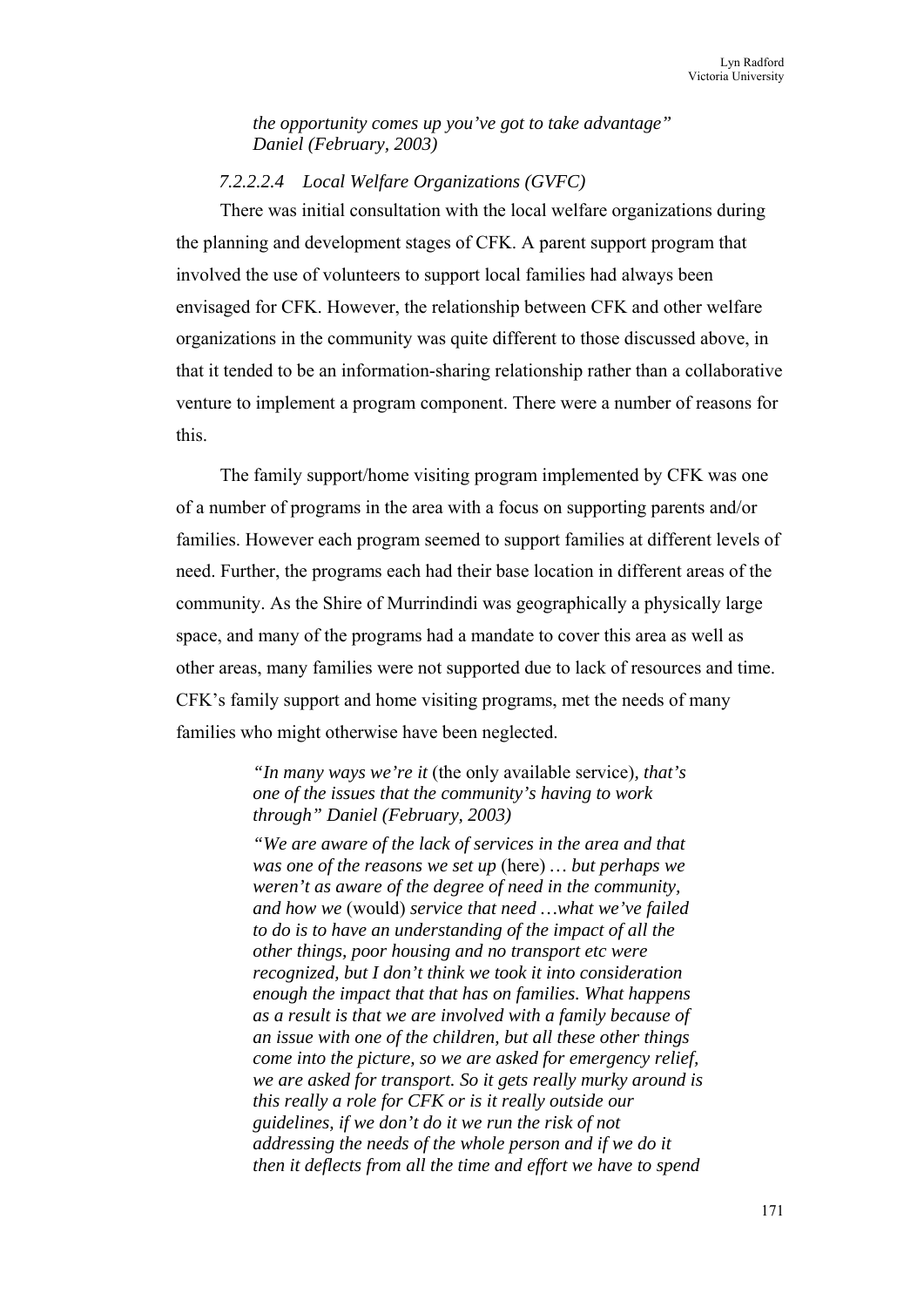*on other people in the area and the other thing is we don't really have the resources." Deidre (February, 2003)* 

*"each of these different agencies … they're all flat chat … to keep it coordinated … I just don't see that there's the, I guess there's the desire to do it, but whether there's the actual ability to do it" Principal of Alexandra Secondary College (August, 2003)* 

The manager of GVFC, an organization that provided assistance to families in the area, described the benefits of having the CFK's parenting support and home visiting programs in the Shire.

> *"we've been able to close out a little bit earlier with some of our families knowing that there is still those community linkages happening, so for us it's been like another arm, you know the more intensive work is done and sometimes we'd stay in for a few more weeks just to support mum while she gets that little bit stronger and connects in a bit more" GVFC*

The reactive nature of the parent support/home visiting program contributed to a great deal of the tension between Daniel and Meredith. Daniel felt that this program did not comply with community development principles and was time and resource intensive. He felt that it was the responsibility of the other services in the area to support the families that CFK was assisting. Meredith was passionate about the program component that she coordinated and saw it as vital to the community, as it met the immediate needs of families in the area, and in this way helped in building community.

The issue of the home-visiting program being too reactive and not in line with the CFK's proactive direction was often raised in evaluation meetings, emails and phone calls. In the program's final year of funding Daniel's anxieties about the sustainability of individual programs began to soar, once funding was withdrawn from CFK. The program that seemed most difficult to sustain was the home visiting program and this caused Daniel much angst.

Tensions began to increase in the CFK office. In my capacity as evaluator I had phone calls from both Daniel and Meredith, two days apart. Meredith wanted my support for the continuation of the home visiting program and Daniel wanted me to bring up the issue of the relationship between the cost and the benefit of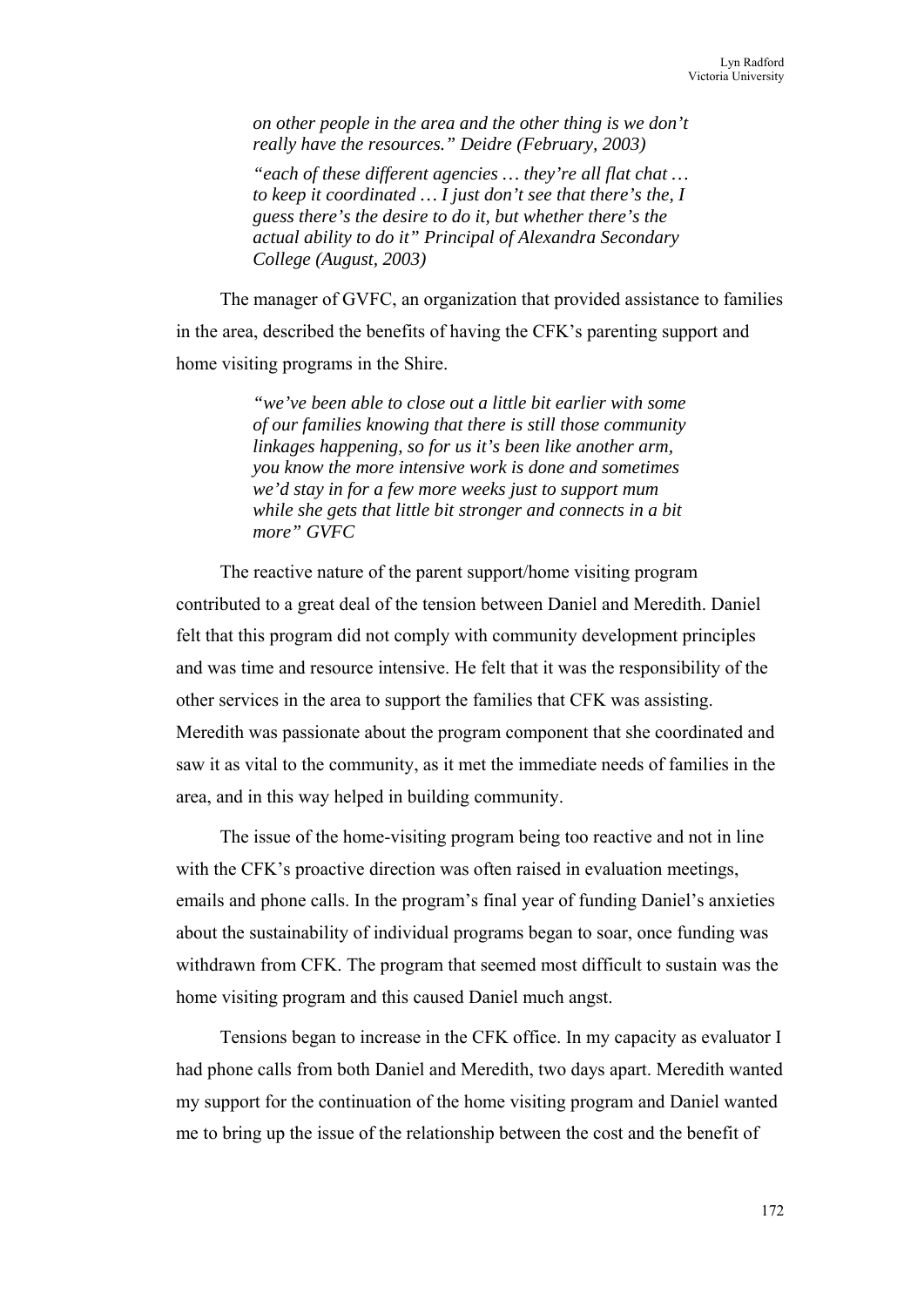the home visiting program. The evaluation team decided that an appropriate topic for the next evaluation reflection meeting would be the home visiting program.

During this meeting the strengths, potential weaknesses and questions about the sustainability of the home visiting program were discussed. There were a number of strengths and weaknesses with the program. The first issue was a financial one. The cost of the program was very high, and it benefited only a few. In view of this, the program's sustainability was questionable as it was going to be difficult to raise the necessary funds to run the program. The second dilemma was in some ways related to the first, in that there were a number of other service providers who were funded by the Government to provide services to meet this need in the community.

> *"in some ways we have to look at it that way* (cost benefit analysis) *because we've got to say if we're going to look at sustainability where are we going to get the money from and how do we justify it when other areas are being funded … how do we set a niche separate from the other services" Daniel (May, 2003)*

The dilemma for both Meredith and the agencies funded to service the community was that the physical size of the area was so large it was virtually impossible for these agencies to meet the needs within the community. The benefit of CFK was that it was available to families that were unable to access other services that were actually funded to provide a service in the area. The location of the shop front addressed the issue of the lack of transportation in the area. However, there was also concern that the shop front might have been creating a dependency in the community that could not be fulfilled if CFK did not receive further funding.

Potential solutions to this problem were also discussed. One option was for the funded service providers to contribute to the cost and the maintenance of the shop front and use the CFK premises to assist with this service delivery in the area. Two problems with this solution were immediately obvious. The first was the distances needed to be covered by agency who were based in different communities. The other problem was that each of the agencies offered a slightly different approach to the provision of these services. There were at least four family support home visiting programs and each had different limits on: visiting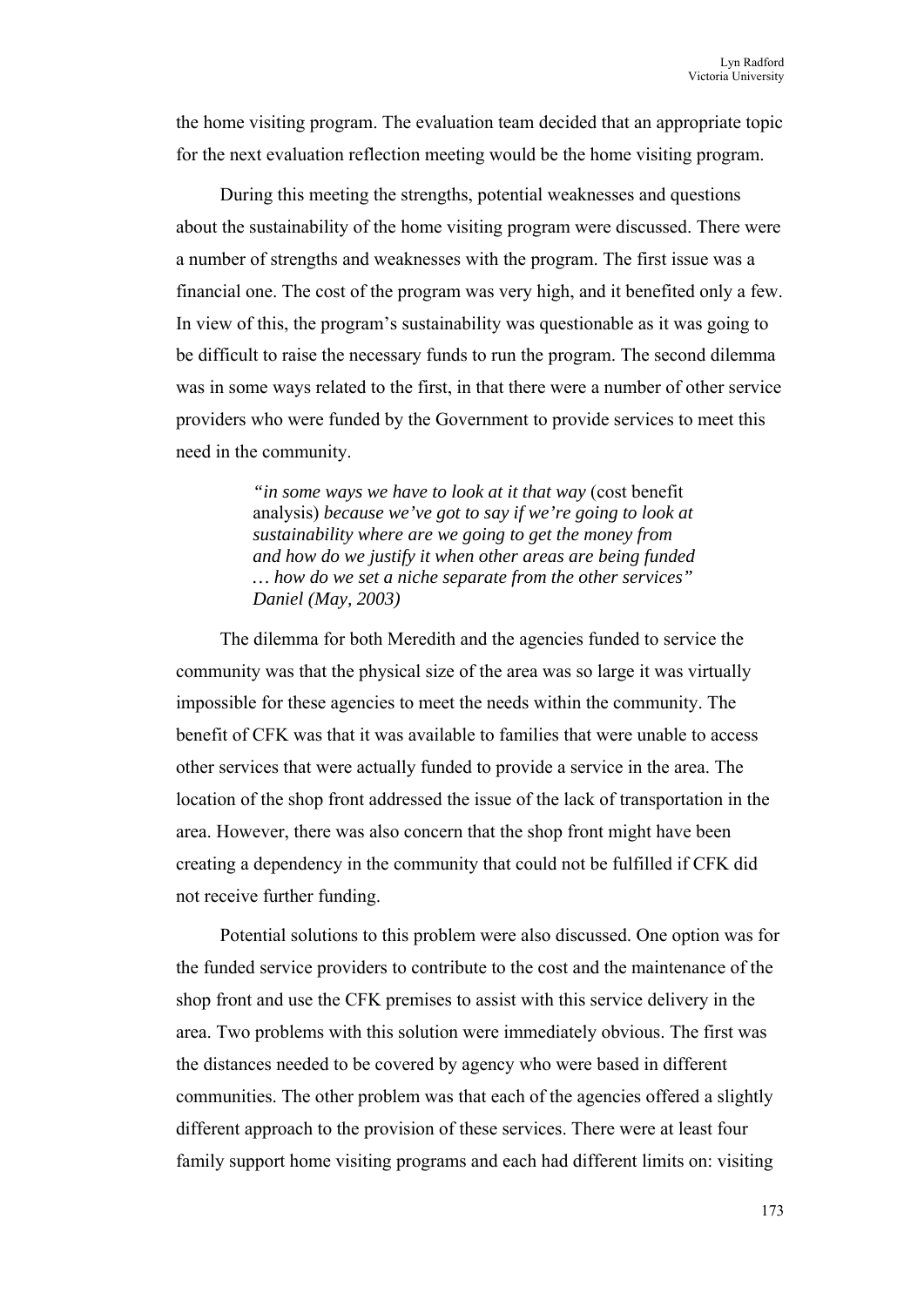time; number of visits; intensity of support; and levels of volunteer training. To overcome these problems there were further issues that needed to be addressed.

Like all agencies these agencies had to produce budgets for each financial year. It seemed logical to discuss these issues and possibilities with these agencies before they put their budgets in for the next financial year (only two months away) enabling them to include requirements in the budget. It was suggested that a forum be held with these groups to discuss these issues. However Deidre was very reluctant to initiate discussions with any of these agencies before BSV and CFK knew what position they would be in regarding future funding. She was concerned that the agencies would feel that CFK had created a dependency in the community that they were not going to satisfy. A further problem at this stage (May, 2003) was that even if CFK received further funding they could not accommodate any other agencies in their office as the space was already over-utilized.

> *"I've got a question mark there, I agree we've got to do this, I think we just need to be a bit careful, there is another scenario that we haven't talked about, and I don't know how likely this is, but if we do get funding, and as much as we'd like to know now, we're not going to get that answer … there's a hesitancy I suppose that I've got of not putting it in black and white, we're certainly not going to tell the community that we're likely to have the money, because they need to think that we're moving out, and we need to be working as if we're moving out, but I also don't want to set up a situation where we've told these other agencies, you work out how you're going to step in to fill our shoes, and then have to turn around and say oh well in fact we've got money so we're staying here" Deidre (May, 2003)*

Eventually an extraordinary meeting was held in September of that year and services agreed to meet on a regular basis to monitor the needs of the area. Many of the organizations also expressed an interest in the use of the CFK premises. There was an initial commitment from both GVFC and the Shire of Murrindindi to contribute to the costs related to the premises, however this was later rescinded.

There are a number of possibilities for the lack of development of a collaborative partnership between CFK and other welfare agencies. One possibility might be Daniel's reticence to view the parent support/home visiting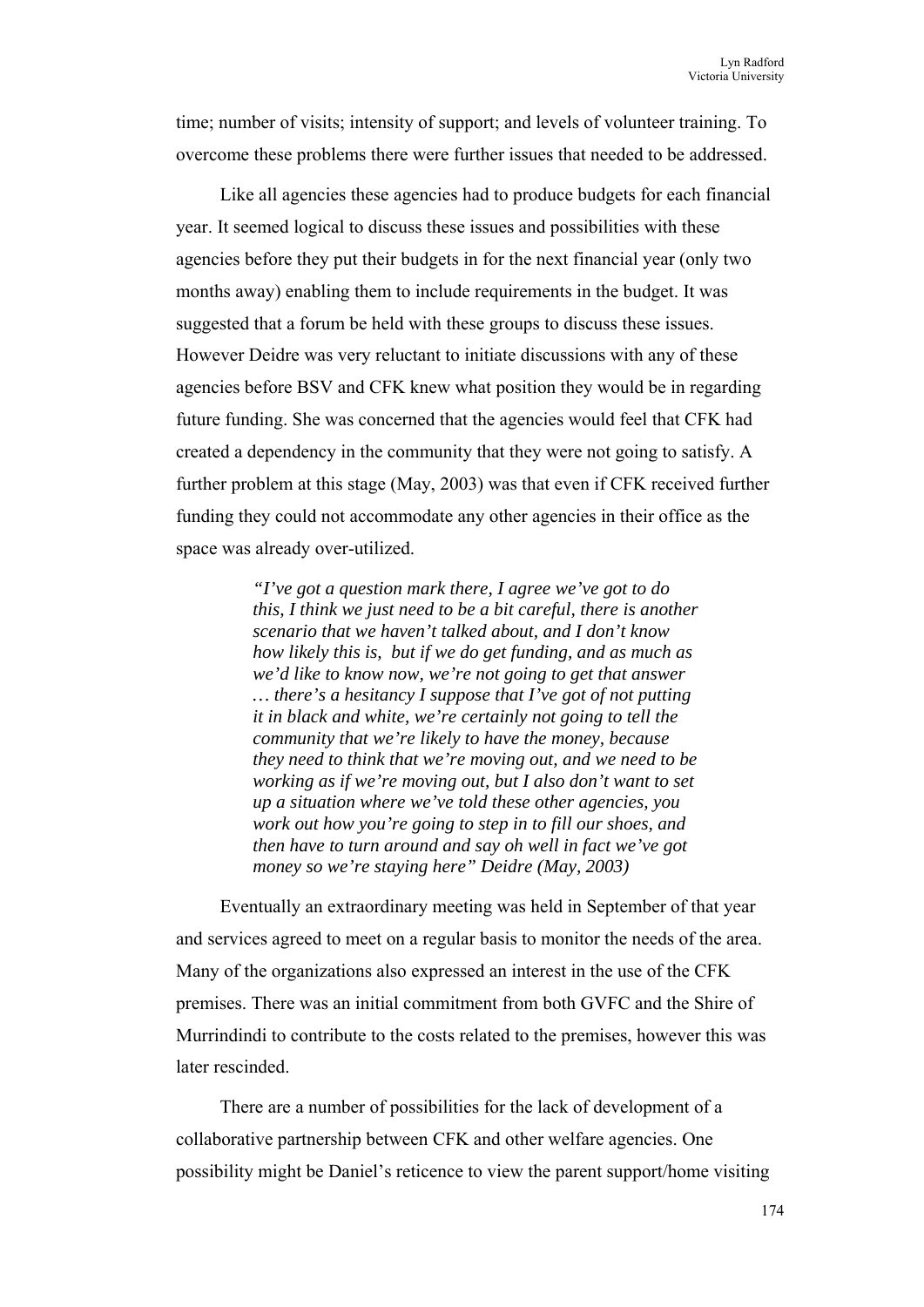program component as a worthwhile investment for CFK, and his belief that the responsibility to meet this need in the community was that of the other agencies in the area rather than CFK. Another possibility might be that Meredith's passion for her program and Deidre's desire for CFK to continue receiving funding for program implementation made it difficult for them to allow agencies, who might later compete for funding, the opportunity to be to involved in the program. It is highly likely that CFK's attitudes were unintentionally communicated to the agencies in the area. Agencies may have feared that they would not be supported by CFK.

## **7.3 Summary**

The subsystems within CFK were composed of individual or small groups of staff members. The hierarchical organization of CFK meant that Daniel was involved in each subsystem, either through supervision or through membership of the small group. Daniel's powers of decision making and allocation of resources were sanctioned by BSV. In many ways this stifled the other staff members as Daniel tended to be autocratic in his decision making. Nevertheless, some staff members developed their own methods for overcoming this problem.

A cohesive group, which offered support to other members, was formed by those lacking in power. There were vast differences in the strengths, knowledge, and personal qualities of individuals, and the implementation of CFK program components benefited from this. Conversely, the many tensions and conflicts that existed throughout this case study had the effect of distracting individuals from the task at hand, though this abated somewhat towards the end of the funded period.

The implementation of CFK required interactions between CFK subsystems and existing community subsystems. This proceeded as a function of the implementation of program components, with varying success. The partnerships that CFK developed with the local primary schools and pre-school services remained strong. This is likely to be because CFK responded to their initial requests for assistance with early literacy. The relationships with Alexandra Secondary College and Murrindindi Shire Council had some conflict, many false starts, and dwindling commitment to CFK's goals. Finally there was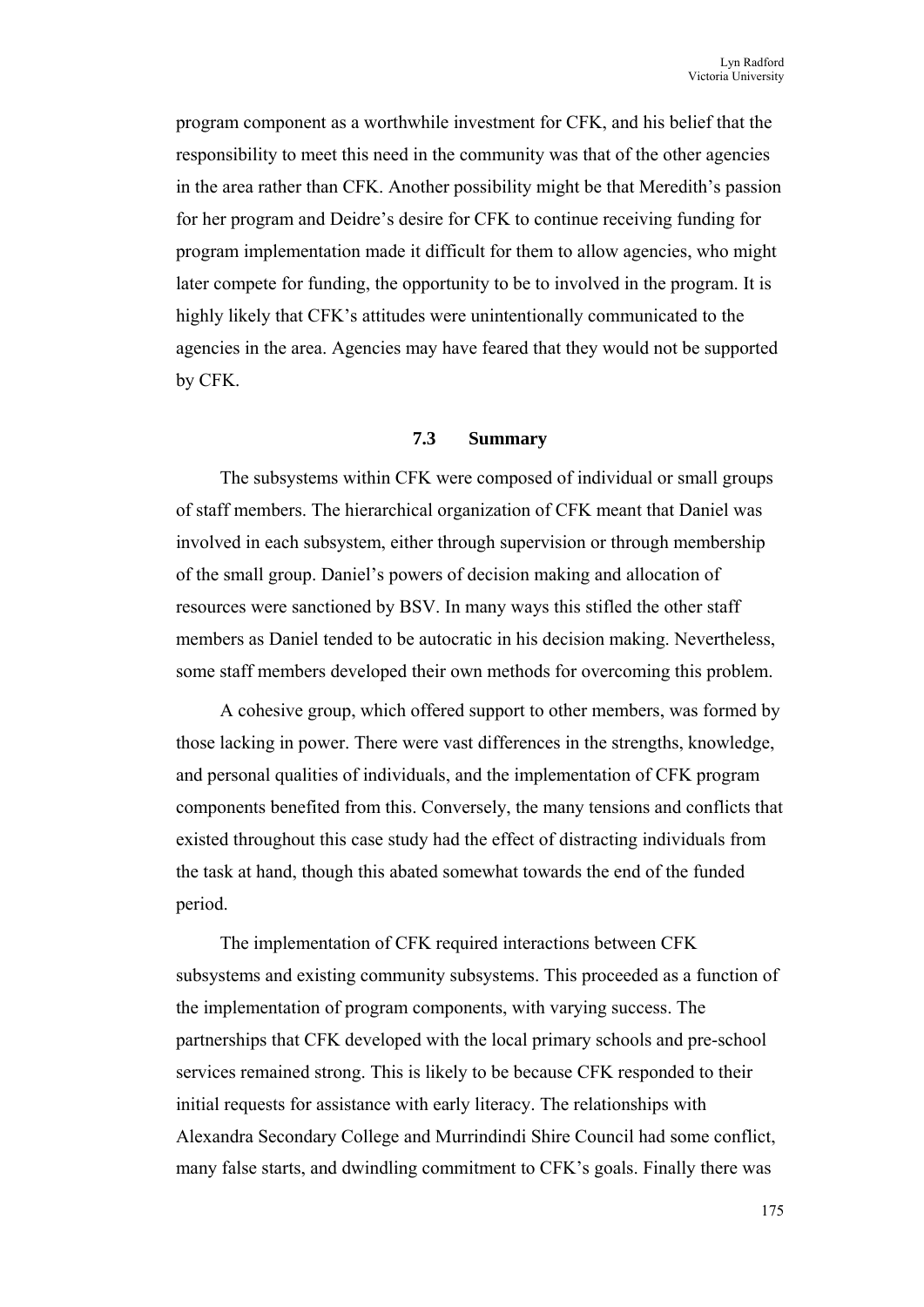little more than information sharing between CFK and local welfare agencies which was likely a result of physical distance and some reluctance on the part of CFK to partner with other agencies in the service provision for families.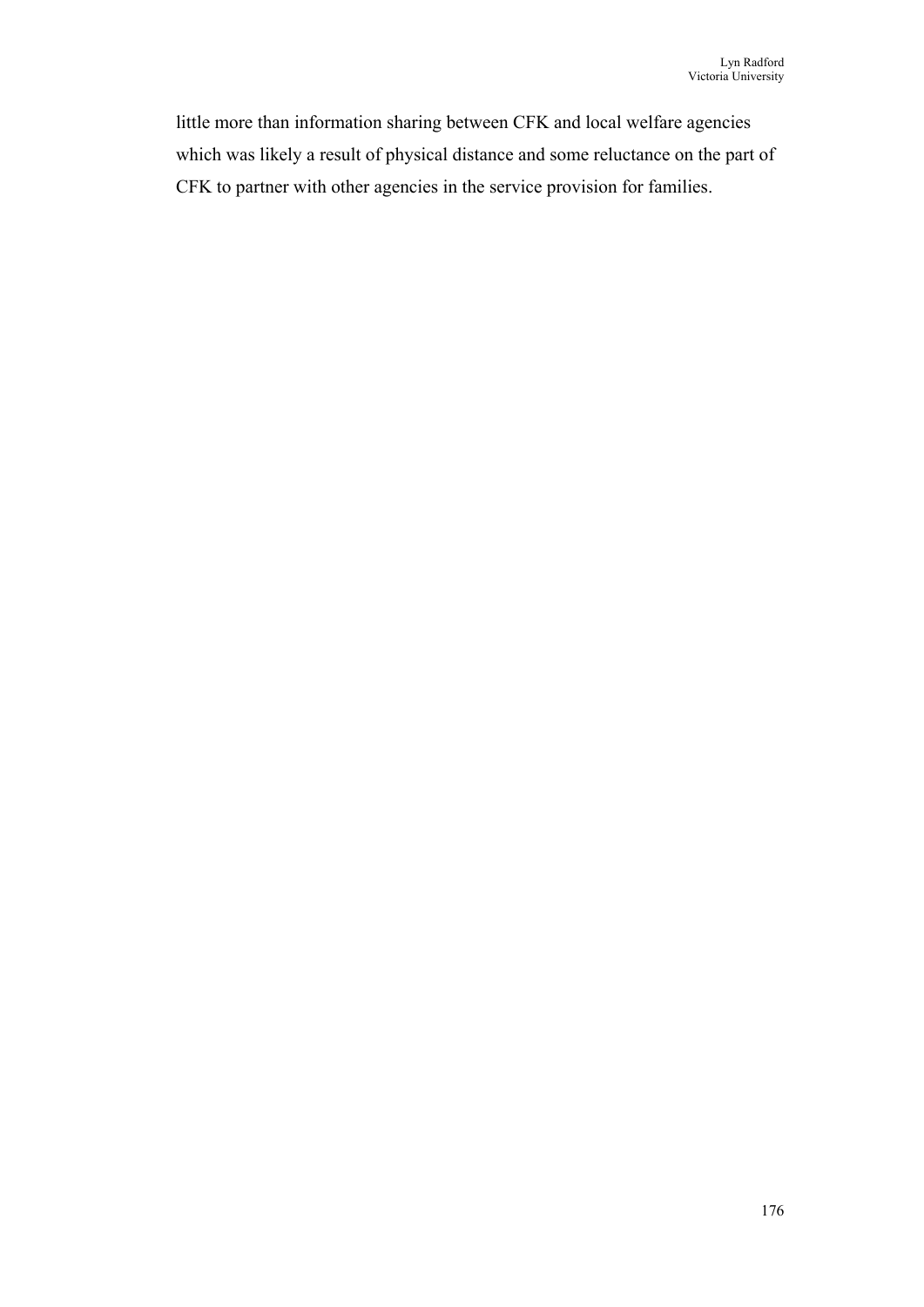#### **CHAPTER 8**

#### **A COMBINED SYSTEMS AND ECOLOGICAL APPROACH**

### **8.1 An Ecological Approach**

As discussed in chapter 2, an ecological approach to prevention interventions has been widely recommended. Goodman (2000) offers a model of community intervention implementation, based on the principles of social ecology. In this model the components of the program are implemented across the individual, interpersonal, organization, community, and macro-policy ecological levels. The initial, mediating, modifying and outcome conditions are articulated for each level. While this model is useful in the design of community interventions and implementation strategies, it does not take into account the people implementing the intervention. However, ecological theory, combined with a systems perspective, can be helpful in understanding those who implement community interventions, as well as those who are recipients of the intervention.

Ecological theory can be considered a derivative of systems theory (Bogenschneider, 1996). Just as systems theory views individuals as embedded within larger systems and acknowledges the importance of context so too does ecological theory (Visser & Schoeman, 2004). While the systems perspective offers an understanding of how change occurs and is facilitated, an ecological approach allows an understanding of the individual members of the system within the context of the many levels and systems of their environment (Visser  $\&$ Schoeman, 2004).

### *8.1.1 The Multiple Ecological Levels of a Community Intervention*

The importance of an ecological approach to the design and implementation of a community intervention is well established (Goodman, Wandersman, Chinman, Imm, & Morrissey, 1996). While, it has mainly been used to understand the community and to design strategies that will intervene at all ecological levels, it can also be used to understand the intervention itself and the people within it. Indeed, Choi (2003) has called for research into implementation processes that takes into account the multilevel nature of community interventions.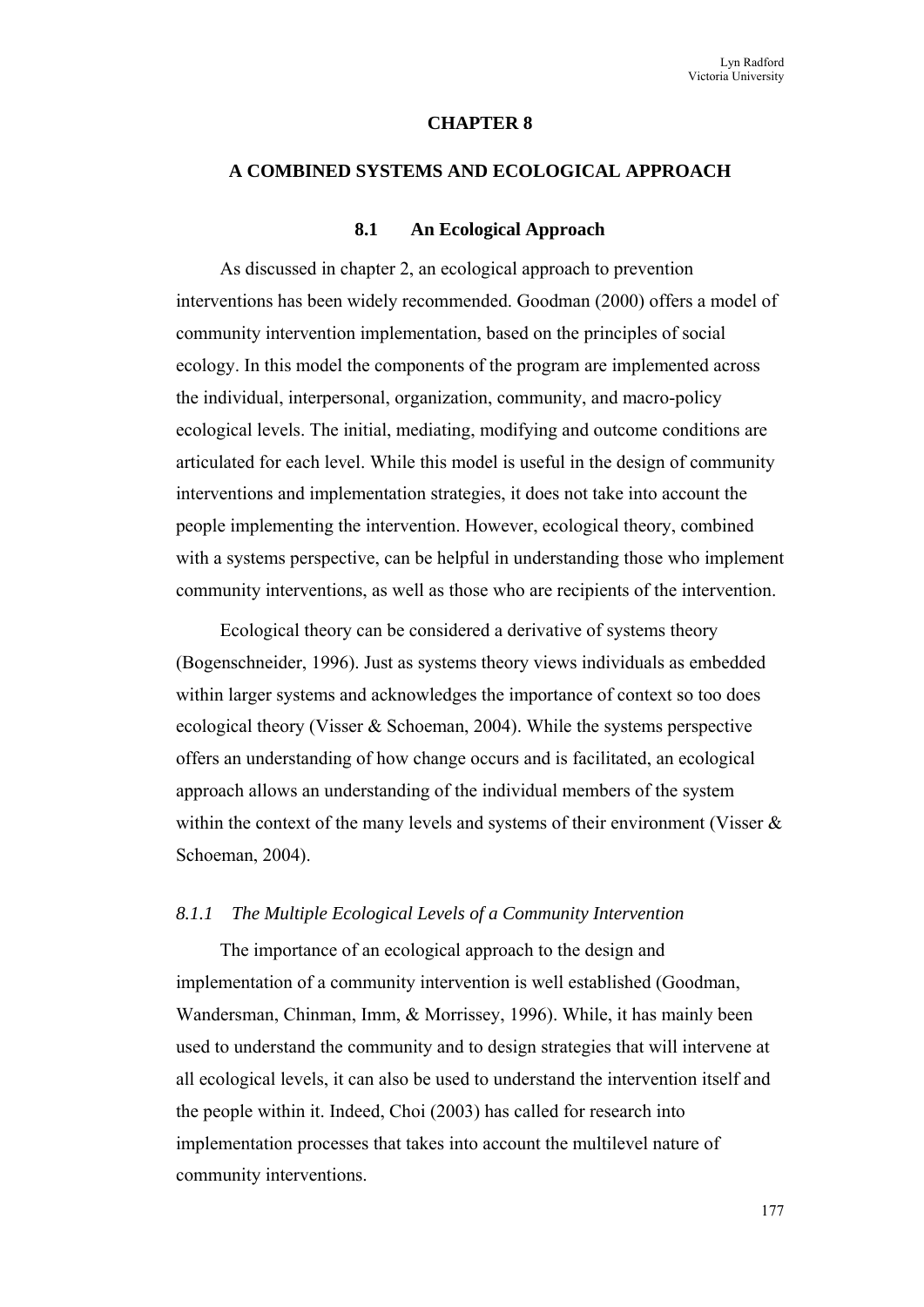Community interventions have multiple levels (Price, 2003). Just as the recipients of community interventions are nested within the ecological levels of society, community, and family, so too are those who implement the interventions. An ecological view of community interventions and the people who implement them, would take into account the human element of interventions and assist in understanding the interactions involved in implementation.

Price (2003) points out that it is important to understand that prevention programs are multilevel systems, and that program implementation occurs within a multilevel context. The implementation of community interventions is a multilevel process. They are implemented by individuals embedded in systems, such as organizations and institutions, within the community. They seek enhanced wellbeing for individuals and groups as well as broad community change (Choi, 2003).

Kallestad and Olweus (2003) used a multilevel approach to examine the implementation of a bullying program in a school setting. This research revealed a number of teacher-level and school-level factors related to implementation. Results of this study revealed that teachers' perceptions of themselves, the program and the need for the program impacted on the intervention's outcomes. The climate of the school in terms of its openness to communication and attitude towards change were also predictive of intervention outcomes.

Visser and Schoeman (2004) identified obstacles to the implementation of a community intervention, seeking to reduce the risk of HIV infection. This intervention was implemented within a school and implementation barriers were noted at each level of the system. At the individual/teacher level, barriers included lack of motivation; lack of understanding of the severity of the problem; and poor relationships with program recipients (students). These problems led to teachers not wanting to be involved in the program. This was further complicated by the barriers at the organizational/school level, which included lack of resources, in the form of classroom time and availability of teachers; lack of support for the teachers; and lack of promotion of program implementation. Finally at the policy level the main barrier to the program implementation was its low priority within the Department of Education. The Department implemented

178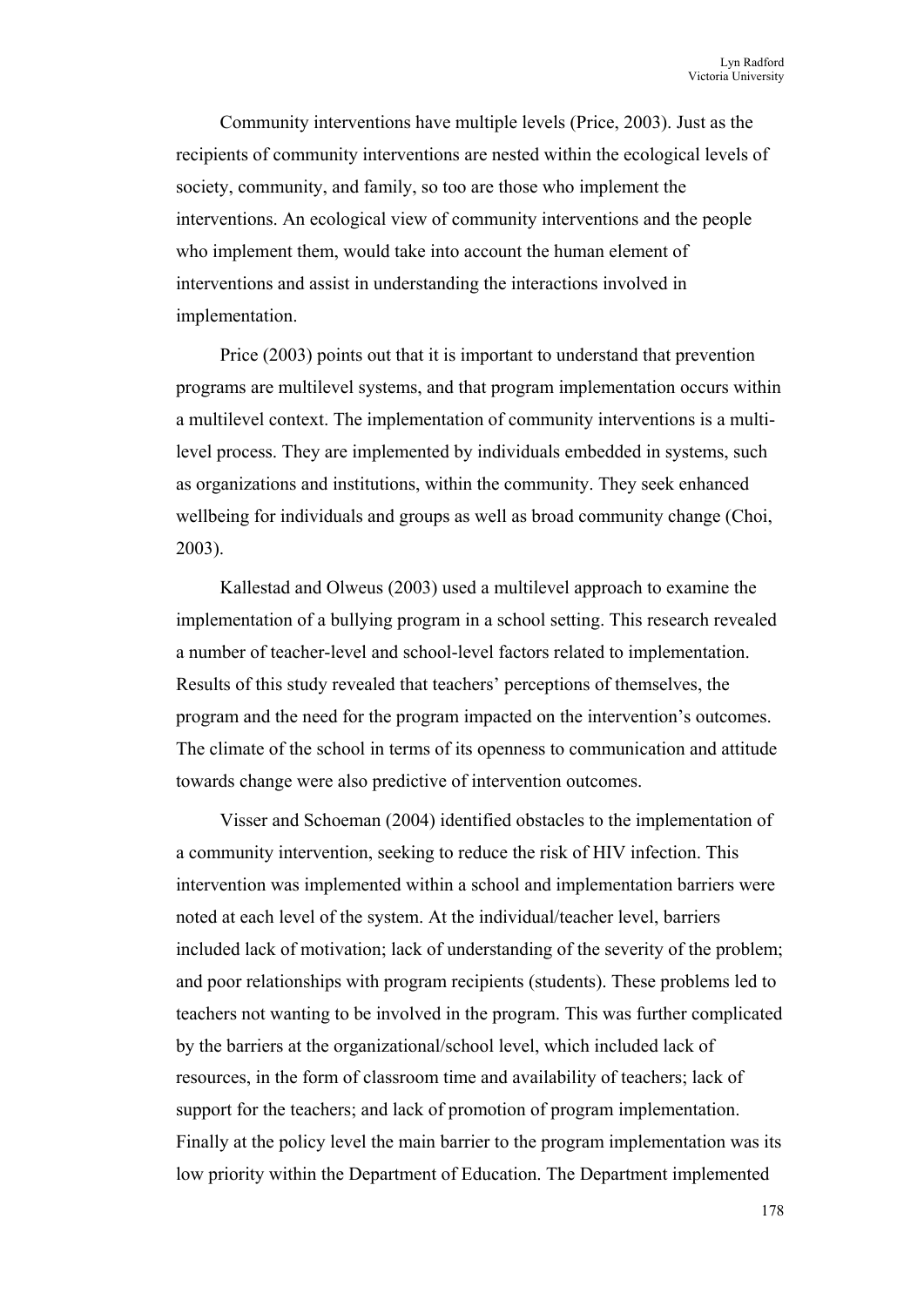other programs and changes within the schools in the same time period, leaving the schools with less time, resources, energy and motivation to implement the HIV prevention program.

### *8.1.2 Understanding Community Change*

Community interventions seek to change the community in which they are implemented. Attempts to change behaviors must consider the social and cultural context in which the behavior occurs (Goodman, 2000). However, it is not enough for an external consultant to take these factors into consideration while attempting to promote change. As has been articulated in previous chapters, a system, such as a community, is autonomous and its reaction to external stimulation is dependent upon its internal processes. Therefore the impetus for change must come from within the system (Visser & Schoeman, 2004).

Dynamic homeostasis, a characteristic common to all systems, is the system's attempt to maintain stability and preserve its character. A system is compelled to resist change even if change is necessary, because of dynamic homeostasis (Hanna, 1997). A community, as a system, must recognize a gap between the current situation and the desired position for it to mobilize and work towards change. If a community intervention is to facilitate change within the community, it must be accepted by the community as a part of the system (Visser & Schoeman, 2004).

For a community intervention to become a part of the community there needs to be an understanding of the social factors within the community such as community norms, and the structure of community services (Goodman, 2000). Once a community intervention is embedded in the community system it can assist community members to reach the desired state and work towards change (Visser & Schoeman, 2004).

It is through a combination of ecological and systems theories that community change can be understood. Ecological theory offers the use of ecological levels to understand the social and cultural context in which a particular behavior occurs. Systems theory complements and adds to this by including an understanding of the community as a system, its internal components, its reaction to its environment and dynamic homeostasis.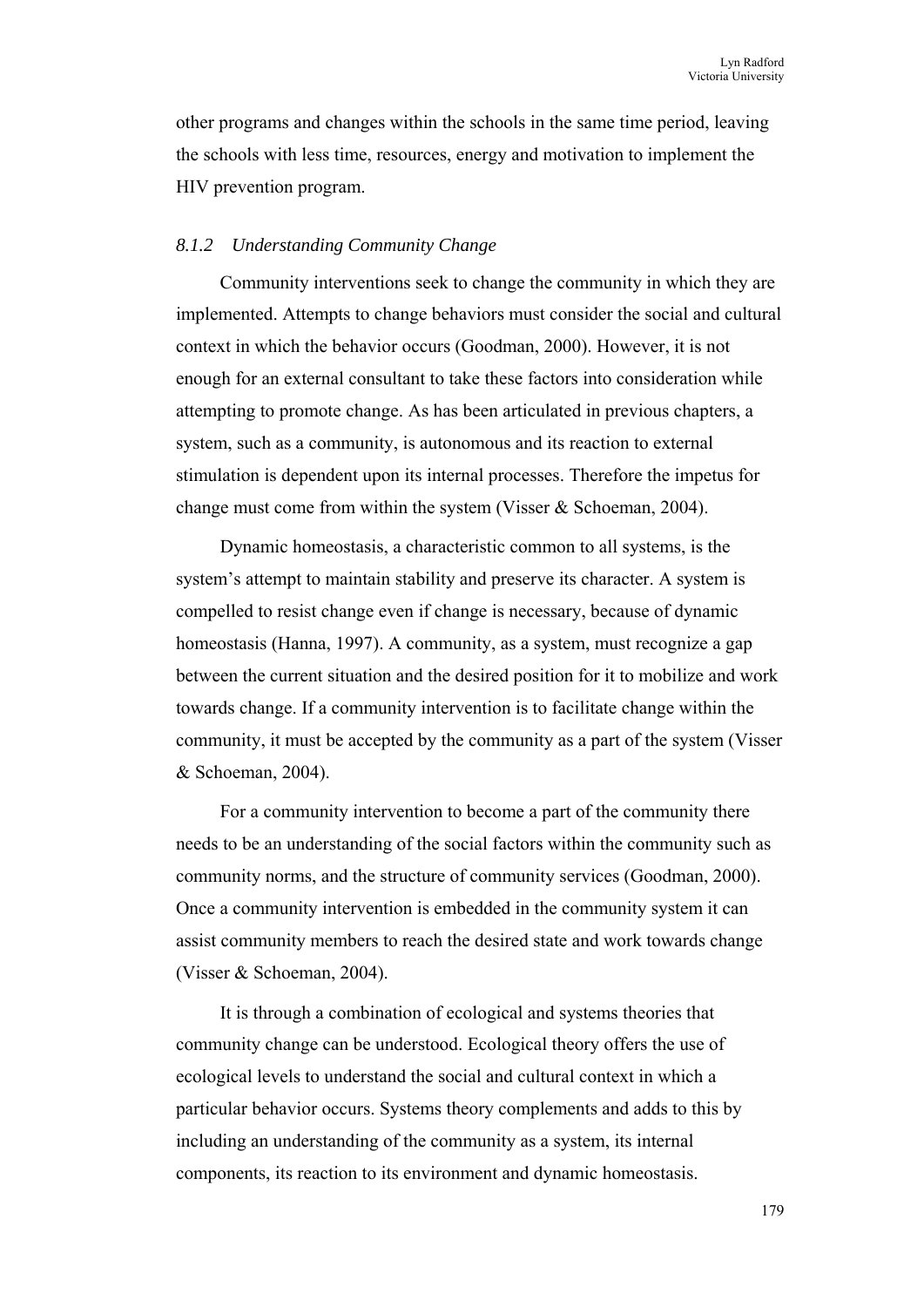### **8.2 A Combined Systems and Ecological Approach**

A combined systems and ecological approach to the examination of community interventions has previously been utilized by researchers in this field. Fine (1985) recognized the importance of a systems-ecological perspective of child behavior in a school setting. More recently Visser and Schoeman (2004) used social ecological theory, systems theory, and a social constructional approach to examine the implementation of a community intervention for the prevention of HIV/AIDS.

An ecological approach complements an open systems approach as it highlights the importance of context (Kingry-Westergaard & Kelly, 1990) just as open systems theory emphasizes the system's environment (Hanna, 1997). This emphasis on context/environment assists in the design and implementation of community interventions as it encourages interventionists to understand the context of the setting in which the intervention will be implemented. It has been widely recognized that each community has its own unique contextual features that will inhibit or facilitate intervention implementation (Edwards, Jumper-Thurman, Plested, Oetting, & Swanson, 2000). A systems-ecological approach to the implementation of community interventions can assist in the examination of these contextual features.

An ecological perspective seeks to examine the relationships and transactions between the people and the system as well as between systems. An understanding of the interrelationships between the structures and processes within social systems is helpful in the understanding of community interventions. The two distinguishing features of the ecological perspective are that the analysis focuses on the transactions between people and systems while viewing the system as a whole. It can enhance understanding of the structures and processes influencing both people and the social systems of which they are a part (Kelly, Ryan, Altman, & Stelzner, 2000).

### *8.2.1 The Structures and Processes of a Social System*

A social system consists of events rather than physical elements and its structure is contained in its functioning (Katz & Kahn, 1966). An interest in the individuals within the implementing system as well as the system itself makes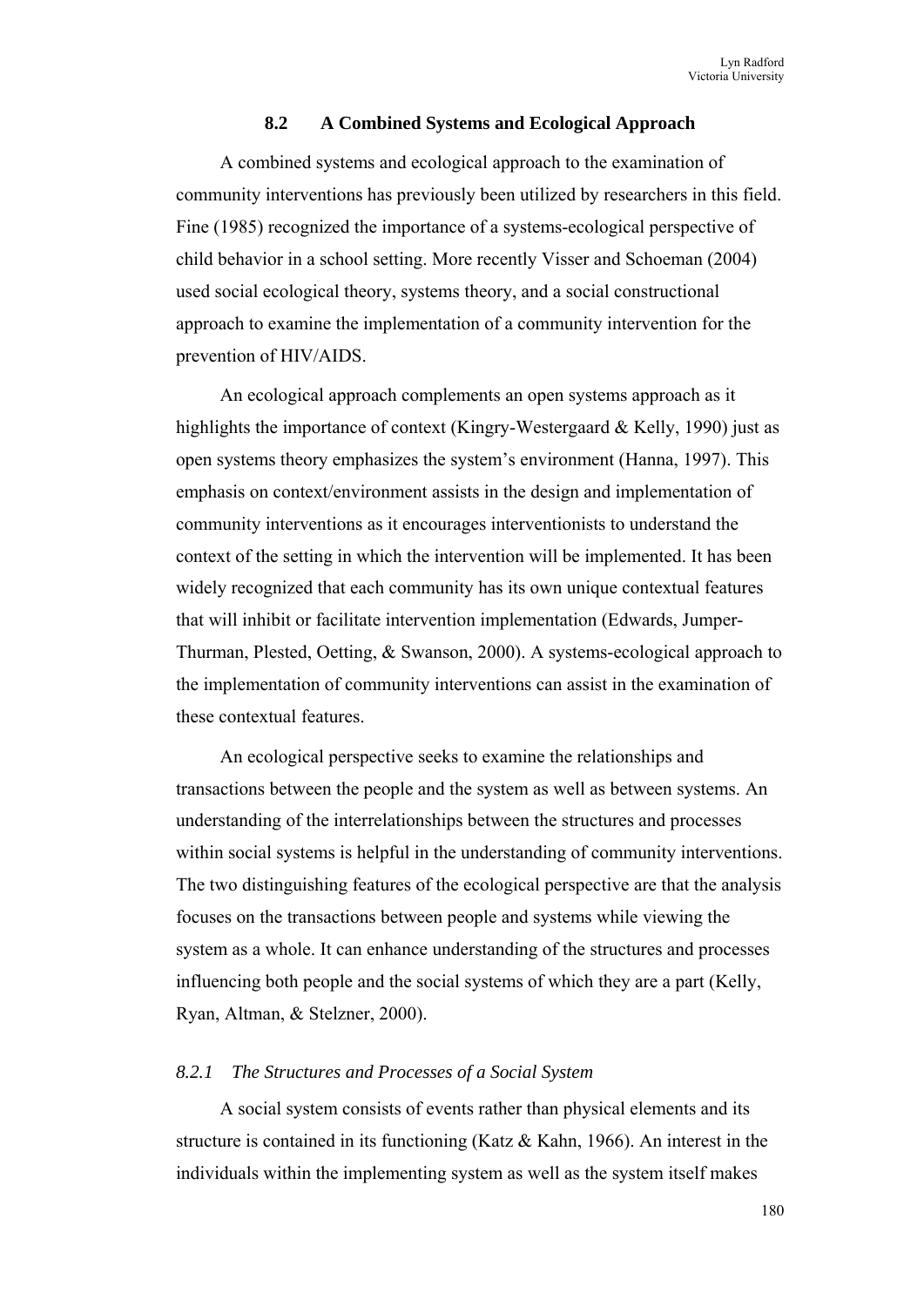the structures and processes of the social system, or in this case the community intervention, of particular importance. The system's structures provide individuals with the framework in which they interact with others within the system, by providing the setting and the opportunities for the interactions. While the processes are the interactions and interrelationships of those within the system and include the interactions with the external environment (Kelly, Ryan, Altman, & Stelzner, 2000).

### *8.2.1.1 Social System Structures*

Kelly, Ryan, Altman, and Stelzner (2000) proposed an ecological view of social systems that could be used in the design of preventive interventions. They highlighted four concepts that define the system's structures and four concepts that define the system's processes. Social system structures are not static, they are dynamic and transactional (Katz & Kahn, 1966). A structure of a system describes the 'what' of the system and can be defined by four concepts: personal resource potentials; social system resources; social settings; and system boundaries.

*Personal resource potentials* refer to the opportunities within the framework of the system for individuals to express personal qualities and/or attributes that impact upon others in the social system. Personal resource potentials lead to the development of social ties between and among individuals in the social system. Social ties in turn create resource opportunities and increase the effectiveness of the system. A system with norms, values and roles that accept and promote these social ties and the expression of these qualities is considered to be high in personal resource potential (Kelly, Ryan, Altman, & Stelzner, 2000).

The promotion of social competence of individuals in the social system is also a feature of *social system resources*, however it is groups, procedures or events which promote social competence rather than other members of the system. Members of the system experience a feeling of integration and belonging when a social system is high in social system resources. Social relationships with other social systems are also greatly improved when a social system is high in social resources (Kelly, Ryan, Altman, & Stelzner, 2000).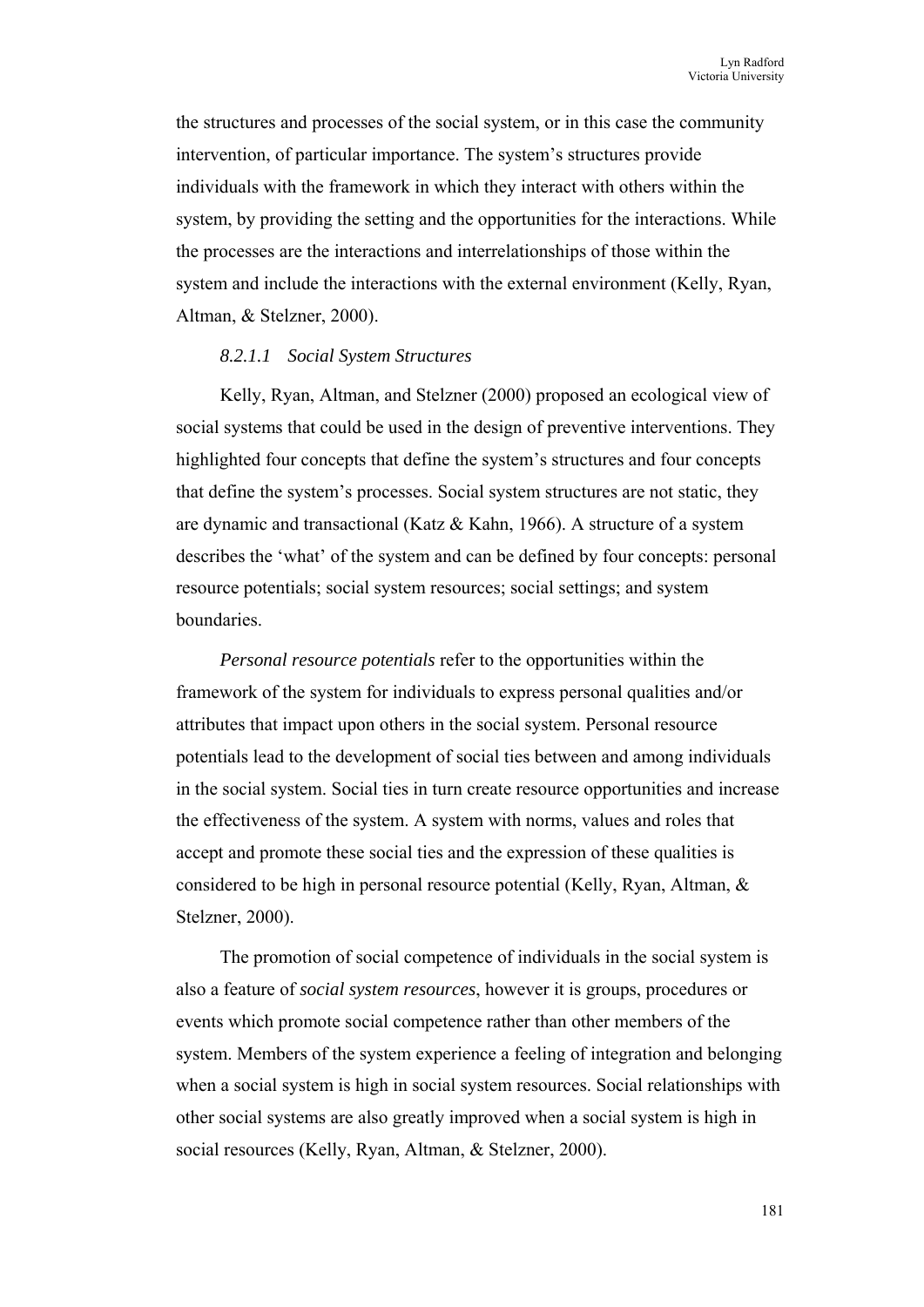*Social settings* are the specific informal and formal settings where the opportunities for the creation of personal resources and social system resources are provided. The provision of a space in which members can share experiences and develop social ties, increases the sense of community within the system (Kelly, Ryan, Altman, & Stelzner, 2000).

The relationships between the many different social systems, that is, the formal and informal interaction and communication between them, are known as *system boundaries*. A system in which it is simple for individuals to establish reciprocal relationships with individuals outside of the system, is considered to have quite permeable boundaries, which creates opportunities for the creation of personal and social system resources (Kelly, Ryan, Altman, & Stelzner, 2000).

### *8.2.1.2 Social system processes*

The system's values and norms are expressed via the system's processes. They also demonstrate the system's response to entropy. The system's processes describe the 'how' of the system and can be defined by the following four concepts: reciprocity; networking; boundary spanning; and adaptation.

*Reciprocity* refers to the way reciprocal relationships are defined and valued by members of the system. These give and take relationships have the potential to modify or expand member's roles within the system. The advancement of reciprocity as a system norm has the potential to increase social and personal system resources, which in turn increases the sense of community within the system. Reciprocal relationships may need to be encouraged by the system through the development of social settings that promote mutual exchange between its members (Kelly, Ryan, Altman, & Stelzner, 2000).

The specific steps that system members take to become acquainted and connected with other members of the system and outside the system is referred to as *networking*. It is the establishment of communication and contact with others, which may in turn lead to a deeper and more committed reciprocal relationship. Networking allows new resources, or resources previously not recognized, to be identified (Kelly, Ryan, Altman, & Stelzner, 2000).

The establishment of relationships with members of other systems, for the purpose of exchanging resources is known as *boundary spanning*. Boundary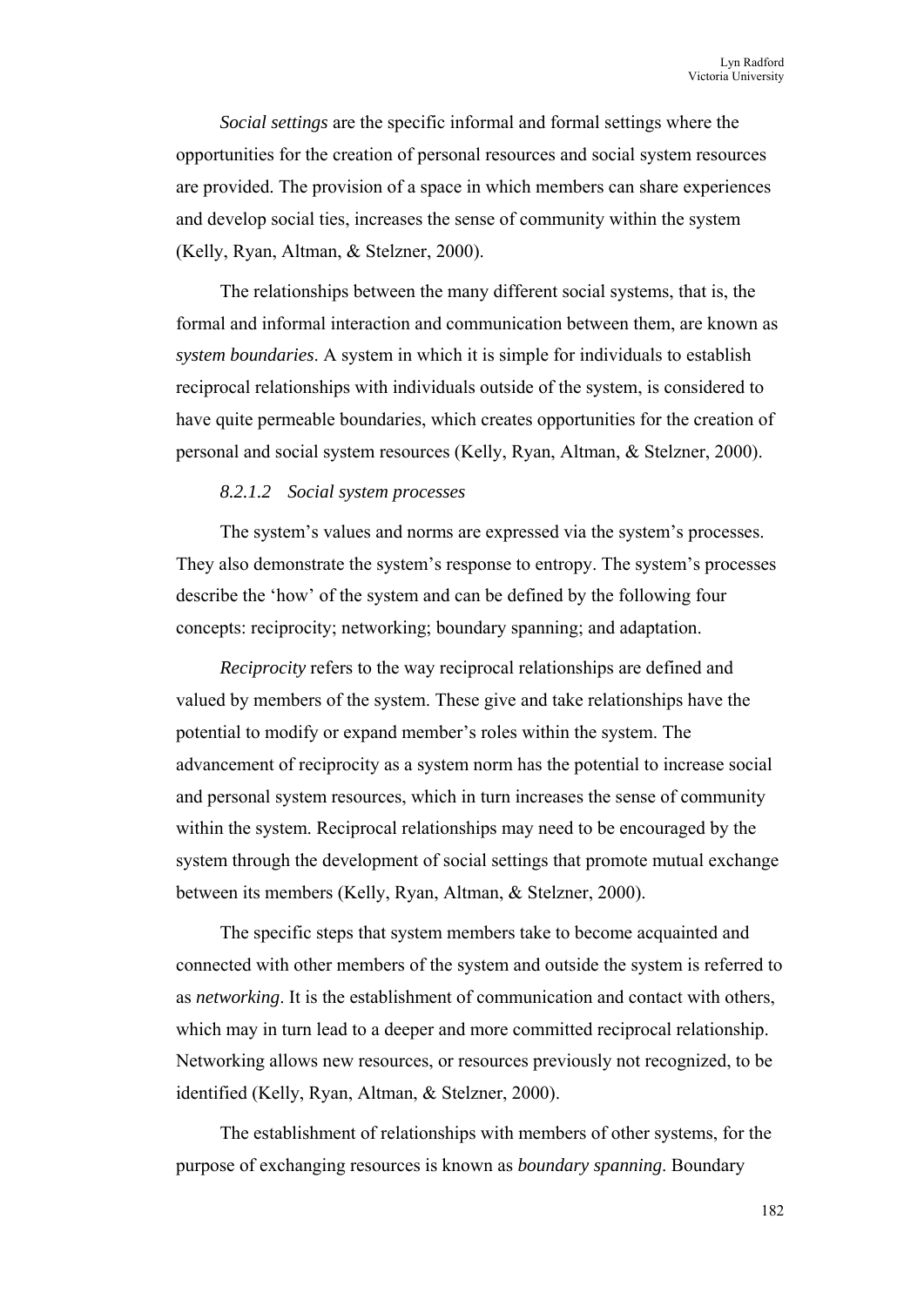spanning differs from networking in that the exchanges are sanctioned and supported by the social norms of both systems and is acknowledged as benefiting both systems (Kelly, Ryan, Altman, & Stelzner, 2000).

Participants' responses to demands from the system and from the environment are considered to be *adaptation*. They may vary between social systems and individuals and may take the form of reciprocity, networking and/or boundary spanning. In this process the participant actively influences the system's structure and processes and maintains their own distinctive qualities while developing new qualities (Kelly, Ryan, Altman, & Stelzner, 2000).

### *8.2.1.3 The Relationship between Structures and Processes*

As with all elements of a system, the structures and processes explained above are interconnected. The relationships and interdependencies of many of the structures and processes are apparent in the above descriptions. The social settings, and system boundaries, which are structures of the system, provide the opportunities for the creation of the other two structures, personal resources and social system resources. Similarly the system's process of reciprocity has the potential to increase the personal and social system resources. The permeability of the system's boundaries has an obvious impact on the networking and boundary spanning processes. Finally the processes of reciprocity, networking and boundary spanning may all be a response to demands from the system and therefore part of the adaptation process (Kelly, Ryan, Altman, & Stelzner, 2000).

A balance between structures and processes is needed if a system is going to survive and be effective. For example, excessive structure may be constraining, resulting in a reduction in the opportunities for personal resources to contribute to the system. However, a system with insufficient structures may not be able to facilitate the system's processes (Kelly, Ryan, Altman, & Stelzner, 2000).

# *8.2.2 The Role of Structures and Processes in Understanding the Implementation of Community Interventions*

The eight structures and processes articulated above are important to consider in the design of a community intervention as they have the potential to enhance the implementation of the intervention. Kelly, Ryan, Altman and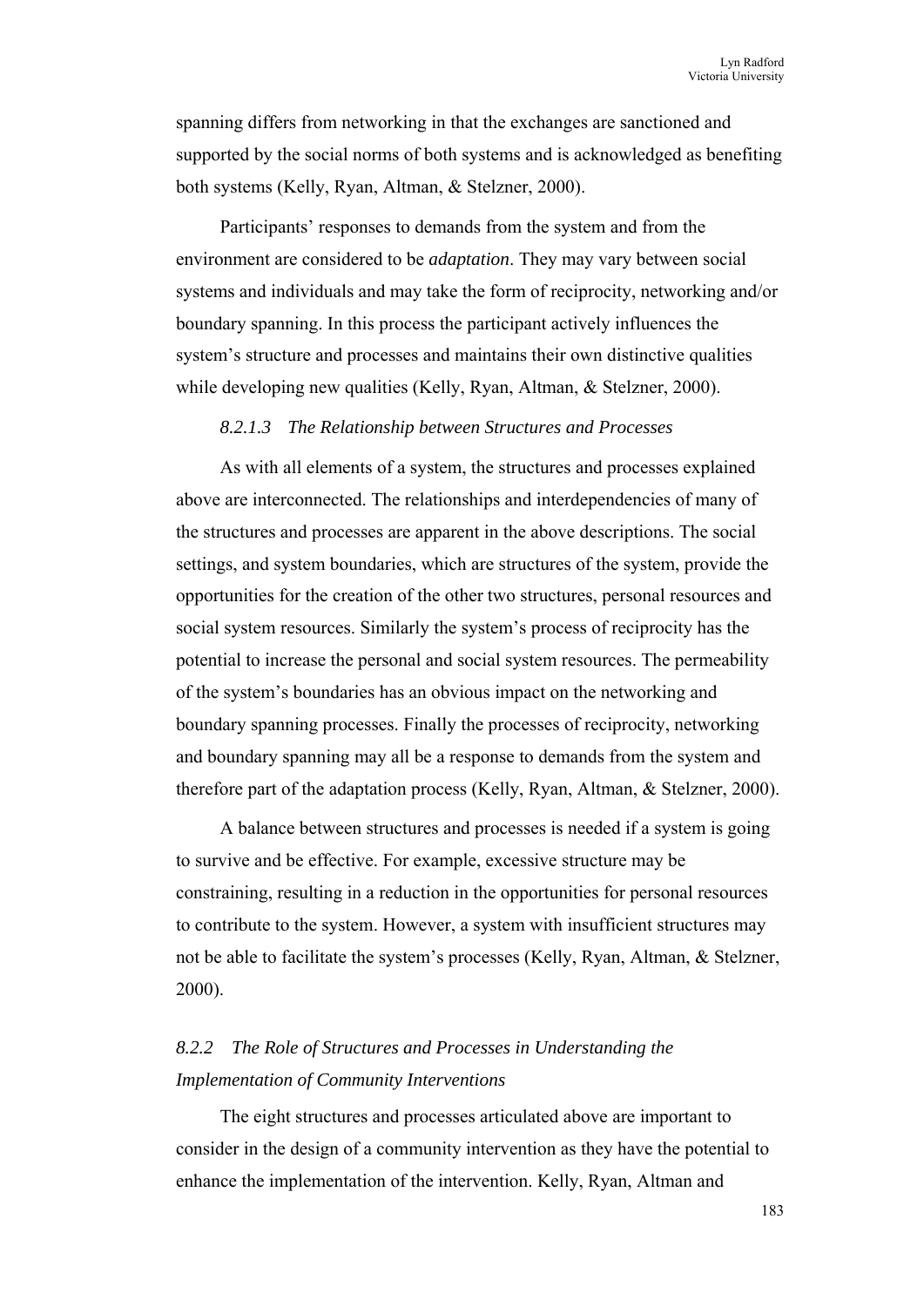Stelzner (2000) present a number of operational concepts that enhance understanding of the ecology of social systems. These are values, norms, roles, negative entropy, entry, socialization, and development.

### *8.2.2.1 Values, Norms and Roles*

Values, norms, and roles are interrelated (Katz & Kahn, 1966). Behavior within a system is justified by the system's *values* which are based on the principles and philosophy of the system. The system's *norms* are the translation of these values into expectations of individuals' behavior within the system, and the particular behaviors related to specific positions in the system are the *roles*. They impact upon the system and the people within it and have the potential to change the system's structures and processes. It has been recommended that an examination of the values, norms and roles of a system will increase understanding of the system's structures and processes (Kelly, Ryan, Altman, & Stelzner, 2000).

A system's values can affect the selection of staff; establish patterns of social interaction; and shape goals and practices. The communication of personal resources and social system resources and the potential for social settings to become system resources, is influenced by the expression of the system's values (Kelly, Ryan, Altman, & Stelzner, 2000).

The system's norms help provide individuals with a framework for behaviors that would be considered appropriate and acceptable. Social regulation within the system is created by the system's norms. The processes of reciprocity, networking, and boundary spanning may or may not be considered norms of the system (Kelly, Ryan, Altman, & Stelzner, 2000).

The functional interdependence of the system's roles binds individuals together resulting in a degree of integration within the system (Katz & Kahn, 1966). They are not always explicit. For the most part employees roles will be clearly expressed, but volunteers might find that they are not always sure of their roles within the system. They will seek information regarding their roles from others in the system. The information that the volunteer receives and the method by which it is conveyed can impact upon the contribution that they might make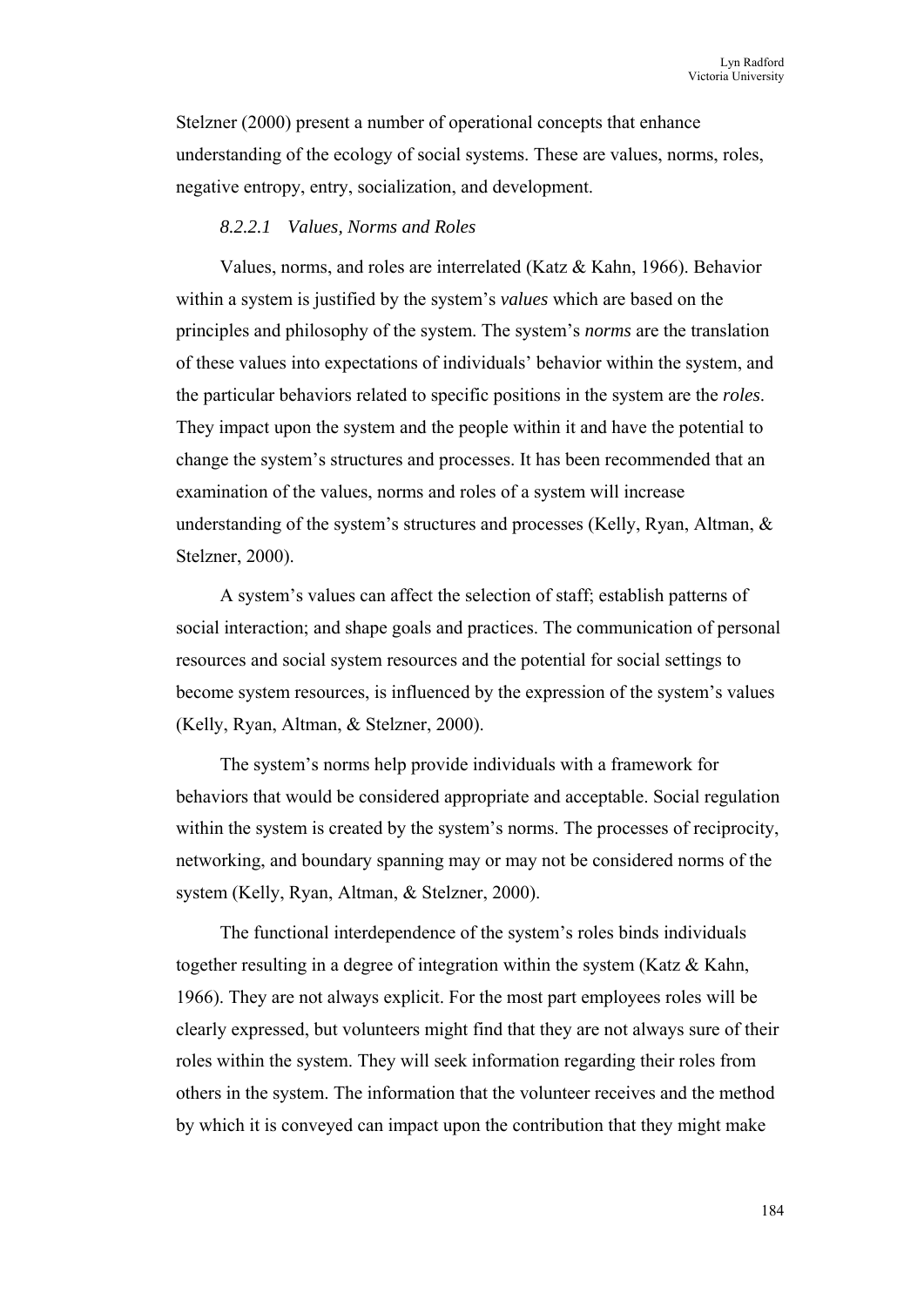to the system as a personal resource or boundary spanner (Kelly, Ryan, Altman, & Stelzner, 2000).

## *8.2.2.2 Negative Entropy*

As explained earlier, negative entropy is the system's attempts to hinder the entropic process. Additional energy is imported from the environment to address the lack of available energy which results from entropy. Maintaining negative entropy is vital to the system's survival. The entropic process is characterized by decreased interactions between the system's components. Kelly, Ryan, Altman and Stelzner (2000) note that the interdependence of system structures and processes is essential to the system's maintenance of negative entropy.

To maintain negative entropy a system needs to import more energy than it needs from its environment. A system's structures and processes can support the maintenance of negative entropy. For a community intervention, structures and processes that encourage the importation of energy in the form of community participation would maintain negative entropy.

## *8.2.2.3 Entry, Socialization, and Development*

The processes of entry, socialization, and development are essential to the system's on-going functioning. The *entry* process refers to the manner by which new comers enter the system. Entry is facilitated by formal and informal structures such as introductions, interviews, and invitations. Individuals may enter a system that is not welcoming, but are unlikely to perform at their best in this setting. A lot can be learned about the system's norms and boundary permeability by examining which individuals are excluded from the system (Kelly, Ryan, Altman, & Stelzner, 2000).

The process by which individuals that are new to the system, acquire the appropriate skills, knowledge, and dispositions that will allow them to be a contributing member of the system is called *socialization*. Structures and processes within the system that facilitate individuals' understanding of how their own personal resources will contribute to the social system resources and social settings of the system, will increase their socialization (Kelly, Ryan, Altman, & Stelzner, 2000).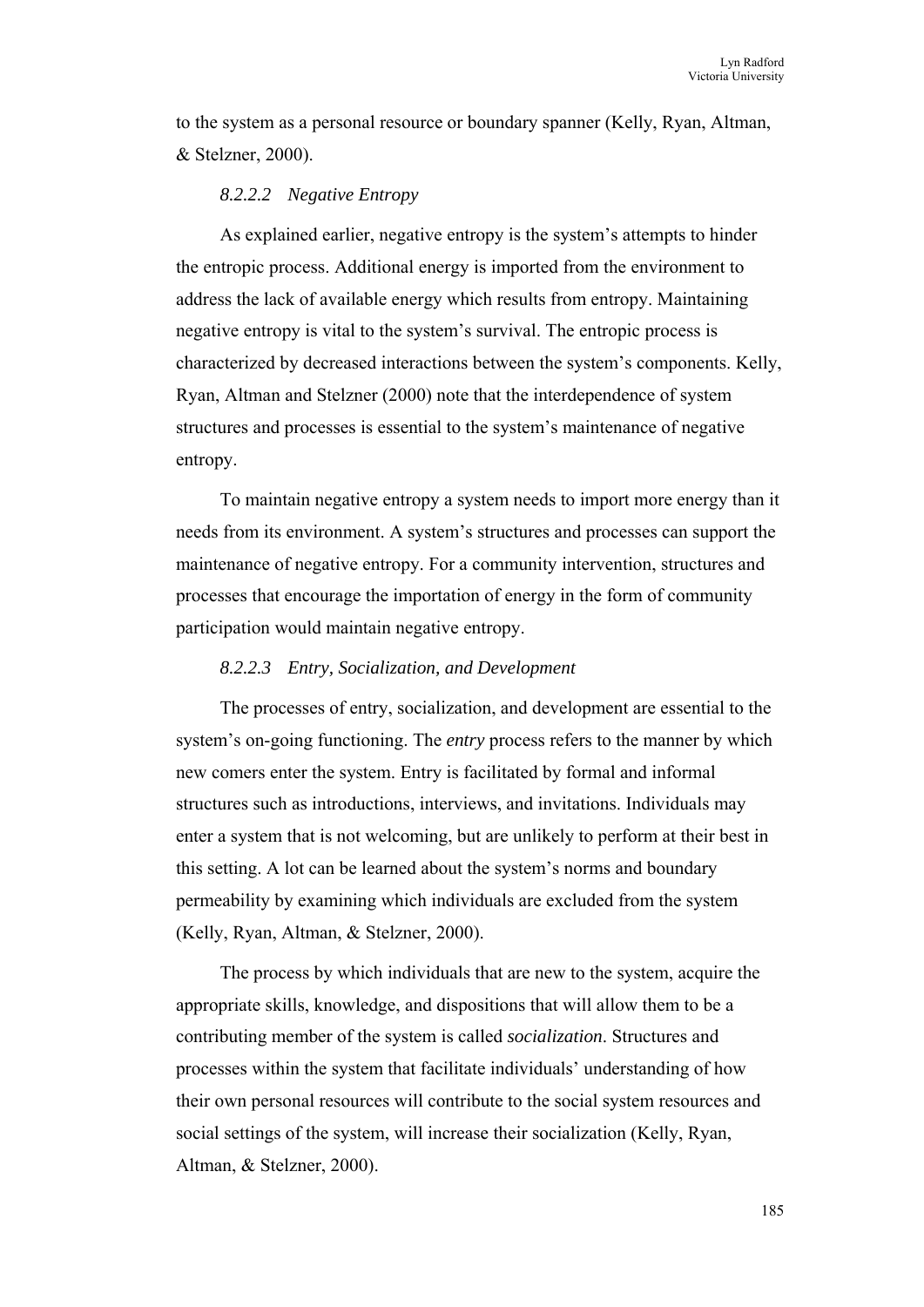The increase in a system's differentiation and hierarchic integration is referred to as *development*. As systems become larger and more complex there is a tendency for individuals within them to become isolated and find it difficult to access social system resources. However, it is possible for a system to become more complex and larger and still maintain a supportive environment for the system members. It is important for systems to develop individuals' personal resources, and social system resources alongside the development of the system. In this way individuals' sense of belonging and sense of community is maximized and the risk of individuals experiencing 'burnout' is minimized (Kelly, Ryan, Altman, & Stelzner, 2000).

## **8.3 CFK Structures and Processes within the System**

The framework for individuals' interactions is provided by the social systems structures. These structures, in the form of personal resource potentials; social system resources; social settings; and system boundaries, make a unique contribution to the experiences of those within the social system, as they provide the setting and the opportunities for individuals to interact within the system (Kelly, Ryan, Altman, & Stelzner, 2000). The system's processes are the specific actions of the system that utilize the structures. Reciprocity, networking, boundary spanning, and adaptation illustrate how the interactions occur within the system (Kelly, Ryan, Altman, & Stelzner, 2000).

Of these eight concepts of structure and process, personal resource potentials, social system resources, and social settings, all apply to the interactions between the members of the system. System boundaries and boundary spanning apply to the interactions between the system and other systems, and reciprocity and networking apply to the interactions both within the system and between the system and other systems. An understanding of the structures and processes that applied to the interactions between the members of the system assists with our understanding of the interactions of the CFK subsystems, and they are explored in the following section.

It is difficult to be aware of a system's structures and processes if you are not part of the system. My participant observations offered me the opportunity to observe the many structures, particularly those related to meetings and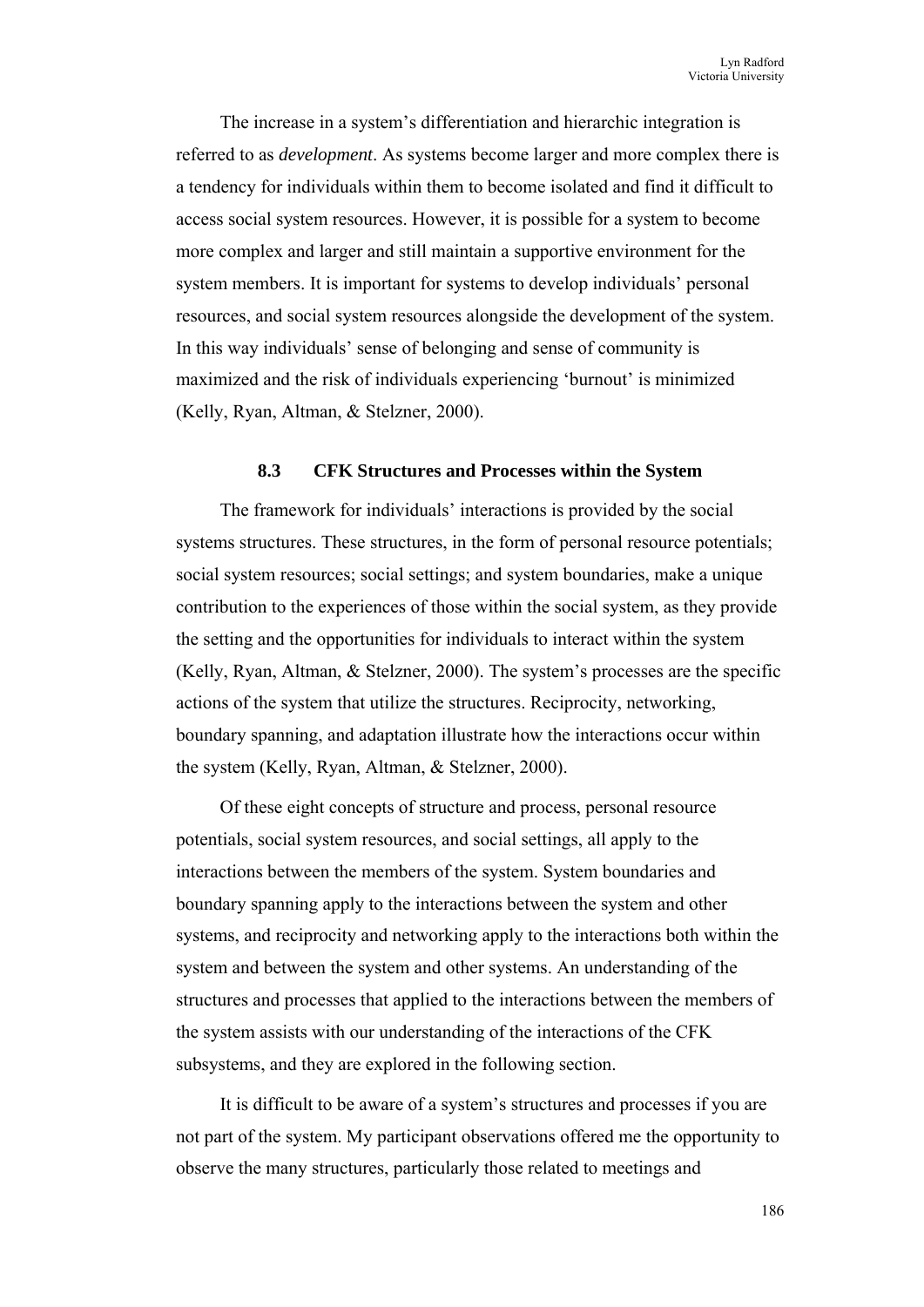interactions with external agents, which existed within CFK. I was also able to observe the interactions between the members of CFK, as discussed in the previous chapter. However, it was the interview with the receptionist Rowena, which provided the greatest insight into CFK structures and their impact on members of the system.

 A system's structures can be formal, written in documents as rules and observed by those within the system. However, it is the informal structures that are part of the system's culture and norms, which exert a great deal of pressure on members of the system. As previously explained, CFK's hierarchical structure meant that Daniel was in a position of great power within the CFK system. Although he reported to Deidre, he was in a position to act as gate keeper to Deidre, leaving CFK staff with a single avenue through which they could pursue an idea, query or request, which was ultimately through him. This gave Daniel enormous power over the CFK structures.

> *"if Daniel's chairing it, or Daniel's there but Deidre's not, he'll go 'oh Deidre said no to this' or 'no it's not going to happen' without an explanation" Rowena (June, 2003)*

The structural variables, personal resource potentials and social system resources, assist in the promotion of individuals' competence. Personal resource potential refers to the opportunities, provided by the system and those in the system, for individuals to fully express their personal qualities and skills that would be beneficial to the system. Whereas social system resources promote individual competence through events and procedures rather than other people within the system (Kelly, Ryan, Altman, & Stelzner, 2000).

There were a number of ways in which CFK's personal resource potentials and system resources were stifled by Daniel's management of the system. A prime example of the former was his interference with Rowena's desire to become a volunteer in the home visiting program.

Rowena had expressed an interest in becoming a volunteer with the CFK home visiting program and preparations were underway for her to take part in the volunteer training program. However, Daniel decided that it would be inappropriate for Rowena to be a volunteer as she was employed by Berry Street.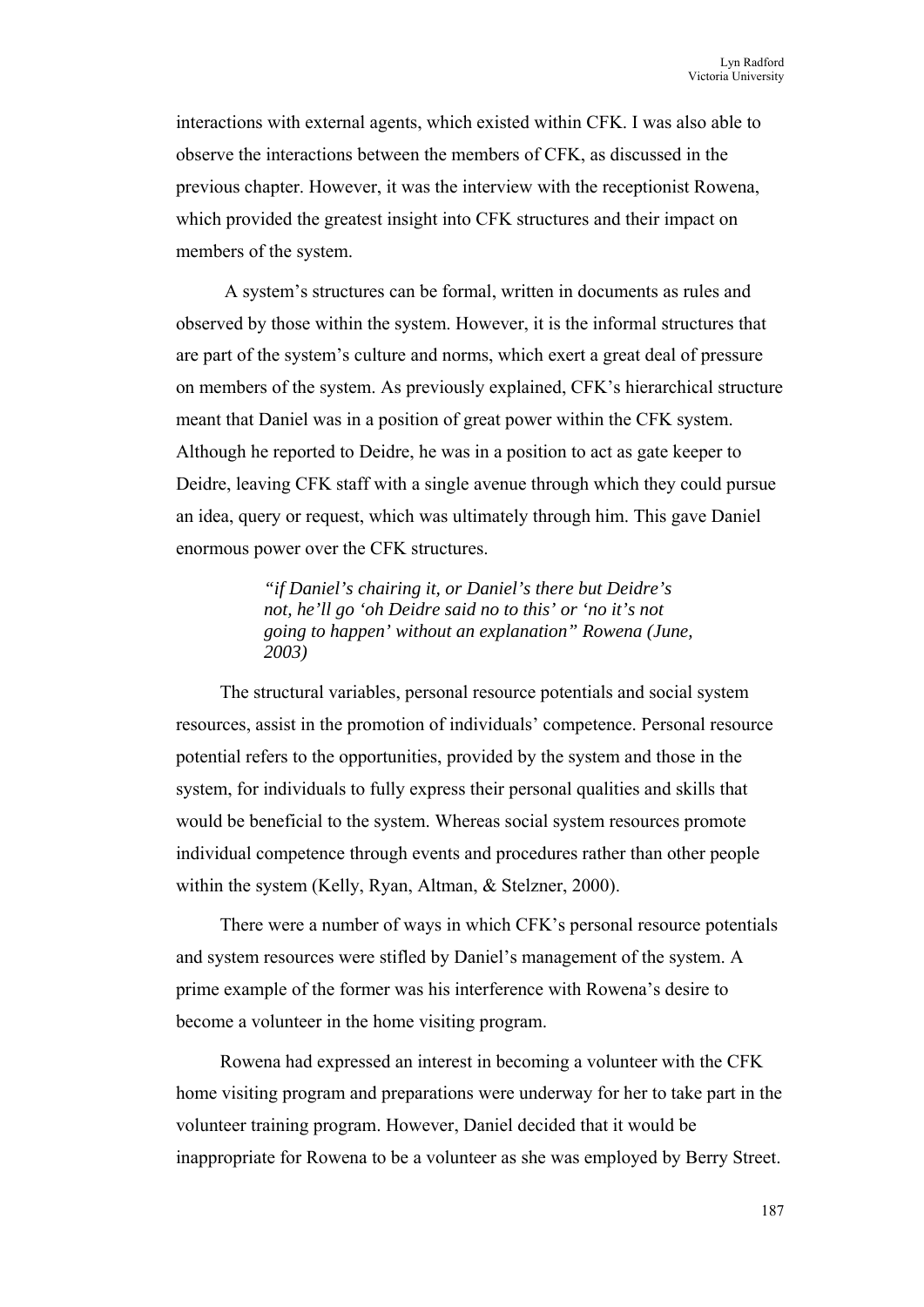Whilst dual roles and conflict of interest are valid ethical concerns, the small populations in rural towns means that creative ways of tackling these issues must be found, as they frequently arise in small communities. Daniel made a further mistake in not discussing his decision directly with Rowena which may have allowed her to have some input into the decision.

> *"I actually wanted to be a volunteer, but Daniel said to Meredith that I shouldn't be a volunteer" Rowena (June, 2003)*

Daniel's decision to stand in the way of Rowena's desire to become a volunteer also hampered CFK's efforts to network and interact with the community. Rowena had a spontaneous and nurturing personality and she was well known in the local community. She felt strongly committed to the work that CFK was doing and did not leave her CFK role at work, but took it out into the community when she was engaged in everyday community life.

> *"… I'd like to be a volunteer. There was a girl here that just had a baby and she was actually in hospital while my mum was in hospital and I just went up and said oh I'm from Berry Street, and she knew me so I could go up and visit her, and she would have been the one that I would have been with, but yeah Meredith said 'oh no Daniel's saying that you shouldn't be a volunteer', so why?" Rowena (June, 2003)*

Rowena offered two further examples of Daniel's hindering her potential to be a personal resource for CFK. The first was Daniel's attempt to stifle her cheerfulness. Rowena was a gregarious woman who would use humor to create a lighthearted tone to what might otherwise be dull and dry.

> *"we do staff meetings once a week, once a fortnight now, and like it's fairly casual, it's only the office like there's not many of us, and Kerry happened to say 'I'd just like to say I'm happy working for Berry Street' and we all went 'well we're happy for you Kerry' so I actually wrote that in* (the minutes)*, just for a fun light thing, well Daniel came back the next day and said I'm too casual with my minutes and that was a double standard" Rowena (June, 2003)*

Rowena also described Daniel's tendency to shift the blame for mistakes that he made to those that were hierarchically below him. She recounted a recent experience where both Daniel and Deidre had emphasized the importance of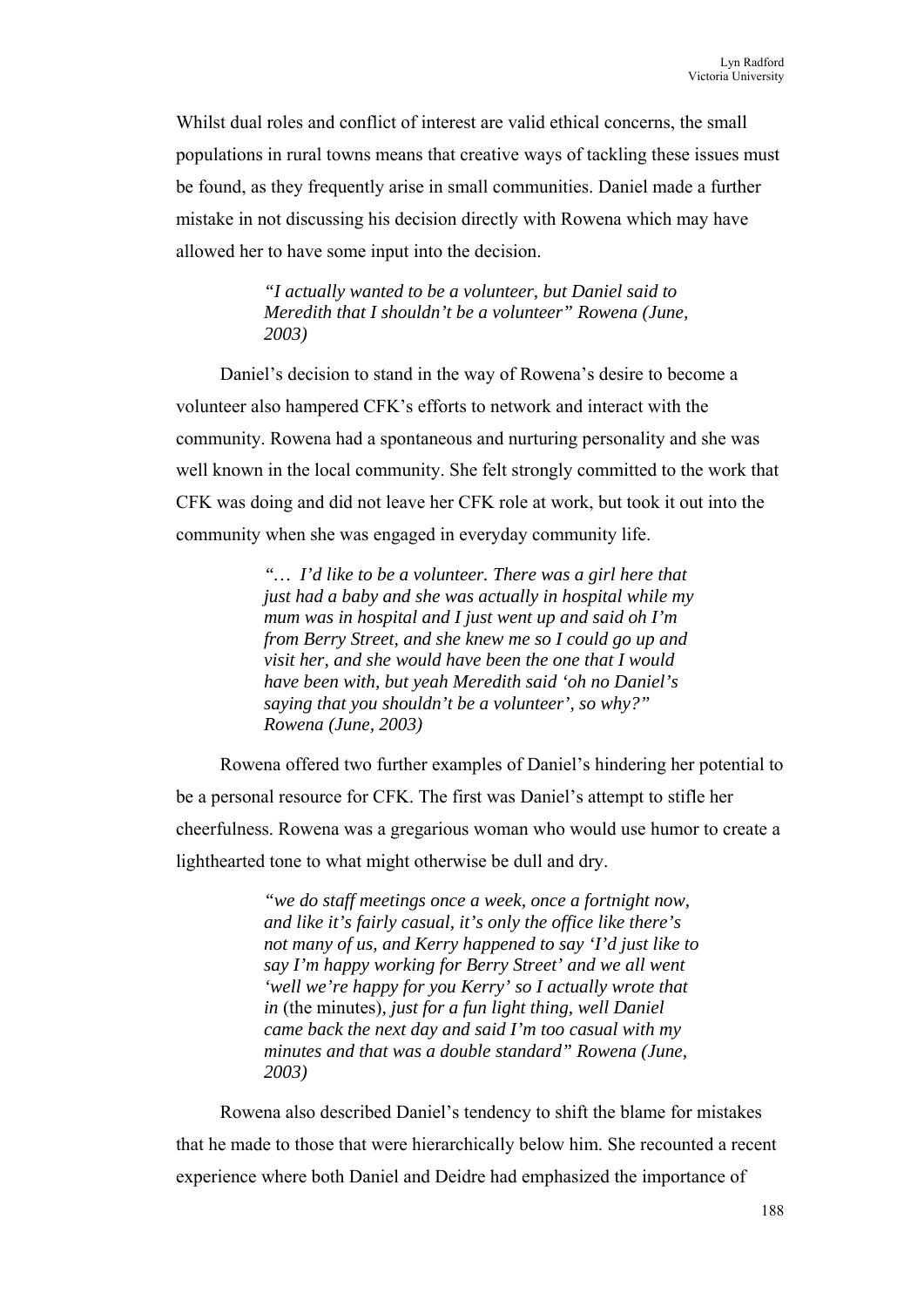organizing the urgent delivery of a community guide to local households. The guide had been compiled 12 months earlier, but, for reasons unknown, had not been distributed. Rowena acknowledged the urgency and used her initiative to pay for the delivery using petty cash rather than requisitioning a check, which would have taken a minimum of two weeks. After the guides were delivered a number of complaints were made about the inclusion of a community member, as a particular contact, who had died eight months earlier. This was particularly embarrassing for CFK as the mother of the deceased woman was a member of the advisory group and CFK had been aware of the woman's death. Rather than accept responsibility for the mistake, Daniel chose to explain to prominent community members and CFK staff that it had been Rowena's fault as she had used petty cash, rather than requisitioning a check, which would have given them an extra two weeks to notice the error.

This kind of action had the potential to reduce the system's personal resources and system resources. It likely had the effect of reducing the extent to which system members would act in a thoughtful and efficient way that they perceived as beneficial to the system. They would have been more likely to seek clarification for everything that they did, which would have increased the time spent on all tasks. It was further likely to reduce participants' willingness to be creative in their solution seeking for the management of the system.

All of the CFK project workers had the potential to serve as personal resources for CFK. They were committed to their work and to the success of CFK and they were caring and responsive to the needs of others. Once again Daniel's interference made it difficult for them to act as personal resources as he warned them not to interact with other system members.

> *"when I first started and I was in the office by myself with Daniel, he basically said just stay away from Meredith, she's a bit out there and like he shouldn't have given me any comments at all, I should be able to make up my own mind, and it just happened all the time, each of us got a little statement like that" Rowena (June, 2003)*

Nevertheless system members overcame this difficulty and were a great source of mutual support. They discussed their programs with each other, attended functions related to other worker's programs on their days of leave and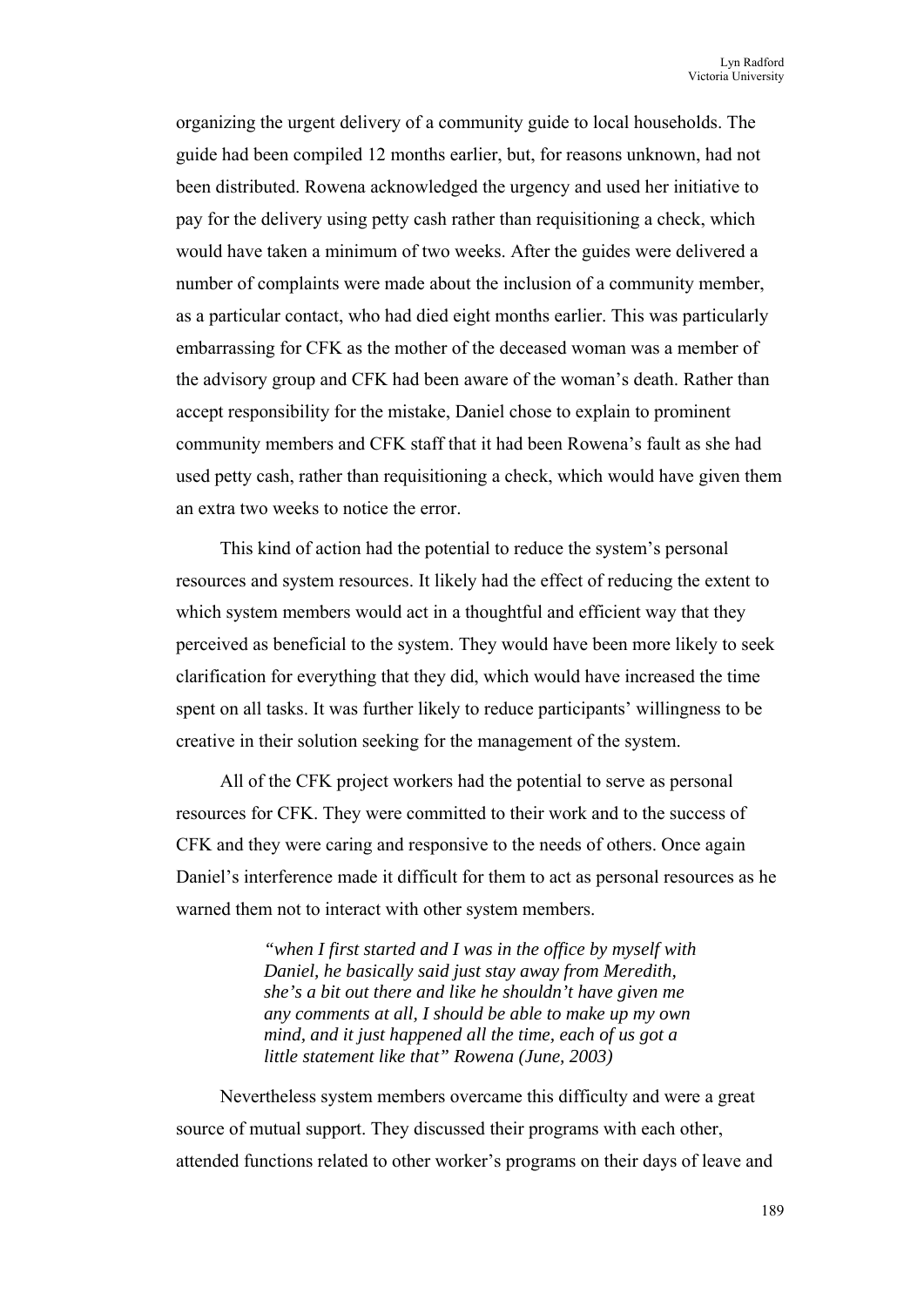provided inspiration and ideas for each other. When in the company of the women of CFK there was a feeling of warmth and encouragement between them. They often spoke about the accomplishments of the other workers in a congratulatory fashion, offered assistance to each other and tolerated the difficulties of working in a difficult office space.

> *"I must admit it's good Kerry and I are only there one day together, we share an office, I get more work done when she's not there and probably vice-versa and when she's on the phone she talks very loud, but then I probably talk very loud on the phone as well, and its harder to concentrate and there's only one computer between us as well, but that's generally fine, you know it's give and take and we're quite conscious of that and yeah, I think we are both quite considerate you know" Rhonda (ELF-II project worker)*

*"I feel I can be honest with people, I feel like everyone listens to everyone, I feel like everyone genuinely cares about everyone and you know there's ups and downs of course, but I really feel like it's a really good working relationship that I have with every single one of those people and personal relationship you know I would count them all as friends" Kerry (August, 2003)* 

*"we are a real team, like on Friday when it was Rhonda's reading day, everyone dropped what they were doing and supported her to help and do whatever needed to be done" Kerry (August, 2003)* 

As mentioned above, CFK staff members attended the functions of program components that they were not directly involved in. Certainly this practice was encouraged for the ELF-II, CYAP and ARC programs. The official launch of the ELF-II program was held on a Thursday evening. Interstate guests and politicians were invited along with the evaluators and all CFK staff members. A dinner was held prior to the event and all staff members and many of their partners attended.

Events such as this provided social settings for CFK. These are the informal and formal places and functions that afford an opportunity for members to feel a greater sense of community within the system and have the potential to create both personal resources and social system resources (Kelly, Ryan, Altman, & Stelzner, 2000). CFK provided many of these settings as did BSV. For many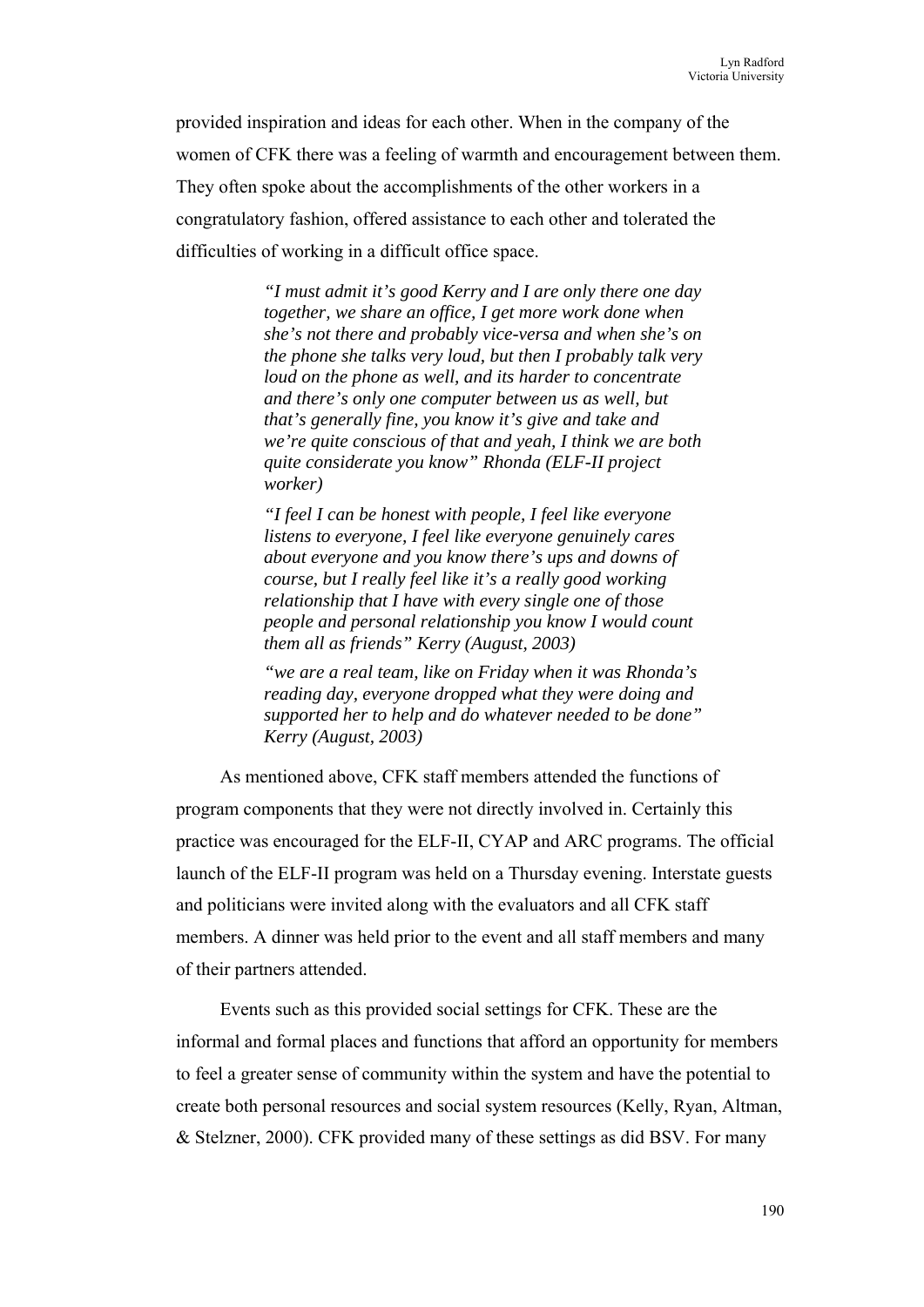of the program component events, such as the ELF-II reading day and CYAP fame or flop, staff members willingly dressed up and promoted the event.

Similarly the BSV staff Christmas party involved small groups, usually denoted by their program or region, to entertain the larger group through a performance. CFK staff seemed to gain enormous pleasure from this event as it was often the topic of conversation and the source of jocularity, in the CFK office both prior to and after the event. From my position as an outsider the warmth and humor generated by these interactions was infectious.

Another social setting that served as a place in which members were able to offer support was the group supervision forum. Devised as a way to tackle the supervision difficulties within CFK, largely caused by the many tensions between Daniel and other staff members, this developed into an opportunity to share ideas with other group members and contribute to all CFK program components.

> *"it is a really useful sharing of ideas and time and it's a good teamwork time where we spend time thinking about each others' projects as well as our own" Kerry (August 2003) speaking about CFK group supervision*

The above examples and much of what was discussed in the group dynamics section of this chapter, illustrate the value of reciprocity in the interactions of the system members. Reciprocity seems to have been a social norm within CFK, particularly for those at the bottom of the hierarchy. That is, there were many examples of reciprocal relationships between Rhonda, Kerry, Rowena, and Meredith, however their relationships with Daniel and Deidre would not have been considered reciprocal.

Networking was perhaps more consistent within the relationships between all CFK system members. Members took the time to communicate and get to know each other. Networking has the ability not only to improve relationships amongst system members, but it can also lead to the identification of previously unknown personal and system resources. Networking has the further advantage of possibly leading to reciprocal relationships (Kelly, Ryan, Altman, & Stelzner, 2000).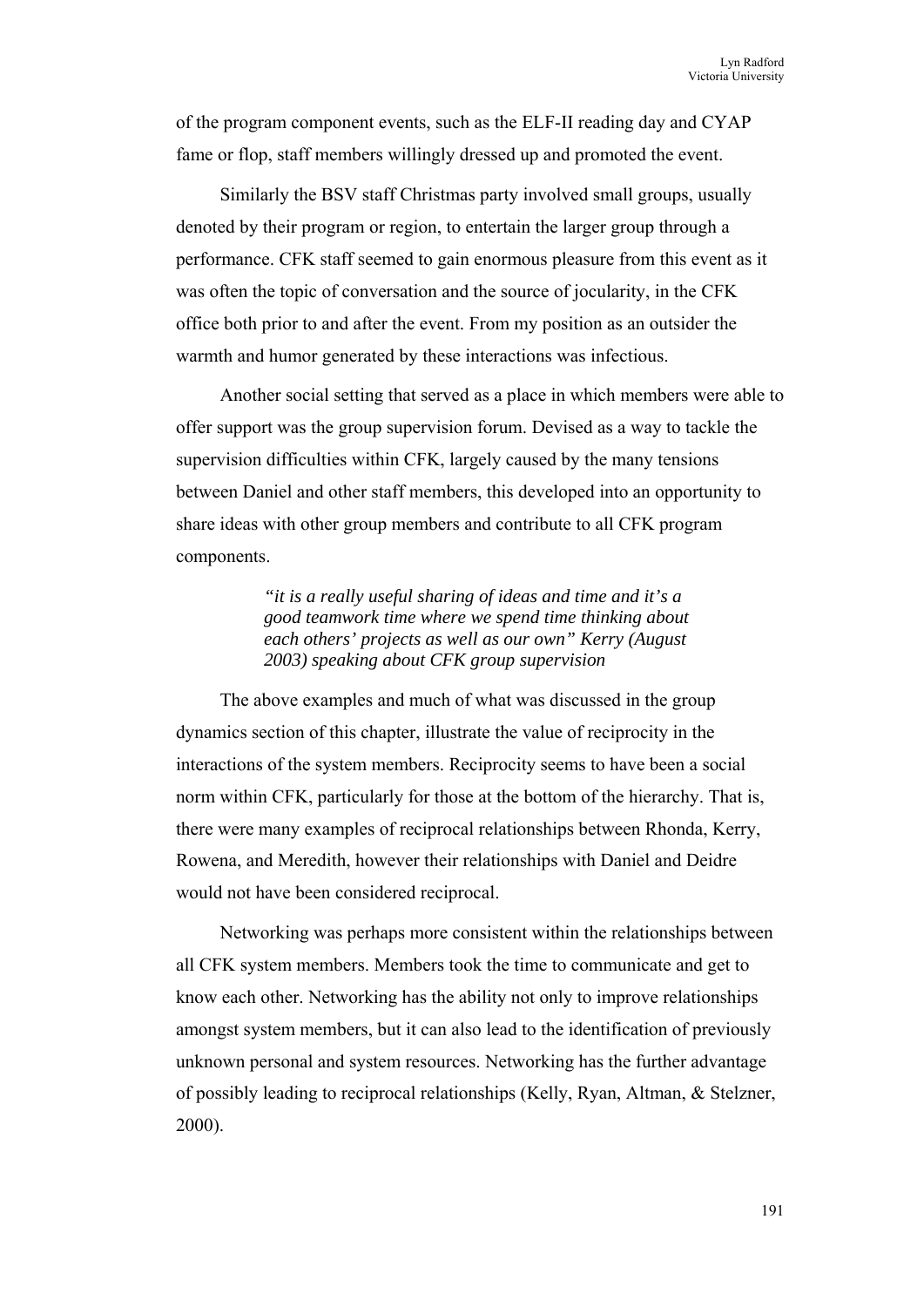# **8.4 CFK System Structures and Processes between the System and its Environment**

This section examines the structures and processes occurring in the interactions between CFK subsystems and the subsystems of CFK's environment. The structural component of system boundaries and the process components of reciprocity, networking, boundary spanning and adaptation are the relevant components for this section. The earlier examination of the four partnerships developed and maintained by CFK with community groups, provides the opportunity to explore CFK's structures and processes in these relationships.

The permeability of the system's boundaries allows relationships, interaction, and communication, between two systems. The degree to which reciprocal relationships are formed with those outside the system is affected by the system boundaries (Kelly, Ryan, Altman, & Stelzner, 2000). CFK's boundaries seemed relatively permeable as many relationships developed between CFK members and those outside CFK. However the CFK system seemed more open to relationships with specific groups and individuals rather than the community at large.

Relationships between large organizations and high profile community members were encouraged, celebrated, and nurtured. During interviews and meetings with Daniel he referred to the *"ten percent"* of the community that he considered to be the *"doers"* and strongly advocated CFK developing and strengthening connections with them*.* 

> *"probably ten percent are the people that are in there, the doers, that are involved in things, so it's then identifying who those ten percent are" Daniel (February, 2003)*

The perception of some of the staff members was that Daniel did not like people who were not of a high status within the community.

> *"he doesn't seem to have respect for the people that he should be, that I think he should be having respect for, he will bend over backwards for the doctor, but the people who come in from the street I don't think he's very nice to" Mary (February, 2003)*

*"the first volunteer admin person … was a largish girl and he wasn't interested in her at all … at one stage they got*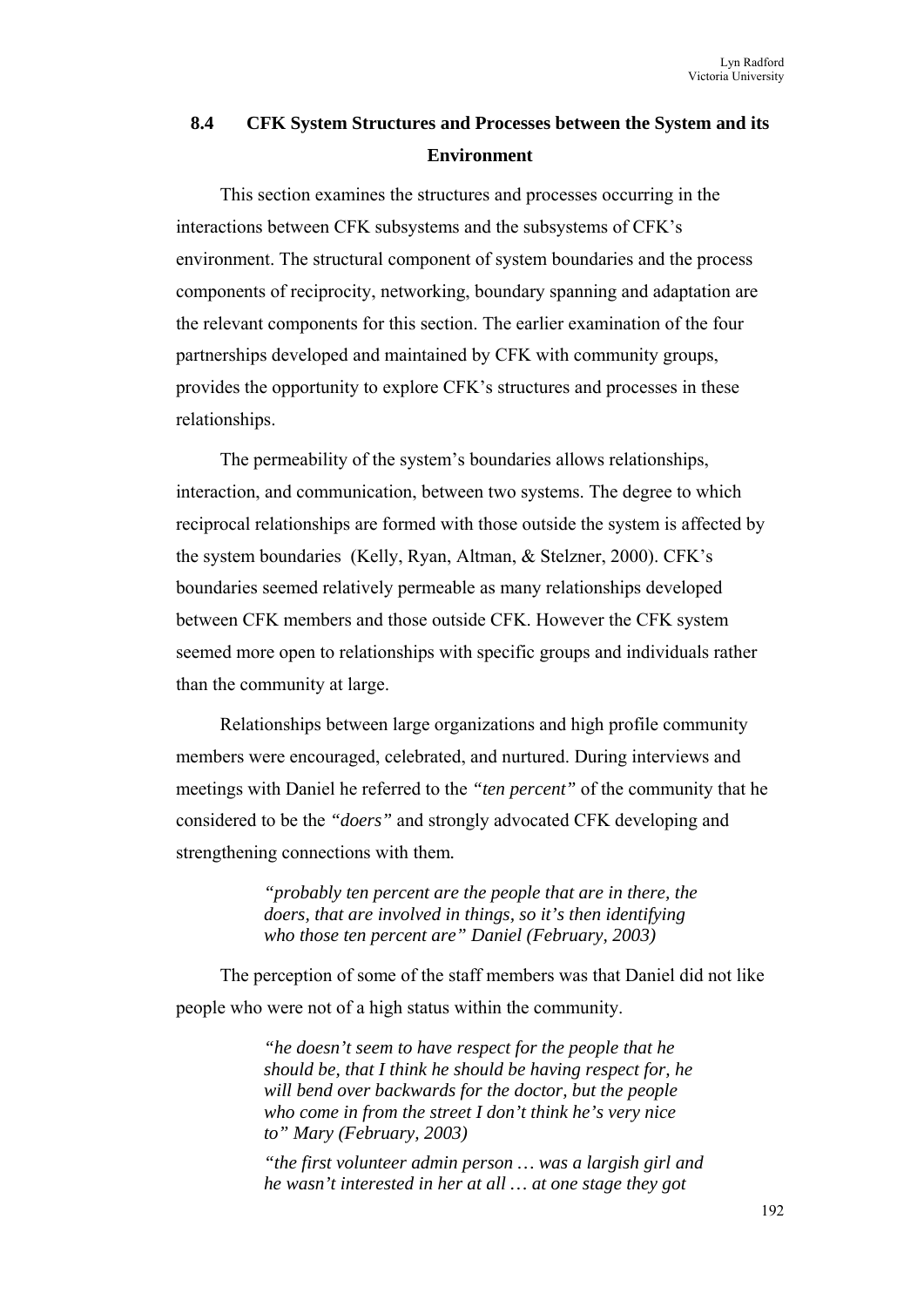*talking about where she lived and he worked out where she lived … and who her parents were, oh his whole attitude changed 'cause they were important people, and she noticed it and she said that she was so offended by it … any of those people that Meredith might see that really are struggling … they almost piss him off" Jody (May, 2003)* 

Networking refers to the particular actions individuals take to communicate with others outside of the system (Kelly, Ryan, Altman, & Stelzner, 2000). Each member of CFK had their own methods of networking with others outside of the CFK system. Meredith and Rowena enjoyed being a part of the community and often talked of the connections they had made with community members and the pleasure they gained from engaging with these people outside of the CFK offices. Daniel was clear about how to make connections within the community and once these connections were made encouraging people to participate in the program.

> *"You've got to be a part of the community, you've got to make the contacts with that broad range of people and it's really walking and listening and keeping your ears open to what's effecting young people … it's going through the local paper from end to end and picking up the names of whose involved with the youth precinct, whose involved with the football club, whose involved with the cricket club, whose playing squash, whose playing netball, and just getting that framework of names and people so that when you do happen to meet them in another setting, you're then able to follow up on issues" Daniel (February, 2003)*

> *"when I'm … speaking to them (people that he would like involved with the program) I'll go through the sort of range of activities that we are doing, but then put a special emphasis on where I think that they might, and just be able to gauge their interest, and if they're showing the interest then bang do some more, start pulling out some more information" Daniel (February, 2003)*

Daniel claimed that relationships with ordinary community members clashed with his community development ideals. He believed that it was important that the staff and the name of the organization were not the focus of the program, and felt that relationships with regular community members would create an unwanted association between the staff member and/or the organization and the program component. Daniel insisted that Kerry's contact with the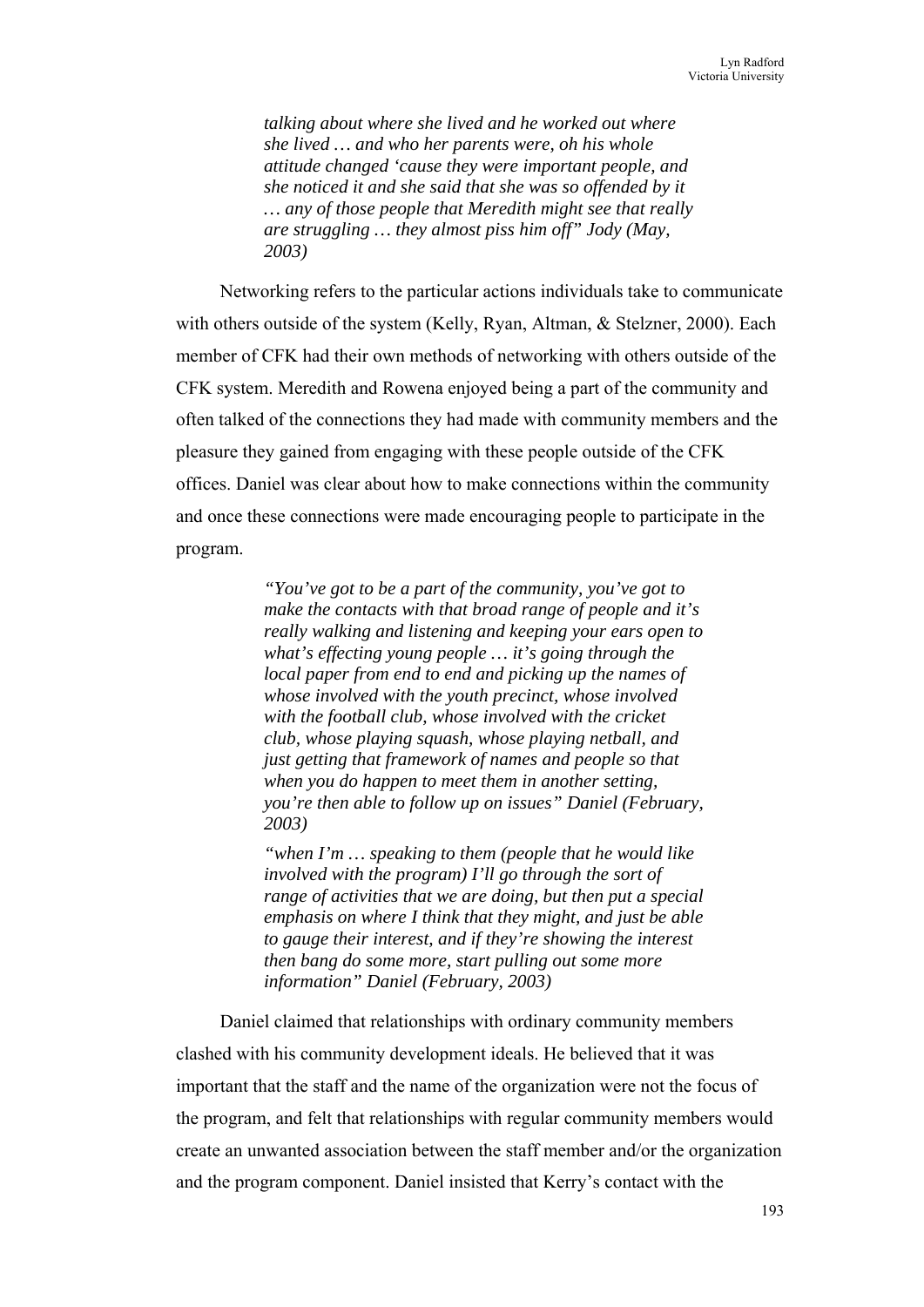students, who would be participants in the ARC program which she coordinated, be minimal. He thought that this was in keeping with the program's community development principles.

> *"it fits into my role* (being available to students) *but it's not designed necessarily as my role, I mean my role is still a project worker, so part of the project, again with all of the CFK projects is not to create a dependency and not to create myself as a key focus" Kerry (August, 2003)*

> *"as far as I'm concerned, they're* (community development principles) *not worth anything if you can't walk it yourself, if you can't get out there and struggle knowing how do I engage people in this stuff, how do I connect, so I can help facilitate connections, if you can't do that yourself, then you've only got a bunch of theories and you're not going to know how to apply them, small communities it's face to face contact, time consuming, but that's what it is , if you're not credible in young people's eyes, it won't work" Jody (May, 2003)*

Nevertheless, Kerry was able to make some contact with younger people at the secondary school as her period at the school increased. This developed over time and it is possible that CFK's boundaries became more permeable as the program became more embedded within the community. It is likely that as CFK became a subsystem of the community it was no longer able to operate as a closed system to any part of the community.

The concept of system boundaries and their impact on relationships between individuals from different systems, does not only apply to the system of focus, in this case CFK, but also applies to the systems that CFK was forming partnerships with. The partnerships that were most successful were the ones formed with systems that had permeable boundaries. For example the partnership formed for the ELF-II program with the local primary schools, kindergartens and play schools was a successful one. In this reciprocal relationship, personal and system resources were able to be shared between the two systems to create a program component that the greater part of the community could be involved in.

The permeability of these systems' boundaries was indicated by the degree to which they were willing to be involved with CFK from the outset. Also the ability for all of these systems, the many primary schools, the kindergarten and the playgroup, to work together shows a high degree of permeability. The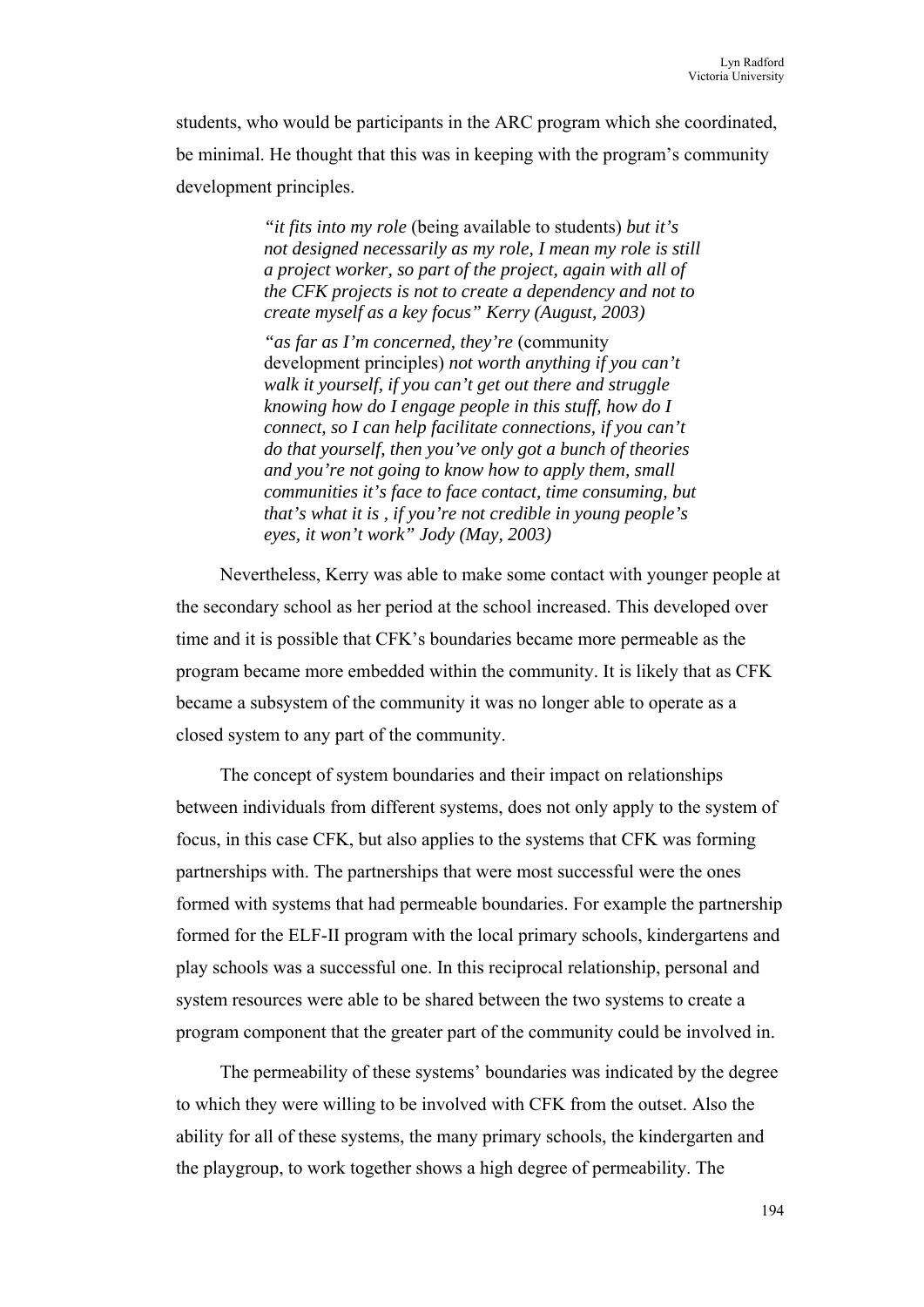openness of these systems was likely due to them being services for young children, making it necessary for them to be open to the families of the children. That is it was highly likely that these systems had been operating as open systems with quite permeable boundaries for a very long time.

This degree of permeability was not seen in other organizations where attempts were made to enlist their participation in the ELF-II program. Rhonda tried very hard to engage the local library in supporting and contributing to the program. It might be assumed that the library would be an important stakeholder in a program focused on literacy, however, despite Rhonda's strident attempts, she was unable to connect with them.

> *"I thought the library would be very positive about the project, which they are … I'd approached the library … at the start of ELF-II … and tried to get them on board, on to the working party, and oh, we're too busy, sounds great but we're too busy" Rhonda (April, 2003)*

> *"I've organized for the playgroup to go there* (the library) *and have a session and have their session in the library, so the parents walk into the library and are in the library environment and …they're so enthusiastic, they're so keen, oh thank you so much, how did you get Allison* (the children's author)*, that's fantastic we've been trying to get her for years and whatever, but at this stage they're just not giving a bit and they're not even coming to the launch, none of them" Rhonda (April, 2003)*

The Shire of Murrindindi had system boundaries that were also less permeable. The ease by which one system member was able to act as a gate keeper, not allowing interaction between the two systems would indicate a fairly closed system. Daniel was able to find a way around this problem, though the benefits of this relationship for CFK remained unclear, except perhaps they may have provided a possible source of funding for particular program components in the future.

The Alexandra Secondary College did not seem to be as open as the systems operating for younger children. This was not surprising as Australian secondary schools tend to be less open than their primary counterparts who welcome the involvement of students' family members. There were indications of the closed nature of this system in Jody's accounts of being unable to facilitate changes to the culture and attitude of the system. Further examples were that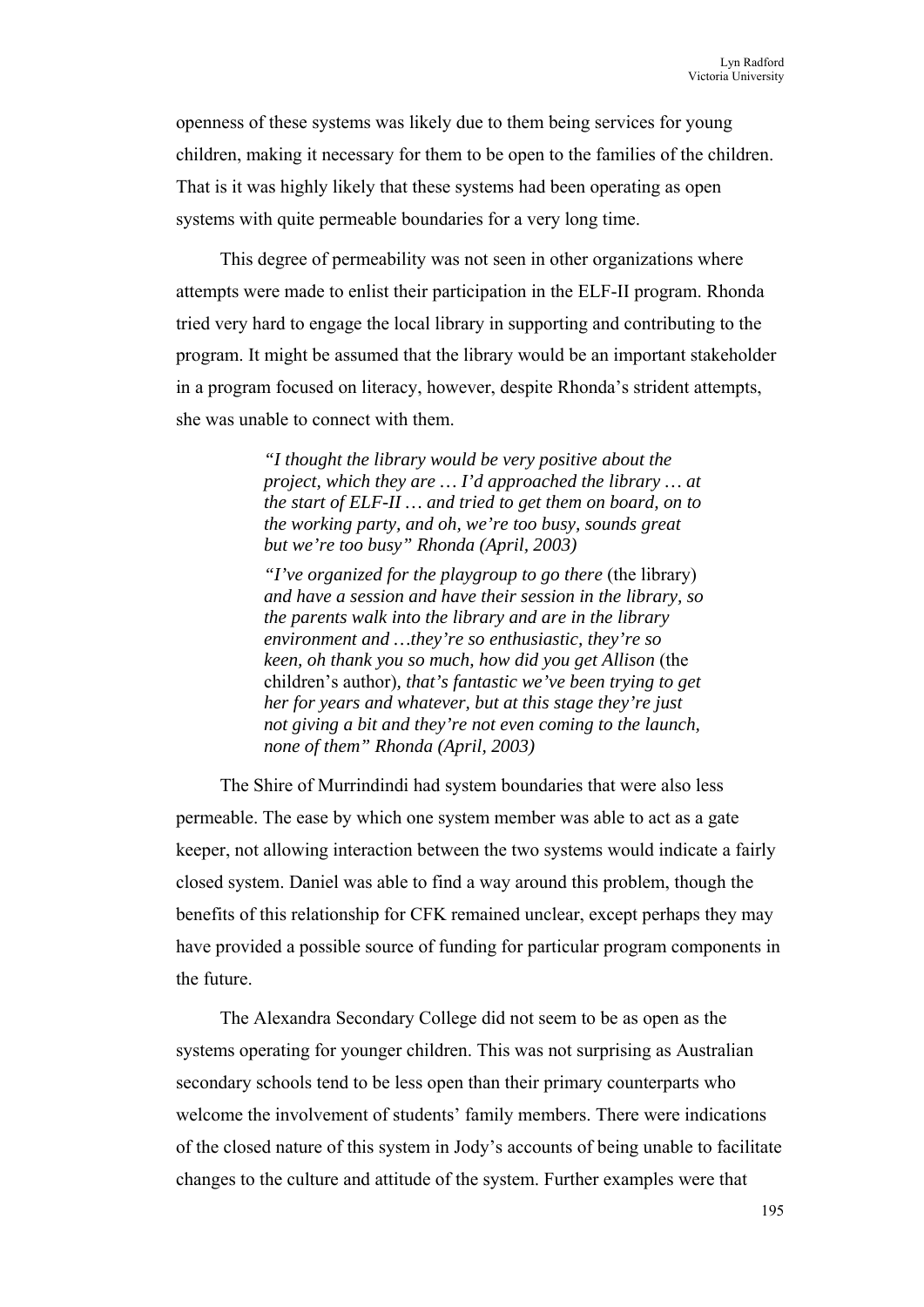Alexandra Secondary College not becoming involved with CFK until they could see the direct benefits to themselves. The quotes in the earlier section from the principal of the school also reflected their willingness to be involved as he believed that BSV *"could support our programs, they might be able to provide additional resources that we couldn't access in the past."* 

Reciprocity, as the name suggests, refers to the degree of reciprocation in the relationships (Kelly, Ryan, Altman, & Stelzner, 2000). As mentioned above the partnership formed with the primary schools, kindergarten and play group had a high degree of reciprocity. This could be seen in their willingness to attend meetings, contribute information and ideas, and accept support from CFK. The result was a high functioning subsystem that emerged from two different systems to produce a sustainable program component.

The partnership with Alexandra Secondary College was one where there was little reciprocity. The school seemed to view CFK as a provider, as a group that would meet their needs, but they gave little in return. This may have been due to CFK's strong desire to form a partnership with Alexandra Secondary College. This objective led Daniel to propose a trip to Tasmania, paid for by CFK, to examine a potential project for CFK and Alexandra Secondary College to implement. This enticement might well have facilitated the partnership between CFK and Alexandra Secondary College, but it may also have set a precedent for their future interactions.

Boundary spanning refers to the creation of roles within a system that have the capacity to encourage relationships and communication established between members of different systems. It differs from networking in that the roles are a formal sanction of the exchange of resources between systems (Kelly, Ryan, Altman, & Stelzner, 2000). The formation of the working parties and the appointment of specific workers to specific program components allowed CFK to optimize boundary spanning. This was particularly noticeable in the ELF-II program where the exchange of resources was beneficial to all systems involved.

Finally, adaptation refers to the action taken by system members to respond to the external and internal demands upon the system. This action that the system and its members take to adapt and respond to the demands placed upon them,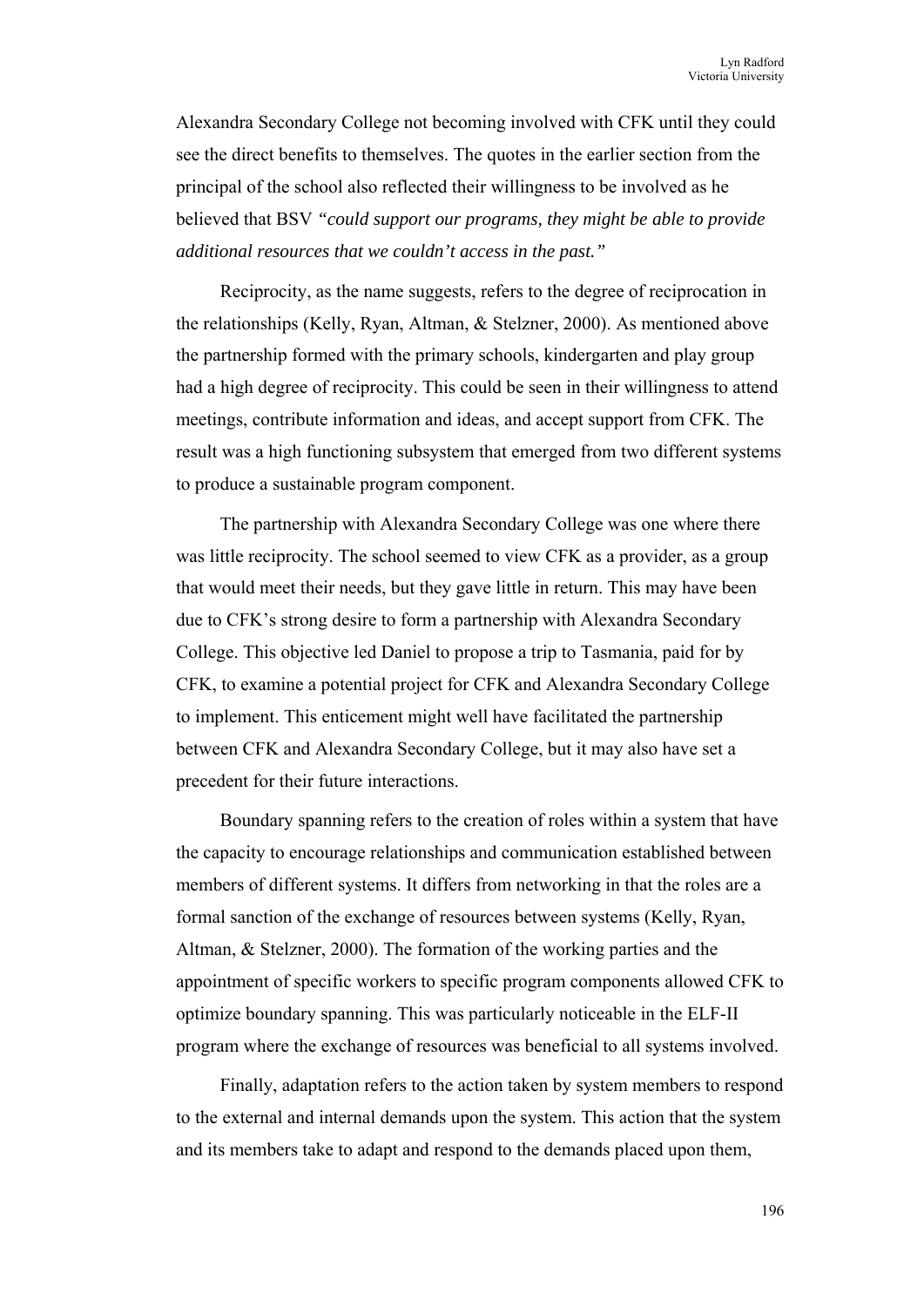necessarily entails a degree of flexibility which allows the preservation of unique qualities while building new qualities (Kelly, Ryan, Altman, & Stelzner, 2000).

Possibly the best example of CFK's adaptation was the development of the working party structure. This was a direct response to internal and external demands placed upon the system. It was clear to all present that the advisory committee was not allowing the community participation that it had been designed to facilitate. The development of the working parties as a replacement for the advisory committee was an adaptation that managed to facilitate the input of community members.

Other examples of adaptation would include the establishment of new and different program components; the leasing of the adjoining building; and the sharing of their space with other agencies. These examples were adaptive, and did serve to preserve some of CFK's unique qualities, however they also had the effect of changing CFK's purpose. The original aim of CFK had been to address early school leaving, but these changes had led to much broader objectives.

## **8.5 Entropic Processes in the CFK System**

There were at least two examples that were evidence of the natural entropic processes occurring within the CFK system. Examination of these processes and the reaction of staff members provides information about how the CFK system operated. The first is one that has been discussed many times already, the state of anxiety and disharmony that the group experienced during the final 12 months of the program. The second was the, so far unexplained, deceleration of the home visiting program.

The disharmony and instability experienced in the middle of 2003, with less than 12 months of funding left, was likely the staff's representation of their experience of entropic processes. The intervention was in the final stages of its existence and death, or entropy, seemed inevitable. Staff members' reactions to this were not productive action, but panic and unrest. Nevertheless their action was a successful attempt to maintain negative entropy and arrest the entropic processes. Kerry's abundance of energy and enthusiasm, Daniel's dread and talk of death, and Rhonda's lack of attendance at meetings had the effect of forcing Deidre to take action. Deidre addressed these issues through enlisting the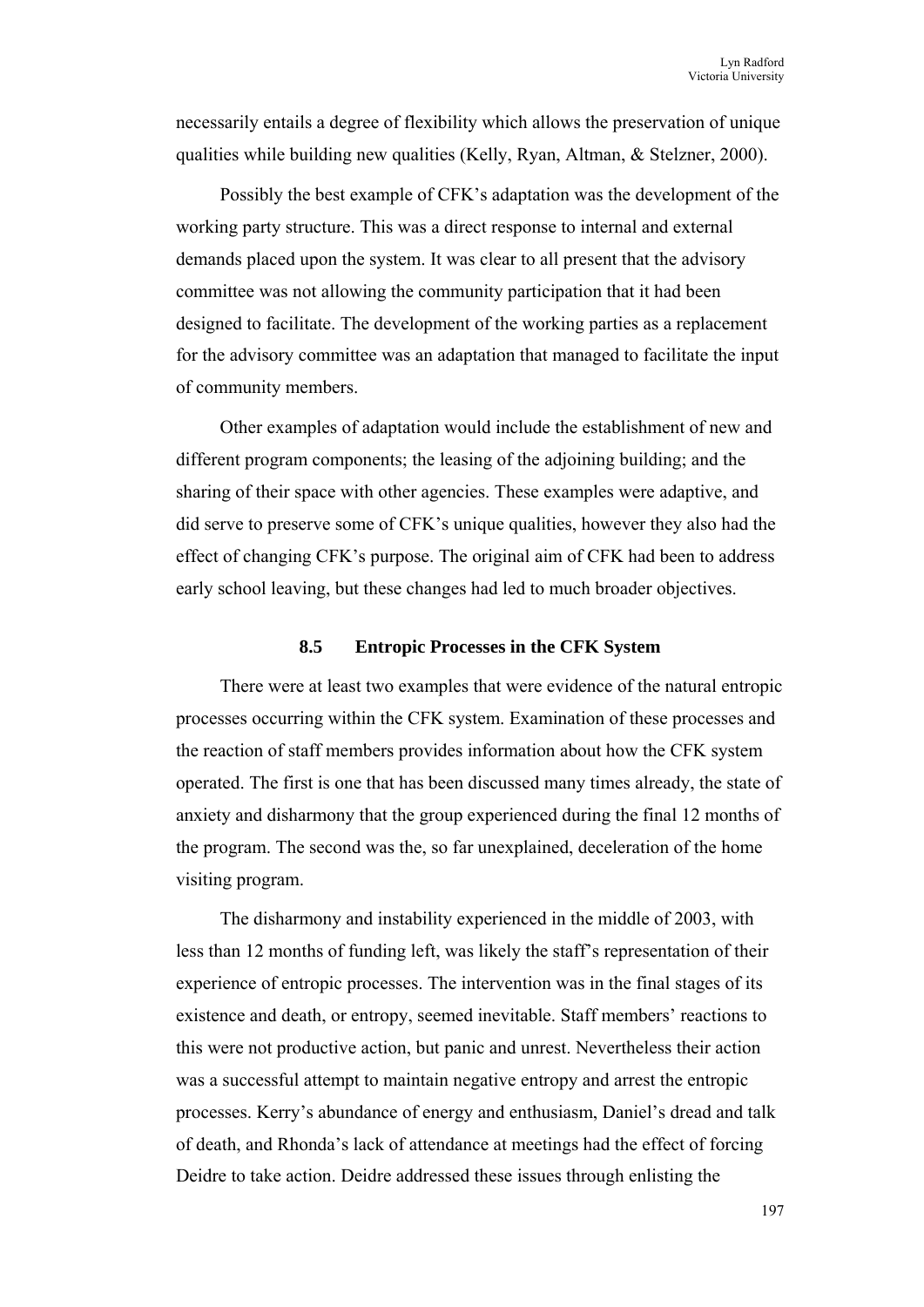assistance of the evaluators as well as organizing a team building workshop. In effect this was, for the CFK system, the importing of more energy than it expended and thus effectively maintaining negative entropy.

> *"we were sick of Daniel saying 'we are coming down to the last nine months' 'we're going to die' when Kerry was just starting, we are going to die, congratulations Kerry you're born dead, and we were just sick of it like every meeting that we had ever been to you know it was the same spiel, like we know it's going to happen we don't have to talk about it all the time" Rowena (June, 2003) explaining the reasons for the team building workshop*

The other possible example of entropic processes occurring during the same period was the loss of momentum in the recruiting of volunteers. Meredith had been hailed for her ability to recruit volunteers. Community members that originally came to CFK looking for some assistance were often persuaded by Meredith that, after they had received the assistance needed, they could help others in the community. However, after some time Meredith seemed to lose this ability and where there had been an abundance of volunteers, suddenly there was a lack.

Meredith's loss of what had seemed to be a natural talent may have been due to her doubt about the future for the home visiting program. Meredith had good reason to feel pessimistic about the program component's future, it was an expensive program and its continuance was not supported by either Daniel or Deidre. Once again the result of this experience was to attempt to import more energy than was needed from the external environment. This time it was the evaluators who were called upon to deliver. They were asked to research the area of volunteers and offer guidance to CFK as to appropriate expectations of volunteer numbers in rural towns.

The attempt to import this additional energy from the evaluators did not prove fruitful for CFK as the evaluators were not in a position to provide the energy that CFK required. It was around this time that there was a realization within CFK that the home visiting program had been operating in a style that was far more closed, particularly in their interactions with other subsystems of the community, than the other programs were. This awareness produced the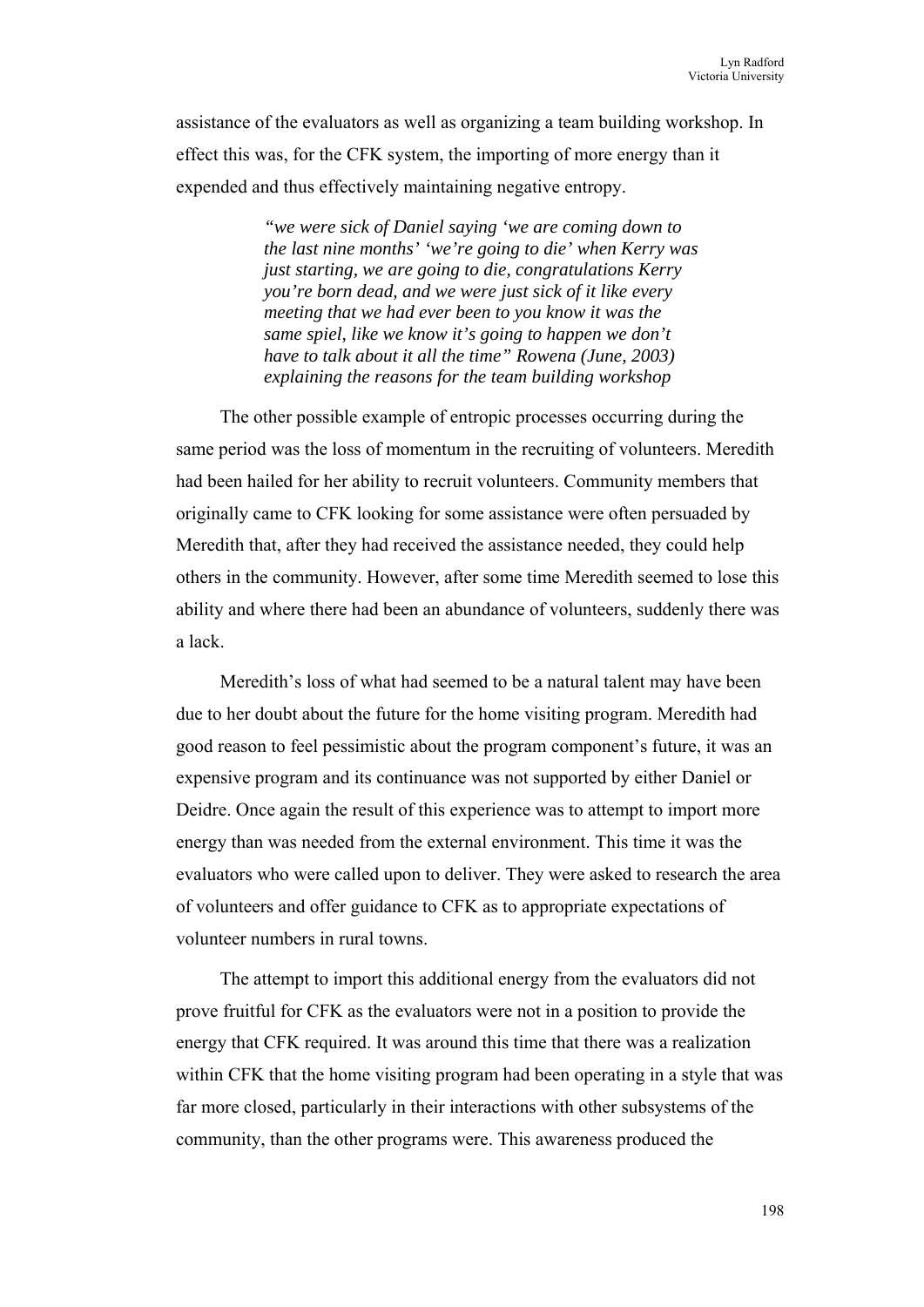possibility of becoming a more open system and importing energy from external agencies.

> *"we had become everything to everybody and we then almost reached a point where we were excluding other services, so it became important for us to invite them in because they weren't taking the initiative basically and so we've been better able to establish the hierarchy of other service providers to be providing a better service because the more Meredith did the less everyone else was doing so we had to say … you've got to come in and provide the level of service that you're funded to as well" Daniel (June, 2003)*

> *"and that's probably where we …didn't do enough work in the beginning, ... I was reading (the original proposal* documents) *and* (they) *… had gone around to all those services, but we as workers didn't actually go to those services and say how do we fit in and I think that's actually how we made a mistake in not going to them first of all, because I honestly didn't know what all of these services were and what they offered" Meredith (June, 2003)*

### **8.6 Relationship between CFK and BSV**

CFK staff members were much more guarded about providing information about their relationship with BSV than they were about information regarding the relationships between CFK and community subsystems. CFK had commenced as a subsystem of BSV, and barely a system in and of itself. There were initially only two dedicated CFK workers, who very much identified themselves as BSV workers and they were monitored very closely by BSV management. The relationship at this point in the program could be described as symbiotic.

Over time, however, CFK was able to become an independent system and identify as much with the community as with BSV. Additional workers were employed and relationships were formed with community subsystems. CFK continued to rely upon BSV for resources, supervision and support. BSV processes ensured that they held a gatekeeper position to the funding body. This made the relationship between CFK and BSV vital for CFK's survival and made staff reluctant to discuss the relationship.

There was one difficulty that CFK staff did discuss, albeit reluctantly, and that was the association of CFK with the BSV name. Staff members expressed a desire for a community profile that was independent of BSV, but they were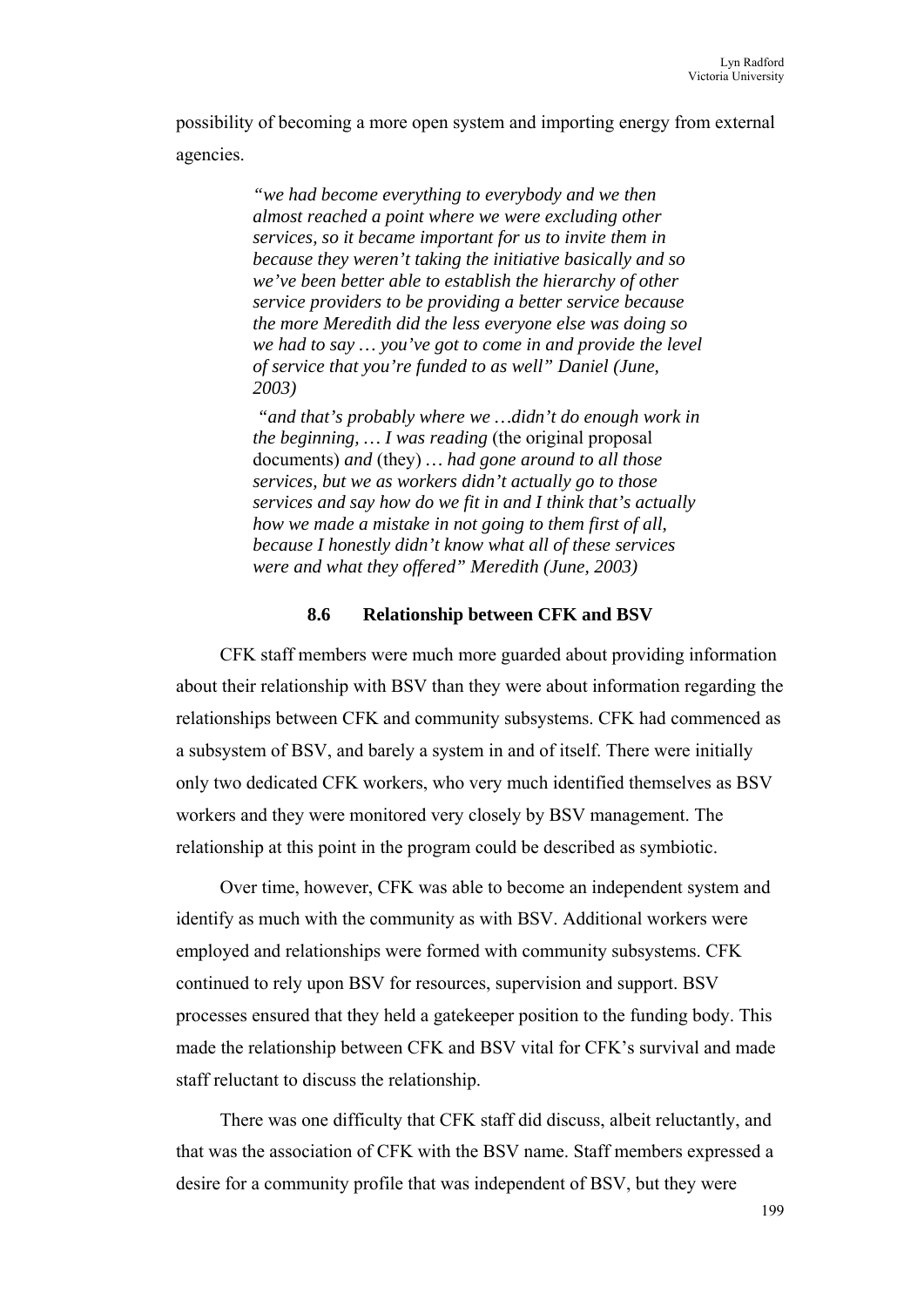unable to convince BSV of the importance of this. At one point Daniel spoke more openly about this issue than he had in the past. It was during an evaluation meeting around seven months before the end of the CFK program. Deidre happened to be absent from this meeting and Daniel was able to say things that he perhaps would not have said if she had been present. He spoke about the need for the auspice agency to remain in the background for this type of program. He also spoke of the particular problems of the connotations with the BSV name and assumptions that CFK would be *"about front line delivery."* He also explained that *"there were monetary benefits as well as kudos for Berry Street to be connected with CFK"* and that Deidre's position within BSV was dependent upon their receiving funding for programs like CFK and therefore it was also in her interest to see the CFK name associated with BSV. He asked for the evaluators to include the issue in their forthcoming report.

The difficulty was that not only did BSV decline to be separate from CFK, but it actually promoted their association. The building that the CFK program was implemented from had multiple BSV signs in the window, hanging above the door and around the office space. CFK staff were instructed that they must answer the phone saying "Berry Street Victoria" All official documents were printed on official BSV letter head. Program staff had email addresses with the suffix @berrrystreet.org.au. It was likely that as BSV relied on funding from the government and from donations that they needed the program to be associated with their name because they needed to be marketing their agency. At times staff wondered if BSV were more concerned with their own profile than what was best for the program.

> *"it's awful to say, but sometimes I think Berry Street want the points on the board … they want things to be happening rather than, is it the best thing to be happening, is it meant to be happening" Meredith (December, 2002)*

There was, however, an unexpected outcome from the relationship between CFK and BSV. As mentioned previously the main purpose of a community intervention, other than its own survival, is to produce a change in the community. CFK was no different to other community interventions in that this was its main purpose.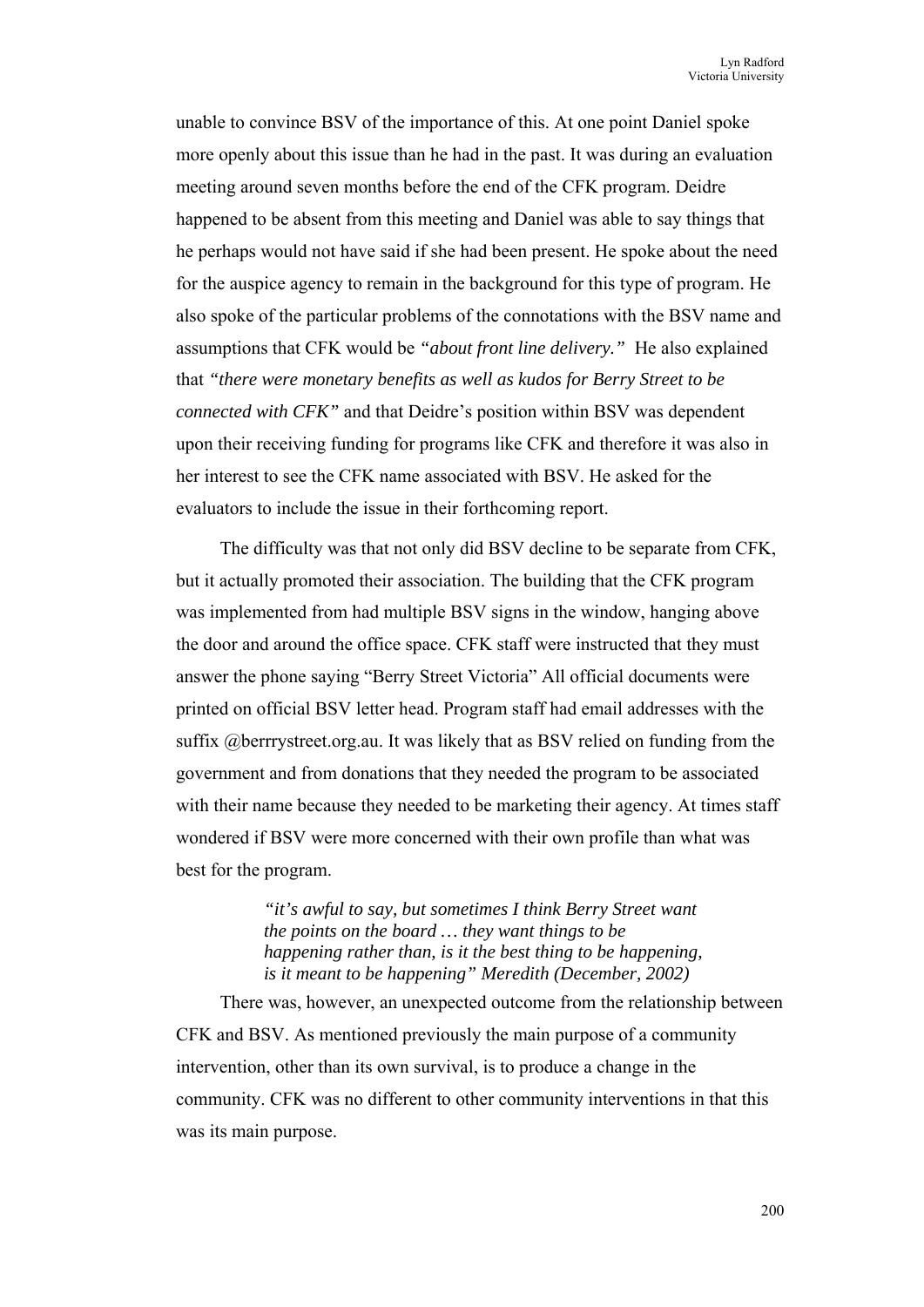*"ELF is about everybody reading, it's about changing a community attitude, ARC is about a whole community being involved it's about changing a whole community attitude towards young people school leaving, going on the dole, employment opportunities and it's about working with every kid at the school so that they have a pathway" Daniel (June, 2003)* 

Whilst it remains unclear whether CFK were able to produce the desired changes in the community, they were able to produce change within BSV. Daniel and Deidre claimed that BSV, an organization that had always been welfare oriented, had become very interested in implementing community development programs. They further stated that this change had altered BSV's internal structures and processes. Daniel and Deidre attributed this change to BSV's association with CFK. At this point Daniel was also able to concede that CFK had benefited from their association with a high profile organization like BSV.

> *"there really is a whole lot in those different profiles and how you use it and I'm sure at times we, there are times when I don't want to use BSV, but by golly it's very effective to use BSV because it has the credibility and the profile" Daniel (March, 2004)*

> *"we wouldn't be here without BSV, because it was the foundation who approached … because they knew about the organization, … so it has to come from the name" Deidre (March, 2004)*

## **8.7 Summary and Conclusions**

There were many tensions in the CFK office and between CFK staff and members of the community subsystems. There was a great deal of dissatisfaction in Daniel's leadership and to a certain extent Daniel inhibited the personal resource potentials of system members. Nevertheless, positive and meaningful connections developed between staff members within the system and between the system and its environment.

CFK moved from a symbiotic relationship with BSV to a more independent relationship that made it possible to become a part of the community in which it was implemented. Though not enough time had elapsed at the conclusion of data collection for community change to be observed, signs of the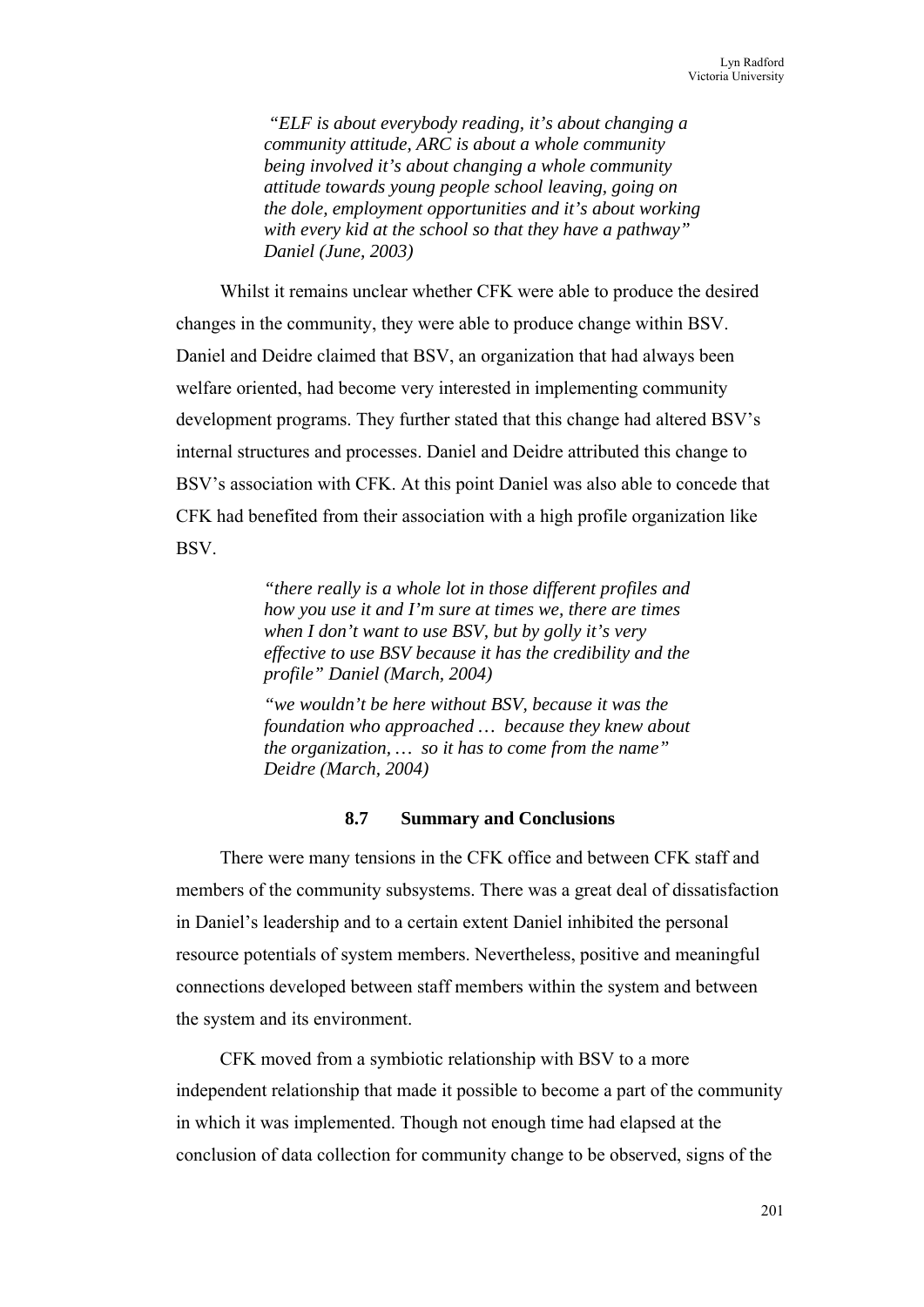potential for change were evident in the community's embracing of the ELF-II program component.

In order for change to occur, the community must desire change, rather than have change forced upon it. This means that if a community intervention is perceived as an external agent it will not be able to produce the desired change within the community. The community's acceptance of CFK as a subsystem bodes well for CFK's goal to change the community in the future.

The changes that were noted in BSV could be attributed to CFK being a subsystem of BSV. Indeed staff believed that it was a direct result of BSV's association with CFK. If this logic is extended it is possible for this change in BSV to stimulate change in the systems in which it is embedded, that is the set of similar agencies, and society. It is possible that over time Australia could see a shift in the orientation of traditional welfare agencies to encompass community development principles.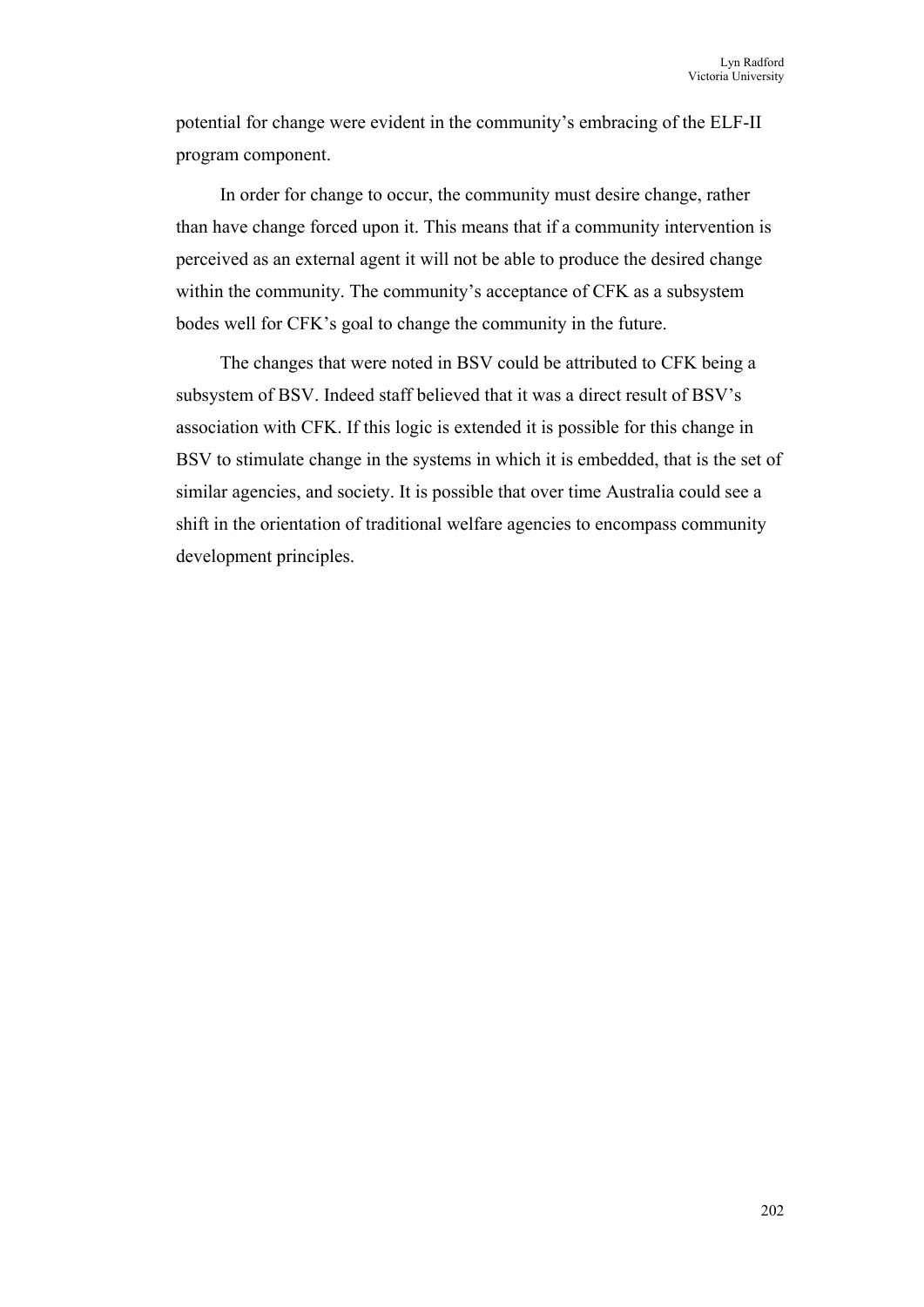#### **CHAPTER 9**

### **SYNTHESIS OF FINDINGS AND DISCUSSION**

# **9.1 A Brief Overview of the Case and some Post Implementation Outcome Data**

CFK was a community intervention designed to reduce early school leaving, and associated problems, in a Victorian rural community. The initiator of an early intervention in the area identified a number of family and individual variables that were antecedents of early school leaving. She further recognized the culture of the local high school as being major precipitating and perpetuating factor in this outcome.

A number of program components were implemented as part of a strategy to tackle the problem of early school leaving. These programs were aimed at different age groups and sectors of the community in an attempt to reduce risk factors for future generations of possible early school leavers, offer alternatives to those who may be at risk of leaving school early, and support families.

A focus on developing and strengthening partnerships within the community was also a major component of CFK and strong connections were made with relevant community organizations and groups. There was great variability in the ease with which these associations were formed and the degree of reciprocity within them.

The initial funded period was set for three years and CFK hoped to create sustainable program components in this time. Sustainability was not reached during the time available and BSV were provided with further funding to continue and extend their work. It was not possible to establish if broad community change was achieved as there was no data available, at the completion of the intervention's implementation, to provide evidence of community change.

Of particular interest was CFK's success in relation to its initial goal of reducing early school leaving. Whilst there was no data available at the conclusion of CFK's implementation, as a sufficient period of time had not elapsed in which to make this assessment, data relating to the retention rates of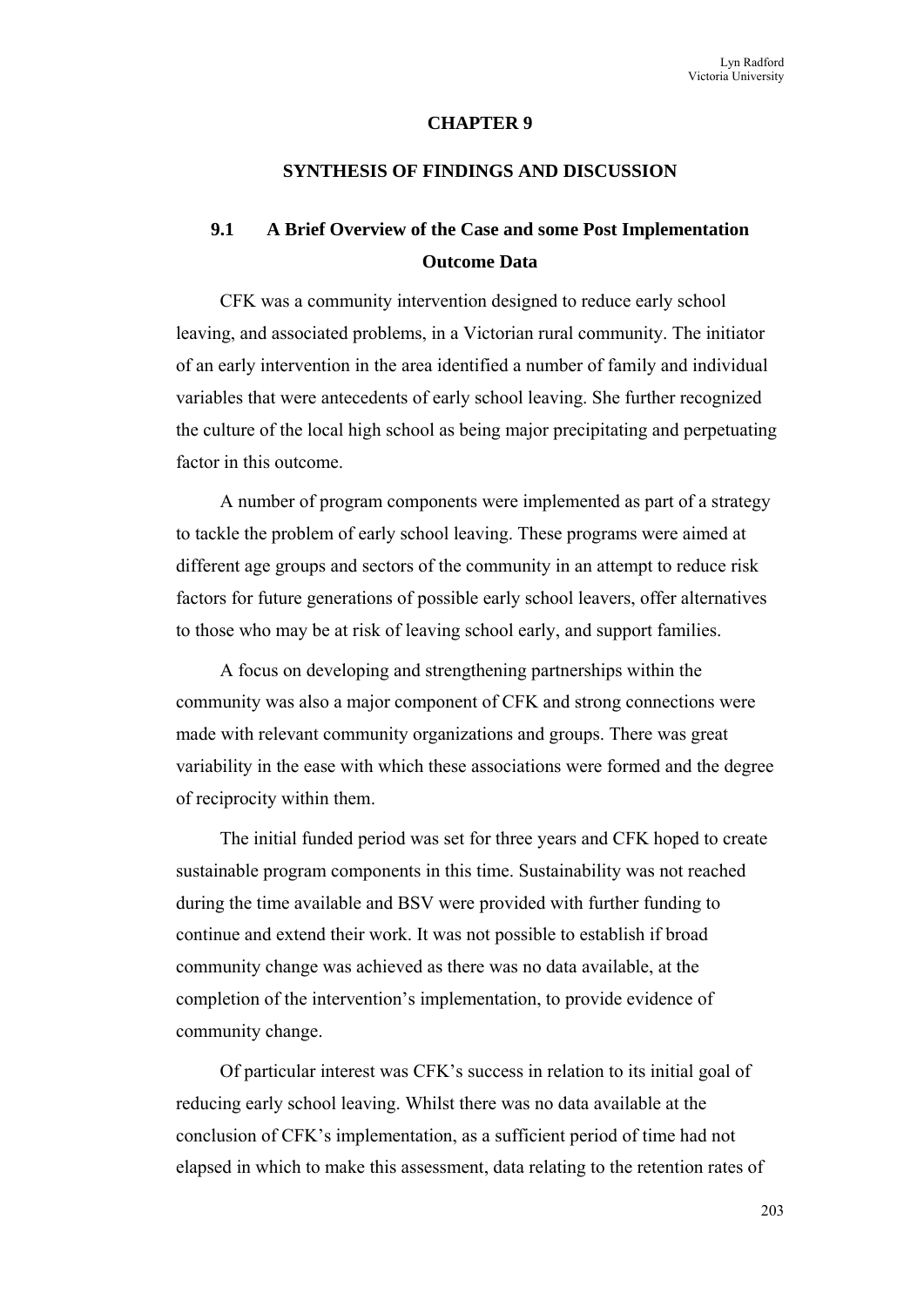Alexandra Secondary College, beyond CFK's implementation period, did provide some insight.

Alexandra Secondary College provided data relating to the school's enrolment (1993-2006), apparent retention rates (1996-2006), real retention rates (1997-2006) and exit destination (2003-2006) (see Appendix D). The real retention rates contribute information regarding CFK's success in achieving its goal of reducing early school leaving. These rates relate to cohorts of students, who enrolled in particular years, by providing a percentage of those still enrolled in subsequent years. For example, the number of students who were still enrolled in Year 10 (2003) and who initially enrolled in Year 7 (2000) divided by the number of Year 7 enrolments (2000). This figure expressed as a percentage provides a Year 10 retention rate for the school. These rates are considered to be a reflection of the school's ability to retain students.

The two figures below illustrate the real retention rates for Alexandra Secondary College from 1998 to 2006. Figure 9.1 shows the real retention rates for the cohorts of students enrolled in Year 7 at Alexandra Secondary College, in 1998 – 2003. This provides the opportunity to compare retention rates for cohorts of students who experienced the ARC program component and cohorts of students who did not. Figure 9.2 shows the real retention rates for each year level for the years 2000 through to 2006. This enables the examination of Alexandra Secondary College retention rates for years 10, 11 and 12, in the years prior to and during the implementation of CFK and ARC.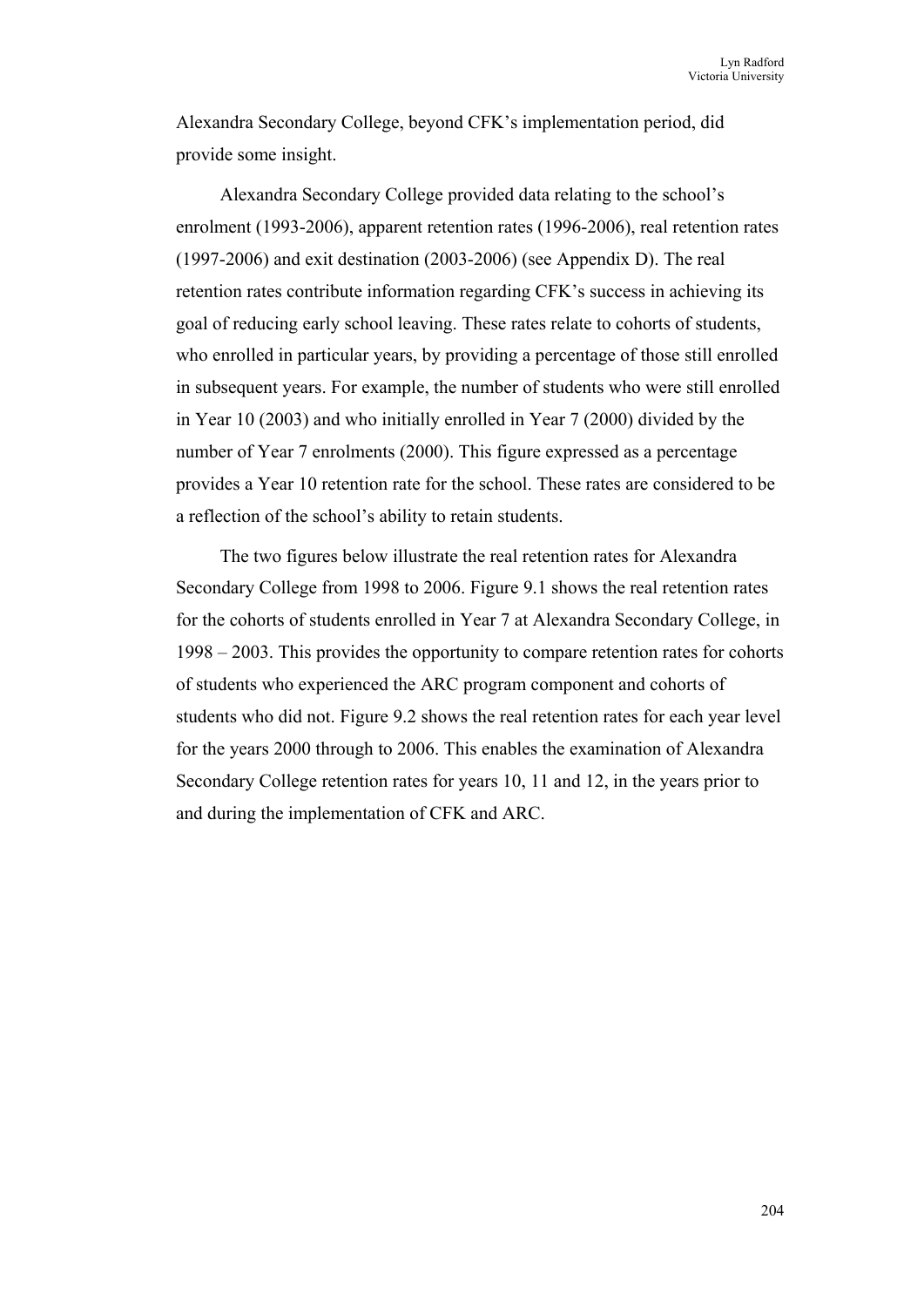

*Figure 9.1: Real Retention Rates by Cohort*

Year level



*Figure 9.2: Real Retention Rates by Year*

It is difficult to draw strong conclusions from this data as there are multiple variables which might impact upon school retention rates. For example, there was a change in the school's principal in 2006, the school's student welfare coordinator completed post graduate training in 2005 to assist her in meeting the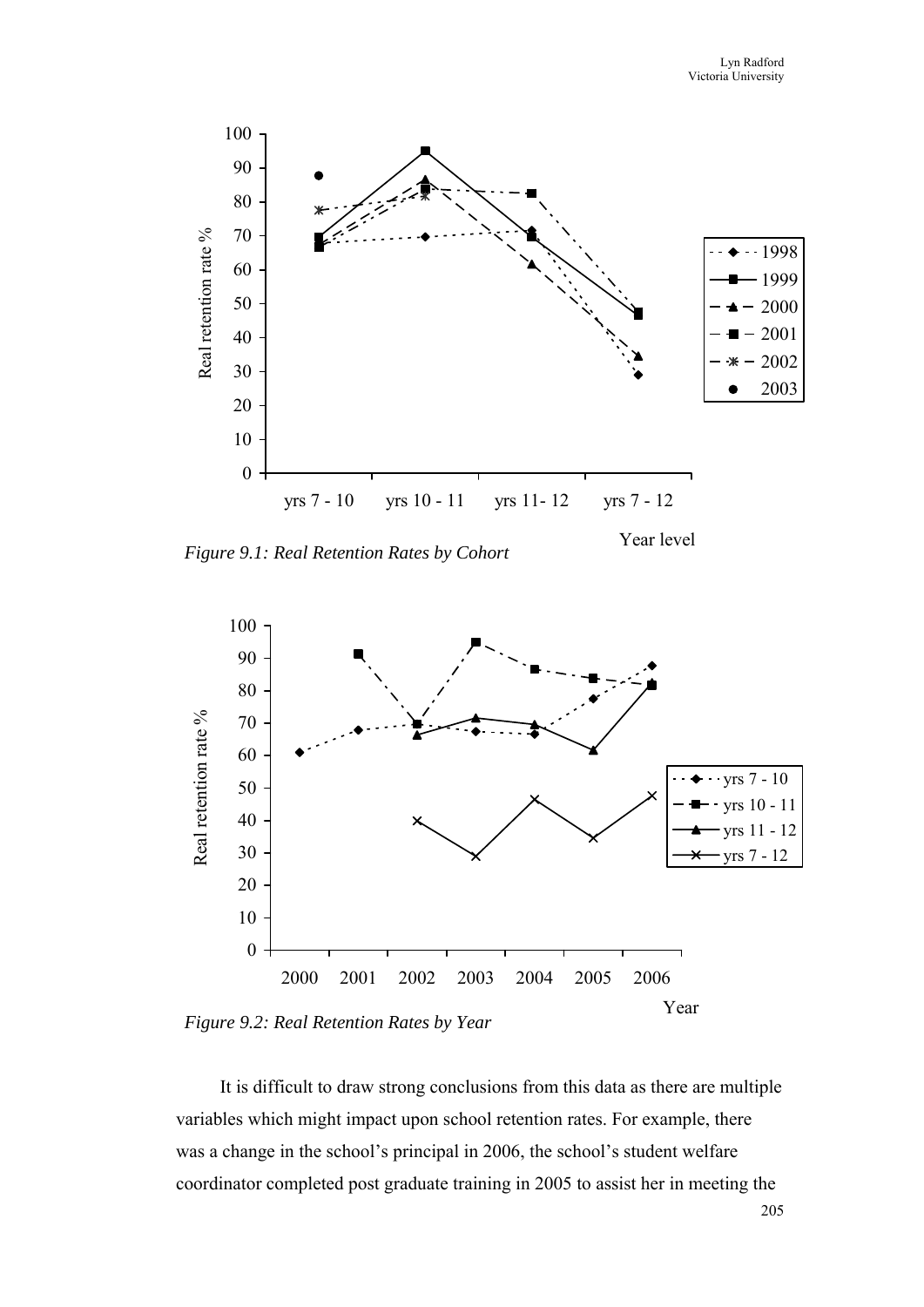needs of the students, and the Victorian State Government contributed 1.848 million dollars to Alexandra Secondary College, in 2003, to improve education and training facilities. However these figures do provide some interesting information. Examination of the retention rates by cohort reveals that the retention rates for student cohorts enrolled at Alexandra Secondary College during the implementation of CFK (2001 – 2004), were better than for those enrolled prior to CFK's implementation. The second figure reveals the fluctuations of the retention rates in given years. It should be noted that an improved retention rate for Years 10 and 12, was observed in 2006. These students would have had the optimum experience of the ARC program, as implementation commenced in 2003 when these students were enrolled in Years 7 and 9 respectively.

# **9.2 Re-examining the Factors of Effective Implementation: Bridging the Gap between Science and Practice**

The first part of this study sought to examine recommendations in the academic literature as well as participants' views of factors contributing to effective implementation of community interventions. The data collected during this phase was examined in chapter 5 of this thesis. The analysis of this data identified seven themes: flexibility; staff; relationship building and networking; community participation; sustainability; time; and giving the community what they want.

Data for this first phase was collected mid 2002, however implementation proceeded for a further 20 months, and data, guided by the themes above, continued to be collected during this period. Participants' reticence to focus on previous research into best practice, and desire to explore their own experiences of implementation, led to a change in direction. This was reflected in chapters 6, 7 and 8 which used a systems ecological framework to examine the CFK journey.

Much of what is contained within these later chapters can be directly applied to the themes developed earlier in the data collection. Therefore, it is important to revisit the themes from chapter 5 with reference to data collected throughout the entire implementation stage and findings in the systems based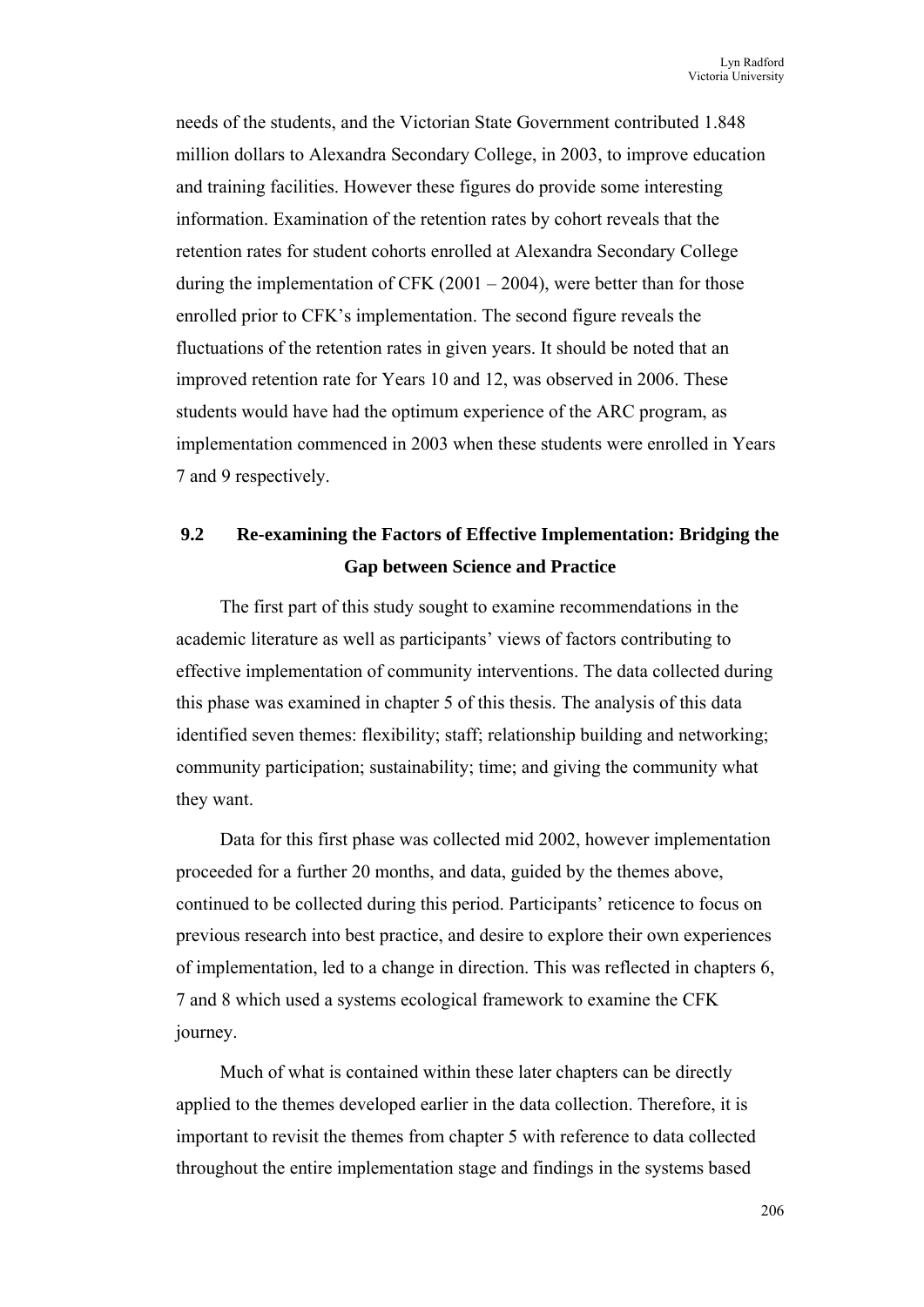chapters. A re-examination of these themes provides some insight into why participants did not find it useful to examine the academic literature. Further, this provides new information pertaining to the gap between scientific knowledge and community practice. The following section briefly reviews these seven themes and one additional theme that was raised in the first phase by one participant and became increasingly important to another participant during the implementation of CFK, that is, the program profile.

#### *9.2.1 Intervention Flexibility*

According to the academic literature, an intervention is either flexible or consistent, and there is great debate about the virtues of each. Proponents of strict adherence to what has been planned, call attention to the problems with drawing conclusions about outcomes, when implementation practice is variable and unknown (Clarke, 1998; Lynch, Geller, Hunt, Galano, & Dubas, 1998). Advocates of increased flexibility claim that there is a great deal of variation in contexts and implementation practices need to reflect this in order to facilitate community participation and meet the particular needs of the context (Collins, Murphy, & Bierman, 2004; Schorr, 1997; Serrano-Garcia, 1990). A moderate view is that program components essential to program outcomes are carefully adhered to, but that there might be other program variables where flexibility can be tolerated (Cameron, Karabanow, Laurendau, & Chamberland, 2001; Dane & Schneider, 1998; Meyer, Miller, & Herman, 1993; Weissberg, 1990).

The question of flexibility or fidelity did not feature as a factor of great concern in this case. The benefits of the program's flexibility were mentioned on occasion, and participants responded to interview questions related to flexibility, but it was not a prominent theme amongst the interview data. When it was discussed, participants agreed that there was a need for flexibility in the implementation of CFK, but differed in their ideas about what areas of the implementation should be flexible. Meredith believed that it was important for the intervention to be adaptable in order to respond to community need. Daniel and Deidre agreed that there should not be an expectation that the intervention planning be strictly applied to the implementation. Indeed, Daniel stated that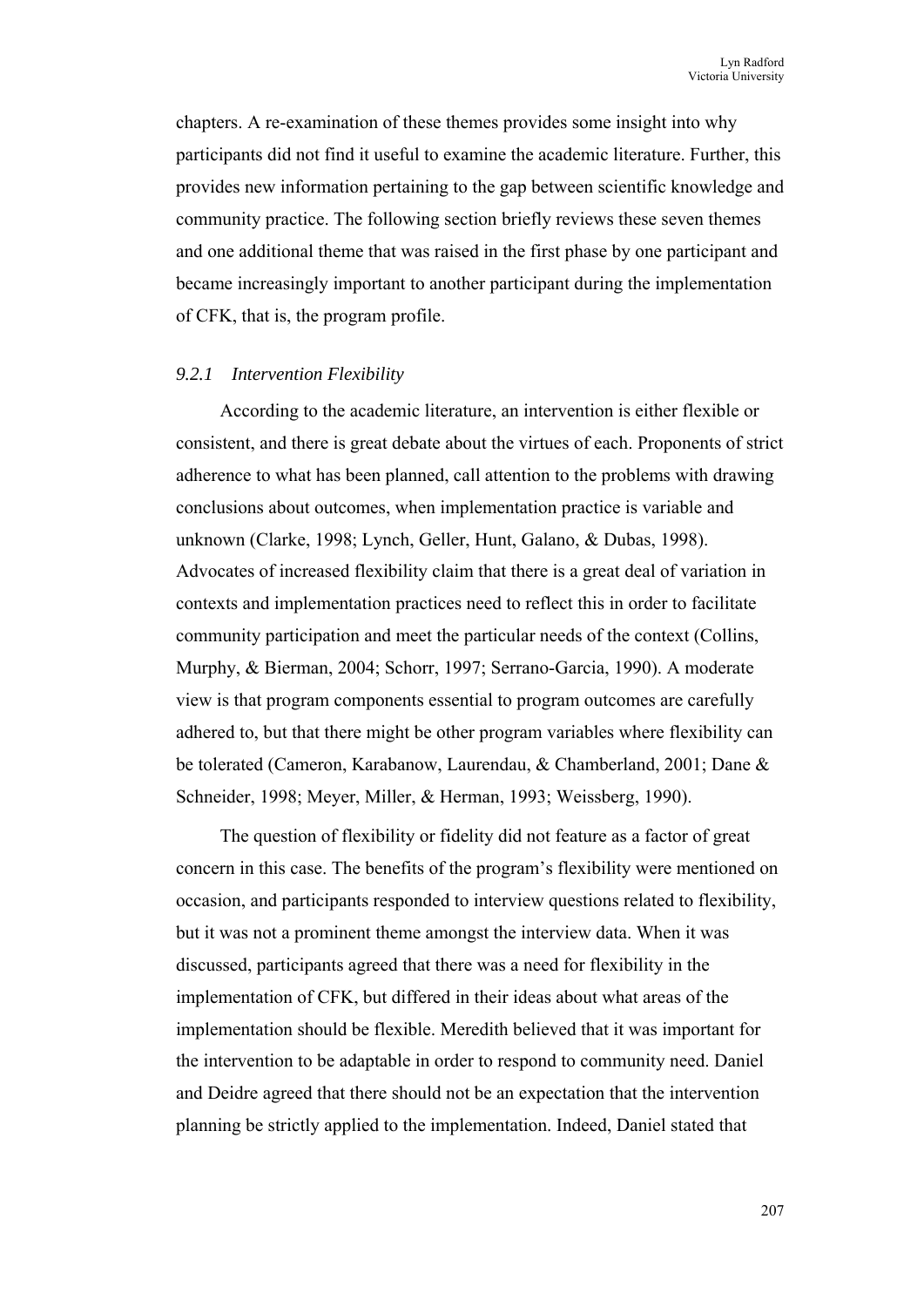there should be flexibility for the program to change direction as opportunities arose.

> *" so as much as you model and you're planning and everything at the same time you've got to have a capacity to move very quickly and to pick up and take on particular innovations and new ideas that are coming from the community or you're able to bring across" Daniel (September, 2002)*

In examining the CFK journey it is clear that flexibility rather than fidelity was the process by which the intervention was run, and this may have been the desire from the outset. The CFK framework, goals, and outcomes, originally proposed, were sufficiently broad to allow some measure of malleability in the implementation of CFK. At the end of the funded period it was a very different program to what had been proposed in the application for funding. Original plans were not rigidly adhered to and opportunities for new directions were pursued vigorously.

The detailed proposal document recommended a number of components that would produce the desired outcome of positive school engagement. Of the 20 suggested strategies, CFK implemented four. Intervention staff did not comply with implementation guidelines for program components that had been previously trialed in other communities, but adapted them to suit their own needs.

The original proposal was that CFK "work alongside schools in continuing to foster an environment that welcomes parent and community involvement to enhance educational engagement of young people" and "to support the planning and integration of school programs and service delivery to help meet the needs of families with young children" (Berry Street Victoria, 2001, August, p. 3). Given Jody's assertion that there had been an enormous need for a change in the culture of ASC which had lacked support for students and families, this element of the project would have seemed vital. However, in the final evaluation report there was reference to "an enhanced relationship between school and businesses" (The Wellness Promotion Unit Victoria University, August, 2004, p. 31) and relationships between ASC, students and their families were not mentioned. In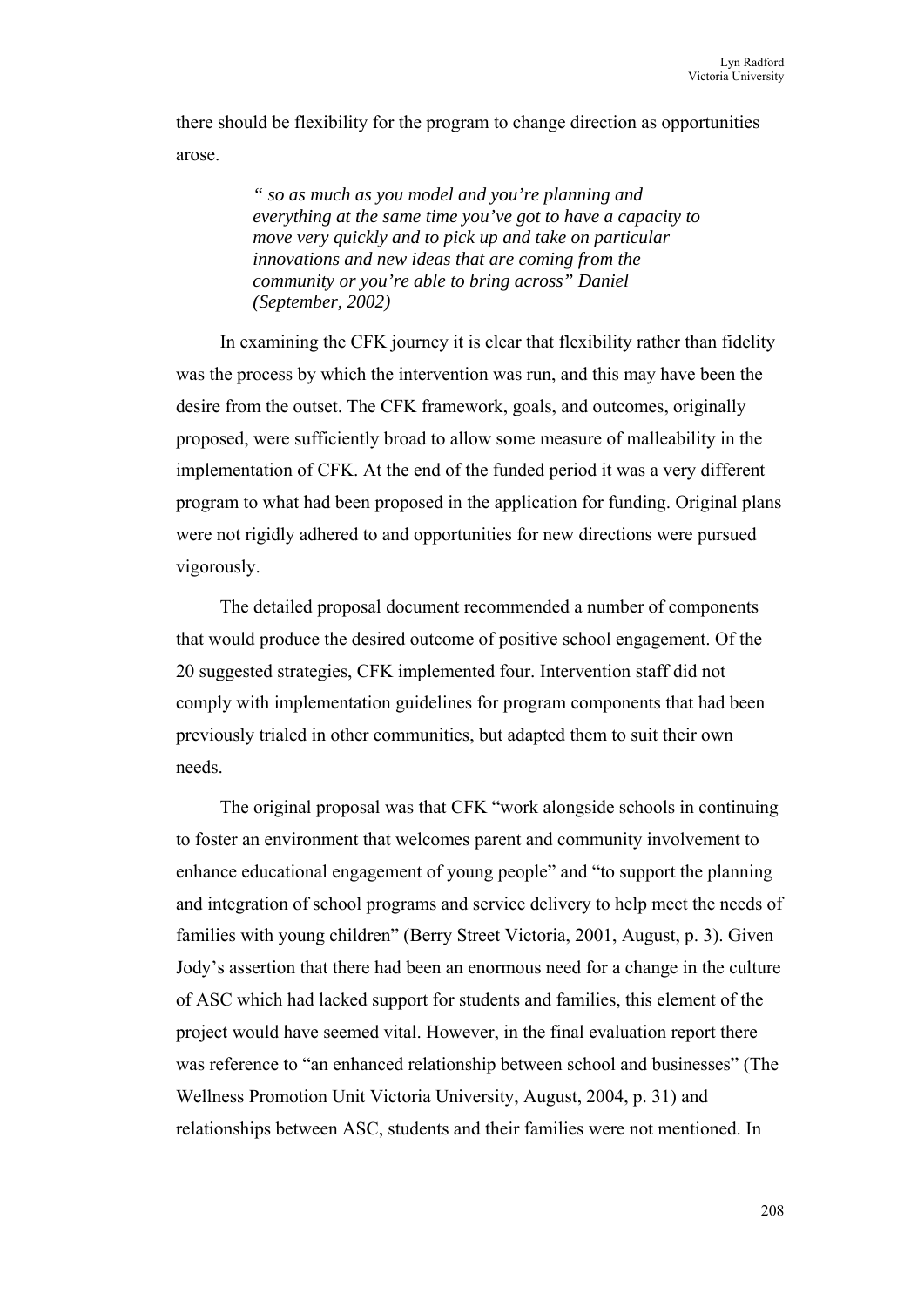reality there was no consultation with the school community beyond the principal and selected teachers.

Daniel worked hard to form a relationship with the school and to assist them in the delivery of a program that would assist students' transitions between school and employment. However it was a top-down approach rather than the bottom-up approach advocated for community interventions (Bridger & Luloff, 2001). What emerged was a program component which did not meet the community development principles ("inclusive, empowering, collaborative, consultative, responsive and flexible to community needs and context") articulated in the August 2001 project summary. Further, the evaluators attempted to make Daniel aware that a pledge from secondary school students not to seek unemployment benefits, could be perceived as placing the responsibility for change on the young person rather than the system. Daniel disagreed and the program went ahead.

CFK evaluation reports and other documentation listed the aim of this program as positive school engagement. However, in other literature published on the world wide web by the Alexandra Secondary College, the aim of the ARC program was "to ensure that all students in Year 10 either continue with their education, engage in further training or gain genuine employment and to encourage the development of positive attitudes towards work and/or further training through an effective school to work transition program" (Alexandra Secondary College, 2007). The reality of this program was that it met the needs of Alexandra Secondary College, but as the broader school community was not consulted it remains unknown if this was an appropriate path for CFK to pursue. However, retention rates reviewed above, are suggestive of positive outcomes for students at Alexandra Secondary College in relation to reduced early school leaving.

The flexibility in funding arrangements was celebrated by CFK staff and two specific examples were given. The first was that provisions were made for funding to be 'rolled over' rather than depleted by the end of the financial year as is common in organizations who must spend their set budget if they are to qualify for a similar amount the following year.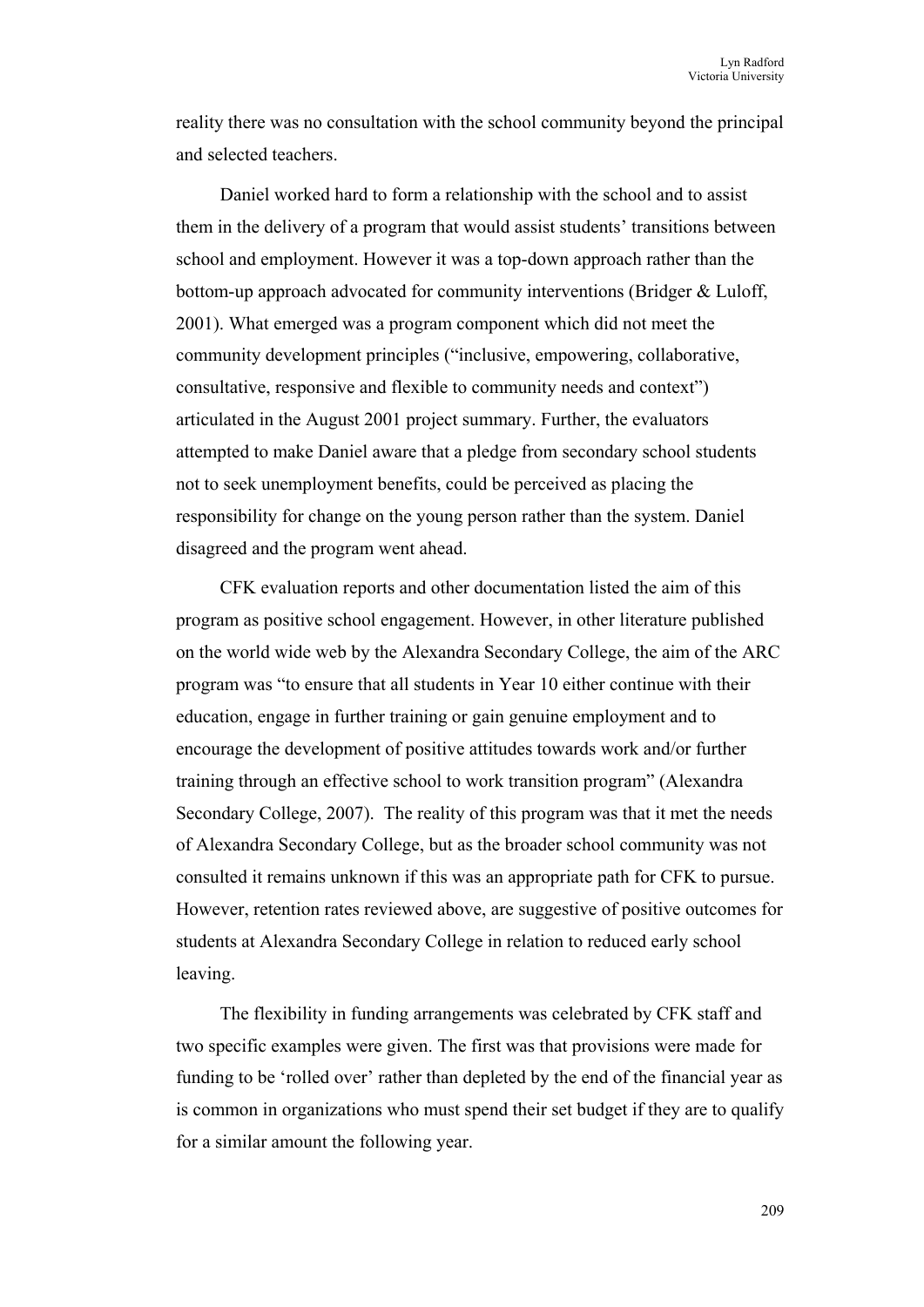The second example related to CFK's office space. An enormous opportunity became available with approval to lease the adjoining building to CFK. This not only provided staff the vital space that they needed, but allowed CFK to offer shared space to other important organizations in the area, such as GVFC and Centrelink. This increased their connections with community organizations and local community members as they utilized these services.

In summary, it is clear that a considerable amount of flexibility was afforded to staff for the implementation of CFK. The intervention was overseen by BSV management and their continued support for modifications and changes would indicate that they saw merit in what was being implemented. It may be that the changes were reflective of the community's needs and helped to create better connections and promote community participation. Unfortunately, the constant shifting and changing of components and their implementation made evaluation virtually impossible.

This highlights the difficulties of program inconsistencies which are cited in the literature (Durlak, 1997; Kramer, Laumann, & Brunson, 2000). However, it does not negate the need for programs to be responsive to their context as has also been argued (Collins, Murphy, & Bierman, 2004). Indeed if implementation had been better documented to facilitate evaluation, there may well have been support for the suggestion of adaptable interventions. A major issue for community interventions is the difficulty of identifying outcomes (Wandersman & Florin, 2003). If the degree of changeability observed in this case is representative of community interventions, it may go some way towards explaining this problem.

## *9.2.2 Intervention Staff*

Program staff are considered to be the agents of change and therefore vital to an intervention's success (Stith et al., 2006; Visser & Schoeman, 2004). Low staff turn-over (Lynch, Geller, Hunt, Galano, & Dubas, 1998), an adequate number of staff (Chaskin, Joseph, & Chipenda-Dansokho, 1997), that are competent and sensitive (Nation et al., 2003) are factors that have been found to be vital to the effectiveness of the implementation of interventions. A number of intervention features have been found to support staff. These include an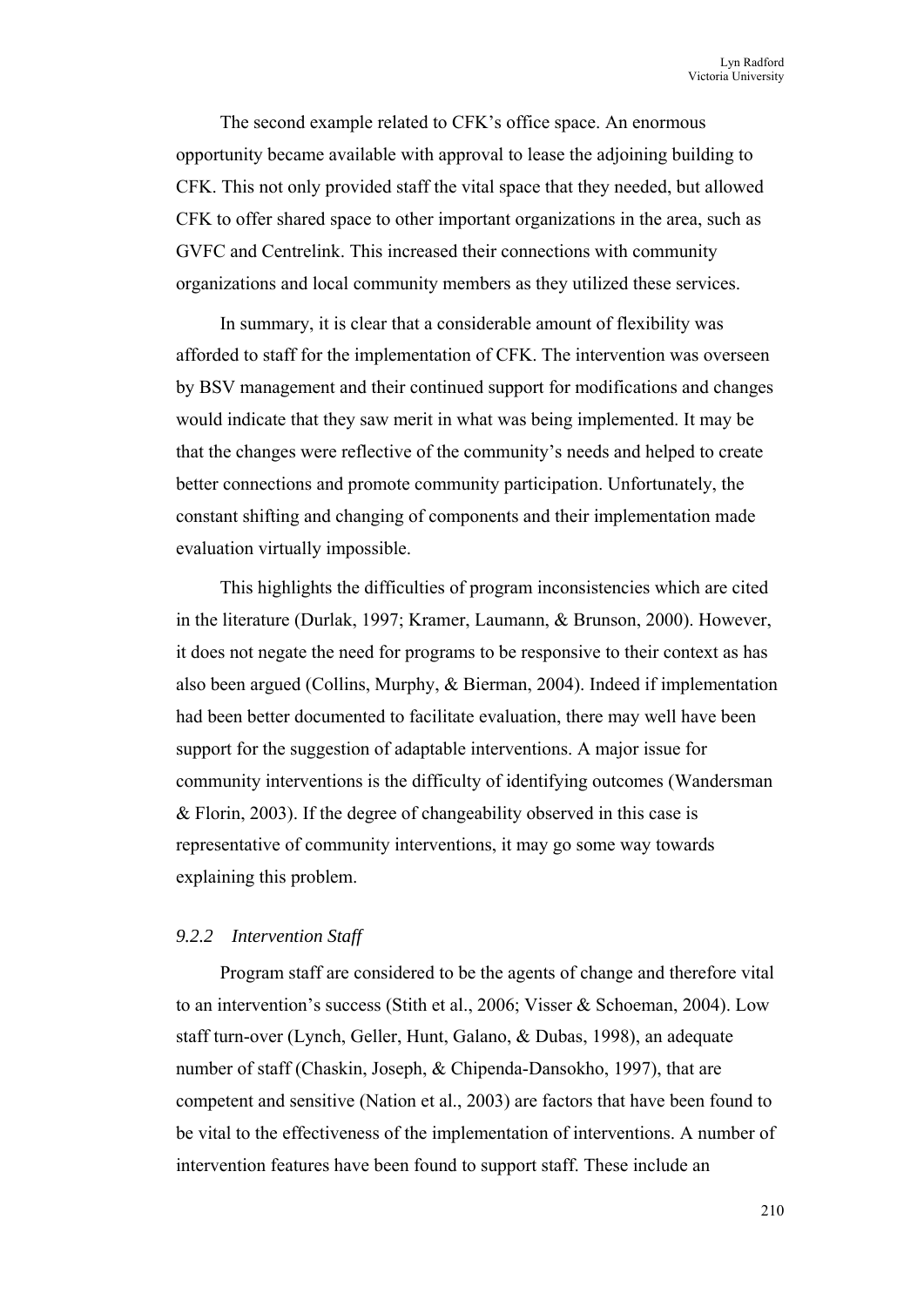organizational climate that is supportive (Gager & Elias, 1997), appropriate training (Nation et al., 2003), and capable and committed managers (Schorr, 1997).

Participants in this research were aware of the critical role that staff had for the success of the intervention. Once again, there were divergent perspectives on how staff influenced program outcomes. Deidre felt that while staff needed to be passionate and committed to the intervention, they also needed a strong understanding of the theoretical framework of the intervention. Meredith raised the issue of different skills and abilities of staff members as alternatively enhancing or inhibiting. Daniel felt that staff needed to put aside their own personal needs and desires in order to fulfill their role as a catalyst. Finally, Anthony understood the role of the staff in the development of the important relationships and pointed out the importance of continuity of staff members.

Schorr (1997) noted the importance of program managers in the creation of a supportive, nurturing, and inspiring culture within the organization. It is unlikely that either Deidre or Daniel were able to generate this environment for CFK staff. While two project workers, Rhonda and Kerry, felt supported and inspired by Daniel, others (Meredith, Mary and Rowena) did not share this experience. Moreover, all program staff questioned Daniel's ability to be a good manager. Similarly, Deidre's dictatorial attitude and failure to support program staff, who were having difficulties with Daniel's management, did not produce an organizational climate that could be considered supportive, nurturing and inspiring. Nevertheless, the atmosphere between CFK project workers was very supportive and friendly. It is likely that to some extent this counteracted the lack of support from management.

As Schorr (1997) articulated, the implementing organization has a key role in the development of this setting. Like most organizations, BSV had a hierarchical structure. This often resulted in ground level CFK staff being disempowered when they were not listened to or acknowledged. Further, BSV did not appear to be supportive of CFK staff. This is evidenced in their lack of response to complaints from staff about Daniel. Daniel and Deidre's inability to create the optimal atmosphere in CFK may have been related to BSV's organizational culture.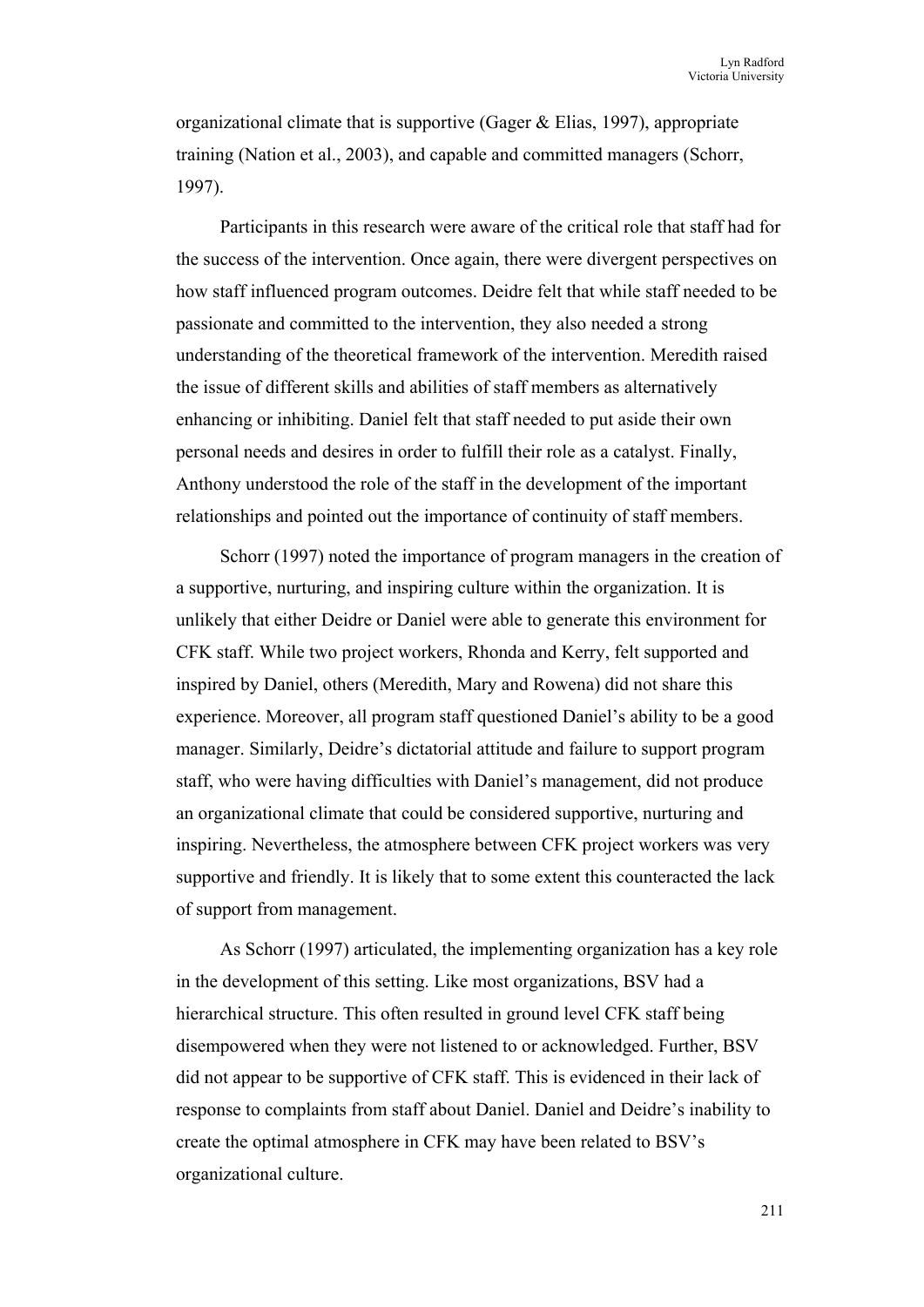Group dynamics were also a problem for CFK. There was much conflict and related tension between group members and Daniel. This created a difficult work environment and the time spent on this problem was not productive. Further, the disharmony between group members actually interfered with the implementation of CFK as individuals engaged in petty behaviors, such as not attending meetings, and disagreement at every level.

An additional finding in this research which is not contained in the literature is the issue of community members as intervention staff. This is particularly relevant for community interventions located in rural settings. In the first instance most job applicants are likely to be from the community in which the intervention is set, as distances are too great to travel on a daily basis. However, there may be some potential employees that are willing to travel, or who live in a nearby but different community, or who are new to the community. Indeed of the CFK staff, one traveled from a nearby community, one resided in the community on a part-time basis, two were relatively new to the community, one had recently returned to the community after a 20 year absence, and two were longer term community residents.

The benefits, articulated by participants, of community members as staff were, continued community engagement out of work hours, local knowledge, and existing relationships. Many of these advantages could also be considered disadvantages as staff and the intervention might struggle with dual roles, conflict of interest, bias, and existing problematic relationships. Nevertheless, the employment of community members facilitated CFK's acceptance by the broader community, which is vital to the success of a community intervention.

Psychologists have long dealt with the issues related to dual roles and have ethical frameworks to guide practitioners in the management of these dilemmas. However, the implementers in this study were not psychologists and were not part of a professional body with ethical guidelines. The management of these situations was presumably ignored or dealt with in supervision with a supervisor equally lacking in ethical guidance from a professional body.

It would be impossible to recommend that community interventions only employ those who are not likely to have dual roles in the community, particularly in the Australian context where rural is often synonymous with geographically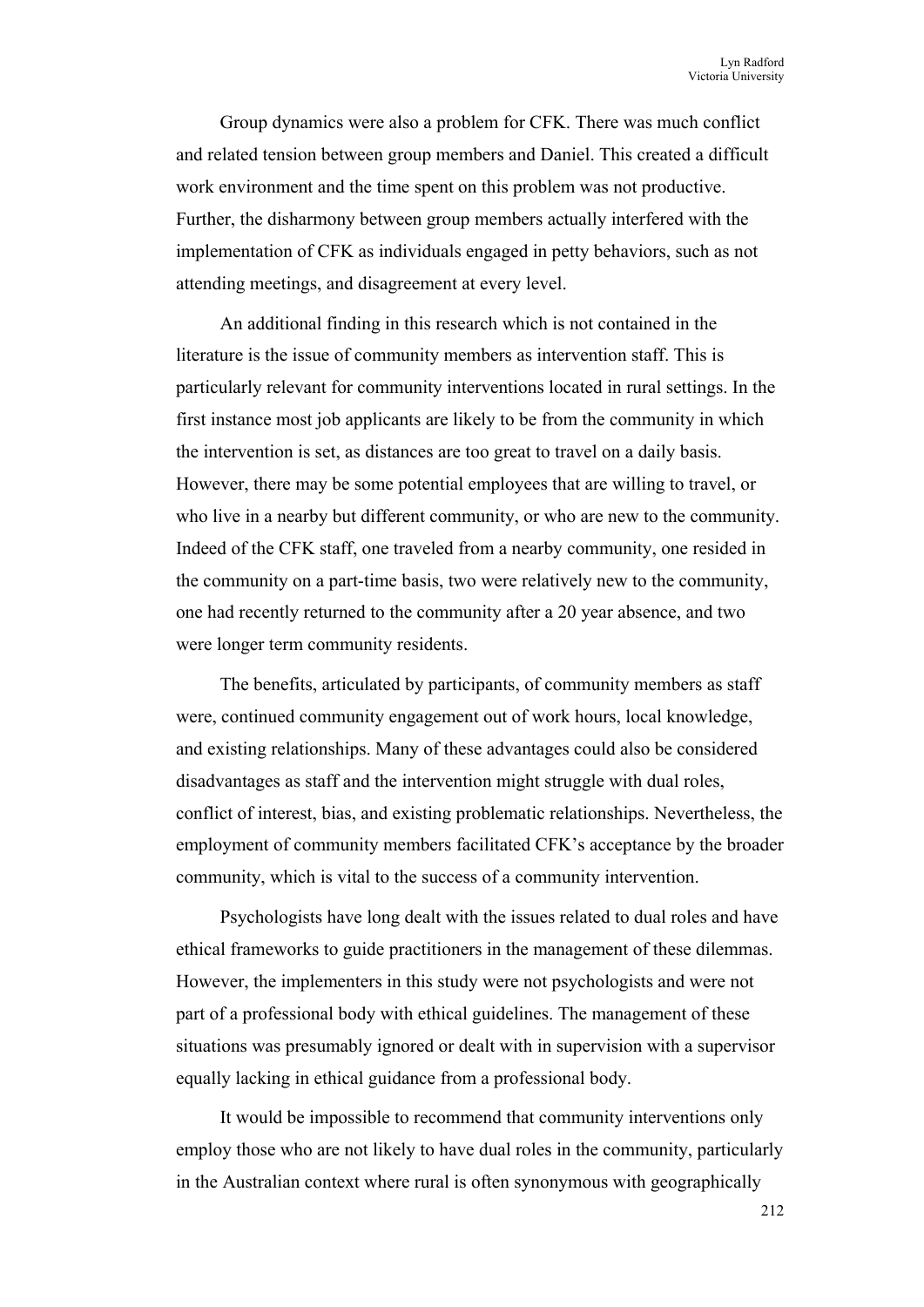isolated. Rather, it would be better if these difficulties were properly recognized from the outset and training and appropriate supervision utilized to assist staff to deal with these issues as they will undoubtedly arise.

Finally, Deidre's point that staff need to understand the theoretical underpinnings of the program was very astute. The researchers and evaluators attempted to bring the current research to staff, however it was difficult for staff to engage with the content in a meaningful way. Theoretical discussions about CFK program components became debates where the more senior and articulate overruled those below them. It is likely that staff, who tended to be practical people, found the research and theory too abstract and were unable to relate to it. This would go some way to explaining the gap between science and practice in this area.

Morrissey et al. (1997) suggest that evaluators are the key to bringing the research to the practitioners and thus bridging the gap between scientific knowledge and intervention practice. Program logic models have been found to be a useful way to depict the theory underpinning programs and thus assisting in implementation (Goodman, 2000; Savaya & Waysman, 2005). CFK evaluators attempted to introduce this model to implementers. As has been noted in previous research (Julian, Jones, & Deyo, 1995; Kaplan & Garrett, 2005; Savaya & Waysman, 2005) this was a very lengthy process. In the current study, this meant that management was reluctant to have all staff members present. Implementers that were present gave their attention at that point in time, but their implementation practice was so variable that logic models became redundant soon after they were developed.

Recently, researchers (Kaplan & Garrett, 2005) have found similar problems with the use of logic models with implementers of community interventions and they have recommended that evaluators and designers have a flexible approach to assisting implementers with the process. A more structured and detailed design, constructed during the planning stage, and an expectation that implementers remain faithful to it, would have been helpful for CFK. In this way implementers would have been forced to practice in line with research and theory regardless of whether they understood it or not. It might also have offered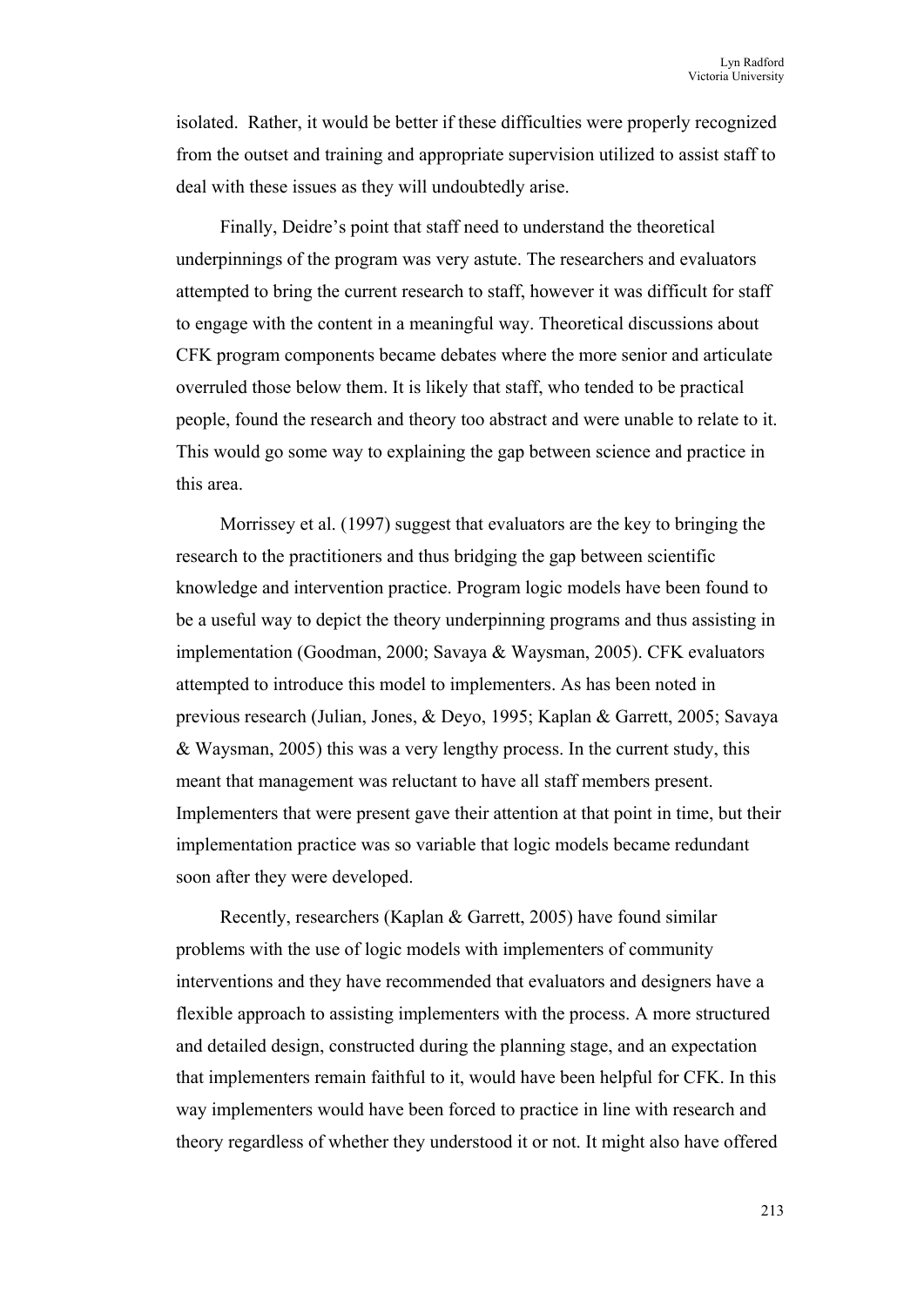evaluators a way to link practical examples with the theory in order to facilitate implementers' engagement with the model.

#### *9.2.3 Relationship building and networking*

Partnerships with stakeholders and other community organizations are vital for the success of the intervention (Nelson, Amio, Prilleltensky, & Nickels, 2000). It is another avenue for community participation and the opportunity to create a shared vision within the community, and is therefore important for the development of the community (Evashwick & Ory, 2003). Strong partnerships with important community groups can also improve the intervention's chances of becoming sustainable (St Pierre & Kaltreider, 2001). However, maintaining relationships with a diverse range of community groups is a challenging process (Ryan, 2006).

The creation of partnerships requires relationship building and networking. This was acknowledged by all participants as highly important. However there was contention about who the 'right' people in the community were. Daniel knew who the "right" people were and assured it was those people within the community with high status and a high profile. He believed that these were the people who had shown that they were active in community groups and had themselves built up many relationships within the community that would be useful to the intervention.

It was highly likely that Meredith was aware of Daniel's preference for CFK staff to interact with particular groups within the community and once again she presented a perspective that was opposite to Daniel's. Meredith felt that relationships should be fostered with all community members rather than a select few. She fought hard during meetings to articulate this perspective, but was rarely taken seriously.

The limitations of Meredith's principle were obvious, but her sentiment was genuine. She seemed dismayed that management appeared to have a sense of superiority over their program recipients. Daniel's argument for partnering with those that were in a position to facilitate the most change in the community had some merit, however there were drawbacks.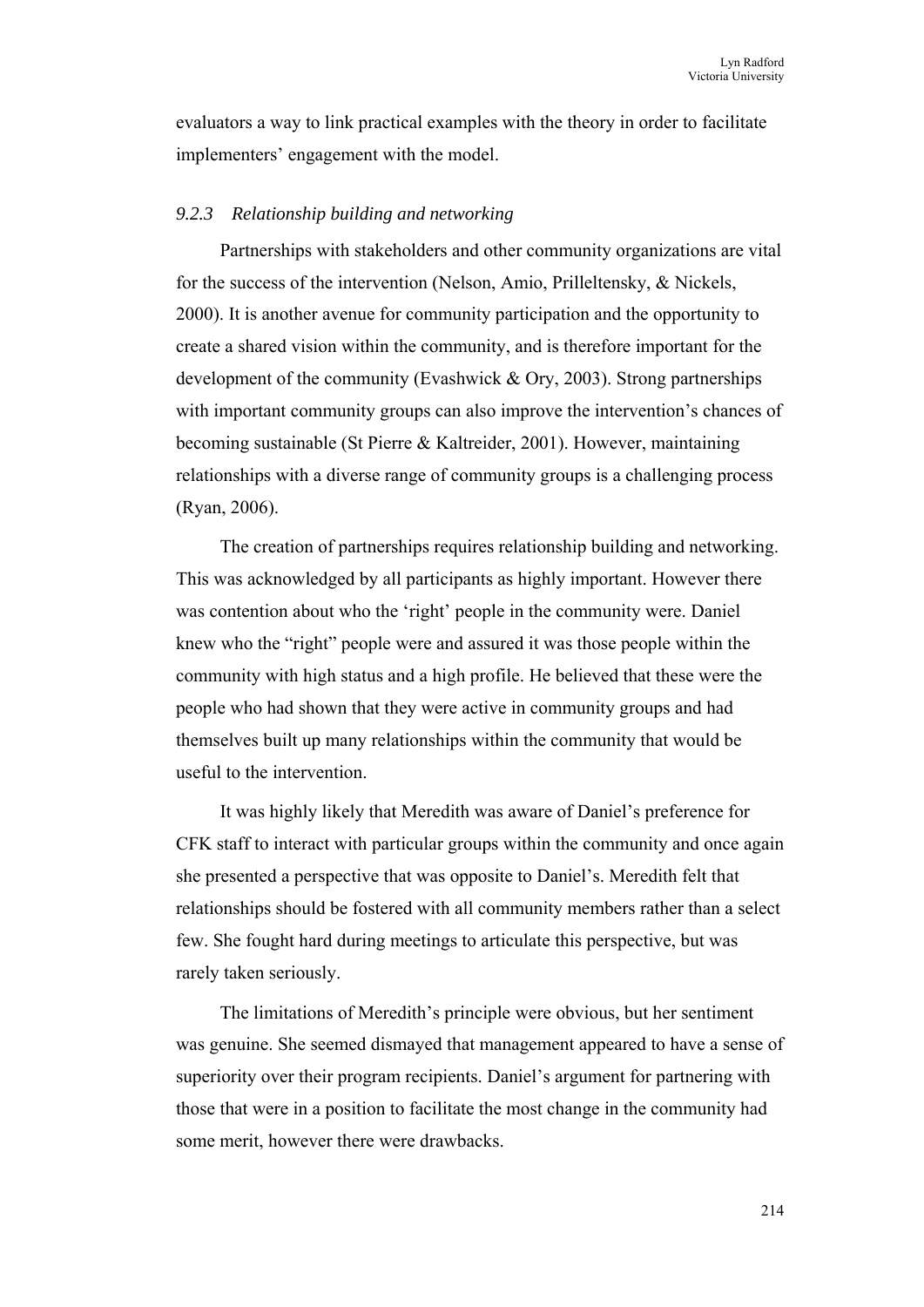The most obvious difficulty was that of power. Daniel sought to partner with those already in positions of power, but the result was that he gave these people additional power which they might use to further their own causes rather than those of the community. One could argue that an effect of this may have been to alienate and further disempower those less 'important' members of the community. This would make it hard for CFK to meet its goals as it was these very members that CFK was looking to empower.

Daniel also had a great deal of power and he used this power to decide who CFK would build relationships with, which program components CFK would sustain, which program components CFK would implement, and how they would be implemented. In his examination of alternative organizations, Veno (1996) briefly mentions the problem of power and the small group. He points out that even when a group has democratic and anti-bureaucratic values, it may still become focused on retention of power. Messinger (2004) also acknowledged the problems of inclusiveness, power struggles between agencies, and local politics for community interventions. Whilst there are no obvious solutions to these dilemmas, recognition that they are likely to exist can assist planners and implementers to prepare for their emergence.

Anthony and Deidre took a more moderate line. Deidre expressed the importance of constant assessment of the relationships and who they were with. Anthony related the importance of continuous relationship building and stressed that relationships would be dependent upon staff.

Staff members were vital in the creation and maintenance of these relationships. Their skills at engaging people, their personalities, and their motivation to be in a relationship, all contributed to their ability to create and maintain a relationship. Much patience, commitment, and perseverance were needed to make some of these relationships work.

Most of the connections were with groups rather than individuals, though an individual may have represented the group. Such groups included GVFC and Murrindindi Shire. Relationships with a single representative from a group had a number of potential pitfalls. For example, CFK's associations could be lost if the individual ceased being a member of the group. Further, it is possible that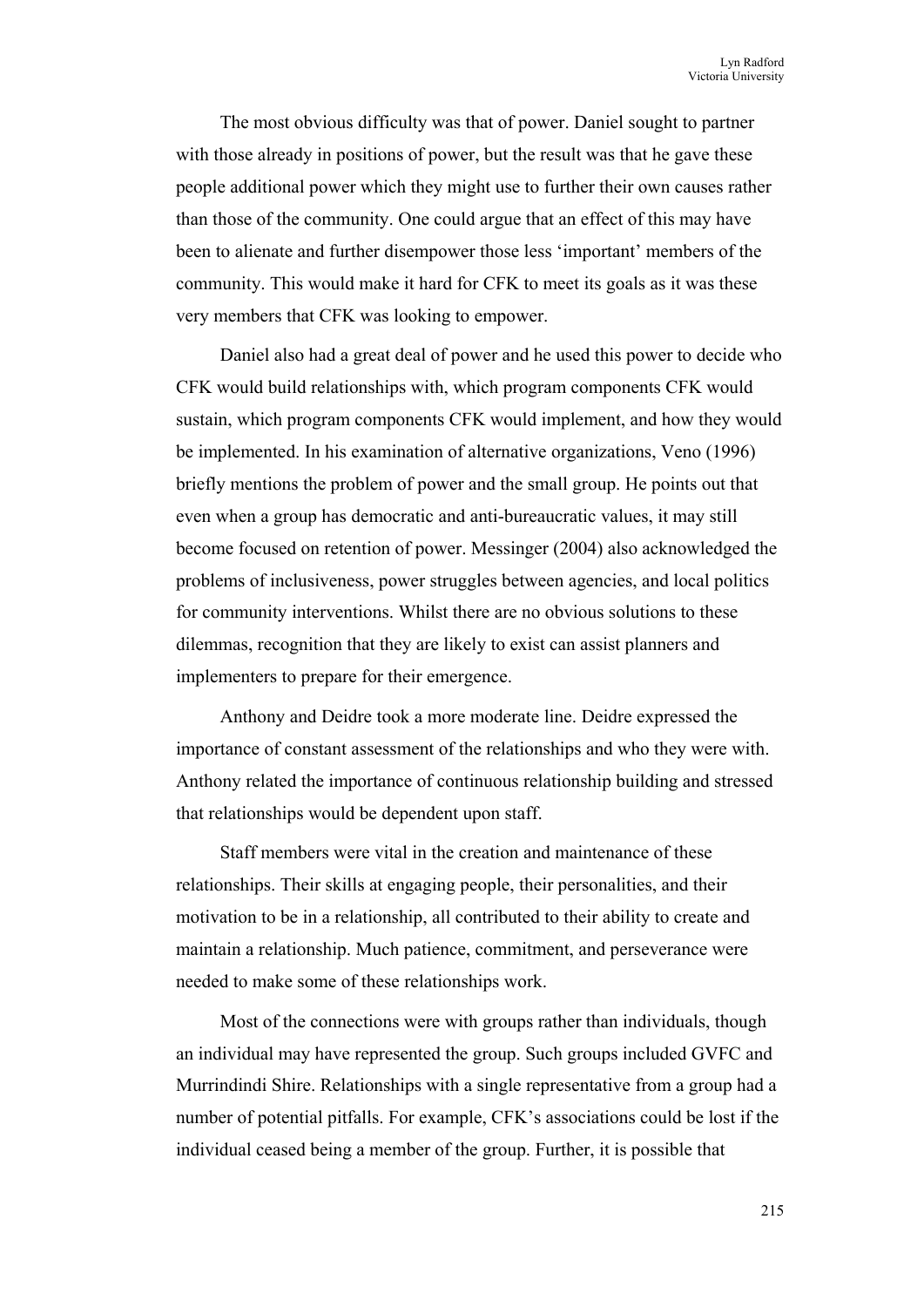individuals would present their own opinions rather than those of the group they represented.

There were many times when individuals were gatekeepers for the group and staff needed to convince them that a relationship with CFK was beneficial to their organization. This problem was evident in CFK's relationship with Murrindindi Shire which was troubled by the earlier conflict over intellectual property. At other times simply working with a particular individual from a group proved to be difficult. Kerry found the staff member from Alexandra Secondary College assigned to work with her did not listen and was critical of Kerry's work

> *"She's great, she's got a very good heart, but she has very poor listening skills and she just talks over the top of you …straight away she butts in on me, so I don't feel like I'm ever really heard … and she'll go oh no that needs to be different" Kerry (August, 2003)*

As was discussed in chapter 7, CFK had varying degrees of success with their partnerships. However, there was another element to relationships and networking that has not been discussed, that is CFK's creation, or strengthening, of links between existing community groups. The idea of meeting the community's needs through the facilitation of partnerships between existing community subsystems, was first proposed by the ARC and CYAP coordinator, Kerry. She proposed that a relationship between the CYAP program and the CEACA organization (local community art group) could be used in another way to meet the community's needs. Although Kerry preferred that the CYAP program be sustained as a program, she was realistic about the probability of this happening. She acknowledged that there was already a community art centre (CEACA) available, but that it was not meeting the needs of the community's young people, which was what CYAP proposed to do. She saw a possibility for herself, in her role as CYAP coordinator, to be someone who could assist CEACA in understanding the creative needs and desires of youth in the area and provide opportunities for them, while at the same time promoting CEACA to the local young people. This meant that rather than provide a new program that was unlikely to survive without continued funding she proposed bringing two existing groups together to meet this need.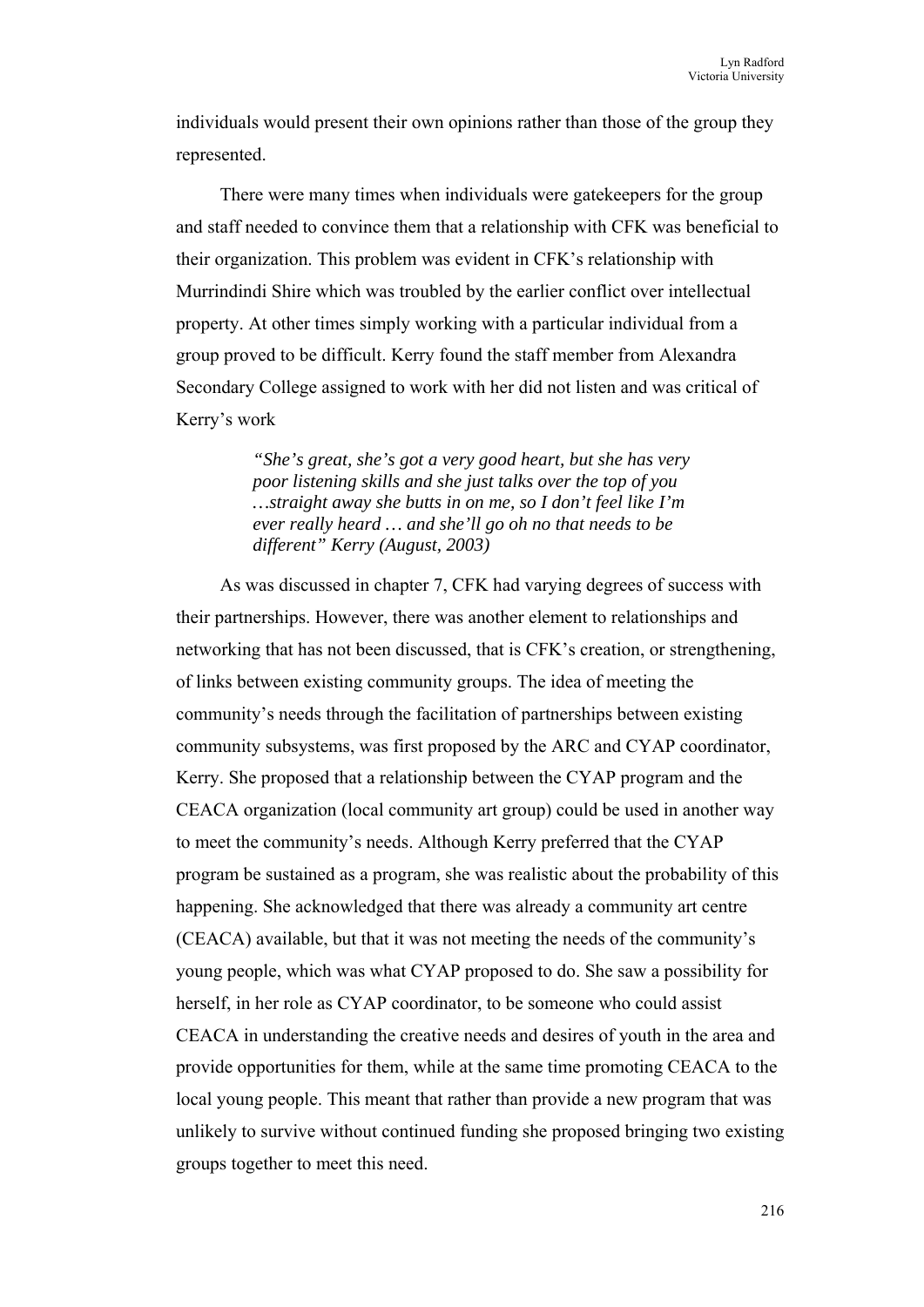*"in some ways it doesn't particularly matter if CYAP isn't known, but if CEACA becomes known as the youth arts provider or if the photography club takes on, or opens up a junior wing" Kerry (August, 2003)* 

Another example of this was Daniel's renting of the premises next door to CFK to provide office space for the many organizations that serviced the local area. This is particularly important for rural communities where the organizations' offices might be in another town and service providers might have to travel half an hour or more to get to the community in question. With little public transport it becomes difficult for service users to access these services.

The key to this kind of approach seemed to be to establish that there was a particular need within the community and then to find a group, agency or institution that might be able to meet that need within the community. This was more or less what eventually happened with the home-visiting program which was taken on by GVFC, not under the Good Beginnings program that CFK had been using, but by preserving the CFK staff member, Meredith, and offering an assurance that the families in the community would have their needs met.

The importance of creating connections within the community has been emphasized in the literature. This was something that CFK was able to do very well and perhaps may be the greatest legacy that CFK was able to leave for the community. CFK did more than create connections with local community members and local organizations it created links and strengthened connections between local community groups and organizations.

Many of the community's subsystems were operating as closed systems prior to the implementation of CFK. The ARC program was able to facilitate connections between the Murrindindi Shire, Llens, local businesses and the Alexandra Secondary College. While it is true that there were some existing connections between these community groups, they were fairly tenuous and the ARC program brought these groups together for a common goal and likely strengthened the existing relationships. It was similar for the ELF and CYAP programs though new relationships were formed between the Shire of Murrindindi and the local primary schools and between Alexandra Secondary College and CEACA for the ELF and CYAP programs respectively. GVFC were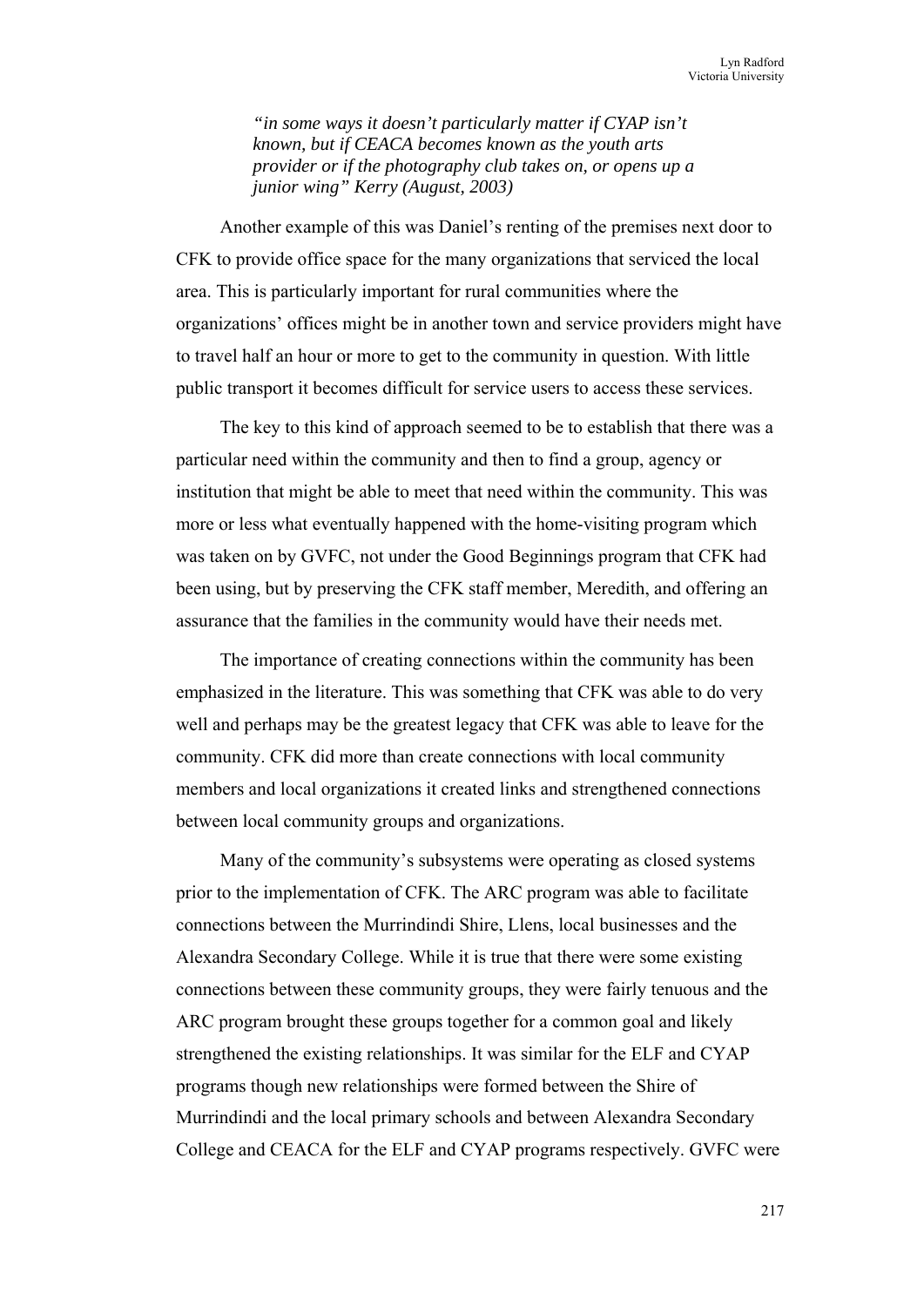able to enter the Alexandra community seamlessly and take over the relationships that CFK had formed with local families and other service users.

The establishment of communication between these subsystems of the community, which is known as networking (Kelly, Ryan, Altman, & Stelzner, 2000), facilitated by CFK, may lead to deeper and more committed reciprocal relationships. CFK further facilitated boundary spanning between these subsystems, which is the sanctioned exchange of resources that becomes a social norm of both systems and is acknowledged as benefiting both systems. Perhaps these connections will be maintained even after the CFK programs cease to exist.

## *9.2.4 Community participation*

Community participation allows the shaping of the intervention to meet the specific needs of the community (Simpson, Wood, & Daws, 2003). It also reduces financial costs (Bishop, Pellegrini, Syme, & Shepardson, 1993), increases the community's ownership of the intervention (Edwards, Jumper-Thurman, Plested, Oetting, & Swanson, 2000), enhances the intervention's chances of becoming sustainable (Julian & Kombarakaran, 2006) and has the potential to strengthen social capital and PSOC (Kilpatrick, Field, & Falk, 2002; Veno & Thomas, 1996). This enables community members to unite in order to take action regarding other important community projects (Pancer & Cameron, 1994). For these reasons community participation can become the intervention's most successful means of developing community (Simpson, Wood, & Daws, 2003).

The abundance and wide range of literature available on the topic of community participation, and the many factors that enhance and inhibit it, are an indication of the complexity of the notion of community participation (Wandersman & Florin, 2000). Designing and implementing a community intervention based on a participatory model is very challenging. At the outset, a number of elements require defining. For instance, who, what, or where is the community, and what is considered to be participation (Smith-Morris, 2004).

The term community has been used to describe a variety of groups, such as a group of people in the same geographical location, sharing common interests, backgrounds, or disadvantage (MacQueen et al., 2001). Criticisms of community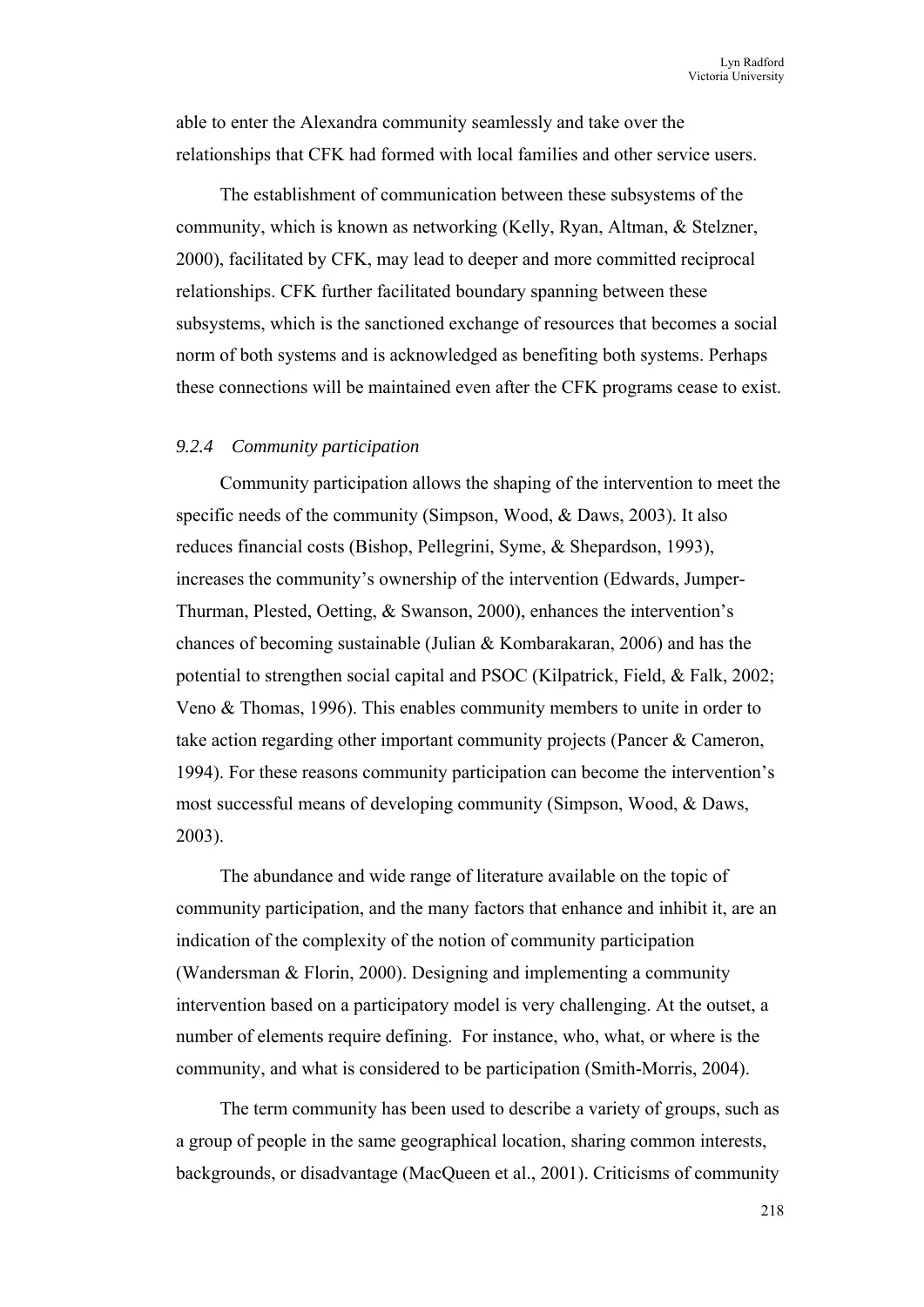participatory models have essentially come from the lack of identification of the community in question (Smith-Morris, 2004). Ryan (2006) found that the designers, policy makers and researchers in their study, used the term 'community' interchangeably to refer to groups, structures, interests, and places.

The complexity of this task was evident in CFK and the difficulties that they had in defining the many elements of community participation and engaging the community. They were aware of the importance of community participation and this was apparent in their many discussions on the topic. The community in which the intervention was being implemented was clearly defined by geographic boundaries. However the concept of community participation, who participates, how and why was vague. Project workers had varying ideas of who should be involved, and how.

Deidre and Daniel had a top-down approach to community participation that did not facilitate the community's input into the intervention's direction and form. They viewed service users as participants of CFK through their use of the program. However, they did not encourage any other contributions to the intervention from this section of the community. They believed that the community should be informed, but that decisions should be made by CFK staff and management.

Meredith's approach was diametrically opposed to that of Daniel and Deidre's, and may in part have been a reflection of her acrimonious relationship with Daniel. Meredith felt that all community members should be listened to and treated with respect and that CFK should respond to community needs as they were expressed.

Anthony was the social policy manager for BSV and had very little contact with the day to day work at CFK or with any of the staff members. This put Anthony in a position where he could answer the questions based on past experiences and understandings of what had previously worked well for a community intervention. Anthony was certain that community participation in decision making should be more than just rhetoric if community ownership is a true goal of the intervention. Certainly, Stith et al. (2006) state that there should be a broad range of community representatives involved in the intervention.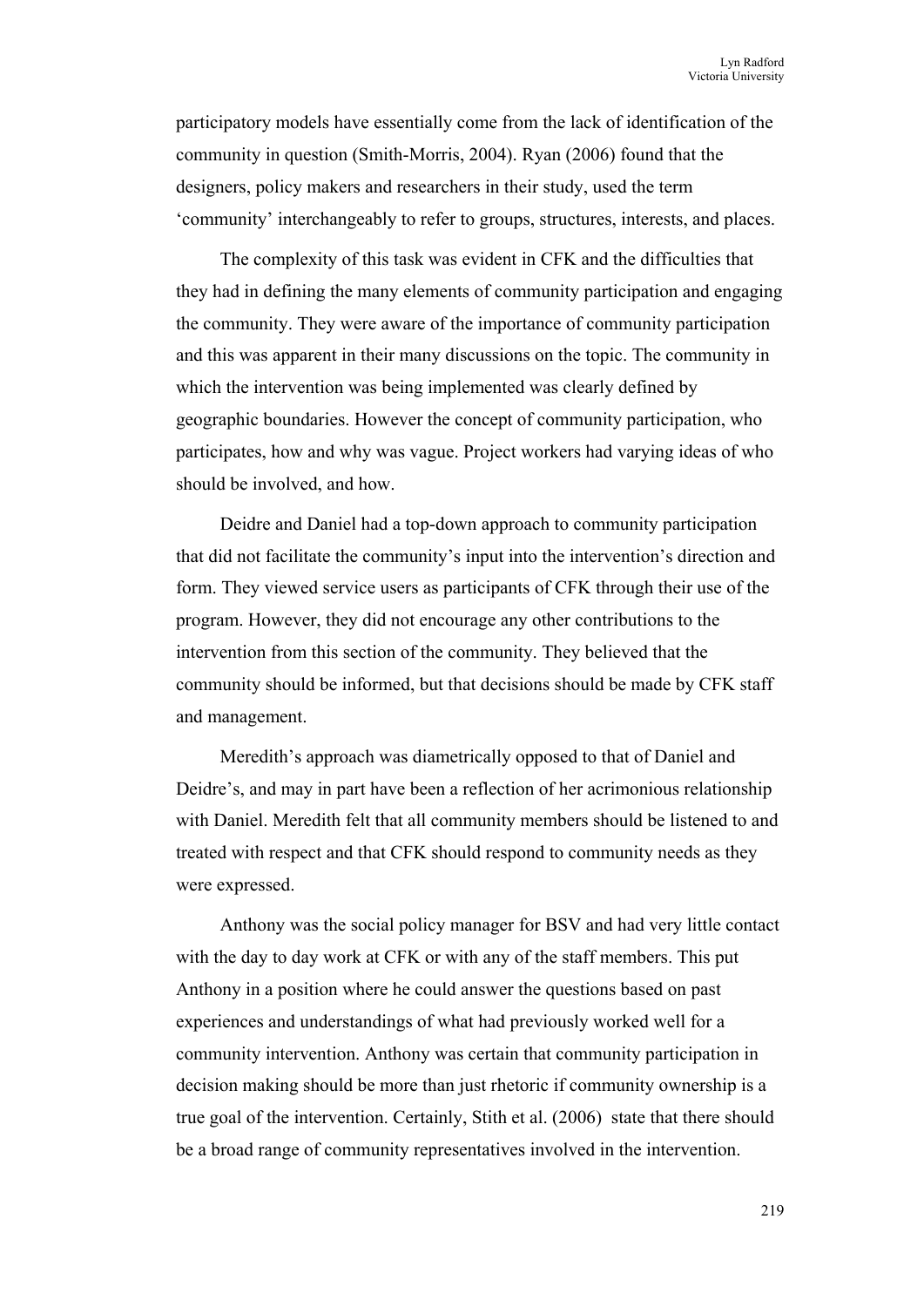Intervention staff have been recognized as critical to the facilitation of community engagement and participation (Schorr, 1997). Community members need to be aware of the existence of the intervention, understand that their contribution is desired and valued, and feel that their involvement will have some benefit for them as well as the intervention. It is the staff members who ensure that all of these things are communicated to community members.

BSV consulted with the wider community on two occasions, whilst gathering information and support for the proposal and during the initial planning stages of the intervention when a community forum was held. Deidre questioned whether this consultation had occurred too early, wondering if the community knew what they wanted. Community members have experience, knowledge, and resources that can assist the implementation of the community intervention (Bridger & Luloff, 2001), and this did not seem to be acknowledged by CFK management. All other consultation occurred through the advisory group and working parties or between a small number of CFK staff and a select group of representatives from particular groups within the community.

The use of advisory committees to encourage community participation and to facilitate their involvement in decision making, is a common strategy (Evashwick & Ory, 2003). CFK used this strategy to attempt to encourage the community's participation in the intervention and the decision making process. However, this framework only gave the appearance of the community participating in decisions as Deidre and Daniel, were quite clear that decisions about CFK and its program components would be made by them. They perceived themselves as providing a leadership role that would present a path for the community to follow. Deidre clearly stated that the community did not know what they wanted. Daniel speculated that too much community involvement in the decision making process would create a situation where CFK became "everything to everybody" (Daniel, 2003). This attitude was reflected in the management of the CFK advisory committee which became a forum for CFK staff to report to, but was not an opportunity for discussion or input from committee members.

Over time this situation changed somewhat. The devolving of the advisory committee to working parties saw increased attendance of community members.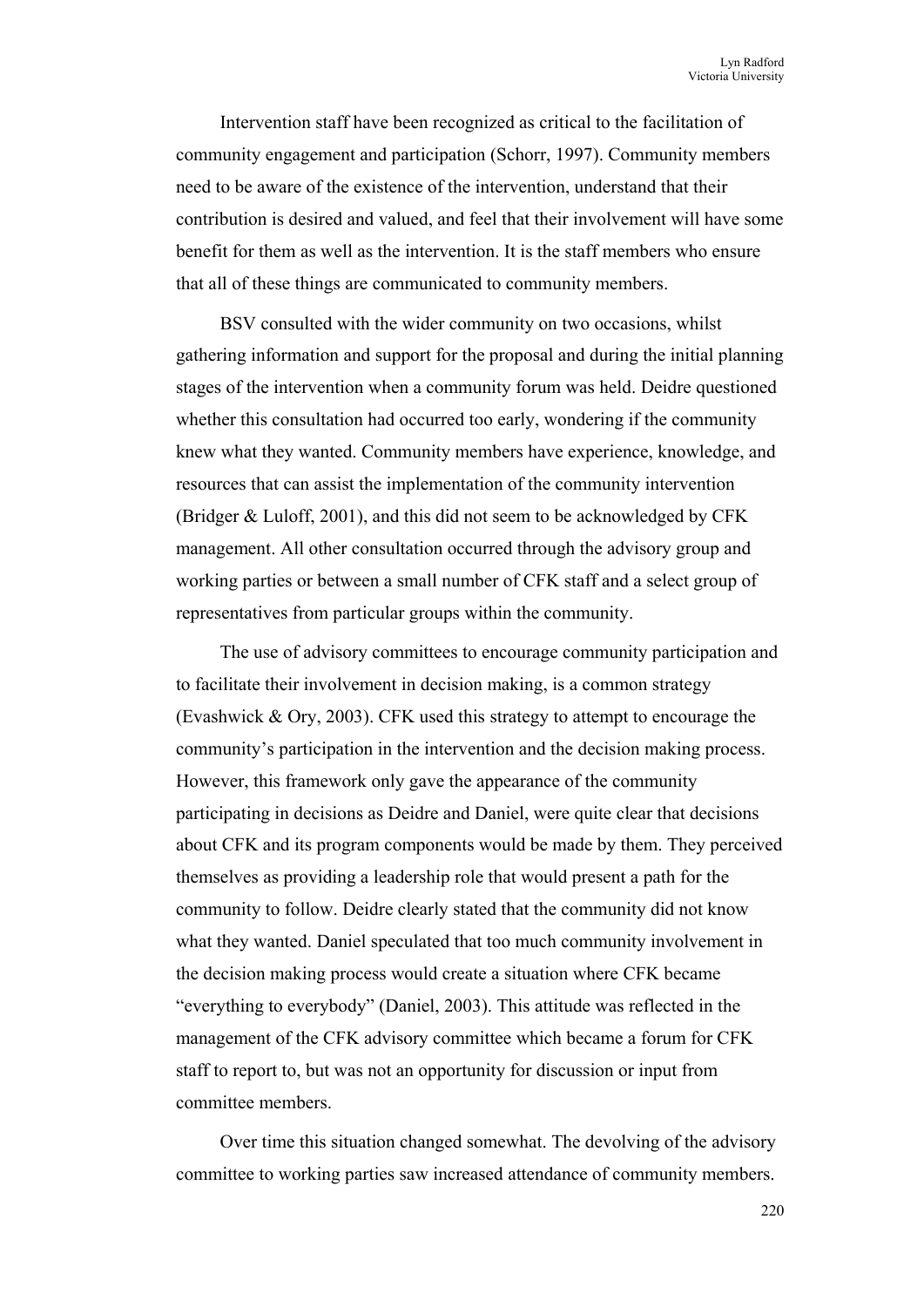It has been suggested that there are organizational characteristics which influence community members' involvement in community organizations. Wandersman and Florin (2000) reviewed the available literature on community involvement and found that a higher degree of structure was preferred by voluntary members of community organizations. This is likely because roles, tasks and procedures are clear, providing volunteers with a perception that the organization is taskoriented and purposeful. Certainly the change to working parties from the advisory group did increase the level of structure for volunteer members of CFK.

A complication that may occur with a multiple advisory group format is a loss of program integration (Chaskin, Joseph, & Chipenda-Dansokho, 1997). There did not seem to be evidence of this occurring in the CFK program. Although not all community members knew about CFK and its many program components, working party members had some knowledge of the other components that CFK were implementing. It was also Daniel's desire that individual components stand alone rather than being incorporated under the CFK banner. He believed that this gave each program a better chance of becoming sustainable.

The creation of the working parties did increase the opportunity for community members to participate in the decision making process, however the reality was that the final decision continued to rest with Daniel and/or Deidre. Research (St Pierre & Kaltreider, 2001) has shown that it is important not only to allow community members to participate in the decision making, but also that they are able to see their suggestions put into practice. This ensures the continued participation of community members and increases the intervention's sustainability.

There was much variance in the degree of participation in decision making amongst the working parties. The difference was in the membership and the degree of autonomy. Some working parties were merely groups of people that tasks could be delegated to and there was very little discussion about the program component. When decisions were made in the working parties they were observed if they complied with Daniel and Deidre's decisions and were overlooked when they did not. However although other staff were aware of this contradiction, it is unclear if committee members were also aware of it.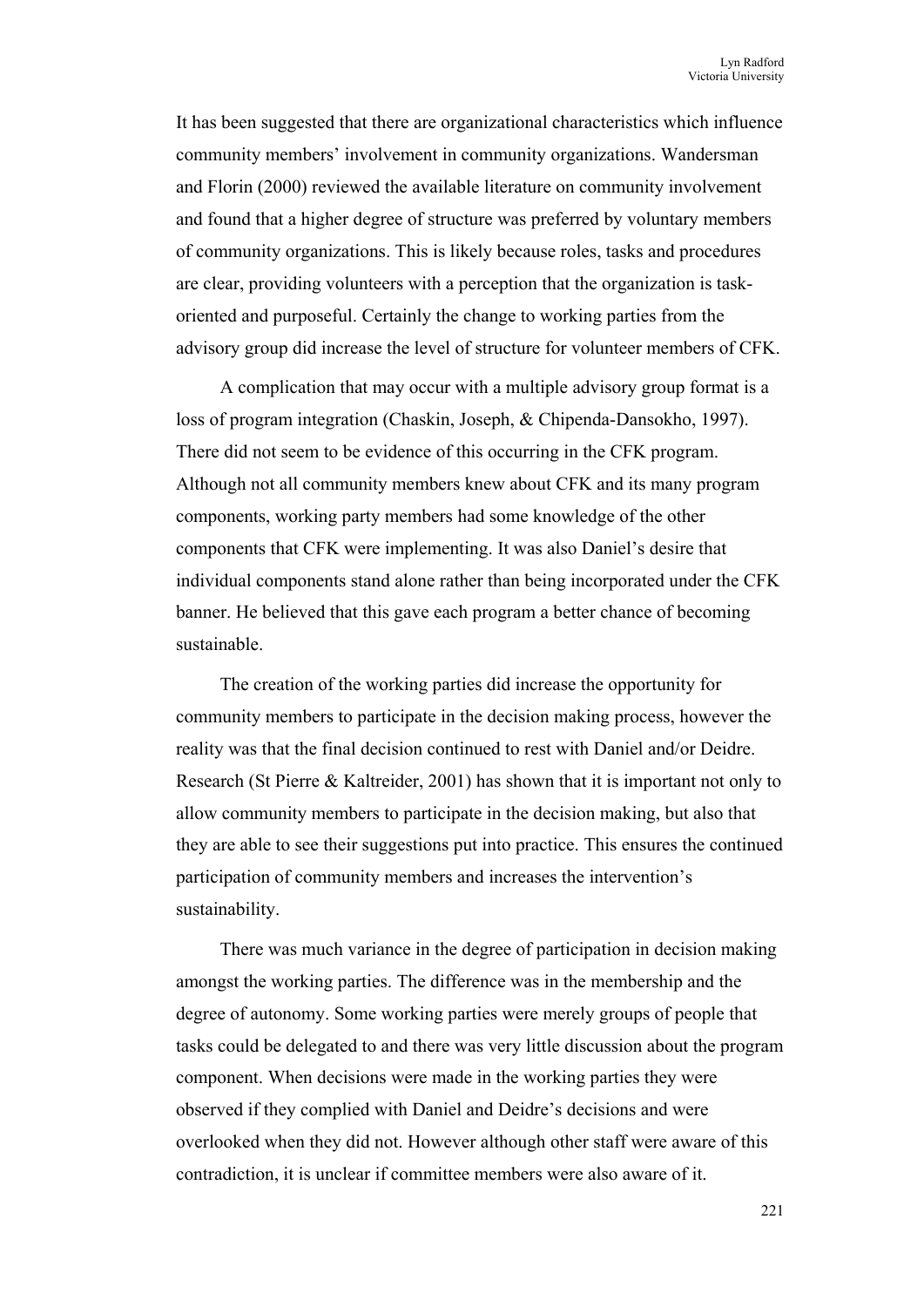There are many ways in which community members can be involved with their local community and local community organizations (Rothenbuhler, 1991). Participation in the decision making process of interventions not only empowers community members but it increases their sense of ownership of the intervention, thereby enhancing its chances of reaching sustainability (Edwards, Jumper-Thurman, Plested, Oetting, & Swanson, 2000; Nelson, Amio, Prilleltensky, & Nickels, 2000). It has been suggested that a bottom-up, rather than a top-down consultation and collaboration process with the community needs to occur throughout the intervention (Bridger & Luloff, 2001).

Encouraging community members to participate in community organizations can be an overwhelming challenge. There are a number of barriers that the organization may need to overcome if they are to engage the community and support their participation. Community members can be excluded due to their low status or level of education. Pre-existing negative relationships within the community can make it difficult for intervention staff to facilitate the participation of community members and professionals within the community (Messinger, 2004). As was explored above, CFK was susceptible to these problems. It is possible that these problems are amplified in rural communities, where populations are smaller.

There are a large number of different factors that encourage community members to become involved in local community organizations. Chavis and Wandersman (1990) proposed that an individuals' perceptions of the environment, social relations, and perceived control and empowerment, are mobilized by their sense of community which in turn influences involvement with local community organizations. This process is not a linear one and the relationship between these factors is better understood as transactional. Community participation can be considered both a cause and an effect of empowerment (Perkins, Brown, & Taylor, 1996).

Community participation is a critical element of the design and implementation of community interventions and its importance is not fully captured in this thesis. I believe that there are two interrelated reasons for this. This research did not have the scope to fully explore the many elements of community participation. Further, the complexity and difficulty of the concept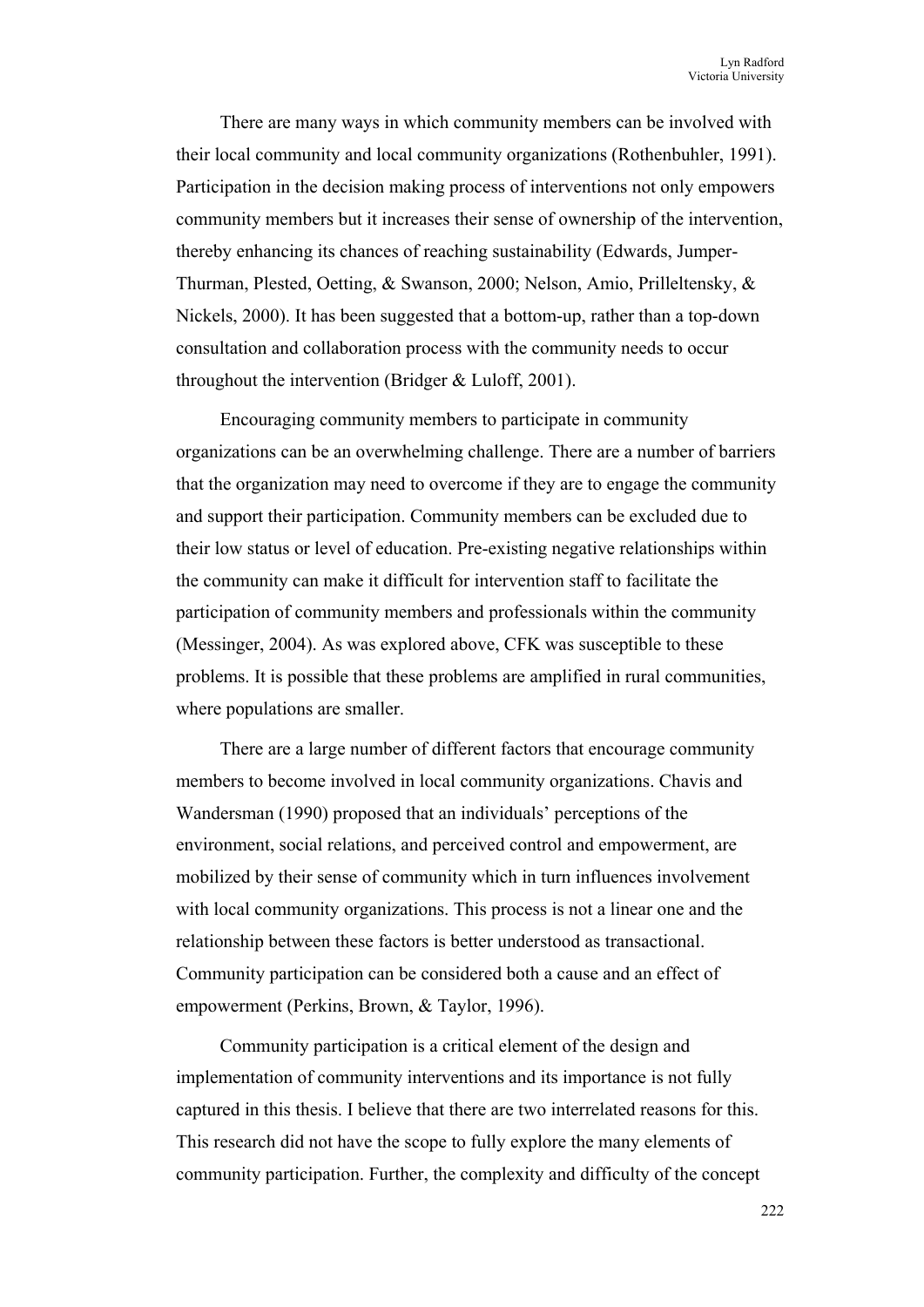made it difficult for CFK to understand how to proceed and it was not managed very well.

Foster-Fishman, Berkowitz, Lounsbury, Jacobson, and Allen (2001) used a review of a wide range of literature to develop an integrative framework for the development of collaborative capacity. The four critical levels identified in the framework are member, relational, organizational, and program. These levels are interdependent and changes in one level will influence other levels. In addition, community context also exerts pressure on the intervention's collaborative capacity.

This framework highlights the complexity of the many interrelated levels necessary for building collaborative capacity. However it also offers a practical guide with detailed tables listing accessible information that implementers could follow. A document such as this would have been extremely helpful to CFK staff as they had very different ideas of what constituted community participation and how to go about achieving it. Unfortunately, for whatever reasons, it was never made available to them and whilst the virtues of collaboration and participation were endorsed, details of how to achieve this were not forthcoming and nor were they asked for.

# *9.2.5 Time*

System change takes time (Julian, 2001; Julian & Kombarakaran, 2006). Community building also takes time (Foster-Fishman et al., 2006). Time impacts upon all other factors, all phases and all levels of a community intervention. Sufficient time is needed to put all of the necessary elements into place that will support the sustainability of the intervention. However, too much time may also have an inhibitive effect on the intervention as energy may remain low within the intervention due to a sense that there is an abundance of time.

Participants in this study all considered lack of time to be an inhibiting factor in the implementation of CFK. BSV was given funding for a period of three years to plan, implement and make sustainable a community intervention. Participants all agreed that this was not enough time to engage and develop the community, as well as facilitate community ownership and therefore program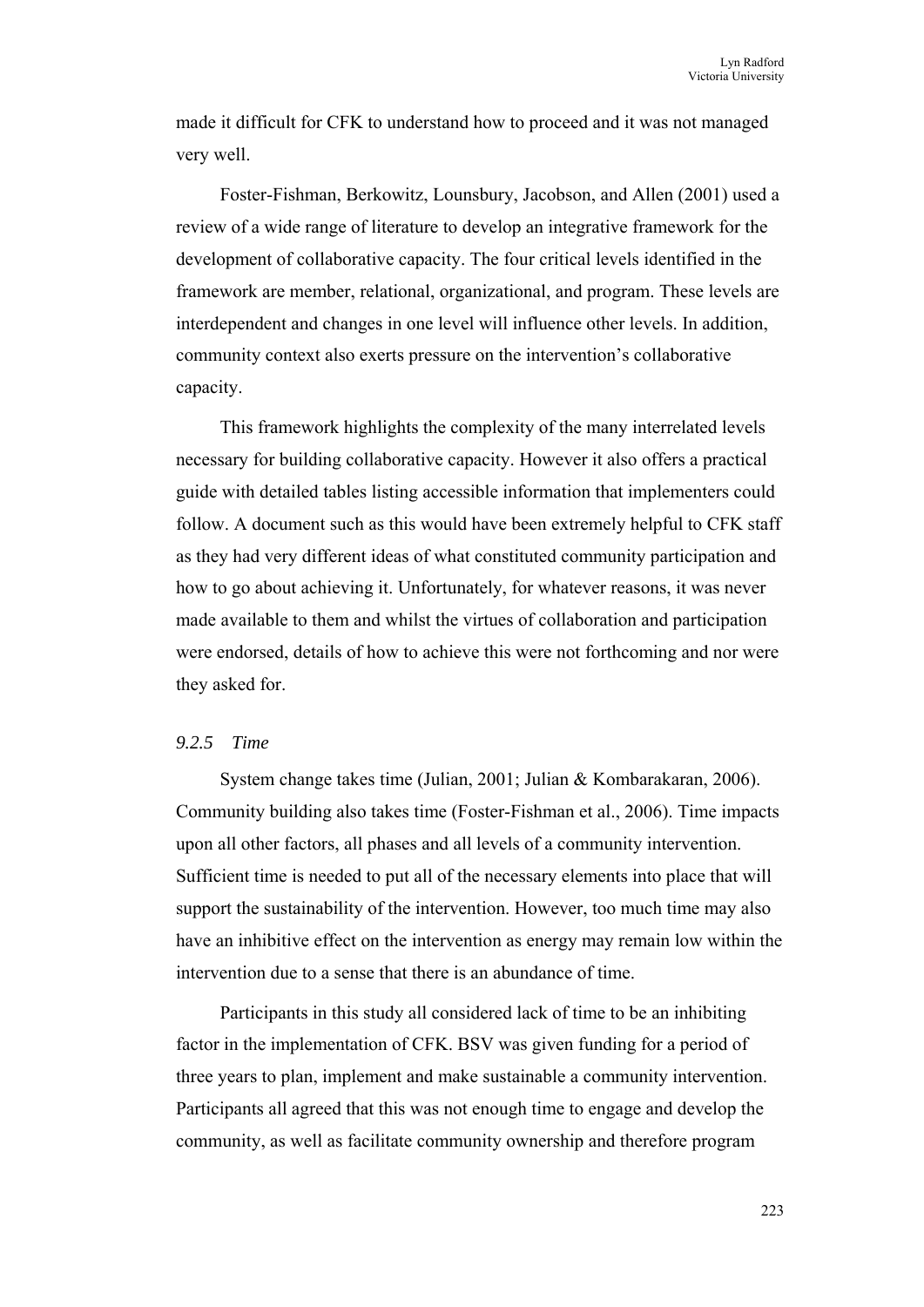sustainability. Evidence from the data collected for this research supported this belief.

Although a great deal of planning went into CFK prior to the employment of staff to implement it, the intervention evolved over time, through the input of staff and community members, and a deeper understanding of the community. Ten months after the intervention commenced there was a change in team leader. This change had a huge impact on the direction of CFK, its program components, and the relationships between CFK and community groups. The effect of this was that the intervention, in many ways, started again, though effectively with a shorter funded period.

Community involvement in the CFK intervention did not happen immediately. It took time for the community to become aware of the program and for individual community members to decide to become involved. It also took time for the program staff to understand the community's needs and consider how to best meet them. Building relationships with community members is a slow process that cannot be forced into an allotted period of time (Simpson, Wood, & Daws, 2003). Without these community factors in place an intervention will not become sustainable.

Messinger (2004) as well as Chaskin, Joseph, and Chipenda-Dansokho (1997) reported that time is a great challenge for the implementation of comprehensive community initiatives. The collaboration with the community requires discussion, evaluation, and revision, making implementation a lengthy process. Additionally, these interventions are often implemented by small staff groups, making it difficult for all tasks to be completed in a timely manner. Community participants can easily become disillusioned by the delay before the initiation of any action.

It has been acknowledged that the development of partnerships within the community can take a significant amount of time and it has been recommended that this process commence during the planning stage (Barton, Watkins, & Jarjoura, 1997). The designers of CFK understood the need for partnerships to be developed at the earliest possible point and aimed for this to happen. However, the reality was that although attempts were made to connect with community groups during the planning stage, it was the implementation process which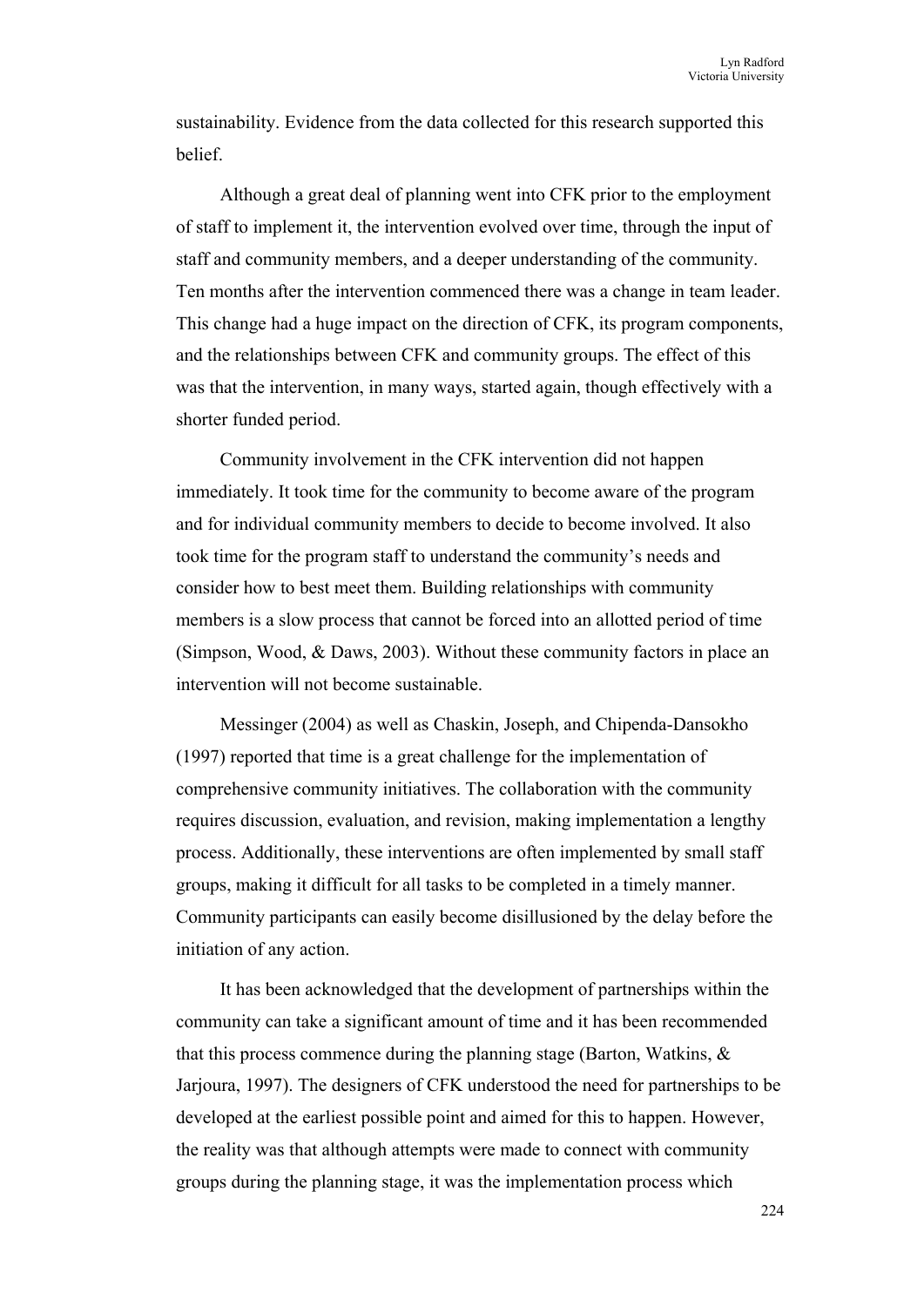facilitated the relationship building. This is likely because the program components became more tangible and people were able to work towards a shared goal.

It is hard to separate available time from funding, as the two factors are intricately related. The funded period of a community intervention is the time available to implement and reach goals. There can be no additional time without further funding, as implementation requires resources. Evashwick and Ory (2003) interviewed 20 winners of the Archstone Award, which honors best practice in community-based services for older adults. Of the 20 interviewed, 18 listed funding, and three listed lack of time, as the greatest challenge to sustainability.

 Morrissey et al (1997) state that insufficient available funding has resulted in a focus on short-term interventions that attempt to fulfill a requirement for action. Thirty-six percent of the surveyed practitioner and evaluator participants cited a relationship between program failure and inadequate funding.

Although the aforementioned authors have acknowledged that time is a major challenge to the implementation of community interventions, there is very little discussion about the impact of length of time on implementation. The lack of available dialogue in the literature about the effects of time likely reflects the complexity of the relationship between time and the other implementation variables.

For the participants in this study time was considered a major barrier to program sustainability. It was consistently mentioned in all contexts throughout the data collection period. Interestingly two participants, when asked about program flexibility talked about not having enough time.

> *"One thing that is very clear to me is that the program should not have a defined ending. Three years is not a long time and it really needs to be a longer time" Deidre (July, 2002)*

*"(Is there anything you would like to add?) just how fantastically wonderful Berry Street is and I hope they can stay for a little bit longer, and to be perfectly honest I think the amount of time they've had here if they leave now a lot of that time is going to have been wasted. (Three years is not long enough?) Well I don't know if it is on*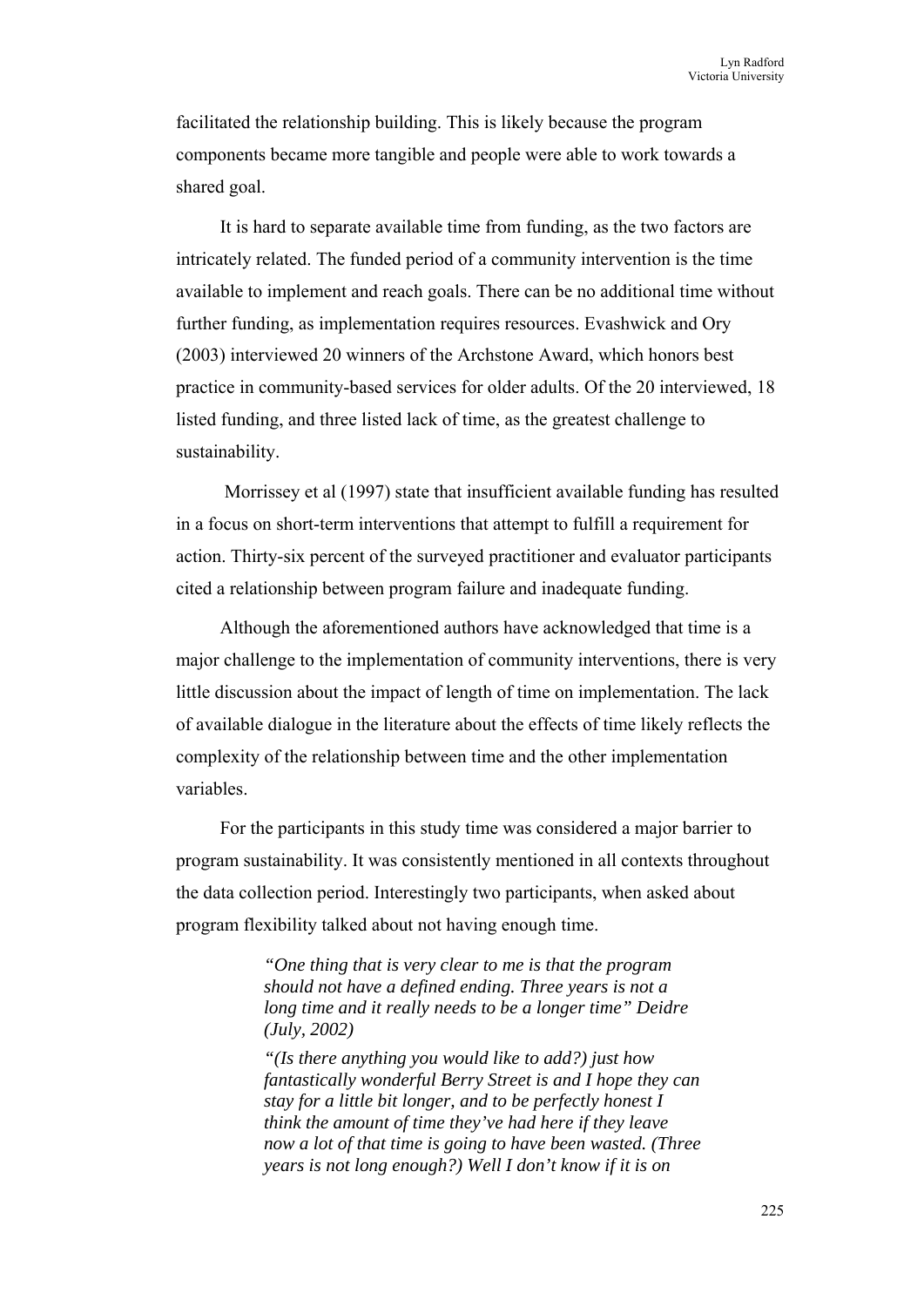*certain sorts of projects, but certainly with this town and the nature of the things that they've taken on, I think that a large part of that, if they do leave in April as intended, I think it won't sustain itself, with the best will in the world it's still not advanced enough. Three years sounds like a lot, you know, do your planning, set it up and then leave, but given the complexity of what you're doing and the people you're dealing with" CEACA representative (August, 2003)* 

*"some of these things won't come to fruition for a number of years, … the implications and repercussions for what we are doing now … the real value could be in quite some years, just this whole cultural change thing with the secondary college and just the introduction … of the real connections program, that will take time to generate and for the things to really … happen and I think that's the other side of community development, … three years is probably too short a time span to really be able to see full results, you can get things moving in that time, but you're not really going to be able to get your full measure of success" Daniel (February, 2003)* 

*"Look I think it does, it gives you enough flexibility, but probably the time in that flexibility is the major issue" Meredith (December, 2002)* 

*"Flexibility, um, yeah I think the biggest constraint was time, it's just all too short, yeah apart from the time factor I would say that we had um, well I had all the flexibility that I needed" Mary (February, 2003)*

An important question arises from this study that is not posed in the literature or by the participants. The question of how much time is enough time? If CFK planners were given the opportunity to make their own decision about the amount of time that they could have for implementation, what would that have been? Indeed, program proposals usually contain a projected time period for an intervention and in CFK's case, three years was suggested as the appropriate amount of time for what they were trying to achieve. This may have been because they needed to produce a document that was impressive or it may have been because they firmly believed that three years was enough time.

It is possible that the implementers rather than the planners felt limited by the length of time available to them. This may have been in part due to their lack of involvement in the planning process and may in some way be explained by the gap between science and practice in this field. The planners of CFK were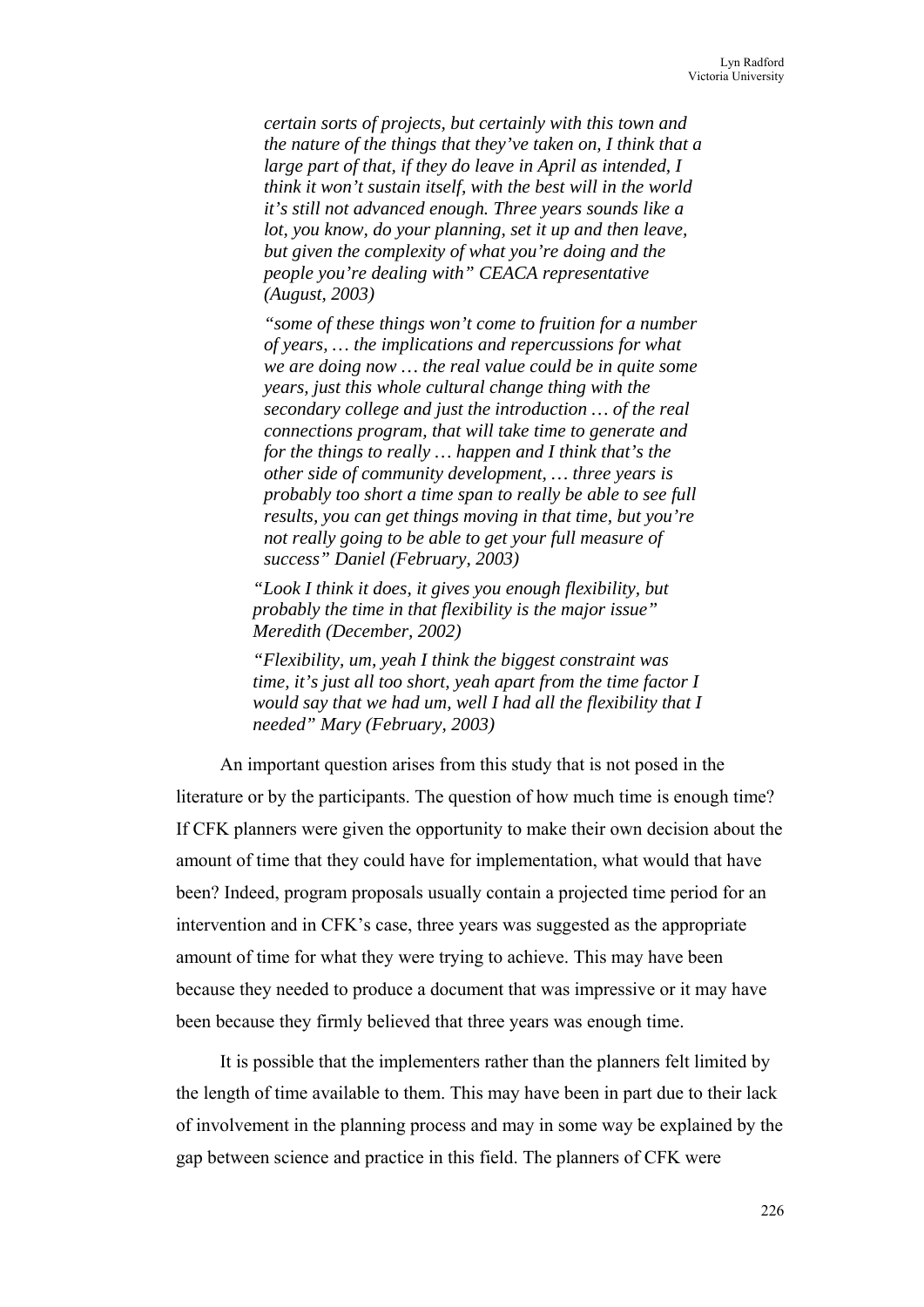educated, high level management at BSV. The research proposal document reveals a very good understanding of the area of prevention and its associated research. Staff members implementing the project were not as cognizant of the relevant literature and were more concerned with the practical elements of implementation.

Whilst it would not be impossible to generalize across all community interventions, it would be interesting to have information from both planners and implementers about the length of time that would best suit. Unfortunately these questions were not raised in this study and warrant further examination in future studies. Specific areas of interest would be differences between planners' and implementers' opinions regarding the amount of time necessary to implement the intervention; and the relationship between projected time nominated in proposal documents and raising funds.

A highly structured planning model which included logic models and timelines for implementation may have gone some way towards alleviating some of the anxiety related to time pressures. In the case of CFK the original planning group had access and understood the relevant research in this area. If they had planned a more definitive and structured program then a lot of the time consuming decision making would have been taken away from the practitioners. This means that consultation with the community needed to occur prior to implementation.

#### *9.2.6 Meeting community needs*

One of the purposes of consulting with the community is to develop an understanding of the community's needs. To complete the consultation process and not attempt to address the issues raised runs the risk of alienating the intervention from the community and decreasing their level of acceptance for the intervention (Pancer & Cameron, 1994). Additionally the introduction of shortterm projects with tangible results which address the community's expressed needs may have the further benefit of creating good-will for the intervention within the community (Kubisch et al., 2002).

A number of issues arose from the community consultation conducted as part of the preparation for the project proposal. These were identified as negative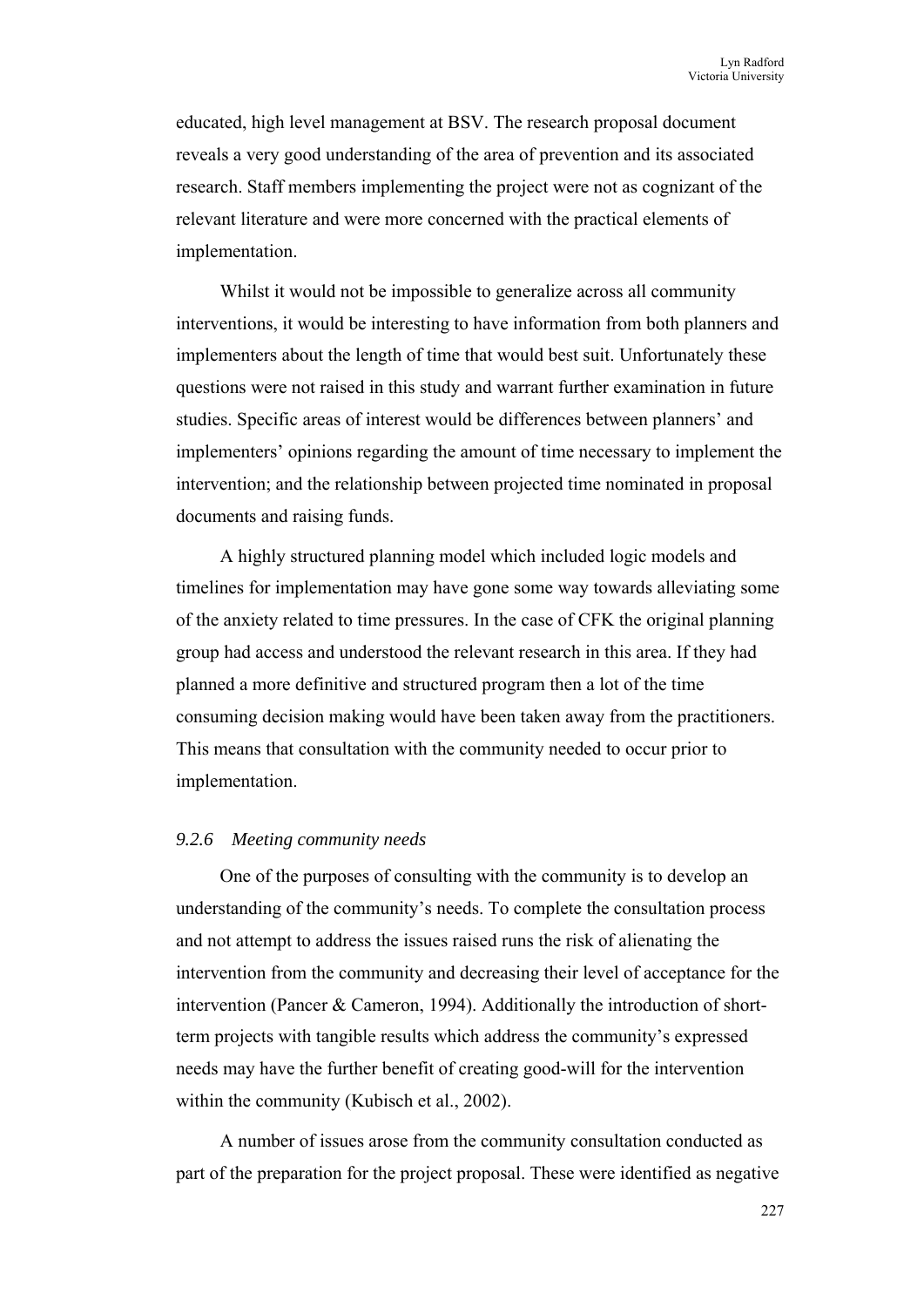school experiences, lack of services (including housing, transport and child care), existing services being unable to meet community demand, high rates of family break down, and a lack of connection between services. CFK did attempt to address these issues with their program components.

They appeared to have been reasonably successful at achieving better links between services in the area and the home visiting program worked hard to attend to the needs of families and the lack of services, though this was an overwhelming task for a single program component. The ARC and CYAP program components attempted to reduce the negative school experiences. A finding of this research was that CFK's implementation of program components that were a direct response to a need articulated by the community, assisted in the community's acceptance of the intervention.

Once again participants' attitudes varied on this factor. Deidre felt that there was no point in giving the community what it wanted as the community did not know what it wanted. Daniel felt that the community did know what it wanted, but that it was wrong. Meredith believed that community needs should be met by giving community what they asked for. Finally, Anthony felt that it was important for CFK to respond to community requests as this would generate good will for the intervention.

Certainly good will was a product of the original ELF program component. A group of primary school teachers had come to CFK to seek assistance with the literacy of children commencing primary school. CFK responded to their request with the ELF-I program component, which later developed into the ELF-II program component. The original staff members who had approached CFK continued to be involved in the later program component and provided an invaluable contribution to the potential sustainability of this program component. Daniel and Deidre later conceded that their response to the request of the primary school teachers in the first instance had been of great benefit to the CFK intervention. It was CFK's flexibility that allowed it to meet the community's expressed need with this program component.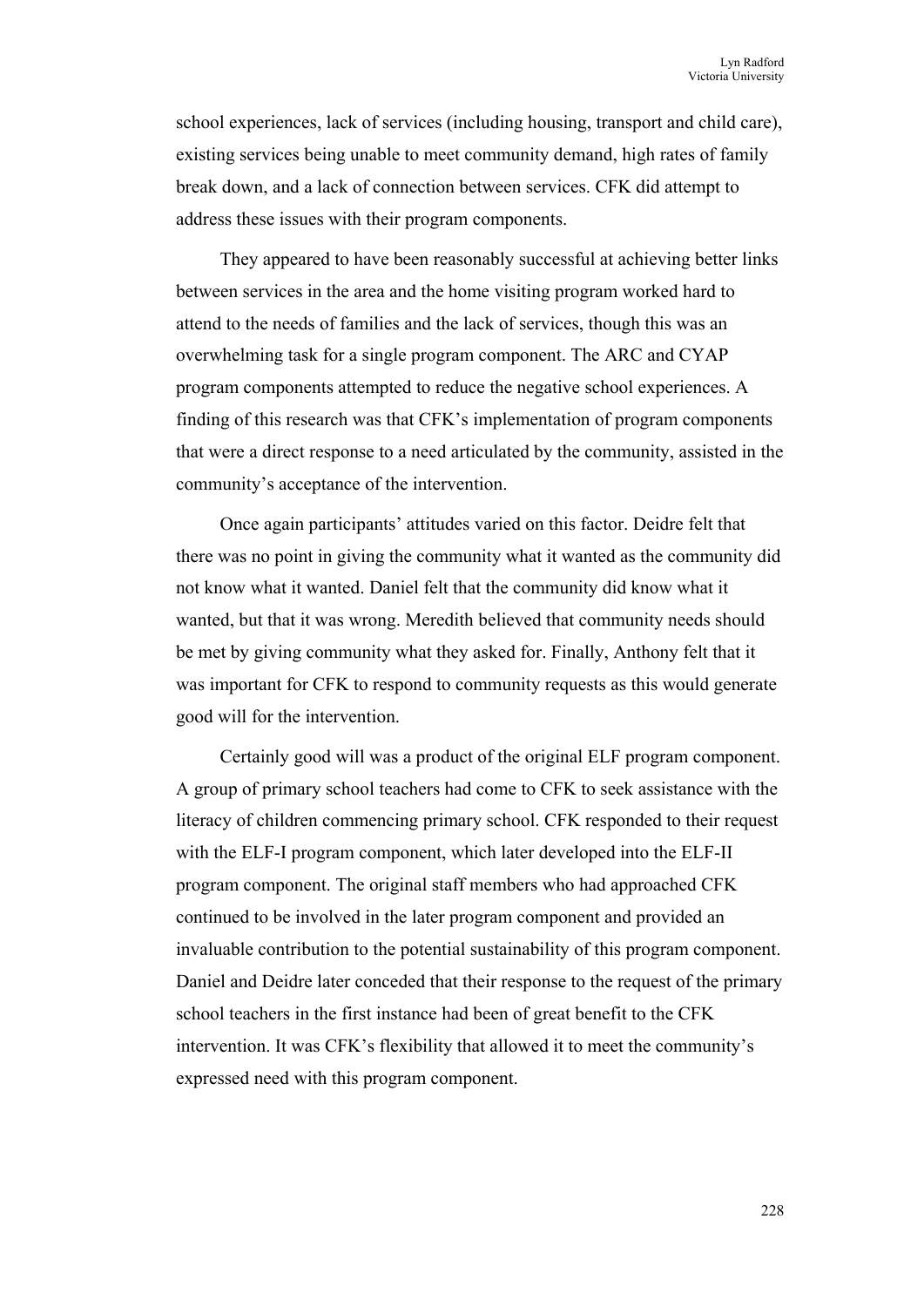## *9.2.7 Program profile*

In the initial phase of data collection only one participant raised the program profile as a factor in the implementation of a community intervention and it does not appear in the academic literature. Anthony articulated the importance of CFK maintaining a high profile within the community. He also discussed the need for this profile to be of a credible intervention. He understood that for the community to be involved in the intervention they needed to be aware of the intervention and they had to perceive it as something of high value to the community.

Although Daniel did not mention the profile of the intervention in these initial interviews, it became something that he often talked about in the later stages of the implementation. Daniel often complained about the profile of CFK as welfare oriented and felt that this was due to the community's perception of BSV as a welfare organization. He expressed a desire to be free from the association with the BSV name as he felt that it created an image of an intervention that was very different from the one that he desired to implement.

Whilst it could be argued that a community perception of CFK as a welfare organization may not be the most desired profile, it may be that what is important is that the intervention has a profile within the community. There was certainly some evidence that CFK was known within the community in one form or another. Although many community members were unaware of the CFK program, they knew of one or more of its program components. The many local newspaper and radio articles and commentary suggest that CFK, and its program components, were a regular part of the community dialogue.

There were a number of reasons for CFK having a profile within the community. The annual reading day event of the ELF-II program engaged local primary school and pre school communities, as well as the local business community, shop owners and shoppers. This program involved a parade down the main street of Alexandra and children visiting 'reading stations' around the town where prominent community members read stories to them. The shop front was in an excellent position within the main street of Alexandra and community members frequently 'dropped in'. Daniel often attended community forums and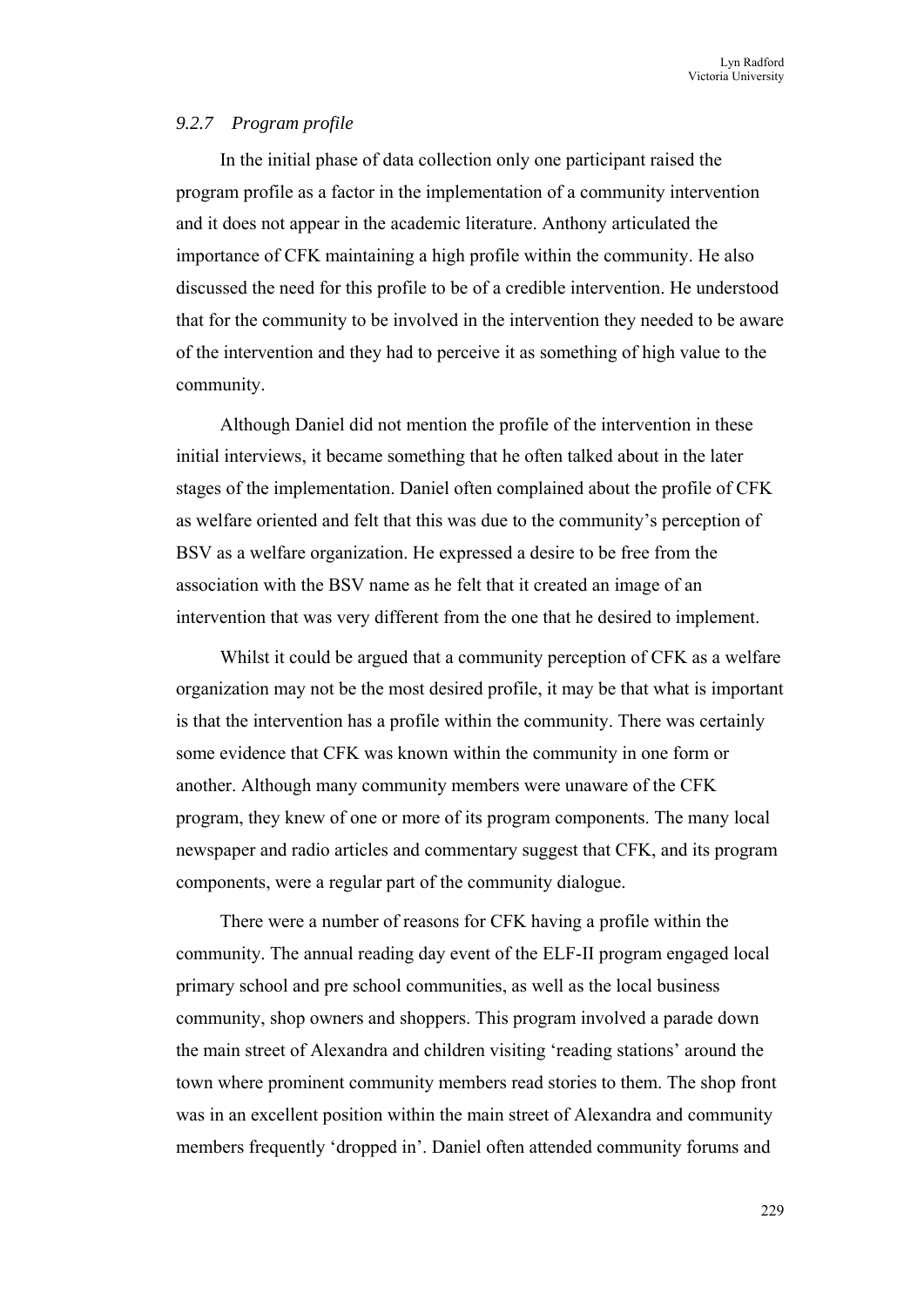meetings and promoted the ARC program which further engaged the local secondary school community.

Many of the community members had never heard of CFK, even though they had heard of one or more of its components. Although CFK attempted to promote itself within the community, it was its program components that became known rather than the overarching CFK group. However community members did know of BSV and its existence in the community. This was likely due to the fact that BSV had an established identity that had been a part of the Victorian community for many years.

As part of the evaluation a brief convenience survey was conducted with representatives from 14 businesses in the main street of Alexandra. All 14 were aware of the presence of BSV in the community, but only one individual had heard of CFK. Nevertheless, community attitude towards BSV was predominantly very positive and may have produced a positive profile for CFK even if it was not exactly the profile desired by Daniel.

Having a profile within the community is likely to increase the community's acceptance of the intervention as a subsystem of the community. A clearly articulated goal of a community intervention is to create change within the community. For this to occur it is vital that the intervention become a part of the community as it is almost impossible for external agents to facilitate change within the community (Visser & Schoeman, 2004). Moreover, the acceptance of the intervention as a part of the community will increase the community's sense of ownership over the program, which will increase its potential sustainability.

## *9.2.8 Sustainability*

A program is considered sustainable when it is adaptable, supportable and endurable (Akerlund, 2000). Sustainability of program components is an implicit goal of a community intervention. The planning stage develops ideas and strategies to increase the intervention's sustainability. These strategies are then put into place during the implementation stage (Akerlund, 2000). Program sustainability was a key theme for all staff both in the first phase of data collection and throughout the implementation of CFK. It was constantly referred to in interviews, meetings, and reports.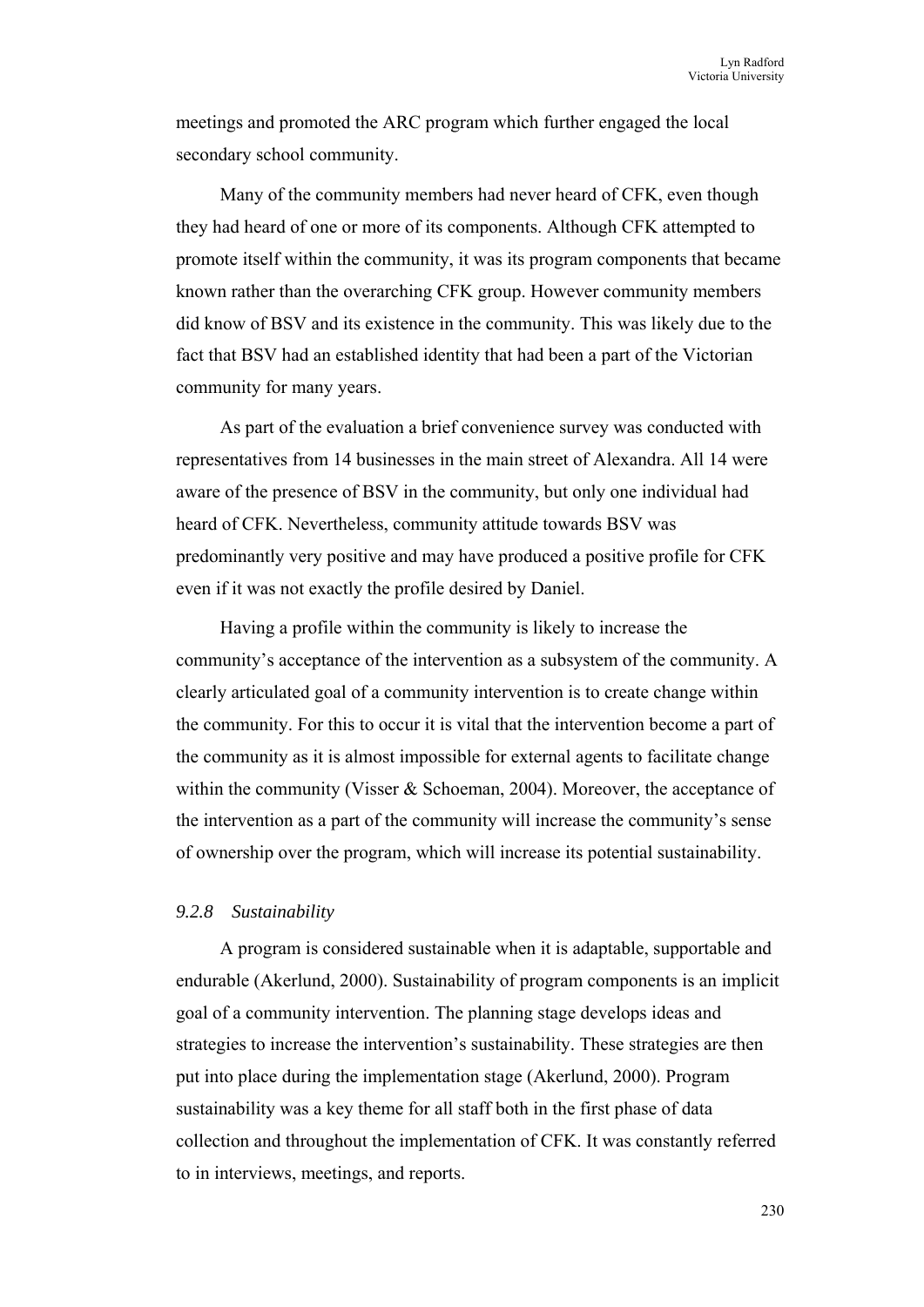Sustainability was a huge focus for all involved in the CFK program. However it became clear that individuals' desires for program sustainability were not always to do with the community, but were often linked to their own needs. Deidre talked about wanting to implement a program similar to the ELF-II program in another rural area. She complained that there was another group in the community that was likely to implement a similar program, but she felt that they had not addressed the issues of community ownership and sustainability. She expressed a strong desire to implement the program before the other group did.

Similarly for Meredith, who understood what she was supposed to say in terms of community ownership and program sustainability, but in the following quote impresses a different thought on BSV and herself leaving the program and the community.

> *"I think it would be a pity for Berry Street to pull out because part of their philosophy is to maximize opportunities and choices and working with communities … whether Berry Street funded it via planning from the government or other resources … I think it would be like oh well why are they leaving us here and they remain in Shepparton and Seymour and they're dropping the service here … I know that Daniel's shift is towards looking at other services and like yes that is part of the community development and for the community, to pull out a service could be destructive to the community" Meredith (December, 2002)*

Analysis of the data collected for this research revealed a number of different ways in which participants considered sustainability might be achieved. These could be conceptualized as being on two different levels. The first level was continued co-ordination by the original organization and the second level was co-ordination by the community itself. There were then two possibilities of achieving sustainability on each of these levels. If the program continued to be coordinated by the same organization it could be through continued funding from the original source or through funding from a new source. Alternatively, if the program was to be coordinated by the community, it might be adopted by an existing group, organization, institution, or agency, or it might be sustained by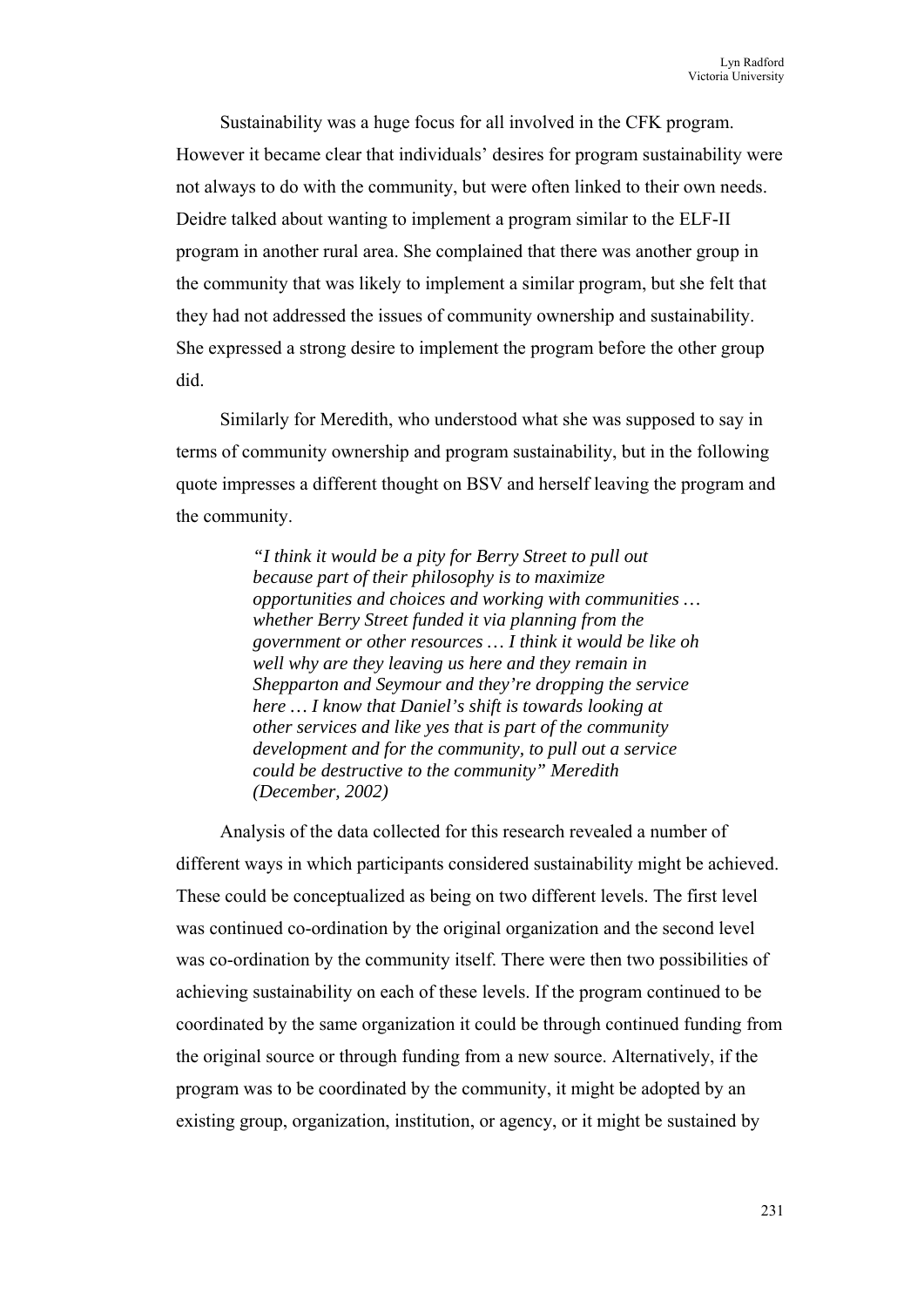the community itself through the use of volunteers. Figure 9.3 illustrates these two levels of sustainability, and the two possibilities on each of these levels.



#### **Program continues to be co-ordinated by the same group**

## *Figure 9.3: The two Levels of Sustainability*

Participants were quite clear that the sustainability of each program component should be considered separately, rather than sustainability of CFK as a whole. As can be seen in this diagram each of the sustainability possibilities is quite different. Clearly not all of these options would be available to all program components. It would be difficult for the community to sustain programs that required substantial resources and financial input. Similarly, programs that were sustained through the continued co-ordination of the original organization would still need the support and acceptance of the community.

BSV, as a system, would also attempt to ensure its own survival through dynamic homeostasis. This would mean that the desired option for the sustainability of CFK program components would be via its continued management. Therefore in order to meet the needs of BSV, CFK would need to produce outputs in the form of program components that would be likely to attract further funding from the philanthropic agency or another source. This is likely to also meet the community's needs in terms of having program components that are sustainable in the long term. However, this might mean that CFK's other goal, of creating change within the community, would not be met, as a focus on sustainability at a local level is more likely to produce more immediate changes in the community (Bridger & Luloff, 2001).

It is possible that the route taken to achieve sustainability would differ depending on how the program was expected to be sustained. Therefore it would be logical that the means by which a program component was to be sustained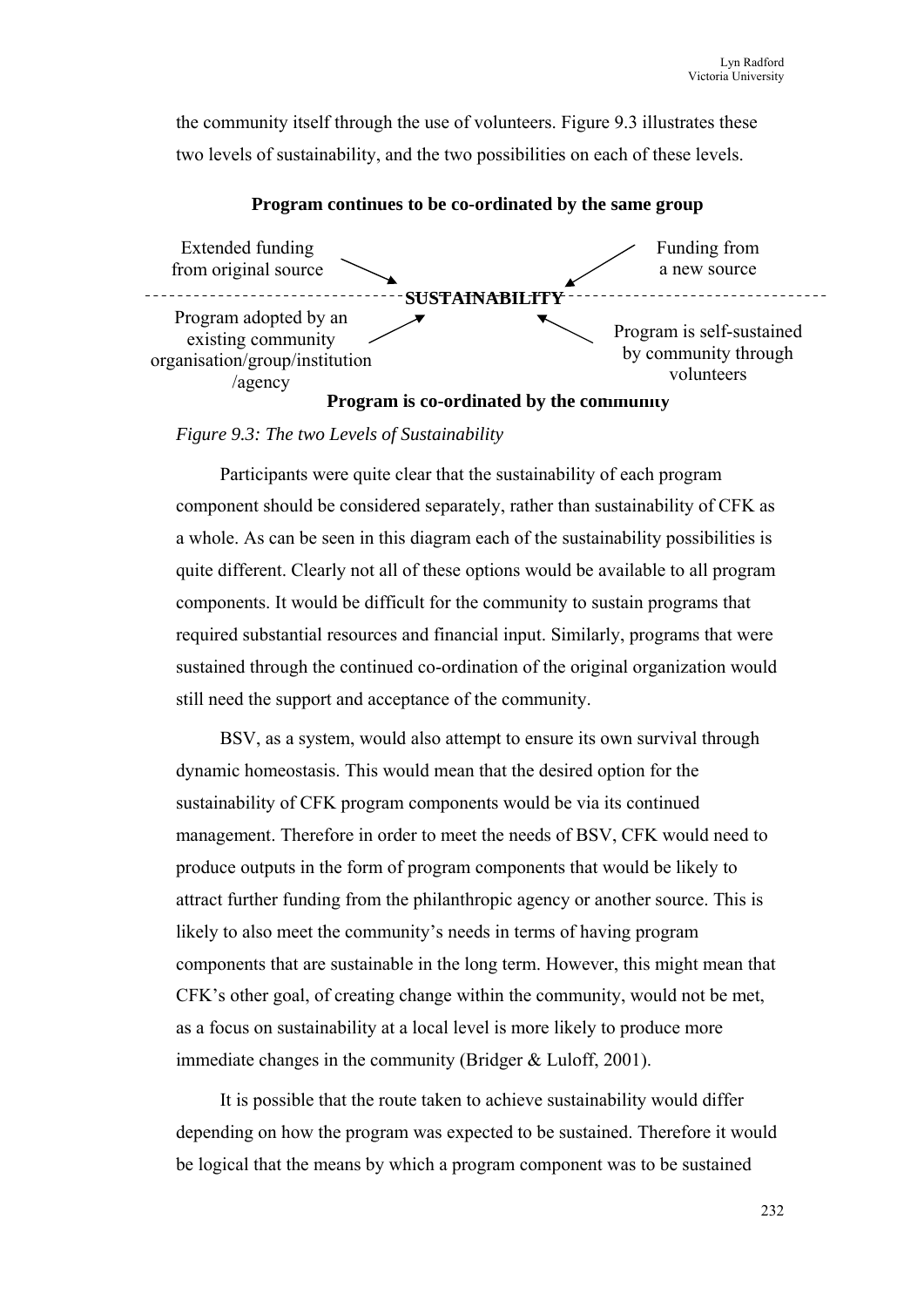should be decided at the outset of the intervention and monitored throughout the intervention, as each possibility would require different planning.

CFK's goal was to produce sustainable program components that would meet the community's needs as well as promote change within the community. Although sustainability through community ownership was espoused by CFK, the reality for CFK staff and for BSV was that the process of dynamic homeostasis ensured that CFK worked hard to promote its own survival. As a result, sustainability through continued funding managed by BSV, became the preferred option.

#### **9.3 Exploring the relationships between the themes**

This section briefly explores the relationships between these themes in relation to the CFK case. A focus on intervention sustainability as the primary goal of the intervention is used to illustrate the interdependency of these themes. Although sustainability is hopefully achieved at the end of the implementation phase, it is a goal of the intervention from the outset, and therefore impacts upon all of the other factors identified.

As articulated above, there are two main levels of intervention sustainability available to a community intervention: i. sustainability where the intervention continues to be coordinated by the same group; or ii. sustainability where the community becomes responsible for the intervention's co-ordination. Sustainability through continued coordination by the original group necessitates a top-down approach to implementation, while sustainability through coordination by the community requires a bottom-up implementation process. These different approaches to the attainment of the intervention's goal require different priorities and focal points in relation to the implementation.

If the intervention is to be sustained through the community, either self sustained or adopted by an existing community organization, agency or group, a bottom-up approach is most appropriate. The relationships between each of the factors identified in this research are essentially focused on the community. The intervention profile needs to be high within the community and preferably not associated with a well known implementing organization. The intervention staff are vital to building relationships and networking with community members and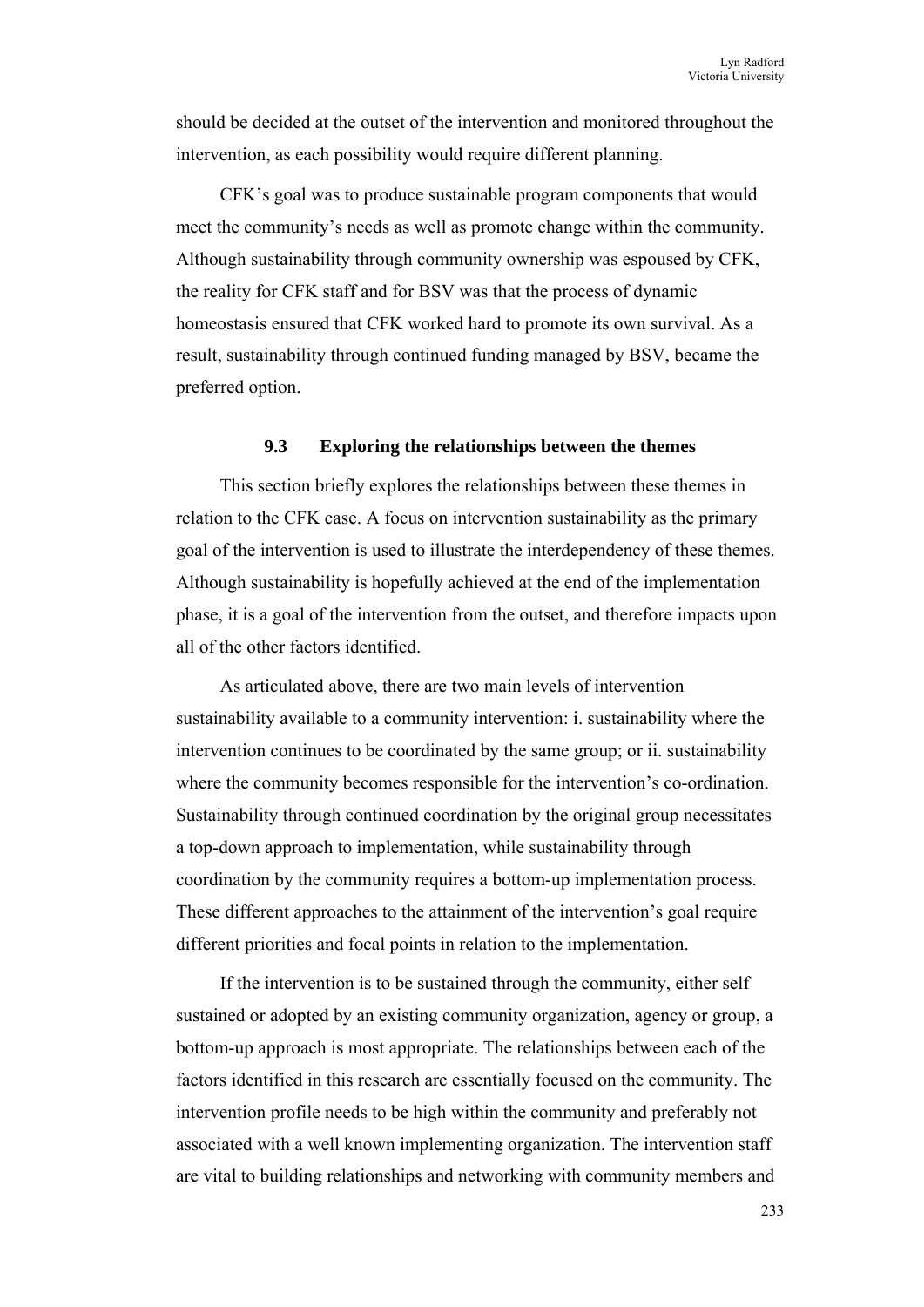community groups as well as facilitating community participation in decision making. A high level of community involvement increases the community's sense of ownership of the intervention. This process takes a significant amount of time, often more than is originally funded for, and intervention flexibility is necessary to respond to community's changing needs.

All of these factors increase the likelihood that the intervention will be sustained by the community. Further, this approach is likely to develop the community in other ways such as, strengthening connections between existing community groups. However an outcome of this process is a situation where intervention staff are no longer required and are likely to lose their employment and the system may no longer exist. If this outcome was considered with regards to system's theory, it would mean that the system would not be working towards its own survival, the primary goal of a system, but would be attempting to work towards no longer existing. It is difficult to imagine that a system could operate in this way as dynamic homeostasis informs us that a system's natural tendency is to preserve its character and resist change so as to be differentiated from its environment.

The other level of sustainability, where the intervention is granted continued funding from the original funding body or from a new funding source, which is still external to the community, involves a top-down approach to intervention implementation. The intervention goals, sustainability, and replication in other communities are the priority for this approach and this is considered from the outset. The community is still involved but decisions are made both with and without community input. This approach ensures the survival of the system.

Fewer factors impact upon this approach. While the rhetoric around community participation in decision making, relationship building, and networking is still important, the actual reality of these processes is that they are not essential. Relationships are still significant, but they are more strategic with specific individuals and groups. The intervention profile needs to be much greater than just within the community and should be acknowledged in the broader context of the population of community interventions. To this end the intervention is marketed, through conferences and other professional forums, to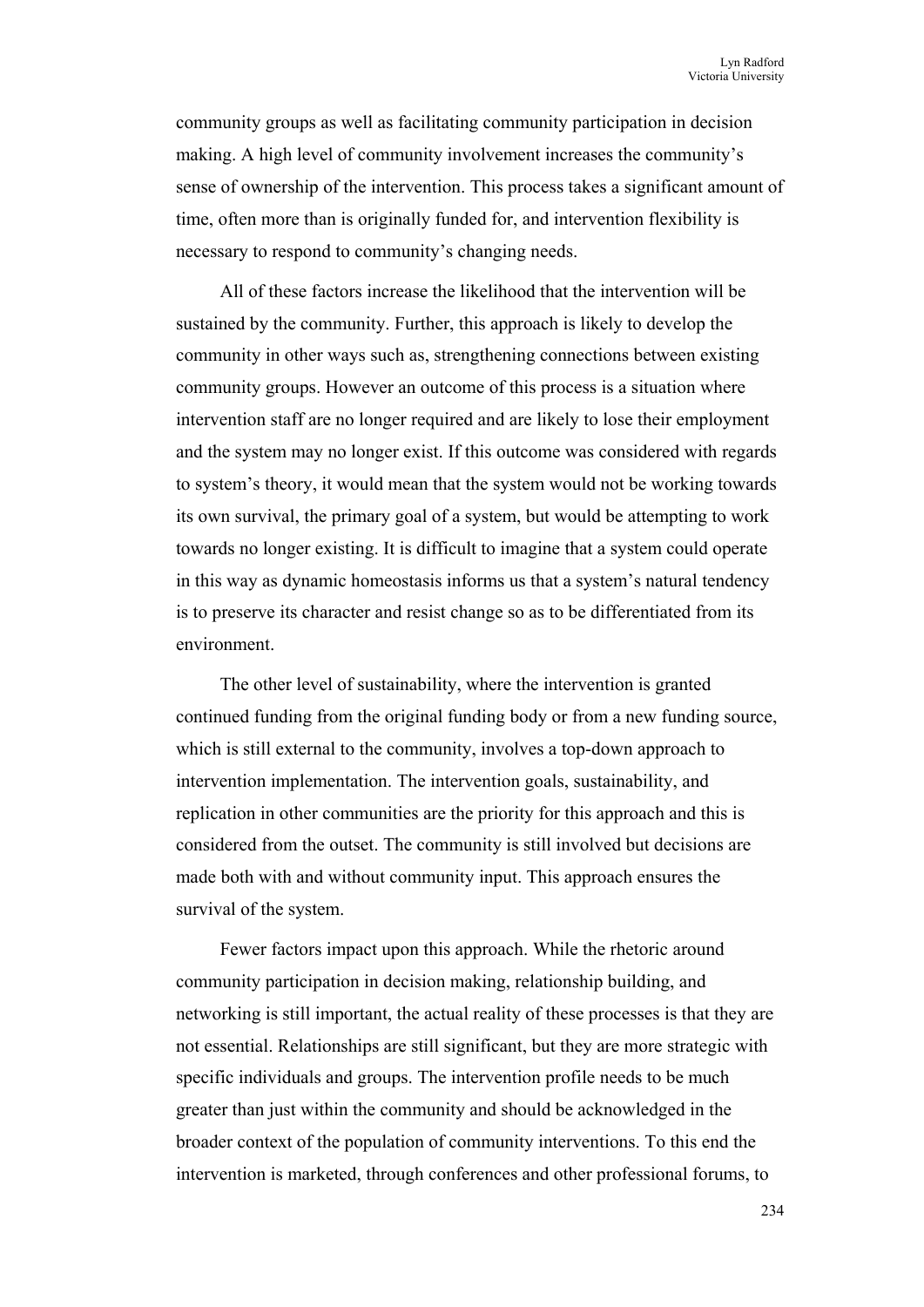the specialized community. Sustainability of this kind takes less time and intervention flexibility is less important, indeed intervention fidelity is more of a priority given the need to be able to evaluate and disseminate findings regarding the intervention. At this level of sustainability, intervention staff need additional skills in writing and presenting, and they are more likely to retain their employment at the completion of the pilot phase. Figure 9.4 shows the links between each of the themes within the context of the two levels of sustainability.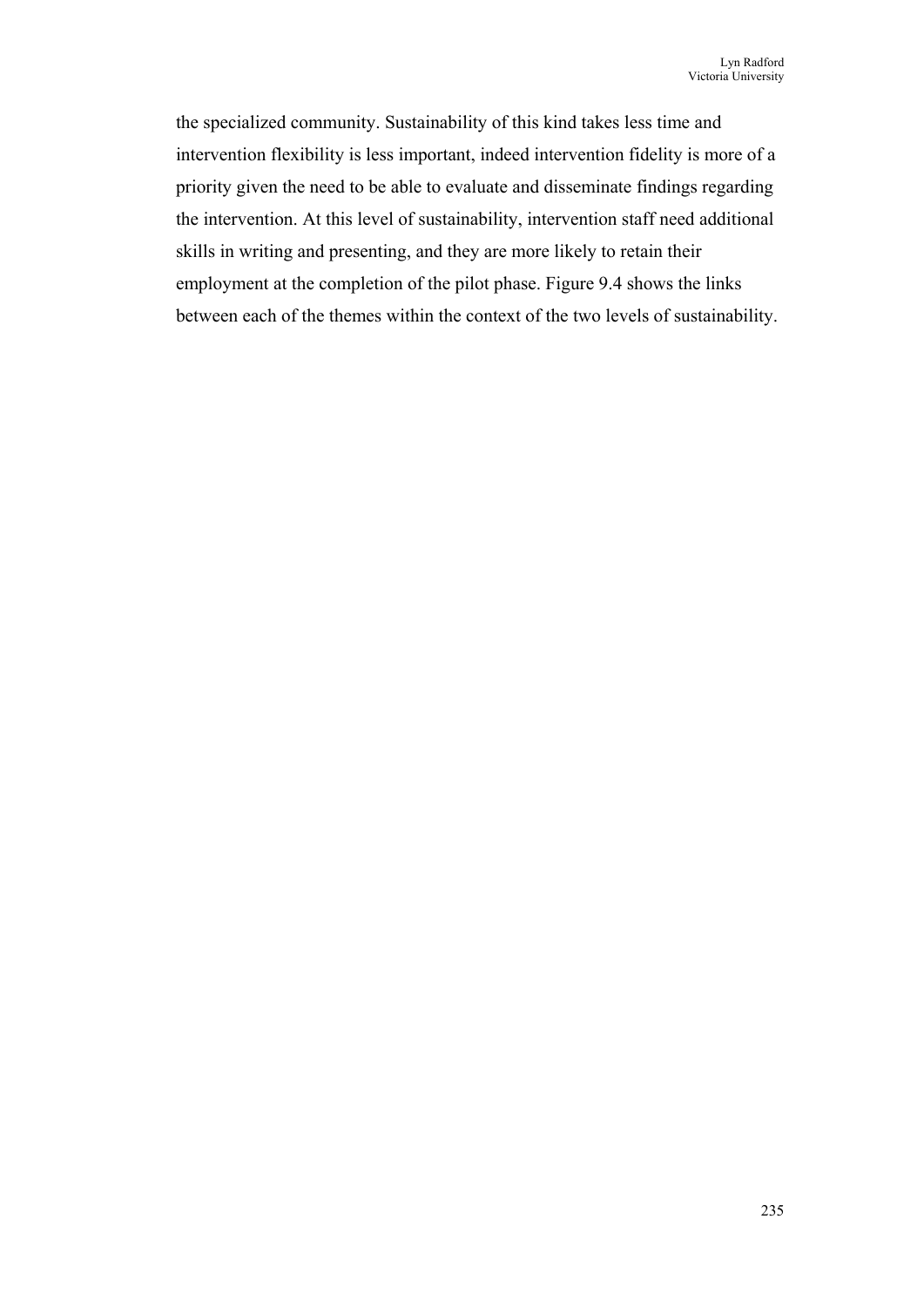

*Figure 9.4*: *Themes within the Context of the Two Levels of Sustainability*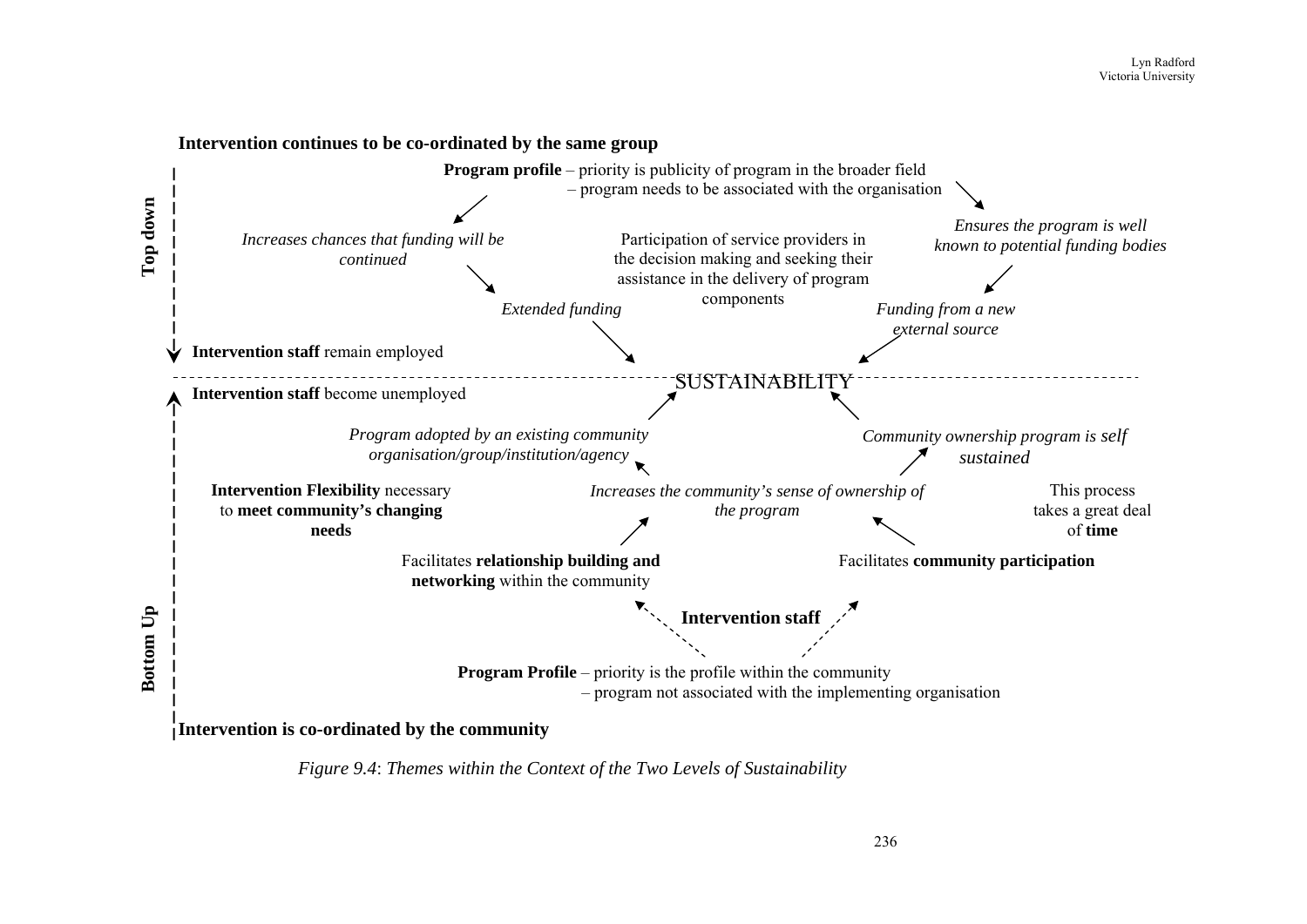## *9.3.1 CFK*

From the outset of the BSV proposal for a community intervention the approach was top-down. BSV was an external agent coming into the community to implement a community intervention. It was clearly stated that success in the pilot area would mean replication of the program and or its components to other communities within the Shire. Consultation was conducted with service providers in the area and risk and protective features of the community were identified. The external evaluation of the intervention was an essential component and evaluators were tendered soon after funding was approved.

The original proposal also advocated a community development approach to the implementation of the intervention. This approach was defined as "building partnerships between families, institutions and community" (Berry Street Victoria, 2000, October, p. 22) and it was thought that the program components would be shaped by stakeholders to reflect the local context and need. However the proposal was also quite clear that the partnerships facilitated by the intervention were to be between the services within the community and that it be these services who would participate in the decision making. Broader community participation was encouraged through membership of the advisory committee; involvement as a service user, volunteer, or mentor; and participation in forums, fun days and festivals.

Several program components which addressed multiple risk factors were to be delivered to the community. Possible program components were suggested and two initiatives, identified during the consultation period, were given a commitment that the new intervention would support them. The first 12 months of the planning and then implementation of the intervention was faithful to the original proposal, and many of the suggested program components were implemented. However there was a major shift when the project leader Barbara resigned and was replaced by Daniel.

Daniel spoke authoritatively about community development principles and espoused the virtues of sustainability through community ownership. Where the original proposal had sought to address risk factors, Daniel saw these program components as being "reactive" and sought a more preventative approach. He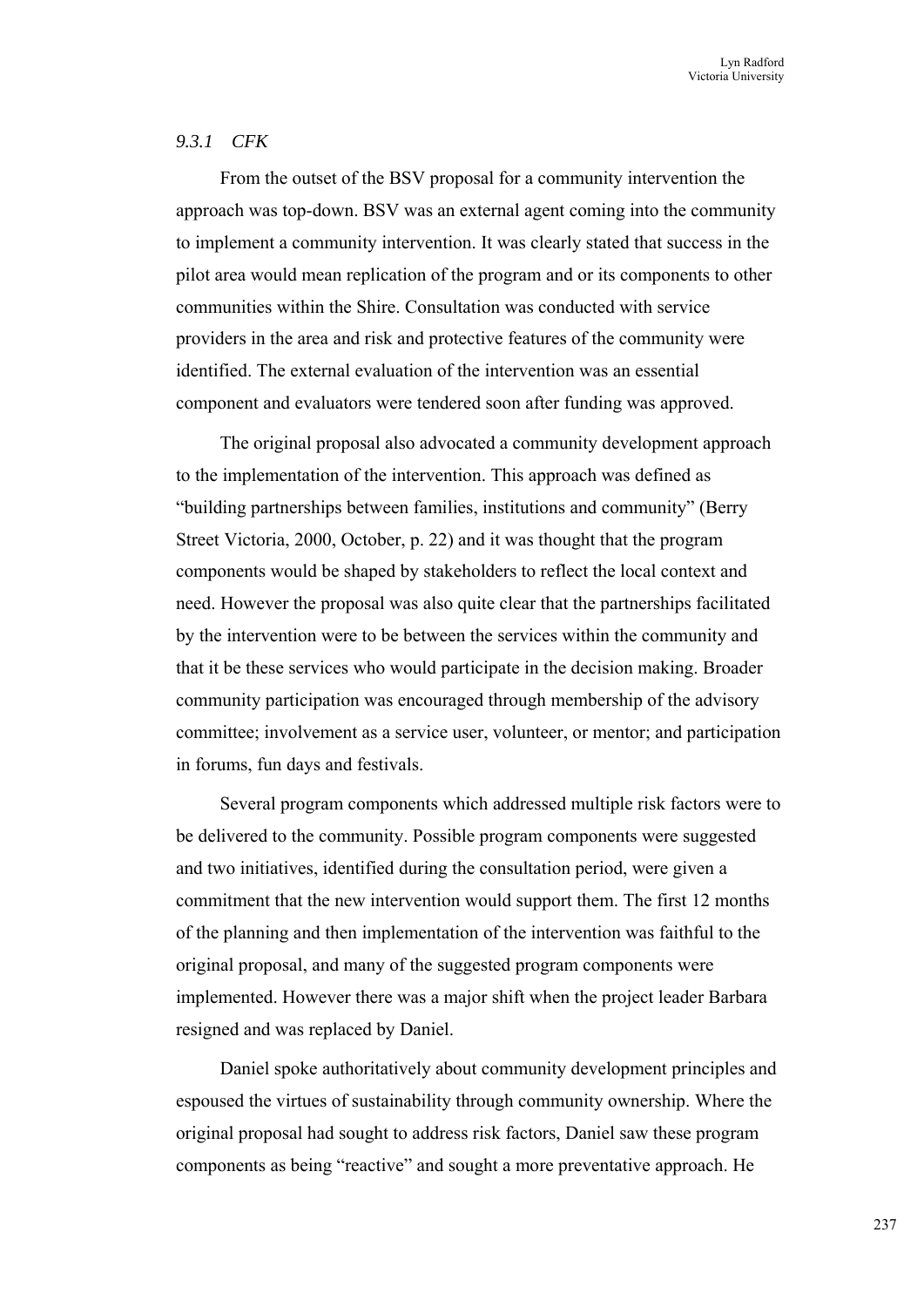explained that staff had a "catalytic" role in the community and that the community should not associate the staff, CFK, or BSV with program components if community ownership was to be facilitated. For these reasons he believed it was important that staff not have direct contact with service users and immediately terminated, where possible, those program components where staff did have direct contact with service users.

Daniel's approach was, at face value, a bottom-up approach and there were various reactions amongst the staff. Deidre, who had been the impetus for Barbara's resignation rejoiced in Daniel's arrival and his understanding of community interventions. Community interventions were new territory to BSV and Daniel's knowledge of the area appeared impressive. Jody, who had applied for the position of project leader, was no doubt resentful that her application had not been successful and she was uncooperative and critical of Daniel's approach. Finally, Meredith, who was a friend of both Barbara and Jody, found Daniel's arrival, and CFK's subsequent shift, very difficult.

Meredith worked directly with service users. She dealt with the enquiries that came in the door, she helped families with issues from transportation to parenting, and she valued this work enormously. Over time Meredith became more resentful of Daniel's attempts to dismiss her program component, 'the home visiting program', as well as his perceived attitude towards members of the broader community. Unfortunately Meredith lacked the very skills of articulation and self promotion that Daniel had in abundance and she was unable to present a coherent picture of the value of her work and what she had accomplished in the community.

Although Daniel presented a bottom-up approach which worked towards sustainability through community ownership, examination of his actions exposed Daniel's words as being purely rhetoric. He declared that community consultation was not useful as the community did not know what it wanted, and for this reason it was not important to try and meet community's needs. He indicated his desire to personally form relationships with the "significant 10 per cent" of the community. His staff affirmed that he made the final decisions for program components, not the working parties which had been set up for the very purpose of allowing community participation in decision making. He found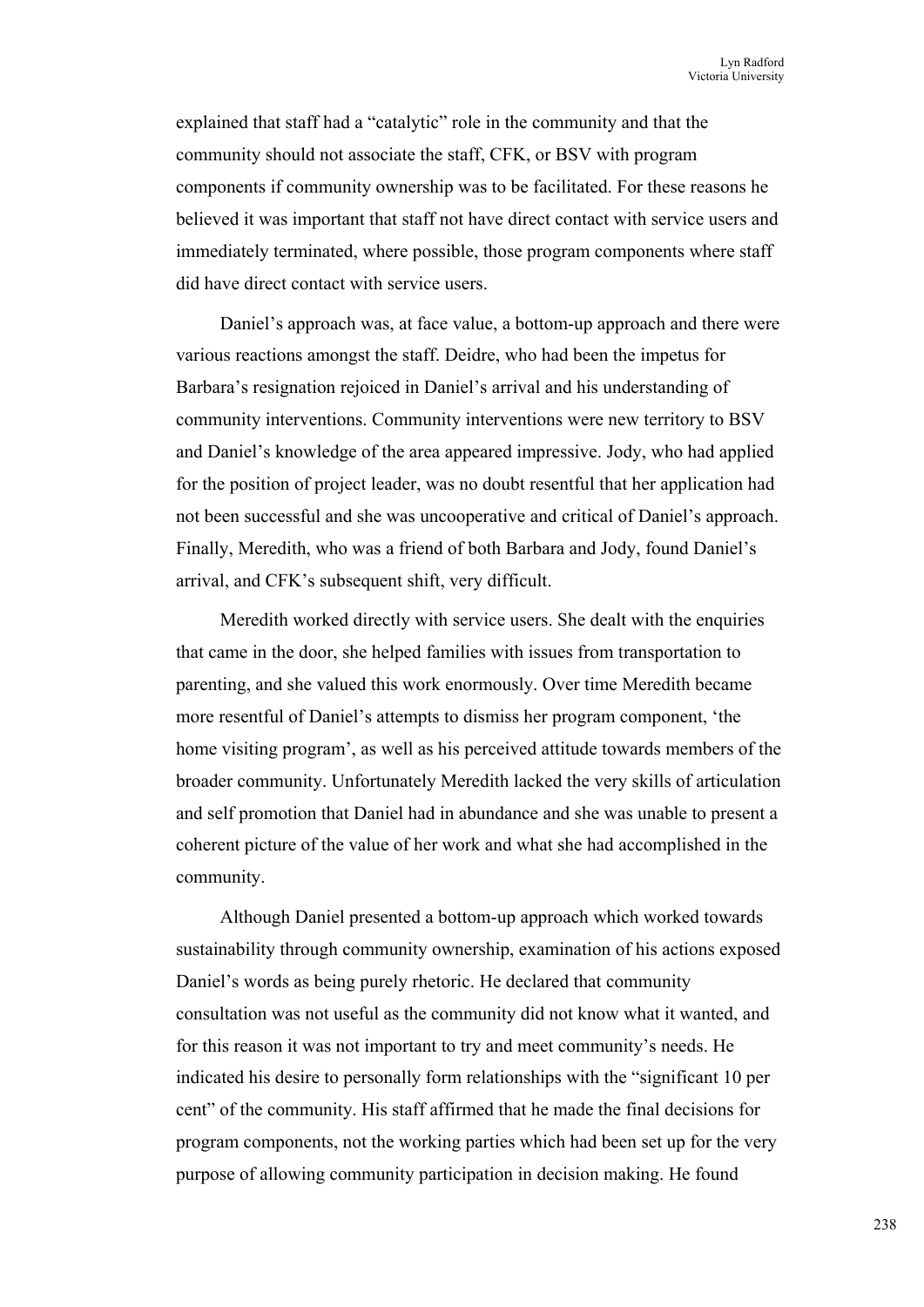initiatives that he believed would be good and he partnered with other service providers to deliver these to service users. He took credit for other people's work and blamed others for his mistakes. In the end Daniel's bottom-up approach was more top-down than the original proposal had been, and it appeared that meeting Daniel's needs was more important than meeting the community's needs.

Daniel's proposed model, where the role of staff members was to be a catalyst for community development, placed staff in the position of working towards their future unemployment. Daniel acknowledged this and spoke at length about staff working themselves out of a job, both in relation to himself and to other staff members. When he spoke of his own future he expressed contentment at the prospect of losing his job, because it would mean that he had been successful. However, he pointed out that other staff members were not as comfortable with this situation as he was and he saw this as a limitation.

> *"The worst part is working yourself out of a job, yeah and I think that's one of the issues with Meredith, because she'd just love to have that job and go on and on and on, and be able to take that step and say in 18 months I'm going to make myself unemployed and I don't know what I'm going to do and I don't know where I'm going to get a job afterwards, and to consciously work towards that … I approach it as if I took it on as a project, that would have a finite timeline and it's amazing the number of people that say to me exactly that 'why don't you set yourself, you're in an ideal situation to set yourself up' but I know that as soon as I start thinking that way the whole project will be in jeopardy … you know, it doesn't scare me. I'm quite realistic about it and I don't have any qualms that I'll be able to find another job fairly soon after completing this, and especially if I complete it well, but I will probably have to move, if I've done my job properly there won't be a need for me in that particular community" Daniel (February, 2003)*

 While Daniel may have been quite genuine when making these statements, it is very difficult to believe that someone could be so unconcerned about the thought of losing a valued position and having to move to a new community. By his own admission, Daniel had CFK on his mind constantly. This meant that when he was listening to the radio, reading the paper, or chatting to friends in the community, he was likely to consider what was before him in terms of opportunities for CFK.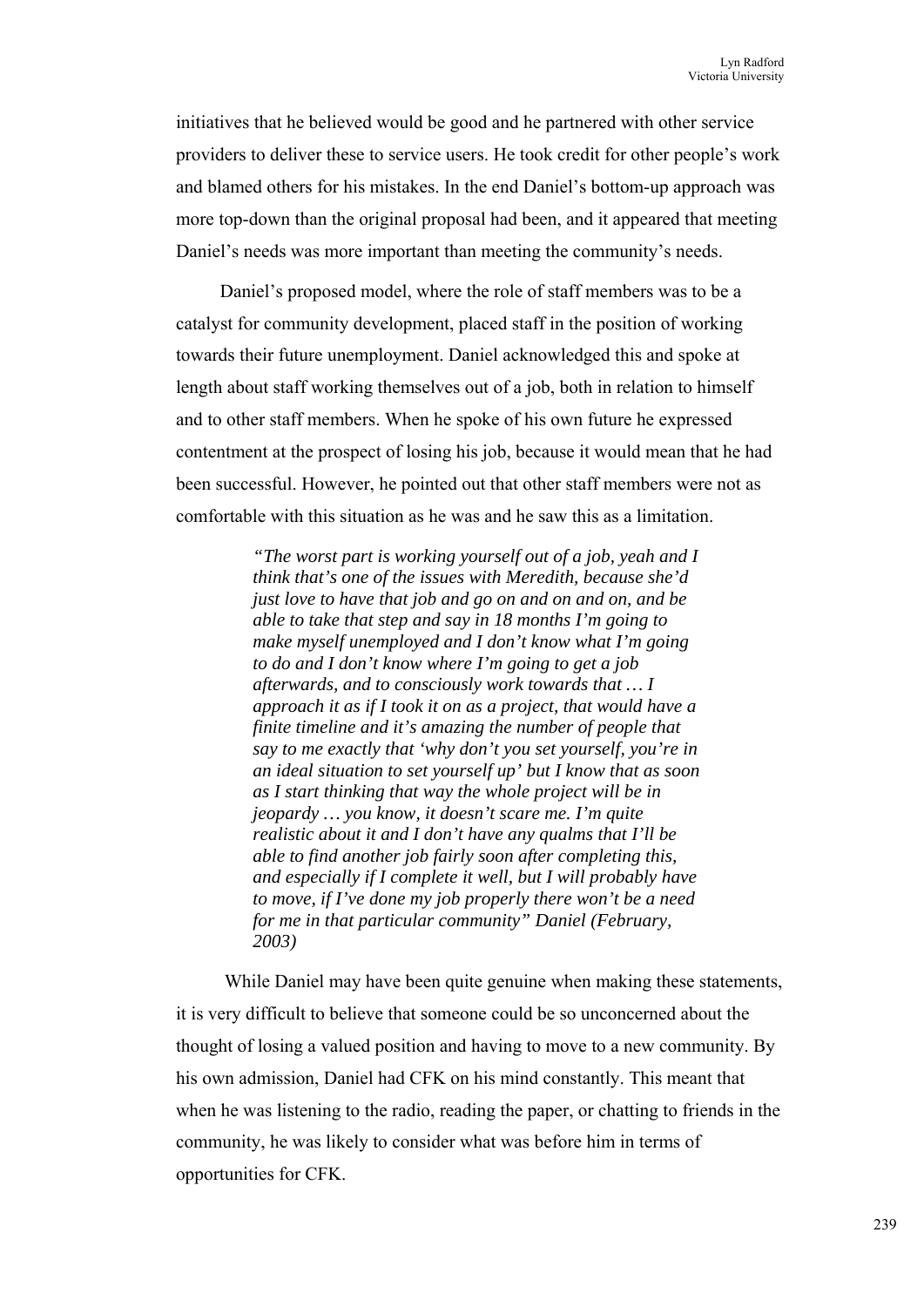*" … last Monday I met up with a few of the farmers and we were just sitting having a beer in the cool of the evening, and we generally were talking about insurance and the problems of insurance now days and one of the guys said oh it's even effecting me kids dancing classes, we're going to have to cancel because the lady who is running it can't get public liability insurance and I thought, my ears pricked up and I questioned him a bit more about it … so I made some phone calls … so Berry Street will cover it and we'll contract the lady who has been doing it … I see it as part of CYAP … that's the same way that we got where the football club issue came up, first of all we were just local chitter chatter gossip about the way that the Thornton boys were coming back into Alexandra and getting themselves into strife because Thornton was winning and Alexandra wasn't , so the boys were going in and crowing and carrying on and now I just see that as a bit of idle chatter, and now I know the president of the football club because he is the local stock and station agent so I went and had a bit of a chat with him and equally the treasurer of the football club is the local storekeeper so had a chat with them and from that we were able to say well look we really need you to be looking at responsible alcohol use with the club … you've got to be a part of the community, you've got to make the contacts with that broad range of people, and it's really walking and listening and keeping your ears open to what's effecting young people … it's going through the local paper from end to end and picking up the names of whose involved with the cricket club, who's playing squash, whose playing netball, and just getting that framework of names and people so that when you do happen to meet them in another setting, you're then able to follow up on issues" Daniel (February, 2003)* 

Interestingly, while Daniel's rhetoric was that staff needed to be able to walk away when the community took ownership of a project, he was unable to do this with regards to ELF and nor was BSV. Although the extension of funding granted to the ELF-II program would have been due to cease in July 2004, it was still being promoted as a BSV project in Alexandra beyond this date. In September 2004, the 7:30 report, a highly regarded current affairs program, featured the ELF program in Alexandra and Daniel appeared on the program as the project manager. This program component would have been of great promotional benefit to BSV and the organization also had trouble stepping away from a program component that was so successful. ELF was featured as a BSV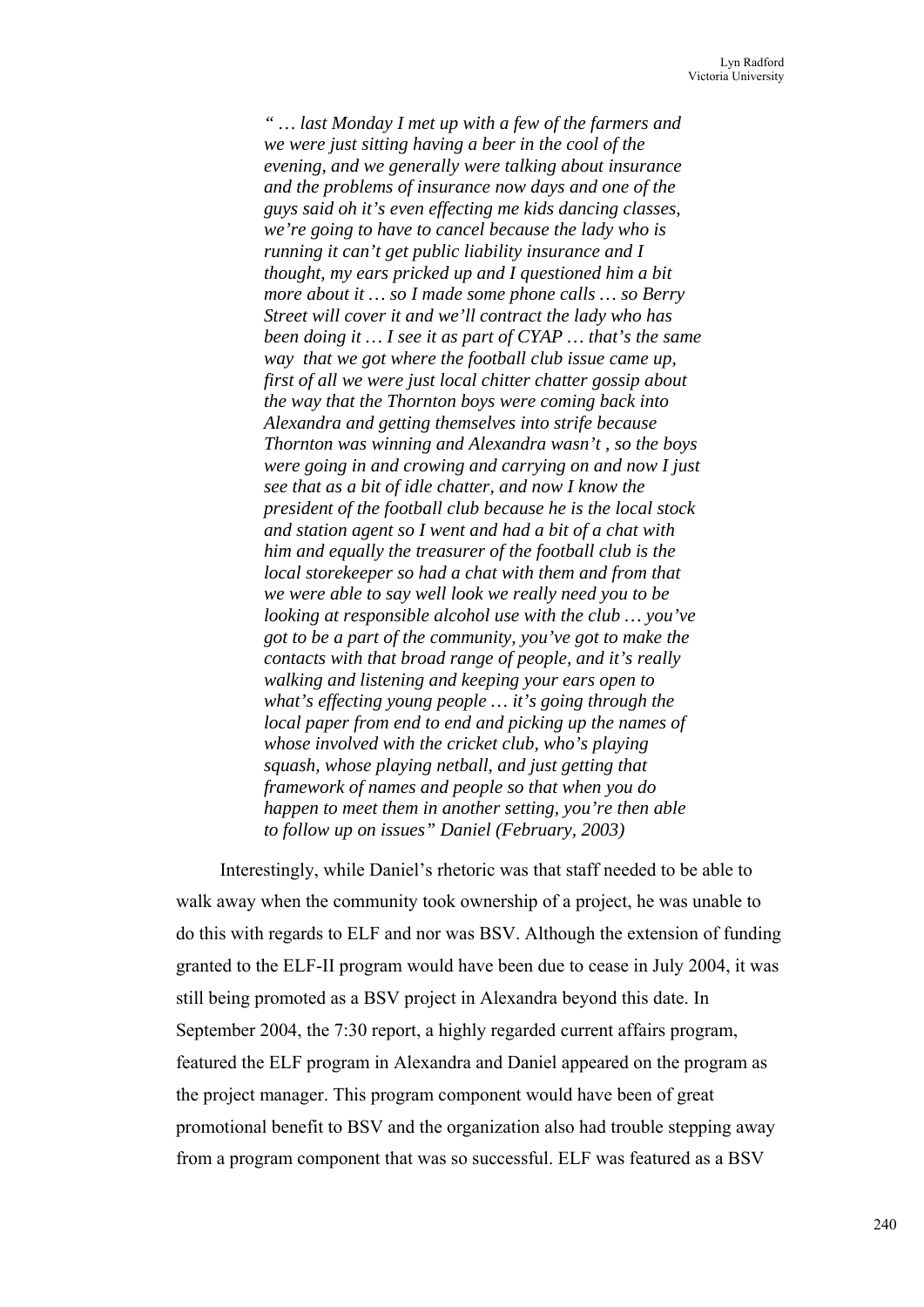project in their 'Spring 2006' newsletter which directs the reader to www.elf.org.au for further information. This web address leads to the home page of BSV.

The three part time sessional workers seemed to genuinely want to see their program components owned by the community, even though it meant that they would no longer be involved with the programs in the same capacity. Each of them had different personal reasons for not requiring ongoing employment and each of them was in a position to continue working with their program components on a voluntary basis at the conclusion of their contract of employment. This meant that for these staff members, financial considerations were alleviated and the passion that they felt for their program could continue.

Mary was a semi-retired special education teacher. She lived in Melbourne as well as Alexandra and had financial support from her husband. Her employment with CFK had come about through her desire to engage in voluntary work in the community in which she lived some of the time. She was employed on a short-term contract and stated that she would have been happy to continue on a voluntary basis.

Rhonda was also employed on a short-term contract and had other parttime work that was ongoing and could be increased if she desired. In addition to this, she was pregnant and her baby was expected at the time that her contract was due to end. Similarly, Kerry was on a short-term employment contract and stated that she had inherited money and could support herself financially for a substantial period of time.

Although CFK was in the fortunate position of having many staff members that were not seeking ongoing employment, the limitations of asking staff to work under these conditions were recognized by Daniel and Deidre. The issue was discussed with Daniel in an interview and with Daniel and Deidre during the final evaluation meeting. They had the following suggestions for how to manage the issue.

> *"a commitment from the organization that we will recognize staff's commitment and passions by giving them an extra* (period of employment) *at the end" Deidre (March, 2004)*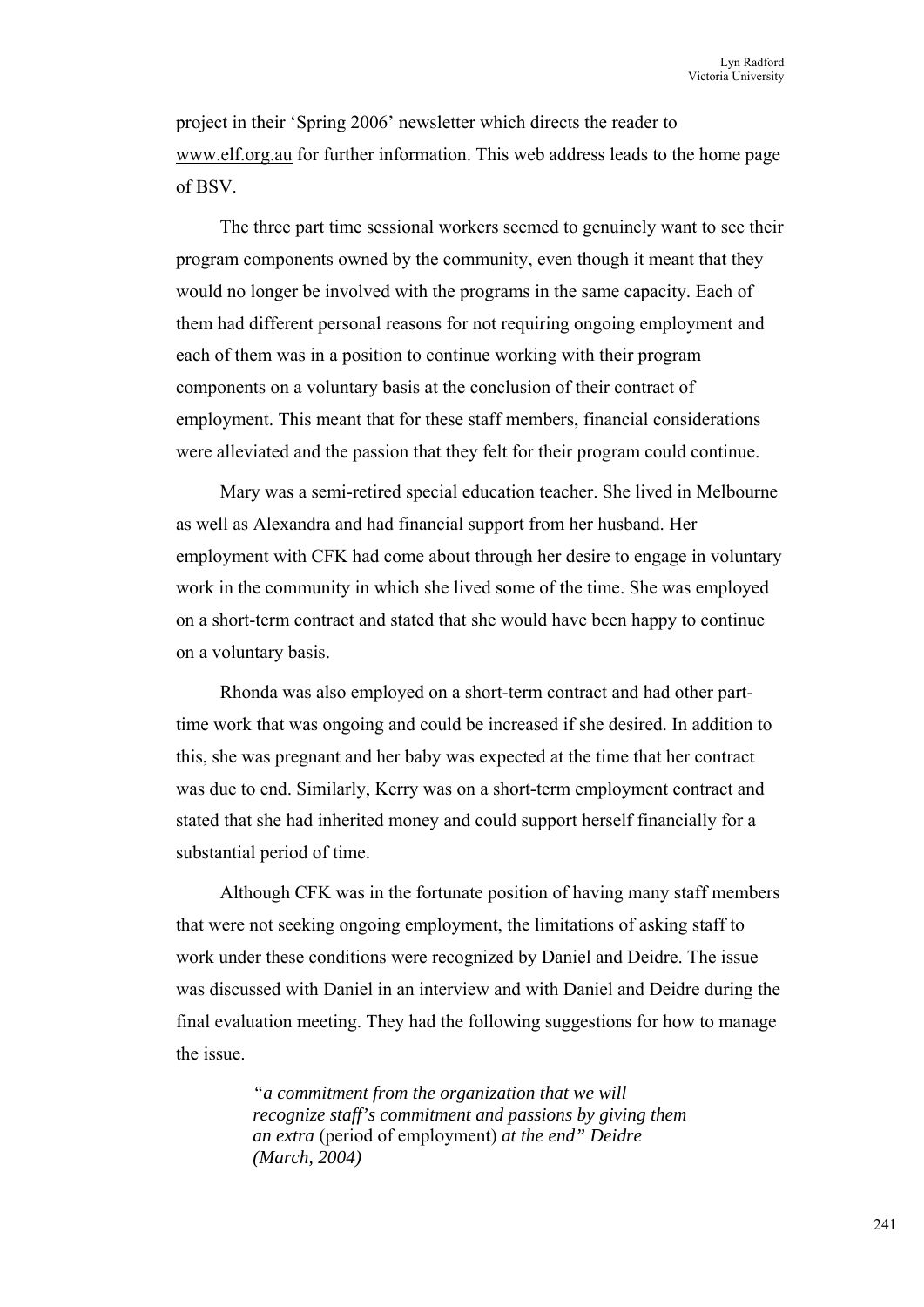*"well you know what I would recommend to places like Berry Street is that they put people like me on retainers" Daniel (February, 2003)* 

The possibility of staff resigning due to lack of security about their employment, the possibility of extended unemployment at the end of the program, and lack of opportunities due to the specialized nature of the work, were also raised in interviews.

> *"you might start to lose program staff because they are not too sure about their own work futures and they obviously have to look out for their own work opportunities" Anthony (August, 2002)*

> *"If you find a good job before the project is finished you could jeopardize the whole program, you know I've been in this position before, when I was with camp Janghi, my last three years there were training Aboriginal staff to take over, and you know the point at which I left, I was out of work for four months because I had become so specialized" Daniel (February, 2003)*

The idea that a successful intervention would lead to staff being left unemployed is paradoxical. Not only did CFK staff have an interest in maintaining employment, they also had an investment in the program components they were implementing and it would have been difficult for them to just walk away from this. Also, dynamic homeostasis, which refers to the system's natural tendency to maintain stability and preserve its character (Hanna, 1997), means that it is unlikely that all elements of a system would work towards the destruction of the system.

A system's survival is its ultimate purpose. In order to survive it must adapt to its environment and acquire negative entropy (Hanna, 1997; Harrison, 1994; Rainey, 1997). For a community intervention, survival is synonymous with sustainability. Most interventions have a finite period of funding and must find a way to continue beyond this period, this is referred to as sustainability. CFK program staff were very aware of the importance of a sustainable intervention. As discussed above, sustainability was probably the most dominant theme in the data. The natural entropic processes occurring within the system alerted staff to the potential death of the system and caused a situation of flux and uncertainty within the system.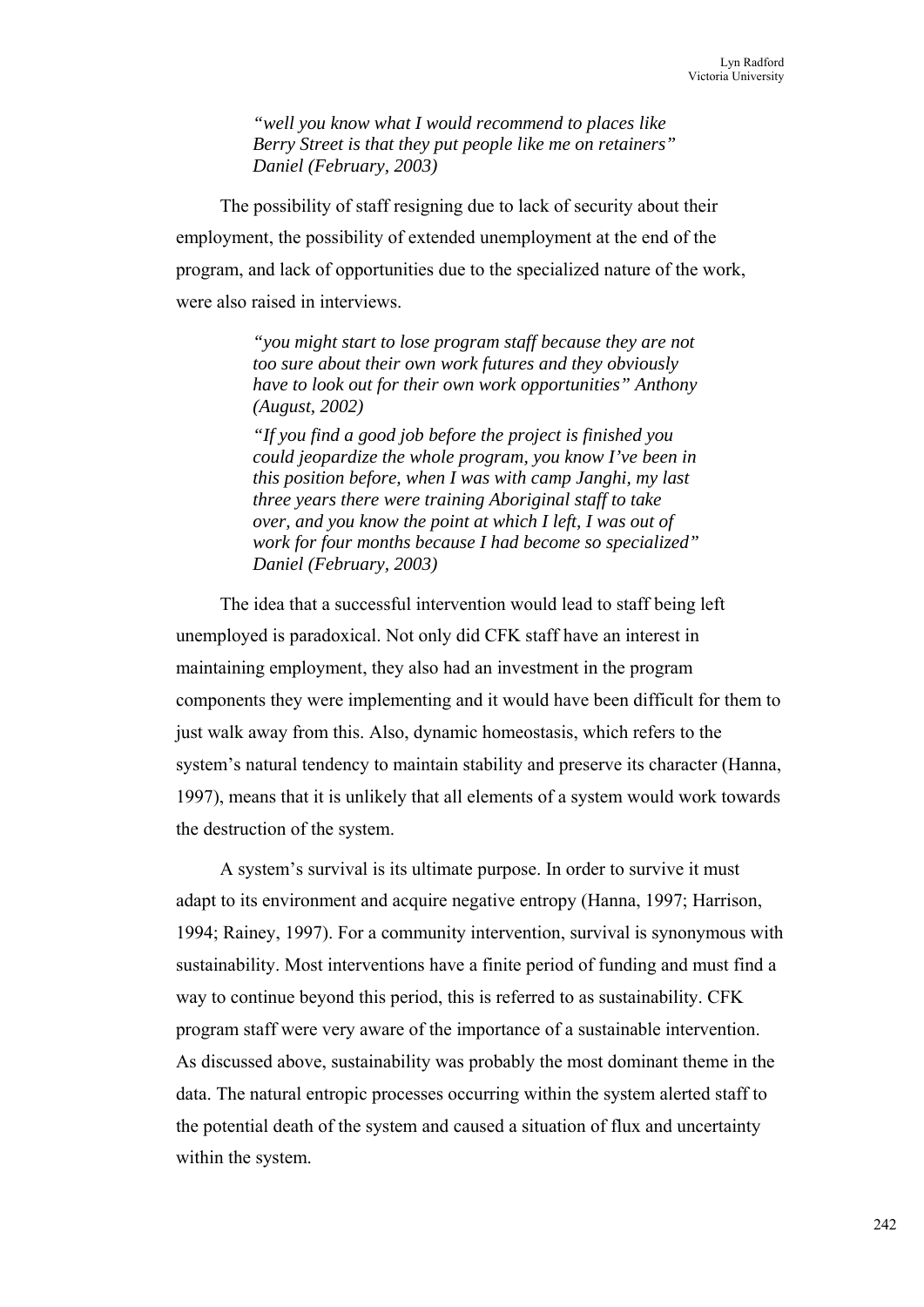### *9.3.2 BSV*

BSV had been a welfare organization for over a century when it took on the responsibility for the implementation of CFK. For BSV to gain respect and future funding for community development programs, CFK program components needed to be sustainable. However, BSV was faced with many of the dilemmas that CFK staff were faced with. Although the literature recommended community ownership, and developing this would bring a great deal of respect for BSV, it would also mean the loss of the program, which translated into the loss of funding and the loss of control. Community ownership is also a very long process and it was unlikely that three years was going to be long enough to ensure that this process occurred. BSV is likely to have desired an extension of funding just as CFK staff did.

At the completion of the pilot project in April, 2004, after three years of implementing CFK programs, there was not a single program that could be considered self-sustainable. However, it was announced, one month prior to the proposed conclusion of the program, that CFK funding had been extended to allow CFK to continue and to disseminate program components into other communities. This funding was to be provided by the original philanthropic foundation. The extension of funding, and the amount of extra time available, varied for the individual programs and likely reflected the funding body's optimism of the potential self sustainability of each program. The extended funding ranged from a further three months, for the ELF-II program, to a further two years and three months, for the CYAP program. Additional funding was also provided to disseminate the ARC, ELF-II, and CYAP programs to another community. Finally, the home visiting program received extended funding for a further two years and nine months, but this program was to be managed by GVFC rather than BSV.

### **9.4 Placing the findings in the context of the current model**

It has been suggested that the program logic model provides a theoretical framework for intervention (Goodman, 2000). This model uses a series of statements explaining the process by which the intervention will achieve its intended outcomes. Graphically presented, it is a linear model that clearly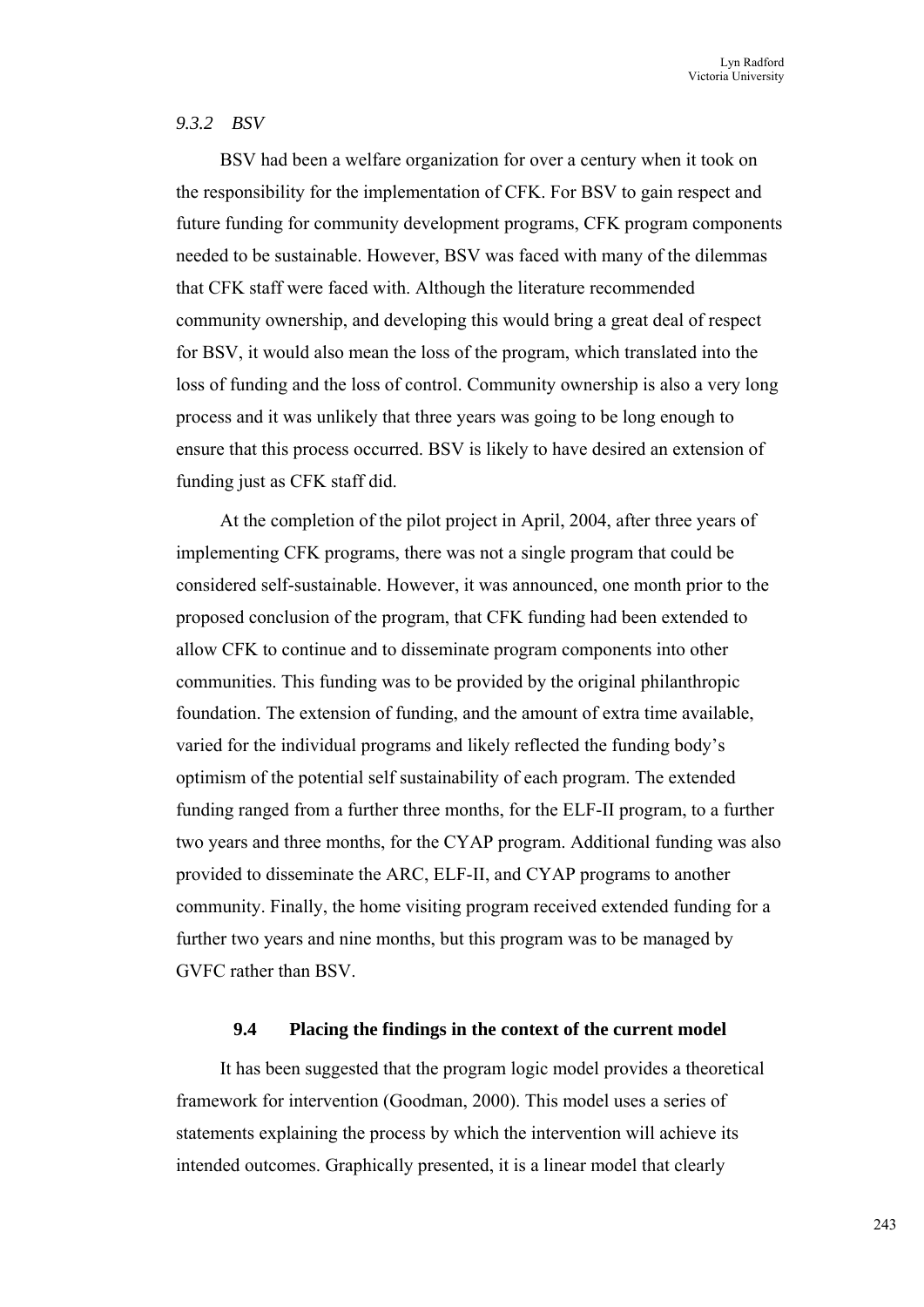articulates the problem to be addressed, including risk and protective factors, the intervention activities or components that will address these factors, and finally expected outcomes (Julian, Jones, & Deyo, 1995). It is considered a valuable tool for the design and evaluation of interventions (Kaplan & Garrett, 2005).

Kaplan and Garrett (2005) reviewed the use and usefulness of program logic models for community based initiatives. They found that interventionists were forced to think in a more scientific manner, as they needed to clearly articulate a hypothesis. There are obvious advantages for funding applications and program evaluation with this method. However, the difficulty associated with this was that it takes time, training, and resources, which are not always available to these groups.

When the evaluators attempted to introduce logic models during the implementation of CFK, they met with a number of barriers. Implementers did not engage with the discussion and disliked the necessary change to their style of thinking. Kaplan and Garrett (2005) found similar attitudes in implementers employed to implement a highly prescriptive community intervention, and hypothesized that implementers viewed their role as being limited to implementation, not design or reflection. They also highlight the importance of keeping the model simple and the language accessible so as not to intimidate or exclude any community members or implementation staff.

Goodman (2000) used a social ecology framework to enhance the program logic model. In this framework problems, risk and protective factors as well as activities to address them and outcomes are organized across all ecological levels of analysis. Goodman acknowledges that there is a gap between any model and actual practice, and suggests ways to bridge this. The first three strategies are specifically in relation to developing a logic model, remaining faithful to it, and using a staged approach to implementation across the ecological levels. The final strategy identifies 10 dimensions of community capacity that are considered fundamental to implementing community interventions.

Of these 10 dimensions, five relate specifically to the program staff, such as effective leadership, understanding community history, networks/relationships, broad skill base, and ability to critically reflect and improve upon the intervention. Sense of community, community values, and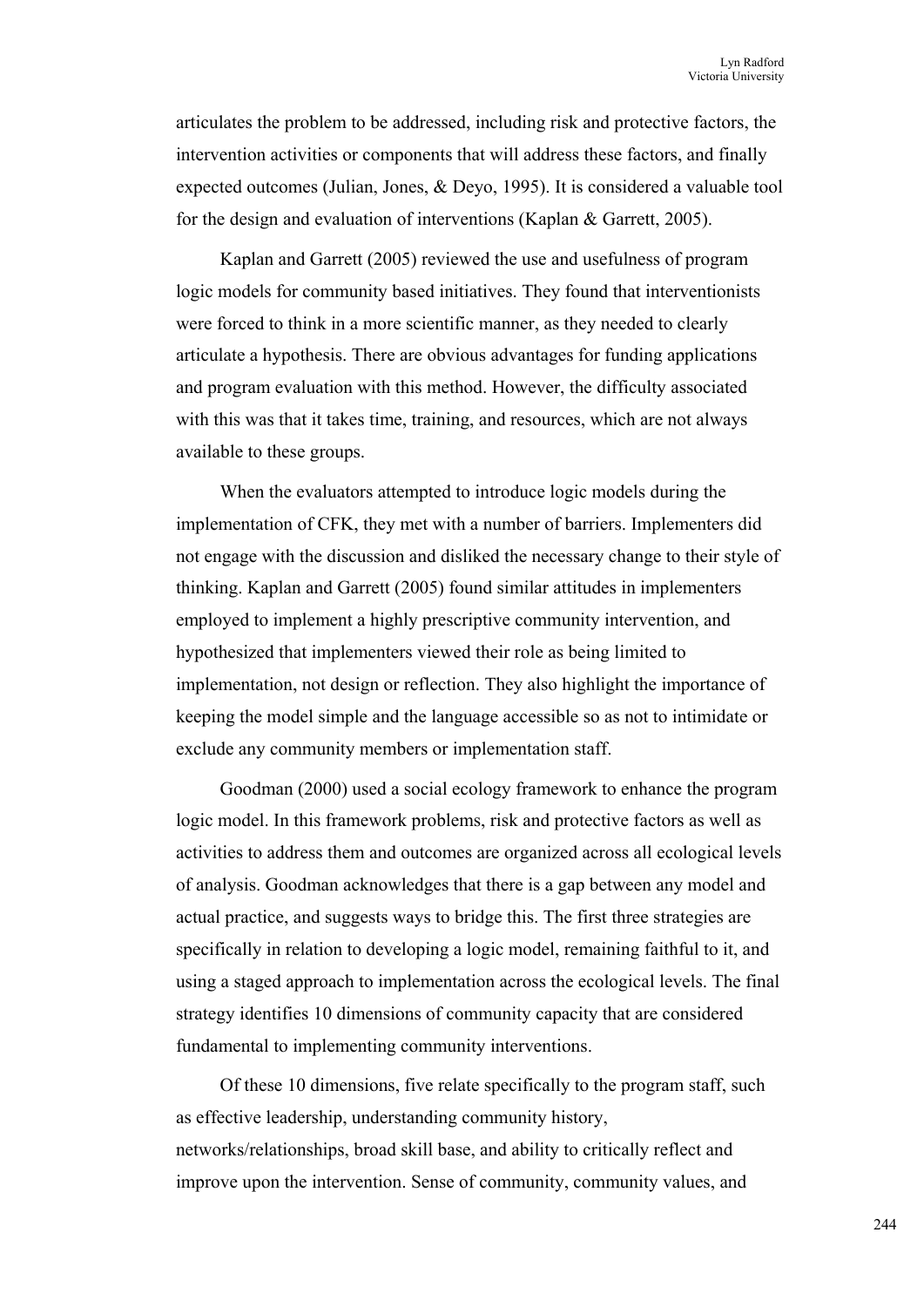community participation are the three community related dimensions. The resources available to the intervention are the responsibility of the implementing organization and the ability to leverage community power refers to the interconnections between the intervention and the community. The findings from the present study contribute to this discussion and offer a human element to the understanding of implementation.

In order for a community intervention to produce change within the community, it must be viewed as a part of the community (Visser  $\&$  Schoeman, 2004). It is possible for program developers to build into their programs the elements that will contribute to the community's acceptance of the intervention as found in this study. Program staff are crucial to the successful implementation and community acceptance of a community intervention. The employment of a number of staff members that are also members of the community facilitates these processes. The relationships that they build, their continued engagement with the project outside of work hours, and their local knowledge are vital to the community accepting the intervention and creating a sense of community ownership.

The profile that the program has within the community is another important aspect of the community's acceptance of the program. Locating the office in a convenient and obvious location within the community, as well as a great deal of local media coverage for the intervention, will increase the profile of the intervention within the community and create a sense that the program is a part of the community. Encouraging community participation in the program and implementing programs that meet needs expressed by the community have the added effect of increasing the intervention's profile within the community.

## **9.5 Conclusions and the Contribution to Knowledge**

This thesis has provided a comprehensive understanding of the implementation of a community intervention in rural Australia. Implementers' perspectives, which previously have been absent from this field, were the focus. A number of conclusions can be drawn which relate specifically to the areas of flexibility versus fidelity, and rural interventions.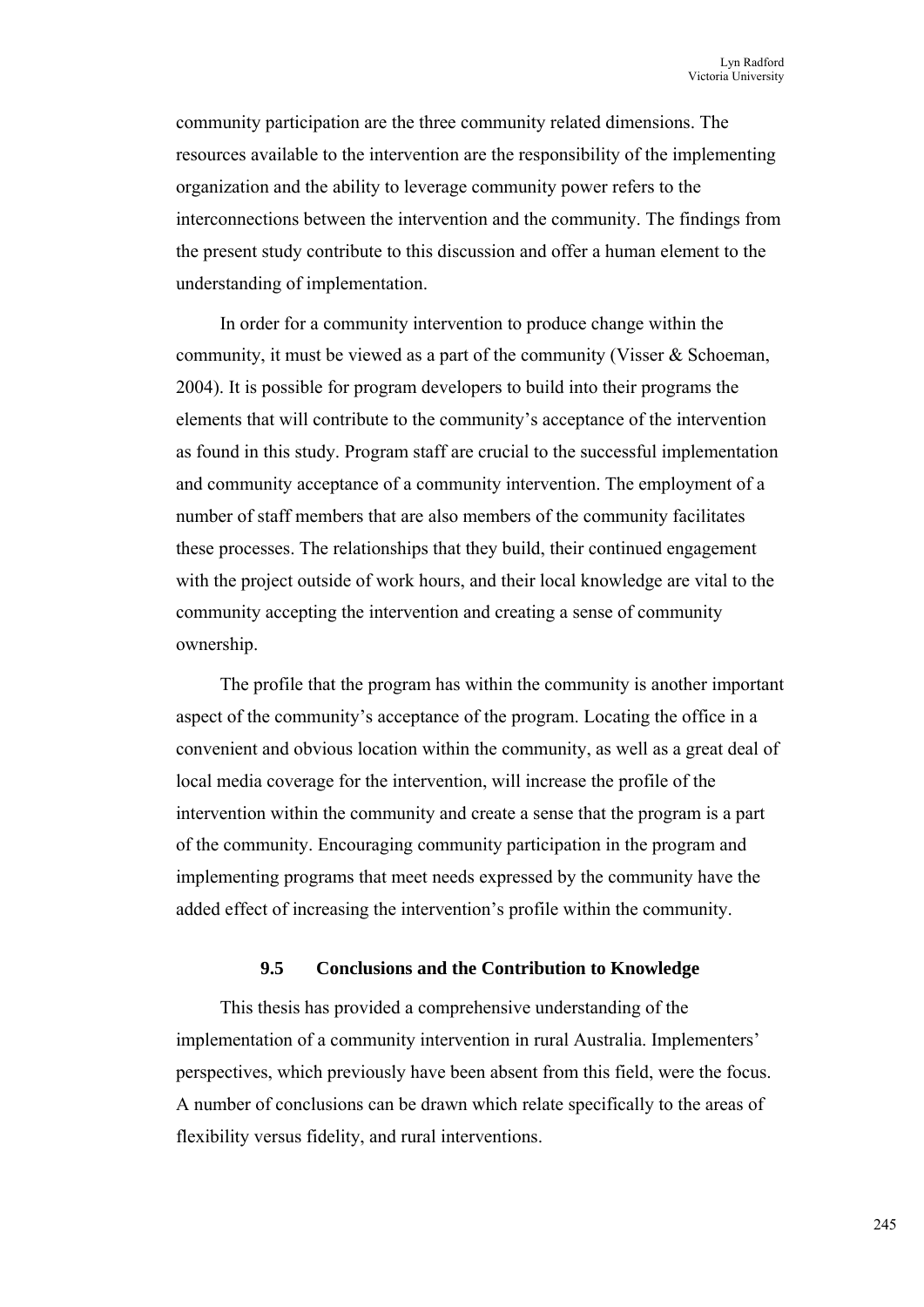## *9.5.1 Fidelity versus Flexibility*

The main tension in the academic literature related to this field, is around the question of fidelity versus flexibility, and it is no surprise that findings of this research would add to this debate. Figure 9.4 assists in understanding the contention between these two factors. An intervention implemented using a topdown approach requires a faithful reproduction of the program design, as this facilitates evaluation and replication, two vital outcomes of this approach. In contrast, community interventions that strive to involve the community, link community agencies, and respond to different contexts, utilize a bottom-up approach and flexibility is vital to facilitating these processes.

Community interventions have vastly different approaches to achieving their proposed outcomes. Some require consistent and well documented implementation, while for others the flexibility in the delivery of the intervention is the key to success. The most common approach to community practice is the social planning approach, which has a strong emphasis on professional expertise (Julian, Hernandez, & Hodges, 2006).

CFK was based on a professionally driven top-down approach but promoted bottom-up strategies. This meant that the issue of flexibility or fidelity was confused from the outset. Many of CFK's strengths as well as limitations can be linked to this issue. CFK was highly flexible and this had many advantages. However many of CFK's struggles may have been alleviated by a more structured plan and a greater expectation of adherence to that plan.

CFK implementers desired some level of autonomy in their implementation of CFK and this was reflected in their response to the issue of flexibility versus fidelity. There was no requirement that planning be strictly adhered to, and it was not. The result was an ever changing program that at times appeared ad hoc, and was impossible to evaluate. Nevertheless, it provided the opportunity for staff to respond to community need, which facilitated community acceptance of CFK. It had the further advantage of developing relationships between other community groups.

The problem of 'program drift' acknowledges the vast differences between the original program model and subsequent replications of the program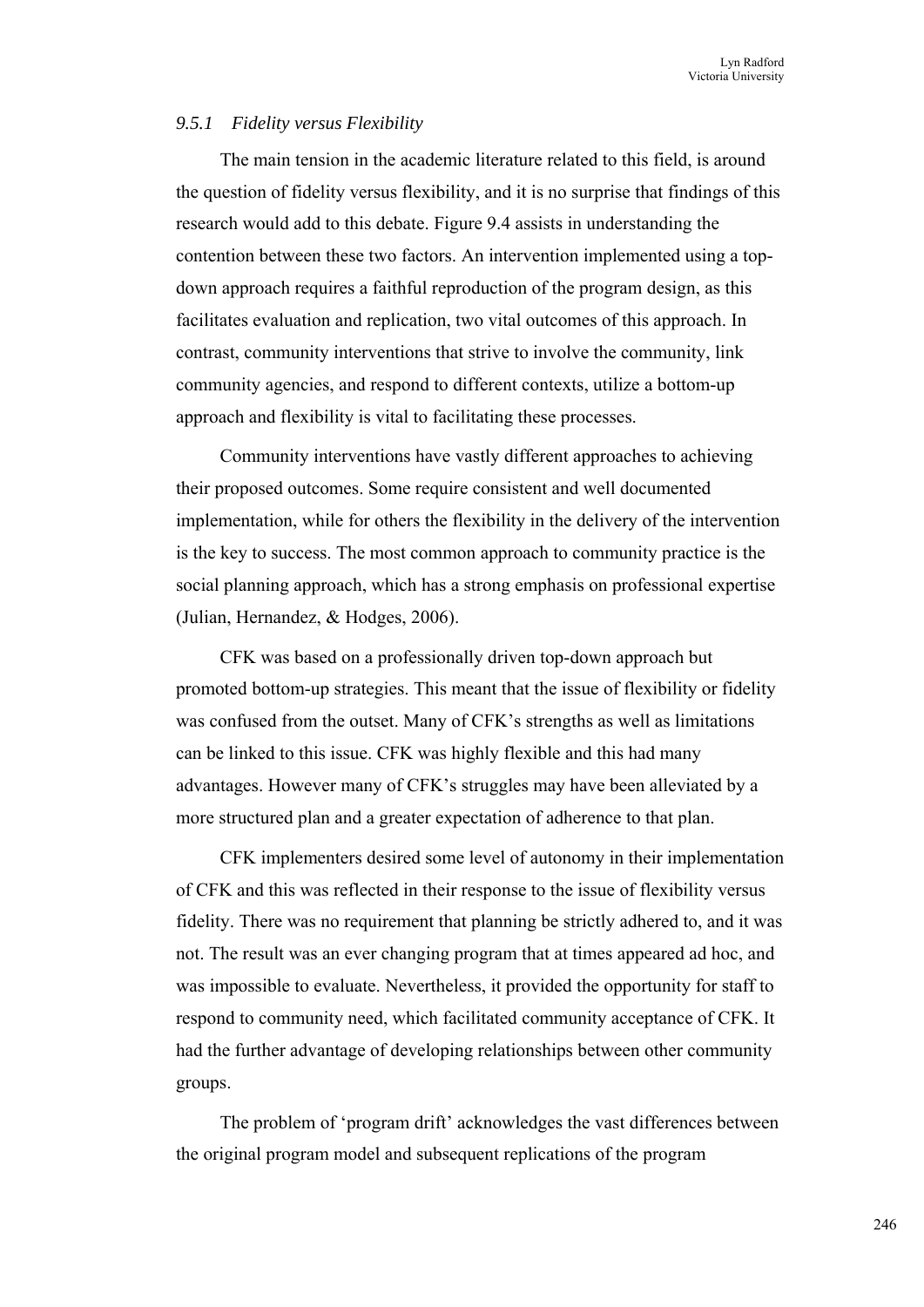(Cameron, Karabanow, Laurendau, & Chamberland, 2001). The alterations observed within the CFK program were due to the political and philosophical differences between implementers. This would indicate that implementers themselves may be a source of 'internal' program drift, making true program fidelity virtually impossible.

The high level of flexibility in the CFK intervention did not facilitate the delivery of scientific knowledge to practitioners. Attempts by evaluators and researchers to use program logic models to bridge the gap between research findings and implementer's knowledge were unsuccessful. Implementers felt removed from academic theory and intimidated by the language. Ultimately, the freedom that they had to pursue different courses of action meant that they did not need to engage with scientific knowledge.

A potential problem with this level of adaptability was that it made it possible for staff to pursue avenues that may have been related to personal gain rather than what was best for the community. In short, this degree of flexibility also meant a lack of accountability. Strict adherence to planning, or a minimum requirement of fidelity with regards to specific components, would have the benefit of ensuring that staff and/or community members had less power to make decisions that they might in some way profit from personally.

The literature has focused on the difficulty of linking the program content to outcomes when implementation is not consistent with planning. The issue of accountability and the potential to further advance those with power within the community is not addressed. It is possible that community interventions implemented in rural settings are more susceptible to this problem due to their isolation and small populations.

#### *9.5.2 Rural Interventions*

Rural community interventions face unique challenges that have not previously been referred to in the literature. Problems related to accountability, power and dual roles, were all features of the CFK community intervention. These difficulties are related to the geographical isolation of these communities and the small population base within them.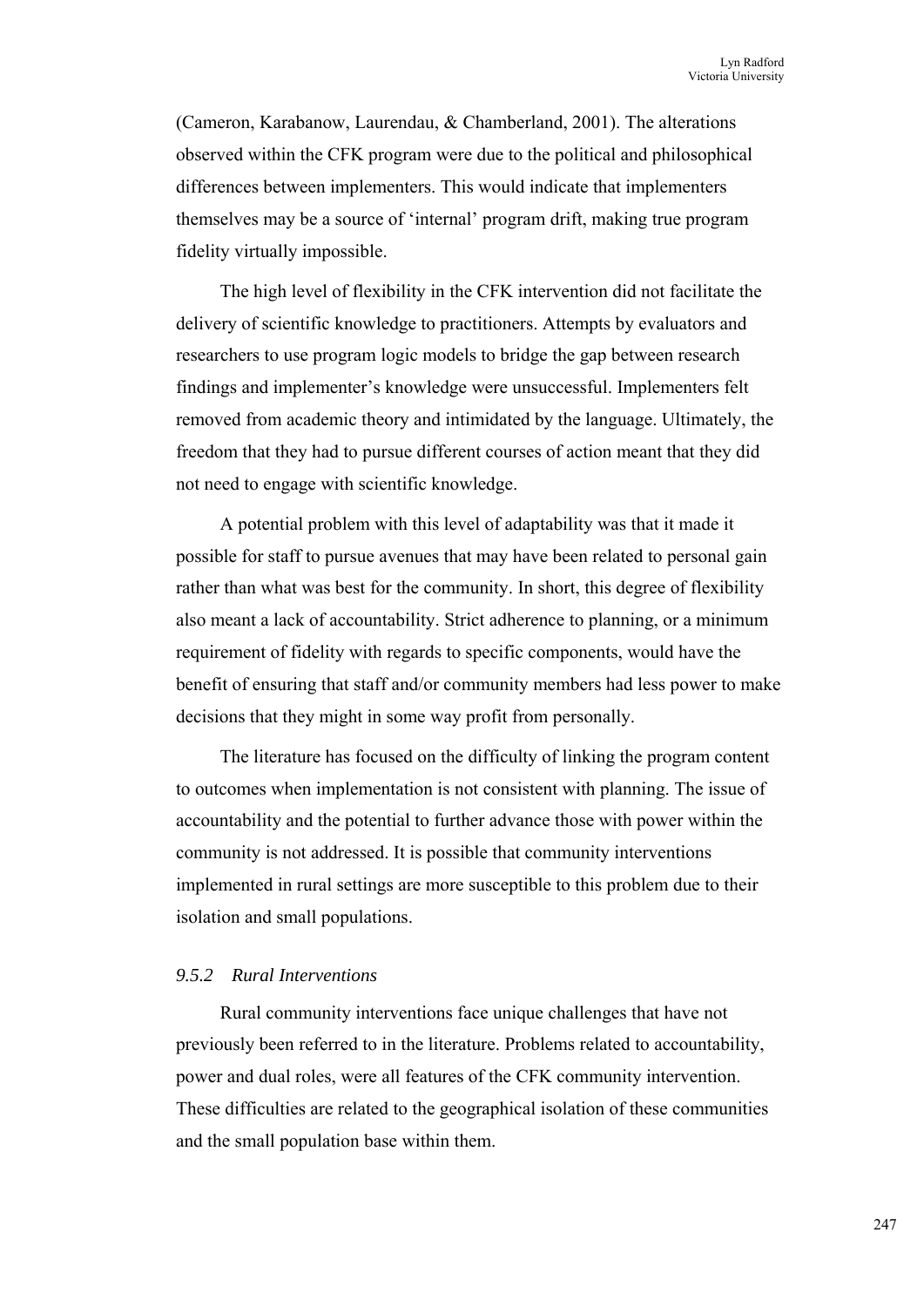The majority of community intervention staff members will almost certainly be community members when the intervention is implemented in a rural setting. The advantage of this is that it facilitates community participation and community acceptance of the intervention. The disadvantage is that staff unavoidably engage in dual roles. A further disadvantage is in the potential power afforded to the small number of community members employed to implement the intervention. A rural community intervention is particularly susceptible to issues of power when there is also an abundance of flexibility and a lack of accountability.

Intervention staff have the task of deciding which community members and agencies they will develop partnerships with. This places them in the position of empowering those within the community who are disempowered. However, they may choose to give additional power to community members who are already very powerful. The hierarchical structure of CFK placed Daniel in a position of deciding who would be listened to, who would be helped, and who CFK would partner with. Daniel was alerted to potential program components and made many decisions based on conversations that he had with friends. A cynical view of the relationships that Daniel formed might see them as potentially increasing Daniel's prominence in the community, which may or may not have been a benefit for CFK.

#### *9.5.3 Summary and Conclusions*

Community interventions are still relatively new and there are a number of different conceptualizations of them. It is likely that a framework for best implementation practice is not possible as community interventions are many and varied and implemented in a multitude of contexts, making it impossible to generalize about their implementation and offer best practice guidelines. What this thesis does offer is an understanding of the implementation of a particular community intervention in rural Victoria. This case study was able to illustrate the many factors and dynamic that can occur in this context and it revealed some surprising outcomes.

BSV's approach to the implementation of CFK was overwhelmingly topdown. BSV was an external service funded to produce program components in a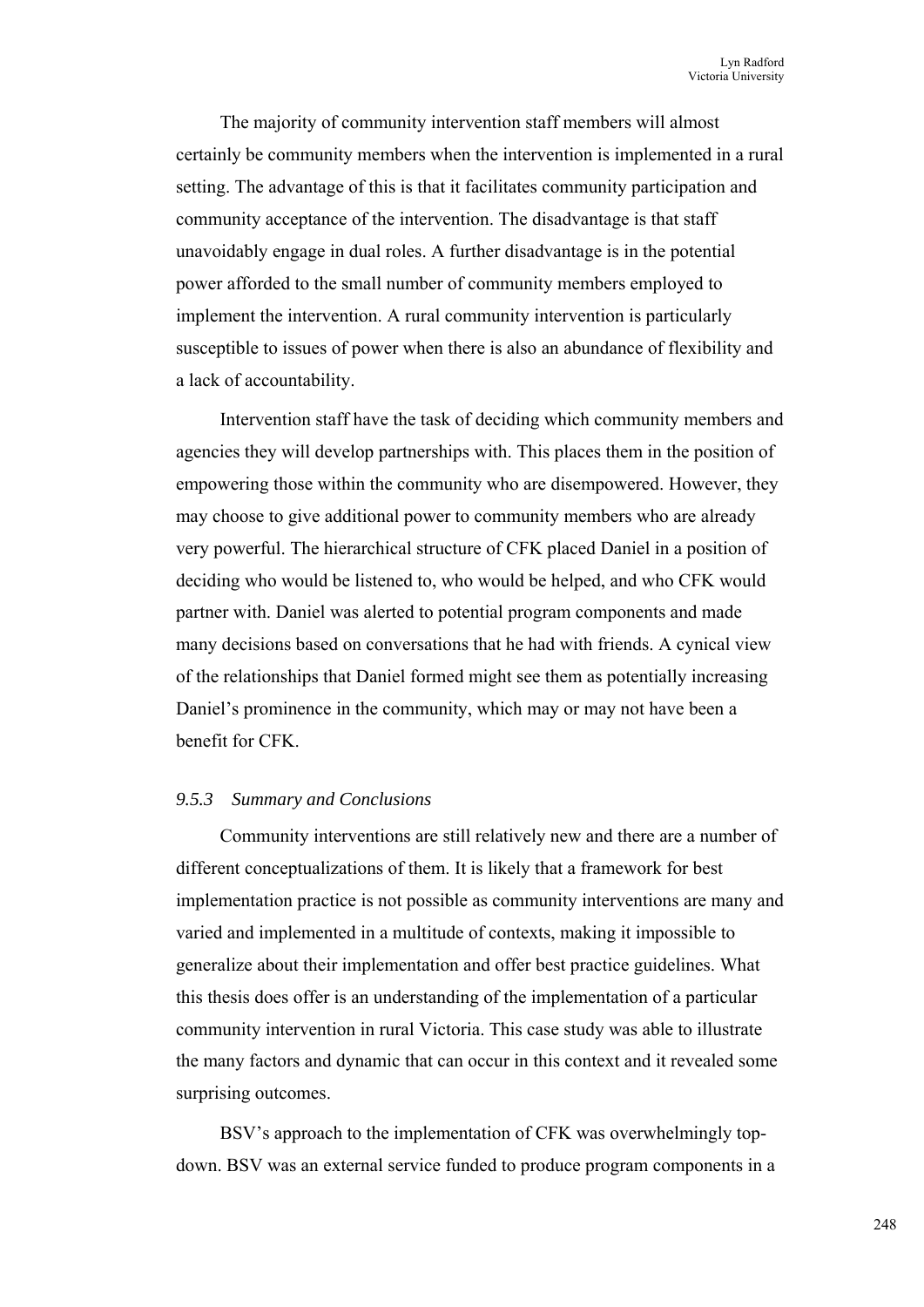rural community that would result in a reduction of early school leaving. A needs assessment was completed through consultation with service providers in the community and risk and protective factors identified. Publicity within the broader context of service organizations was a priority as BSV hoped to receive further funding to disseminate the program and/or its components to other communities. Community participation in decision making was limited to service providers in the area, and general community members were expected to participate as service users or in a voluntary capacity to provide service.

The employment of Daniel as project leader led to a shift towards the use of language relevant to a bottom-up approach, which was embraced by BSV, though many of their top-down processes remained in place. Over time it became clear that Daniel's advocacy of a bottom-up community development approach proved to be little more than rhetoric. The promotion of sustainability through community ownership was not desired by either Daniel or BSV as it meant the death of the CFK system. This was evident when the ELF-II program continued to be publicized as a BSV program long after the community was ready to take on ownership of the program.

What was most surprising was that CFK was able to facilitate the development of the community despite a top-down approach. This was likely due to a number of factors within CFK, its implementation, and the community that enabled some bottom-up processes. The rural location of the community meant that, for the most part, staff came from the community. This had the effect of allowing community participation in many aspects of the intervention even though this was not explicitly stated as the purpose of their employment. The relationships formed between service providers accidentally led to the facilitation or strengthening of connections between subsystems of the community.

An additional unexpected outcome of CFK was that it was able to effect change in the BSV organization. Daniel's rhetoric about community development and bottom-up processes had an impact on the organization that he was working for. The effect was that BSV increased its promotion of community interventions as well as its own presence in this domain, and it was claimed that internal structures and processes within BSV were also changed as a result of the association with the CFK intervention.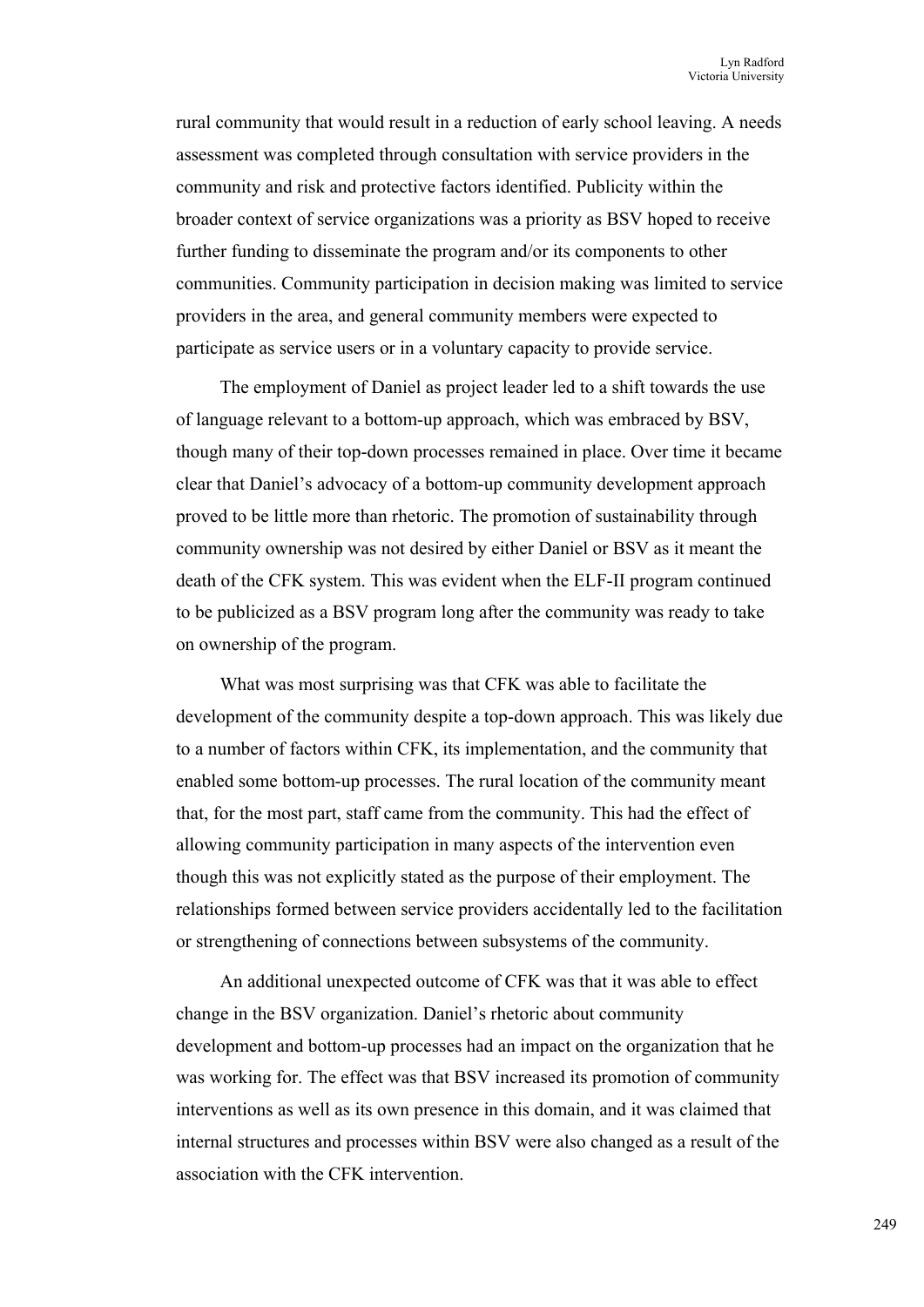For change to occur there needs to be disequilibrium in the system. The recognition for the need for change must come from within the system not from an external agent (Visser & Schoeman, 2004). It would seem that CFK were successful at becoming a part of the community and they may well have been able to create disequilibrium within the system despite many of their approaches being top-down rather than bottom-up.

There were a number of reasons for implementers' lack of engagement with theory. It was not readily accessible to them, because of their remote location and also the language used in journal articles was often inaccessible. This meant that staff had to rely on others to provide them with the theory. This may have resulted in staff feeling removed from theories chosen to be presented by external consultants, or it may not have been presented to them in a way that they found comprehensible. Regardless of these issues the autonomy afforded to the staff meant that they did not need a theoretical rationale for their actions.

The limitations for a community intervention implemented in a rural setting are that implementers have a great deal of responsibility as well as power. Staff as community members, their existing relationships, and dual roles, make an abuse of their power a potential problem. This issue has not been addressed in the academic literature.

Recommendations for implementers and consultants of community interventions would have been a desired outcome of this research. However, what has become clear from these findings is that the multitude of factors and dynamics involved in the implementation of these interventions and the variety of contexts, makes recommendations for best practice irrelevant.

## *9.5.5 Research Limitations*

This research did not fully consider the community context in which the intervention was being implemented. It was understood from the outset that the community context was vital to implementation, however as the implementers were the priority for this research, data was not collected from community members. This was a limitation of this study as the effects of power within the intervention and afforded by the intervention were not considered. Stronger conclusions could have been drawn with this additional information.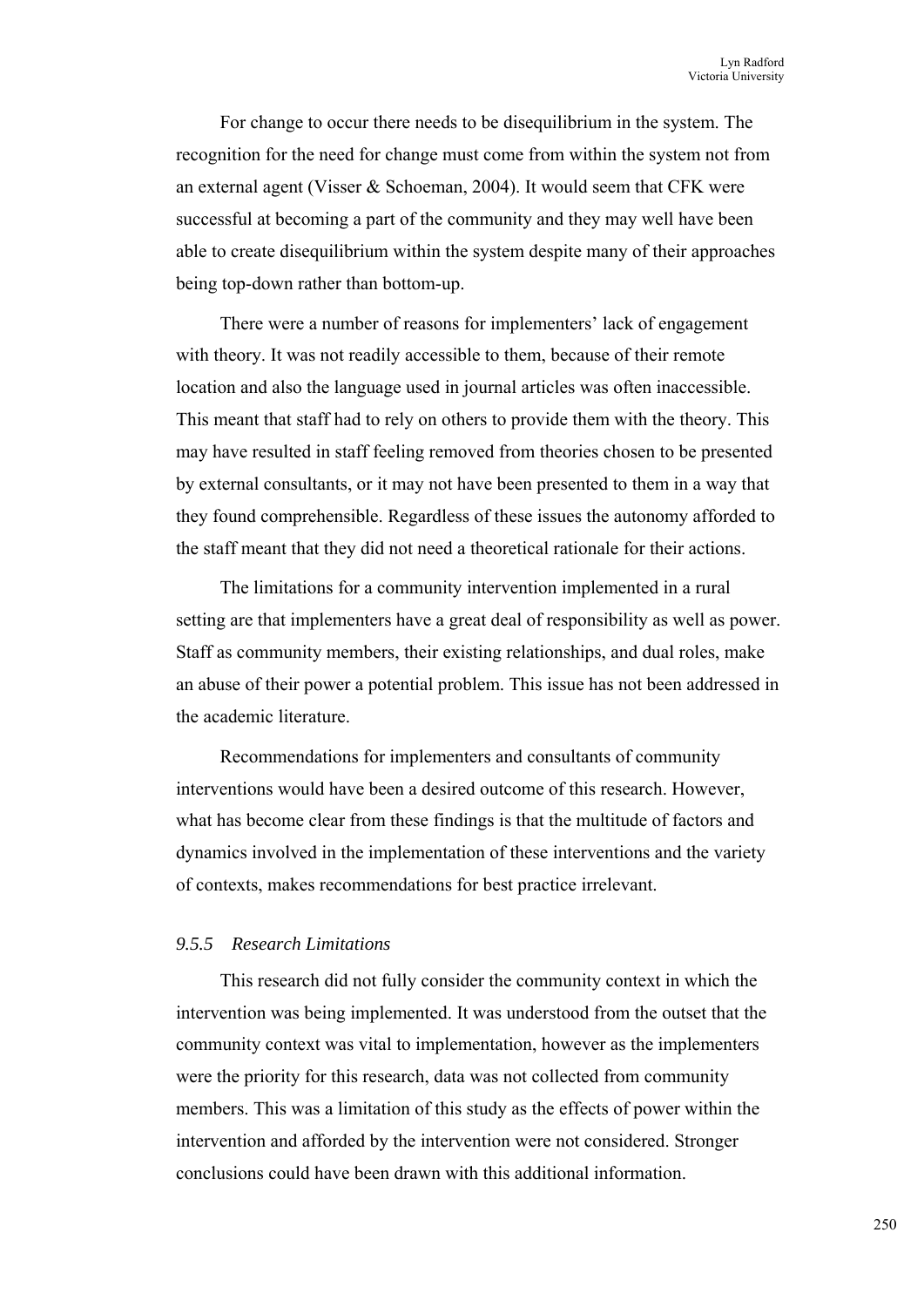A related problem was that the focus on the implementation process from the perspectives of the implementers' provided only one side of the interaction. A greater understanding of the processes within the community would have provided a better understanding of why some components were accepted and others were not, which would have enriched this study. Although it was beyond the scope of this research to include this information, it is nevertheless a limitation.

The analysis of the data would have benefited from a second interpreter. This is recommended as part of triangulation as it provides a more objective interpretation. Whilst I was not totally alone in the interpretation of this data, I discussed it with supervisors at the time, I was not in a position to have another person analyze my data. However, it should be acknowledged that this is a limitation of this study.

#### *9.5.6 Directions for future research*

This case study has raised a number of questions which would benefit from further exploration. The issue of available time for implementation has not been fully addressed in this study. Questions remain about the implications for practitioners who must put the planners' design into practice within a time frame dictated by others not involved in the implementation.

Rural community interventions are highly likely to employ community members to implement the intervention. A closer look at the potential advantages (continued community engagement out of work hours, local knowledge, and existing relationships) and disadvantages (dual roles, conflict of interest, bias, and existing problematic relationships) is warranted.

This research focused on only one side of the interactive process between the intervention and the community. There are many factors and dynamics of implementation specifically related to the community that were not explored in this study. An examination of the implementation process that considers the community processes in more depth would contribute enormously to understandings of community intervention implementation.

Community participation in community interventions is a complex and difficult task for implementers to undertake. Future research could focus on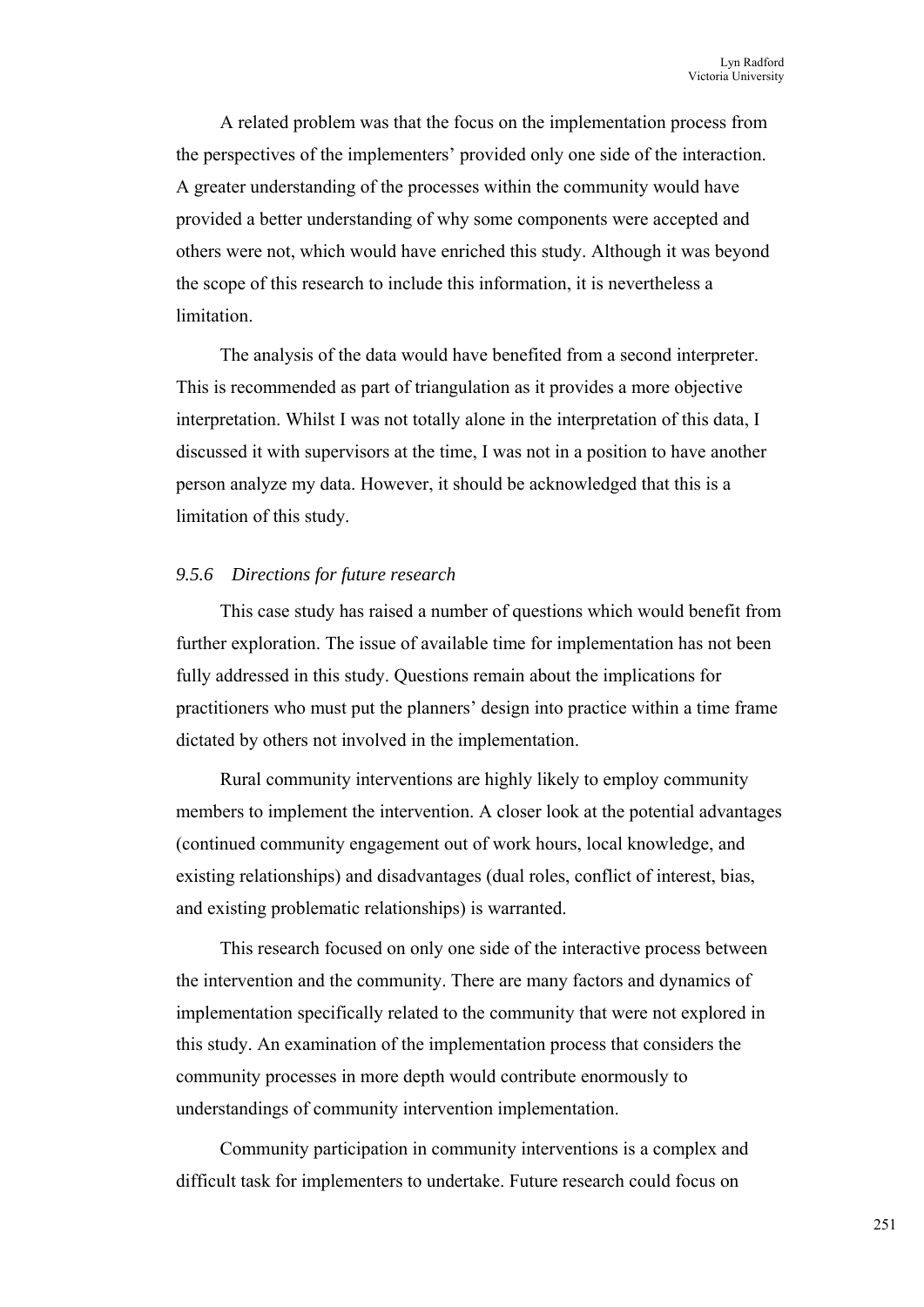implementers' perspectives of this element of a community intervention and how to make their work more effective.

Program evaluation is clearly a vital part of ensuring that community interventions are implemented according to the planning. This research did not include the evaluation process in it examination. The field would benefit from an enhanced understanding of the contribution that evaluation does or does not make to the implementation of these programs.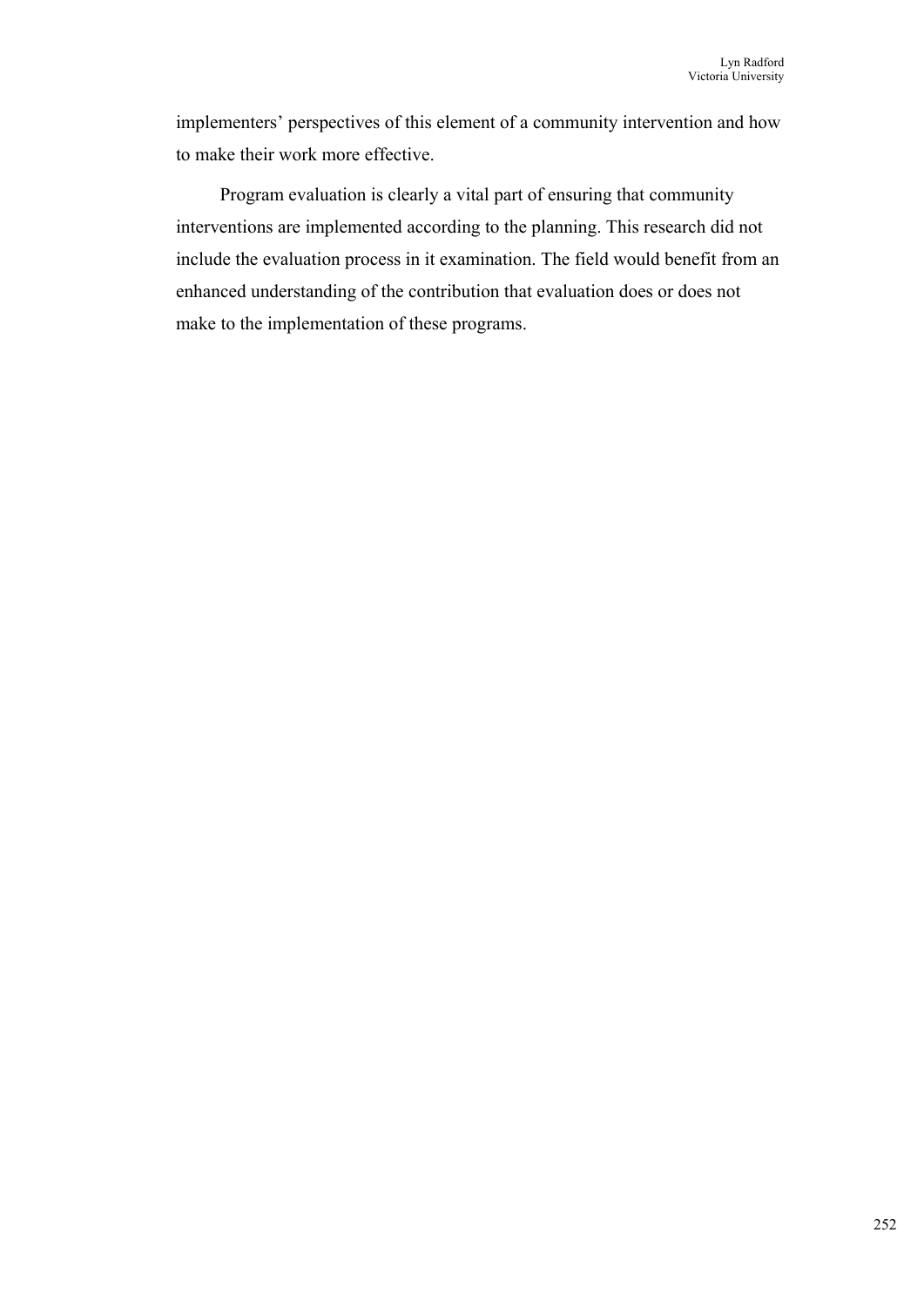## **References**

- Ackoff, R. F. (1999). *Ackoff's best: His classic writings on management*. New York: John Wiley & Sons.
- Akerlund, K. M. (2000). Prevention program sustainability: The state's perspective. *Journal of Community Psychology, 28*(3), 353-362.
- Albee, G. W. (1986). Toward a just society: Lessons from observations on the primary prevention of psychopathology. *American Psychologist, 41*(8), 891-898.
- Albee, G. W., & Gullotta, T. P. (1997). Primary prevention's evolution: A historical perspective. In *Primary prevention works* (pp. 3-22). California: Sage Publications.
- Albee, G. W., & Ryan-Finn, K. D. (1993). An overview of primary prevention. *Journal of Counseling and Development, 72*, 115-123.
- Albee, G. W., & Ryan, K. (1998). An overview of primary prevention. *Journal of Mental Health, 7*(5), 441-450.
- Alexandra Secondary College. (2007). Alexandra Secondary College Profile. Retrieved May 5th, 2007, from http://www.asc.vic.edu.au/college\_profile.htm
- Altman, D. G. (1995). Sustaining interventions in community systems: On the relationship between researchers and communities. *Health Psychology, 14*(6), 526-536.
- Anderson, R. E., Carter, I., & Lowe, G. R. (1999). *Human behavior in the social environment: A social systems approach* (5th ed.). New York: Aldine De Gruyter.
- Arthur, M. W., & Blitz, C. (2000). Bridging the gap between science and practice in drug abuse prevention through needs assessment and strategic community planning. *Journal of Community Psychology, 28*(3), 241-255.
- Barton, W. H., Watkins, M., & Jarjoura, R. (1997). Youths and communities: Toward comprehensive strategies for youth development. *Social Work, 42*(5), 483-493.
- Baum, H. S. (2001). How should we evaluate community initiatives? *American Planning Association, 67*(2), 147-158.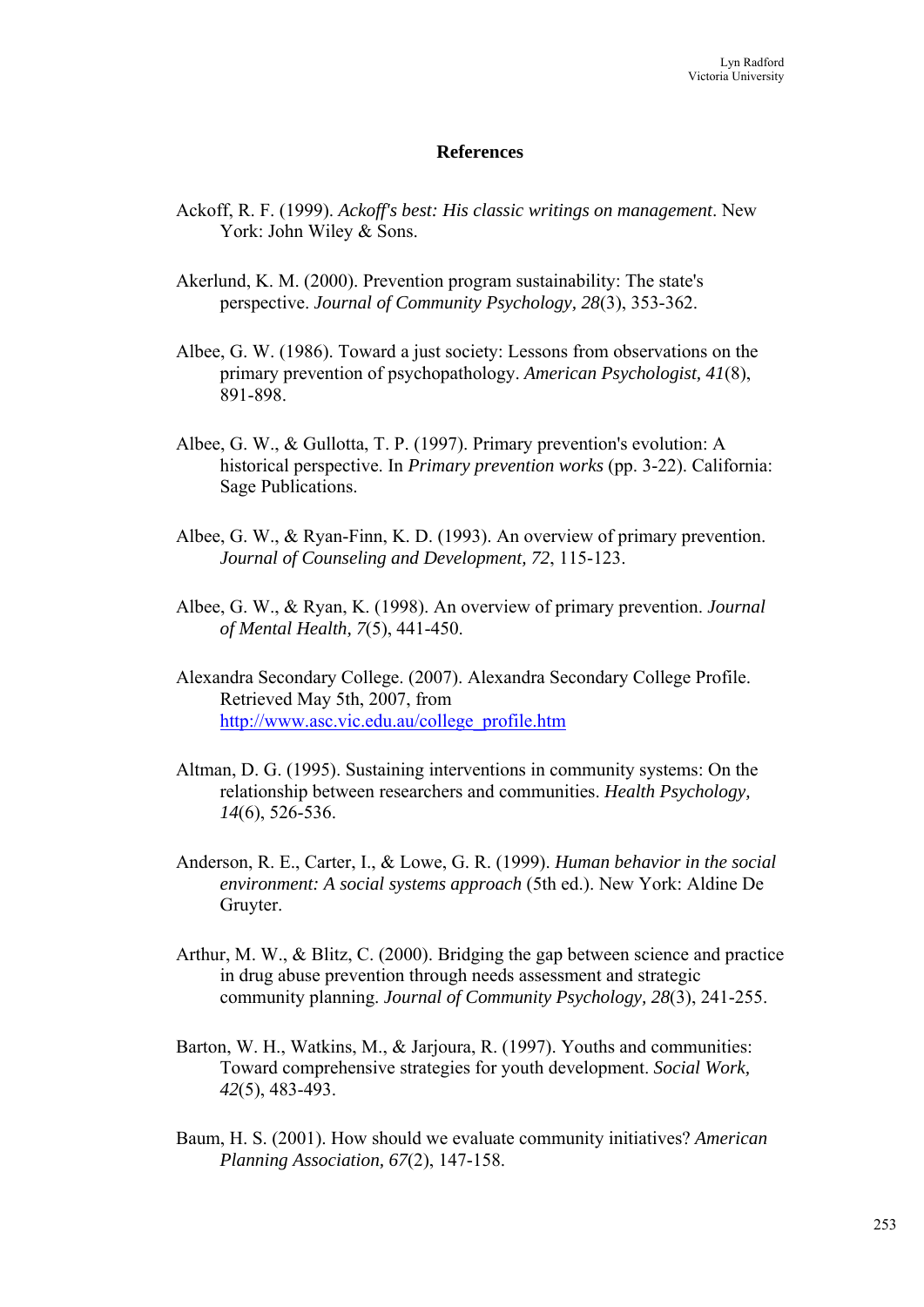- Becker, T. E. (2000). The failure of success: Challenges of disseminating effective substance abuse prevention programs. *Journal of Community Psychology, 28*(3), 363-373.
- Beer, A. (2000). Regional policy and development in Australia: Running out of solutions. In B. Pritchard & P. McManus (Eds.), *Land of discontent: The dynamics of change in rural and regional Australia* (pp. 169-194). Sydney: UNSW Press.
- Berkman, L. F., & Glass, T. (2000). Social integration, social networks, social support, and health. In L. F. Berkman & I. Kawachi (Eds.), *Social epidemiology* (pp. 137-173). New York: Oxford University Press.
- Berkman, L. F., & Kawachi, I. (2000). A historical framework for social epidemiology. In L. F. Berkman & I. Kawachi (Eds.), *Social Epidemiology* (pp. 3-12). New York: Oxford University Press.
- Berry Street Victoria. (2000, December). *Evaluation brief and statement of requirement for "Promoting positive school engagement" - An early intervention pilot project in the Shire of Murrindindi.* Melbourne: Berry Street Victoria.
- Berry Street Victoria. (2000, October). *"Promoting positive school engagement creating life opportunities and choices": An early intervention approach to promoting positive school engagement by responding to families and communities.* Melbourne: Berry Street Victoria.
- Berry Street Victoria. (2001, August). *Connect For Kids: Project summary*. Melbourne: Berry Street Victoria.
- Bishop, B. J., & D'Rozario, P. (2002). Reflections on community psychology in Australia: An introduction. *Journal of Community Psychology, 30*(6), 591- 596.
- Bishop, B. J., Pellegrini, S., Syme, G. J., & Shepardson, V. (1993). *Rural women's health networks*. Canberra: Commonwealth of Australia.
- Bishop, B. J., & Syme, G. J. (1996). Social change in rural settings: Lessons for community change agents. In D. R. Thomas & A. Veno (Eds.), *Community psychology and social change: Australian and New Zealand perspectives* (2nd ed., pp. 157-180). Plamerston North, NZ: The Dunmore Press Ltd.
- Bogenschneider, K. (1996). An ecological risk/protective theory for building prevention programs, policies, and community capacity to support youth. *Family Relations, 45*(2), 127-139.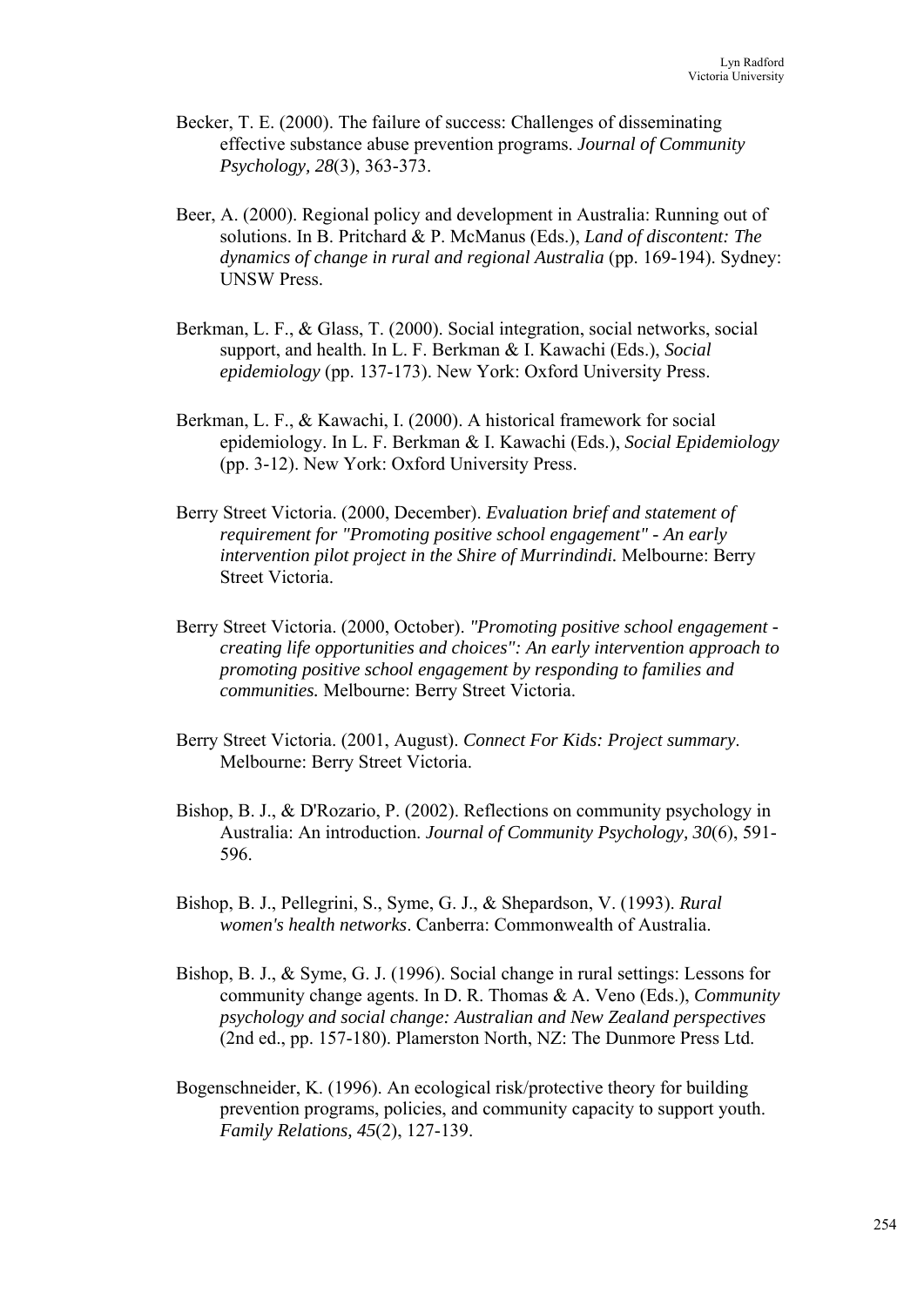- Bolman, L. G., & Deal, T. E. (1991). *Reframing organizations: Artistry, choice, and leadership*. San Francisco: Josey-Bass Publishers.
- Bond, L., Thomas, L., Toumbourou, J., Patton, G., & Catalano, R. (2000). *Improving the lives of young Victorians in our community: A survey of risk and protective factors*. Melbourne: Centre for Adolescent Health.
- Boyd, N. M., & Angelique, H. (2002). Rekindling the discourse: Organisation studies in community psychology. *Journal of Community Psychology, 30*(4).
- Bridger, J. C., & Luloff, A. E. (2001). Building the sustainable community: Is social capital the answer? *Sociological Inquiry, 71*(4), 458-472.
- Butterfoss, F. D., Goodman, R. M., & Wandersman, A. (1996). Community coalitions for prevention and health promotion: Factors predicting satisfaction, participation, and planning. *Health Education Quarterly, 23*(1), 65-79.
- Cameron, C., Karabanow, J., Laurendau, M. C., & Chamberland, C. (2001). Program implementation and diffusion. In I. Prilleltensky, G. Nelson & L. Peirson (Eds.), *Promoting family wellness and preventing child maltreatment: Fundamentals for thinking and action* (pp. 318-346). Toronto: University of Toronto Press.
- Caplan, G. (1964). *Principles of preventive psychiatry*. New York: Basic Books.
- Capra, F. (1996). *The web of life*. New York: Anchor Books.
- Castro, F. G., Barrera, M., & Martinez, C. R. (2004). The cultural adaptation of prevention interventions: Resolving tensions between fidelity and fit. *Prevention Science, 5*(1), 41-45.
- Chaskin, R. J., Joseph, M. L., & Chipenda-Dansokho, S. (1997). Implementing comprehensive community development: Possibilities and limitations. *Social Work, 42*(5), 435-444.
- Chavis, D. M., & Wandersman, A. (1990). Sense of community in the urban environment: A catalyst for participation and community development. *American Journal of Community Psychology, 18*(1), 55-81.
- Choi, J. N. (2003). How does context influence individual behavior? Multilevel assessment of the implementation of social innovations. *Prevention and Treatment, 6*.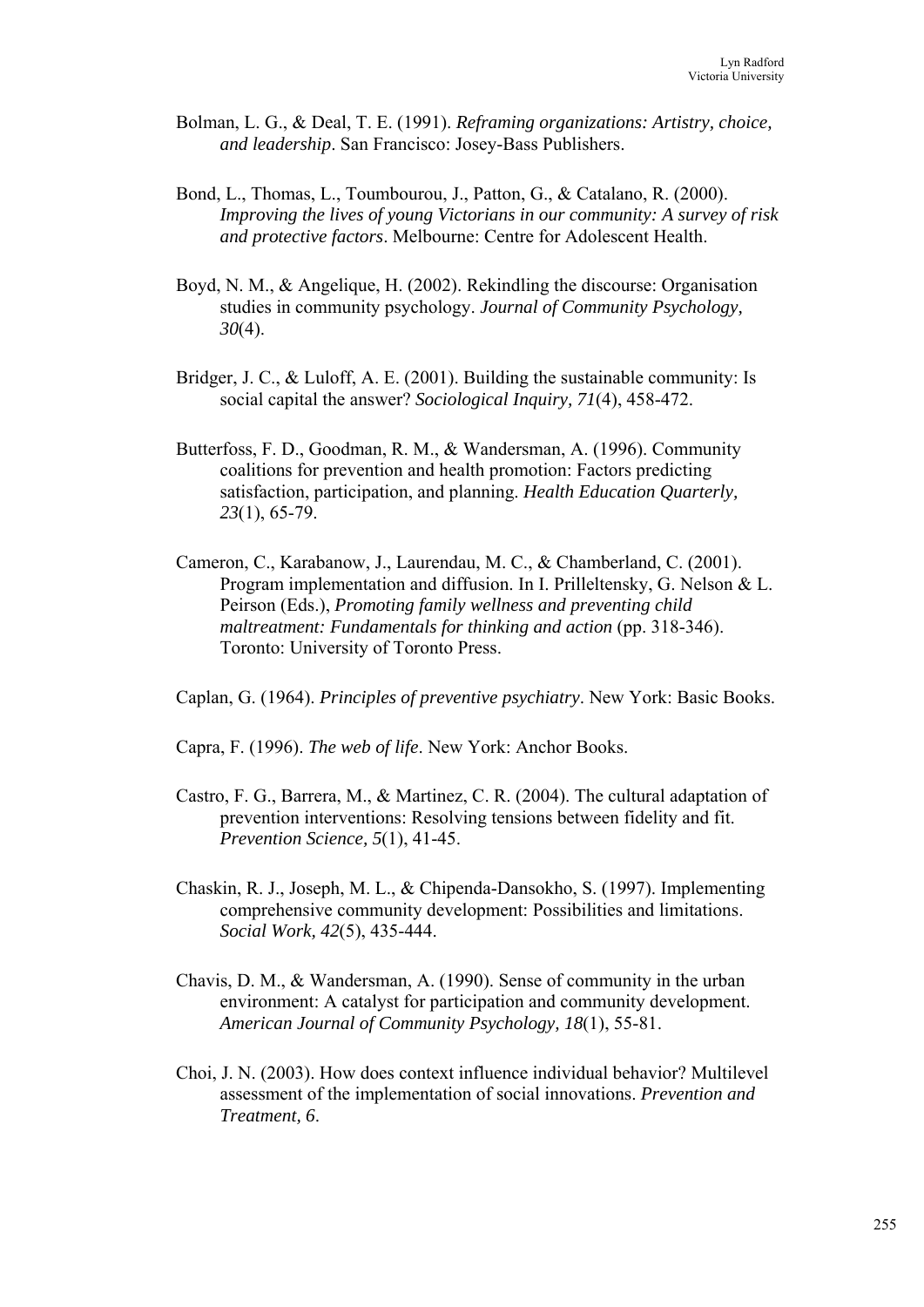- Chrispeels, J. H., & Marin, K. J. (2002). Four school leadership teams define their roles within organizational and political structures to improve student learning. *School Effectiveness and School Improvement, 13*(3), 327-365.
- Clark, N. M. (2002). Foreword. In K. Glanz, B. K. Rimer & F. M. Lewis (Eds.), *Health behavior and health education* (3rd ed., pp. xvii-xxi). San Francisco: Jossey-Boss.
- Clarke, G. (1998). Intervention fidelity in the psychosocial prevention and treatment of adolescent depression. *Journal of Prevention and Intervention in the Community, 17*(2), 19-33.
- Coakes, S. J., & Bishop, B. J. (2002). Defining the nature of participation in rural Australian communities: A qualitative approach. *Journal of Community Psychology, 30*(6), 635-646.
- Coie, J. D., Watt, N. F., West, S. G., Hawkins, J. D., Asaranow, J. R., Markman, H. J., et al. (1993). The science of prevention: A conceptual framework and some directions for a national research program. *American Psychologist, 48*(10), 1013-1022.
- Colclough, G., & Sitaraman, B. (2005). Community and social capital: What is the difference? *Sociological inquiry, 75*(4), 474-496.
- Coleman, J. S. (1988). Social capital in the creation of human capital. *The American Journal of Sociology, 94*(Supplement), S95-S120.
- Collins, L. M., Murphy, S. A., & Bierman, K. L. (2004). A conceptual framework for adaptive preventive interventions. *Prevention Science, 5*(3), 185-196.
- Cowen, E. L. (1977). Baby-steps toward primary prevention. *American Journal of Community Psychology, 5*(1), 1-22.
- Cowen, E. L. (1996). The ontogenesis of primary prevention: Lengthy strides and stubbed toes. *American Journal of Community Psychology, 24*(2), 235- 250.
- Cummings, T. G., & Worley, C. G. (1993). *Organization development and change* (5th ed.). Minneapolis: West Publishing Company.
- Dalton, J. H., Elias, M. J., & Wandersman, A. (2001). *Community psychology: Linking individuals and communities*. California: Wadsworth/Thomson Learning.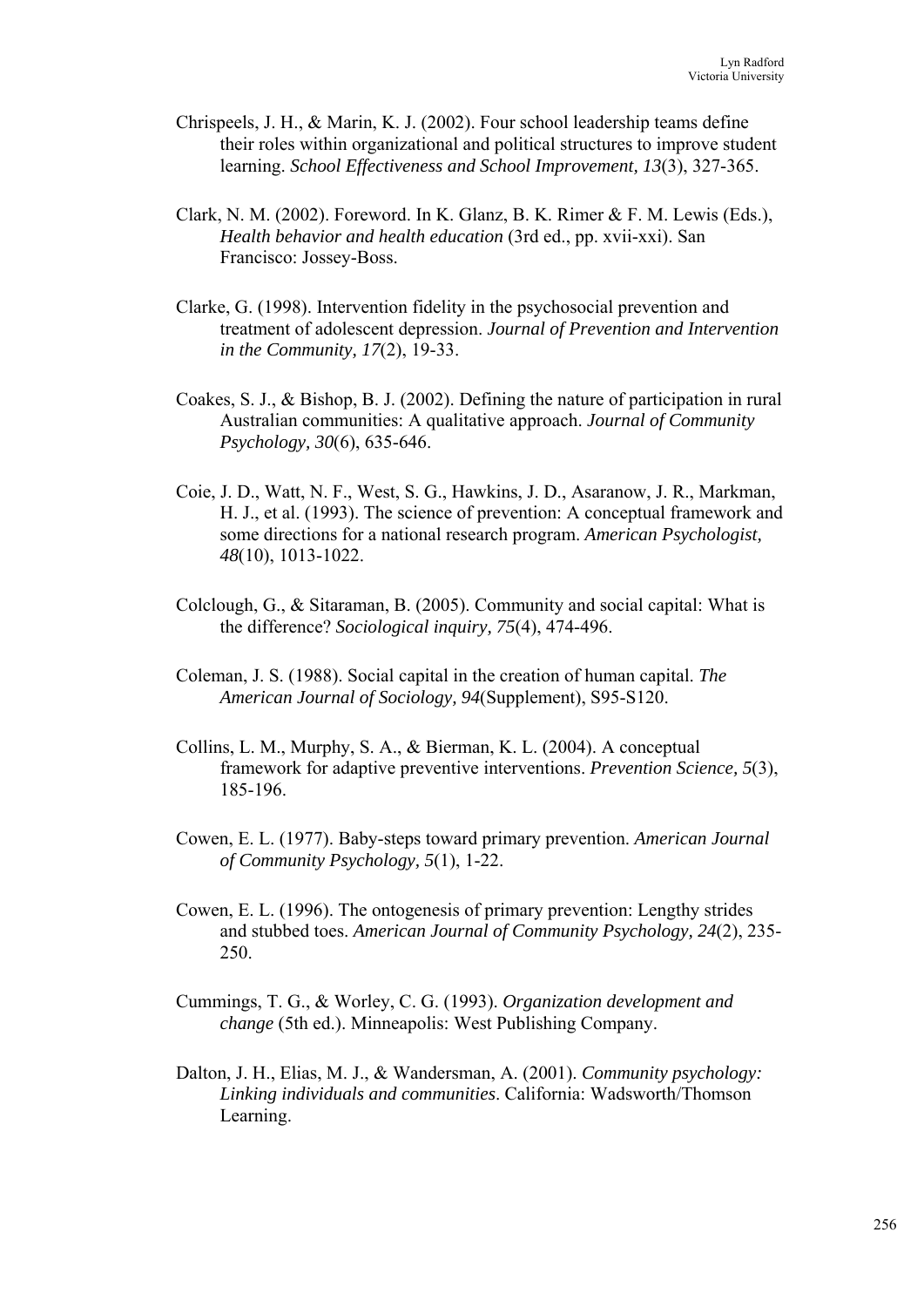- Dane, A. V., & Schneider, B. H. (1998). Program integrity in primary and early secondary prevention: Are implementation effects out of control. *Clinical Psychology Review, 18*(1), 23-45.
- Diebold, C. T., Miller, G., Gensheimer, L. K., Mondschein, E., & Ohmart, H. (2000). Building an intervention: A theoretical and practical infrastructure for planning, implementing, and evaluating a metropolitan-wide school-tocareer initiative. *Journal of Educational and Psychological Consultation, 11*(1), 147-172.
- Domitrovich, C. E., & Greenberg, M. T. (2000). The study of implementation: Current findings from effective programs that prevent mental disorders in school-aged children. *Journal of Educational and Psychological Consultation, 11*(2), 193-221.
- Dumka, L. E., & Roosa, M. W. (1995). Using research and theory to develop prevention programs for high risk families. *Family Relations, 44*(1), 78-87.
- Durlak, J. A. (1997). *Successful prevention programs for children and adolescents*. New York: Plenum Press.
- Durlak, J. A. (1998a). Common risk and protective factors in successful prevention programs. *American Journal of Orthopsychiatry, 68*(4), 512- 520.
- Durlak, J. A. (1998b). Why program implementation is important. *Journal of Prevention and Intervention in the Community, 17*(2), 5-18.
- Durlak, J. A., & Ferrari, J. R. (1998). Some exemplars of implementation. *Journal of Prevention and Intervention in the Community, 17*(2), 81-89.
- Durlak, J. A., & Wells, A. M. (1997). Primary prevention mental health programs for children and adolescents: A meta-analytic review. *American Journal of Community Psychology, 25*(2), 115-153.
- Edwards, R. W., Jumper-Thurman, P., Plested, B. A., Oetting, E. R., & Swanson, L. (2000). Community readiness: Research to practice. *Journal of Community Psychology, 28*(3), 291-307.
- Ellis, P., Robinson, P., Ciliska, D., Armour, T., Brouwers, M., O'Brien, M. A., et al. (2005). A systematic review of studies evaluating diffusion and dissemination of selected cancer control interventions. *Health Psychology, 24*(5), 488-500.
- Evashwick, C., & Ory, M. (2003). Organizational characteristics of successful innovative health care programs sustained over time. *Family Community Health, 26*(3), 177-193.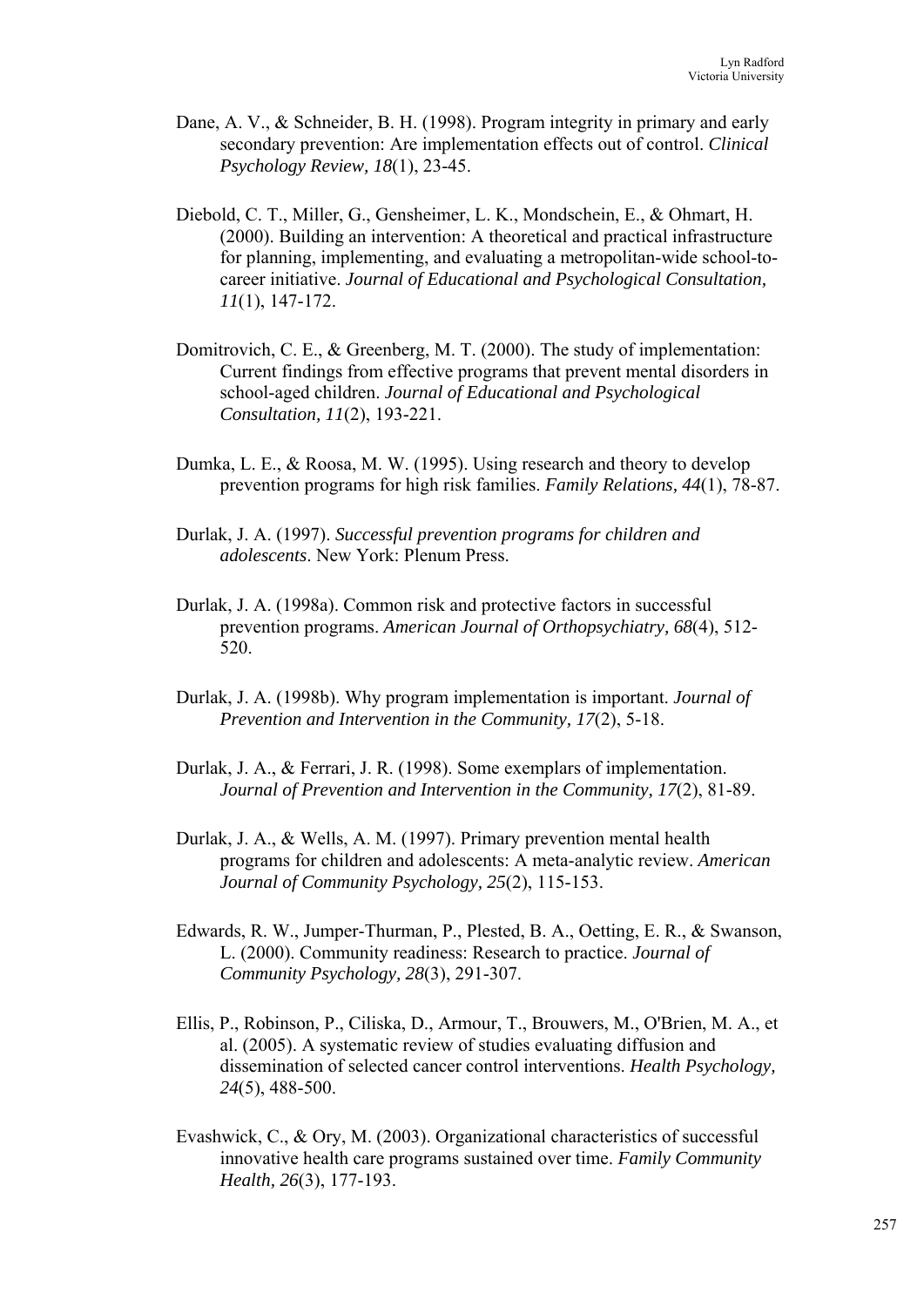- Everhart, K., & Wandersman, A. (2000). Applying comprehensive quality programming and empowerment evaluation to reduce implementation barriers. *Journal of Educational and Psychological Consultation, 11*(2), 177-191.
- Felner, R. D., Felner, T. Y., & Silverman, M. M. (2000). Prevention in mental health and social intervention. In J. Rappaport & E. Seidman (Eds.), *Handbook of Community Psychology* (pp. 9-42). New York: Kluwer Academic.
- Ferrari, J. R., & Durlak, J. A. (1998). Why worry about implementation procedures: Why not just do? *Journal of Prevention and Intervention in the Community, 17*(2), 1-3.
- Fine, M. J. (1985). Intervention from a systems-ecological perspective. *Professional Psychology: Research and Practice, 16*(2), 262-270.
- Fisher, A. T., & Sonn, C. C. (1999). Aspiration to community: Community responses to rejection. *Journal of Community Psychology, 27*(6), 715-725.
- Foster-Fishman, P. G., Berkowitz, S. L., Lounsbury, D. W., Jacobson, S., & Allen, N. A. (2001). Building collaborative capacity in community coalitions: A review and integrative framework. *American Journal of Community Psychology, 29*(2), 241-261.
- Foster-Fishman, P. G., Fitzgerald, K., Brandell, C., Nowell, B., Chavis, D. M., & Van Egeren, L. A. (2006). Mobilizing residents for action: The role of small wins and strategic supports. *American Journal of Community Psychology, 38*, 143-152.
- Gabriel, R. M. (2000). Methodological challenges in evaluating community partnerships and coalitions: Still crazy after all these years. *Journal of Community Psychology, 28*(3), 339-352.
- Gager, P. J., & Elias, M. J. (1997). Implementing prevention programs in highrisk environments: Application of the resiliency paradigm. *American Journal of Orthopsychiatry, 67*(3), 363-373.
- Galano, J., Credle, W., Perry, D., Berg, S. W., Huntington, L., & Stief, E. (2001). Developing and sustaining a successful community prevention initiative: The Hampton Healthy Families Partnership. *The Journal of Primary Prevention, 21*(4), 495-509.
- Gergen, K. J. (1985). The social constructionist movement in modern psychology. *American Psychologist, 40*(3), 266-275.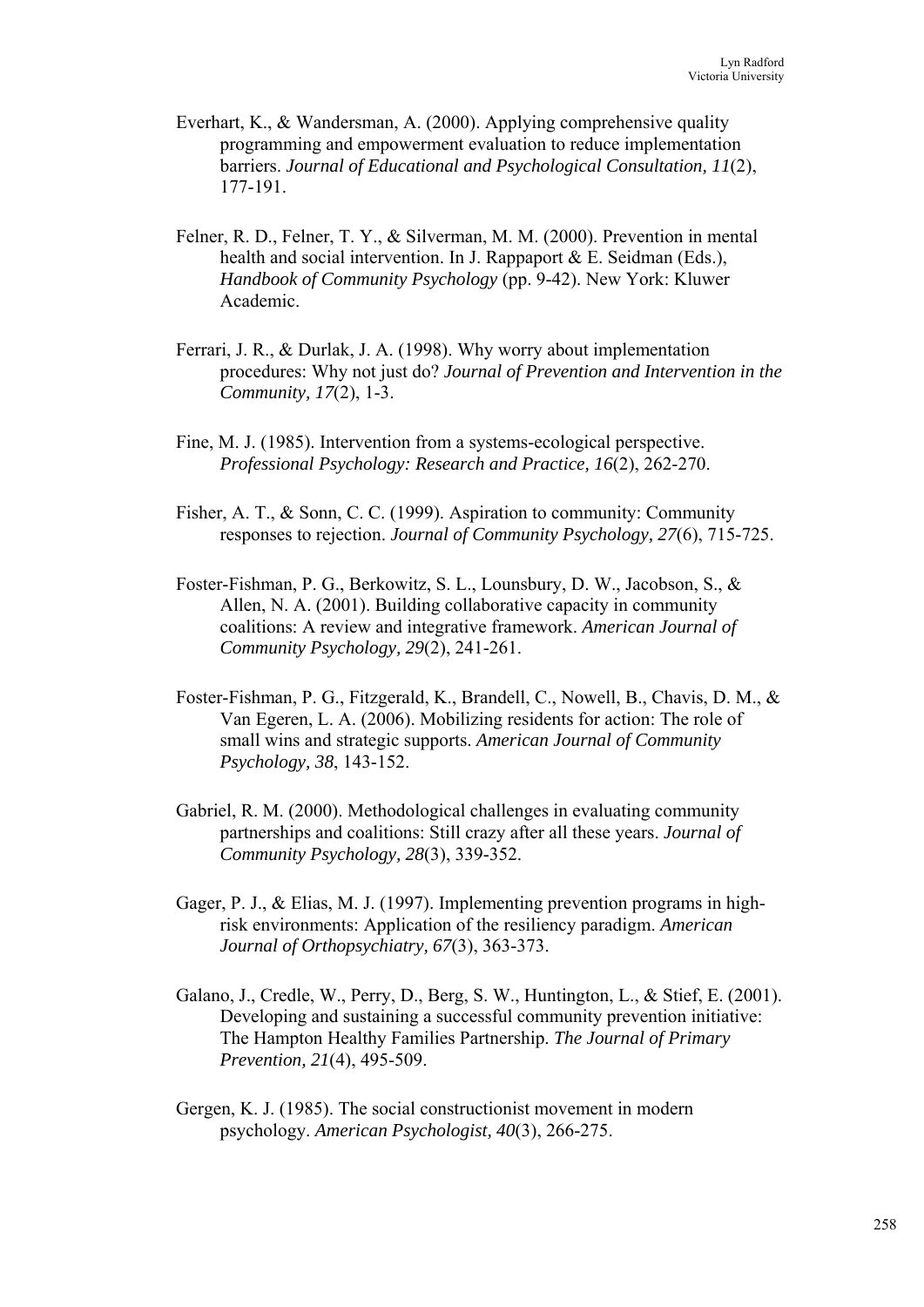- Gerritsen, R. (2000). The management of Government and its consequences for service delivery in regional Australia. In B. Pritchard & P. McManus (Eds.), *Land of discontent: The dynamics of change in rural and regional Australia* (pp. 123-139). Sydney: UNSW Press.
- Glesne, C., & Peshkin, A. (1992). *Becoming qualitative researchers: An introduction*. N. Y.: Longman.
- Goodman, R. M. (2000). Bridging the gap in effective program implementation: From concept to application. *Journal of Community Psychology, 28*(3), 309-321.
- Goodman, R. M., Wandersman, A., Chinman, M., Imm, P., & Morrissey, E. (1996). An ecological assessment of community-based interventions for prevention and health promotion. *American Journal of Community Psychology, 24*(1), 33-.
- Greenberg, M. T., Domitrovich, C., & Bumbarger, B. (2001). The prevention of mental disorders in school-aged children: Current state of the field. *Prevention and Treatment, 4*(1).
- Guba, E. G., & Lincoln, Y. S. (1994). Competing paradigms in qualitative research. In N. K. Denzin & Y. S. Lincoln (Eds.), *Handbook of qualitative research* (pp. 105-117). Thousand Oaks, California: Sage Publications.
- Hamel, J., Dufour, S., & Fortin, D. (1993). *Case study methods*. Newbury Park, California: Sage Publications.
- Hanna, D. (1997). The organization as an open system. In A. Harris, N. Bennett & M. Preedy (Eds.), *Organizational effectiveness and improvement in education* (pp. 13-21). Buckingham: Open University Press.
- Harrison, M. I. (1994). *Diagnosing Organizations: Methods, models, and processes* (2nd ed.). Thousand Oaks: Sage Publications.
- Hasenfeld, Y. (1992a). The nature of human service organizations. In Y. Hasenfeld (Ed.), *Human services as complex organizations* (pp. 3-23). Newbury Park: Sage Publications.
- Hasenfeld, Y. (1992b). Theoretical approaches to human service organizations. In Y. Hasenfeld (Ed.), *Human services as complex organizations* (pp. 24- 44). Newbury Park: Sage Publications.
- Herbert-Cheshire, L. (2000). Contemporary strategies for rural community development in Australia: A governmentality perspective. *Journal of Rural Studies, 16*, 203-215.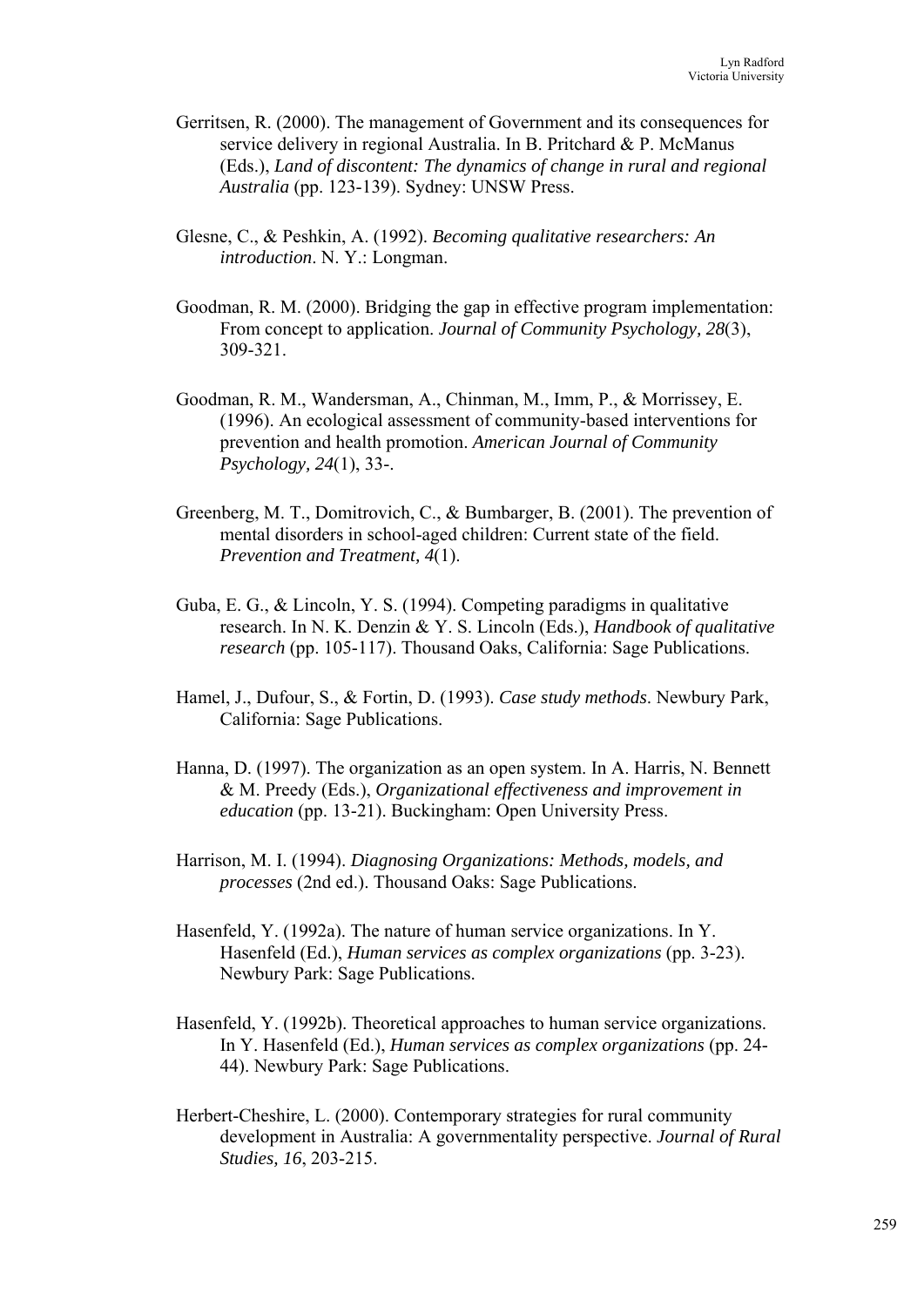- Herbert-Cheshire, L., & Higgins, V. (2004). From risky to responsible: Expert knowledge and the governing of community-led rural development. *Journal of Rural Studies, 20*, 289-302
- Higginbotham, N., Albrecht, G., & Connor, L. (2001). *Health social science: A transdisciplinary and complexity perspective*. South Melbourne: Oxford University Press.
- Hines, P. M., Macias, C., & Perrino, T. (1998). Implementing a violence intervention for inner-city adolescents: Potential pitfalls and suggested remedies. *Journal of Prevention and Intervention in the Community, 17*(2), 35-49.
- Hughey, J., Speer, P. W., & Peterson, N. A. (1999). Sense of community in community organizations: Structure and evidence of validity. *Journal of Community Psychology, 27*(1), 97-113.
- Hunt, K., & Emslie, C. (2001). Commentary: The prevention paradox in lay epidemiology - Rose revisited. *International Journal of Epidemiology, 30*(3), 442-446.
- Janesick, V. J. (1994). The dance of qualitative research design. In N. K. Denzin & Y. S. Lincoln (Eds.), *Handbook of qualitative research* (pp. 209-219). Thousand Oaks, California: Sage Publications.
- Johnson, C. A., Pentz, M. A., Weber, M. D., Dwyer, J. H., Baer, N., MacKinnon, D. P., et al. (1990). Relative effectiveness of comprehensive community programming for drug abuse prevention with high-risk and low-risk adolescents. *Journal of Consulting and Clinical Psychology, 58*(4), 447- 456.
- Julian, D. A. (2001). A case study of the implementation of outcomes-based funding within a local United Way system: Some implications for practicing community psychology. *American Journal of Community Psychology, 29*(6), 851-874.
- Julian, D. A., Hernandez, M., & Hodges, S. (2006). Exemplars of community practice. *American Journal of Community Psychology, 38*(3-4), 141-142.
- Julian, D. A., Jones, A., & Deyo, D. (1995). Open systems evaluation and the logic model: Program planning and evaluation tools. *Evaluation and program planning, 18*(4), 333-341.
- Julian, D. A., & Kombarakaran, F. (2006). Assessment of quality of outcomes within a local united way organization: Implications for sustaining system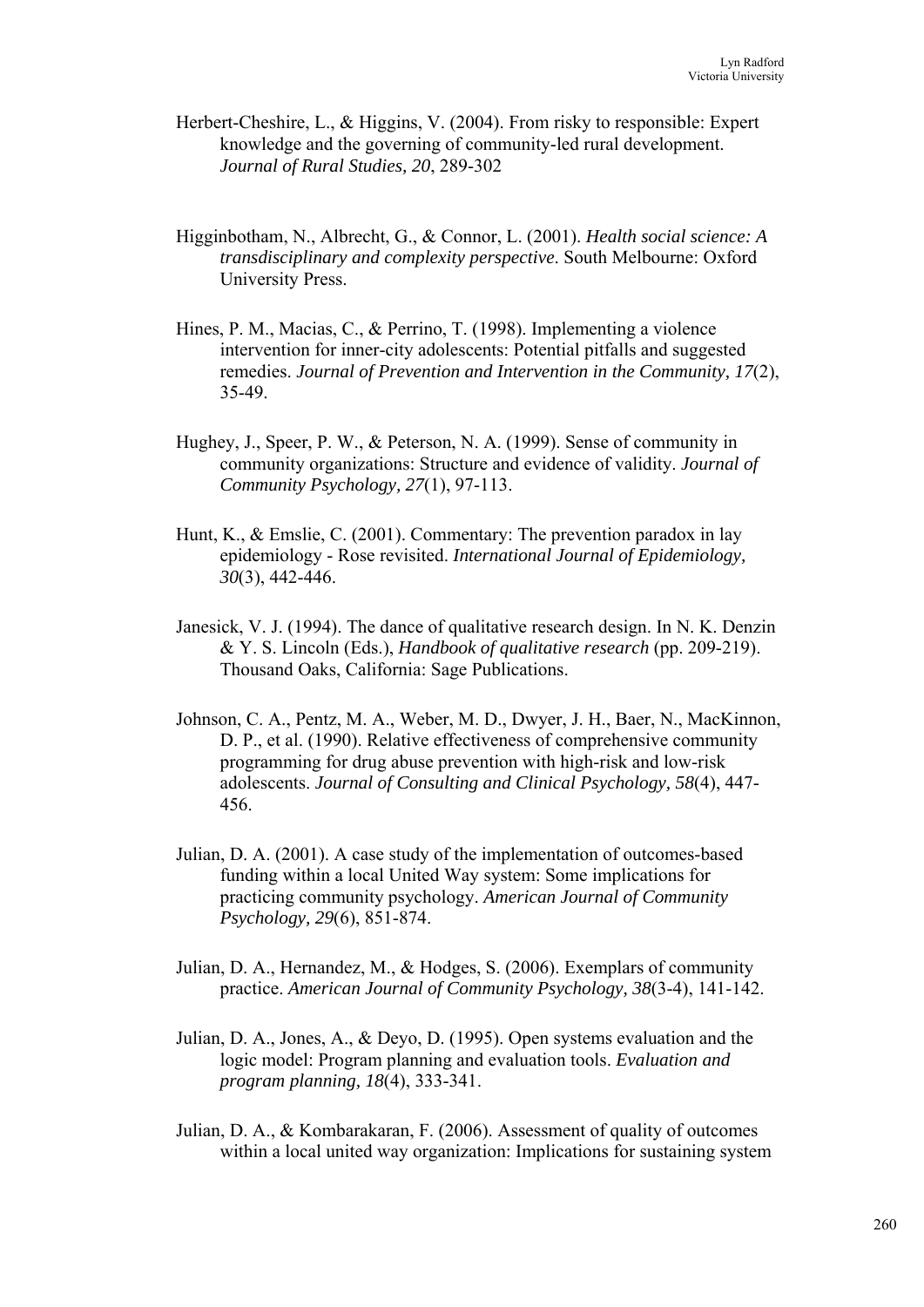level change. *American Journal of Community Psychology, 38*(3-4), 175- 181.

- Kaftarian, S. J., & Wandersman, A. (2000). Bridging the gap between research and practice in community based substance abuse prevention. *Journal of Community Psychology, 28*(3), 237-240.
- Kallestad, J. H., & Olweus, D. (2003). Predicting teachers' and schools' implementation of the Olweus bullying prevention program: A multilevel study. *Prevention and Treatment, 6*.
- Kaplan, S. A., & Garrett, K. E. (2005). The use of logic models by communitybased initiatives. *Evaluation and program planning, 28*, 167-172.
- Katz, D., & Kahn, R. L. (1966). *The social psychology of organizations*. New York: John Wiley & Sons, Inc.
- Kawachi, I., & Berkman, L. F. (2000). Social cohesion, social capital, and health. In L. F. Berkman & I. Kawachi (Eds.), *Social epidemiology* (pp. 174-190). New York: Oxford University Press.
- Kelly, J. G., Ryan, A. M., Altman, B. E., & Stelzner, S. P. (2000). Understanding and changing social systems: An ecological view. In J. Rappaport & E. Seidman (Eds.), *Handbook of community psychology* (pp. 133-159). New York: Kluwer Academic.
- Kerner, J., Rimer, B., & Emmons, K. (2005). Introduction to the special section on dissemination. Dissemination research and research dissemination: How can we close the gap? *Health Psychology, 24*(5), 443-446.
- Kilpatrick, S., Field, J., & Falk, I. (2002). Social capital: An analytical tool for exploring lifelong learning and community development. *British Educational Research Journal, 29*(3), 417-433.
- Kingry-Westergaard, C., & Kelly, J. G. (1990). A contextualist epistemology for ecological research. In P. Tolan, C. Keys, F. Chertok & L. Jason (Eds.), *Researching community psychology: Issues of theory and methods* (pp. 23- 31). Washington: American Psychological Association.
- Kramer, L., Laumann, G., & Brunson, L. (2000). Implementation and diffusion of the rainbows program in rural communities: Implications for schoolbased prevention programming. *Journal of Educational and Psychological Consultation, 11*(1), 37-64.
- Kubisch, A. C., Auspos, P., Brown, P., Chaskin, R., Fulbright-Anderson, K., & Hamilton, R. (2002). *Voices from the field II: Reflections on comprehensive community change.* Washington: Aspen Institute.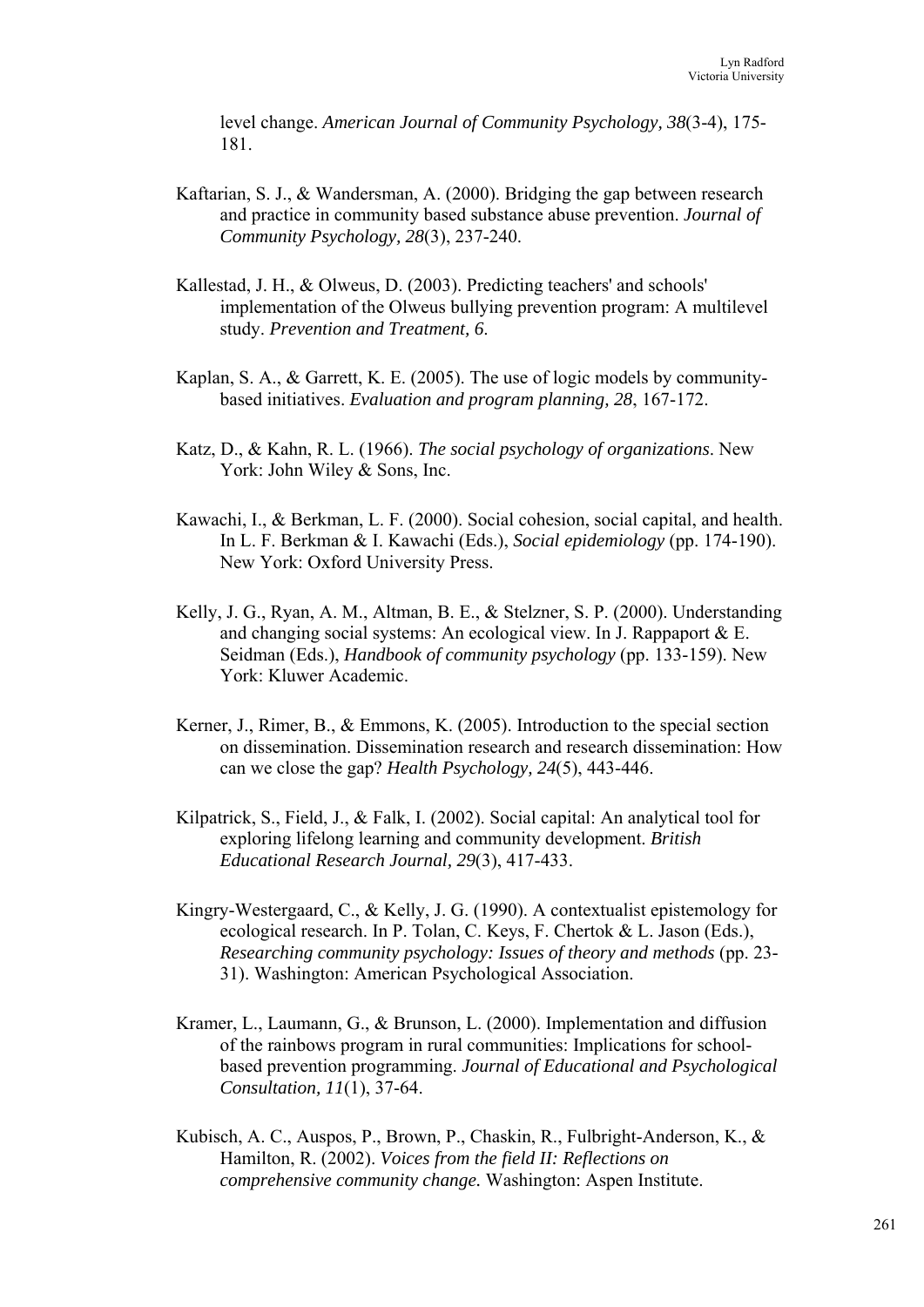- Kubisch, A. C., Brown, P., Chaskin, R., Hirota, J., Joseph, M., Richman, H., et al. (1997). *Voices from the field: Learning from the early work of comprehensive community initiatives.* Washington: Aspen Institute.
- Kubisch, A. C., Weiss, C. H., Schorr, L. B., & Connell, J. P. (1995). Introduction. In J. P. Connell, A. C. Kubisch, L. B. Schorr & C. H. Weiss (Eds.), *New approaches to evaluating community initiatives, Vol 1: Concepts, methods and contexts.* (pp. 1-22). Washington: The Aspen Institute.
- Levine, M. (1998). Prevention and community. *American Journal of Community Psychology, 26*(2), 189-207.
- Levine, R. L., & Fitzgerald, H. E. (1992). *Analysis of dynamic psychological systems: Basic approaches to general systems, dynamic systems, and cybernetics* (Vol. 1). New York: Plenum Press.
- Lincoln, Y. S., & Guba, E. G. (1985). *Naturalistic Inquiry*. Newbury Park, California: Sage Publications.
- Lincoln, Y. S., & Guba, E. G. (2000). Paradigmatic controversies, contradictions, and emerging confluences. In N. K. Denzin & Y. S. Lincoln (Eds.), *The handbook of qualitative research* (2nd ed., pp. 163-188). Thousand Oaks: Sage Publications.
- Lochman, J. E. (2001). Issues in prevention with school-aged children: Ongoing intervention refinement, developmental theory, prediction and moderation, and implementation and dissemination. *Prevention and Treatment, 4*.
- Lynch, K. B., Geller, S. R., Hunt, D. R., Galano, J., & Dubas, J. S. (1998). Successful program development using implementation evaluation. *Journal of Prevention and Intervention in the Community, 17*(2), 51-64.
- MacLeod, J., & Nelson, G. (2000). Programs for the promotion of family wellness and the prevention of child maltreatment: A meta-analytic review. *Child Abuse and Neglect, 24*(9), 1127-1149.
- MacQueen, K. M., McLellan, E., Metzger, D. S., Kegeles, S., Strauss, R. P., Scotti, R., et al. (2001). What is community? An evidence-based definition for participatory public health. *American Journal of Public Health, 91*(12), 1929-1938.
- McKenna, E. F. (2000). *Business psychology and organisational behaviour: A student's handbook* (3rd ed.). Sussex: Psychology Press Ltd.
- McMillan, D. W., & Chavis, D. M. (1986). Sense of community: A definition and theory. *Journal of Community Psychology, 14*, 6-23.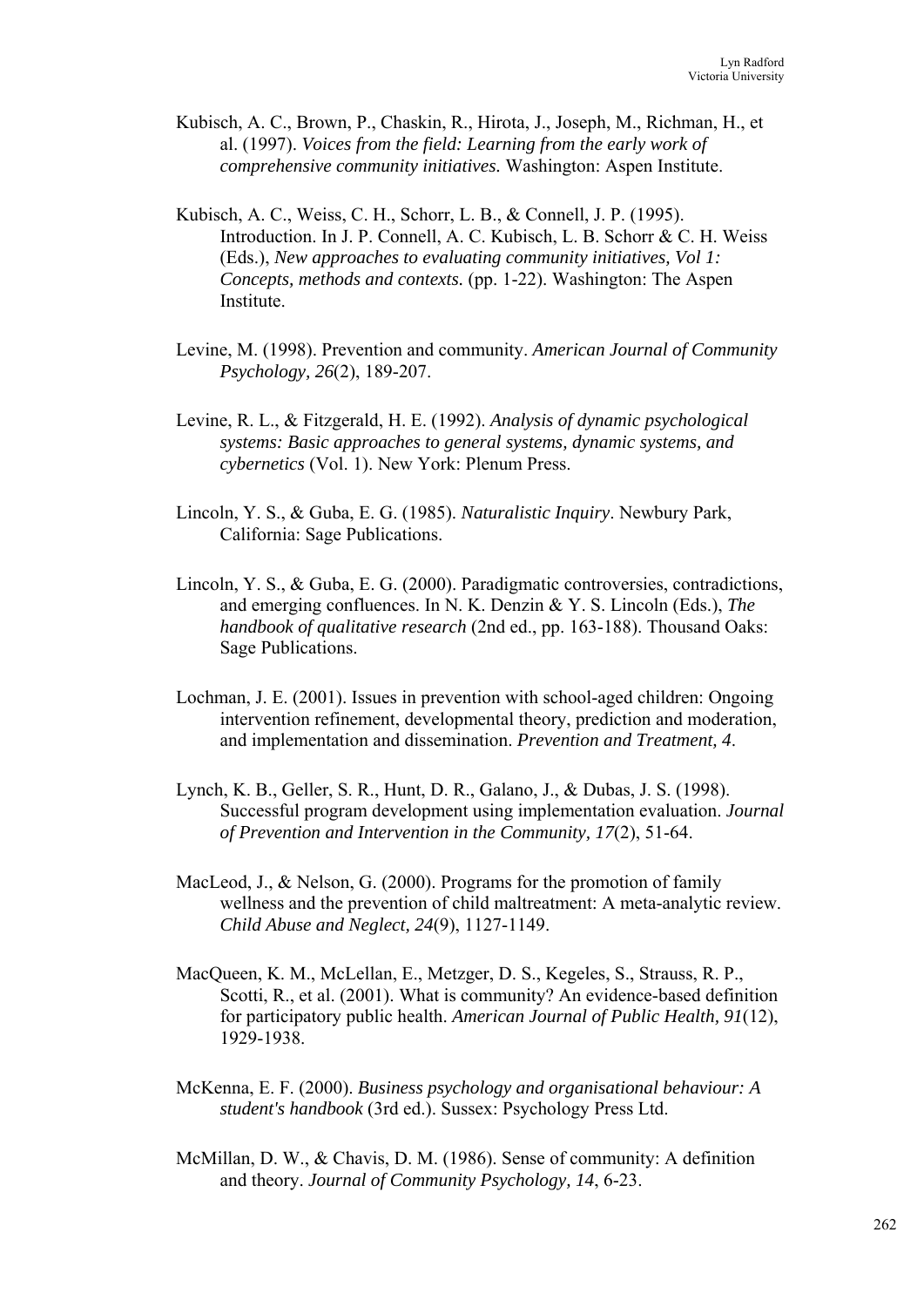- McNeely, J. (1999). Community building. *Journal of Community Psychology, 27*(6), 741-750.
- Merriam, S. B. (1998). *Qualitative research and case study applications in education*. San Francisco: Josey Bass Publishers.
- Messinger, L. (2004). Comprehensive community initiatives: A rural perspective. *Social Work, 49*(4), 535-546.
- Meyer, A., Miller, S., & Herman, M. (1993). Balancing the priorities of evaluation with the priorities of the setting: A focus on positive youth development programs in school settings. *The Journal of Primary Prevention, 14*(2), 95-113.
- Midgley, G., & Ochoa-Arias, A. E. (2004). An introduction to community operational research. In G. Midgley & A. E. Ochoa-Arias (Eds.), *Community operational research OR and systems thinking for community development* (pp. 1-36). New York: Kluwer Academic/Plenum Publishers.
- Miles, M. B., & Huberman, A. M. (1994). *An expanded sourcebook: Qualitative data analysis* (2nd ed.). Thousand Oaks, California: Sage Publications.
- Millford, L. (2005). *Understanding occupational and organizational psychology*. London: Sage.
- Morgan, G. (1997). *Images of organization*. Thousand Oaks: Sage Publications.
- Morrissey, E., Wandersman, A., Seybolt, D., Nation, M., Crusto, C., & Davino, K. (1997). Toward a framework for bridging the gap between science and practice in prevention: A focus on evaluator and practitioner perspectives. *Evaluation and Program Planning, 20*(3), 367-377.
- Murphy-Berman, V., Schnoes, C. J., & Chambers, J. M. (2000). An early stage evaluation model for assessing the effectiveness of comprehensive community initiatives: three case studies in Nebraska. *Evaluation and Program Planning, 23*, 157-163.
- Murrindindi Shire Council. (2005). *Annual Report: 2004/2005*: Murrindindi Shire Council.
- Nastasi, B. K., Varjas, K., Schensul, S. L., & Silva, K. T. (2000). The participatory intervention model: A framework for conceptualizing and promoting intervention acceptability. *School Psychology Quarterly, 15*(2), 207-232.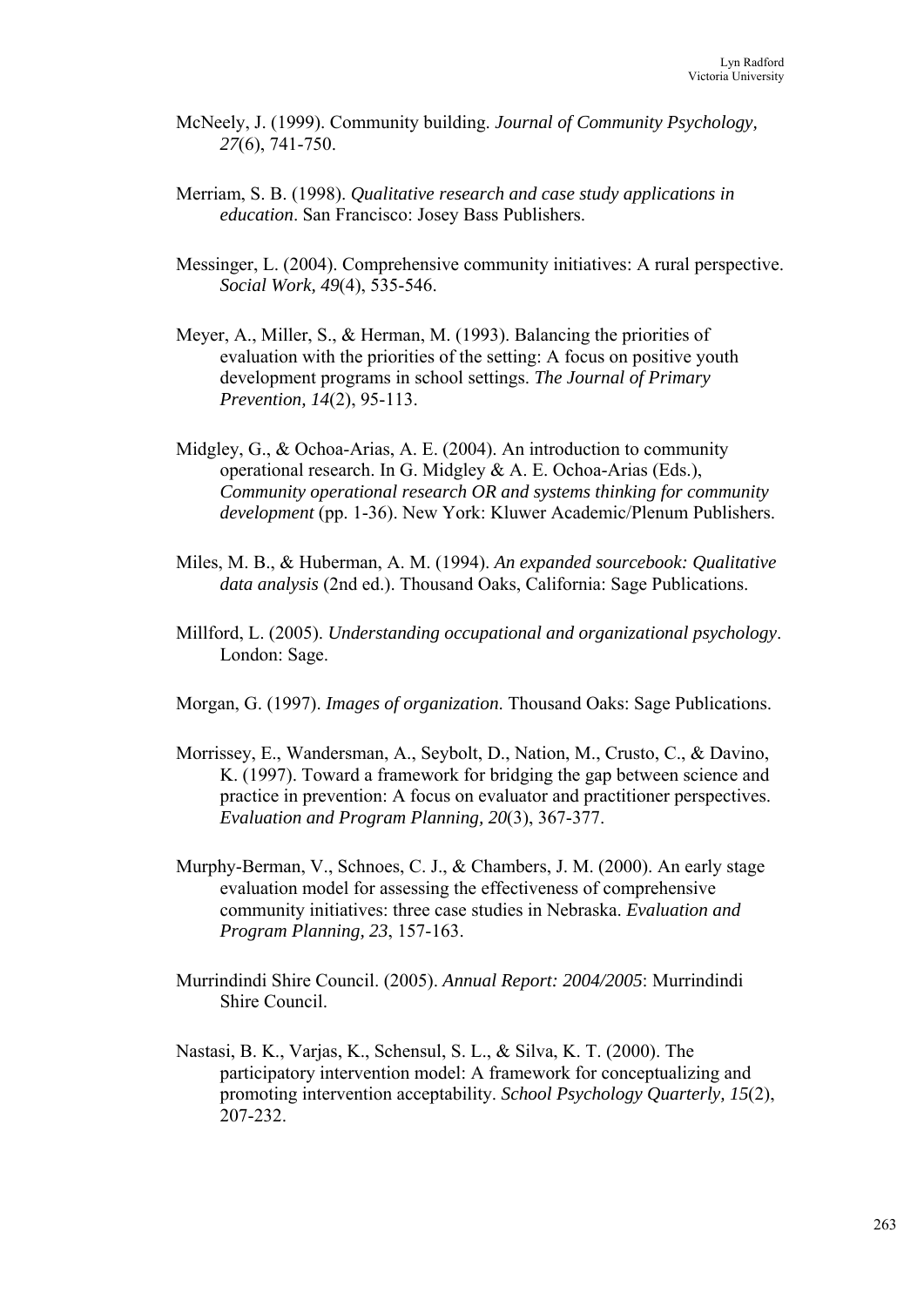- Nation, M., Crusto, C., Wandersman, A., Kumpfer, K. L., Seybolt, D., Morrisey-Kane, E., et al. (2003). What works in prevention: Principles of effective prevention programs. *American Psychologist, 58*(6/7), 449-456.
- Nelson, G., Amio, J. L., Prilleltensky, I., & Nickels, P. (2000). Partnerships for implementing school and community prevention programs. *Journal of Educational and Psychological Consultation, 11*(1), 121-145.
- Nelson, G., Laurendeau, M. C., & Chamberland, C. (2001). A review of programs to promote family wellness and prevent the maltreatment of children. *Canadian Journal of Behavioral Science, 33*(1), 1-13.
- Nelson, G., & Prilleltensky, I. (2005). *Community psychology: In pursuit of well being and liberation*. New York: Palgrave/Macmillan.
- Nelson, G., Prilleltensky, I., & Peters, R. D. (1999). Prevention and mental health promotion in the community. In W. L. Marshall & P. Fireston (Eds.), *Abnormal Psychology* (pp. 461-478). Scarborough, Ontario: Prentice Hall Allyn and Bacon.
- O'Toole, K., & Burdess, N. (2004). New community governance in small rural towns: The Australian experience. *Journal of Rural Studies, 20*, 433-443.
- Pancer, S. M., & Cameron, G. (1994). Resident participation in the better beginnings, better futures prevention project: Part I - The impacts of involvement. *Canadian Journal of Community Mental Health, 13*(2), 197- 211.
- Parham, J. (2005). Guest Editorial: Promotion and prevention 'report card': Is Australia getting it right? [Electronic Version]. *Australian e-Journal for the Advancement of Mental Health*, 4.
- Perkins, D. D., Brown, B. B., & Taylor, R. B. (1996). The ecology of empowerment: Predicting participation in community organizations. *Journal of Social Issues, 52*(1), 85-110.
- Perkins, D. D., & Long, D. A. (2002). Neighbourhood sense of community and social capital. In A. T. Fisher, C. C. Sonn & B. J. Bishop (Eds.), *Psychological sense of community: Research, applications, and implications* (pp. 291-316). New York: Kluwer Academic/Plenum Publishers.
- Piantanida, M., & Garma, N. B. (1999). *The qualitative dissertation: A guide for students and faculty*. Thousand Oaks, California: Corwin Press, Inc.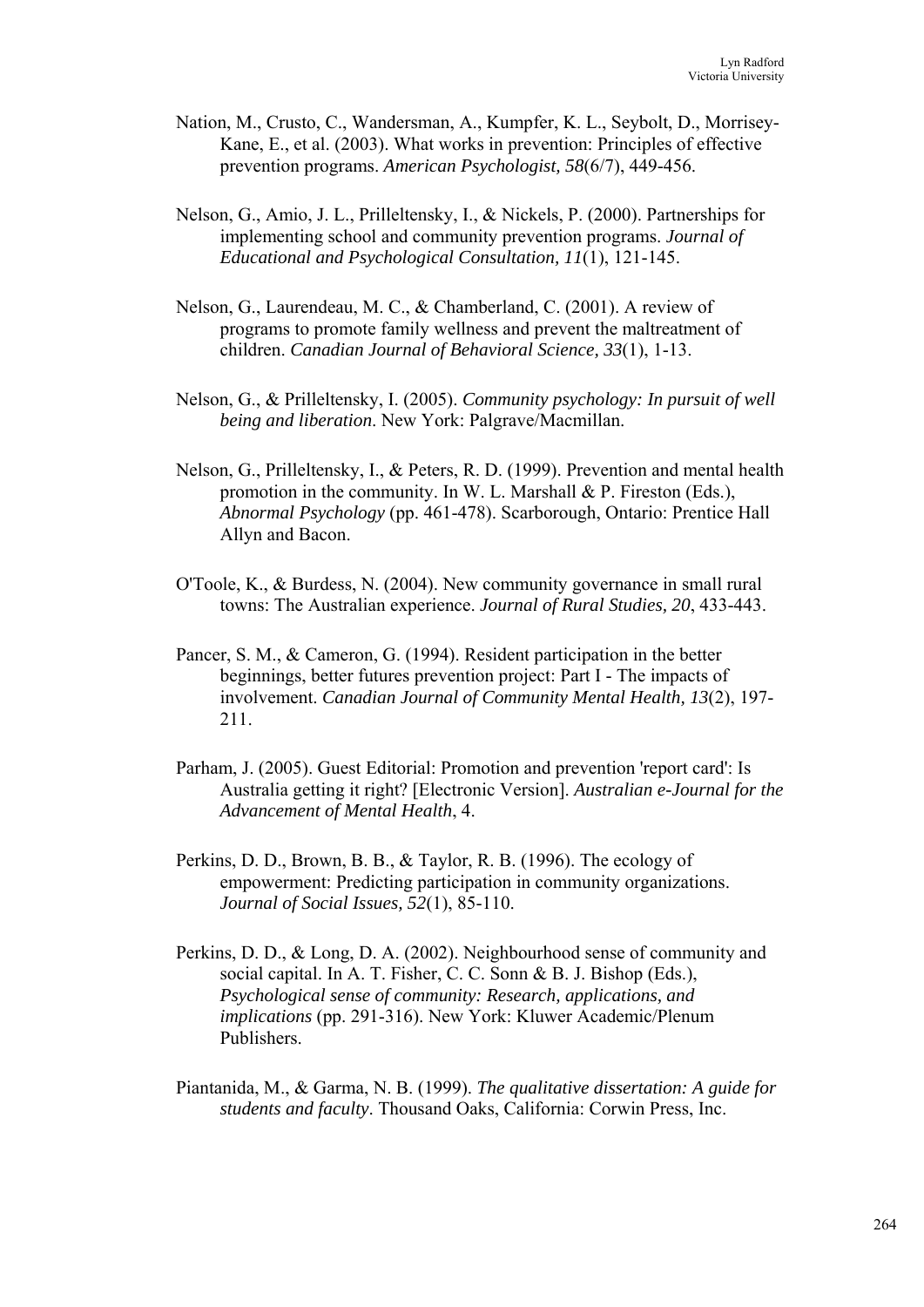- Potapchuk, W. R. (1996). Building sustainable community politics: Synergizing participatory, institutional, and representative democracy. *National Civic Review, 85*(3), 54-60.
- Price, R. H. (2003). Systems within systems: Putting program implementation in organizational context. *Prevention and Treatment, 6*, Article 20.
- Prilleltensky, I., & Nelson, G. (2000). Promoting child and family wellness: Priorities for psychological and social interventions. *Journal of Community and Applied Social Psychology, 10*, 85-105.
- Prilleltensky, I., Peirson, L., & Nelson, G. (2001). Mapping the terrain: Framework for promoting family wellness and preventing child maltreatment. In I. Prilleltensky, G. Nelson & L. Peirson (Eds.), *Promoting family wellness and preventing child maltreatment: Fundamentals for thinking and action.* (pp. 3-40). Toronto: University of Toronto Press.
- Prilleltensky, I., Pierson, L., & Nelson, G. (1997). The application of community psychology values and guiding concepts to school consultation. *Journal of Educational and Psychological Consultation, 8*(2), 153-173.
- Qualitative Solutions and Research. (1999). NU\*DIST Vivo [Nvivo] [Computer software]. Melbourne: Qualitative Solutions and Research Pty. Ltd.
- Rae-Grant, N. (1994). Preventive interventions for children and adolescents: Where are we now and how far have we come? *Canadian Journal of Community Mental Health, 13*(2), 17-36.
- Rainey, H. G. (1997). *Understanding and managing public organizations* (2nd ed.). San Francisco: Jossey-Bass Publishers.
- Reason, P., & Rowan, J. (1981). Issues of validity in new paradigm research. In P. Reason & J. Rowan (Eds.), *Human Inquiry* (pp. 239-250). Chichester: John Wiley & Sons.
- Reiss, D., & Price, R. H. (1996). National research agenda for prevention research: The National Institute of Mental Health report. *American Psychologist, 51*(11), 1109-1115.
- Richardson, L. (2000). Writing: A method of inquiry. In N. K. Denzin & Y. S. Lincoln (Eds.), *Handbook of qualitative research* (2nd ed., pp. 923-948). Thousand Oaks: Sage Publications.
- Roberts-Gray, C., & Gray, T. (1983). Implementing innovations: A model to bridge the gap between diffusion and utilization. *Knowledge: Creation, diffusion, utilization, 5*(2), 213-232.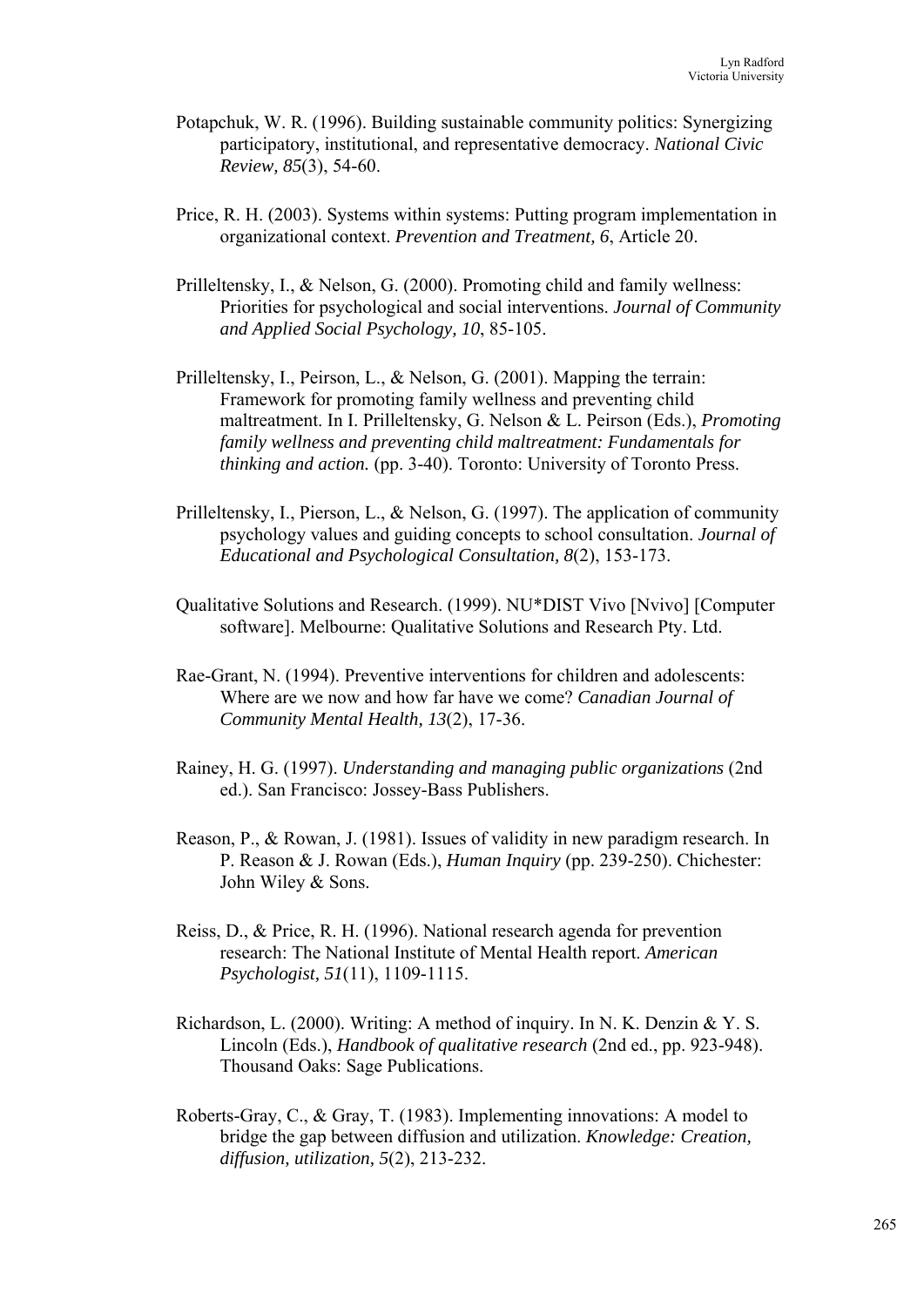- Robertson, N. (1996). Reforming institutional responses to violence against women: A comprehensive community intervention project. In D. R. Thomas & A. Veno (Eds.), *Community psychology and social change: Australian and New Zealand perspectives* (2nd ed., pp. 81-104). Palmerston North, NZ: The Dunmore Press Ltd.
- Rose, G. (1981). Strategy of prevention: Lessons from cardiovascular disease. *British Medical Journal, 282*, 1847-1851.
- Rothenbuhler, E. W. (1991). The process of community involvement. *Communication Monographs, 58*, 63-78.
- Ryan, D. (2006). "Everything here is so political...." Separating the organizationally normal from the political in communities of organizations. *Journal of Drug Issues, 36*(2), 351-376.
- Sarason, S. B. (1974). *The psychological sense of community: Prospects for a community psychology*. San Francisco: Jossey-Bass.
- Savaya, R., & Waysman, M. (2005). The logic model: A tool for incorporating theory in development and evaluation of programs. *Administration in social work, 29*(2), 85-103.
- Scheirer, M. A. (1996). A template for assessing the organizational base for program implementation. *New Directions for Evaluation, 72*, 61-79.
- Schnoes, C. J. (2000). Empowerment evaluation applied: Experiences, analysis, and recommendations from a case study. *American Journal of Evaluation, 21*(1), 53-65.
- Schorr, L. B. (1997). *Common purpose: Strengthening families and neighborhoods to rebuild America.* New York: Doubleday.
- Scott, W. R. (1992). *Organizations: Rational, natural and open systems* (3rd ed.). New Jersey: Prentice Hall.
- Scott, W. R. (1997). Organizational effectiveness. In A. Harris, N. Bennett & M. Preedy (Eds.), *Organizational effectiveness and improvement in education* (pp. 96-106). Buckingham: Open University Press.
- Senge, P. M. (1990). *The fifth discipline: The art and practice of the learning organization*. New York: Currency Doubleday.
- Serrano-Garcia, I. (1990). Implementing research: Putting our values to work. In P. Tolan, C. Keys, F. Chertok & L. Jason (Eds.), *Researching community*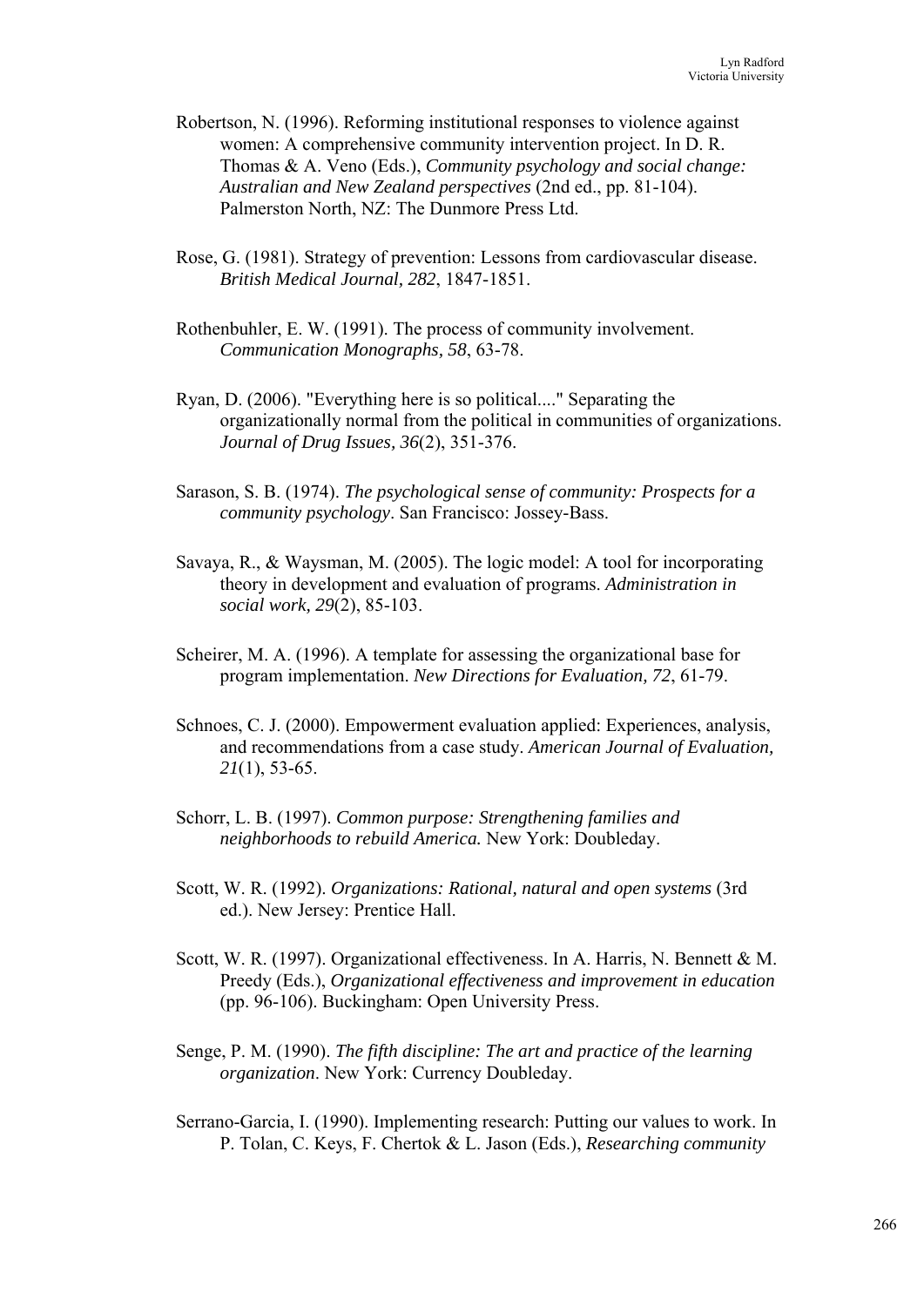*psychology: Issues of theory and methods.* (pp. 171-182). Washington: American Psychological Association.

- Simpson, L., Wood, L., & Daws, L. (2003). Community capacity building: Starting with people not projects. *Community Development Journal, 38*(4), 277-286.
- Smith-Morris, C. M. (2004). Reducing diabetes in Indian country: Lessons from the three domains influencing Pima diabetes. *Human Organization, 63*(1), 34-46.
- Solomon, L. J., Scarpone, M. F., Loew, D. E., & Gross, J. (1992). Toward the prevention of cardiovascular disease. In M. Kessler, S. E. Goldston & J. M. Joffe (Eds.), *The present and future of prevention*. Newbury Park: Sage Publications.
- St Pierre, T. L., & Kaltreider, D. L. (2001). Reflections on implementing a community agency-school prevention program. *Journal of Community Psychology, 29*(2), 107-116.
- Stafford, M., & Marmot, M. (2003). Neighborhood deprivation and health: Does it affect us all equally? *International Journal of Epidemiology, 32*, 357- 366.
- Stake, R. E. (1995). *The art of case study research*. Thousand Oaks, CA: Sage.
- Stake, R. E. (2000). Case Studies. In N. K. Denzin & Y. S. Lincoln (Eds.), *Handbook of qualitative research* (2nd ed., pp. 435-454). Thousand Oaks: Sage Publications.
- Stake, R. E. (2003). Case studies. In N. K. Denzin & Y. S. Lincoln (Eds.), *Strategies of qualitative inquiry*. Thousand Oaks, California: Sage Publications.
- Stith, S., Pruitt, I., Dees, J., Fronce, M., Green, N., Som, A., et al. (2006). Implementing community-based prevention programming: A review of the literature. *The Journal of Primary Prevention, 27*(6), 599-617.
- Stockwell, T. R., Toumbourou, J., Letcher, P., Smart, D., Sanson, A., & Bond, L. (2004). Risk and protection factors for different intensities of adolescent substance use: When does the Prevention Paradox apply? *Drug and Alcohol Review, 23*(1), 67-77.
- Taylor, S. J., & Bogdan, R. (1998). *Introduction to qualitative research methods* (3rd ed.). New York: John Wiley & Sons.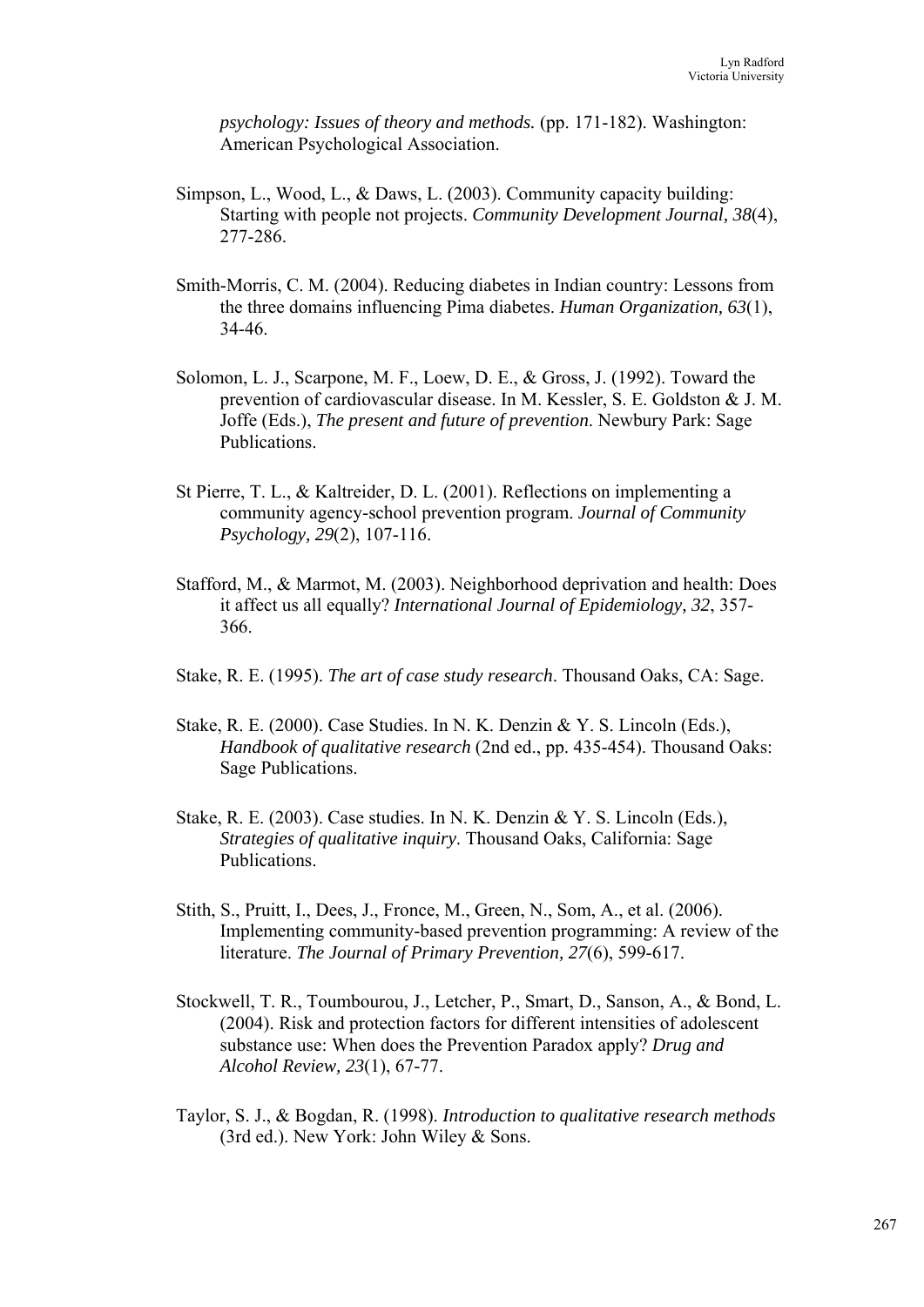- The Wellness Promotion Unit Victoria University. (August, 2004). *Connect For Kids: Final Evaluation Report*. Melbourne: Victoria University.
- Tonts, M. (2000). The restructuring of Australia's rural communities. In B. Pritchard & P. McManus (Eds.), *Land of discontent: The dynamics of change in rural and regional Australia* (pp. 53-72). Sydney: UNSW Press.
- Trickett, E. J. (2002). A future for community psychology: The contexts of diversity and the diversity of contexts. In T. A. Revenson, A. R. D'Augelli, S. E. French, D. L. Hughes, D. Livert, E. Seidman, M. Shinn & H. Yoshikawa (Eds.), *A quarter century of community psychology: Readings from the American Journal of Community Psychology.* (pp. 513-534). New York: Klewer Academic/Plenum Publishers.
- Veno, A. (1996). Alternative organisations: A case study of the rise and fall of an Australian welfare organisation. In D. Thomas & A. Veno (Eds.), *Community psychology and social change: Australian and New Zealand perspectives* (2nd ed.). Palmerston North, NZ: The Dunmore Press Ltd.
- Veno, A., & Thomas, D. R. (1996). Psychology and the process of social change. In D. R. Thomas & A. Veno (Eds.), *Community psychology and social change: Australian and New Zealand perspectives* (2nd ed., pp. 13-35). Palmerston North, NZ: The Dunmore Press.
- Victorian Government Department for Victorian Communities. (2005). *Indicators of community strength at the local Government level in Victoria*. Melbourne: Strategic Policy and Research Division.
- Victorian Government Department of Human Services. (1999). Victorian Burden of Disease Study: Morbidity. 2006
- Victorian Government Department of Sustainability and Environment. (2001- 2003). Towns in time, 2001. Retrieved March 3rd, 2006
- Vincent, M. L., Clearie, A. F., & Schluchter, M. D. (1987). Reducing adolescent pregnancy through school and community-based education. *Journal of the American Medical Association, 257*(24), 3382-3386.
- Visser, M. J. (2004). Implementing peer support in schools: Using a theoretical framework in action research. *Journal of Community & Applied Social Psychology, 14*, 436-454.
- Visser, M. J., & Schoeman, J. B. (2004). Implementing a community intervention to reduce young people's risks for getting HIV: Unraveling the complexities. *Journal of Community Psychology, 32*(2), 145-165.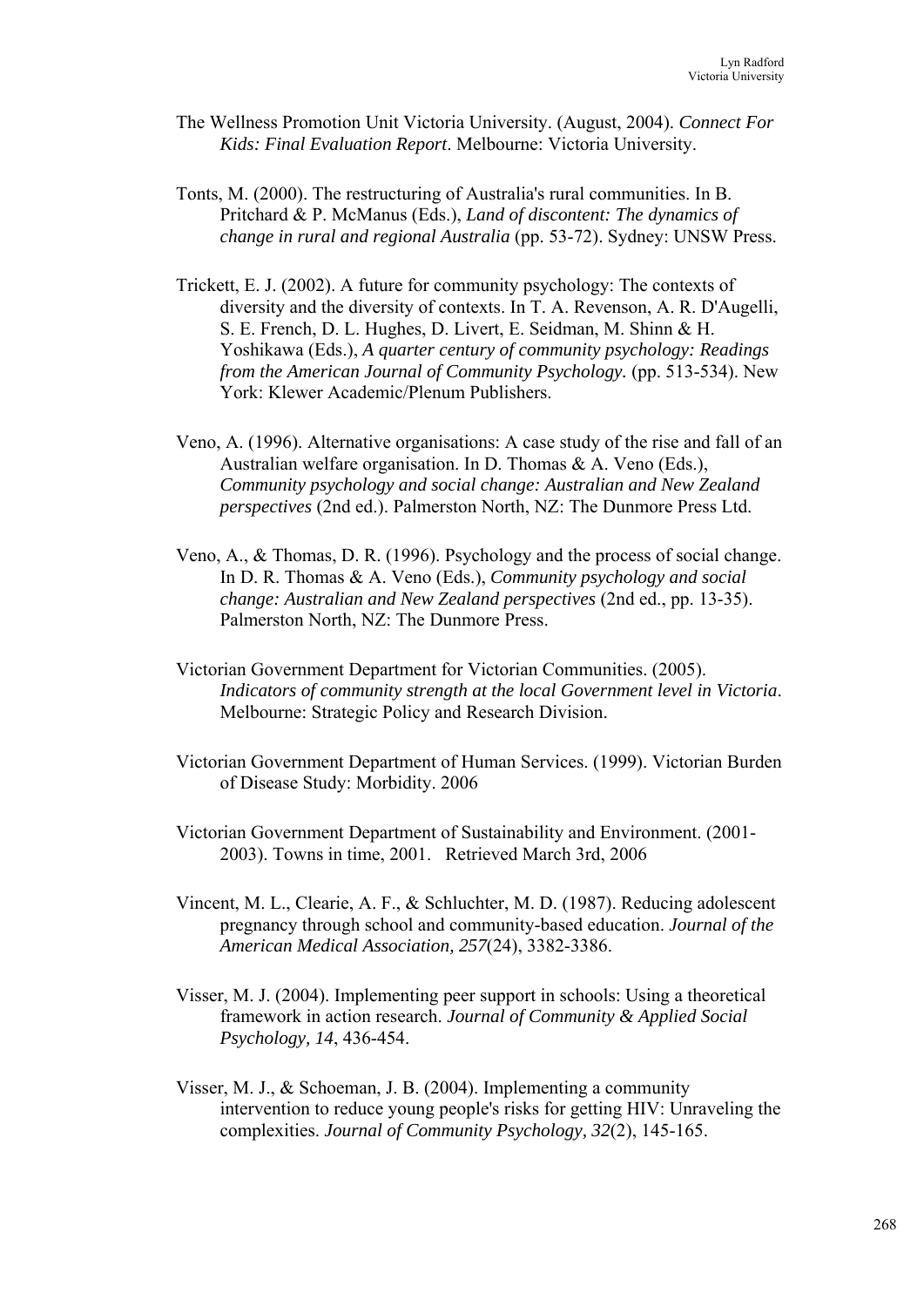- Wandersman, A., & Florin, P. (2000). Citizen participation and community organizations. In J. Rappaport & E. Seidman (Eds.), *Handbook of Community Psychology* (pp. 247-272). New York: Kluwer Academic.
- Wandersman, A., & Florin, P. (2003). Community interventions and effective prevention. *American Psychologist, 58*(6/7), 441-448.
- Wandersman, A., Morrissey, E., Davino, K., Seybolt, D., Crusto, C., Nation, M., et al. (1998). Comprehensive quality programming and accountability: Eight essential strategies for implementing successful prevention programs. *The Journal of Primary Prevention, 19*(1), 3-30.
- Weissberg, R. P. (1990). Fidelity and adaptation: Combining the best of both perspectives. In P. Tolan, C. Keys, F. Chertok & L. Jason (Eds.), *Researching community psychology: Issues of theory and methods* (pp. 186-189). Washington: American Psychological Association.
- Whittaker, A., & Banwell, C. (2002). Positioning policy: The epistemology of social capital and its application in applied rural research in Australia. *Human Organization, 61*(3), 252-262.
- Williams, C. L., & Perry, C. L. (1998). Design and implementation of parent programs for a community-wide adolescent alcohol use prevention program. *Journal of Prevention and Intervention in the Community, 17*(2), 65-80.
- Zins, J. E., Elias, M. J., Greenberg, M. T., & Pruett, M. K. (2000). Promoting quality implementation in prevention programs. *Journal of Educational and Psychological Consultation, 11*(2), 173-174.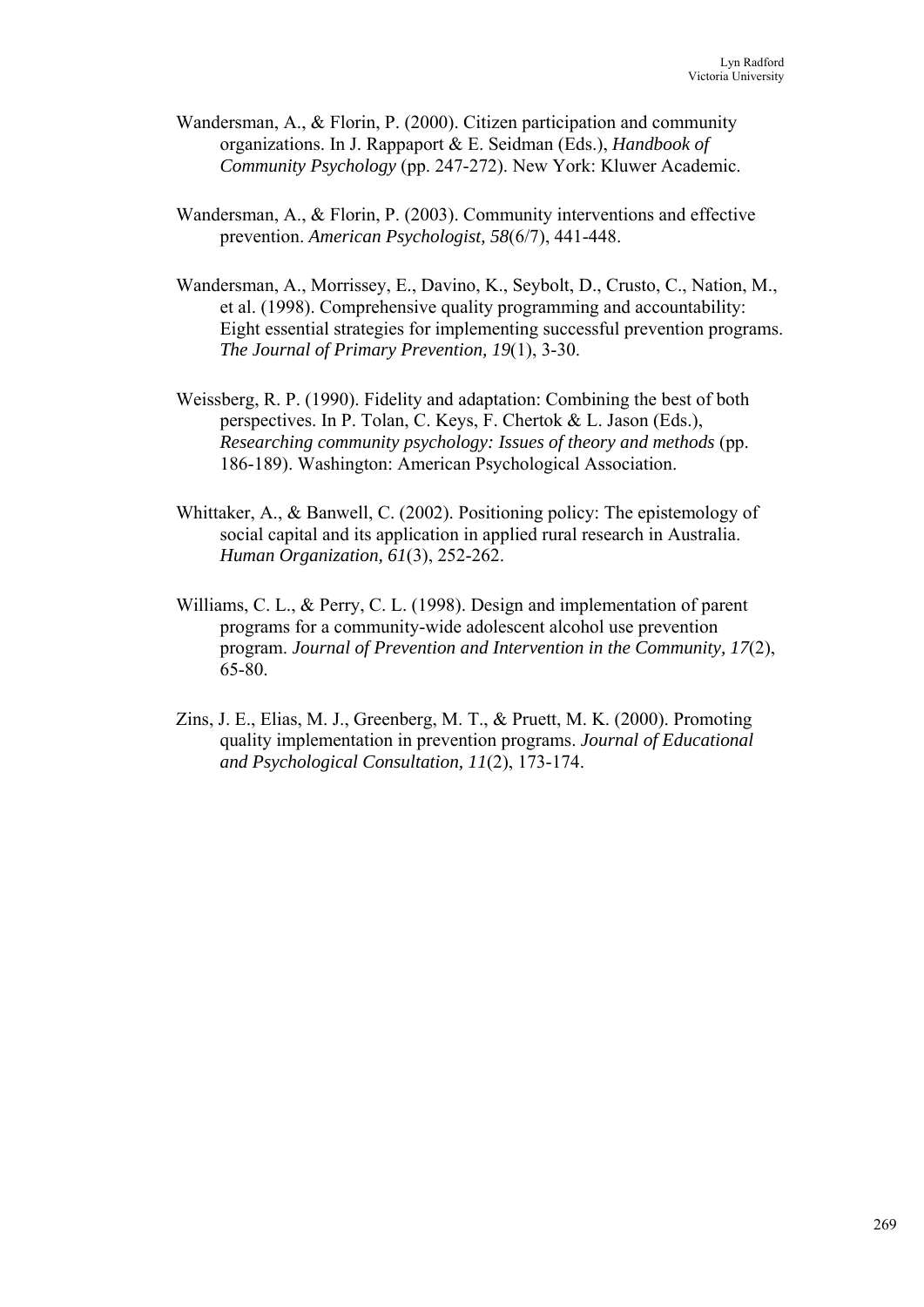## Appendix A: Interview Questions Advisory Committee

Interview questions for all committee members:

- 1. How do your initial visions of CFK compare to what is actually happening now in CFK?
- 2. What do you think are the strengths and weaknesses of CFK?
- 3. What are your impressions of the evaluation and the evaluation team?
- 4. What improvements could be made to CFK?
- 5. Is there anything emerging that you feel is important to focus on?
- 6. How do you feel the CFK team are working together?
- 7. What impact (if any) do you think Bronwyn's departure has or will have on the project?

Additional questions for project workers and managers

- 1. Do you feel the project is maintaining a community development approach
	- o Working to build partnerships between families, institutions and the community
	- o Local need and context reflected through stakeholders shaping specific interventions

Additional questions for Advisory committee parent reps only

- 1. Do you feel that what you are doing is worthwhile?
- 2. Do you feel that you have something to offer the advisory committee?
- 3. Do you feel that your contributions are valued?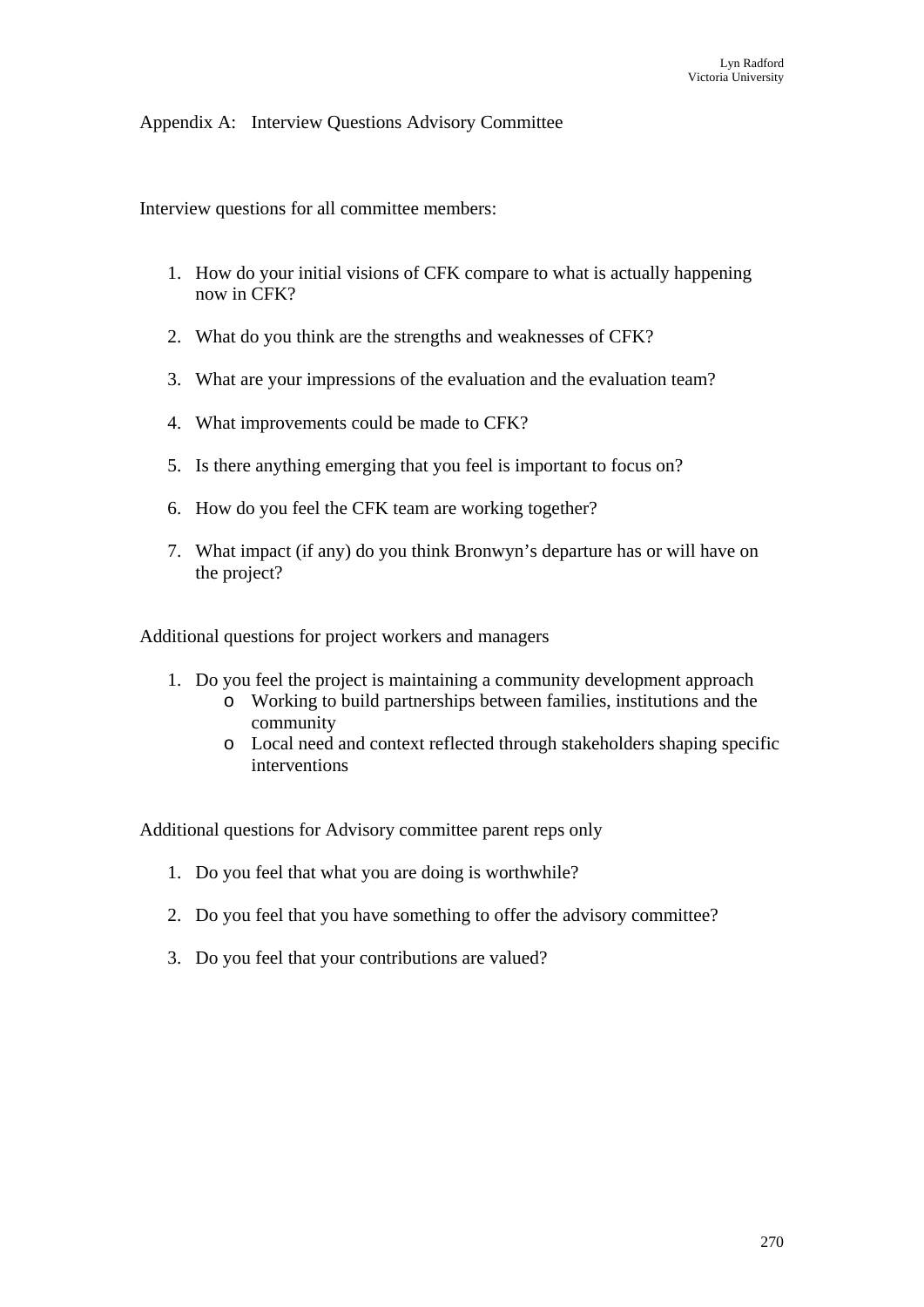Appendix B: Review of Literature given to Participants

## **Criteria for successful program implementation**

Theme One: The importance of a program model:

A program model or framework offers guidelines to enable program implementers to reflect upon their practice:

1. The intervention should include programs that address all ecological levels of analysis.

> An ecological framework takes into account the context in which the problem occurs. The importance of interventions addressing all ecological levels of analysis is widely recognised in the prevention literature. In their review of programs for the prevention of maltreatment of children and the promotion of family wellness, Nelson, Laurendeau and Chamberland (2001) found that programs tackling several different ecological levels of analysis were the most effective.

2. Clear articulation of program's key elements:

This is relevant both to the implementation of the program as well as to the future adoption of the program elsewhere. Staff and volunteers should be informed of which elements are vital to achieving the required outcomes. If the program is to be adopted by other communities it must be clear which elements are key elements that must be maintained and which elements are flexible and may be adapted to the particular community in which the program is being implemented. Durlak (1998) suggests establishing a program manual that translates how the key elements of the program can be put into practice.

3. Prevention-intervention continuum

It is important that within an intervention there are an adequate number of universal prevention programs. Galano et al. (2001) found that broad community support for the initiative was gained when programs were targeted to the entire population, while providing programs for 'at risk' populations from traditional social service agencies tended to stigmatise the program and those participating in it.

4. Sustainability

Throughout the development and implementation of a program it is important to consider its long-term sustainability.

## Theme Two: Promoting ownership and participation for all stakeholders

5. Collaboration and consultation with all key stakeholders throughout all three stages (planning, implementation and evaluating) of the intervention.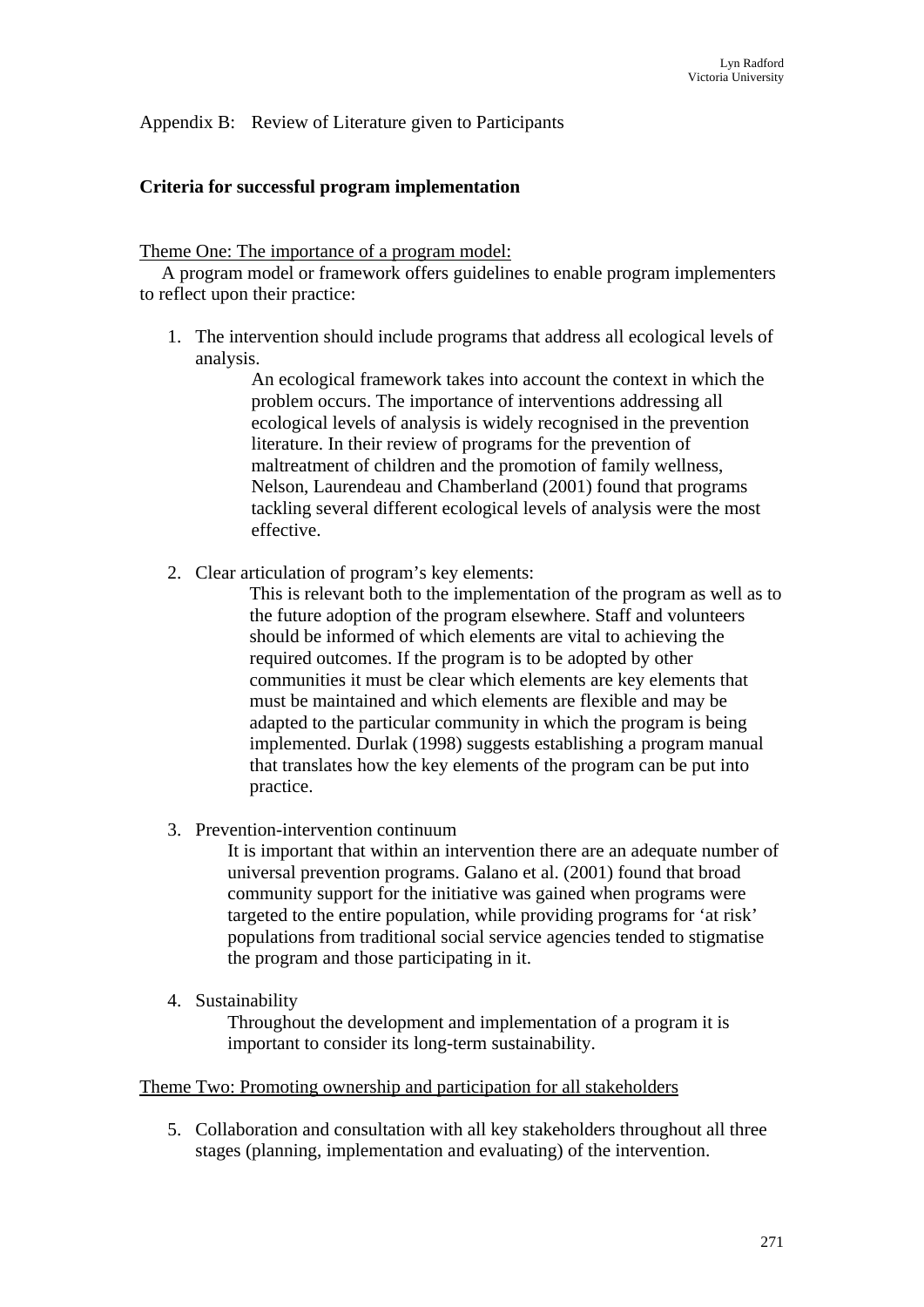Durlak and Ferrari (1998) examined the implementation of several prevention interventions and found that collaboration with all stakeholders increased the commitment of those involved. St Pierre and Kaltreider (2001) found that in the implementation of an after-school substance abuse prevention program it was not only important to seek input from stakeholders at all three stages of the intervention, but also to put into practice the suggestions they provided. Seeing their suggestions used gave them a sense of ownership over the intervention, ensuring participation and sustainability.

6. Participation in decision making at the community level.

Pancer and Cameron (1994) found that residents involved in the Better Beginnings, Better Futures project developed a sense of community and that their self-confidence, self-esteem, social contact, support, skills and knowledge were enhanced. They also found that communities where residents participated were able to come together and take action for other needed services not related to the project.

## Theme Four: Creating an infrastructure that is supportive and on-going

7. Adequate training for staff and volunteers.

Lynch, Geller, Hunt, Galano and Dubas (1998) state that the high-quality training provided to the teachers implementing an early childhood substance abuse and violence prevention initiative was a contributing factor to the program's success. A key component of this training was a review of the research relevant to the program as well as techniques appropriate for the implementation of the program

- 8. On-going supervision and support for staff and volunteers: St Pierre and Kaltreider (2001) found that lack of support lead to resentment and negative attitudes from the staff, which at times lead to the undermining of the program.
- 9. Adequate resources:

Resources include time, money, availability of staff, and space. In their analysis of the implementation of the Rainbows program in rural schools, Kramer, Laumann and Brunson (2000) found that inadequate resources were a significant barrier to effective implementation.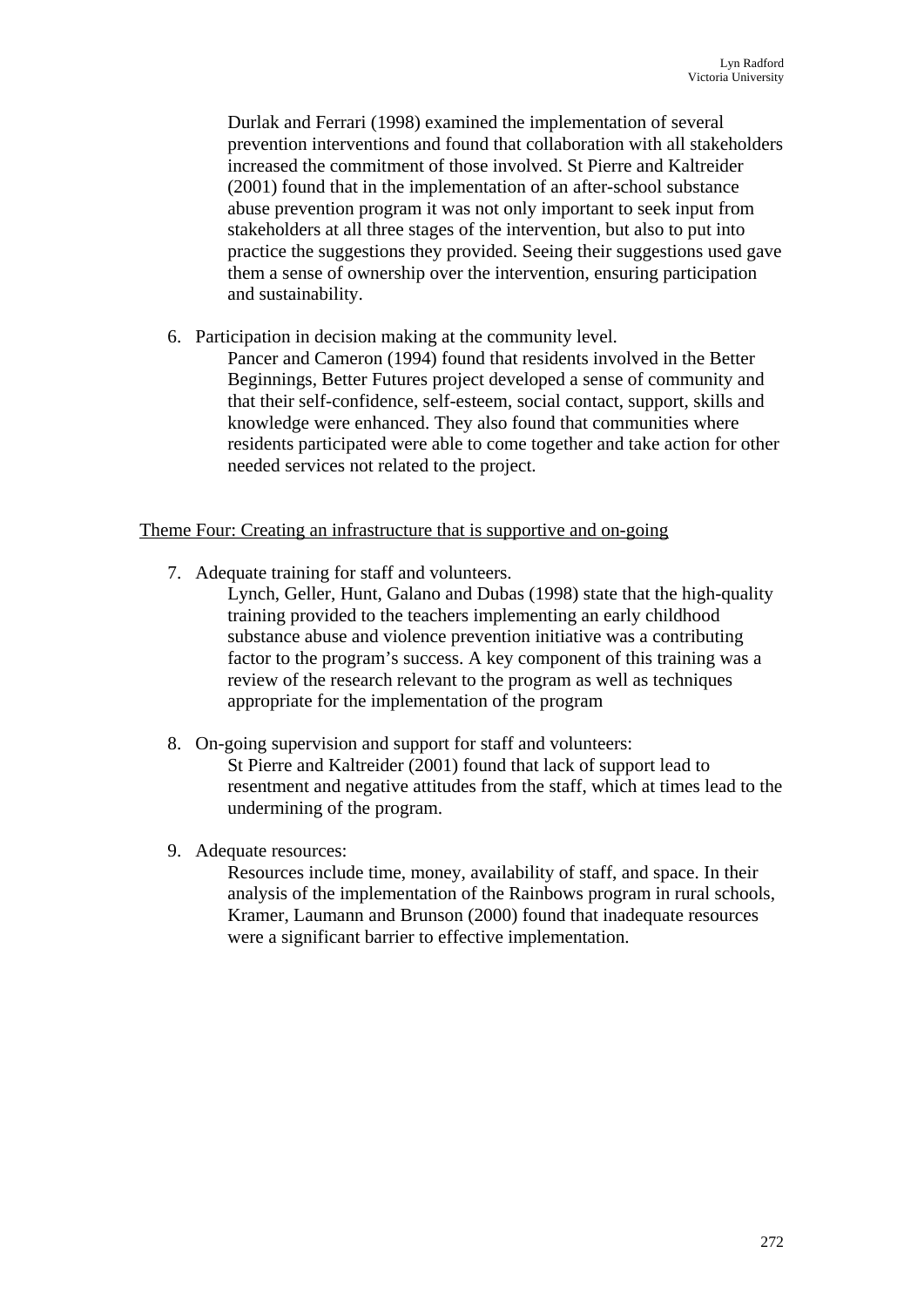## References:

- Durlak, J. A. (1998). Why program implementation is important. *Journal of Prevention and Intervention in the Community, 17*(2), 5-18.
- Durlak, J. A., & Ferrari, J. R. (1998). Some exemplars of implementation. *Journal of Prevention and Intervention in the Community, 17*(2), 81-89.
- Galano, J., Credle, W., Perry, D., Berg, S. W., Huntington, L., & Stief, E. (2001). Developing and sustaining a successful community prevention intiative: The Hampton Healthy Families Partnership. *The Journal of Primary Prevention, 21*(4), 495-509.
- Kramer, L., Laumann, G., & Brunson, L. (2000). Implementation and diffusion of the rainbows program in rural communities: Implications for school-based prevention programming. *Journal of Educational and Psychological Consultation, 11*(1), 37-64.
- Lynch, K. B., Geller, S. R., Hunt, D. R., Galano, J., & Dubas, J. S. (1998). Successful program development using implementation evaluation. *Journal of Prevention and Intervention in the Community, 17*(2), 51-64.
- Nelson, G., Laurendeau, M. C., & Chamberland, C. (2001). A review of programs to promote family wellness and prevent the maltreatment of children. *Canadian Journal of Behavioural Science, 33*(1), 1-13.
- Pancer, S. M., & Cameron, G. (1994). Resident participation in the better beginnings, better futures prevention project: Part I - The impacts of involvement. *Canadian Journal of Community Mental Health, 13*(2), 197-211.
- St Pierre, T. L., & Kaltreider, D. L. (2001). Reflections on implementing a community agency-school prevention program. *Journal of Community Psychology, 29*(2), 107-116.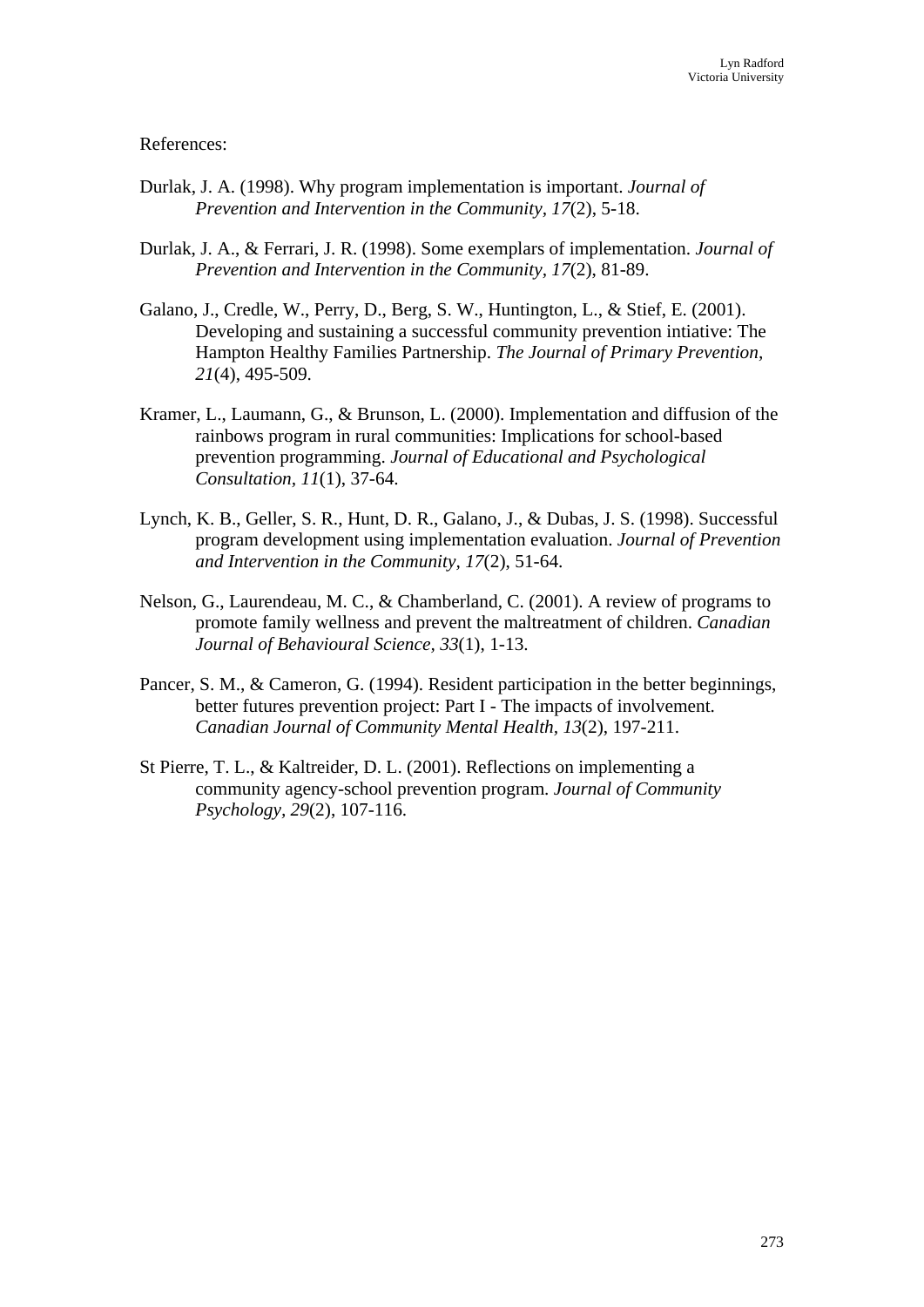# Appendix C Set of Guiding Principles as Reported to Participants

Criteria for successful program implementation:

## Theme One: The importance of a program model:

A program model or framework offers guidelines to enable program implementers to reflect upon their practice:

1. The intervention should include programs that address all ecological levels of analysis.

> An ecological framework takes into account the context in which the problem occurs. The importance of interventions addressing all ecological levels of analysis is widely recognised in the prevention literature. In their review of programs for the prevention of maltreatment of children and the promotion of family wellness, Nelson, Laurendeau and Chamberland (2001) found that programs tackling several different ecological levels of analysis were the most effective.

2. Clear articulation of program's key elements:

This is relevant both to the implementation of the program as well as to the future adoption of the program elsewhere. Staff and volunteers should be informed of which elements are vital to achieving the required outcomes. If the program is to be adopted by other communities it must be clear which elements are key elements that must be maintained and which elements are flexible and may be adapted to the particular community in which the program is being implemented. Durlak (1998) suggests establishing a program manual that translates how the key elements of the program can be put into practice.

3. Prevention-intervention continuum

It is important that within an intervention there are an adequate number of universal prevention programs. Galano et al. (2001) found that broad community support for the initiative was gained when programs were targeted to the entire population, while providing programs for 'at risk' populations from traditional social service agencies tended to stigmatise the program and those participating in it.

4. Sustainability

Throughout the development and implementation of a program it is important to consider its long-term sustainability.

5. Evaluation

There are two levels of evaluation that are important and interdependent in considering the value of an intervention program. One level evaluates the process and outcomes of the program, at critical periods or at completion of the intervention, against the program's initial goals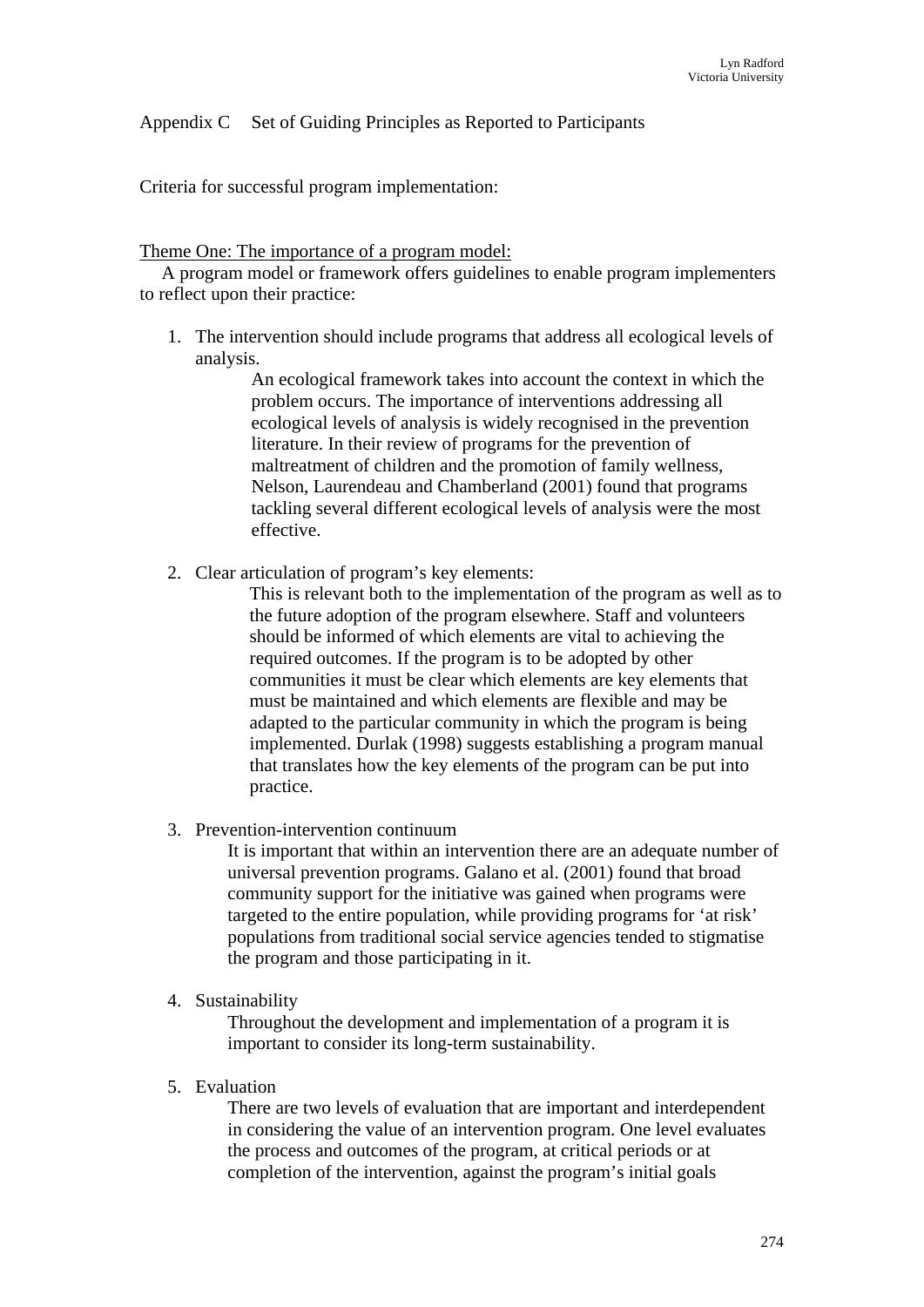(Scheirer, 1994). The second level involves an evaluation of the program against an external program of excellence and evaluates the implementation of the program in light of those criteria (Prilleltensky, Peirson, & Nelson, 2001).

## Theme Two: Promoting ownership and participation for all stakeholders

- 6. Collaboration and consultation with all key stakeholders throughout all three stages (planning, implementation and evaluating) of the intervention. Durlak and Ferrari (1998) examined the implementation of several prevention interventions and found that collaboration with all stakeholders increased the commitment of those involved. St Pierre and Kaltreider (2001) found that in the implementation of an after-school substance abuse prevention program it was not only important to seek input from stakeholders at all three stages of the intervention, but also to put into practice the suggestions they provided. Seeing their suggestions used gave them a sense of ownership over the intervention, ensuring participation and sustainability.
- 7. Participation in decision making at the community level. Pancer and Cameron (1994) found that residents involved in the Better Beginnings, Better Futures project developed a sense of community and that their self-confidence, self-esteem, social contact, support, skills and knowledge were enhanced. They also found that communities where residents participated were able to come together and take action for other needed services not related to the project.

# Theme Four: Creating an infrastructure that is supportive and on-going

- 8. Adequate training for staff and volunteers.
	- Lynch, Geller, Hunt, Galano and Dubas (1998) state that the high-quality training provided to the teachers implementing an early childhood substance abuse and violence prevention initiative was a contributing factor to the program's success. A key component of this training was a review of the research relevant to the program as well as techniques appropriate for the implementation of the program
- 9. On-going supervision and support for staff and volunteers: St Pierre and Kaltreider (2001) found that lack of support lead to resentment and negative attitudes from the staff, which at times lead to the undermining of the program.
- 10. Adequate resources:

Resources include time, money, availability of staff, and space. In their analysis of the implementation of the Rainbows program in rural schools, Kramer, Laumann and Brunson (2000) found that inadequate resources were a significant barrier to effective implementation.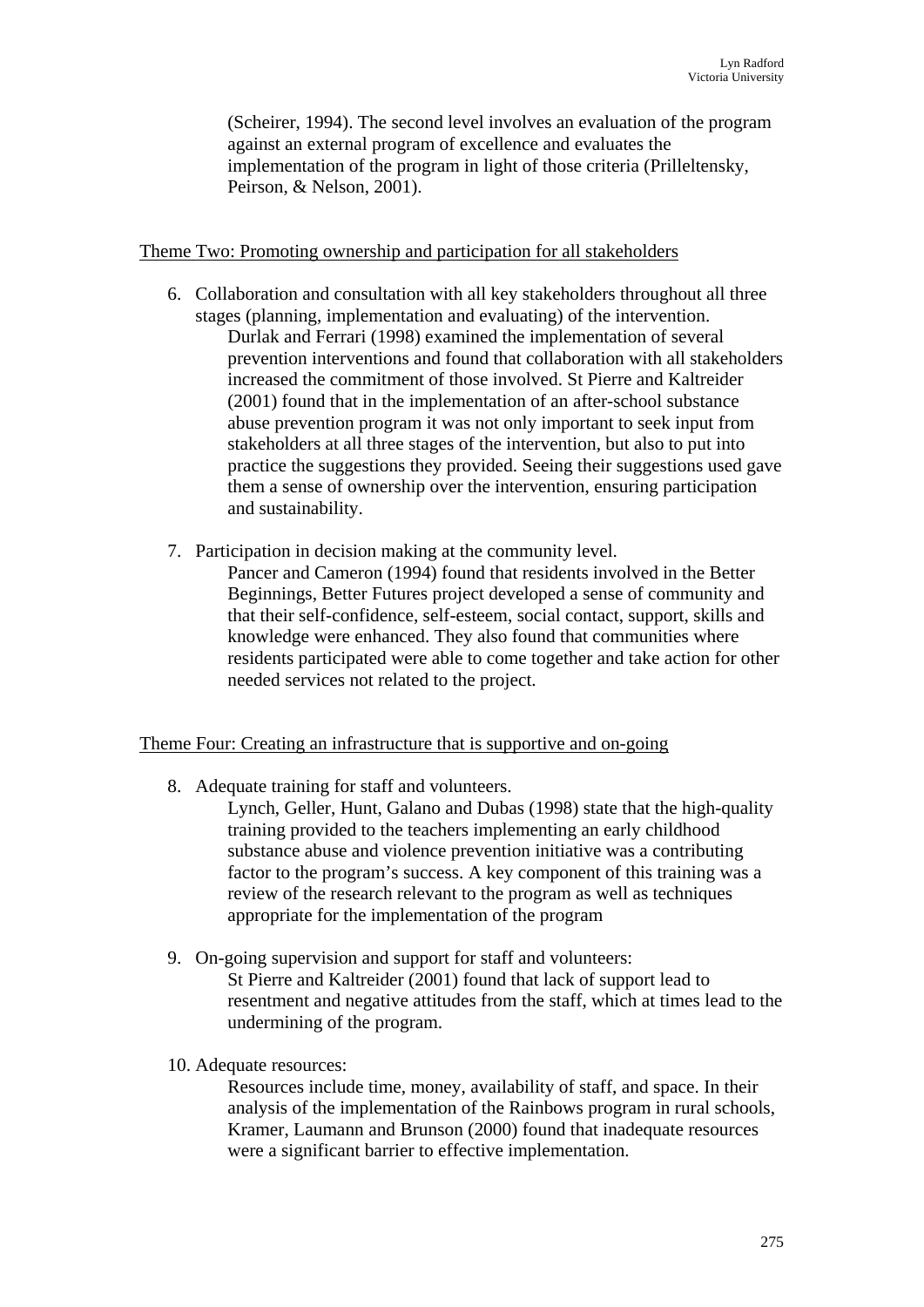## References:

- Durlak, J. A. (1998). Why program implementation is important. *Journal of Prevention and Intervention in the Community, 17*(2), 5-18.
- Durlak, J. A., & Ferrari, J. R. (1998). Some exemplars of implementation. *Journal of Prevention and Intervention in the Community, 17*(2), 81-89.
- Galano, J., Credle, W., Perry, D., Berg, S. W., Huntington, L., & Stief, E. (2001). Developing and sustaining a successful community prevention intiative: The Hampton Healthy Families Partnership. *The Journal of Primary Prevention, 21*(4), 495-509.
- Kramer, L., Laumann, G., & Brunson, L. (2000). Implementation and diffusion of the rainbows program in rural communities: Implications for school-based prevention programming. *Journal of Educational and Psychological Consultation, 11*(1), 37-64.
- Lynch, K. B., Geller, S. R., Hunt, D. R., Galano, J., & Dubas, J. S. (1998). Successful program development using implementation evaluation. *Journal of Prevention and Intervention in the Community, 17*(2), 51-64.
- Nelson, G., Laurendeau, M. C., & Chamberland, C. (2001). A review of programs to promote family wellness and prevent the maltreatment of children. *Canadian Journal of Behavioural Science, 33*(1), 1-13.
- Pancer, S. M., & Cameron, G. (1994). Resident participation in the better beginnings, better futures prevention project: Part I - The impacts of involvement. *Canadian Journal of Community Mental Health, 13*(2), 197-211.
- Prilleltensky, I., Peirson, L., & Nelson, G. (2001). Mapping the terrain: Framework for promoting family wellness and preventing child maltreatment. In L. Peirson (Ed.), *Promoting family wellness and preventing child maltreatment: Fundamentals for thinking and action.* (pp. 3-40). Toronto: University of Toronto Press.
- Scheirer, M. A. (1994). Designing and using process evaluation. In K. E. Newcomer (Ed.), *Handbook of practical program evaluation*. San Francisco: Josey Bass Publishers.
- St Pierre, T. L., & Kaltreider, D. L. (2001). Reflections on implementing a community agency-school prevention program. *Journal of Community Psychology, 29*(2), 107-116.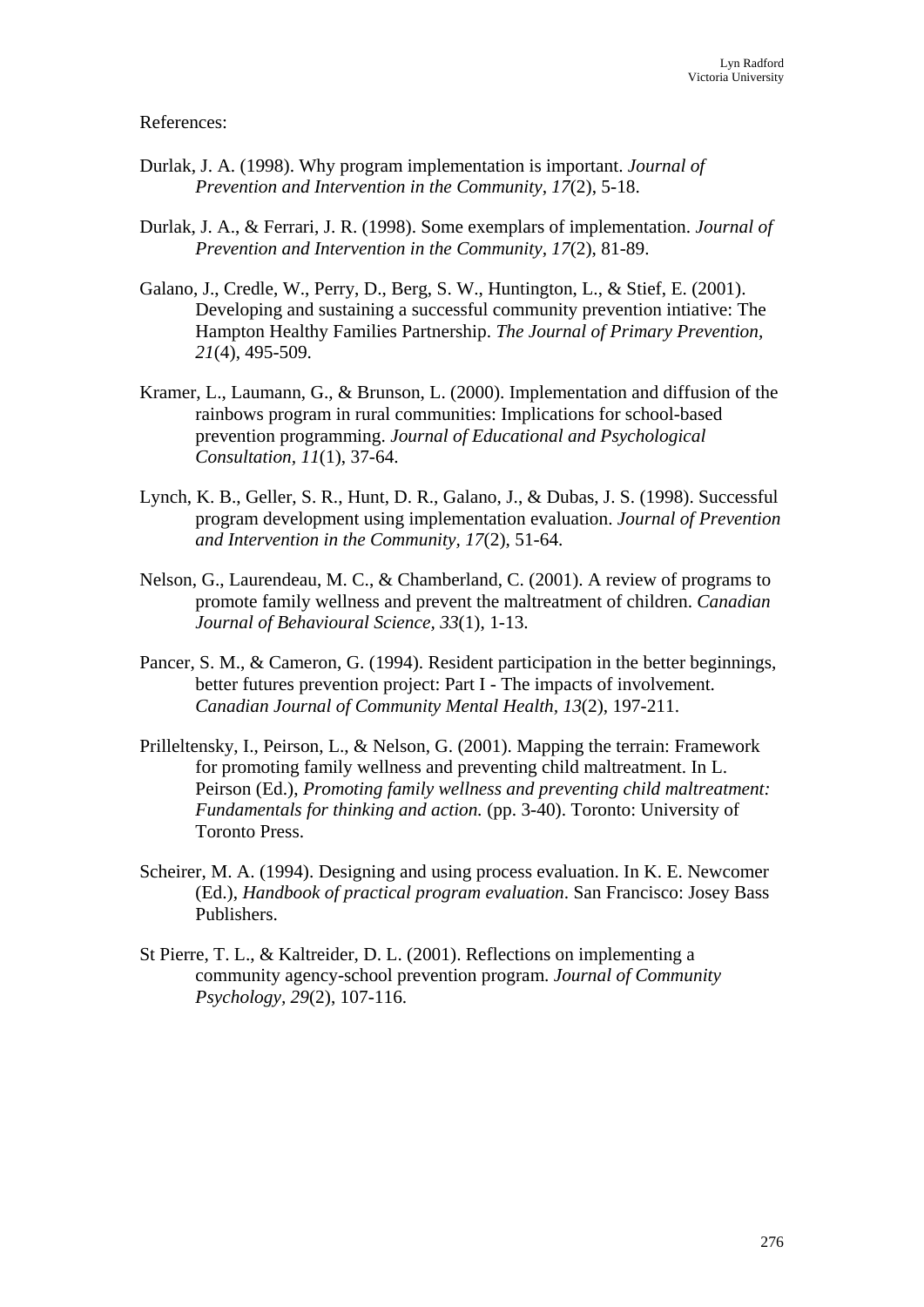## **Enrolments**

| School no:          | 7505                               |
|---------------------|------------------------------------|
| <b>School name:</b> | <b>Alexandra Secondary College</b> |
| <b>Explanation:</b> | Enrolments at February census.     |
| Source of data:     | February census.                   |

|      |      | Total school enrolment |       |      | Prep enrolment |       |      | Year 7 enrolments |       |
|------|------|------------------------|-------|------|----------------|-------|------|-------------------|-------|
| Year | boys | girls                  | total | boys | girls          | total | boys | girls             | total |
| 1993 | 260  | 233                    | 493   |      |                |       | 52   | 40                | 92    |
| 1994 | 228  | 229                    | 457   |      |                |       | 37   | 42                | 79    |
| 1995 | 216  | 215                    | 431   |      |                |       | 48   | 30                | 78    |
| 1996 | 229  | 210                    | 439   |      |                |       | 56   | 49                | 105   |
| 1997 | 218  | 214                    | 432   |      |                |       | 39   | 45                | 84    |
| 1998 | 209  | 223                    | 432   |      |                |       | 37   | 41                | 78    |
| 1999 | 241  | 238                    | 479   |      |                |       | 62   | 48                | 110   |
| 2000 | 227  | 229                    | 456   |      |                |       | 46   | 43                | 89    |
| 2001 | 229  | 245                    | 474   |      |                |       | 45   | 47                | 92    |
| 2002 | 234  | 236                    | 469   |      |                |       | 53   | 55                | 108   |
| 2003 | 230  | 235                    | 465   |      |                |       | 38   | 43                | 81    |
| 2004 | 226  | 230                    | 456   |      |                |       | 36   | 34                | 70    |
| 2005 | 216  | 212                    | 428   |      |                |       | 37   | 38                | 75    |
| 2006 | 216  | 219                    | 436   |      |                |       | 44   | 35                | 79    |





Produced by School System<br>Development Division, DoE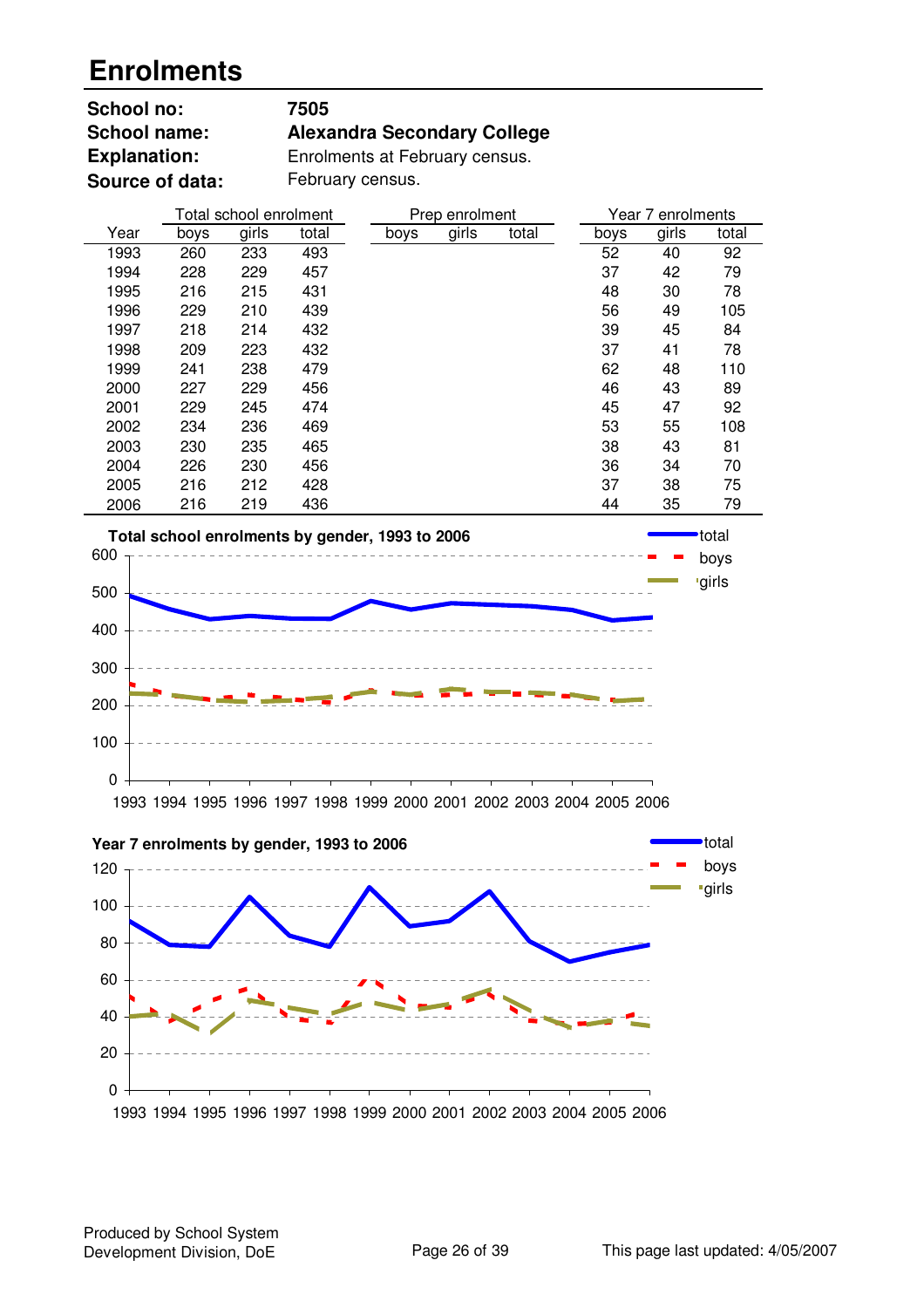| <b>Apparent Retention</b>                        |                                                                             |                |                                                        |                   |              |              |       |           |                                                                                                                                             |                                      |                      |                      |                      |                                                                                                                               |                      |                      |                      |
|--------------------------------------------------|-----------------------------------------------------------------------------|----------------|--------------------------------------------------------|-------------------|--------------|--------------|-------|-----------|---------------------------------------------------------------------------------------------------------------------------------------------|--------------------------------------|----------------------|----------------------|----------------------|-------------------------------------------------------------------------------------------------------------------------------|----------------------|----------------------|----------------------|
| School no:                                       | 7505                                                                        |                |                                                        |                   |              |              |       |           |                                                                                                                                             |                                      |                      |                      |                      |                                                                                                                               |                      |                      |                      |
| School name:                                     | Alexandra Secondary College                                                 |                |                                                        |                   |              |              |       |           |                                                                                                                                             |                                      |                      |                      |                      |                                                                                                                               |                      |                      |                      |
| Report Year:                                     | 2006                                                                        |                |                                                        |                   |              |              |       |           |                                                                                                                                             |                                      |                      |                      |                      |                                                                                                                               |                      |                      |                      |
| Explanation:                                     |                                                                             |                |                                                        |                   |              |              |       |           |                                                                                                                                             |                                      |                      |                      |                      | Apparent retention rates are based on enrolments. For example, Year 7Feb-12Aug apparent retention refers to year 12 enrolment |                      |                      |                      |
|                                                  | of students in full-time school education                                   |                |                                                        |                   |              |              |       |           |                                                                                                                                             |                                      |                      |                      |                      | in August expressed as a percentage of year 7 enrolments in February five years earlier.                                      |                      |                      |                      |
| Source of data:                                  | February and August census.                                                 |                |                                                        |                   |              |              |       |           |                                                                                                                                             |                                      |                      |                      |                      |                                                                                                                               |                      |                      |                      |
|                                                  | Cohorts                                                                     |                |                                                        |                   |              |              |       |           |                                                                                                                                             | Year 7 (Feb) - 10 (Aug) <sup>2</sup> |                      |                      |                      | Apparent school retention rates plotted on state benchmarks                                                                   |                      |                      |                      |
| Year 7                                           | 1996                                                                        | 1997           | 1998                                                   | 1999              | 2000         | 2001         | 2002  | 2003      | 120                                                                                                                                         |                                      |                      |                      |                      |                                                                                                                               |                      |                      |                      |
| Year <sub>10</sub>                               | 1999                                                                        | 2000           | 2001                                                   | 2002              | 2003         | 2004         | 2005  | 2006      |                                                                                                                                             |                                      |                      |                      |                      |                                                                                                                               |                      |                      |                      |
| Year <sub>12</sub><br>Year <sub>11</sub>         | 2000<br>2001                                                                | 2002<br>2001   | 2002<br>2003                                           | 2003<br>2004      | 2004<br>2005 | 2005<br>2006 | 2006  |           |                                                                                                                                             |                                      |                      |                      |                      |                                                                                                                               |                      |                      |                      |
| Year 7 (Feb)                                     | 105<br>ρ.                                                                   | 84             | $\frac{8}{2}$                                          | 110.4             | 89           | 92           | 108   | 5         | $\frac{1}{2}$ $\frac{1}{2}$ $\frac{1}{3}$ $\frac{1}{6}$ $\frac{1}{3}$ $\frac{1}{6}$ $\frac{1}{3}$ $\frac{1}{6}$ $\frac{1}{3}$ $\frac{1}{6}$ |                                      |                      |                      |                      |                                                                                                                               |                      |                      |                      |
| Year 10 (Aug)                                    | 84<br>ρġ.                                                                   | $\overline{2}$ | 64                                                     | 88                | 67           | 74.3         | 94.7  | $\approx$ | $\pmb{8}$                                                                                                                                   |                                      |                      |                      |                      |                                                                                                                               |                      |                      |                      |
| Year 7 (Feb) - 10 (Aug)                          | 80.0<br>$\aleph$                                                            | 83.3           | 82.1                                                   | 79.7              | 75.3         | 80.8         | 87.7  | 96.3      | $\overline{70}$                                                                                                                             |                                      |                      |                      |                      |                                                                                                                               |                      |                      |                      |
| LSG mean <sup>3</sup>                            | 94.9<br>$\delta$                                                            | 92.7           | 93.1                                                   | 91.6              | 90.3         | 90.3         | 89.8  | 89.8      |                                                                                                                                             | 1996Y7                               | TY 7891              | 1998 Y7-             |                      | 2000 Y7-                                                                                                                      | 2001 Y7              |                      |                      |
| State mean <sup>3</sup>                          | 95.0<br>್                                                                   | 96.6           | 97.3                                                   | 95.0              | 96.6         | 96.3         | 97.6  | 97.3      |                                                                                                                                             | 0LA 6661                             | 2000 Y10             | 2001 Y10             | 1999 Y7-<br>2002 Y10 | 2003 Y10                                                                                                                      | 2004 Y10             | 2002 Y7-<br>2005 Y10 | 2003 Y7-<br>2006 Y10 |
| Year 10 (Aug)                                    | 84<br>ρġ.                                                                   | $\overline{C}$ | 64                                                     | $^{\rm 8}$        | 67           | 74.3         | 94.7  |           |                                                                                                                                             | Year 10 (Aug) - 11 (Feb)             |                      |                      |                      |                                                                                                                               |                      |                      |                      |
| Year 11 (Feb)                                    | 79.1<br>ρó.                                                                 | 63.9           | 46.8                                                   | 84.9              | 6.09         | 65.1         | 82.4  |           | 120                                                                                                                                         |                                      |                      |                      |                      |                                                                                                                               |                      |                      |                      |
| Year 10 (Aug) - 11 (Feb)                         | 94.2<br>$\delta_0$                                                          | 91.3           | 73.1                                                   | 96.5              | 90.9         | 87.6         | 87.0  |           | 110                                                                                                                                         |                                      |                      |                      |                      |                                                                                                                               |                      |                      |                      |
| LSG mean <sup>3</sup>                            | 89.2<br>$\delta_{\rm c}$                                                    | 87.8           | 101.6                                                  | 101.9             | 102.8        | 103.2        | 102.4 |           | $\overline{8}$                                                                                                                              |                                      |                      |                      |                      |                                                                                                                               |                      |                      |                      |
| State mean <sup>3</sup>                          | 96.7<br>$\delta$                                                            | 96.4           | 96.2                                                   | 97.7              | 98.7         | 98.2         | 99.0  |           | $\bf 8$<br>bercentage                                                                                                                       |                                      |                      |                      |                      |                                                                                                                               |                      |                      |                      |
| Year 11 (Feb)                                    | 79.1<br>ρġ.                                                                 | 63.9           | 46.8                                                   | 84.9              | 60.9         | 65.1         |       |           | 8                                                                                                                                           |                                      |                      |                      |                      |                                                                                                                               |                      |                      |                      |
| Year 12 (Aug)                                    | 61.7<br>ρġ.                                                                 | 46.4           | 33.5                                                   | 61.1              | 39.5         | 55.6         |       |           | $\overline{C}$                                                                                                                              |                                      |                      |                      |                      |                                                                                                                               |                      |                      |                      |
| Year 11 (Feb) - 12 (Aug)                         | 78.0<br>$\delta$                                                            | 72.6           | 71.6                                                   | 72.0              | 64.9         | 85.4         |       |           |                                                                                                                                             | 1999 Y10-                            | 2000 Y10-            | 2001 Y10-            | 2002 Y10-            | 2003 Y10-                                                                                                                     | 2004 Y10-            | 2005 Y10-            | 2006 Y10-            |
| $LSG$ mean $^3$                                  | 77.5<br>$\delta$                                                            | 77.3           | 76.3                                                   | 74.2              | 73.6         | 71.6         |       |           |                                                                                                                                             | 2000 Y11                             | 2001 Y11             | 2002 Y11             | 2003 Y11             | 2004 Y11                                                                                                                      | 2005 Y11             | 2006 Y11             | 2007 Y11             |
| State mean <sup>3</sup>                          | 81.3<br>್                                                                   | 80.7           | 82.5                                                   | 81.0              | 79.9         | 78.8         |       |           |                                                                                                                                             | Year 11 (Feb) - 12 (Aug)             |                      |                      |                      |                                                                                                                               |                      |                      |                      |
| Year 7 (Feb)                                     | 105<br>ρ.                                                                   | 84             | 78                                                     | 110.4             | 89           | 8            |       |           |                                                                                                                                             |                                      |                      |                      |                      |                                                                                                                               |                      |                      |                      |
| Year 12 (Aug)                                    | 61.7<br>ρġ.                                                                 | 46.4           | 33.5                                                   | $\overline{61.1}$ | 39.5         | 55.6         |       |           | $\frac{8}{95}$                                                                                                                              |                                      |                      |                      |                      |                                                                                                                               |                      |                      |                      |
| Year 7 (Feb) - 12 (Aug)                          | 58.8<br>$\delta$                                                            | 55.2           | 42.9                                                   | 55.3              | 44.4         | 60.4         |       |           |                                                                                                                                             |                                      |                      |                      |                      |                                                                                                                               |                      |                      |                      |
| State mean <sup>3</sup><br>LSG mean <sup>3</sup> | 65.2<br>75.9<br>$\%$<br>్                                                   | 72.1<br>76.7   | 77.2<br>70.1                                           | 69.2<br>76.9      | 69.2<br>76.8 | 74.6<br>66.7 |       |           | 8882288<br>percentage                                                                                                                       |                                      |                      |                      |                      |                                                                                                                               |                      |                      |                      |
| Legend:                                          |                                                                             |                | LSG History                                            |                   |              |              |       |           |                                                                                                                                             |                                      |                      |                      |                      |                                                                                                                               |                      |                      |                      |
| -State 90th percentile                           | Year                                                                        | LSG            | Year                                                   | LSG               |              |              |       |           |                                                                                                                                             |                                      |                      |                      |                      |                                                                                                                               |                      |                      |                      |
|                                                  | 2006<br>2005                                                                | 4<br>4         | 2002<br>2001                                           | 4<br>4            |              |              |       |           |                                                                                                                                             | 2000 Y11-                            | 2001 Y11-            | 2002 Y11-            | 2003 Y11-            | 2004 Y11-                                                                                                                     | 2005 Y11-            | 2006 Y11-            | 2007 Y11-            |
| State 75th percentile                            | 2004                                                                        |                | 2000                                                   | 4                 |              |              |       |           |                                                                                                                                             | 2001 Y12                             | 2002 Y12             | 2003 Y12             | 2004 Y12             | 2005 Y12                                                                                                                      | 2006 Y12             | 2007 Y12             | 2008 Y12             |
|                                                  | 2003                                                                        |                | 1999                                                   |                   |              |              |       |           |                                                                                                                                             | Year 7 (Feb) - 12 (Aug)              |                      |                      |                      |                                                                                                                               |                      |                      |                      |
| State 25th percentile Notes:                     |                                                                             |                |                                                        |                   |              |              |       |           | 110<br>$\overline{8}$                                                                                                                       |                                      |                      |                      |                      |                                                                                                                               |                      |                      |                      |
| School                                           | <sup>1</sup> The LSG of the school in the latter year                       |                |                                                        |                   |              |              |       |           |                                                                                                                                             |                                      |                      |                      |                      |                                                                                                                               |                      |                      |                      |
| State 10th percentile                            | <sup>2</sup> 90th and 10th percentiles for Yr7-10 available from 2000 only. |                | (eg for Year 7 2001 to Year 12 2006, the LSG in 2006). |                   |              |              |       |           | bercentage                                                                                                                                  |                                      |                      |                      |                      |                                                                                                                               |                      |                      |                      |
|                                                  |                                                                             |                |                                                        |                   |              |              |       |           | $88888889$                                                                                                                                  |                                      |                      |                      |                      |                                                                                                                               |                      |                      |                      |
|                                                  |                                                                             |                |                                                        |                   |              |              |       |           |                                                                                                                                             |                                      |                      |                      |                      |                                                                                                                               |                      |                      |                      |
|                                                  |                                                                             |                |                                                        |                   |              |              |       |           |                                                                                                                                             | 2001 Y12<br>1996 Y7-                 | 2002 Y12<br>1997 Y7- | 2003 Y12<br>1998 Y7- | 2004 Y12<br>1999 Y7- | 2000 Y7-<br>2005 Y12                                                                                                          | 2001 Y7-<br>2006 Y12 | 2002 Y7-<br>2007 Y12 | 2003 Y7-<br>2008 Y12 |

Produced by School System Development Division, DoE Page 27 of 39<br>Produced by School System Development Division, DoE Produced by School System Development Division, DoE

Page 27 of 39

This page last updated: 4/05/2007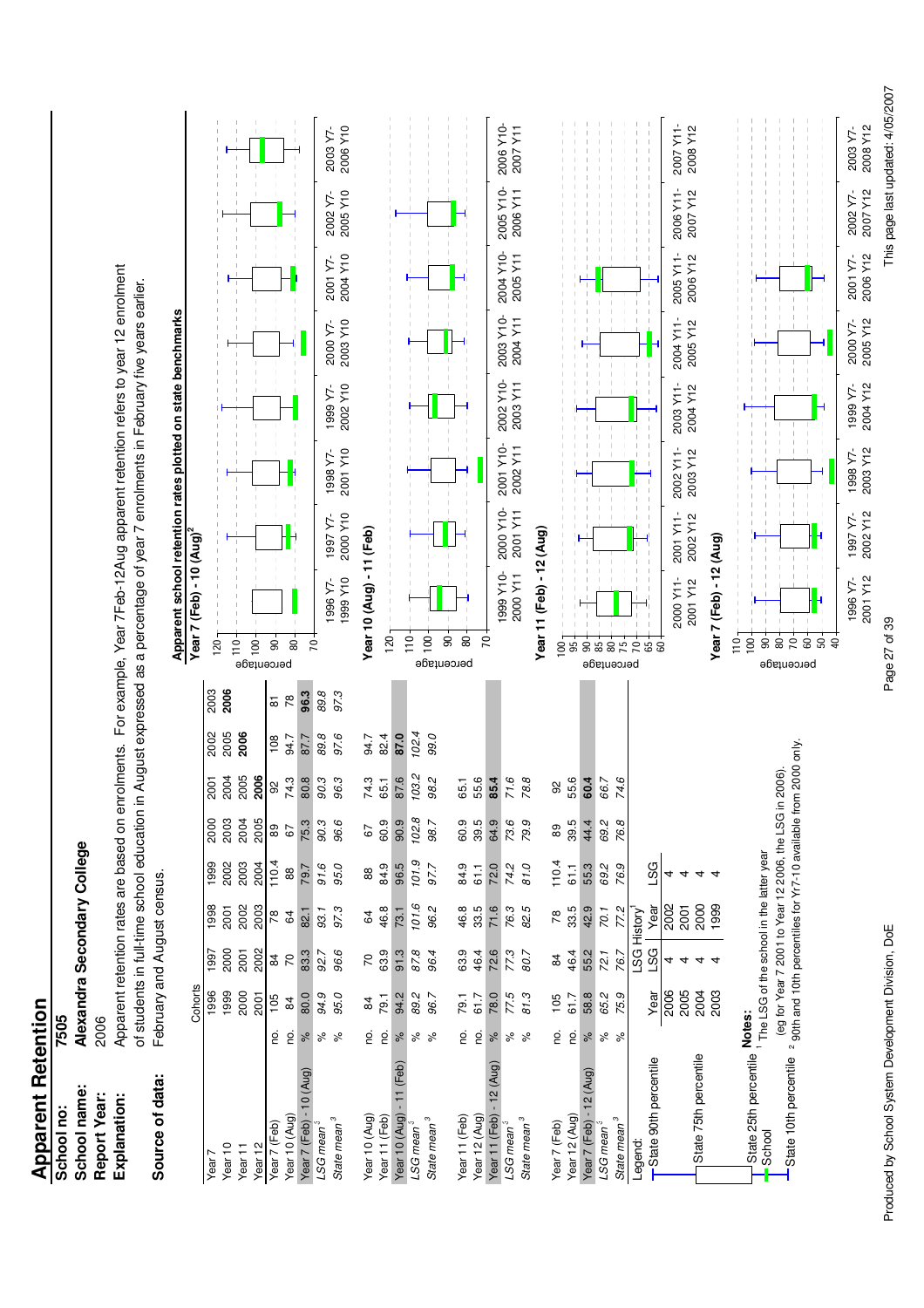| School no:                                      | 7505       |                                            |                         |              |                         |                                                     |                                                                |                             |                                                                                                                                                                                              |                       |                       |                       |                       |                                   |        |
|-------------------------------------------------|------------|--------------------------------------------|-------------------------|--------------|-------------------------|-----------------------------------------------------|----------------------------------------------------------------|-----------------------------|----------------------------------------------------------------------------------------------------------------------------------------------------------------------------------------------|-----------------------|-----------------------|-----------------------|-----------------------|-----------------------------------|--------|
| School name:                                    |            | Alexandra Secondary College                |                         |              |                         |                                                     |                                                                |                             |                                                                                                                                                                                              |                       |                       |                       |                       |                                   |        |
| Report Year:                                    | 2006       |                                            |                         |              |                         |                                                     |                                                                |                             |                                                                                                                                                                                              |                       |                       |                       |                       |                                   |        |
| Explanation:                                    |            |                                            |                         |              |                         |                                                     |                                                                |                             | Real retention rates show the percentage of students who have been enrolled at the same school over a period of time.                                                                        |                       |                       |                       |                       |                                   |        |
|                                                 |            |                                            |                         |              |                         |                                                     |                                                                |                             | For example, the formula for the real retention rate for Year 7Feb to 10Aug for school X in 2006 is as follows:                                                                              |                       |                       |                       |                       |                                   |        |
|                                                 |            |                                            |                         |              |                         |                                                     |                                                                |                             | (no. of students enrolled in Yr10 in school X as at August 2006 census and who enrolled prior to 1/3/2003, ie, enrolled in school X at beginning of Yr7)                                     |                       |                       |                       |                       |                                   | $*100$ |
|                                                 |            |                                            |                         |              |                         |                                                     | By definition, real school retention will be less than or eq   |                             | ual to 100% (assuming there are no students repeating the year, or accelerating through years)<br>(enrolments in Yr7 Feb in 2003 according to census)                                        |                       |                       |                       |                       |                                   |        |
|                                                 |            |                                            |                         |              |                         |                                                     |                                                                |                             | Generally, real school retention rates are affected by students transferring to another school & students exting the school system. They are a measure of the 'holding power' of the school. |                       |                       |                       |                       |                                   |        |
| Source of data:                                 |            |                                            |                         |              |                         |                                                     | Data retrieved electronically from CASES21 at time of rollover |                             |                                                                                                                                                                                              |                       |                       |                       |                       |                                   |        |
|                                                 |            | Year 7 cohorts                             |                         |              |                         |                                                     |                                                                |                             | Real school retention rates plotted on state benchmarks <sup>2</sup>                                                                                                                         |                       |                       |                       |                       |                                   |        |
| Year 7                                          |            | 1997                                       | 1998                    | 1999         | 2000                    | 2001                                                | 2002                                                           | ខ្លួ<br><b>ខ្លួ</b>         | Year 7 (Feb) - 10 (Aug)                                                                                                                                                                      |                       |                       |                       |                       |                                   |        |
| Year <sub>10</sub>                              |            | 2000                                       | 2001                    | 2002         | 2003                    | 2004                                                | 2005                                                           |                             |                                                                                                                                                                                              |                       |                       |                       |                       |                                   |        |
| Year <sub>12</sub><br>Year <sub>11</sub>        |            | 2001<br>2002                               | 2002<br>2003            | 2003<br>2004 | 2004<br>2005            | 2005<br>2006                                        | 2006                                                           |                             | 888528888                                                                                                                                                                                    |                       |                       |                       |                       |                                   |        |
| Year 7 (Feb)                                    | ġ          |                                            | 78                      | 110.4        | 89                      | 92                                                  | 108                                                            | bercentage                  |                                                                                                                                                                                              |                       |                       |                       |                       |                                   |        |
| Year 10 (Aug)                                   | ρġ.        |                                            | 53                      | 77           | 60                      | 61.3                                                | 83.7                                                           | $\sim$ $\sim$               |                                                                                                                                                                                              |                       |                       |                       |                       |                                   |        |
| Year 7 (Feb) - 10 (Aug)                         | $\%$       |                                            | 67.9                    | 69.7         | 67.4                    | 66.6                                                | 77.5                                                           | 87.                         |                                                                                                                                                                                              |                       |                       |                       |                       |                                   |        |
| LSG median <sup>2</sup>                         | ್ನೆ        |                                            | 76.3                    | 74.3         | 73.2                    | 72.5                                                | 72.2                                                           | N<br>72                     |                                                                                                                                                                                              |                       |                       |                       |                       |                                   |        |
| State median <sup>2</sup>                       | ಸಿ         |                                            | 73.4                    | 72.9         | 71.9                    | 71.4                                                | 71.6                                                           | $\pmb{\omega}$<br>$\vec{r}$ |                                                                                                                                                                                              |                       |                       |                       |                       |                                   |        |
|                                                 |            |                                            |                         |              |                         |                                                     |                                                                |                             | 1998 Y7-<br>2001 Y10<br>1997 Y7-<br>2000 Y10                                                                                                                                                 | 1999 Y7-<br>2002 Y10  | 2000 Y7-<br>2003 Y10  | 2001 Y7-<br>2004 Y10  | 2002 Y7-<br>2005 Y10  | 2003 Y7-<br>2006 Y10              |        |
| Year 10 (Aug)<br>Year 11 (Feb)                  | g g        | 63.9<br>70                                 | 44.6<br>\$              | 83.6<br>88   | 58<br>67                | 74.3<br>62.3                                        | 77.4<br>94.7                                                   |                             | (Feb)<br>Year 10 (Aug) - 11                                                                                                                                                                  |                       |                       |                       |                       |                                   |        |
| Year 10 (Aug) - 11 (Feb)                        | $\%$       | 91.3                                       | 69.7                    | 95.0         | 86.6                    | 83.8                                                | 81.7                                                           |                             |                                                                                                                                                                                              |                       |                       |                       |                       |                                   |        |
| LSG median <sup>2</sup>                         | $\%$       | 85.1                                       | 83.2                    | 84.1         | 84.2                    | 85.5                                                | 85.5                                                           |                             |                                                                                                                                                                                              |                       |                       |                       |                       |                                   |        |
| State median <sup>2</sup>                       | $\%$       | 85.7                                       | 83.3                    | 84.8         | 85.1                    | 85.2                                                | 85.2                                                           |                             |                                                                                                                                                                                              |                       |                       |                       |                       |                                   |        |
|                                                 |            |                                            |                         |              |                         |                                                     |                                                                | bercentage                  | <u>ទំ</u> ឌខ្លួននិង៩និ                                                                                                                                                                       |                       |                       |                       |                       |                                   |        |
| Year 11 (Feb)                                   | é.         | 63.9                                       | 46.8                    | 84.9         | 60.9                    | 65.1                                                |                                                                |                             |                                                                                                                                                                                              |                       |                       |                       |                       |                                   |        |
| Year 12 (Aug)                                   | ρġ.        | 42.4                                       | 33.5                    | 59.1         | 37.6                    | 53.7                                                |                                                                |                             |                                                                                                                                                                                              |                       |                       |                       |                       |                                   |        |
| $-12$ (Aug)<br>Year 11 (Feb)                    | $\delta_0$ | 66.4                                       | 71.6                    | 69.6         | 61.7                    | 82.5                                                |                                                                |                             |                                                                                                                                                                                              |                       |                       |                       |                       |                                   |        |
| LSG median <sup>2</sup>                         | $\aleph$   | 71.1                                       | 70.9                    | 68.9         | 68.2                    | 68.2                                                |                                                                |                             |                                                                                                                                                                                              | 2002 Y10-             |                       |                       |                       |                                   |        |
| State median <sup>2</sup>                       | ್ಲ         | 73.6                                       | 73.4                    | 72.2         | 72.8                    | 72.8                                                |                                                                |                             | 2001 Y10-<br>2002 Y11<br>2000 Y10-<br>2001 Y11                                                                                                                                               | 2003 Y11              | 2003 Y10-<br>2004 Y11 | 2004 Y10-<br>2005 Y11 | 2005 Y10-<br>2006 Y11 | 2006 Y10-<br>2007 Y11             |        |
| Year 7 (Feb)                                    | ġ.         | $\frac{4}{3}$                              | œ                       | 110.4        | 89                      | 8                                                   |                                                                |                             | Year 11 (Feb) - 12 (Aug)                                                                                                                                                                     |                       |                       |                       |                       |                                   |        |
| Year 12 (Aug)                                   | ġ.         | 33.5                                       | 22.6                    | 51.3         | 30.8                    | 43.8                                                |                                                                |                             |                                                                                                                                                                                              |                       |                       |                       |                       |                                   |        |
| Year 7 (Feb) - 12 (Aug)                         | $\delta$   | 39.9                                       | 29.0                    | 46.5         | 34.6                    | 47.6                                                |                                                                |                             |                                                                                                                                                                                              |                       |                       |                       |                       |                                   |        |
| LSG median <sup>2</sup>                         | $\%$<br>్  | 49.1                                       | 48.1                    | 46.0         | 46.7                    | 46.7                                                |                                                                | bercentage                  | 888528888                                                                                                                                                                                    |                       |                       |                       |                       |                                   |        |
| State median <sup>2</sup><br>Legend:            |            | 49.1                                       | 49.0                    | 48.7         | 49.4                    | 49.4                                                |                                                                |                             |                                                                                                                                                                                              |                       |                       |                       |                       |                                   |        |
| -State 90th percentile                          |            | Year                                       | LSG History<br>LSG      | Year         | LSG                     |                                                     |                                                                |                             |                                                                                                                                                                                              |                       |                       |                       |                       |                                   |        |
|                                                 |            | 2006                                       | 4                       | 2003         | 4                       |                                                     |                                                                |                             |                                                                                                                                                                                              |                       |                       |                       |                       |                                   |        |
| State 75th percentile                           |            | 2005                                       | 4                       | 2002         | 4                       |                                                     |                                                                |                             | 2002 Y11-<br>2001 Y11-                                                                                                                                                                       |                       | 2004 Y11-             |                       | 2006 Y11-             | 2007 Y11-                         |        |
|                                                 |            | 2004                                       | $\overline{\mathbf{r}}$ | 2001         | $\overline{\mathbf{r}}$ |                                                     |                                                                |                             | 2003 Y12<br>2002 Y12                                                                                                                                                                         | 2003 Y11-<br>2004 Y12 | 2005 Y12              | 2005 Y11-<br>2006 Y12 | 2007 Y12              | 2008 Y12                          |        |
|                                                 |            | Notes:                                     |                         |              |                         |                                                     |                                                                |                             | Year 7 (Feb) - 12 (Aug)                                                                                                                                                                      |                       |                       |                       |                       |                                   |        |
| State 25th percentile                           |            | 1 The LSG of the school in the latter year |                         |              |                         |                                                     |                                                                |                             | $\mathcal{L}$                                                                                                                                                                                |                       |                       |                       |                       |                                   |        |
| School                                          |            | $\sim$                                     |                         |              |                         | 2006 benchmarks are not available at this stage. In | (eg for Year 7 2001 to Year 12 2006, the LSG in 2006).         |                             | 60                                                                                                                                                                                           |                       |                       |                       |                       |                                   |        |
| State 10th percentile                           |            |                                            |                         |              |                         | the meantime, 2005 benchmarks are shown.            |                                                                |                             | 50                                                                                                                                                                                           |                       |                       |                       |                       |                                   |        |
|                                                 |            |                                            |                         |              |                         |                                                     |                                                                | bercentage                  | $\overline{4}$                                                                                                                                                                               |                       |                       |                       |                       |                                   |        |
|                                                 |            |                                            |                         |              |                         |                                                     |                                                                |                             | $\rm ^{\rm o}$<br>$\overline{c}$                                                                                                                                                             |                       |                       |                       |                       |                                   |        |
|                                                 |            |                                            |                         |              |                         |                                                     |                                                                |                             | 2003 Y12<br>1998Y7-<br>2002 Y12<br>1997 Y7-                                                                                                                                                  | 2004 Y12<br>1999 Y7-  | 2000 Y7-<br>2005 Y12  | 2006 Y12<br>2001 Y7-  | 2007 Y12<br>2002 Y7-  | 2008 Y12<br>2003 Y7-              |        |
|                                                 |            |                                            |                         |              |                         |                                                     |                                                                |                             |                                                                                                                                                                                              |                       |                       |                       |                       |                                   |        |
| uced by School System Development Division, DoE |            |                                            |                         |              |                         |                                                     |                                                                |                             | Page 28 of 39                                                                                                                                                                                |                       |                       |                       |                       | This page last updated: 4/05/2007 |        |

**Real Retention**

Produced by School System Development Division, DoE Page 28 of 39 Page 28 of 39<br>Produced by School System Development Division, DoE Produced by School System Development Division, DoE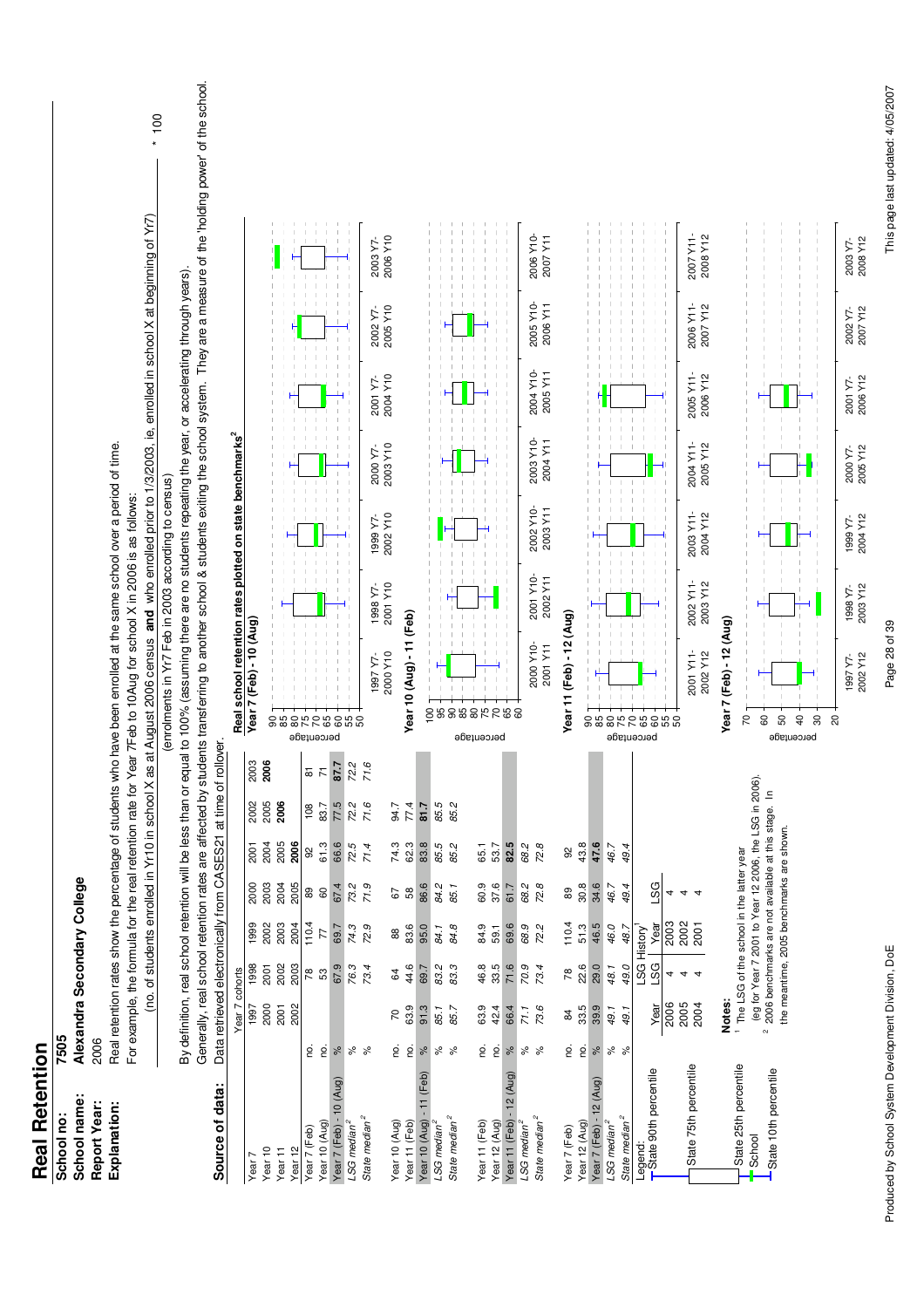# Exit Destination: Year 10 **Exit Destination: Year 10**

| Source of data: Data retrieved electronically from CASES21 following February census.              |              |       |               |                 |            |       |                   |       |                                  |                                                                                                       |
|----------------------------------------------------------------------------------------------------|--------------|-------|---------------|-----------------|------------|-------|-------------------|-------|----------------------------------|-------------------------------------------------------------------------------------------------------|
|                                                                                                    |              | 2003  | 2004          |                 | 2005       |       | 2006              |       | 2005 state^                      |                                                                                                       |
| <b>Exit Destination</b>                                                                            | $\mathbf{a}$ | ್ನೇ   | $\mathbf{r}$  | $\aleph$        | Ξ          | %     | Ξ                 | ಸಿ    | ಸಿ                               |                                                                                                       |
| Continuing education and training                                                                  |              |       |               |                 |            |       |                   |       |                                  |                                                                                                       |
| Other Government Schools (Victorian)                                                               |              | 26.7  |               | 28.6            | ဖ          | 35.3  | თ                 | 75.0  | 40.8                             |                                                                                                       |
| Non-Government Schools (Victorian)                                                                 |              | 6.7   |               |                 |            | 5.9   |                   |       | 5.6                              |                                                                                                       |
| School (non Victorian)                                                                             |              |       |               |                 |            |       | $\mathbf{\Omega}$ | 16.7  |                                  |                                                                                                       |
| TAFE (Victorian)                                                                                   |              | 6.7   |               | $\overline{2}$  |            |       |                   |       | $4.6$<br>$1.6$<br>$0.7$<br>$0.7$ |                                                                                                       |
| <b>TAFE</b> (non Victorian)                                                                        |              |       |               |                 |            |       |                   |       |                                  |                                                                                                       |
| University (Victorian)                                                                             |              |       |               |                 |            |       |                   |       |                                  |                                                                                                       |
| University (non Victorian)                                                                         |              |       |               |                 |            |       |                   |       |                                  |                                                                                                       |
| Private Registered Training Organisation                                                           |              |       |               |                 |            |       |                   |       |                                  |                                                                                                       |
| Adult and Community Education Organisation                                                         |              |       |               |                 |            |       |                   |       |                                  |                                                                                                       |
| Other Training Provider                                                                            |              |       |               |                 |            |       |                   |       |                                  |                                                                                                       |
| <b>SUBTOTAL</b>                                                                                    | ဖ            | 40.0  | ဖ             | 42.9            |            | 41.2  | ᠮ                 | 91.7  | 66.8                             |                                                                                                       |
| Not continuing education and training                                                              |              |       |               |                 |            |       |                   |       |                                  |                                                                                                       |
| Employed (part time)                                                                               |              |       |               | $\overline{21}$ |            |       |                   |       |                                  |                                                                                                       |
| Employed (full time)                                                                               |              |       |               | 28.6            |            |       |                   |       | 10.6                             |                                                                                                       |
| Unemployed (seeking work)                                                                          |              |       |               |                 |            |       |                   | 8.3   | 5.5                              |                                                                                                       |
| Unemployed (not seeking work)*                                                                     |              |       |               |                 |            |       |                   |       | $\overline{4}$                   |                                                                                                       |
| <b>SUBTOTAL</b>                                                                                    |              |       | ю             | 35.7            |            |       |                   | 8.3   | 19.3                             |                                                                                                       |
| Unknown                                                                                            |              | 60.0  |               | 21.4            | <u>ី</u>   | 58.8  |                   |       | 13.9                             |                                                                                                       |
| TOTAL                                                                                              | 15           | 100.0 | $\frac{4}{5}$ | 100.0           | $\ddot{ }$ | 100.0 | 12                | 100.0 | 100.0                            |                                                                                                       |
| Total Yr 10 February enrolment                                                                     | ගි           |       | 77            |                 | 34         |       |                   |       |                                  | Notes: ^ 2006 benchmarks are not available at this stage. In the meantime, 2005 benchmarks are shown. |
| Exit destination of students who left during or at the end of Year 10, school vs state benchmarks^ |              |       |               |                 |            |       | 2003 to 2006)     |       | includes deceased students.      |                                                                                                       |





This page last updated: 4/05/2007

Page 29 of 39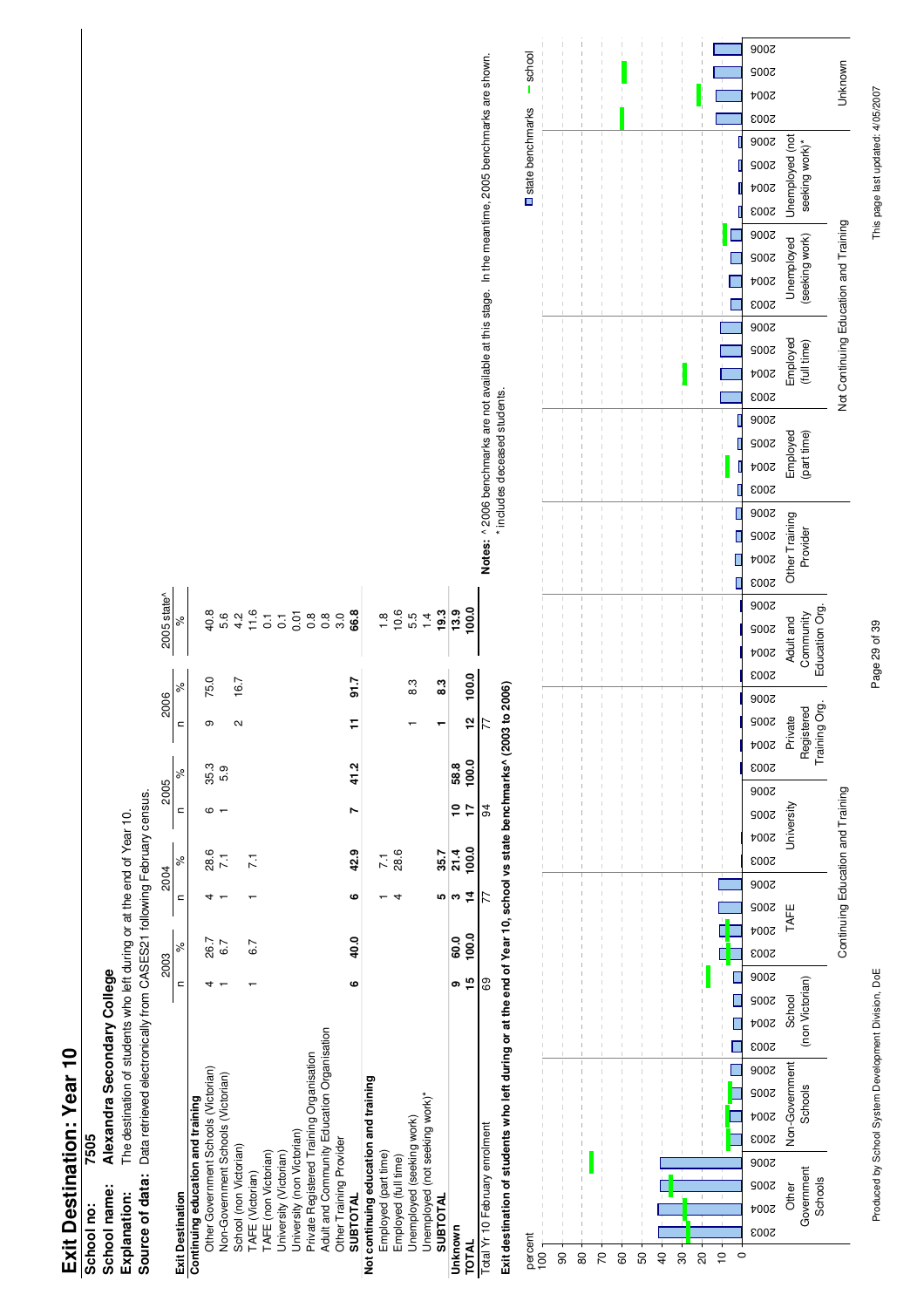# Exit Destination: Year 11 **Exit Destination: Year 11**

|                                            | 2003                          |              | 2004     | 2005          |       | 2006                 | 2005 state^         |                                                                                                       |
|--------------------------------------------|-------------------------------|--------------|----------|---------------|-------|----------------------|---------------------|-------------------------------------------------------------------------------------------------------|
| Exit Destination                           | $\frac{6}{3}$<br>$\mathbf{r}$ | $\mathbf{r}$ | %        | Ξ             | %     | $\frac{6}{3}$<br>Ξ   | se                  |                                                                                                       |
| Continuing education and training          |                               |              |          |               |       |                      |                     |                                                                                                       |
| Other Government Schools (Victorian)       | 4.8                           | ٢Ω           | 29.4     | $\infty$      | 36.4  | 66.7<br>8            | $\frac{3}{4}$       |                                                                                                       |
| Non-Government Schools (Victorian)         |                               |              | 5.9      |               |       |                      |                     |                                                                                                       |
| School (non Victorian)                     |                               |              |          |               |       | 6.7<br>2             | ထိုက္ပါ             |                                                                                                       |
| "AFE (Victorian)                           |                               |              | 5.9      |               |       |                      |                     |                                                                                                       |
| 'AFE (non Victorian)                       |                               |              |          |               |       |                      | $64$<br>0.2         |                                                                                                       |
| Jniversity (Victorian)                     |                               |              |          |               |       |                      | $\overline{c}$      |                                                                                                       |
| University (non Victorian)                 |                               |              |          |               |       |                      | 0.06                |                                                                                                       |
| Private Registered Training Organisation   |                               |              |          |               |       |                      |                     |                                                                                                       |
| Adult and Community Education Organisation |                               |              |          |               |       |                      | $\frac{4}{9}$ o     |                                                                                                       |
| Other Training Provider                    |                               |              |          |               |       | ю                    | 4.4                 |                                                                                                       |
| <b>SUBTOTAL</b>                            | 4.8                           |              | 41.2     | ∞             | 36.4  | $16.7$<br>90.0<br>27 | 44.4                |                                                                                                       |
| Not continuing education and training      |                               |              |          |               |       |                      |                     |                                                                                                       |
| Employed (part time)                       |                               |              | 5.9      |               |       |                      | $\frac{1}{4}$       |                                                                                                       |
| Employed (full time)                       |                               |              | 47.1     |               |       | 3.3                  |                     |                                                                                                       |
| Unemployed (seeking work)                  |                               |              | 5.9      |               |       |                      | 19.0<br>10.5<br>2.5 |                                                                                                       |
| Unemployed (not seeking work)*             |                               |              |          |               |       |                      |                     |                                                                                                       |
| <b>SUBTOTAL</b>                            |                               | ۽            | 58.8     |               |       | 3.3                  | 36.3                |                                                                                                       |
| <b>Unknown</b>                             | 95.2<br>ន                     |              |          | $\frac{4}{1}$ | 63.6  | 6.7                  | 19.4                |                                                                                                       |
| TOTAL                                      | 100.0<br>ភ                    |              | 17 100.0 | 22            | 100.0 | <b>00.0</b>          | $\frac{0.001}{1}$   |                                                                                                       |
| Total Yr 11 February enrolment             | 85                            | 5            |          | 65            |       | 82                   |                     | Notes: ^ 2006 benchmarks are not available at this stage. In the meantime, 2005 benchmarks are shown. |
|                                            |                               |              |          |               |       |                      |                     | includes decessed students                                                                            |





This page last updated: 4/05/2007

Page 30 of 39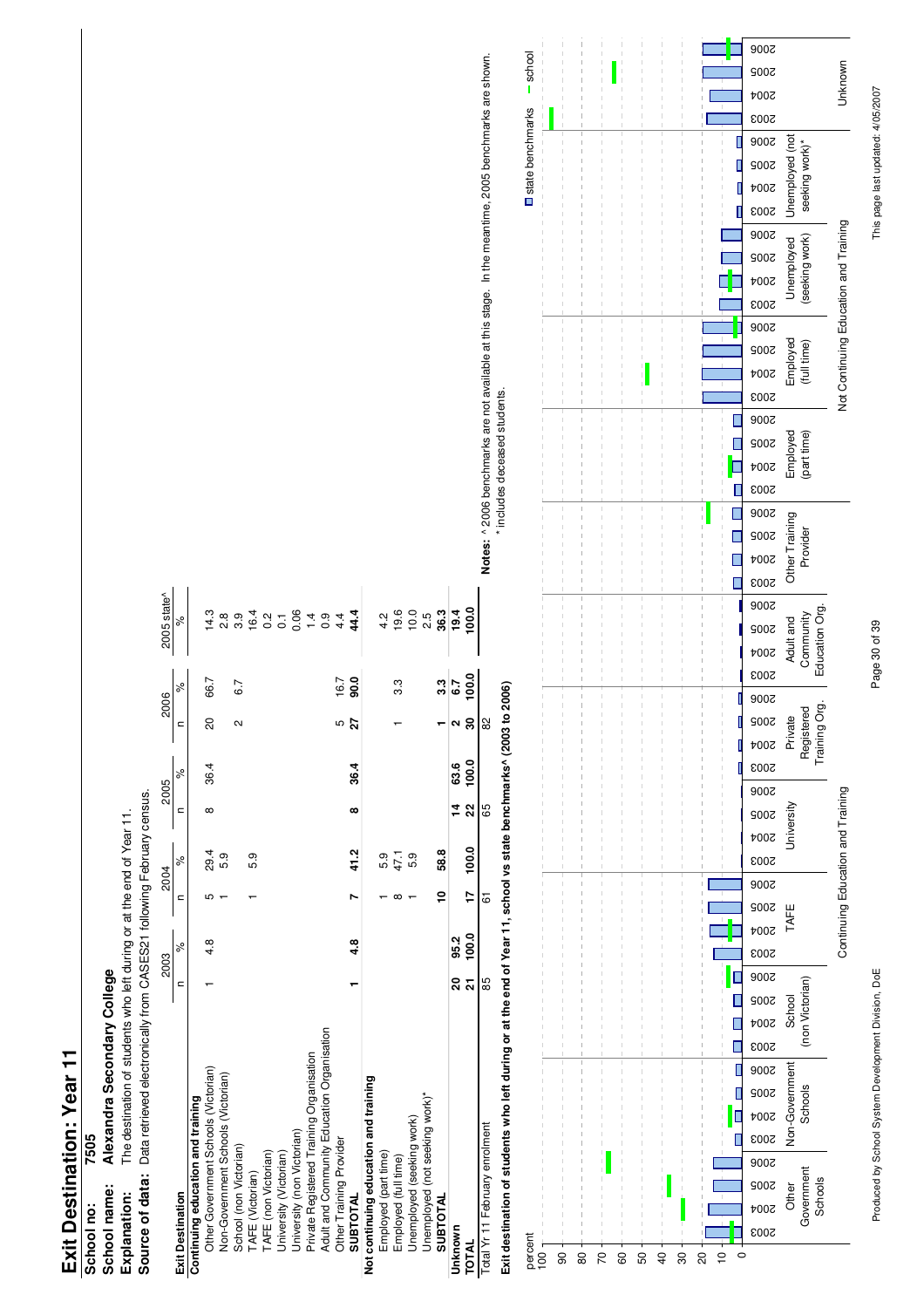# **Exit Destination: Students who left Year 12 before completing the year**

|            | Exit Destination: Students who left Year 12 before completing the year                |
|------------|---------------------------------------------------------------------------------------|
| School no: | 7505                                                                                  |
|            | School name: Alexandra Secondary College                                              |
|            | Explanation: The destination of students who left prior to completing Year 12.        |
|            | Source of data: Data retrieved electronically from CASES21 following February census. |

|                                                                                                                    | 2003 |            | 2004     | 2005          |             | 2006               | 2005 state^                 |                                                                                                       |
|--------------------------------------------------------------------------------------------------------------------|------|------------|----------|---------------|-------------|--------------------|-----------------------------|-------------------------------------------------------------------------------------------------------|
| <b>Exit Destination</b>                                                                                            | Ξ    | Ξ<br>৵৽    | $\aleph$ | c             | ×           | Ξ                  | ৡ<br>$\aleph$               |                                                                                                       |
| Continuing education and training                                                                                  |      |            |          |               |             |                    |                             |                                                                                                       |
| Other Government Schools (Victorian)                                                                               |      |            | 33.3     | Ν             | 20.0        | ဖ                  | 8.3<br>66.7                 |                                                                                                       |
| Non-Government Schools (Victorian)                                                                                 |      | 20.0       |          |               |             |                    |                             |                                                                                                       |
| School (non Victorian)                                                                                             |      |            |          |               |             |                    | 2.5                         |                                                                                                       |
| TAFE (Victorian)                                                                                                   | Ν    | 40.0       |          |               |             |                    |                             |                                                                                                       |
| <b>TAFE</b> (non Victorian)                                                                                        |      |            |          |               |             |                    | $\frac{4.2}{1.0}$           |                                                                                                       |
| University (Victorian)                                                                                             |      |            |          |               |             |                    | $\frac{N}{l}$               |                                                                                                       |
| University (non Victorian)                                                                                         |      |            |          |               |             |                    | 0.43                        |                                                                                                       |
| Private Registered Training Organisation                                                                           |      |            |          |               |             |                    |                             |                                                                                                       |
| Adult and Community Education Organisation                                                                         |      |            |          |               |             |                    | $\frac{4}{4}$ $\frac{7}{7}$ |                                                                                                       |
| Other Training Provider                                                                                            |      |            |          |               |             |                    | 4.5                         |                                                                                                       |
| <b>SUBTOTAL</b>                                                                                                    | ო    | 60.0       | 33.3     | ີ             | <b>20.0</b> | ဖ                  | 34.9<br>66.7                |                                                                                                       |
| Not continuing education and training                                                                              |      |            |          |               |             |                    |                             |                                                                                                       |
| Employed (part time)                                                                                               |      |            |          |               |             |                    | 6.7                         |                                                                                                       |
| Employed (full time)                                                                                               |      |            |          |               | 40.0        |                    | 24.3<br>12.5<br>3.5         |                                                                                                       |
| Unemployed (seeking work)                                                                                          |      |            |          |               | 10.0        |                    |                             |                                                                                                       |
| Unemployed (not seeking work)*                                                                                     |      |            |          |               |             |                    |                             |                                                                                                       |
| <b>SUBTOTAL</b>                                                                                                    |      |            |          | မာ            | 50.0        |                    | 46.7                        |                                                                                                       |
| Unknown                                                                                                            |      | 40.0       | 66.7     | ო             | 30.0        | 2                  | 18.4<br>$\frac{111}{222}$   |                                                                                                       |
| TOTAL                                                                                                              | မာ   | m<br>100.0 | 100.0    | <u>۽</u>      | 100.0       | ග                  | 100.0                       |                                                                                                       |
| Total Yr 12 February enrolment                                                                                     | 37   | 64         |          | $\frac{4}{4}$ |             | 58                 |                             | Notes: ^ 2006 benchmarks are not available at this stage. In the meantime, 2005 benchmarks are shown. |
| Evit dentication of children una lotta Voar 19 before ocupulation the vision color con luc chate homore experiment |      |            |          |               |             | יהת והתחף לה התחבו |                             | includes deceased students.                                                                           |







Page 31 of 39